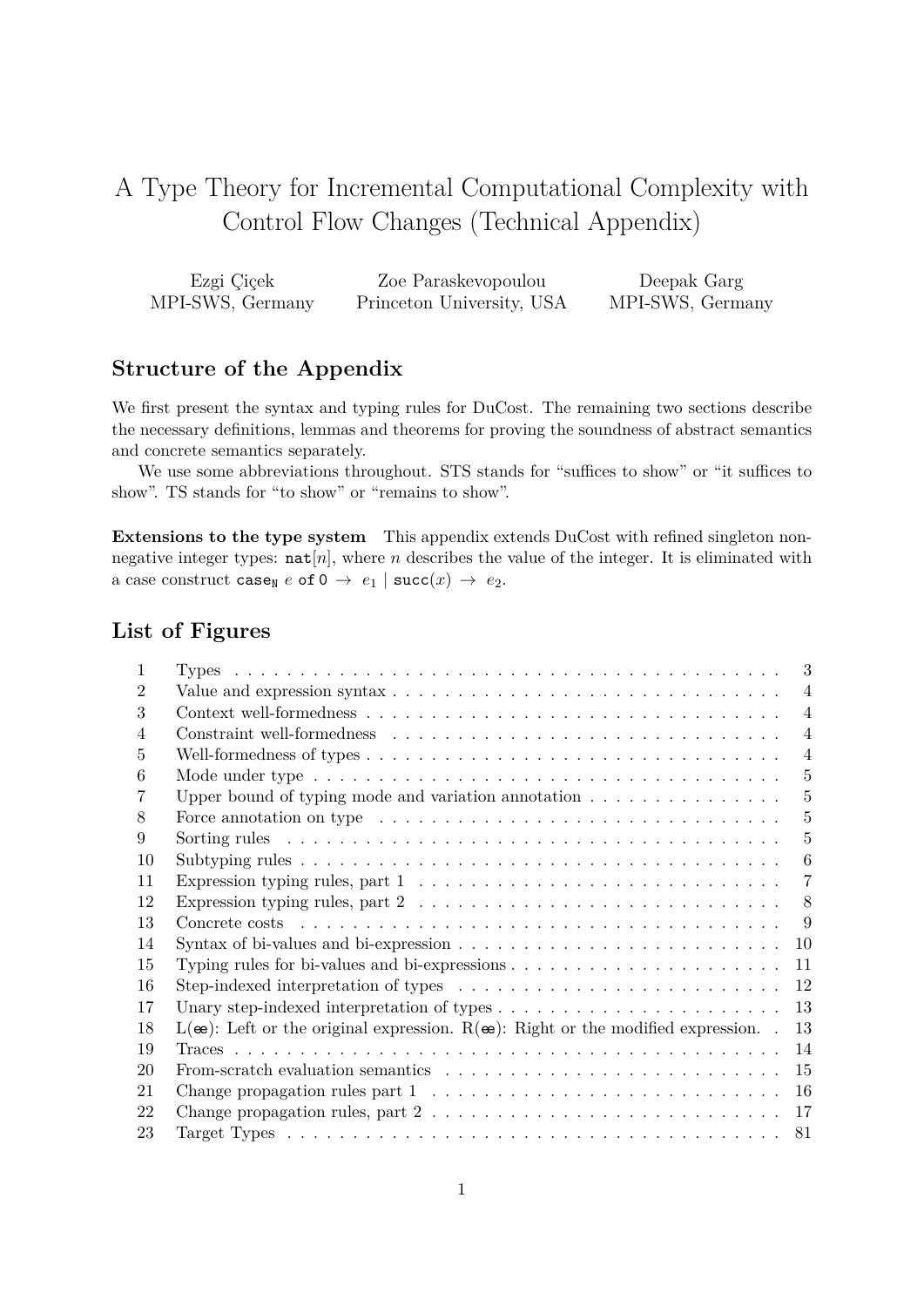| 26 Translation of types $\ldots \ldots \ldots \ldots \ldots \ldots \ldots \ldots \ldots \ldots \ldots \ldots \ldots$ 82 |  |
|-------------------------------------------------------------------------------------------------------------------------|--|
|                                                                                                                         |  |
|                                                                                                                         |  |
|                                                                                                                         |  |
| 30 Unary step-indexed interpretation of types (Concrete semantics) 88                                                   |  |
| 31 Binary step-indexed interpretation of types (Concrete semantics) 89                                                  |  |
|                                                                                                                         |  |

# **List of Theorems and Lemmas**

| 1                | Lemma (Sort environment substitution) $\ldots \ldots \ldots \ldots \ldots \ldots \ldots \ldots 18$             |
|------------------|----------------------------------------------------------------------------------------------------------------|
| $\overline{2}$   | Lemma (Bi-value projection) $\ldots \ldots \ldots \ldots \ldots \ldots \ldots \ldots \ldots$<br>18             |
| 3                | 20                                                                                                             |
| 4                | Lemma (Bi-value propagation) $\ldots \ldots \ldots \ldots \ldots \ldots \ldots \ldots \ldots$<br>20            |
| 5                | Lemma (Value interpretation containment) $\dots \dots \dots \dots \dots \dots \dots$<br>21                     |
| 6                | Lemma (No input change) $\dots \dots \dots \dots \dots \dots \dots \dots \dots \dots \dots \dots$<br>21        |
| 7                | 21                                                                                                             |
| 8                | 22                                                                                                             |
| 9                | 23                                                                                                             |
| 10               | Lemma (No-change list variation invariance lemma) $\ldots \ldots \ldots \ldots \ldots$<br>23                   |
| 11               | Lemma (Bi-value subtyping soundness) $\ldots \ldots \ldots \ldots \ldots \ldots \ldots$<br>23                  |
| 12               | Assumption (Constraint conditions) $\ldots \ldots \ldots \ldots \ldots \ldots \ldots \ldots$<br>31             |
| 13               | Assumption (Constraint Well-formedness)<br>32                                                                  |
| 14               | 32                                                                                                             |
| 15               | Lemma (Subtyping well-formedness) $\ldots \ldots \ldots \ldots \ldots \ldots \ldots \ldots$<br>32              |
| 16               | Lemma (Forced type well-formedness) $\dots \dots \dots \dots \dots \dots \dots \dots \dots$<br>32              |
| 17               | Assumption (Soundness of primitive functions $(binary)$ )<br>32                                                |
| 18               | Assumption (Soundness of primitive functions $(unary)$ )<br>32                                                 |
| 19               | Theorem (Fundamental theorem for abstract semantics) $\ldots \ldots \ldots \ldots$<br>32                       |
| 20               | Theorem (Fundamental theorem for bi-values and bi-expressions) $\ldots \ldots \ldots$<br>73                    |
| 21               | Corollary (Type soundness for from-scratch execution) $\ldots \ldots \ldots \ldots$<br>80                      |
| 22               | Corollary (Type soundness for change propagation) $\ldots \ldots \ldots \ldots \ldots$<br>80                   |
| 1                | Definition (Partial application) $\ldots \ldots \ldots \ldots \ldots \ldots \ldots \ldots \ldots$<br>82        |
| $\overline{2}$   | Definition (Heap well-formedness)<br>86                                                                        |
| 3                | Definition (Heap reachability) $\ldots \ldots \ldots \ldots \ldots \ldots \ldots \ldots \ldots \ldots$<br>86   |
| $\overline{4}$   | Definition (Heap extension) $\ldots \ldots \ldots \ldots \ldots \ldots \ldots \ldots \ldots \ldots$<br>86      |
| 5                | 86                                                                                                             |
| 6                | 86                                                                                                             |
| 7                | Definition (Graph definitions) $\ldots \ldots \ldots \ldots \ldots \ldots \ldots \ldots \ldots \ldots$<br>86   |
| $8\,$            | 86                                                                                                             |
| $\boldsymbol{9}$ | Definition (Heap target reachability (shallow)) $\ldots \ldots \ldots \ldots \ldots \ldots$<br>87              |
| 10               | 87                                                                                                             |
| 23               | Lemma (Reachable set containment) $\dots \dots \dots \dots \dots \dots \dots \dots \dots \dots$<br>87          |
| 24               | 87                                                                                                             |
| 25               | Lemma $(Path facts) \dots \dots \dots \dots \dots \dots \dots \dots \dots \dots \dots \dots \dots \dots$<br>87 |
| 26               | 90                                                                                                             |
|                  |                                                                                                                |
| 27               | 90                                                                                                             |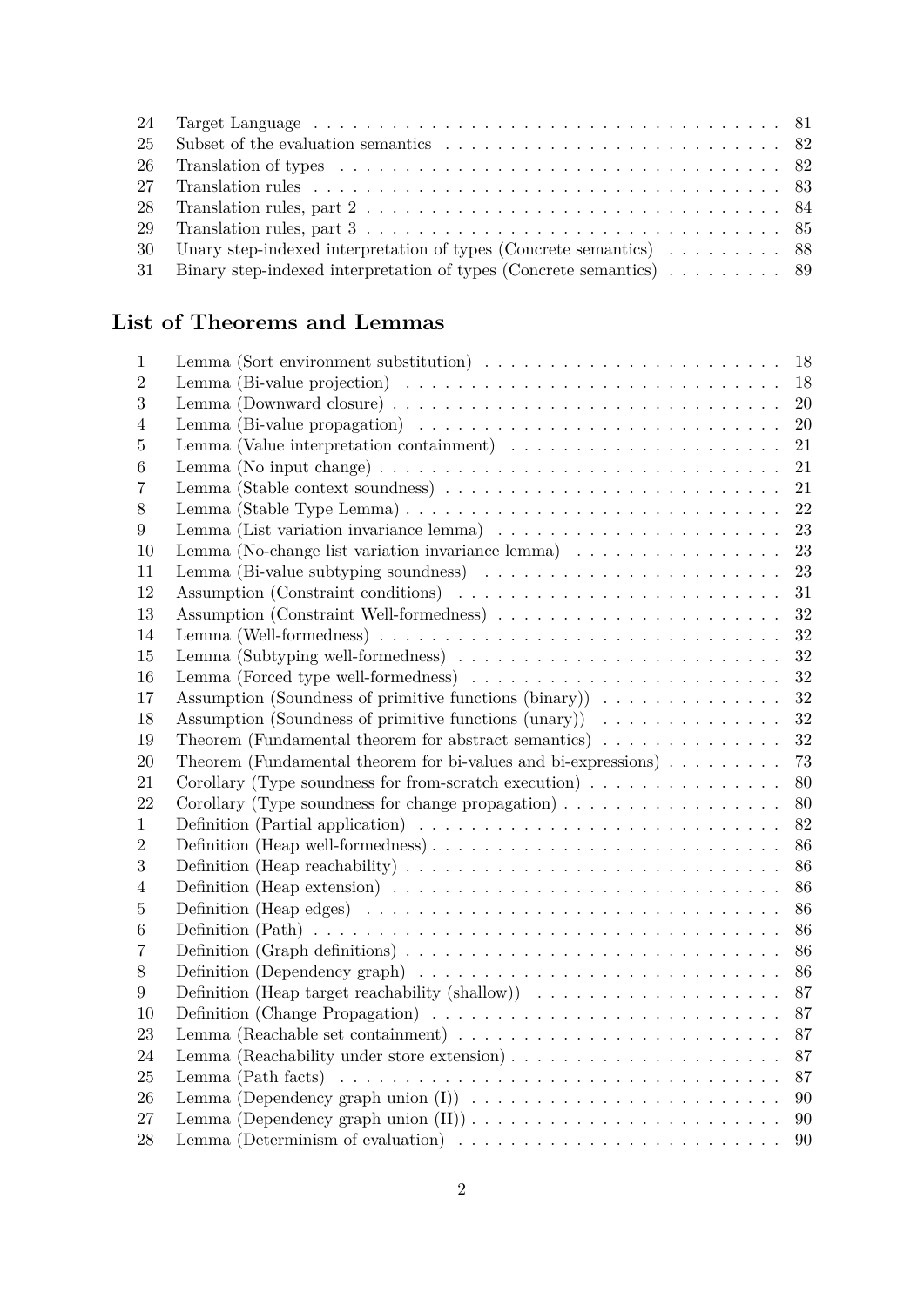| Base Types      |  | $B$ ::= real   unit                                                                                                                                                        |
|-----------------|--|----------------------------------------------------------------------------------------------------------------------------------------------------------------------------|
|                 |  | Unannotated Types $A$ ::= $B   \tau_1 \times \tau_2   \tau_1 + \tau_2   \text{nat}[n]   \text{list } [n]^{\alpha} \tau  $                                                  |
|                 |  | $\tau_1 \xrightarrow{\delta(\kappa)} \tau_2 \mid \forall i \stackrel{\delta(\kappa)}{\therefore} S. \tau \mid \exists i \colon S. \tau \mid C \supset \tau \mid C \& \tau$ |
| <b>Types</b>    |  | $\tau$ ::= $(A)^{\mu}$ $\Box(\tau)$                                                                                                                                        |
| Modes           |  | $\mu, \epsilon, \delta ::= \mathbb{S} \mid \mathbb{C}$                                                                                                                     |
| Sorts           |  | $S$ ::= $N \mid \mathbb{R}^+ \mid V$                                                                                                                                       |
| Index terms     |  | $I, \kappa$ ::= $i   \mu   0   I + 1$                                                                                                                                      |
|                 |  | $I_1 + I_2   I_1 - I_2   \frac{I_1}{I_2}   I_1 \cdot I_2   [I]   [I]   \log_2(I)   I_1^{I_2}  $                                                                            |
|                 |  | $min(I_1, I_2)   max(I_1, I_2)   \sum_{i=I_1}^{I_n} I   (C ? I_1 : I_2)$                                                                                                   |
| Constraints     |  | $C$ ::= $I_1 \doteq I_2   I_1 < I_2   \neg C$                                                                                                                              |
| Constraint env. |  | $\Phi$ ::= $\top$   $C \wedge \Phi$                                                                                                                                        |
|                 |  |                                                                                                                                                                            |
| Sort env.       |  | $\Delta$ ::= $\emptyset \mid \Delta, i :: S$                                                                                                                               |
| Type env.       |  | $\Gamma \qquad ::= \quad \emptyset \mid \Gamma, x : \tau$                                                                                                                  |
| Primitive env.  |  | $\Upsilon$ ::= $\emptyset$   $\Upsilon, \zeta : (B_1 \cdots B_n) \stackrel{\kappa}{\rightarrow} B$                                                                         |
|                 |  |                                                                                                                                                                            |

# Figure 1: Types

<span id="page-2-0"></span>

| 29 | Lemma (Evaluation invariants) $\ldots \ldots \ldots \ldots \ldots \ldots \ldots \ldots \ldots \ldots \ldots$    |
|----|-----------------------------------------------------------------------------------------------------------------|
| 30 | Lemma (Change propagation invariants) $\ldots \ldots \ldots \ldots \ldots \ldots \ldots \ldots \ldots$          |
| 31 | Lemma (Change propagation is deterministic) $\ldots \ldots \ldots \ldots \ldots \ldots \ldots$ 91               |
| 32 | Lemma (Change propagation under store extension) $\ldots \ldots \ldots \ldots \ldots$<br>91                     |
| 33 | Lemma (Change propagation composition) $\ldots \ldots \ldots \ldots \ldots \ldots \ldots$<br>92                 |
| 34 | Lemma (No free locations) $\dots \dots \dots \dots \dots \dots \dots \dots \dots \dots \dots \dots \dots$<br>92 |
| 35 | 92<br>Theorem (Translation is type preserving) $\ldots \ldots \ldots \ldots \ldots \ldots \ldots$               |
| 36 | 92                                                                                                              |
| 37 | Lemma (Value relation projection) $\ldots \ldots \ldots \ldots \ldots \ldots \ldots \ldots \ldots$<br>92        |
| 38 | Lemma (Value relation injection) $\ldots \ldots \ldots \ldots \ldots \ldots \ldots \ldots \ldots$<br>93         |
| 39 | Lemma (Stable type lemma) $\ldots \ldots \ldots \ldots \ldots \ldots \ldots \ldots \ldots \ldots$<br>93         |
| 40 | Lemma (Value interpretation containment) $\dots \dots \dots \dots \dots \dots \dots$<br>94                      |
| 41 | Lemma (Unary interpretation unfolding) $\ldots \ldots \ldots \ldots \ldots \ldots \ldots \ldots \ldots$ 94      |
| 42 | Theorem (Subtyping Soundness - Unary interpretation) 95                                                         |
| 43 |                                                                                                                 |
| 44 | Theorem (Fundamental theorem - Unary interpretation) $\ldots \ldots \ldots \ldots \ldots 102$                   |
| 45 | Theorem (Fundamental theorem - Binary interpretation) $\ldots \ldots \ldots \ldots \ldots \ldots 107$           |
|    |                                                                                                                 |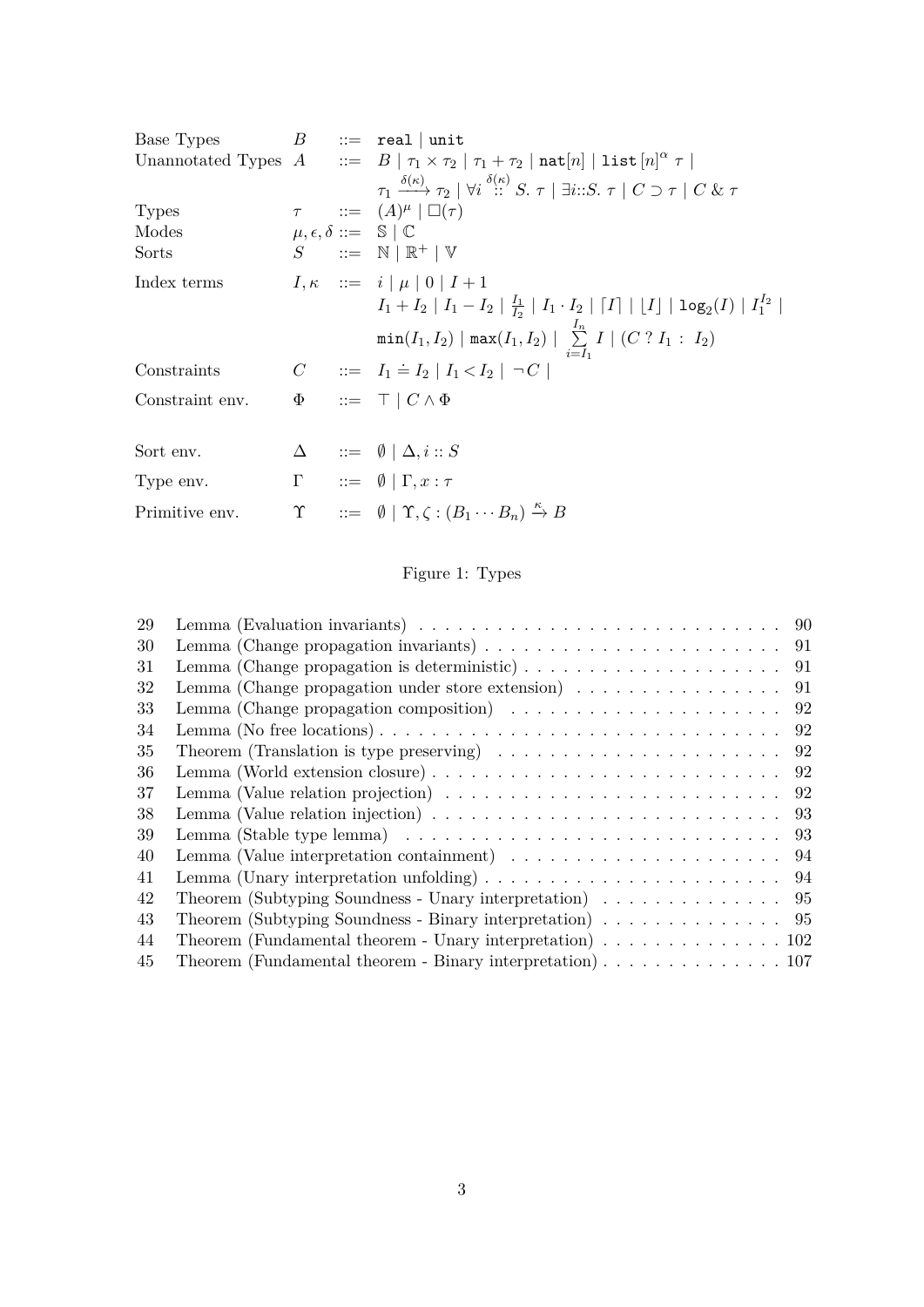Values 
$$
v ::= \mathbf{r} | \mathbf{b} | (v_1, v_2) | \mathbf{in} \mathbf{1} v | \mathbf{in} \mathbf{r} v | \mathbf{ni} | \mathbf{cons}(v_1, v_2) |
$$
  
\nfix  $f(x) \cdot e | \Lambda \cdot e | \mathbf{pack} \mathbf{v} | ()$   
\nExpressions  $e, f ::= x | \mathbf{r} | \mathbf{b} | (e_1, e_2) | \mathbf{fst} \mathbf{e} | \mathbf{snd} \mathbf{e} | \mathbf{in} \mathbf{1} e | \mathbf{in} \mathbf{r} e | \mathbf{case}(e, x.e_1, y.e_2) |$   
\n $\mathbf{ni} | \mathbf{cons}(e_1, e_2) | (\mathbf{case}_\mathbf{L} \mathbf{e} \mathbf{of} \mathbf{ni} \rightarrow e_1 | \mathbf{cons}(h, tl) \rightarrow e_2) |$   
\n $0 | \mathbf{succ} \mathbf{e} | (\mathbf{case}_\mathbf{N} \mathbf{e} \mathbf{of} \mathbf{0} \rightarrow e_1 | \mathbf{succ}(x) \rightarrow e_2) |$   
\nfix  $f(x) \cdot e | e_1 e_2 | \zeta \mathbf{e} | \Lambda \cdot e | e[] | \mathbf{pack} \mathbf{e} | \mathbf{unpack} \mathbf{e} \mathbf{as} x \mathbf{in} e' |$   
\nlet  $x = e_1 \mathbf{in} \mathbf{e}_2 | e \cdot \mathbf{c} | (e : \tau, \kappa) | \mathbf{clet} \mathbf{e}_1 \mathbf{as} x \mathbf{in} \mathbf{e}_2 | ()$ 

Figure 2: Value and expression syntax

<span id="page-3-1"></span><span id="page-3-0"></span>
$$
\begin{array}{c}\n\Psi; \Delta; \Phi \vdash \Gamma \text{ wf} \\
\hline\n\frac{\Delta \vdash \Phi \text{ wf}}{\Psi; \Delta; \Phi \vdash \cdot \text{ wf}} \text{wf} \cdot \frac{\Psi; \Delta; \Phi \vdash \Gamma \text{ wf}}{\Psi; \Delta; \Phi \vdash (\Gamma, x : \tau) \text{ wf}} \text{wf} \Gamma\n\end{array}
$$



$$
\begin{array}{|c|c|c|c|}\hline\Delta \vdash C \text{ wf} \\ \Delta \vdash I_1 :: S & \Delta \vdash I_2 :: S & \Delta \vdash I_1 :: S & \Delta \vdash I_2 :: S \\ & S \in \{\mathbb{N}, \mathbb{R}^+\} & S \in \{\mathbb{N}, \mathbb{R}^+\} & \text{wf} \in \\\hline \Delta \vdash I_1 < I_2 \text{ wf} & \text{wf} \in \\\hline \end{array}
$$

## Figure 4: Constraint well-formedness

<span id="page-3-2"></span>

| $\Delta; \Phi \vdash \tau \text{ wf}$ | $\Delta; \Phi \vdash A \tau \text{ wf}$  |                                           |                                                                   |                                                                                                                                                                                                                                                                                                                                                                                                                                                                                                                                                                                                                                                                                                                                                                                                                                                                                                                                                                                                                                                                                                                                                                                                                                                                       |
|---------------------------------------|------------------------------------------|-------------------------------------------|-------------------------------------------------------------------|-----------------------------------------------------------------------------------------------------------------------------------------------------------------------------------------------------------------------------------------------------------------------------------------------------------------------------------------------------------------------------------------------------------------------------------------------------------------------------------------------------------------------------------------------------------------------------------------------------------------------------------------------------------------------------------------------------------------------------------------------------------------------------------------------------------------------------------------------------------------------------------------------------------------------------------------------------------------------------------------------------------------------------------------------------------------------------------------------------------------------------------------------------------------------------------------------------------------------------------------------------------------------|
| $\Delta; \Phi \vdash A \text{ wf}$    | $\mu = \mathbb{S} \vee \mu = \mathbb{C}$ | $\mathbf{wf} \cdot \mathbf{m} \mathbf{u}$ | $\Delta; \Phi \vdash_{\epsilon} \tau \text{ wf} \Rightarrow \Phi$ | $\mathbf{wf} \cdot \mathbf{b} \text{ or } \mathbf{b} \text{ or } \mathbf{b} \text{ or } \mathbf{b} \text{ or } \mathbf{b} \text{ or } \mathbf{b} \text{ or } \mathbf{c} \text{ or } \mathbf{d} \text{ or } \mathbf{d} \text{ or } \mathbf{d} \text{ or } \mathbf{d} \text{ or } \mathbf{d} \text{ or } \mathbf{d} \text{ or } \mathbf{d} \text{ or } \mathbf{d} \text{ or } \mathbf{d} \text{ or } \mathbf{d} \text{ or } \mathbf{d} \text{ or } \mathbf{d} \text{ or } \mathbf{d} \text{ or } \mathbf{d} \text{ or } \mathbf{d} \text{ or } \mathbf{d} \text{ or } \mathbf{d} \text{ or } \mathbf{d} \text{ or } \mathbf{d} \text{ or } \mathbf{d} \text{ or } \mathbf{d} \text{ or } \mathbf{d} \text{ or } \mathbf{d} \text{ or } \mathbf{d} \text{ or } \mathbf{d} \text{ or } \mathbf{d} \text{ or } \mathbf{d} \text{ or } \mathbf{d} \text{ or } \mathbf{d} \text{ or } \mathbf{d} \text{ or } \mathbf{d} \text{ or } \mathbf{d} \text{ or } \mathbf{d} \text{ or } \mathbf{d} \text{ or } \mathbf{d} \text{ or } \mathbf{d} \text{ or } \mathbf{d} \text{ or } \mathbf{d} \text{ or } \mathbf{d} \text{ or } \mathbf{d} \text{ or } \mathbf{d} \text{ or } \mathbf{d} \text{ or } \mathbf{d} \text{ or } \mathbf{d} \text{ or } \mathbf{d} \text{ or } \math$ |

<span id="page-3-3"></span>Figure 5: Well-formedness of types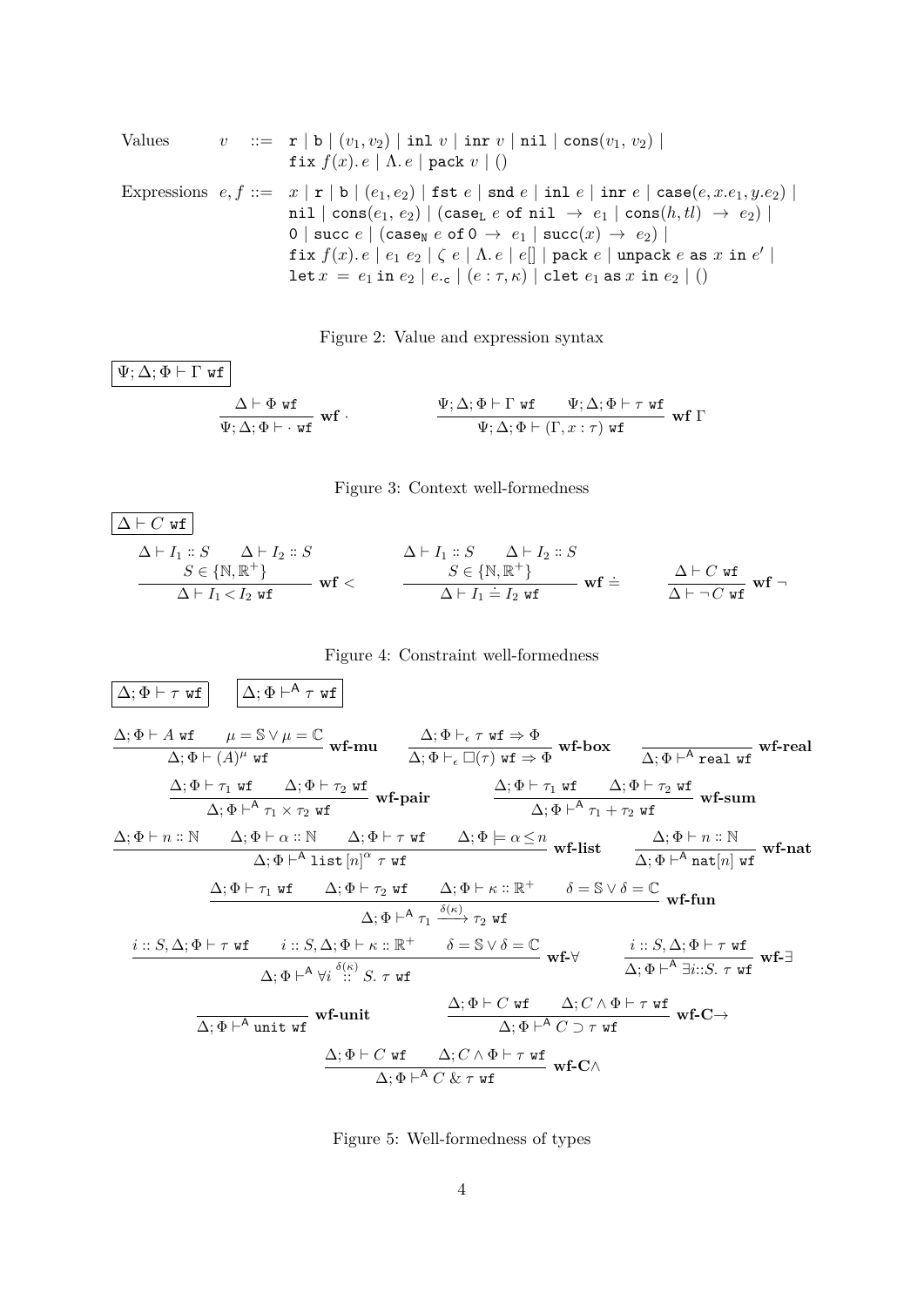<span id="page-4-0"></span> $\models \delta \trianglelefteq \tau$ 

$$
\overline{\models S \unlhd \tau} \text{ under-} \mathbf{T} \qquad \qquad \overline{\models C \unlhd (A)^{\mathbb{C}}} \text{ under-} \mathbf{C}
$$

Figure 6: Mode under type

$$
\epsilon \sqcup S = \epsilon
$$
  
\n
$$
\epsilon \sqcup C = C
$$
  
\n
$$
C \sqcup \mu = C
$$
  
\n
$$
S \sqcup \mu = \mu
$$

# <span id="page-4-1"></span>Figure 7: Upper bound of typing mode and variation annotation

$$
\tau^{\downarrow S} = \tau
$$
  
\n
$$
((A)^{\mu})^{\downarrow C} = (A)^{C}
$$
  
\n
$$
(\Box(\tau))^{\downarrow C} = \tau^{\downarrow C}
$$

Figure 8: Force annotation on type

<span id="page-4-2"></span> $\boxed{\Delta \vdash I :: S}$ 

| $\Delta$ + S :: V       | stable                  | $\Delta$ + C :: V                                                       | changeable              | $\Delta$ + t :: S       | inVar                                                                         | $\Delta$ + 0 :: N               |                                 |                                 |                         |                         |                         |                         |                         |                         |                         |                         |                                      |
|-------------------------|-------------------------|-------------------------------------------------------------------------|-------------------------|-------------------------|-------------------------------------------------------------------------------|---------------------------------|---------------------------------|---------------------------------|-------------------------|-------------------------|-------------------------|-------------------------|-------------------------|-------------------------|-------------------------|-------------------------|--------------------------------------|
| $\Delta$ + t :: N       | $\Delta$ + t $I_2$ :: N | $\diamond$ ∈ {min,max, +, -, *, ÷, $\hat{\cdot}$ } of $\Delta$ + 0 :: N | $\Delta$ + t $I_1$ :: N | $\Delta$ + t $I_2$ :: N | $\diamond$ ∈ {min,max, +, -, *, ÷, $\hat{\cdot}$ } of $\Delta$ + t $I_1$ :: N | $\Delta$ + t $I_1$ ∘ $I_2$ :: N | $\Delta$ + t $I_1$ ∘ $I_2$ :: N | $\Delta$ + t $I_1$ ∘ $I_2$ :: N | $\Delta$ + t $I_2$ :: N | $\Delta$ + t $I_2$ :: R | $\Delta$ + t $I_2$ :: R | $\Delta$ + t $I_2$ :: R | $\Delta$ + t $I_2$ :: R | $\Delta$ + t $I_2$ :: R | $\Delta$ + t $I_2$ :: R | $\Delta$ + t $I_2$ :: S | $\Delta$ ∈ {N, R <sup>+</sup> } isum |
| $\Delta$ + t $I_1$ :: N | $\Delta$ + t $I_2$ :: N | $\Delta$ + t $I_2$ :: S                                                 |                         |                         |                                                                               |                                 |                                 |                                 |                         |                         |                         |                         |                         |                         |                         |                         |                                      |
| $\Delta$ + t $I_1$ :: N | $\Delta$ + t $I_2$ :: N | $S$ ∈ {N, R <sup>+</sup> } is                                           |                         |                         |                                                                               |                                 |                                 |                                 |                         |                         |                         |                         |                         |                         |                         |                         |                                      |

<span id="page-4-3"></span>Figure 9: Sorting rules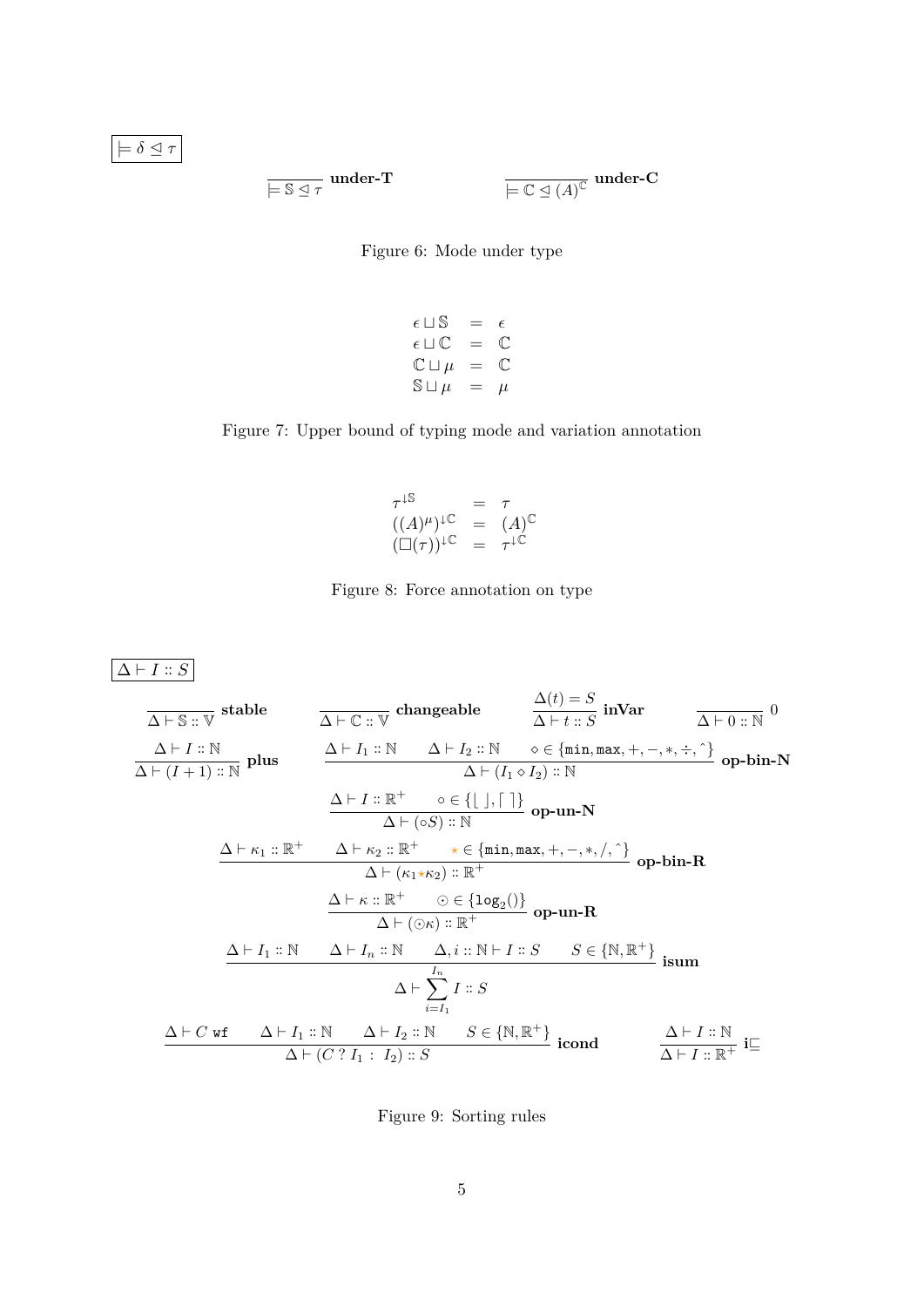$\Delta$ ;  $\Phi \models^{\mathsf{A}} A_1 \sqsubseteq A_2$  Unannotated type  $A_1$  is a subtype of unannotated type  $A_2$  $\overline{\Delta; \Phi \models \tau_1 \sqsubseteq \tau_2}$  Type  $\tau_1$  is a subtype of type  $\tau_2$ 

The converse of the conlusion in rules marked  $*$  can be proved using other rules (given their premises). The rules marked with (†) are also valid for *a* judgment.

 $\overline{\Delta; \Phi \models (\texttt{real})^\mathbb{S} \sqsubseteq \Box((\texttt{real})^\mu)}$   $\textbf{real}$  $\overline{\Delta; \Phi \models (\text{unit})^\mathbb{S} \sqsubseteq \Box ((\text{unit})^\mu)}$  unit  $\Delta; \Phi \models \tau_1' \sqsubseteq \tau_1 \qquad \Delta; \Phi \models \tau_2 \sqsubseteq \tau_2' \qquad \Delta; \Phi \models \kappa \leq \kappa'$  $\Delta; \Phi \models^{\mathsf{A}} \tau_1 \xrightarrow{\delta(\kappa)} \tau_2 \sqsubseteq \tau_1'$  $\xrightarrow{\delta(\kappa')}$   $\tau'_2$  $\rightarrow$  1  $\Delta; \Phi \models \Box ((\tau_1 \xrightarrow{\delta(\kappa)} \tau_2)^\mu) \sqsubseteq (\Box(\tau_1) \xrightarrow{\delta(\kappa)} \Box(\tau_2))^\mathbb{S}$  $\rightarrow \Box$  $t :: S, \Delta; \Phi \models \tau \sqsubseteq \tau'$   $t :: S, \Delta; \Phi \models \kappa \leq \kappa'$   $t \notin FV(\Phi)$  $\Delta; \Phi \models^{\mathsf{A}} \forall t \stackrel{\delta(\kappa)}{\cdots} S. \ \tau \sqsubseteq \forall t \stackrel{\delta(\kappa')}{\cdots} S. \ \tau'$ ∀1  $\Delta; \Phi \models \Box((\forall t \stackrel{\delta(\kappa)}{::} S. \tau)^\mu) \equiv (\forall t \stackrel{\delta(\kappa)}{::} S. \Box(\tau))^{\mathbb{S}}$  $\forall \Box$   $\Delta; \Phi \models \tau_1 \sqsubseteq \tau_1'$   $\Delta; \Phi \models \tau_2 \sqsubseteq \tau_2'$  $\Delta; \Phi \models^{\mathsf{A}} \tau_1 \times \tau_2 \sqsubseteq \tau_1' \times \tau_2'$ ×**1**  $\overline{\Delta;\Phi \models (\tau_1 \times \tau_2)^{\mu} \sqsubseteq (\tau_1^{\downarrow \mu} \times \tau_2^{\downarrow \mu})^{\mu}} \times \mu$   $\overline{\Delta;\Phi \models \Box((\tau_1 \times \tau_2)^{\mu}) \sqsubseteq (\Box(\tau_1) \times \Box(\tau_2))^{\mathbb{S}}} \times \Box$  $\Delta; \Phi \models \tau_1 \sqsubseteq \tau_1' \qquad \Delta; \Phi \models \tau_2 \sqsubseteq \tau_2'$  $\Delta; \Phi \models^{\mathsf{A}} \tau_1 + \tau_2 \sqsubseteq \tau_1' + \tau_2'$  $+1$   $\Delta; \Phi \models (\tau_1 + \tau_2)^{\mu} \equiv (\tau_1^{\mu} + \tau_2^{\mu})^{\mu}$   $+ \mu$  $\overline{\Delta; \Phi \models \Box((\tau_1 + \tau_2)^{\mu}) \equiv (\Box(\tau_1) + \Box(\tau_2))^{\mathbb{S}}}$  +  $\Box$  $\Delta; \Phi \models n = n'$   $\Delta; \Phi \models \alpha \leq \alpha' \leq n$   $\Delta; \Phi \models \tau \sqsubseteq \tau'$  $\frac{1}{\Delta$ ; Φ  $\models^A$  list  $[n]^\alpha$  *τ* ⊆ list  $[n']^{\alpha'}$  *τ'*  $\Delta; \Phi \models \alpha \stackrel{.}{=} 0$  $\Delta; \Phi \models \alpha = 0$ <br>  $\Delta; \Phi \models^A \text{list } [n]^\alpha \tau \equiv \text{list } [n]^\alpha \square(\tau)$ <br>  $\Omega^*$ <br>  $\Delta; \Phi \models^A \text{nat}[n] \sqsubseteq n$  $\overline{\Delta; \Phi \models^{\mathsf{A}} \mathtt{nat}[n] \sqsubseteq \mathtt{nat}[n']}$  nat  $\overline{\Delta; \Phi \models (\texttt{nat}[n])^\mathbb{S} \sqsubseteq \Box((\texttt{nat}[n])^\mu)} \text{\; nat\;} \Box \qquad \qquad \overline{\Delta; \Phi \models \Box((\texttt{list}[n]^\alpha \ \tau)^\mu) \equiv (\texttt{list}[n]^\alpha \ \Box(\tau))^\mathbb{S}} \text{\;}\Pi$  $t :: S, \Delta; \Phi \models \tau \sqsubseteq \tau'$   $t \not\in FV(\Phi)$  $\overline{\Delta; \Phi \models^{\mathsf{A}} \exists t::S. \tau \sqsubseteq \exists t::S. \tau'}$   $\exists 1$   $\overline{\Delta; \Phi \models (\exists t::S. \tau)^{\mu} \sqsubseteq (\exists t::S. \tau^{\downarrow \mu})^{\mu}}$   $\exists \mu$  $\overline{\Delta; \Phi \models \Box((\exists t::S. \tau)^{\mu}) \sqsubseteq (\exists t::S. \Box(\tau))^{S}} \exists \Box \qquad \overline{\Delta; \Phi \models \Box(\tau) \sqsubseteq \tau} \mathbf{T} \qquad \qquad \overline{\Delta; \Phi \models \Box(\tau) \sqsubseteq \Box(\Box(\tau))} \mathbf{D}^{*}$  $\Delta; \Phi \models^{\mathsf{A}} A_1 \sqsubseteq A_2$  $\frac{\Delta; \Phi \models^{\mathsf{A}} A_1 \sqsubseteq A_2}{\Delta; \Phi \models (A_1)^{\mu} \sqsubseteq (A_2)^{\mu}} \mathbf{C}$   $\frac{\Delta; \Phi \models \mu_1 \leq \mu_2}{\Delta; \Phi \models (A)^{\mu_1} \sqsubseteq (A_1)^{\mu_2}}$  $\overline{\Delta; \Phi \models (A)^{\mu_1} \sqsubseteq (A)^{\mu_2}} \mu$   $\overline{\Delta; \Phi \models \tau \sqsubseteq \tau}$ **refl\***(†)  $\Delta; \Phi \models \tau_1 \sqsubseteq \tau_2 \qquad \Delta; \Phi \models \tau_2 \sqsubseteq \tau_3$  $\frac{\Box \tau_2}{\triangle; \Phi \models \tau_2 \sqsubseteq \tau_3} \textbf{tran}(\dagger) \qquad \qquad \frac{\Delta; \Phi \wedge C \models \eta \qquad \Delta; \Phi \wedge \neg C \models \eta}{\triangle; \Phi \models \eta}$  $\frac{\gamma}{\Delta; \Phi \models \eta}$ split(†)  $\Delta; \Phi \wedge C' \models C \quad \Delta; \Phi \models \tau \sqsubseteq \tau'$  $\Delta; \Phi \models \tau \sqsubseteq \tau' \ \Delta; \Phi \models \tau \sqsubseteq \tau' \ \Delta; \Phi \land C \models C' \quad \Delta; \Phi \models \tau \sqsubseteq \tau' \ \Delta; \Phi \models C \supset \tau \sqsubseteq C' \supset \tau' \ \Delta; \Phi \models C \& \tau \sqsubseteq C' \& \tau'$  $\overline{\Delta; \Phi \models C \& \tau \sqsubseteq C' \& \tau'}$  **c-and** 

<span id="page-5-0"></span>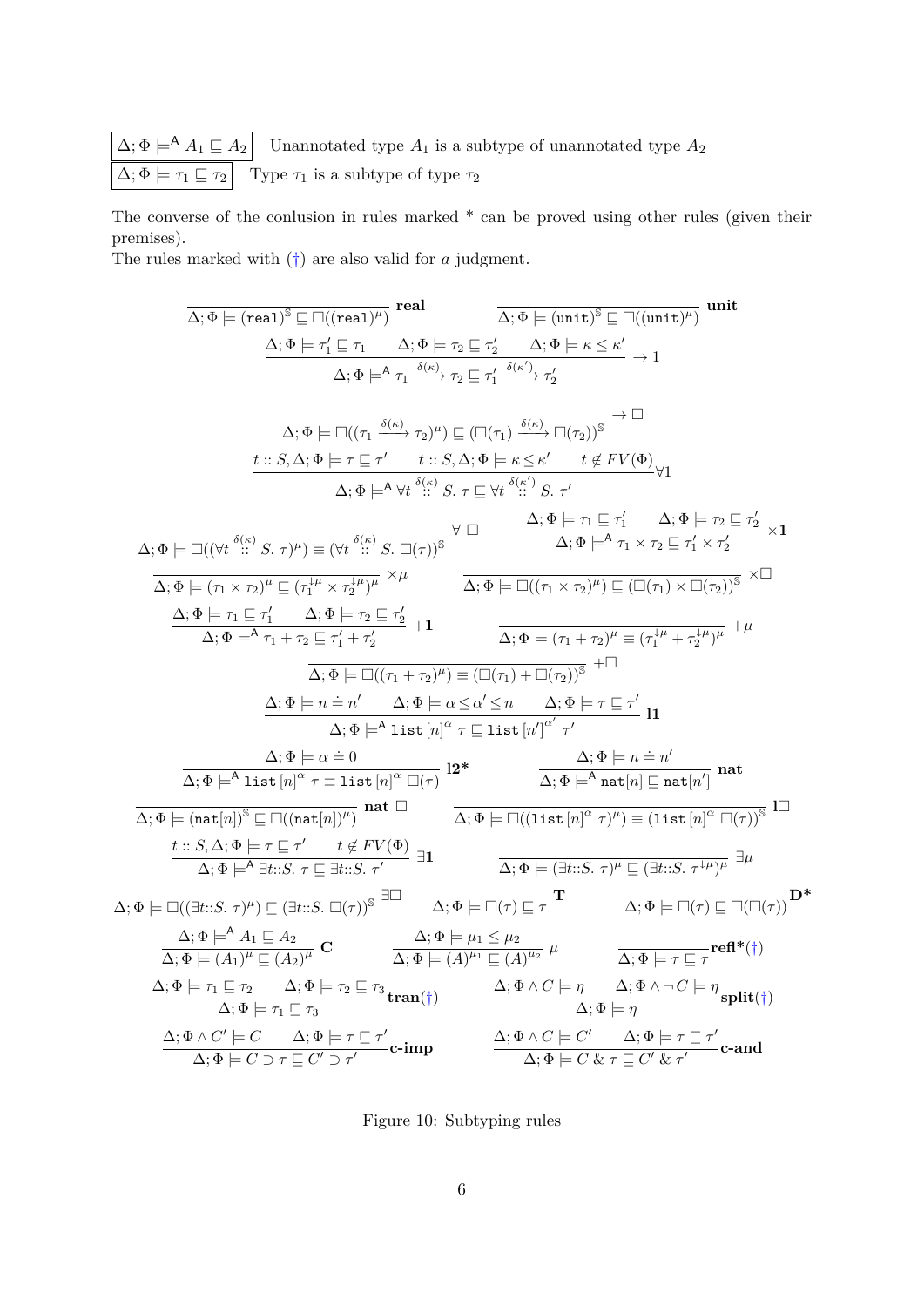$\boxed{\Delta; \Phi; \Gamma \vdash_{\epsilon} e : \tau \mid \kappa}$  expression *e* has type  $\tau$  with dynamic stability  $\kappa$  under the mode  $\epsilon$ .

*κ* = (( *.*<sup>=</sup> <sup>C</sup>) ? *<sup>c</sup>var*() : 0) ∆; Φ; Γ*, x* : *τ* ` *x* : *τ* | *κ* **var** *κ* = (( *.*<sup>=</sup> <sup>C</sup>) ? *<sup>c</sup>real*() : 0) ∆; Φ; Γ ` r : (real) S | *κ* **real** ∆; Φ; Γ ` *e*<sup>1</sup> : *τ*<sup>1</sup> | *κ*<sup>1</sup> ∆; Φ; Γ ` *e*<sup>2</sup> : *τ*<sup>2</sup> | *κ*<sup>2</sup> *κ* = (*κ*<sup>1</sup> + *κ*2) + (( *.*<sup>=</sup> <sup>C</sup>) ? *<sup>c</sup>pair*() : 0) ∆; Φ; Γ ` (*e*1*, e*2) : (*τ*<sup>1</sup> × *τ*2) S | *κ* **pair** ∆; Φ; Γ ` *e* : (*τ*<sup>1</sup> × *τ*2) *µ* | *κ* 0 |= *µ* E *τ*<sup>1</sup> *κ* = *κ* <sup>0</sup> + ((( t *µ*) *.*<sup>=</sup> <sup>C</sup>) ? *<sup>c</sup>f st*(*, µ*) : 0) ∆; Φ; Γ ` fst *e* : *τ*<sup>1</sup> | *κ* **fst** ∆; Φ; Γ ` *e* : (*τ*<sup>1</sup> × *τ*2) *µ* | *κ* 0 |= *µ* E *τ*<sup>2</sup> *κ* = *κ* <sup>0</sup> + ((( t *µ*) *.*<sup>=</sup> <sup>C</sup>) ? *<sup>c</sup>snd*(*, µ*) : 0) ∆; Φ; Γ ` snd *e* : *τ*<sup>2</sup> | *κ* **snd** ∆; Φ ` (*τ*<sup>1</sup> *δ*(*κ*) −−−→ *τ*2) S wf ∆; Φ; *f* : (*τ*<sup>1</sup> *δ*(*κ*) −−−→ *τ*2) S *, x* : *τ*1*,* Γ `*<sup>δ</sup> e* : *τ*<sup>2</sup> | *κ* <sup>0</sup> *κ* = (( *.*<sup>=</sup> <sup>C</sup>) ? *<sup>c</sup>f ix*() : 0) ∆; Φ; Γ ` fix *f*(*x*)*. e* : (*τ*<sup>1</sup> *δ*(*κ* 0 ) −−−→ *τ*2) S | *κ* **fix1** ∆; Φ; Γ ` *e*<sup>1</sup> : (*τ*<sup>1</sup> *δ*(*κ* 0 ) −−−→ *τ*2) *µ* | *κ*<sup>1</sup> ∆; Φ; Γ ` *e*<sup>2</sup> : *τ*<sup>1</sup> | *κ*<sup>2</sup> ∆; Φ |= *µ* E *τ*<sup>2</sup> |= ( t *µ*) ≤ *δ κ* = *κ* <sup>0</sup> + *κ*<sup>1</sup> + *κ*<sup>2</sup> + ((( t *µ*) *.*<sup>=</sup> <sup>C</sup>) ? *<sup>c</sup>app*(*, µ*) : 0) ∆; Φ; Γ ` *e*<sup>1</sup> *e*<sup>2</sup> : *τ*<sup>2</sup> | *κ* **app** ∆; Φ; Γ ` *e* : *τ*<sup>1</sup> | *κ* <sup>0</sup> ∆; Φ ` *τ*<sup>2</sup> wf *κ* = *κ* <sup>0</sup> + (( *.*<sup>=</sup> <sup>C</sup>) ? *<sup>c</sup>inl*() : 0) ∆; Φ; Γ ` inl *e* : (*τ*<sup>1</sup> + *τ*2) S | *κ* **inl** ∆; Φ; Γ ` *e* : *τ*<sup>2</sup> | *κ* <sup>0</sup> ∆; Φ ` *τ*<sup>1</sup> wf *κ* = *κ* <sup>0</sup> + (( *.*<sup>=</sup> <sup>C</sup>) ? *<sup>c</sup>inr*() : 0) ∆; Φ; Γ ` inr *e* : (*τ*<sup>1</sup> + *τ*2) S | *κ* **inr** ∆; Φ; Γ ` *e* : (*τ*<sup>1</sup> + *τ*2) *µ* | *κ<sup>e</sup>* ∆; Φ; Γ*, x* : *τ*<sup>1</sup> `t*<sup>µ</sup> e*<sup>1</sup> : *τ* | *κ* 0 ∆; Φ; Γ*, y* : *τ*<sup>2</sup> `t*<sup>µ</sup> e*<sup>2</sup> : *τ* | *κ* <sup>0</sup> ∆; Φ |= *µ* E *τ κ* = *κ<sup>e</sup>* + *κ* <sup>0</sup> + ((( t *µ*) *.*<sup>=</sup> <sup>C</sup>) ? *<sup>c</sup>case*(*, µ*) : 0) ∆; Φ; Γ ` case(*e, x.e*1*, y.e*2) : *τ* | *κ* **case** *κ* = (( *.*<sup>=</sup> <sup>C</sup>) ? *<sup>c</sup>zero*() : 0) ∆; Φ; Γ ` 0 : (nat[0])<sup>S</sup> | *κ* **zero** ∆; Φ; Γ ` *e* : (nat[*n*])<sup>S</sup> | *κ* 0 *κ* = *κ* <sup>0</sup> + (( *.*<sup>=</sup> <sup>C</sup>) ? *<sup>c</sup>succ*() : 0) ∆; Φ; Γ ` succ *e* : (nat[*n* + 1])<sup>S</sup> | *κ* **succ** ∆; Φ; Γ ` *e* : (nat[*n*])<sup>S</sup> | *κ<sup>e</sup>* ∆; Φ ∧ *n .*= 0; Γ ` *<sup>e</sup>*<sup>1</sup> : *<sup>τ</sup>* 0 | *κ* 0 *i* :: *ι,* ∆; Φ ∧ *n .*<sup>=</sup> *<sup>i</sup>* + 1; *<sup>x</sup>* : nat[*i*]*,* <sup>Γ</sup> ` *<sup>e</sup>*<sup>2</sup> : *<sup>τ</sup>* 0 | *κ* 0 *i* 6∈ *F V* (Γ*,* Φ*, τ* <sup>0</sup> *, κ*<sup>0</sup> ) *κ* = *κ<sup>e</sup>* + *κ* <sup>0</sup> + (( *.*<sup>=</sup> <sup>C</sup>) ? *<sup>c</sup>caseN* () : 0) ∆; Φ; Γ ` case<sup>N</sup> *e* of 0 → *e*<sup>1</sup> | succ(*x*) → *e*<sup>2</sup> : *τ* 0 | *κ* **caseN** ∆; Φ ` *τ* wf *κ* = (( *.*<sup>=</sup> <sup>C</sup>) ? *<sup>c</sup>nil*() : 0) ∆; Φ; Γ ` nil : (list [0]<sup>0</sup> *τ* ) S | *κ* **nil** ∆; Φ; Γ ` *e*<sup>1</sup> : (*τ* ) | *κ*<sup>1</sup> ∆; Φ; Γ ` *e*<sup>2</sup> : (list [*n*] *α τ* ) *µ* | *κ*<sup>2</sup> *κ* = *κ*<sup>1</sup> + *κ*<sup>2</sup> + ((( t *µ*) *.*<sup>=</sup> <sup>C</sup>) ? *<sup>c</sup>cons*() : 0) ∆; Φ; Γ ` cons(*e*1*, e*2) : (list [*n*+1]*<sup>α</sup> τ* ) *µ* | *κ* **cons1** ∆; Φ; Γ ` *e*<sup>1</sup> : *τ* | *κ*<sup>1</sup> ∆; Φ; Γ ` *e*<sup>2</sup> : (list [*n*] *α*−1 *τ* ) *µ* | *κ*<sup>2</sup> ∆; Φ |= *α >* 0 *κ* = *κ*<sup>1</sup> + *κ*<sup>2</sup> + ((( t *µ*) *.*<sup>=</sup> <sup>C</sup>) ? *<sup>c</sup>cons*() : 0) ∆; Φ; Γ ` cons(*e*1*, e*2) : (list [*n*+1]*<sup>α</sup> τ* ) *µ* | *κ* **cons2** ∆; Φ; Γ ` *e* : (list [*n*] *α τ* ) *µ* | *κ<sup>e</sup>* ∆; Φ ∧ *n .*= 0 <sup>∧</sup> *<sup>α</sup> .*= 0; Γ `t*<sup>µ</sup> <sup>e</sup>*<sup>1</sup> : *<sup>τ</sup>* 0 | *κ* 0 *i* :: *ι,* ∆; Φ ∧ *n .*<sup>=</sup> *<sup>i</sup>* + 1 <sup>∧</sup> *<sup>α</sup>* <sup>≤</sup> *<sup>i</sup>*; *<sup>h</sup>* : (*<sup>τ</sup>* )*, tl* : (list [*i*] *α τ* ) *µ ,* Γ `t*<sup>µ</sup> e*<sup>2</sup> : *τ* 0 | *κ* 0 *i* :: *ι, β* :: *ι,* ∆; Φ ∧ *n .*<sup>=</sup> *<sup>i</sup>* + 1 <sup>∧</sup> *<sup>β</sup>* <sup>≤</sup> *<sup>i</sup>* <sup>∧</sup> *<sup>α</sup> .*<sup>=</sup> *<sup>β</sup>* + 1; *<sup>h</sup>* : *τ, tl* : (list [*i*] *β τ* ) *µ ,* Γ `t*<sup>µ</sup> e*<sup>2</sup> : *τ* 0 | *κ* 0 |= *µ* E *τ* 0 *i, β* 6∈ *F V* (Γ*,* Φ*, τ* <sup>0</sup> *, κ*<sup>0</sup> ) *κ* = *κ<sup>e</sup>* + *κ* <sup>0</sup> + ((( t *µ*) *.*<sup>=</sup> <sup>C</sup>) ? *<sup>c</sup>caseL*(*, µ*) : 0) ∆; Φ; Γ ` case<sup>L</sup> *e* of nil → *e*<sup>1</sup> | cons(*h, tl*) → *e*<sup>2</sup> : *τ* 0 | *κ* **caseL**

<span id="page-6-0"></span>Figure 11: Expression typing rules, part 1 7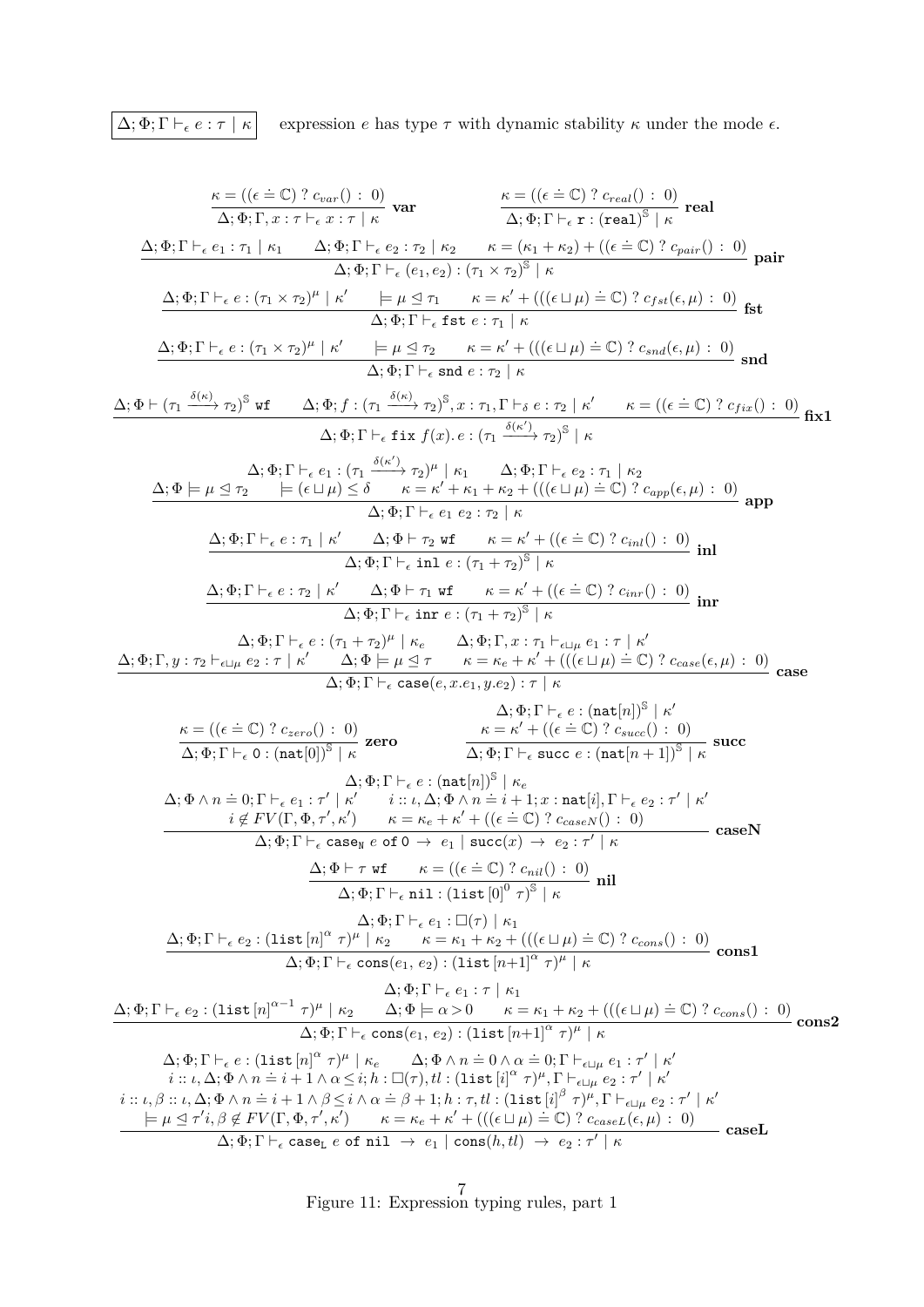$\boxed{\Delta; \Phi; \Gamma \vdash_{\epsilon} e : \tau \mid \kappa}$  expression *e* has type  $\tau$  with dynamic stability  $\kappa$ .

The context  $\Upsilon$  carrying types of primitive functions is omitted from all rules.

$$
\frac{t::S,\Delta;\Phi;\Gamma\vdash_{\epsilon}c:r| \kappa' \qquad \kappa = ((\epsilon \pm C) ? c_{ifun}() : 0)}{\Delta;\Phi;\Gamma\vdash_{\epsilon}c:(\forall t^{3} \frac{\langle \kappa \rangle}{\langle \kappa \rangle}S,\tau)^{B} | \kappa}
$$
\n
$$
\Delta \vdash I:S \qquad \models \mu \triangleq \tau\{I/t\} \qquad \models (\epsilon \sqcup \mu) \leq \delta \qquad \kappa = \kappa_{\epsilon} + \kappa'\{I/t\} + (((\epsilon \sqcup \mu) \pm C) ? c_{iAgn}(\epsilon,\mu) : 0) \forall E
$$
\n
$$
\Delta;\Phi;\Gamma\vdash_{\epsilon}c:(\forall t^{3} \frac{\langle \kappa \rangle}{\langle \kappa \rangle}S,\tau)^{\mu} | \kappa_{\epsilon}
$$
\n
$$
\Delta;\Phi;\Gamma\vdash_{\epsilon}e:\tau\{I/t\} | \kappa'| \qquad \Delta \vdash I:S \qquad \kappa = \kappa' + ((\epsilon \bot C) ? c_{pack} ) : 0) \exists \Gamma
$$
\n
$$
\Delta;\Phi;\Gamma\vdash_{\epsilon}e:(\exists t:S,\tau)^{B} | \kappa_{\epsilon} = t:S,\Delta;\Phi; \tau : \tau, \Gamma \vdash_{\epsilon} \eta_{\epsilon}c' : \tau' | \kappa'
$$
\n
$$
\frac{\Delta;\Phi;\Gamma\vdash_{\epsilon}c:(\exists t:S,\tau)^{B} | \kappa_{\epsilon} = t:S,\Delta;\Phi; \tau : \tau, \Gamma \vdash_{\epsilon} \eta_{\epsilon}c' : \tau' | \kappa'}{\Delta;\Phi;\Gamma\vdash_{\epsilon}c:(\exists t:S,\tau)^{B} | \kappa_{\epsilon} = t:S,\Delta;\Phi; \tau : \tau, \Gamma \vdash_{\epsilon} \eta_{\epsilon}c' : \tau' | \kappa'
$$
\n
$$
\Gamma(\zeta) = \zeta : (\beta_1 \cdots \beta_n) \xrightarrow{\kappa'}_{\epsilon}B
$$
\n
$$
\Gamma(\zeta) = \zeta : (\beta_1 \cdots \beta_n) \xrightarrow{\kappa'}_{\epsilon}B
$$
\n
$$
\frac{\Delta;\Phi;\Gamma\vdash_{\epsilon}c:(\beta_1)^{\mu \epsilon} | \kappa_{\epsilon} = \mu \pm \kappa = (\sum_{i=1}^{n} \kappa_{\epsilon}) + \kappa' + \epsilon_{prim}(\epsilon, \
$$

<span id="page-7-0"></span>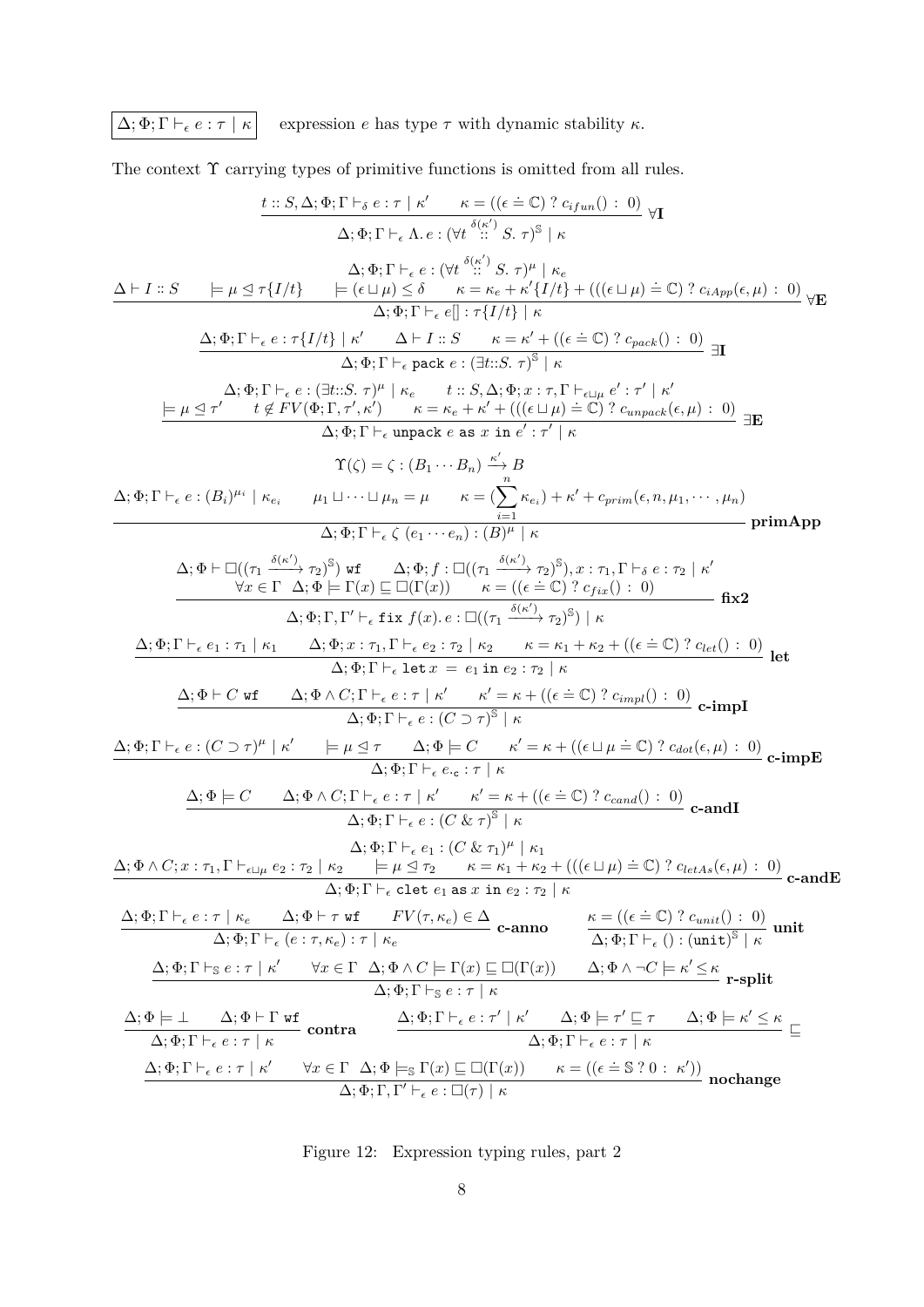| $c_{var}()$                                            |     | 1                                                                   |
|--------------------------------------------------------|-----|---------------------------------------------------------------------|
| $c_{real}()$                                           |     | $\mathbf 1$                                                         |
| $c_{pair}()$                                           | $=$ | $\overline{1}$                                                      |
| $c_{fst}(\epsilon, \mathbb{S})$                        | $=$ | $(\epsilon = \mathbb{C} ? 2:$<br>$\left( 0\right)$                  |
| $c_{fst}(\epsilon, \mathbb{C})$                        | $=$ | $\overline{2}$                                                      |
| $c_{snd}(\epsilon, \mathbb{S})$                        | $=$ | $(\epsilon = \mathbb{C} ? 2:$<br>$\left( 0\right)$                  |
| $c_{snd}(\epsilon, \mathbb{C})$                        | $=$ | $\overline{2}$                                                      |
| $c_{fix}()$                                            | $=$ | 1                                                                   |
| $c_{app}(\epsilon, \mathbb{S})$                        | $=$ | $(\epsilon = \mathbb{C} ? 2 : 0)$                                   |
| $c_{app}(\epsilon, \mathbb{C})$                        | $=$ | $2+(\epsilon = \mathbb{C} ? 2 : 0)$                                 |
| $c_{inl}()$                                            | $=$ | $\mathbf 1$                                                         |
| $c_{inr}()$                                            | $=$ | $\overline{1}$                                                      |
| $c_{case}(\epsilon, \mathbb{S})$                       | $=$ | $(\epsilon = \mathbb{C} ? 2 : 0)$                                   |
| $c_{case}(\epsilon, \mathbb{C})$                       | $=$ | $\overline{2}$                                                      |
| $c_{prim}(\epsilon, n, \mathbb{S}, \dots, \mathbb{S})$ | $=$ | $(\epsilon = \mathbb{C} ? n + 2 : 0)$                               |
| $c_{prim}(\epsilon, n, \mu_1, \ldots, \mu_n)$          | $=$ | $n+1+(\epsilon={\mathbb{C}}\stackrel{?}{.}n$ :<br>$\left( 0\right)$ |
| $c_{iApp}(\epsilon, \mathbb{S})$                       | $=$ | $(\epsilon = \mathbb{C} ? 2 : 0)$                                   |
| $c_{iApp}(\epsilon, \mathbb{C})$                       | $=$ | $\overline{2}$                                                      |
| $c_{pack}()$                                           | $=$ | $\mathbf{1}$                                                        |
| $c_{unpack}(\epsilon, \mathbb{S})$                     | $=$ | $(\epsilon = \mathbb{C} ? 2 : 0)$                                   |
| $c_{unpack}(\epsilon, \mathbb{C})$                     | $=$ | $2+(\epsilon = \mathbb{C} ? 1 : 0)$                                 |
| $c_{unit}()$                                           | $=$ | $\overline{1}$                                                      |
| $c_{let}()$                                            | $=$ | $\mathbf{1}$                                                        |
| $c_{impl}()$                                           | $=$ | 1                                                                   |
| $c_{dot}(\epsilon, \mathbb{S})$                        | $=$ | $(\epsilon = \mathbb{C} ? 1 : 0)$                                   |
| $c_{dot}(\epsilon, \mathbb{C})$                        | $=$ | $\mathbf 1$                                                         |
| $c_{and}()$                                            | $=$ | 1                                                                   |
| $c_{letAs}(\epsilon, \mathbb{S})$                      | $=$ | $(\epsilon = \mathbb{C} ? 1:$<br>$\left( 0\right)$                  |
| $c_{letAs}(\epsilon, \mathbb{C})$                      | $=$ | 1                                                                   |
| $c_{nil}()$                                            |     | $\mathbf 1$                                                         |
| $c_{cons}()$                                           | $=$ | 1                                                                   |
| $c_{caseL}(\epsilon, \mathbb{S})$                      | $=$ | $(\epsilon = \mathbb{C} ? 3:$<br>$\left( 0\right)$                  |
| $c_{caseL}(\epsilon, \mathbb{C})$                      | $=$ | 3                                                                   |
| $c_{zero}()$                                           | =   | 1                                                                   |
| $c_{succ}()$                                           | =   | 1                                                                   |
| $c_{caseN}()$                                          | $=$ | $\overline{2}$                                                      |
|                                                        |     |                                                                     |

<span id="page-8-0"></span>Figure 13: Concrete costs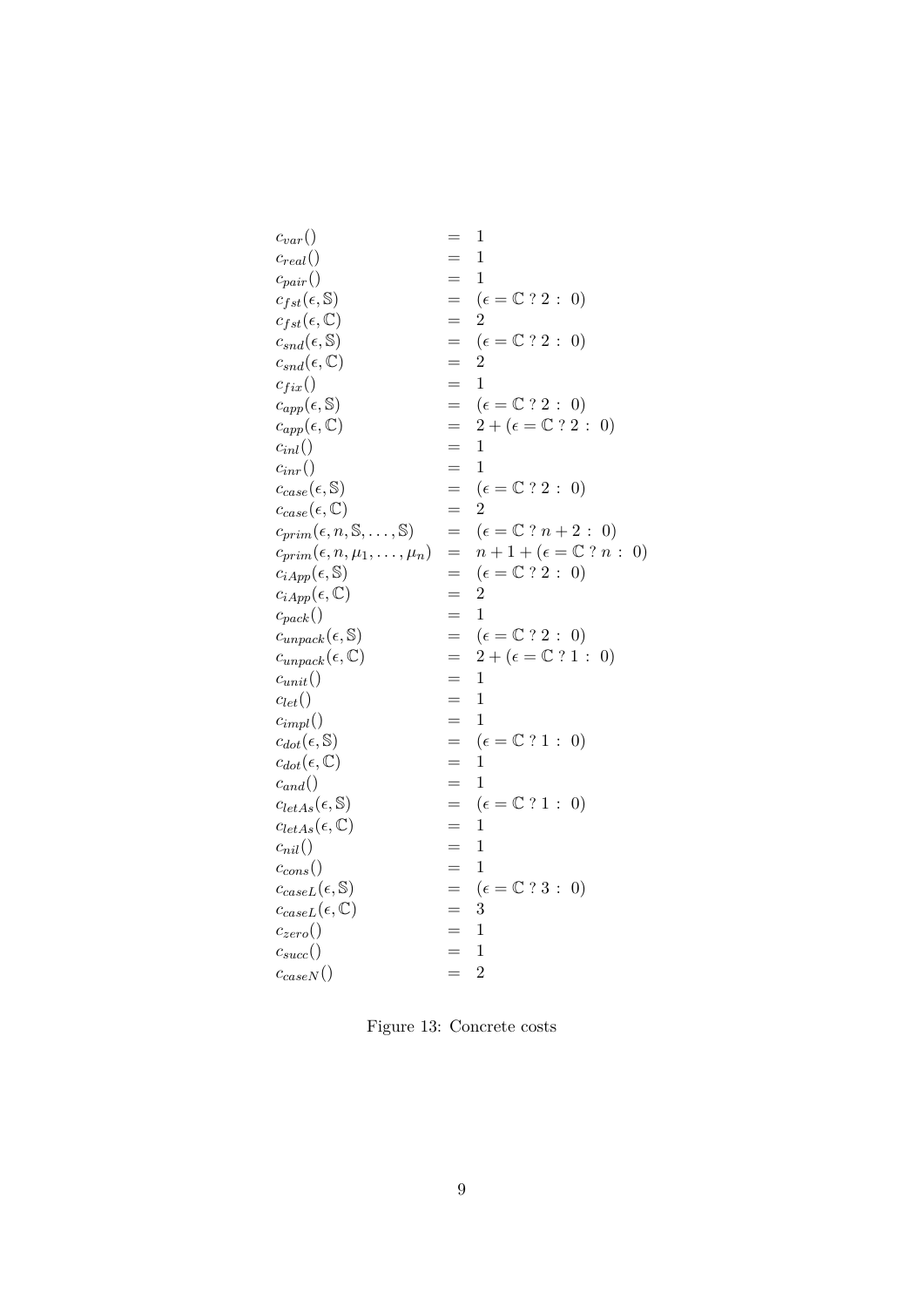| Bi-values | $\mathbf{w} := \text{keep}(r)   \text{new}(v, v')   (\mathbf{w}_1, \mathbf{w}_2)   \text{inl } \mathbf{w}   \text{inr } \mathbf{w}   0   \text{succ } \mathbf{w}  $<br>nil $  \text{ cons}(w_1, w_2)  $ fix $f(x) \text{.e }   \Lambda \text{.e }   \text{ pack } w   ()$                                                                                                                                                                                                                                                                                                                                                                                                                                                                                                                                                                                                                                                                                                                                                                                                                                                                                                                                                                              |
|-----------|--------------------------------------------------------------------------------------------------------------------------------------------------------------------------------------------------------------------------------------------------------------------------------------------------------------------------------------------------------------------------------------------------------------------------------------------------------------------------------------------------------------------------------------------------------------------------------------------------------------------------------------------------------------------------------------------------------------------------------------------------------------------------------------------------------------------------------------------------------------------------------------------------------------------------------------------------------------------------------------------------------------------------------------------------------------------------------------------------------------------------------------------------------------------------------------------------------------------------------------------------------|
|           | Bi-expressions $\mathbf{e} ::= x   \mathbf{keep(r)}   \mathbf{new}(v, v')   (\mathbf{e}_1, \mathbf{e}_2)   \mathbf{fst} \mathbf{e}   \mathbf{snd} \mathbf{e}   \mathbf{inl} \mathbf{w}   \mathbf{inr} \mathbf{w}  $<br>$(\texttt{case}(\texttt{\textbf{e}}\xspace,x.\texttt{\textbf{e}}\xspace_1,y,\texttt{\textbf{e}}\xspace_2))\mid 0\mid \texttt{succ} \; \texttt{\textbf{e}}\mid (\texttt{case}_\texttt{N} \; \texttt{\textbf{e}}\xspace \; \texttt{of} \; 0 \; \rightarrow \; \texttt{\textbf{e}}\xspace_1 \mid \texttt{succ} \; x \; \rightarrow \; \texttt{\textbf{e}}\xspace_2)\mid$<br>$\texttt{nil}\mid \texttt{cons}(\texttt{\textbf{e}}_1,\texttt{\textbf{e}}_2) \mid (\texttt{case}_\texttt{L}\texttt{\textbf{e}}\texttt{\textbf{o}}\texttt{f}\texttt{\textbf{nil}}\ \rightarrow\ \texttt{\textbf{e}}_1 \mid \texttt{cons}(h, tl)\ \rightarrow\ \texttt{\textbf{e}}_2) \mid$<br>fix $f(x)$ . $\mathfrak{e}$ $\mid$ $\mathfrak{e}_1$ $\mathfrak{e}_2$ $\mid$ $\zeta$ $\mathfrak{e}$ $\mid$ $\Lambda$ . $\mathfrak{e}$ $\mid$ $\mathfrak{e}$ $\mid$ $\mid$ $p$ ack $\mathfrak{e}$ $\mid$ unpack $\mathfrak{e}$ as $x$ in $\mathfrak{e}$ $\mid$<br>let $x = \mathbf{e}_1$ in $\mathbf{e}_2$   let $\mathbf{e}_1$ as x in $\mathbf{e}_2$   () |
|           | stable(w) $\triangleq$ new $\notin$ w and stable(ee) $\triangleq$ new $\notin$ ee                                                                                                                                                                                                                                                                                                                                                                                                                                                                                                                                                                                                                                                                                                                                                                                                                                                                                                                                                                                                                                                                                                                                                                      |

<span id="page-9-0"></span>Figure 14: Syntax of bi-values and bi-expression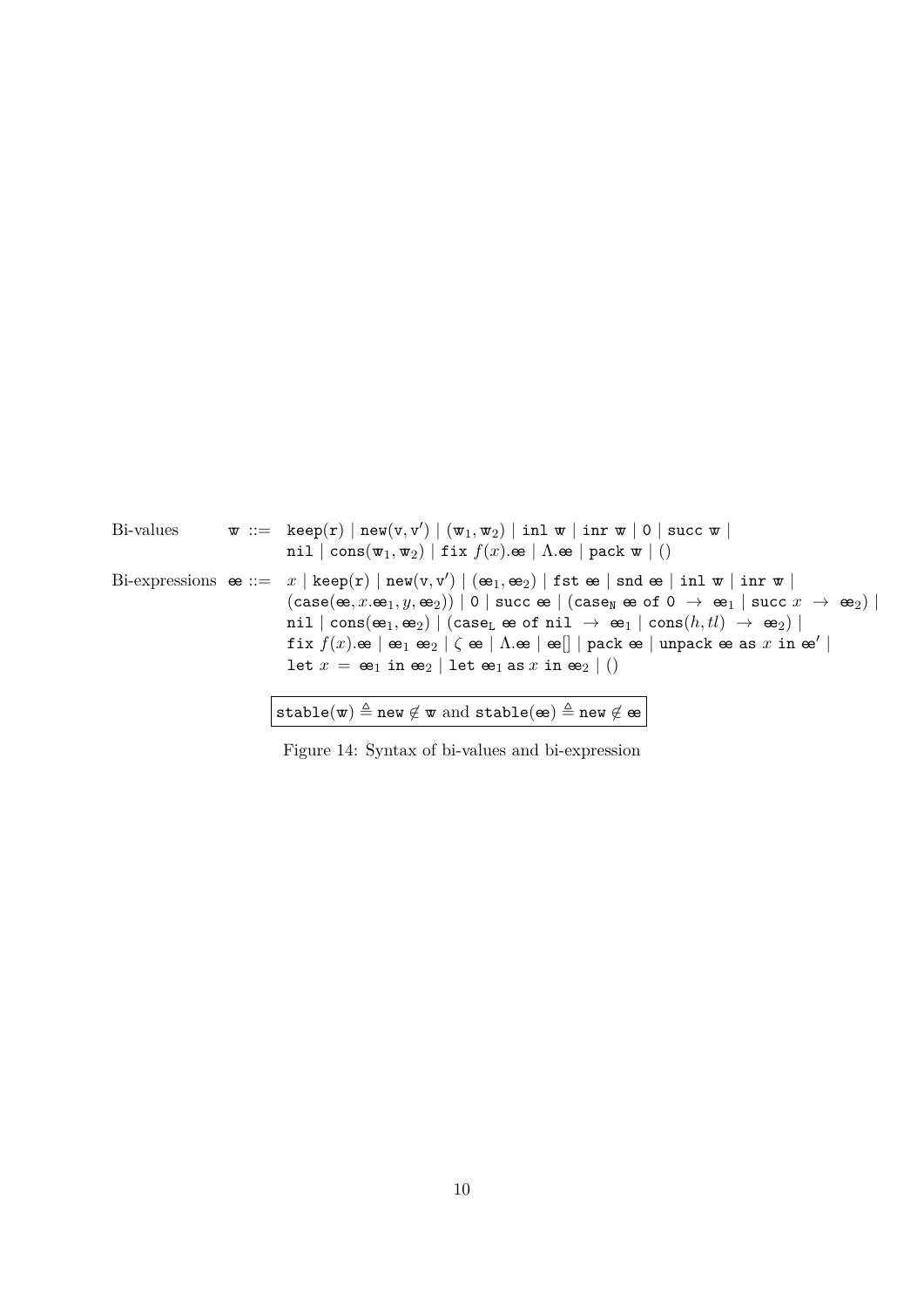$\boxed{\Delta; \Phi; \Gamma \vdash_{\epsilon} \mathbf{w} \gg \tau \text{ and } \Delta; \Phi; \Gamma \vdash_{\epsilon} \mathbf{e} \gg \tau \mid \kappa}$  Bi-value and bi-expression typing

$$
\begin{array}{c|c|c|c|c} \hline \Delta;\Phi;\Gamma\vdash_{\epsilon}\text{keep}(r)\gg(\text{real})^3 & \text{keep-r} & \Delta;\Phi;\cdot\vdash_{\mathbb{C}}\text{ v}:\tau\mid\kappa&\Delta;\Phi;\cdot\vdash_{\mathbb{C}}\text{ v}':\tau\mid\kappa'&\equiv\mathbb{C}\unlhd\tau\\ \hline \Delta;\Phi;\Gamma\vdash_{\epsilon}\text{ w}_1\gg\tau_1&\Delta;\Phi;\Gamma\vdash_{\epsilon}\text{ w}_2\gg\tau_2&\text{pair}\\ \hline \Delta;\Phi;\Gamma\vdash_{\epsilon}\text{ (w}_1,\text{ w}_2)\gg(\tau_1\times\tau_2)^3 & \text{pair}\\ \hline \Delta;\Phi;\Gamma\vdash_{\epsilon}\text{ un}\gg(\tau_1\times\tau_2)^3 & \text{inr}\\ \hline \Delta;\Phi;\Gamma\vdash_{\epsilon}\text{ un}\gg(\tau_1\times\tau_2)^3 & \text{inr}\\ \hline \Delta;\Phi;\Gamma\vdash_{\epsilon}\text{ un}\gg(\tau_1\times\tau_2)^3 & \text{inr}\\ \hline \Delta;\Phi;\Gamma\vdash_{\epsilon}\text{ un}\gg(\tau_1\times\tau_2)^3 & \text{inr}\\ \hline \Delta;\Phi;\Gamma\vdash_{\epsilon}\text{ un}\gg(\tau_1\times\tau_2)^3 & \text{inr}\\ \hline \Delta;\Phi;\Gamma\vdash_{\epsilon}\text{ un}\gg\mathbb{C}(\tau_1&\Delta;\Phi;\Gamma\vdash_{\epsilon}\text{ w}_2\gg(\text{list}\left[n]^{\alpha}\tau)^3 & \text{cons1}\\ \hline \Delta;\Phi;\Gamma\vdash_{\epsilon}\text{ un}\gg\tau&\Delta;\Phi;\Gamma\vdash_{\epsilon}\text{ un}\gg\mathbb{C})(\text{list}\left[n^{\alpha-1}\tau\right)^3&\Delta;\Phi\models\alpha\geq0\\ \hline \Delta;\Phi;\Gamma\vdash_{\epsilon}\text{ un}\gg\tau&\Delta;\Phi;\Gamma\vdash_{\epsilon}\text{ v}:\text{cons}(\text{w}_1,\text{ w}_2)\gg(\text{list}\left[n^{\alpha-1}\tau)^3&\Delta;\Phi\models\alpha\geq0\\\text{cons2}\\ \hline \Delta;\Phi;\Gamma\vdash_{\epsilon}\text{ un}\gg\tau&\Delta;\Phi;\Gamma\vdash_{\epsilon}\text{ w}_2\gg(\text{list}\left[n^{\alpha-1}\tau)^3&\Delta;\Phi\models\alpha\geq0\\\text{cons2}\\
$$

<span id="page-10-0"></span>Figure 15: Typing rules for bi-values and bi-expressions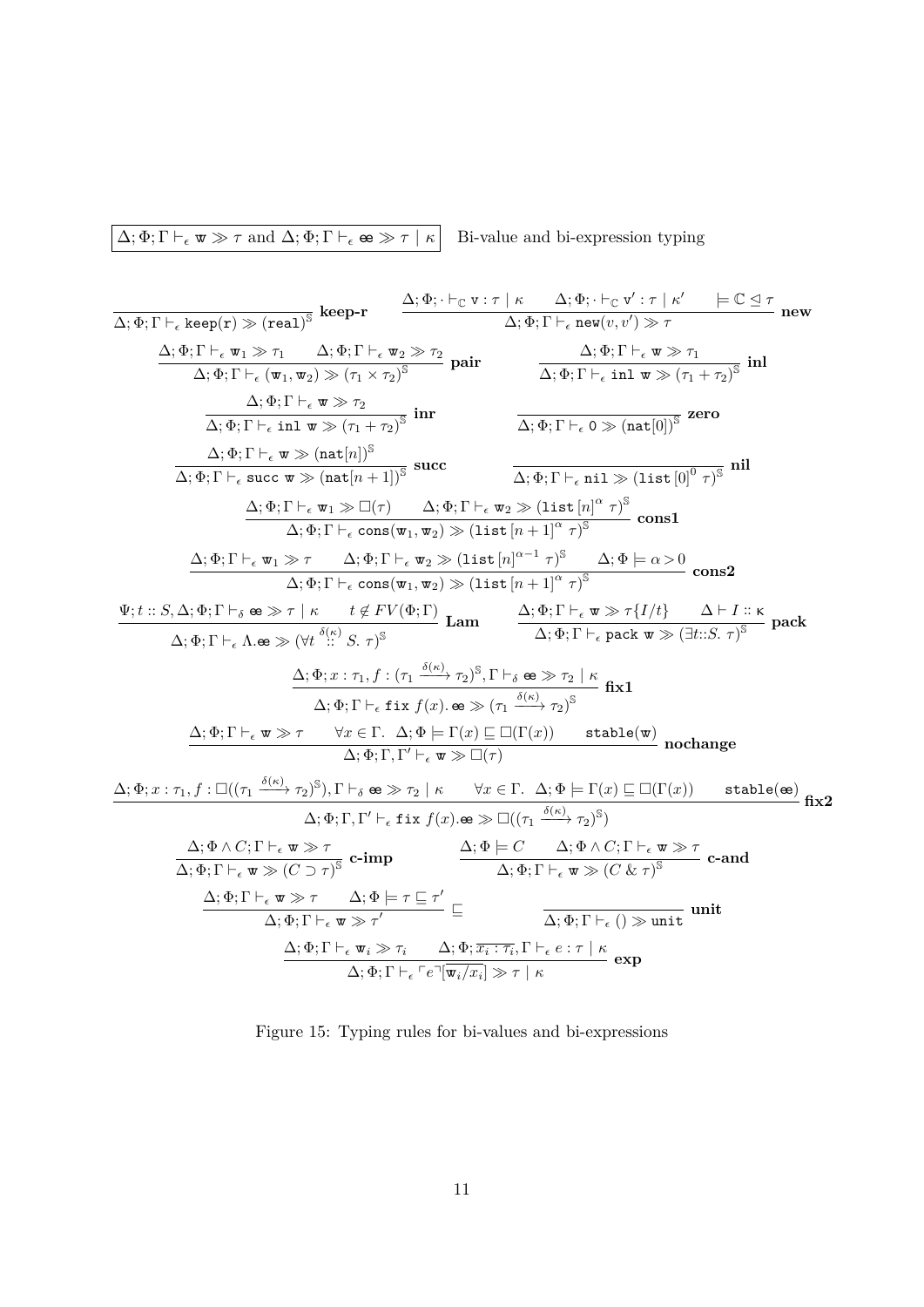$[\![\tau]\!]_v \subseteq$  Step index  $\times$  Bi-value  $[\![\tau]\!]_\varepsilon^\kappa \subseteq$  Step index  $\times$  Bi-expression

$$
[(A)^{8}]_{v} = [A]_{v} \cup \{(m, new(v, v')) \mid \forall k. (k, v) \in (A)_{v} \wedge (k, v') \in (A)_{v} \}
$$
  
\n
$$
=[(m, v)] \text{ with } \{m, w\} \in [T]_{v}\}
$$
  
\n
$$
=[(m, v)] \text{ with } \{m, w \in [T]_{v}\}
$$
  
\n
$$
=[(m, v)] \text{ with } \{m, w \in [T]_{v}\}
$$
  
\n
$$
=[(m, v)] \text{ with } \{m, w \in [T]_{v}\}
$$
  
\n
$$
=[(m, v)] \text{ with } \{m, w\} \in [T]_{v}\}
$$
  
\n
$$
=[(m, v)] \text{ with } \{m, w\} \in [T]_{v}\}
$$
  
\n
$$
=[(m, v)] \text{ with } \{m, w\} \in [T]_{v}\}
$$
  
\n
$$
=[(m, v)] \text{ with } \{m, w\} \in [T]_{v}\}
$$
  
\n
$$
=[(m, v)] \text{ with } \{m, w\} \in [T]_{v}\}
$$
  
\n
$$
=[(m, v)] \text{ with } \{m, w\} \in [T]_{v}\}
$$
  
\n
$$
=[(m, v)] \text{ with } \{m, w\} \in [T]_{v}\}
$$
  
\n
$$
=[(m, v)] \text{ with } \{m, w\} \in [T]_{v}\}
$$
  
\n
$$
=[(m, v)] \text{ with } \{m, w\} \in [T]_{v}\}
$$
  
\n
$$
=[(m, v)] \text{ with } \{m, w\} \in [T]_{v}\}
$$
  
\n
$$
=[(m, v)] \text{ with } \{m, w\} \in [T]_{v}\}
$$
  
\n
$$
=[(m, v)] \text{ with } \{m, w\} \in [T]_{v}\}
$$
  
\n
$$
=[(m, v)] \text{ with } \{m, w\} \in [T]_{v}\}
$$
  
\n
$$
=[(m, v)] \text{ with } \{m, w\} \in [T]_{v}\}
$$
  
\n
$$
=[(m, v)]
$$

<span id="page-11-0"></span>
$$
\mathcal{G}[\![\cdot]\!] \qquad \qquad = \{ (k, \emptyset) \} \n\mathcal{G}[\![\Gamma, x : \tau]\!] \qquad \qquad = \{ (m, \theta[x \mapsto \mathbf{w}]) \mid (m, \theta) \in \mathcal{G}[\![\Gamma]\!] \; \wedge (m, \mathbf{w}) \in [\![\tau]\!]_v \}
$$

Figure 16: Step-indexed interpretation of types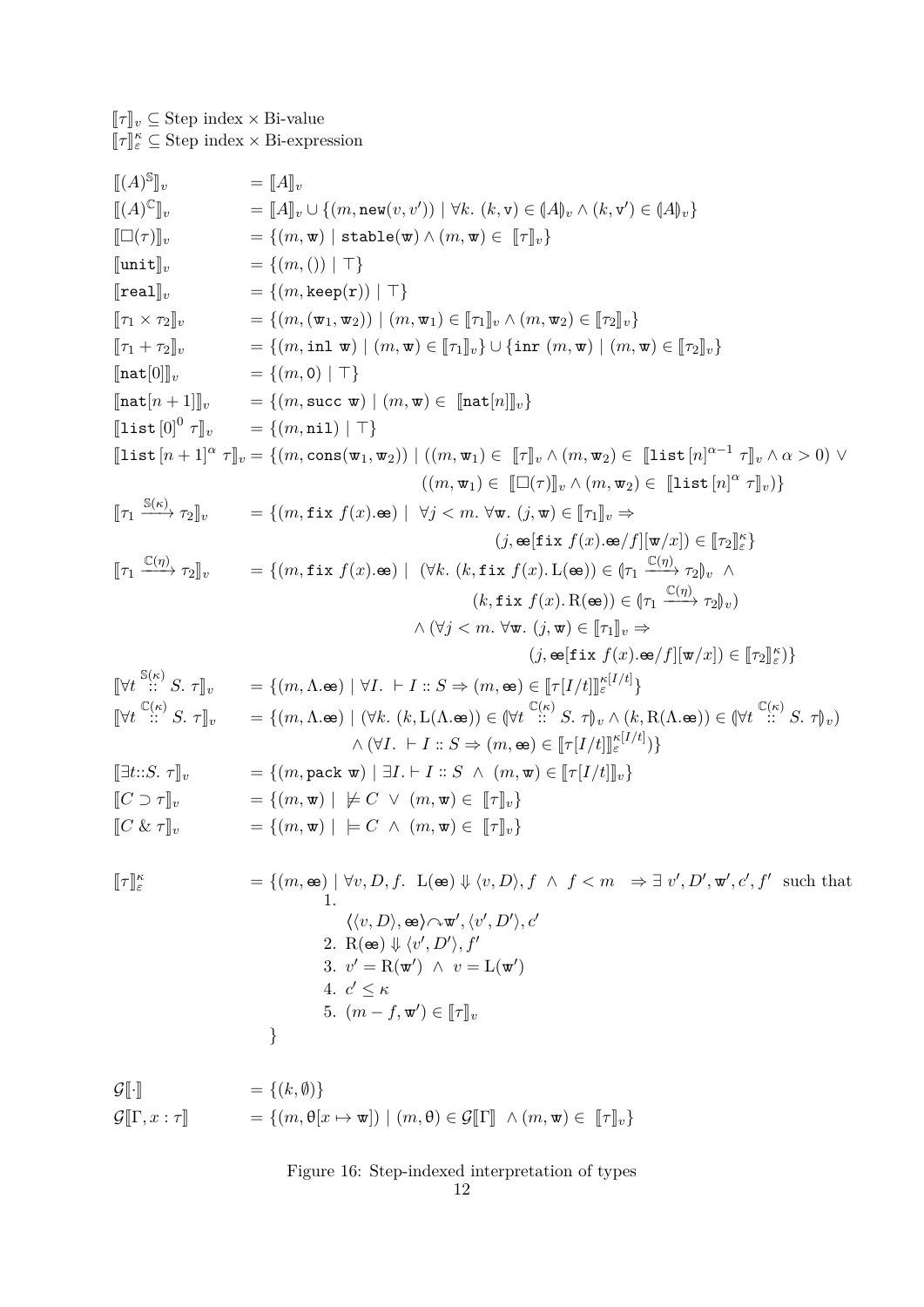| $(\! (A)\mu _v)$                                                | $= (A)_v$                                                                                                                                                                                           |
|-----------------------------------------------------------------|-----------------------------------------------------------------------------------------------------------------------------------------------------------------------------------------------------|
| $(\Box(\tau))_v$                                                | $=$ $(\tau)_v$                                                                                                                                                                                      |
| $\langle \texttt{unit} \rangle_v$                               | $= \{(k, () )   \top\}$                                                                                                                                                                             |
| $\langle$ real $\rangle_{v}$                                    | $= \{(k, {\bf r}) \mid \top\}$                                                                                                                                                                      |
| $(\tau_1 \times \tau_2)_v$                                      | $=\{(k,(v_1,v_2))   (k,v_1) \in (\tau_1)_v \wedge (k,v_2) \in (\tau_2)_v\}$                                                                                                                         |
|                                                                 | $(\tau_1 + \tau_2)_v$ = { $(k, \text{inl } v)   (k, v) \in (\tau_1)_v$ } $\cup$ { $(k, \text{inr } v)   (k, v) \in (\tau_2)_v$ }                                                                    |
| $\langle \texttt{nat}[0] \rangle_v$                             | $= \{(m, 0)   \top\}$                                                                                                                                                                               |
|                                                                 | $\ \text{nat}[n+1]\ _v = \{(m, \text{succ } v) \mid (m, v) \in \ \text{nat}[n]\ _v\}$                                                                                                               |
|                                                                 | $(\text{list } [0]^0 \tau)_v = \{(k, \texttt{nil})   \top\}$                                                                                                                                        |
|                                                                 | $(\text{list }[n+1]^{\alpha} \tau)_{v} = \{(k, \text{cons}(v_1, v_2)) \mid (k, v_1) \in (\tau)_{v} \wedge$                                                                                          |
|                                                                 | $((k, v_2) \in (\text{list } [n]^\alpha \tau)_v \vee (k, v_2) \in (\text{list } [n]^{\alpha - 1} \tau)_v)$                                                                                          |
|                                                                 | $\lim_{n \to \infty} \frac{\mathbb{S}(\kappa)}{n} \tau_2$ , $\eta_v = \{(k, \texttt{fix } f(x), e) \mid \top\}$                                                                                     |
|                                                                 | $\begin{array}{ll}\n\langle [\tau_1 \xrightarrow{\mathbb{C}(\eta)} \tau_2]_v = \{ (k, \texttt{fix } f(x). e) \mid \forall j. \ j < k. \ \forall v. \ (j, v) \in [\tau_1]_v \Rightarrow \end{array}$ |
|                                                                 | $(j, e[\texttt{fix } f(x), e/f][v/x]) \in {\tau_2}_{\epsilon}^{\eta}$                                                                                                                               |
| $(\forall t \stackrel{\mathbb{S}(\kappa)}{\ldots} S. \tau)_{v}$ | $= \{(k, \Lambda, e)   \top\}$                                                                                                                                                                      |
| $(\forall t \stackrel{\mathbb{C}(\kappa)}{\dots} S. \tau)_v$    | $=\{(k,\Lambda,e)\mid \forall I. \vdash I :: S \Rightarrow (k,e) \in \left(\frac{\pi}{I/t}\right)\right)_{\varepsilon}^{\kappa\lfloor I/t\rfloor}$                                                  |
| $\left( \exists t \colon S. \tau \right)_v$                     | = { $(k, \text{pack } v)$   $\exists I. \vdash I :: S \land (k, v) \in (\tau[I/t])_v$ }                                                                                                             |
| $(C \supset \tau)_v$                                            | $= \{(m, v) \mid \not\models C \lor (m, v) \in (\tau)_v\}$                                                                                                                                          |
| $(C \& \tau)_v$                                                 | = $\{(m, v) \mid \models C \land (m, v) \in (\uparrow\uparrow)_v\}$                                                                                                                                 |
| $\lVert \tau \rVert_{\varepsilon}^{\eta}$                       | $=\{(k,e) \mid \eta < k \Rightarrow (e \Downarrow \langle v,D \rangle, f \wedge f \leq \eta \wedge (k-f,v) \in (\Vert \tau \Vert_{v})\}$                                                            |
| $\bigcap$ $\bigcap$                                             | (1.0)                                                                                                                                                                                               |

<span id="page-12-0"></span> $\mathcal{G}(\cdot)$  = { $(k, \emptyset)$ }  $G(\Gamma, x : \tau)$  = { $(k, \mathcal{U}[x \mapsto v]) | (k, \mathcal{U}) \in \mathcal{G}(\Gamma) \land (k, v) \in (\tau)_v$ }

Figure 17: Unary step-indexed interpretation of types

$$
L(\text{keep}(r)) = r \parallel R(\text{keep}(r)) = r
$$
  
\n
$$
L(\text{new}(v, v')) = v \parallel R(\text{new}(v, v')) = v'
$$
  
\n
$$
\vdots \parallel
$$

Homomorphic in all other syntactic constructs

If 
$$
L(\mathbf{\omega}) = e
$$
 and  $R(\mathbf{\omega}) = e'$ , then define  $\text{merge}(e, e') = \mathbf{\omega}$ .

<span id="page-12-1"></span>Figure 18:  $L(\mathbf{\omega})$ : Left or the original expression.  $R(\mathbf{\omega})$ : Right or the modified expression.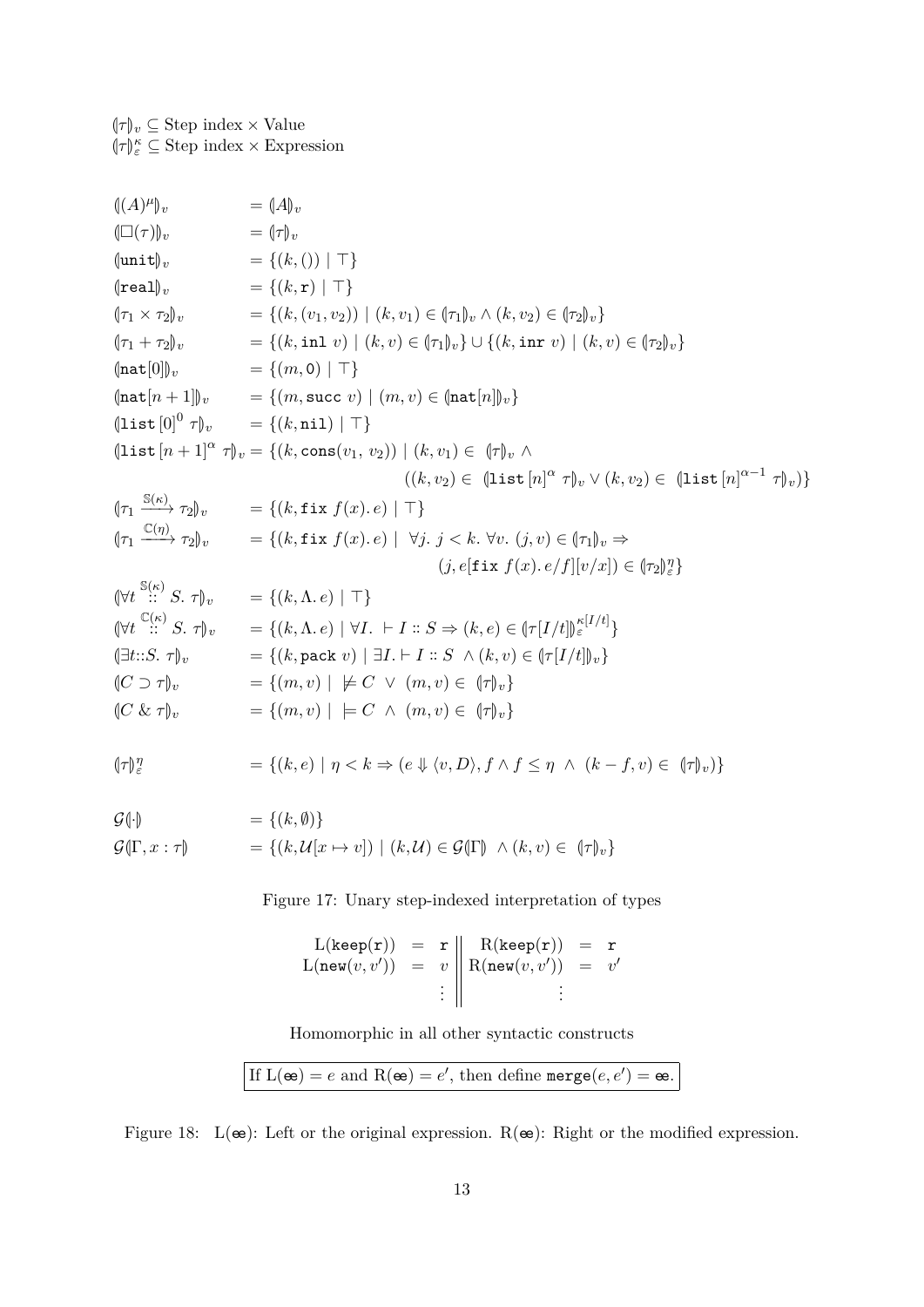<span id="page-13-0"></span>Compound Traces  $T := \langle v, T \rangle$ Traces  $T := \mathbf{r} | (T_1, T_2) | \text{fst } T | \text{snd } T |$ inl *T* | inr *T* | caseinl(*T, Tr*) | caseinr(*T, Tr*) | 0 | succ  $T \mid \text{case}_0(T, T_r) \mid \text{case}_{succ}(T, T_r) \mid$  $\texttt{nil} \mid \texttt{cons}(T_1, T_2) \mid \texttt{case}_{\texttt{nil}}(T, T_r) \mid \texttt{case}_{\texttt{cons}}(T, T_r) \mid$  $f(x)$ *.e* | app $(T_1, T_2, T_r)$  | primApp $(T, \zeta)$  |  $Λ.e$  | iApp $(T, T_r)$  | pack  $T$  | unpack $(T, x, T_r)$  |  $\texttt{let}(x, T_1, T_2) | \texttt{let}_{\texttt{as}}(x, T, T_r) | ()$ 

Figure 19: Traces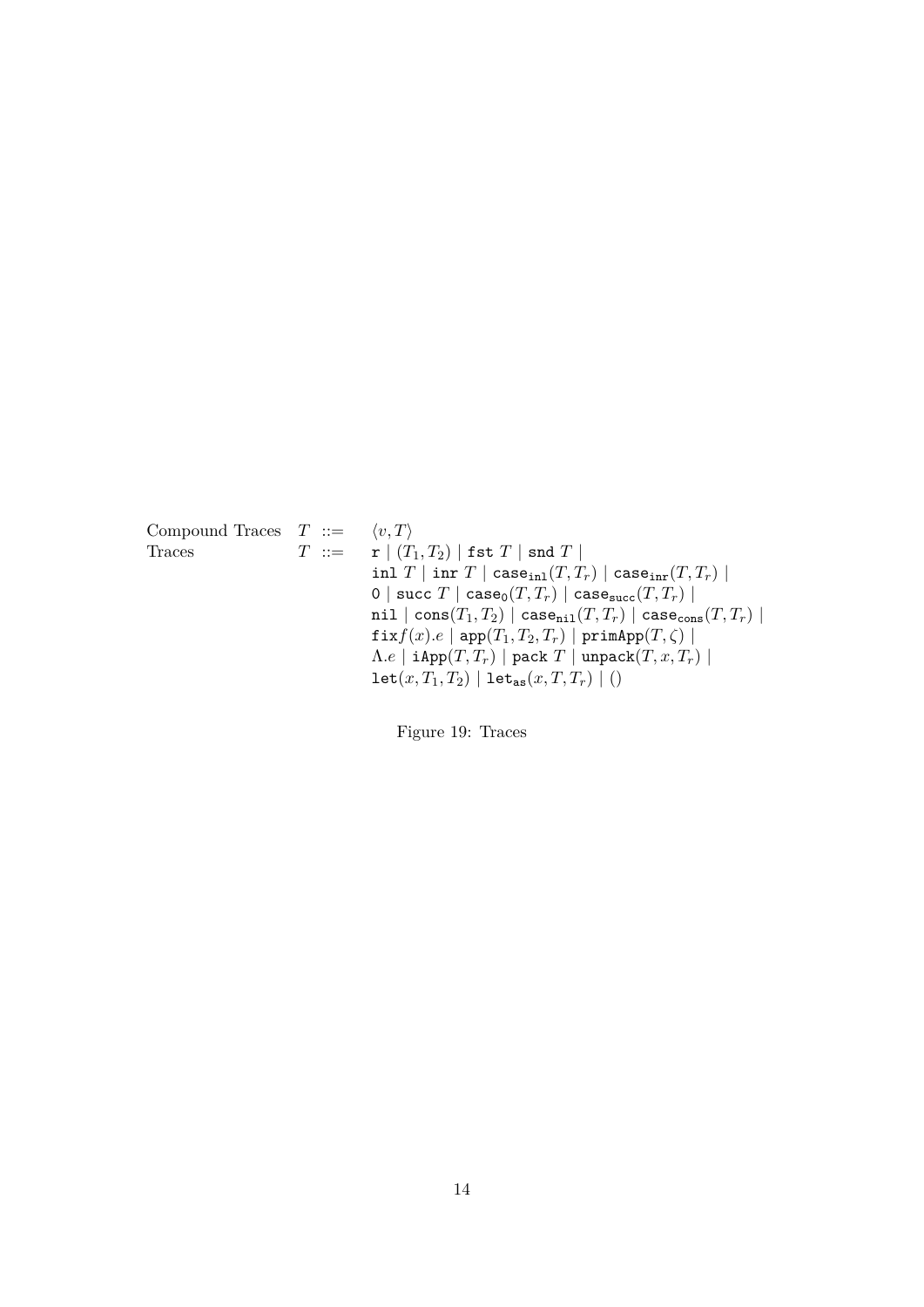$$
\boxed{e \Downarrow \langle v, T \rangle, f}
$$
 Expression *e* evaluates to value *v* with trace *T* and cost *f*

$$
\frac{\nabla \psi(x,y_0,0)}{\nabla \psi(x,y_0)} \nabla \psi(x,y_0) = \nabla \psi(x,y_0) + \nabla \psi(x,y_0)(T_1,T_2)) + \nabla \psi(x,y_0) = \nabla \psi(x,y_0) + \nabla \psi(x,y_0) = \nabla \psi(x,y_0) + \nabla \psi(x,y_0) = \nabla \psi(x,y_0) + \nabla \psi(x,y_0) = \nabla \psi(x,y_0) + \nabla \psi(x,y_0) = \nabla \psi(x,y_0) + \nabla \psi(x,y_0) = \nabla \psi(x,y_0) + \nabla \psi(x,y_0) = \nabla \psi(x,y_0) + \nabla \psi(x,y_0) = \nabla \psi(x,y_0) + \nabla \psi(x,y_0) = \nabla \psi(x,y_0) + \nabla \psi(x,y_0) = \nabla \psi(x,y_0) + \nabla \psi(x,y_0) = \nabla \psi(x,y_0) + \nabla \psi(x,y_0) = \nabla \psi(x,y_0) + \nabla \psi(x,y_0) = \nabla \psi(x,y_0) + \nabla \psi(x,y_0) = \nabla \psi(x,y_0) + \nabla \psi(x,y_0) = \nabla \psi(x,y_0) + \nabla \psi(x,y_0) = \nabla \psi(x,y_0) + \nabla \psi(x,y_0) = \nabla \psi(x,y_0) + \nabla \psi(x,y_0) = \nabla \psi(x,y_0) + \nabla \psi(x,y_0) = \nabla \psi(x,y_0) + \nabla \psi(x,y_0) = \nabla \psi(x,y_0) + \nabla \psi(x,y_0) = \nabla \psi(x,y_0) + \nabla \psi(x,y_0) = \nabla \psi(x,y_0) + \nabla \psi(x,y_0) = \nabla \psi(x,y_0) + \nabla \psi(x,y_0) = \nabla \psi(x,y_0) + \nabla \psi(x,y_0) = \nabla \psi(x,y_0) + \nabla \psi(x,y_0) = \nabla \psi(x,y_0) + \nabla \psi(x,y_0) = \nabla \psi(x,y_0) + \nabla \psi(x,y_0) = \nabla \psi(x,y_0) + \nabla \psi(x,y_0) = \nabla \
$$

<span id="page-14-0"></span>Figure 20: From-scratch evaluation semantics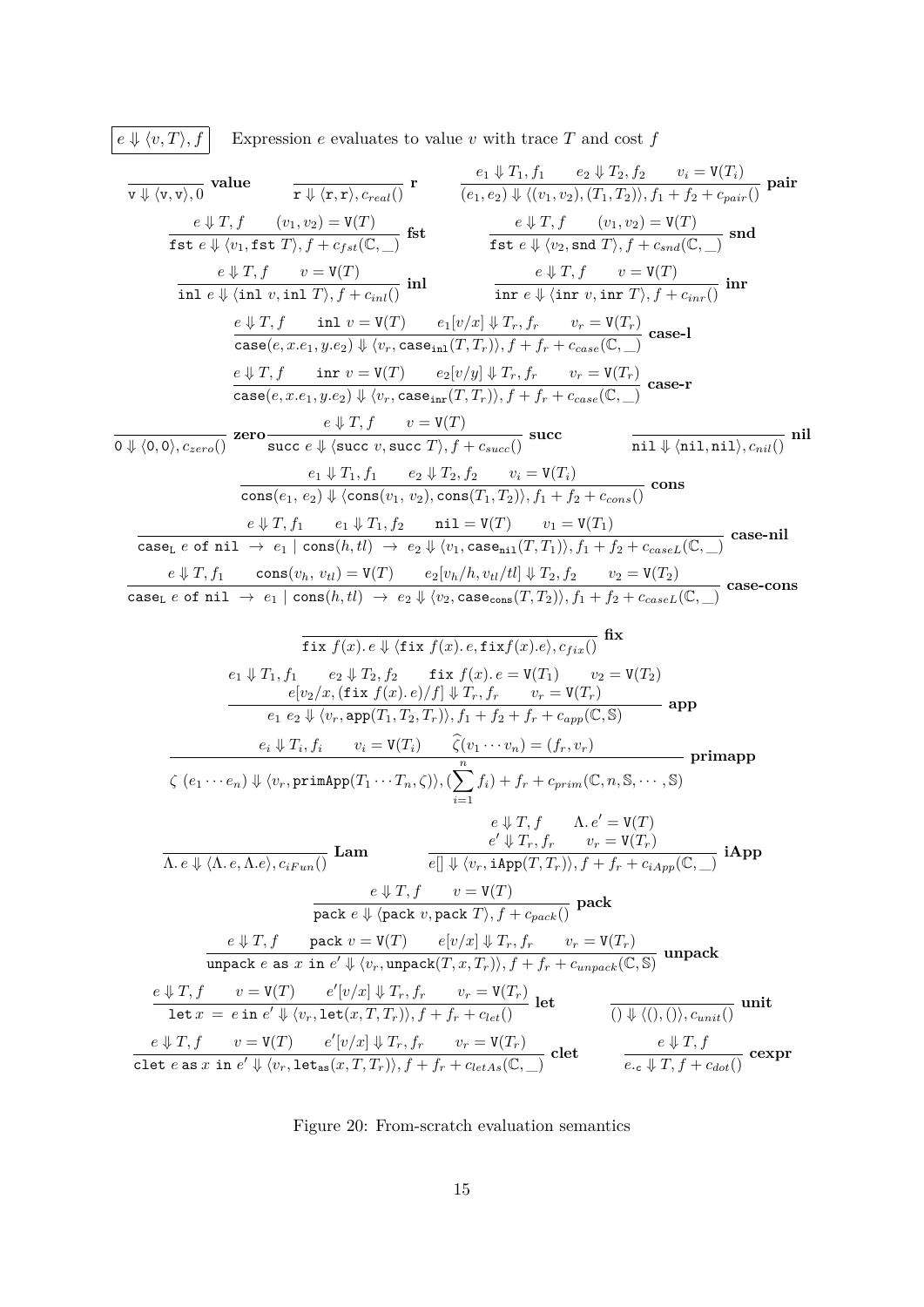$\langle T, \mathbf{e} \rangle \sim \mathbf{w}', T', c'$  Change propagation with cost-counting In all the remaining rules except **r-nochange**, we assume that the input  $\mathbf{e}$  satisfies  $\neg$  stable $(\mathbf{e})$ .

$$
\frac{\text{stable}(e)}{\langle v,T\rangle,e\rangle\wedge r(v,T),0}\ \text{r-nochange} \quad \frac{\langle \langle T,ee\rangle_{\cdot}\wedge v_{\cdot}^{*}\rangle\wedge \langle v,T\rangle_{\cdot}e\rangle\wedge \text{vec}(v,\psi')\wedge \langle v',\psi',\psi',0\rangle\wedge \text{r-neu}}{\langle \langle T,ee\rangle_{\cdot}\wedge r_{\cdot}^{*}\rangle,\langle e_{1},ee\rangle_{\cdot}\wedge \psi'_{1},T'_{1},c'_{1}\quad \langle T,ee\rangle_{\cdot}\wedge \langle w'_{1},\psi'_{2}\rangle,\langle \langle r'_{1},\psi'_{2}\rangle,\langle T'_{1},T'_{2}\rangle\rangle,\langle r'_{1},\psi'_{2}\rangle\wedge \langle T'_{1},T'_{2}\rangle\rangle\wedge \langle T'_{2}\rangle\wedge \langle T'_{2}\rangle\wedge \langle T'_{2}\rangle\wedge \langle T'_{2}\rangle\wedge \langle T'_{2}\rangle\wedge \langle T'_{2}\rangle\wedge \langle T'_{2}\rangle\wedge \langle T'_{2}\rangle\wedge \langle T'_{2}\rangle\wedge \langle T'_{2}\rangle\wedge \langle T'_{2}\rangle\wedge \langle T'_{2}\rangle\wedge \langle T'_{2}\rangle\wedge \langle T'_{2}\rangle\wedge \langle T'_{2}\rangle\wedge \langle T'_{2}\rangle\wedge \langle T'_{2}\rangle\wedge \langle T'_{2}\rangle\wedge \langle T'_{2}\rangle\wedge \langle T'_{2}\rangle\wedge \langle T'_{2}\rangle\wedge \langle T'_{2}\rangle\wedge \langle T'_{2}\rangle\wedge \langle T'_{2}\rangle\wedge \langle T'_{2}\rangle\wedge \langle T'_{2}\rangle\wedge \langle T'_{2}\rangle\wedge \langle T'_{2}\rangle\wedge \langle T'_{2}\rangle\wedge \langle T'_{2}\rangle\wedge \langle T'_{2}\rangle\wedge \langle T'_{2}\rangle\wedge \langle T'_{2}\rangle\wedge \langle T'_{2}\rangle\wedge \langle T'_{2}\rangle\wedge \langle T'_{2}\rangle\wedge \langle T'_{2}\rangle\wedge \langle T'_{2}\rangle\wedge \langle T'_{2}\rangle\wedge \langle T'_{2}\rangle\wedge \langle T'_{2}\rangle\wedge \langle T'_{2}\rangle\wedge \langle T'_{2}\rangle\wedge \langle T'_{2}\rangle\wedge \langle T'_{2}\rangle\
$$

<span id="page-15-0"></span>Figure 21: Change propagation rules part 1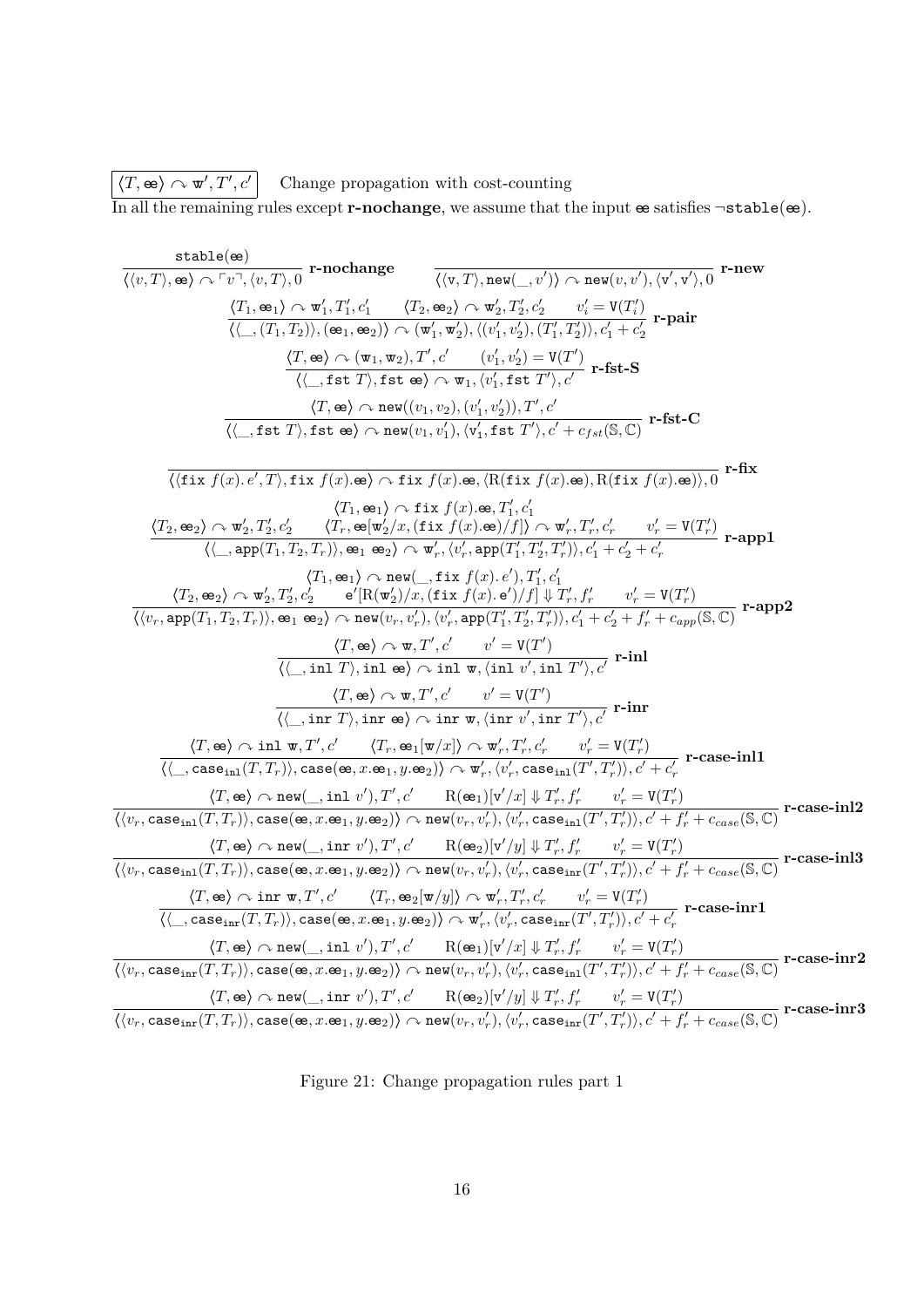$\langle T, \mathbf{e} \mathbf{e} \rangle \curvearrowright \mathbf{w}', T'$ Change propagation with cost-counting  $\langle T_1, \mathbf{e}_1 \rangle \curvearrowright \mathbf{w}'_1, T'_1, c'_1$   $\langle T_2, \mathbf{e}_2 \rangle \curvearrowright \mathbf{w}'_2, T'_2, c'_2$   $\mathbf{w}'_2 \neq \mathbf{new}(\_,\_)$   $v'_i = \mathbf{V}(T'_i)$  $\overline{\langle\langle\_\_,\mathop{\hbox{\rm cons}}(T_1,T_2)\rangle, \mathop{\hbox{\rm cons}}(\mathop{\frak{S}}_1,\mathop{\frak{S}}_2)\rangle\curvearrowright \mathop{\hbox{\rm cons}}(w_1',w_2'),\langle\mathop{\hbox{\rm cons}}(v_1',v_2'),\mathop{\hbox{\rm cons}}(T_1',T_2')\rangle, c_1'+c_2'$ **r-cons1**  $\langle T_1, \mathbf{e}_1 \rangle \curvearrowright \mathbf{w}'_1, T'_1, c'_1 \quad \quad \langle T_2, \mathbf{e}_2 \rangle \curvearrowright \mathtt{new}(\_,v'_{tl}), T'_2, c'_2 \quad \quad v'_i = \mathtt{V}(T'_i)$  $\langle \langle \text{cons}(v_h,\, v_{tl}), \text{cons}(T_1, T_2)\rangle , \text{cons}(\textbf{e}_1, \, \textbf{e}_2)\rangle \curvearrowright \text{new}(\text{cons}(v_h,\, v_{tl}), \text{cons}(v_1',\, v_{tl}')),$  $\langle \text{cons}(v_1', v_2'), \text{cons}(T_1', T_2')\rangle, c_1' + c_2'$ **r-cons2**  $\langle T, \mathbf{e} \mathbf{e} \rangle \curvearrowright \texttt{nil}, T', c' \qquad \langle T_1, \mathbf{e}_1 \rangle \curvearrowright \mathbf{w}'_1, T'_1, c'_1 \qquad v'_1 = \mathbf{V}(T'_1)$  $\overline{\langle\langle \_\_,\text{case}_{\texttt{nil}}(T, T_1)\rangle, \text{case}_{\texttt{L}}} \Leftrightarrow \texttt{of nil}\ \rightarrow\ \overline{\texttt{ee}}_1 \mid \text{cons}(h, tl) \ \rightarrow\ \overline{\texttt{ee}}_2\rangle \curvearrowright \overline{\texttt{w}}_1', \langle v_1', \text{case}_{\texttt{nil}}(T', T_1')\rangle, c' + c_1'$ **r-caseL-nil**  $\langle T, \texttt{\textup{e}} \rangle \curvearrowright \cos(\mathtt{w}_h, \mathtt{w}_t), T', c' \qquad \langle T_2, \texttt{\textup{e}}_2[\mathtt{w}_h/h, \mathtt{w}_t_l/tl] \rangle \curvearrowright \mathtt{w}'_2, T'_2, c'_2 \qquad v'_2 = \mathtt{V}(T'_2)$  $\overline{\langle\langle\_\_,\text{case}_\text{cons}(T,T_2)\rangle, \text{case}_\text{L}\text{ }\text{e}\text{ }\text{of}\text{ }\text{n}\text{i}\text{ }\text{1}\rangle}\ \rightarrow\ \overline{\text{ }}\text{e}\text{h}, t\text{l}\rangle\ \rightarrow\ \overline{\text{ }}\text{e}\text{h}\rangle\land\overline{\text{ }}\text{w}_2', \langle v_2',\text{case}_\text{cons}(T',T_2')\rangle, c'+c_2'$ **r-caseL1**  $\frac{\langle T, \textbf{e} \rangle \curvearrowright \text{new}(\_,\, \text{cons}(v_h',\, v_{tl}')), T', c' \qquad \text{R}(\textbf{e}_2)[\text{v}_\text{h}'/h, \text{v}_{\text{t}1}'/tl] \Downarrow v_r', T_2', f_r'\ \langle \langle v_r, \text{case}_\text{cons}(T, \_)\rangle, \text{case}_\text{L} \text{ ee of nil } \rightarrow \text{ ee}_1 \mid \text{cons}(h, tl) \rightarrow \text{ee}_2 \rangle \curvearrowright$  $\texttt{new}(v_r, v'_r), \langle v'_r, \texttt{case}_\texttt{cons}(T', T'_2)\rangle, c' + f'_r + c_{caseL}(\mathbb{S}, \mathbb{C})$ **r-caseL2**  $\overline{\langle\langle \_\,,\Lambda .e^\prime\rangle,\Lambda .$ œ $\rangle\curvearrowright \Lambda .$ œ $\langle\Lambda.\operatorname{R}(\textbf{e} \textbf{e}),\Lambda .\operatorname{R}(\textbf{e} \textbf{e})\rangle,0}$  **r-Lam**  $\langle T, \mathbf{e} \mathbf{e} \rangle \curvearrowright \Lambda \cdot \mathbf{e}^{\prime}, T^{\prime}, c^{\prime}$   $\langle T_r, \mathbf{e}^{\prime} \rangle \curvearrowright \mathbf{w}_r^{\prime}, T_r^{\prime}, c_r^{\prime}$   $v_r^{\prime} = \mathbf{V}(T_r^{\prime})$  $\langle \langle \_\_, \mathit{iApp(T, T_r)} \rangle, \mathit{\cong} [\rangle \curvearrowright \mathit{w}'_r, \langle v'_r, \mathit{iApp(T', T'_r)} \rangle, c' + c'_r$ **r-iApp1**  $\langle T, \textbf{\textup{e}} \rangle \curvearrowright \texttt{new}(\_, \Lambda, e'), T', c'$  **e**<sup>'</sup>  $\Downarrow T'_r, f'_r$  *v*<sub>'</sub> $r' = \texttt{V}(T'_r)$  $\frac{(\sqrt{v_r}, i_{\text{App}}(T, T_r)), \mathbf{e}]}{\langle \langle v_r, i_{\text{App}}(T, T_r) \rangle, \mathbf{e}]} \wedge \text{new}(v_r, v'_r), \langle v'_r, i_{\text{App}}(T', T'_r) \rangle, c' + f'_r + c_{i_{\text{App}}(\mathbb{S}, \mathbb{C})}$ <sup>r-iApp2</sup>  $\langle T, \textbf{e} \textbf{e} \rangle \curvearrowright \textbf{w}', T', c'$   $v_r' = \textbf{V}(T')$  $\overline{\langle \langle \_,\text{pack } T \rangle, \text{pack } \oplus \rangle \land \text{pack } \mathbf{w}', \langle \text{pack } v'_r, \text{pack } T' \rangle, c'}$  **r-pack**  $\langle T, \textbf{e} \textbf{e} \rangle \curvearrowright \texttt{pack} \ \textbf{w}', T', c' \qquad \langle T_r, \textbf{e} \textbf{e}'[\textbf{w}'/x] \rangle \curvearrowright \textbf{w}'_r, T'_r, c'_r \qquad v'_r = \texttt{V}(T')$  $\overline{\langle\langle\_\_,\text{unpack}(T,x,T_r)\rangle,}$ unpack œ as  $x$  in œ' $\rangle\curvearrowright\mathbf{w}'_r,\langle v'_r,\text{unpack}(T',x,T'_r)\rangle,c'+c'_r$ **r-unpack1**  $\langle T, \texttt{\texttt{e}}\texttt{\texttt{e}} \rangle \curvearrowright \texttt{new}(\_, \texttt{pack}\ v'), T', c' \qquad \texttt{R}(\texttt{\texttt{e}}\texttt{\texttt{e}}')[\texttt{v}'/x] \Downarrow v'_r, T'_r, f'_r \qquad v'_r = \texttt{V}(T')$  $\frac{\sqrt{2\pi\sqrt{2\pi\left(1-\frac{1}{2}\right)^2 + 2(1-\frac{1}{2}\right)^2 + 2(1-\frac{1}{2}\right)^2 + 2(1-\frac{1}{2}\right)^2 + 2(1-\frac{1}{2}\right)}}{2\sqrt{2\pi\sqrt{2\pi\left(1-\frac{1}{2}\right)^2 + 2(1-\frac{1}{2}\right)^2 + 2(1-\frac{1}{2}\sqrt{2\pi\left(1-\frac{1}{2}\right)^2 + 2(1-\frac{1}{2}\sqrt{2\pi\left(1-\frac{1}{2}\right)^2 + 2(1-\frac{1}{2}\sqrt{2\pi\left(1-\frac{1}{2}\$  $\langle T_i, \mathbf{e}_i \rangle \curvearrowright \mathbf{w}'_i, T'_i, c'_i$   $v'_i = \mathbf{V}(T'_i)$   $(f'_r, v'_r) = \hat{\zeta}(v'_1 \cdots v'_n)$  $\frac{\langle \psi_1, \psi_1 \rangle}{\langle \langle v_r, \text{primApp}(T_1 \cdots T_n, \zeta) \rangle, \zeta \otimes_1 \cdots \otimes_n \rangle}$  **r**-prim  $\mathsf{merge}(v_r, v'_r), \langle v'_r, \mathsf{primApp}(T'_1 \cdots T'_n, \zeta) \rangle, \ (\sum^n)$ *i*=1  $c'_i$  +  $f'_r$  +  $c_{prim}$  (S, n, C · · · C)  $\frac{\langle T_1,\mathbf{e}_1\rangle \curvearrowright \mathbf{w}'_1,T_1',c_1'\qquad \langle T_2,\mathbf{e}_2[\mathbf{w}'_1/x]\rangle \curvearrowright \mathbf{w}'_2,T_2',c_2'}{\langle\texttt{let}(x,T_1,T_2),\texttt{let }x\;=\; \mathbf{e}_1\;\texttt{in }\mathbf{e}_2\rangle \curvearrowright \mathbf{w}'_2,\texttt{let}(x,T_1',T_2'),c_1'+c_2'}$ **r-let**  $\langle T, \mathbf{e} \rangle \curvearrowright \mathbf{w}', T', c'$  $\frac{\sqrt{2\pi}\sqrt{2\pi}}{\sqrt{(T_1,\omega_c)^2\sqrt{w'}},T',c'}$  **r-cexpr**  $\frac{\langle T_1,\mathbf{e}_1\rangle \curvearrowright \mathbf{w}'_1,T'_1,c'_1 \quad \langle T_2,\mathbf{e}_2[\mathbf{w}'_1/x]\rangle \curvearrowright \mathbf{w}'_2,T'_2,c'_2} {\langle\texttt{let}_{\texttt{as}}(x,T_1,T_2),\texttt{let} \ \mathbf{e}_1\ \texttt{as}\ x\ \texttt{in}\ \mathbf{e}_2\rangle \curvearrowright \mathbf{w}'_2,\texttt{let}_{\texttt{as}}(x,T'_1,T'_2),c'_1+c'_2}$ **r-clet-S**  $\langle T_1,\textup{\texttt{e}}_{2}\rangle\curvearrowright\mathtt{new}(\_,v_1'),T_1',c_1'\qquad \textup{\texttt{R}}(\textup{\texttt{e}}_{2}[\textup{\texttt{w}}_1'/x])\Downarrow T_r',f_r'\qquad v_r'=\textup{\texttt{V}}(T_r')$  $\frac{1}{\langle\texttt{let}_{\texttt{as}}(x,T_1,T_2),\texttt{let}\; \texttt{e}_1\; \texttt{as}\; x\; \texttt{in}\; \texttt{e}_2\rangle \wedge \texttt{new}(v_r,v'_r), \langle v'_r,\texttt{let}_{\texttt{as}}(x,T'_1,T'_r)\rangle, c'_1+f'_r+c_{cand}(\mathbb{S},\mathbb{C})} \text{r-}{\texttt{c-}{\texttt{t-}}\; \texttt{c}}$ 

<span id="page-16-0"></span>Figure 22: Change propagation rules, part 2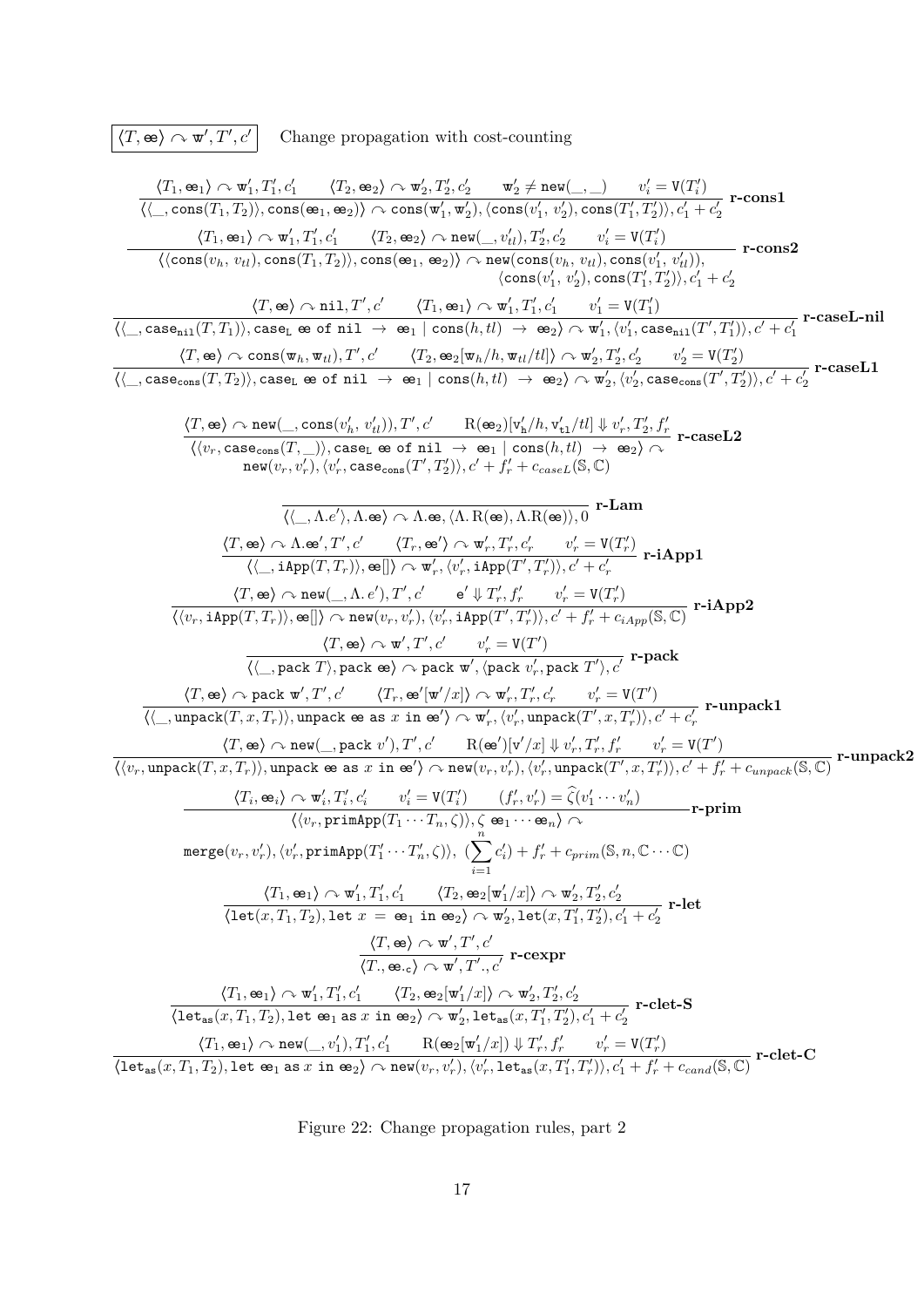#### <span id="page-17-0"></span>**Lemma 1 (Sort environment substitution)**

The following hold.

- 1. If  $\Delta \vdash I :: S$  and  $\Delta, i :: S \vdash I' :: S'$ , then  $\Delta \vdash I'[I/i] :: S'$ .
- 2. If  $\Delta \vdash I :: S$  and  $\Delta, i :: S \vdash C$  wf, then  $\Delta \vdash C[I/i]$  wf.
- 3. If  $\Delta \vdash I :: S$  and  $\sigma \in \mathcal{D}[\![\Delta]\!],$  then  $\vdash \sigma I :: S$ .

*Proof.* (1) and (2) are established by simultaneous induction on the second given derivations. (3) follows from (1).  $\Box$ 

#### <span id="page-17-1"></span>**Lemma 2 (Bi-value projection)**

The following hold.

- 1. If  $(m, \mathbf{w}) \in [A]_v$  then  $\forall k$ .  $(k, R(\mathbf{w})) \in (A)_v$  and  $(k, L(\mathbf{w})) \in (A)_v$
- 2. If  $(m, \mathbf{w}) \in [\![\tau]\!]_v$  then  $\forall k$ .  $(k, R(\mathbf{w})) \in [\![\tau]\!]_v$  and  $(k, L(\mathbf{w})) \in [\![\tau]\!]_v$

*Proof.* For both statements, proof is by induction on the type.

**Proof of statement (1):** We will only show the right projection, as the left one is symmetric.

**Case**  $(m, \text{keep}(n)) \in \llbracket \text{real} \rrbracket_v$ 

TS:  $\forall k. (k, R(\text{keep}(n))) = (k, n) \in (\text{real})_v$ . This follows immediately by definition.

**Case**  $(m, (\mathbf{w}_1, \mathbf{w}_2)) \in [\![\tau_1 \times \tau_2]\!]_v (\star)$ TS:  $\forall k. (k, R((\mathbf{w}_1, \mathbf{w}_2))) \in (\tau_1 \times \tau_2)_v$ . STS:  $\forall k. (k, R(\mathbf{w}_1)) \in (\tau_1)_v (\diamond)$  and  $(k, R(\mathbf{w}_2)) \in (\tau_2)_v (\diamond)$ By unrolling the  $(\star)$ , we get  $(m, \mathbf{w}_1) \in [\![\tau_1]\!]_v$  (†) and  $(m, \mathbf{w}_2) \in [\![\tau_2]\!]_v$  (††). By IH 2 on (†), we get  $(\diamond)$ , and by IH 2 on (††) we get  $(\diamond \diamond)$ .

**Case**  $(m, \mathbf{w}) \in [\![\tau_1 + \tau_2]\!]_v$  $\forall k. (k, R(\mathbf{w})) \in (\tau_1 + \tau_2)_v$  There are two cases. We only show one: We have  $(m, \text{inl } \mathbf{w}) \in [\![\tau_1 + \tau_2]\!]_v$ , that is  $(m, \mathbf{w}) \in [\![\tau_1]\!]_v$  (†). TS:  $\forall k. \ (k, R(\text{inl w})) \in (\tau_1 + \tau_2)_v \ (\star).$ Pick *k*. By unrolling  $(\star)$ , STS:  $(k, R(\mathbf{w})) \in (\tau_1)_v$ By IH 2 on  $(\dagger)$ , we get  $\forall k$ .  $(k, R(\mathbf{w})) \in {\lbrack \tau_1 \rbrack}_v$ .

By instantiating with *k*, we conclude.

- $\textbf{Case} \text{ } (m, \texttt{nil}) \in \text{ } \llbracket \texttt{list}[0]^0 \text{ } \tau \rrbracket_v$ TS:  $\forall k. (k, \text{R(nil)}) \in (\text{list } [0]^0 \tau)_v$ This follows immediately.
- $\textbf{Case} \ (m, \text{cons}(\mathbf{w}_1, \mathbf{w}_2)) \in \ [\![\texttt{list}\,[I+1]^{\alpha} \ \tau]\!]_v \ (\star)$ TS:  $\forall k. (k, R(\text{cons}(\mathbf{w}_1, \mathbf{w}_2))) \in (list [I + 1]^{\alpha} \tau)_v$ Pick *k*. There are two cases for unrolling the definition of  $(\star)$ .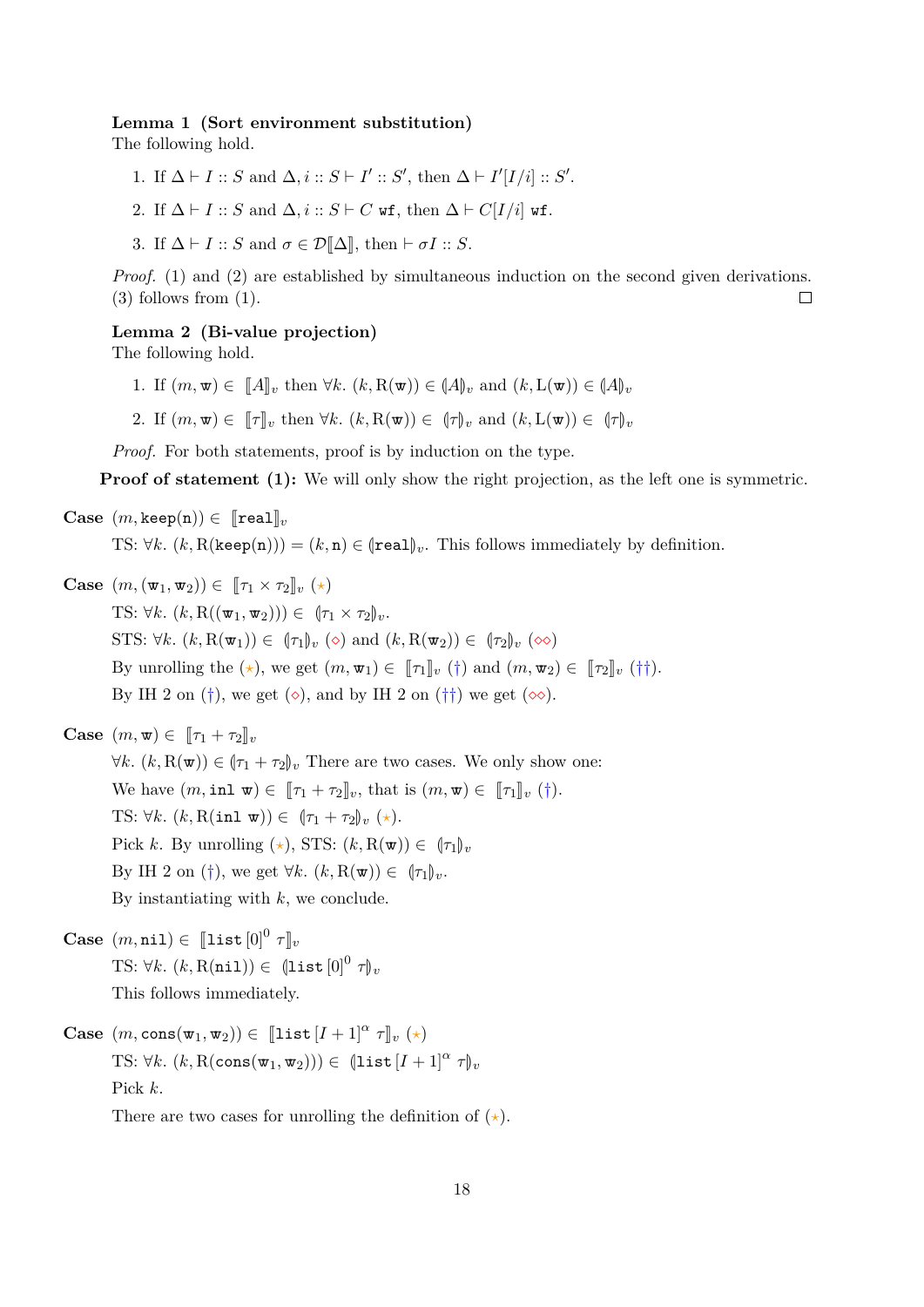**subcase 1:** We have  $(m, \mathbf{w}_1) \in [\![\tau]\!]_v$  (†) and  $(m, \mathbf{w}_2) \in [\![\texttt{list}[I]^{\alpha-1} \; \tau]\!]_v$  (††) By IH 2 on  $(\dagger)$ , we get  $\forall k$ .  $(k, R(\mathbf{w}_1)) \in (\dagger)_{\nu}$  ( $\diamond$ ) By IH 2 on  $(\dagger\dagger)$ , we get  $\forall k$ .  $(k, R(\mathbf{w}_2)) \in (\mathbf{list}[I]^{\alpha-1} \tau)_{\nu} (\infty)$ . By instantiating  $(\diamond)$  and  $(\diamond \diamond)$  with the *k* we picked above, we get  $(k, R(\text{cons}(w_1, w_2))) \in (\text{list } [I + 1]^\alpha \tau)_v.$ 

**subcase 2:** We have  $(m, \mathbf{w}_1) \in [[\Box(\tau)]]_v([\dagger)$  and  $(m, \mathbf{w}_2) \in [[\mathbf{list}[I]^\alpha \ \tau]_v([\dagger])$ By IH 2 on (†), we get  $\forall k. (k, R(\mathbf{w}_1)) \in (\tau)_v$  ( $\diamond$ ) By IH 2 on (††), we get  $\forall k$ .  $(k, R(\mathbf{w}_2)) \in (\text{list } [I]^{\alpha} \tau)_v$  ( $\infty$ ). By instantiating  $(\diamond)$  and  $(\diamond \diamond)$  with the *k* we picked above, we get  $(k, R(\text{cons}(\mathbf{w}_1, \mathbf{w}_2))) \in (\text{list}[I + 1]^\alpha \tau)_v.$ 

- **Case**  $(m, \texttt{fix } f(x). \textbf{e}) \in [\![\tau_1 \xrightarrow{\delta(\kappa)} \tau_2]\!]_v$ TS:  $\forall k. (k, R(\texttt{fix } f(x). \texttt{\textcircled{\textcircled{\textcirc}}})) \in (\tau_1 \xrightarrow{\delta(\kappa)} \tau_2)_v.$ There are two cases.
- subcase 1:  $\delta = \mathbb{S}$ 
	- TS:  $\forall k. (k, R(\texttt{fix } f(x). \texttt{es})) \in (\tau_1 \xrightarrow{S(\kappa)} \tau_2)_v$ This is trivial since any function is in the  $(\tau_1 \xrightarrow{S(\kappa)} \tau_2)_v$ .
- subcase 2:  $\delta = \mathbb{C}$

We have  $(m, \texttt{fix } f(x). \oplus \mathbb{C}) \in [\![\tau_1 \xrightarrow{\mathbb{C}(\kappa)} \tau_2]\!]_v (\star)$ TS:  $\forall k. (k, R(\texttt{fix } f(x). \oplus \mathbb{C})) \in (\tau_1 \xrightarrow{\mathbb{C}(\kappa)} \tau_2)_v$ 

This immediately follows by unrolling the definition  $(\star)$ .

- **Case**  $(m, \Lambda \cdot \mathbf{e}) \in [\forall t \stackrel{\delta(\kappa)}{\therefore} S, \tau]_v$ TS:  $\forall k. (k, \text{R}(\Lambda \cdot \mathbf{e})) \in (\forall t \stackrel{\delta(\kappa)}{\cdots} S. \tau)_v.$ There are two cases.
- subcase 1:  $\delta = \mathbb{S}$

TS:  $\forall k. (k, \text{R}(\Lambda \cdot \text{es}^s)) \in (\forall t \stackrel{\text{S}(\kappa)}{\dots} S. \tau)_v$ This is trivial since any  $\Lambda$ .  $\_\mathbb{S}$  is in the  $(\forall t \stackrel{\mathbb{S}(\kappa)}{\dots} S. \tau)_v$ .

subcase 2:  $\delta = \mathbb{C}$ 

We have  $(m, \Lambda \cdot \mathbf{e} \mathbb{C}) \in [\![ \forall t \, \frac{\mathbb{C}(\kappa)}{\mathbb{C}(\kappa)} \mathbb{S}, \tau ]\!]_v \; (\star)$ TS:  $\forall k. \ (k, \text{R}(\Lambda \cdot \text{eeC})) \in (\forall t \stackrel{\mathbb{C}(\kappa)}{\cdots} S. \ \tau)_v$ This immediately follows by unrolling  $(\star)$ .

#### **Proof of statement (2):**

Case 
$$
(m, \mathbf{w}) \in [[A]^{\mathbb{S}}]_{v} = [[A]]_{v}
$$
  
\nTS:  $\forall k. (k, \mathbf{R}(\mathbf{w})) \in ((A)^{\mathbb{S}})_{v} = (A)_{v}$ .  
\nImmediately follows by IH 1 on  $(m, \mathbf{w}) \in [[A]]_{v}$ .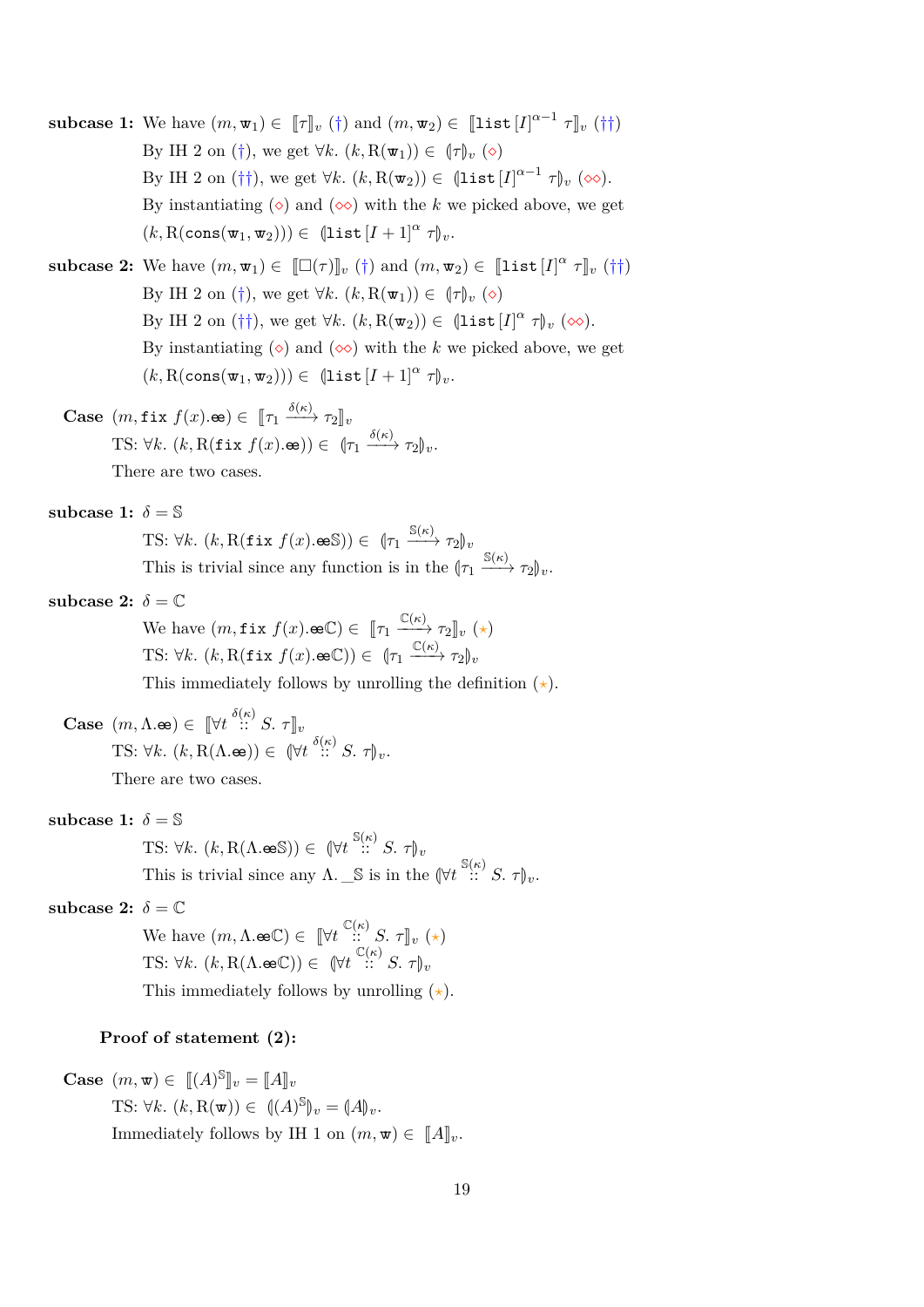**Case**  $(m, \mathbf{w}) \in [[(A)^{\mathbb{C}}]$  $\mathbb{J}v$ TS:  $\forall k. (k, R(\mathbf{w})) \in ((A)^{\mathbb{C}})_{v} = (A)_{v}.$ There are two cases.

**subcase 1:**  $(m, \mathbf{w}) \in [[(A)^{\mathbb{C}}]_v = [[A]]_v$ 

The proof is same as the previous case, by IH 1.

**subcase 2:**  $(m, \mathbf{w}) \in [[(A)^{\mathbb{C}}]_v$ 

Then by definition, we immediately get  $\forall k. (k, R(\mathbf{w})) \in ((A)^{\mathbb{C}})_{v}$ .

**Case**  $(m, \mathbf{w}) \in [\Box(\tau)]_v$ 

By unrolling the definition we know that  $(m, \mathbf{w}) \in [\![\tau]\!]_v(\spadesuit)$ . TS:  $\forall k. \ (k, R(\mathbf{w})) \in (\Box(\tau))_v = (\tau)_v.$ Follows immediately by IH 2 on  $(\spadesuit)$ .

| ۰ |  |  |
|---|--|--|
|   |  |  |
|   |  |  |

#### <span id="page-19-0"></span>**Lemma 3 (Downward closure)**

The following hold.

- 1. If  $(m, \mathbf{w}) \in [\![\tau]\!]_v$  and  $m' \leq m$ , then  $(m', \mathbf{w}) \in [\![\tau]\!]_v$ .
- 2. If  $(m, v) \in (\tau)_v$  and  $m' \leq m$ , then  $(m', v) \in (\tau)_v$ .
- 3. If  $(m, \mathbf{w}) \in [\![\tau]\!]_{\varepsilon}^{\kappa}$  and  $m' \leq m$ , then  $(m', \mathbf{w}) \in [\![\tau]\!]_{\varepsilon}^{\kappa}$ .
- 4. If  $(m, e) \in (\lbrace \tau \rbrace_{\varepsilon}^{k} \text{ and } m' \leq m, \text{ then } (m', e) \in (\lbrace \tau \rbrace_{\varepsilon}^{k}$ .
- 5. If  $(m, \theta) \in \mathcal{G}[\![\Gamma]\!]$  and  $m' \leq m$ , then  $(m', \theta) \in \mathcal{G}[\![\Gamma]\!]$ .
- 6. If  $(m, \mathcal{U}) \in \mathcal{G}(\Gamma)$  and  $m' \leq m$ , then  $(m', \mathcal{U}) \in \mathcal{G}(\Gamma)$ .

*Proof.* (1,3) and (2,4) are proved simultaneously by induction on  $\tau$ . (5,6) follows from (1,2).  $\square$ 

## <span id="page-19-1"></span>**Lemma 4 (Bi-value propagation)**  $\langle L(\mathbf{w}), \mathbf{w} \rangle \sim \mathbf{w}, R(\mathbf{w}), 0.$

*Proof.* By induction on  $\mathbf{w}$ . We show some representative cases.

**Case**  $w = \text{keep}(r)$  $L(keep(r)) = r$ . Immediate from rule **r-nochange**.

 $Case \t{w = new}(v, v')$  $L(new(v, v')) = v$  and  $R(new(v, v')) = v'$ . Immediate from rule **r-new**.

**Case**  $\mathbf{w} = (\mathbf{w}_1, \mathbf{w}_2)$ 

By IH on  $\mathbf{w}_1$ , we get  $\langle L(\mathbf{w}_1), \mathbf{w}_1 \rangle \sim \mathbf{w}_1, R(\mathbf{w}_1), 0 \ (\star)$ By IH on  $\mathbf{w}_2$ , we get  $\langle L(\mathbf{w}_2), \mathbf{w}_2 \rangle \sim \mathbf{w}_2, R(\mathbf{w}_2), 0$  (†) Therefore, by instantiating **r-pair** rule using  $(\star)$  and  $(\dagger)$ , we get  $\langle L((\mathbf{w}_1, \mathbf{w}_2)), (\mathbf{w}_1, \mathbf{w}_2) \rangle \sim (\mathbf{w}_1, \mathbf{w}_2), R((\mathbf{w}_1, \mathbf{w}_2)), 0.$ 

 $Case \t{w = nil}$ 

Follows immediately from the **r-nochange** rule  $\langle \text{nil}, \text{nil} \rangle \sim \text{nil}, \text{nil}, 0.$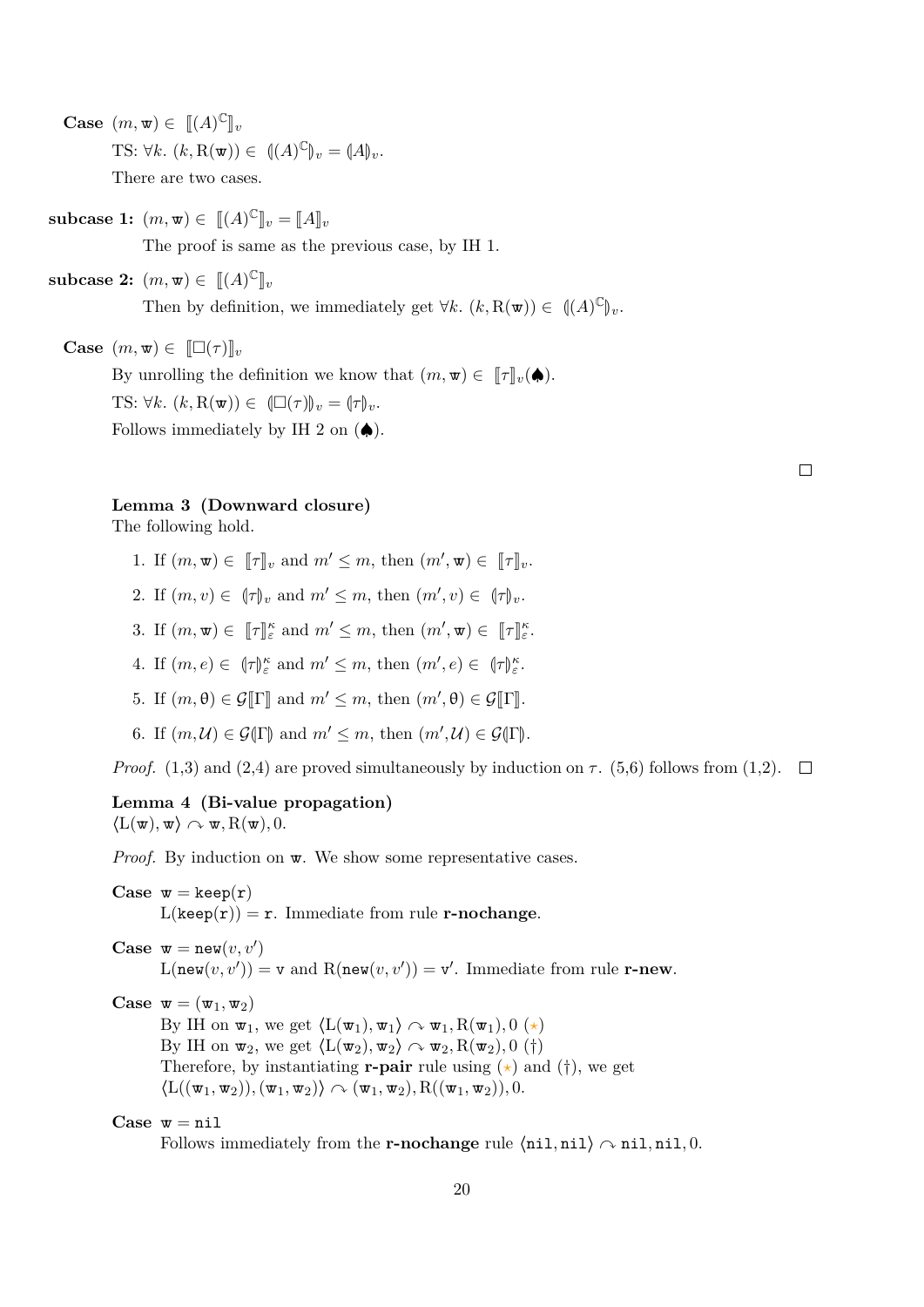**Case**  $\mathbf{w} = \text{cons}(\mathbf{w}_1, \mathbf{w}_2)$ By IH on  $\mathbf{w}_1$ , we get  $\langle L(\mathbf{w}_1), \mathbf{w}_1 \rangle \sim \mathbf{w}_1, R(\mathbf{w}_1), 0 \ (\star)$ By IH on  $\mathbf{w}_2$ , we get  $\langle L(\mathbf{w}_2), \mathbf{w}_2 \rangle \sim \mathbf{w}_2, R(\mathbf{w}_2), 0$  (†) Therefore, by instantiating **r-cons1** rule using  $(\star)$  and  $(\dagger)$ , we get  $\langle L(\text{cons}(w_1, w_2)), \text{cons}(w_1, w_2) \rangle \sim \text{cons}(w_1, w_2), R(\text{cons}(w_1, w_2)), 0.$ 

**Case**  $\mathbf{w} = \texttt{fix } f(x)$ .ee Immediate from rule **r-fix**.

 $\Box$ 

## <span id="page-20-0"></span>**Lemma 5 (Value interpretation containment)**

The following hold.

- 1.  $(m, \mathbf{w}) \in [\![\tau]\!]_v$  then  $(m, \mathbf{w}) \in [\![\tau]\!]_v^0$ .
- 2.  $(k, v) \in (\tau)_v$  then  $(k, v) \in (\tau)_\varepsilon^0$ .

*Proof of (1).* Following the definition of  $[\![\tau]\!]_c^0$ , assume that  $L(\mathbf{w}) \Downarrow \langle v, D \rangle$ , f and  $f < m$ .<br>We have to show that there exist  $v'$ ,  $\mathbf{w}'$ ,  $D'$  of  $f'$  such that. We have to show that there exist  $v', \mathbf{w}', D', c', f'$  such that:

- 1.  $\langle \langle v, D \rangle, \mathbf{w} \rangle \sim \mathbf{w}', \langle v', D' \rangle, c'$
- 2. R( $\mathbf{w}'$ )  $\Downarrow \langle v', D' \rangle, f'$
- 3.  $v = \mathcal{L}(\mathbf{w}') \land v' = \mathcal{R}(\mathbf{w}')$
- 4.  $c' = 0$
- 5.  $(m f, \mathbf{w}') \in [\![\tau]\!]_v$

Since w is a bi-value,  $L(\mathbf{w})$  and  $R(\mathbf{w})$  are values and, hence,  $L(\mathbf{w}) \Downarrow \langle L(\mathbf{w}), L(\mathbf{w}) \rangle$ , 0 and  $R(\mathbf{w}) \Downarrow \langle R(\mathbf{w}), R(\mathbf{w}) \rangle$ , 0 (**value** evaluation rule). This forces  $v = L(\mathbf{w})$ ,  $v' = R(\mathbf{w})$ ,  $D = L(\mathbf{w})$ ,  $D' = R(\mathbf{w})$  and  $j = 0$ . We choose  $\mathbf{w}' = \mathbf{w}$ . This trivially yields (2), (3) and (5). Next, from Lemma [4,](#page-19-1)  $\langle L(\mathbf{w}), \mathbf{w} \rangle \sim \mathbf{w}, R(\mathbf{w}), 0$ . This yields (1) and (4).

*Proof of (2)*. Following the definition of  $\langle \tau \rangle^0_{\varepsilon}$ , assume that  $0 < k$ . Then, we can immediately show

- 1.  $v \Downarrow \langle v, v \rangle$ , 0 obtained by **value** evaluation rule.
- 2.  $f = 0 \leq 0$
- 3.  $(k-0, v) \in (\tau)_v$  which follows from the assumption.

 $\Box$ 

 $\Box$ 

 $\Box$ 

#### <span id="page-20-1"></span>**Lemma 6 (No input change)**

If  $L(\mathbf{e}) \Downarrow T$ , f and  $\langle T, \mathbf{e} \rangle \curvearrowright \mathbf{w}', T', c'$  and stable $(\mathbf{e})$  then stable $(\mathbf{w}')$  and  $c' = 0$ .

*Proof.* Immediate from **no-change** replay rule.

#### <span id="page-20-2"></span>**Lemma 7 (Stable context soundness)**

Suppose  $(\forall x \in \Gamma \ \Delta; \Phi \models \Gamma(x) \sqsubset \Box(\Gamma(x)))$  and  $\sigma \in \mathcal{D}[\![\Delta]\!]$  and  $\models \sigma \Phi$  and  $(m, \theta) \in \mathcal{G}[\![\sigma \Gamma]\!]$ . Then, the following hold.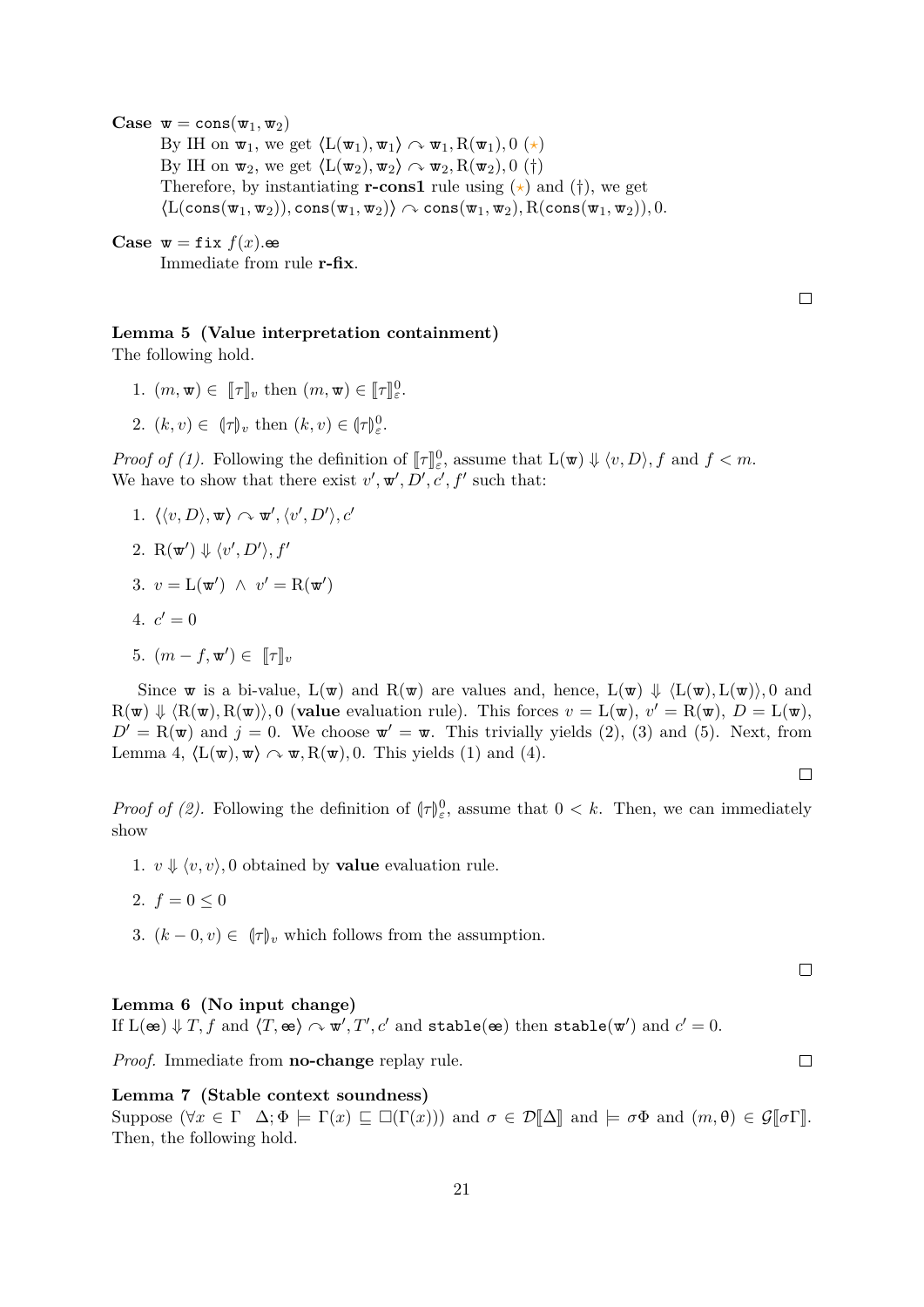- 1. If  $\Delta; \Phi; \Gamma \vdash_{\epsilon} e : \tau \mid \kappa$ , then stable( $\theta \ulcorner e \urcorner$ ).
- 2. If  $\Delta; \Phi; \Gamma \vdash_{\epsilon} \mathbf{w} \gg \tau$  and stable( $\mathbf{w}$ ), then stable( $\theta \mathbf{w}$ ).
- 3. If  $\Delta; \Phi; \Gamma \vdash_{\epsilon} \mathbf{e} \gg \tau \mid \kappa$  and stable( $\mathbf{e}$  $\mathbf{e}$ ), then stable( $\theta$  $\mathbf{e}$  $\mathbf{e}$ ).

*Proof.* All three statements have similar proofs. We show the proof of (1). By definition,  $\nabla e^{\dagger}$  does not have any occurrence of new. Therefore, it suffices to show that for any  $x \in \Gamma$ , stable( $\theta(x)$ ). Pick any  $x \in \Gamma$ . From the definition of  $\mathcal{G}[\![\sigma\Gamma]\!], (m,\theta(x)) \in [\![\sigma(\Gamma(x))] \!]_v$ . By Lemma [11,](#page-22-2)  $(m, \theta(x)) \in [[\Box(\sigma(\Gamma(x)))]]_v$ . From the definition of  $[[\Box(\tau)]_v$ , we get stable( $\theta(x)$ ), as needed. as needed.

#### <span id="page-21-0"></span>**Lemma 8 (Stable Type Lemma)**

The following hold.

- 1. If and only if  $(m, \mathbf{w}) \in [\![\tau]\!]_v$  and  $\texttt{stable}(\mathbf{w})$ , then  $(m, \mathbf{w}) \in [\![\Box(\tau)]\!]_v$ .
- 2. If and only if  $(m, \mathbf{e}) \in [\![\tau]\!]_{\varepsilon}^{\kappa}$  and  $\text{stable}(\mathbf{e}), \text{ then } (m, \mathbf{e}) \in [\![\square(\tau)]\!]_{\varepsilon}^{\kappa}$ .

*Proof.* (1) follows immediately by definition. (2) and (3) are proved by using statement (1).

#### **Proof of statement (2), direction**  $(\rightarrow)$ **:**

Assume that  $(m, \mathbf{e}) \in [\![\tau]\!]_{{\varepsilon}}^{\kappa}(\star)$  and  $\text{stable}(\mathbf{e})$   $(\star \star)$ .

TS:  $(m, \mathbf{e}) \in [[\Box(\tau)]]_{\varepsilon}^{\kappa}$ 

Assume  $f < m$  such that  $L(\mathbf{e}) \Downarrow \langle v, D \rangle, f(\dagger)$ . STS:

- 1.  $\langle T, \mathbf{e} \mathbf{e} \rangle \! \sim \! \mathbf{w}', \langle v', D' \rangle, c'$
- 2. R( $\mathbf{e}$ )  $\Downarrow \langle v', D' \rangle, f'$

$$
3. v' = R(\mathbf{w}') \land v = L(\mathbf{w}')
$$

$$
4. \, c' \le \kappa
$$

5.  $(m - f, \mathbf{w}') \in [\Box(\tau)]_v$ 

By unrolling the ( $\star$ ) with (†), we immediately obtain statements 1-4, and  $(m - f, \mathbf{w}') \in [\![\tau]\!]_v (\diamond).$ For statement 5, by instantiating IH 1 with direction  $(\rightarrow)$ , STS:  $(m - f, \mathbf{w}') \in [\![\tau]\!]_v$  and stable( $\mathbf{w}$ ). We conclude the former by ( $\diamond$ ). For the latter, we instantiate Lemma [6](#page-20-1) with  $(\star \star)$ , (†) and statement 1. to obtain stable(w).

## **Proof of statement (2), direction** (←)**:**

Assume that  $(m, \mathbf{e}) \in [\Box(\tau)]_{\varepsilon}^{k} (\star).$ TS:  $(m, \mathbf{e}) \in [\![\tau]\!]_{\varepsilon}^{\kappa}$  and stable( $\mathbf{e}$ ) ( $\diamond$ ) Assume  $f < m$  such that  $L(\mathbf{e}) \Downarrow \langle v, D \rangle, f(\dagger)$ . STS:

1. 
$$
\langle T, \infty \rangle \sim \mathbf{w}', \langle v', D' \rangle, c'
$$
  
\n2.  $\mathbf{R}(\infty) \Downarrow \langle v', D' \rangle, f'$   
\n3.  $v' = \mathbf{R}(\mathbf{w}') \land v = \mathbf{L}(\mathbf{w}')$   
\n4.  $c' \leq \kappa$   
\n5.  $(m - f, \mathbf{w}') \in [\![\tau]\!]_v$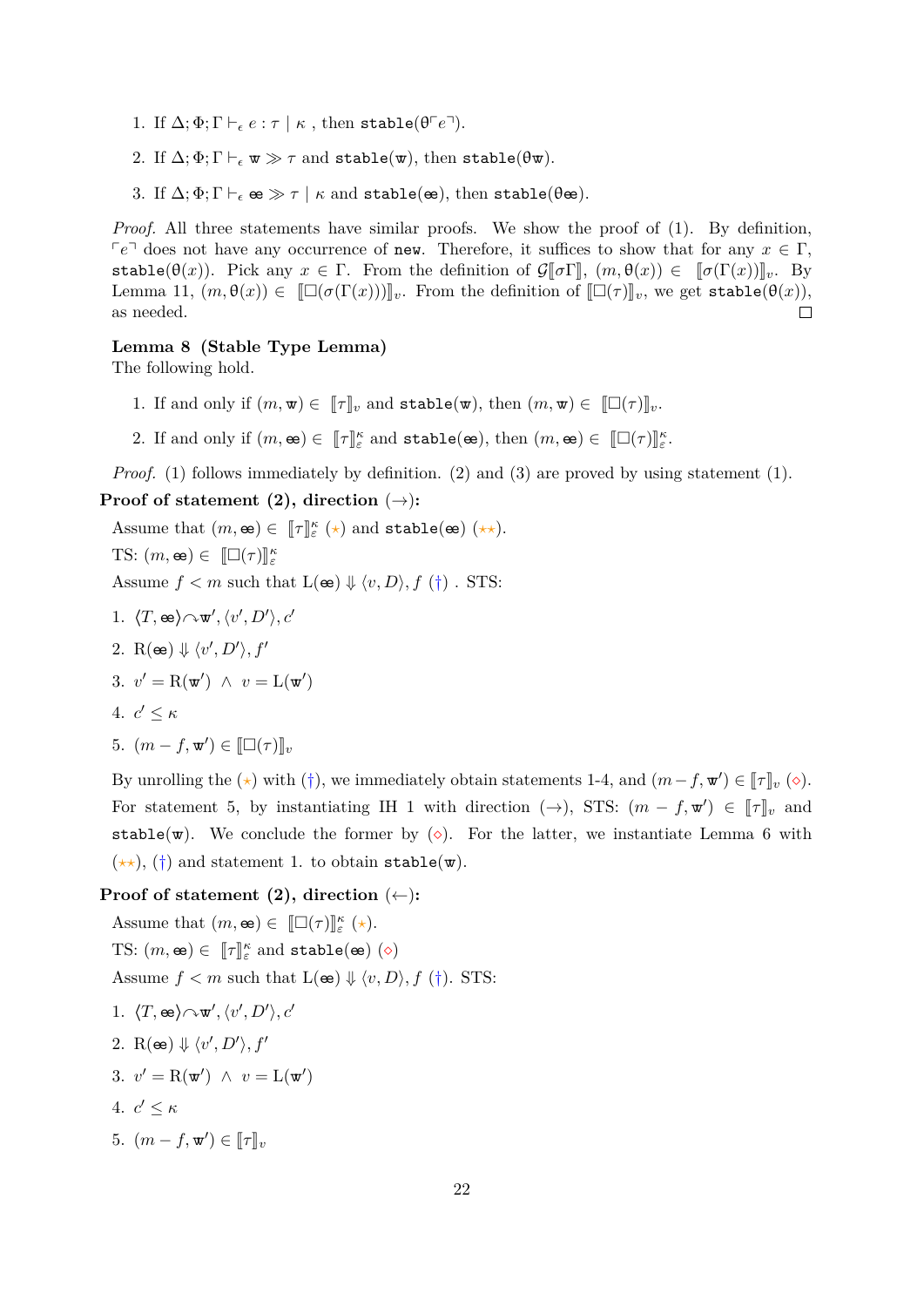By unrolling the ( $\star$ ) with (†), we immediately obtain statements 1-4, and  $(m - f, \mathbf{w}') \in$  $[\Box(\tau)]_v$  ( $\diamond$ ).

For statement 5. and  $(\diamond)$ , we conclude instantiating IH 1 with direction  $(\le)$  on  $(\diamond)$ .

#### <span id="page-22-0"></span>**Lemma 9 (List variation invariance lemma)**

The following hold. If  $(m, \mathbf{w}) \in [\![\text{list } [n]^\alpha \ \tau]\!]_v$ , then  $\alpha \leq n$ .

*Proof.* The statement is proved by induction on the bi-value  $\mathbf{w}$ . There are two cases.

- $\bullet$   $(m, \texttt{nil}) \in [\texttt{list}[0]^0 \ \tau]_v$ <br>This associal immediately This case is immediately true since  $0 \leq 0$ .
- $\bullet$   $(m, \text{cons}(\mathbf{w}_1, \mathbf{w}_2)) \in [\![\text{list}[n+1]^{\alpha} \ \tau]\!]_v$ TS:  $\alpha \leq n+1$ . There are two cases.
	- $(- (m, \mathbf{w}) \in [\![\Box(\tau)]\!]_v$  and  $(m, \mathbf{w}_2) \in [\![\mathbf{list}[n]]^\alpha \tau]\!]_v$ <br>By IH on  $\mathbf{w}_n$ , we get  $\alpha \leq n$ , Hence,  $\alpha \leq n+1$ By IH on  $\mathbf{w}_2$ , we get  $\alpha \leq n$ . Hence,  $\alpha \leq n+1$ .  $p(w, w) \in [\![\tau]\!]_v$  and  $(m, w_2) \in [\![\text{list } [n]^{\alpha-1}, \tau]\!]_v$  and  $\alpha > 0$ <br>By IH on  $\pi$ , we get  $\alpha > 1 \leq n$ . Hence,  $\alpha \leq n+1$ By IH on  $\mathbf{w}_2$ , we get  $\alpha - 1 \leq n$ . Hence,  $\alpha \leq n + 1$ .

 $\Box$ 

 $\Box$ 

<span id="page-22-1"></span>**Lemma 10 (No-change list variation invariance lemma)** The following hold. If  $(m, \text{cons}(\mathbf{w}_1, \mathbf{w}_2)) \in [\![\text{list}[I+1]^\alpha \ \tau]\!]_v$  and  $(m, \mathbf{w}_1) \in [\![\Box(\tau)]\!]_v$ , then  $\alpha \leq I$ .

*Proof.* The statement is proved by case analysis on the first premise. There are two cases.

- $(m, \mathbf{w}) \in [\![\Box(\tau)]\!]_v$  and  $(m, \mathbf{w}_2) \in [\![\mathbf{list}[I]^{\alpha} \; \tau]\!]_v$ <br>
Py Lemma 0 on  $\pi$ , we immediately get  $c \leq I$ By Lemma [9](#page-22-0) on  $\mathbf{w}_2$ , we immediately get  $\alpha \leq I$ .
- $(m, \mathbf{w}) \in [\![\tau]\!]_v$  and  $(m, \mathbf{w}_2) \in [\![\text{list } [n]^{\alpha-1} \; \tau]\!]_v$  and  $\alpha > 0$ <br>This ages contradicts our assumption that  $(m, \mathbf{w}) \in [\![\square]\!]$ This case contradicts our assumption that  $(m, \mathbf{w}_1) \in [\Box(\tau)]_v$ .

#### <span id="page-22-2"></span>**Lemma 11 (Bi-value subtyping soundness)**

The following hold.

- 1. If  $\Delta; \Phi \models^{\mathsf{A}} A \sqsubseteq A'$  and  $\sigma \in \mathcal{D}[\![\Delta]\!]$  and  $\models \sigma \Phi$  and  $(m, \mathbf{w}) \in [\![\sigma A]\!]_v$ , then  $(m, \mathbf{w}) \in [\![\sigma A']\!]_v$ .
- 2. If  $\Delta; \Phi \models \tau \sqsubseteq \tau'$  and  $\sigma \in \mathcal{D}[\![\Delta]\!]$  and  $\models \sigma \Phi$  and  $(m, \mathbf{w}) \in [\![\sigma \tau]\!]_v$ , then  $(m, \mathbf{w}) \in [\![\sigma \tau']\!]_v$ .
- 3. If  $\Delta; \Phi \models^{\mathsf{A}} A \sqsubseteq A'$  and  $\sigma \in \mathcal{D}[\![\Delta]\!]$  and  $\models \sigma \Phi$  and  $(m, v) \in (\sigma A)_{v}$ , then  $(m, v) \in (\sigma A')_{v}$ .
- 4. If  $\Delta; \Phi \models \tau \sqsubseteq \tau'$  and  $\sigma \in \mathcal{D}[\![\Delta]\!]$  and  $\models \sigma \Phi$  and  $(m, v) \in (\sigma \tau)_v$ , then  $(m, v) \in (\sigma \tau')_v$ .
- 5. If  $\Delta; \Phi \models \tau \sqsubseteq \tau'$  and  $\sigma \in \mathcal{D}[\![\Delta]\!]$  and  $\models \sigma \Phi$  and  $(m, \mathbf{e}) \in [\![\sigma \tau]\!]_{\varepsilon}^{\kappa}$  and  $\kappa \leq \kappa'$ , then  $(m, \mathbf{e}) \in [\![\sigma \tau']\!]$ *κ* 0 *ε* .
- 6. If  $\Delta; \Phi \models \tau \sqsubseteq \tau'$  and  $\sigma \in \mathcal{D}[\![\Delta]\!]$  and  $\models \sigma \Phi$  and  $(m, e) \in (\sigma \tau)_{\varepsilon}^{\kappa}$  and  $\kappa \leq \kappa'$ , then  $(m, e) \in (\sigma \tau')$ *κ* 0 *ε* .

 $\Box$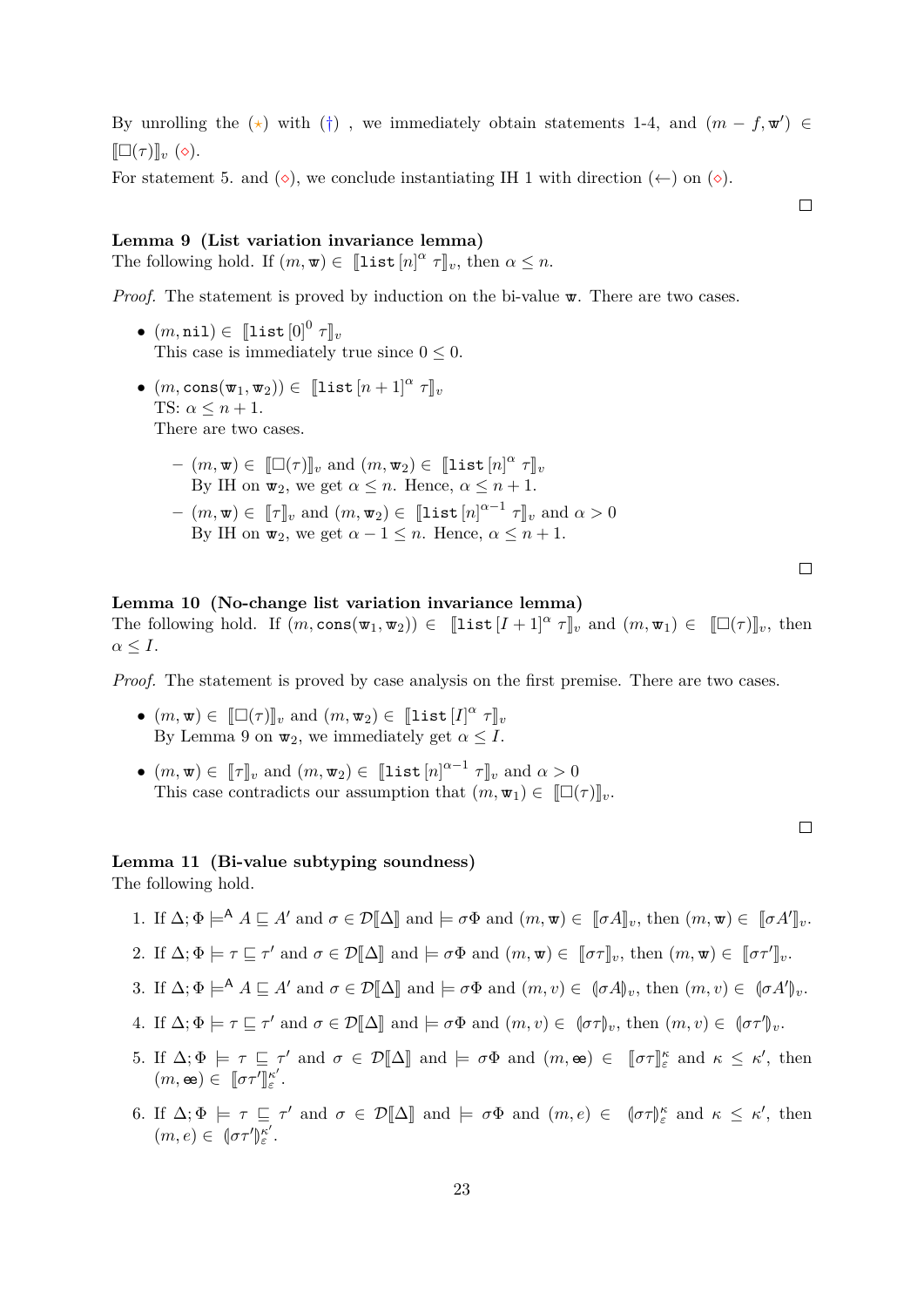*Proof.* Proof of statements 1-4 are by induction on the subtyping derivation. First, we show the proof of statements 5-6.

### **Proof of statement (5):**

Assume that  $\Delta; \Phi \models \tau \sqsubseteq \tau'$  and  $\sigma \in \mathcal{D}[\![\Delta]\!]$  and  $\models \sigma \Phi$  and  $(m, \mathbf{e}) \in [\![\sigma \tau]\!]^{\kappa}_{\varepsilon} (\star)$  and  $\kappa \leq \kappa'.$ TS:  $(m, \mathbf{e}) \in [\![\sigma \tau']\!]$ *κ* 0 *ε*

By unrolling the definition of  $\llbracket \cdot \rrbracket_{\varepsilon}$ , assume that  $L(\infty) \Downarrow \langle v, D \rangle$ ,  $f(\dagger)$  and  $f < m(\dagger\dagger)$ . STS:

1.  $\langle \langle v, D \rangle, \mathbf{e}_i \rangle \sim \mathbf{w}', \langle v', D' \rangle, c'$ 2. R( $\mathbf{e}$ )  $\Downarrow \langle v', D' \rangle, f'$ 3.  $v' = R(\mathbf{w}') \land v = L(\mathbf{w}')$ 4.  $c' \leq \kappa'$ 5.  $(m - f, \mathbf{w}') \in [\![\tau']\!]_v$ 

By unrolling  $(\star)$  with  $(\dagger)$  and  $(\dagger\dagger)$ , we have

- a)  $\langle \langle v, D \rangle, \mathbf{e}_i \rangle \sim \mathbf{w}', \langle v', D' \rangle, c'$
- b) R( $\infty$ )  $\Downarrow \langle v', D' \rangle, f'$
- c)  $v' = R(\mathbf{w}') \land v = L(\mathbf{w}')$
- d)  $c' \leq \kappa$
- e)  $(m f, \mathbf{w}') \in [\![\tau]\!]_v$

Statements 1-3 immediately follow from a)-c).

Statement 4 follows as  $c' \leq \kappa'$  since  $\kappa \leq \kappa'$  and d).

Statement 5 follows by instantiating IH 2 with e) and the assumption  $\Delta; \Phi \models \tau \sqsubseteq \tau'$ .

#### **Proof of statement (6):**

Assume that  $\Delta; \Phi \models \tau \sqsubseteq \tau'$  and  $\sigma \in \mathcal{D}[\![\Delta]\!]$  and  $\models \sigma \Phi$  and  $(m, e) \in \{\sigma \tau \}_{\varepsilon}^{\kappa} (\star)$  and  $\kappa \leq \kappa'.$ TS:  $(m, e) \in (\sigma \tau')$ *κ* 0 *ε* By unrolling the definition of  $(\cdot)_{\varepsilon}$ , assume that  $\kappa' < m$ STS:

1.  $e \Downarrow \langle v, D \rangle, f$ 2.  $f \leq \kappa'$ 3.  $(m - f, v) \in (\sigma \tau')_v$ 

Since we know that  $\kappa \leq \kappa' < m$ , we also know  $\kappa < m$ , so we unroll the definition of  $(\star)$  to obtain

- a)  $e \Downarrow \langle v, D \rangle, f$
- b)  $f \leq \kappa$  and
- c)  $(m f, v) \in (\sigma \tau)_v$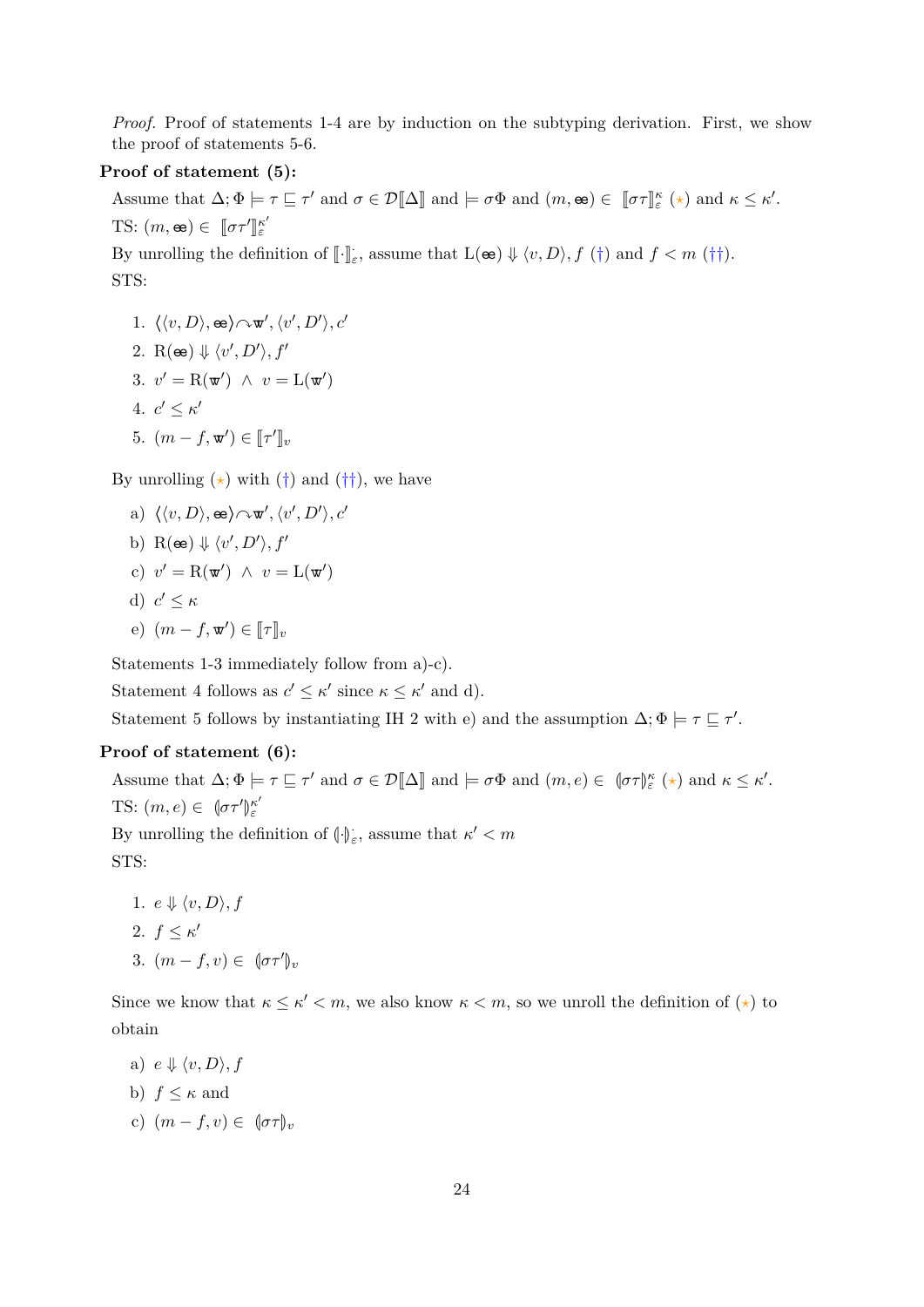a) concludes 1. Using b) and  $\kappa \leq \kappa'$  we get 2. By IH3 on *v* using  $\Delta; \Phi \models \tau \sqsubseteq \tau'$  and c), we obtain 3.

## **Proof of statement (1):**

Case 
$$
\frac{\Delta; \Phi \models \tau_1' \sqsubseteq \tau_1 \qquad \Delta; \Phi \models \tau_2 \sqsubseteq \tau_2' \qquad \Delta; \Phi \models \kappa \leq \kappa'}{\Delta; \Phi \models^{\mathbf{A}} \tau_1 \xrightarrow{\delta(\kappa)} \tau_2 \sqsubseteq \tau_1' \xrightarrow{\delta(\kappa')} \tau_2'} \rightarrow 2
$$

Assume that  $\sigma \in \mathcal{D}[\![\Delta]\!]$  and  $\models \sigma \Phi$  and  $(m, \texttt{fix } f(x). \texttt{se}\delta) \in [\![\sigma \tau_1 \xrightarrow{\delta(\sigma \kappa)} \sigma \tau_2]\!]_v$ There are two cases.

subcase 1:  $\delta = \mathbb{S}$ 

We have  $(m, \text{fix } f(x). \oplus) \in [\![\sigma \tau_1 \xrightarrow{\mathbb{S}(\sigma \kappa)} \sigma \tau_2 \rrbracket_v (\star)$ TS:  $(m, \texttt{fix } f(x). \texttt{\textcircled{\textcirc}}) \in [\![ \sigma \tau'_1 ]\!]$  $\frac{\mathbb{S}(\sigma\kappa')}{\rightarrow} \sigma\tau_2^{\prime}$ <sub>*v*</sub> Let  $F = \text{fix } f(x)$ .ee. Pick  $j < m$  s.t.  $(j, \mathbf{w}) \in [\![\sigma \tau'_1]\!]_v$  (†). STS:  $(j, \mathbf{e}\in [F/f, \mathbf{w}/x]) \in [\![\sigma \tau'_2]\!]$ *σκ*<sup>0</sup> *ε* . By IH 2 on (†) and the premise  $\Delta; \Phi \models \tau'_1 \sqsubseteq \tau_1$ , we get  $(j, \mathbf{w}) \in [\![\sigma \tau_1]\!]_v$ . By unrolling  $(\star)$ , we get  $(j, \mathbf{e} [F/f, \mathbf{w}/x]) \in [\![\sigma \tau_2]\!]_{\varepsilon}^{\sigma \kappa}(\dagger \dagger).$ We conclude by IH 4 on (††) using  $\Delta; \Phi \models \tau_2 \sqsubseteq \tau_2'$  and  $\Delta; \Phi \models \kappa \leq \kappa'.$ 

subcase 2:  $\delta = \mathbb{C}$ 

We have 
$$
(m, \text{fix } f(x). \text{es}) \in [\![\sigma\tau_1 \xrightarrow{\mathbb{C}(\sigma\kappa)} \sigma\tau_2]\!]_v \; (\star\star)
$$
  
TS:  $(m, \text{fix } f(x). \text{es}) \in [\![\sigma\tau'_1 \xrightarrow{\mathbb{C}(\sigma\kappa')} \sigma\tau'_2]\!]_v$ 

The are two subcases:

**subsubcase 1:** TS:  $\forall k$ .  $(k, \texttt{fix } f(x), R(\texttt{e})) \in [\sigma \tau_1]$  $\xrightarrow{\mathbb{C}(\sigma\kappa')} \sigma\tau_2'$ <sub>*v*</sub> Assume k and let  $F' = \text{fix } f(x) \cdot R(\mathbf{e})$ . Pick  $j < m$  s.t.  $(j, v) \in \left(\sigma \tau_1' \right)_v (\dagger)$ . STS:  $(j, R(\infty)[F'/f, v/x]) \in \left(\sigma \tau_2' \right)$ *σκ*<sup>0</sup> *ε* . By IH 4 on (†) and the premise  $\Delta; \Phi \models \tau_1' \sqsubseteq \tau_1$ , we get  $(j, v) \in (\sigma \tau_1)_v$ . By unrolling first part of  $(\star \star)$ , we get  $(j, R(\mathbf{e})[F'/f, v/x]) \in (\sigma \tau_2)_{\varepsilon}^{\sigma \kappa}$  (††). We conclude by IH 5 on (††) using  $\Delta; \Phi \models \tau_2 \sqsubseteq \tau_2'$  and  $\Delta; \Phi \models \kappa \leq \kappa'.$ **subsubcase 2:** Pick  $j < m$  s.t.  $(j, \mathbf{w}) \in [\![\sigma \tau_1']\!]_v$  (†). STS:  $(j, \mathbf{e} [F/f, \mathbf{w}/x]) \in [\![\sigma \tau_2']\!]$ *σκ*<sup>0</sup> *ε* .

By IH 2 on (†) and the premise  $\Delta; \Phi \models \tau'_1 \sqsubseteq \tau_1$ , we get  $(j, \mathbf{w}) \in [\![\sigma \tau_1]\!]_v$ . By unrolling second part of  $(\star \star)$ , we get  $(j, \mathbf{e} [F/f, \mathbf{w}/x]) \in [\![\sigma \tau_2]\!]_{\varepsilon}^{\sigma \kappa}(\dagger \dagger).$ We conclude by IH 5 on ( $\dagger\dagger$ ) using  $\Delta; \Phi \models \tau_2 \sqsubseteq \tau_2'$  and  $\Delta; \Phi \models \kappa \leq \kappa'.$ 

Case 
$$
\frac{t::S, \Delta; \Phi \models \tau \sqsubseteq \tau' \qquad t::S, \Delta; \Phi \models \kappa \leq \kappa'}{\Delta; \Phi \models^{\mathbf{A}} \forall t \stackrel{\delta(\kappa)}{::} S. \ \tau \sqsubseteq \forall t \stackrel{\delta(\kappa')}{::} S. \ \tau'}
$$
  
Assume that  $\sigma \in \mathcal{D}[\![\Delta]\!]$  and  $(m, \mathbf{w}) \in [\![\forall t \stackrel{\delta(\sigma \kappa)}{::} S. \ \sigma \tau]\!]_v$  and  $\models \sigma \Phi$ .  
TS:  $(m, \mathbf{w}) \in [\![\forall t \stackrel{\delta(\sigma \kappa')}{::} S. \ \sigma \tau']\!]_v$ .  
We case analyze  $\delta$ .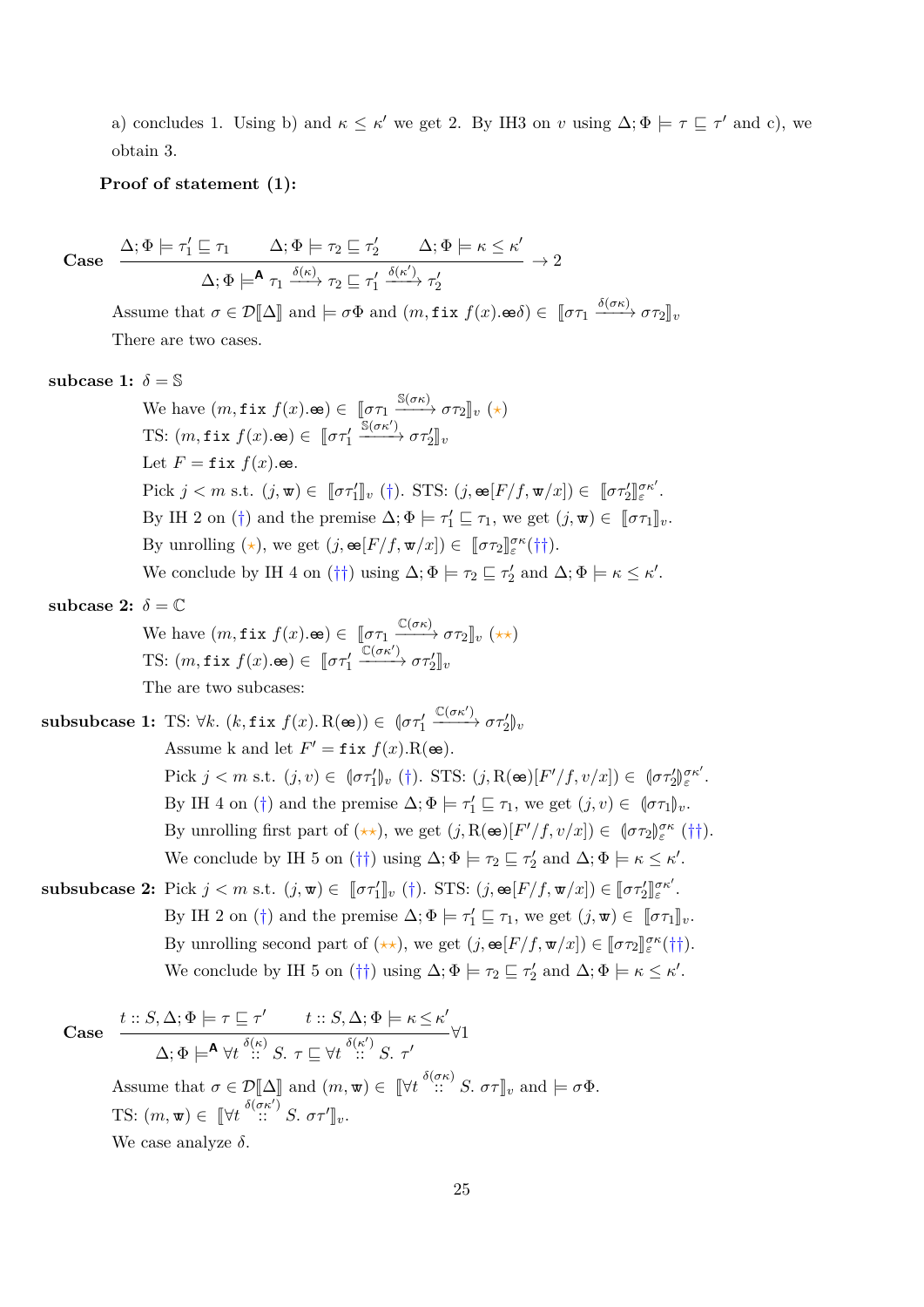**subcase 1:**  $\delta = \mathbb{S}$ TS:  $(m, \mathbf{w}) \in [\forall t \stackrel{\mathbb{S}(\sigma \kappa')}{\cdots} S. \ \sigma \tau']_v$ Assume that  $\vdash I :: S (\star)$ . STS:  $(m, \mathbf{e}) \in [\![\sigma \tau' \{I/t\}]\!]_{\varepsilon}^{\sigma \kappa' \{I/t\}}$  (†). We have  $(m, \Lambda \bullet \bullet) \in [\![\forall t \!]^{\mathfrak{F}(\sigma \kappa)} \ S. \ \sigma \tau]\!]_v.$ Unrolling the definition of  $[\![\cdot]\!]_v$  with the assumption  $(\star)$ , we get  $(m, \mathbf{e}) \in [\![\sigma \tau\{I/t\}]\!]_{\varepsilon}^{\sigma \kappa \{I/t\}} (\star \star).$ By instantiating IH 6 with  $\sigma[t \mapsto I] \in \mathcal{D}[t :: S, \Delta]$  and  $(\star \star)$ , we get:  $(m, \mathbf{e}) \in [\![\sigma[t \mapsto I]\!] \tau'$ l<br>I  $\sigma_{\varepsilon}^{[t \mapsto I] \kappa'}$  which is same as (†). subcase 2:  $\delta = \mathbb{C}$  $(m, \mathbf{w}) \in \left[ \mathbb{V}t \right. \stackrel{\mathbb{C}(\sigma\kappa)}{\cdots} S. \sigma\tau \rbrack_{v} (\diamond)$ TS:  $(m, \mathbf{w}) \in [\forall t \stackrel{\mathbb{C}(\sigma \kappa')}{\cdots} S. \sigma \tau']_v$ Assume that  $\vdash I :: S (\star)$ . **subsubcase 1:** STS:  $\forall k$ .  $(k, R(\mathbf{e})) \in \left[\sigma \tau' \{I/t\}\right]_{\varepsilon}^{\sigma \kappa' \{I/t\}}$  (†). Pick *k*. Then STS:  $(k, R(\mathbf{e})) \in \left(\sigma \tau' \{I/t\}\right)_{\varepsilon}^{\sigma \kappa' \{I/t\}}$  (††). By unrolling first part of  $\circ$ ) with *k* and  $\star$ ), we get:  $(k, R(\mathbf{e})) \in [\sigma \tau \{I/t\}]_{\varepsilon}^{\sigma \kappa \{I/t\}}(\star \star).$ By instantiating IH 5 with  $\sigma[t \mapsto I] \in \mathcal{D}[t : S, \Delta]$  and  $(\star \star)$ , we get:  $(k, R(\mathbf{e})) \in [\sigma[t \mapsto I] \tau']_{\varepsilon}^{\sigma[t \mapsto I] \kappa'}$  which is same as (†). M **subsubcase 2:** STS:  $(m, \omega) \in [\![\sigma \tau' \{I/t\}]\!]_{\varepsilon}^{\sigma \kappa' \{I/t\}}$  (†). We have  $(m, \Lambda \bullet \bullet) \in [\![ \forall t \!]^{\mathbb{S}(\sigma \kappa)} \ S. \ \sigma \tau ]\!]_v.$ By unrolling second part of  $(\diamond)$  with the assumption  $(\star)$ , we get  $(m, \mathbf{e}) \in [\![\sigma \tau\{I/t\}]\!]_{\varepsilon}^{\sigma \kappa \{I/t\}} (\star \star).$ By instantiating IH 5 with  $\sigma[t \mapsto I] \in \mathcal{D}[t : S, \Delta]$  and  $(\star \star)$ , we get:  $(m, \mathbf{e}) \in [\![\sigma[t \mapsto I]\!]$ l<br>I  $\sigma_{\varepsilon}^{[t \mapsto I] \kappa'}$  which is same as (†). **Case**  $\Delta; \Phi \models \alpha \doteq 0$  $\Delta; \Phi \models_{\mathbb{S}} \text{list}\left[n\right]^{\alpha} \tau \equiv \text{list}\left[n\right]^{\alpha} \; \Box(\tau)$ **l1\*** Assume that  $\sigma \in \mathcal{D}[\![\Delta]\!]$  and  $\models \sigma \Phi$  and  $(m, \mathbf{w}) \in [\![\texttt{list}[n]^\alpha \ \tau]\!]_v$ . TS:  $(m, \mathbf{w}) \in [\![\texttt{list}[\sigma n]^{\sigma \alpha} \; \Box(\sigma \tau)]\!]_v$ We prove the following more general statement by subinduction on  $\mathbf{w}'$ : For all  $\mathbf{w}'$ , if  $(m, \mathbf{w}') \in [\![\texttt{list}[\sigma n]^{\sigma \alpha} \ \sigma \tau]\!]_v \ (\star) \ \text{then} \ (m, \mathbf{w}') \in [\![\texttt{list}[\sigma n]^{\sigma \alpha} \ \Box (\sigma \tau)]\!]_v$ . By the premise,  $\sigma \alpha = 0$ . subcase 1:  $\mathbf{w}' = \texttt{nil}$ From the assumption marked ( $\star$ ), we get  $(m, \texttt{nil}) \in [\![\texttt{list}[\sigma n]]^0 \ \sigma \tau]\!]_v$ .

Therefore, we have  $\sigma n = 0$ , and  $(m, \texttt{nil}) \in [\![\texttt{list}[\sigma n]]^0 \; \Box(\sigma \tau)]\!]_v$  by definition.

**subcase 2:**  $\mathbf{w}' = \text{cons}(\mathbf{w}_1, \mathbf{w}_2)$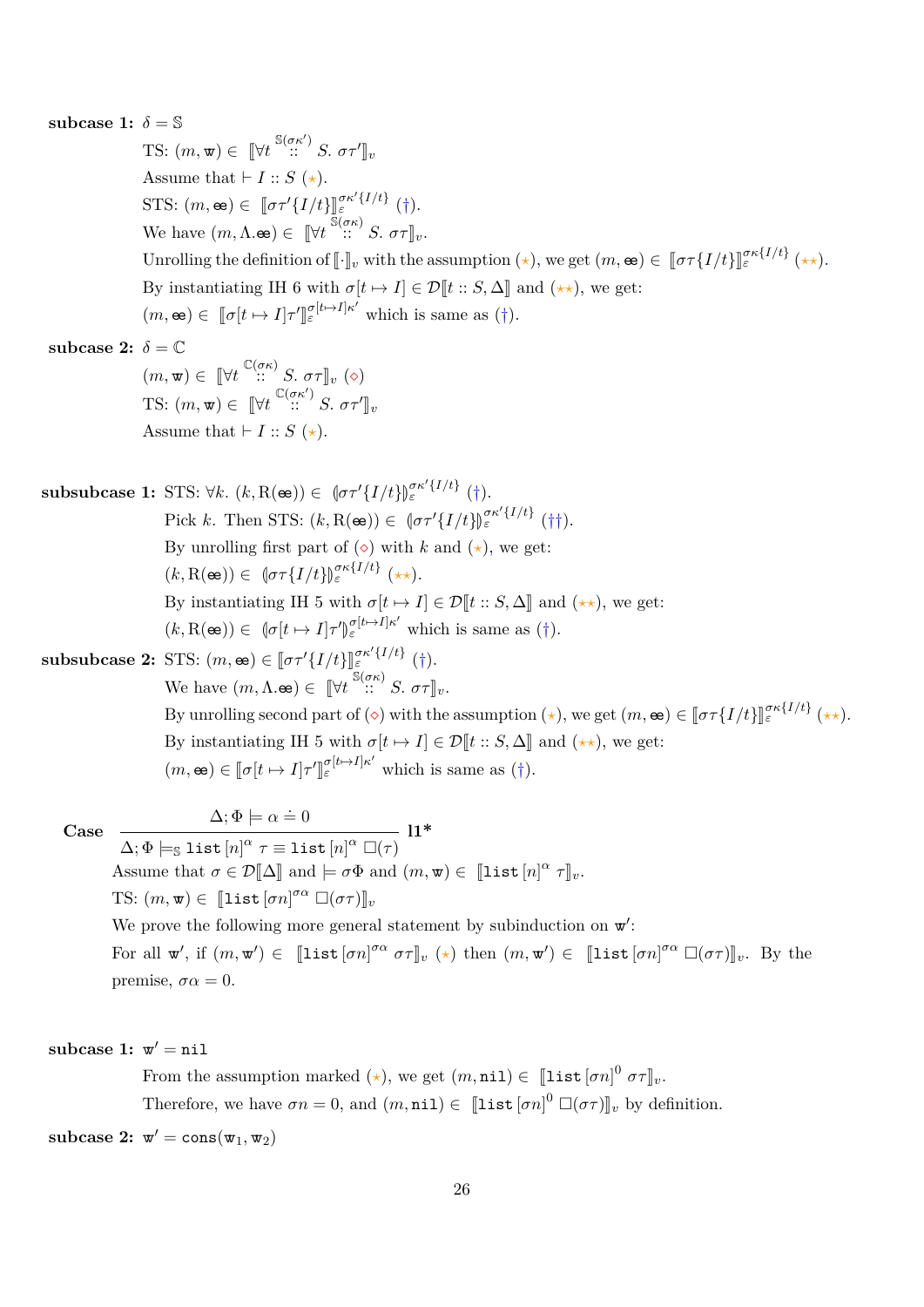From the assumption marked ( $\star$ ), we get  $(m, \text{cons}(\mathbf{w}_1, \mathbf{w}_2)) \in [\![\text{list}[\sigma n]]^0 \ \sigma \tau]\!]_v$ . Therefore,  $\exists I. \ \sigma n = I + 1.$ We have  $(m, \text{cons}(\mathbf{w}_1, \mathbf{w}_2)) \in [\![\texttt{list}[I+1]\!]^0 \ \sigma \tau]\!]_v.$ TS:  $(m, \text{cons}(\mathbf{w}_1, \mathbf{w}_2)) \in [\text{list } [I + 1]^0 \; \Box(\sigma \tau)]_v.$ We have two possible cases:

- $\bullet$   $(m, \mathbf{w}_1) \in [\Box(\sigma\tau)]_v$  (†) and  $(m, \mathbf{w}_2) \in [\mathbf{list}[I]^0 \ \sigma\tau]_v$  (††). By sub-IH on  $(\dagger\dagger)$ , we get  $(m, \mathbf{w}_2) \in [\![\mathtt{list}[I]]^0 \; \Box(\sigma\tau)]\!]_v$ . Combining the  $(\dagger)$  with the previous statement, we get  $(m, \text{cons}(\mathbf{w}_1, \mathbf{w}_2)) \in [\text{list } [I + 1]^0 \; \Box(\sigma \tau)]_v$ .
- $(m, \mathbf{w}_1) \in [\![\sigma \tau]\!]_v \ (\diamond)$  and  $(m, \mathbf{w}_2) \in [\![\mathtt{list}[I]\!]^{0-1} \ \sigma \tau]\!]_v \ (\diamond\diamond).$ This case is impossible since  $0 - 1 \nless 0$ .

Case 
$$
\Delta; \Phi \models n = n' \Delta; \Phi \models \alpha \leq \alpha' \leq n \Delta; \Phi \models \tau \sqsubseteq \tau'
$$
  
 $\Delta; \Phi \models \text{list } [n]^{\alpha} \tau \sqsubseteq \text{list } [n']^{\alpha'} \tau'$  12

Assume that  $\sigma \in \mathcal{D}[\![\Delta]\!]$  and  $(m, \mathbf{w}) \in [\![\text{list}[\sigma n]^{\sigma \alpha} \ \sigma \tau]\!]_v$  and  $\models \sigma \Phi$ . TS:  $(m, \mathbf{w}) \in [\![\mathtt{list}[\sigma n']^{\sigma \alpha'} \ \sigma \tau']\!]_v.$ 

From Assumption [12](#page-30-0) applied to the first premise,  $\sigma n = \sigma n'$ . Therefore,

STS:  $(m, \mathbf{w}) \in [\text{list} [\sigma n]^{\sigma \alpha'} \ \sigma \tau']_v.$ 

From Assumption [12](#page-30-0) applied to the second premise, we get:  $\sigma \alpha \leq \sigma \alpha'$ . Therefore, it suffices to prove the following more general statement.

For all 
$$
\mathbf{w}', l, \beta, \gamma
$$
, if  $\beta \leq \gamma \leq l$  and  $(m, \mathbf{w}') \in [\![\mathbf{list}[l]\!]^\beta \ \sigma \tau]\!]_v$ , then  $(m, \mathbf{w}') \in [\![\mathbf{list}[l]\!]^\gamma \ \sigma \tau']\!]_v$ .

We establish this statement by subinduction on  $\mathbf{w}'$ .

# **subcase 1:**  $\mathbf{w}' = \texttt{nil}$

The assumption  $(m, \text{nil}) \in [\![\text{list } [l]\!]^\beta \ \sigma \tau \!]_v$  forces  $l = \beta = 0$ . Since  $\beta \leq \gamma \leq l$ ,  $\gamma = l = 0$ ,  $(m, \mathbf{w}') \in [\![\mathtt{list}\, [l]^\gamma \; \sigma \tau']\!]_v$  follows immediately by definition.

# **subcase 2:**  $\mathbf{w}' = \text{cons}(\mathbf{w}_1, \mathbf{w}_2)$

By assumption,  $(m, \text{cons}(\mathbf{w}_1, \mathbf{w}_2)) \in [\![\text{list } [l]^{\beta} \ \sigma \tau]\!]_v$ . Therefore,  $l = l' + 1$  for some  $l'$ . TS:  $(m, \text{cons}(\mathbf{w}_1, \mathbf{w}_2)) \in [\![\texttt{list}\,[l'+1]^\gamma \ \sigma \tau']\!]_v.$ 

There are two possible cases for  $(m, \text{cons}(\mathbf{w}_1, \mathbf{w}_2)) \in [\![\texttt{list}[l]\!]^\beta \ \sigma \tau]\!]_v.$ 

 $\bullet$   $(m, \mathbf{w}_1) \in [\![\Box(\sigma\tau)]\!]_v$  (†) and  $(m, \mathbf{w}_2) \in [\![\mathtt{list}[l']^\beta \ \sigma\tau]\!]_v$  (††).

By Lemma [9](#page-22-0) using  $(\dagger \dagger)$ , we get  $\beta \leq l'$  ( $\star$ ).

Note that we assumed  $\beta \leq \gamma \leq l' + 1$ . There are two cases for  $\gamma$ .

 $- \gamma \leq l'$ 

Using  $\beta \leq \gamma$  (by main assumption) and  $\gamma \leq l'$ , we obtain  $\beta \leq \gamma \leq l'$  and instantiate the sub-IH with  $\mathbf{w}_2$  to get  $(m, \mathbf{w}_2) \in [\![\texttt{list}[l']\!]^\gamma \ \sigma \tau']\!]_v$ .

By IH 2 on  $\Delta; \Phi \models \tau \sqsubseteq \tau'$  with (†), we get  $(m, \mathbf{w}_1) \in [[\Box(\sigma \tau')]_v$ .

Therefore, we can conclude that  $(m, \text{cons}(\mathbf{w}_1, \mathbf{w}_2)) \in [\![\text{list} [l' + 1]^\gamma \ \sigma \tau']\!]_v.$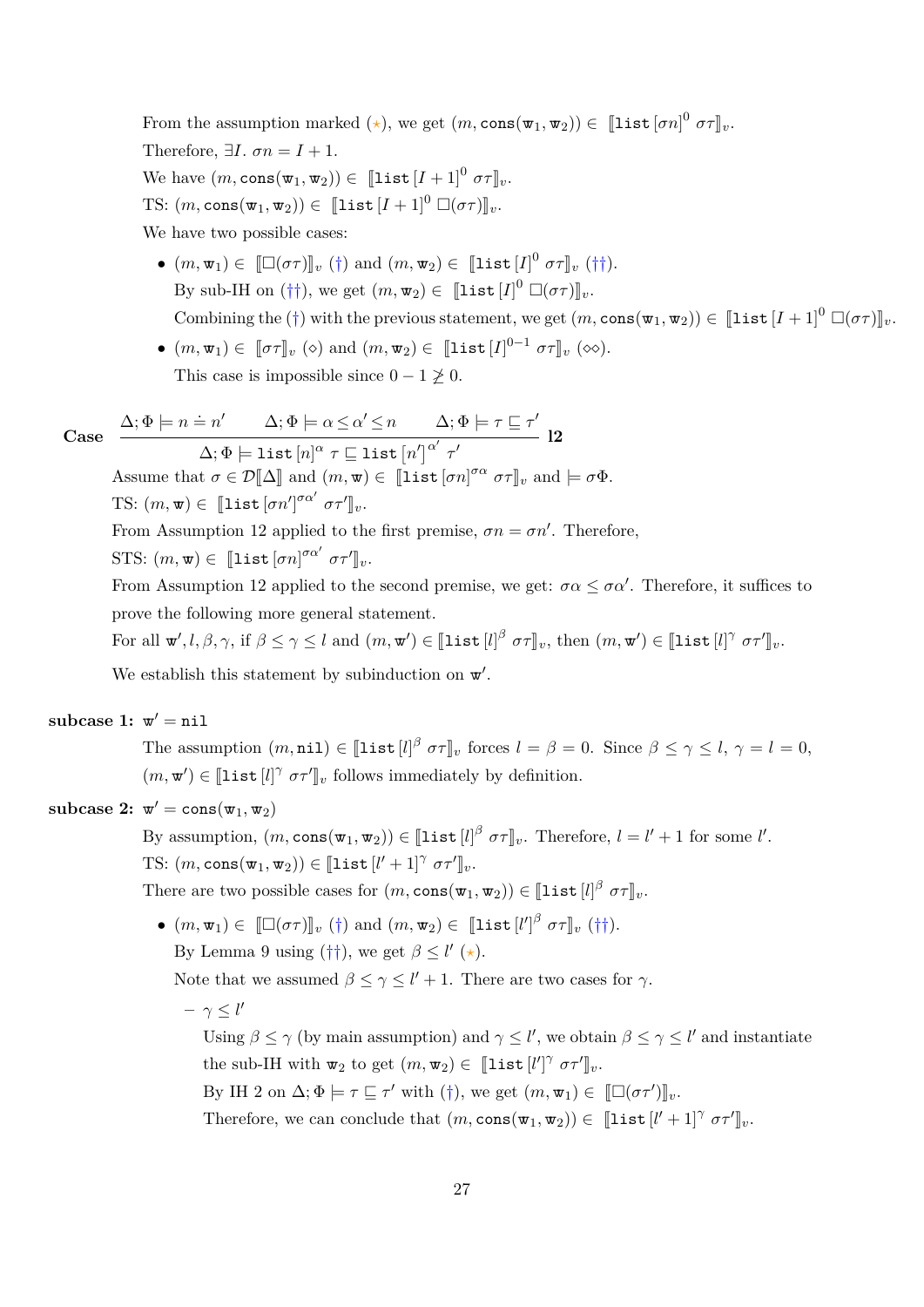- $\gamma = l' + 1$ Since  $\beta \leq l'$  by  $(\star)$  and  $l' = \gamma - 1$ , we obtain  $\beta \leq \gamma - 1 \leq l'$  and instantiate the  $\text{sub-IH with } \mathbf{w}_2 \text{ to get } (m, \mathbf{w}_2) \in [\![\texttt{list}[l']^{\gamma-1} \ \sigma \tau']\!]_v.$ By IH 2 on  $\Delta; \Phi \models \tau \sqsubseteq \tau'$  with (†), we get  $(m, \mathbf{w}_1) \in [[\Box(\sigma \tau')]_v$ . By Lemma [8,](#page-21-0) we  $\text{get} \in [\![\sigma \tau']\!]_v.$ Therefore, we can conclude that  $(m, \text{cons}(\mathbf{w}_1, \mathbf{w}_2)) \in [\![\text{list} [l'+1]^\gamma \ \sigma \tau']\!]_v.$ By the sub-IH on (††), we get  $(m, \mathbf{w}_2) \in [\![\texttt{list}[l']\!]^{\beta'} \sigma \tau']\!]_v.$ Combining, we get  $(m, \text{cons}(\mathbf{w}_1, \mathbf{w}_2)) \in [\![\mathtt{list}[l'+1]^{\beta'} \ \sigma \tau']\!]_v.$
- $(m, \mathbf{w}_1) \in [\![\sigma \tau]\!]_v \; (\diamond) \text{ and } (m, \mathbf{w}_2) \in [\![\texttt{list}\left[l'\right]^{\beta-1} \; \sigma \tau]\!]_v \; (\diamond \diamond).$ By IH on  $\Psi$ ;  $\Delta$ ;  $\Phi \models \tau \sqsubseteq \tau'$  with  $(\diamond)$ , we get  $(m, \mathbf{w}_1) \in [\![\sigma \tau']\!]_v$ By the sub-IH on  $(\infty)$  using  $\beta - 1 \leq \gamma - 1 \leq l'$ , we get  $(m, \mathbf{w}_2) \in [\![\texttt{list}[l']^{\gamma-1} \ \sigma \tau']\!]_v$ . Combining these two yields  $(m, \text{cons}(\mathbf{w}_1, \mathbf{w}_2)) \in [\![\text{list } [l'+1]^\gamma \ \sigma \tau']\!]_v.$

#### **Proof of statement (2):**

 $\Delta; \Phi \models^{\mathsf{A}} A \sqsubseteq A'$ 

**Case**

 $\overline{\Delta; \Phi \models (A)^{\mu} \sqsubseteq (A')^{\mu}}$  **C** 

Assume that  $\sigma \in \mathcal{D}[\![\Delta]\!]$  and  $(m, \mathbf{w}) \in [[(\sigma A)^{\mu}]]_v$  and  $\models \sigma \Phi$ . TS:  $(m, \mathbf{w}) \in [[(\sigma A')^{\mu}]]$ 

In two cases of  $\mu$ , we have  $(m, \mathbf{w}) \in [\![\sigma A]\!]_v$ , STS:  $(m, \mathbf{w}) \in [\![\sigma A']\!]_v$ . This immediately follows by instantiating IH 1.

**Case**

$$
\overline{\Delta; \Phi \models_{\mathbb{S}} \Box((\tau_1 + \tau_2)^{\mu}) \equiv (\Box(\tau_1) + \Box(\tau_2))^{\mathbb{S}}} + \Box
$$

Assume that  $\sigma \in \mathcal{D}[\![\Delta]\!]$  and  $\models \sigma \Phi$  and  $(m, \mathbf{w}) \in [\![\Box((\sigma \tau_1 + \sigma \tau_2)^{\mu})]\!]_v$ . TS:  $(m, \mathbf{w}) \in [[(\Box(\sigma\tau_1) + \Box(\sigma\tau_2))]^S]_v$ There are two cases:

 $\textbf{subcase 1: } \mathbf{w} = \textbf{inl} \mathbf{w}' \text{ and } (m, \mathbf{w}') \in [\![\sigma \tau_1]\!]_v \text{ and } \textbf{stable}(\mathbf{w}').$ By Lemma [8,](#page-21-0) we have  $(m, \mathbf{w}') \in [\![\Box(\sigma\tau_1)]\!]_v$ . Then, it follows that  $(m, \text{inl } \mathbf{w}') \in [\Box(\sigma \tau_1) + \Box(\sigma \tau_2)]_v$ 

 $\textbf{subcase 2: } \mathbf{w} = \textbf{inr} \; \mathbf{w}' \; \text{and} \; (m, \mathbf{w}') \in [\![\sigma \tau_2]\!]_v \; \text{and} \; \texttt{stable}(\mathbf{w}').$ 

By Lemma [8,](#page-21-0) we have  $(m, \mathbf{w}') \in [\![\Box(\sigma\tau_2)]\!]_v$ . Then, it follows that  $(m, \text{inr } \mathbf{w}') \in [[(\Box(\sigma \tau_1) + \Box(\sigma \tau_2))^{\mathbb{S}}]_v$ 

**Case**

 $\Delta; \Phi \models \Box ((\tau_1 \xrightarrow{\delta(\kappa)} \tau_2)^\mu) \sqsubseteq (\Box (\tau_1) \xrightarrow{\delta(\kappa)} \Box (\tau_2) )^\mathbb{S}$  $\rightarrow$  1 Assume that  $\sigma \in \mathcal{D}[\![\Delta]\!]$  and  $\models \sigma \Phi$  and  $(m, \mathbf{w}) \in [\![\Box(\sigma \tau_1 \xrightarrow{\delta(\sigma \kappa)} \sigma \tau_2)]\!]_v$ TS:  $(m, \mathbf{w}) \in [[(\Box(\sigma\tau_1) \xrightarrow{\delta(\sigma\kappa)} \Box(\sigma\tau_2))^{\mathbb{S}}]_v$  There are two cases: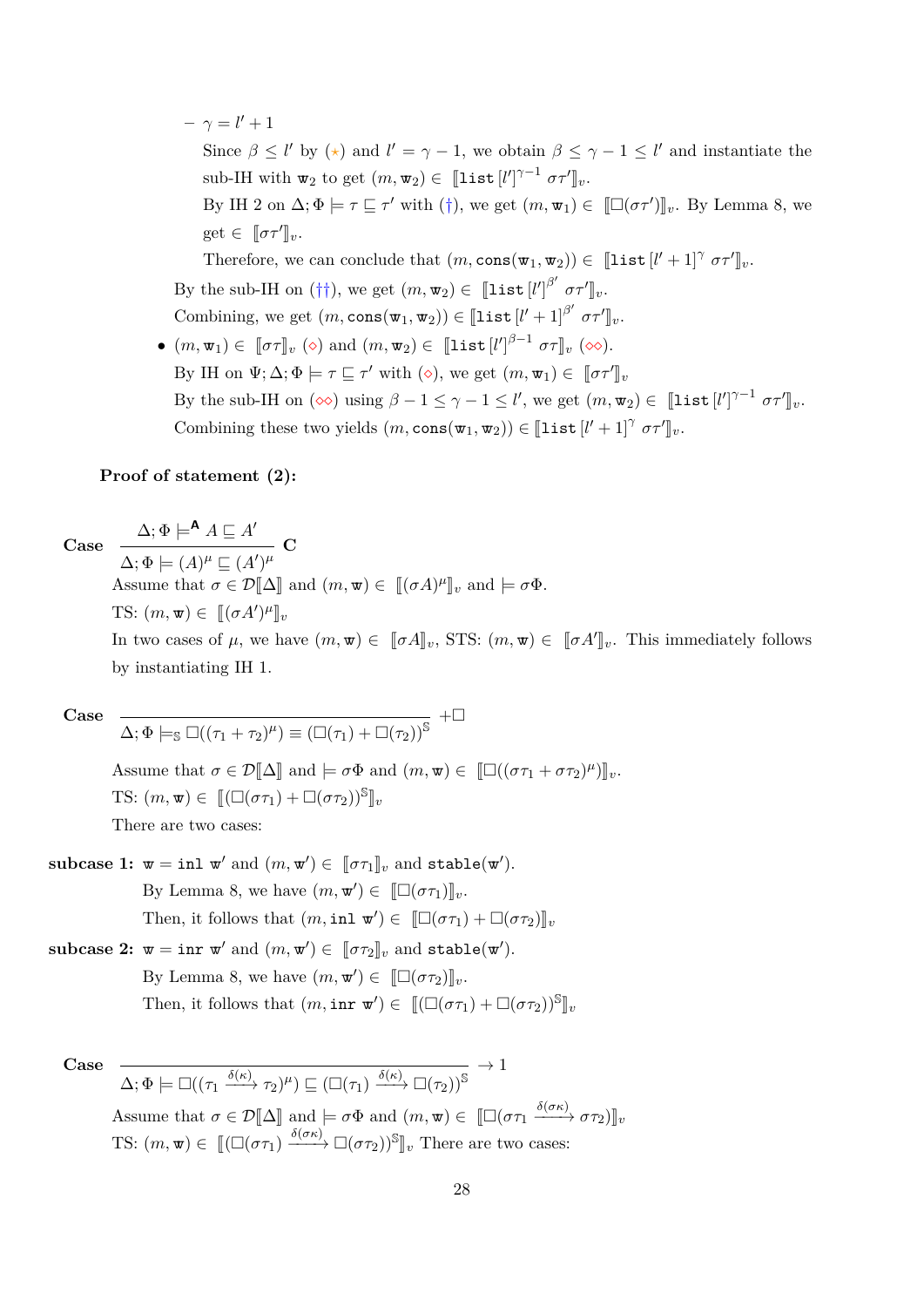**subcase 1:**  $\delta = \mathbb{S}$ 

We have  $(m, \texttt{fix } f(x). \Leftrightarrow) \in [\![\sigma \tau_1 \xrightarrow{\mathbb{S}(\sigma \kappa)} \sigma \tau_2]\!]_v (\dagger)$  and stable(fix  $f(x). \Leftrightarrow)$ . TS:  $(m, \texttt{fix } f(x). \texttt{e}) \in [[(\Box(\sigma\tau_1) \xrightarrow{\mathbb{S}(\sigma\kappa)} \Box(\sigma\tau_2))^{\mathbb{S}}]_v$ Let  $F = \text{fix } f(x)$ .ee. Pick  $j < m$  s.t.  $(j, \mathbf{w}) \in [\Box(\sigma\tau_1)]_v (\star)$ . STS:  $(j, \mathbf{e} [F/f, \mathbf{w}/x]) \in [\Box(\sigma\tau_2)]_{{\varepsilon}}^{\sigma\kappa}$ . By definition of ( $\star$ ), we get stable( $\mathbf{w}$ ) ( $\star\star$ ) and  $(j,\mathbf{w}) \in [\![\sigma\tau_1]\!]_v$  ( $\star\star\star$ ). Then, by unrolling (†) with  $(\star \star \star)$  where  $j < m$ , we get  $(j, \mathbf{e} [F/f, \mathbf{w}/x]) \in [\![\sigma \tau_2]\!]_{\varepsilon}^{\sigma \kappa}$ . Next, we immediately instantiate Lemma [8](#page-21-0) on stable( $\mathfrak{E}(F/f, \mathfrak{w}/x)$ ) since stable(*F*) and stable( $\mathfrak{w}$ ), we conclude that  $(j, \mathbf{e}[F/f, \mathbf{w}/x]) \in [\![\Box(\sigma\tau_2)]\!]_{\varepsilon}^{\sigma\kappa}$ .

subcase 2:  $\delta = \mathbb{C}$ 

We have  $(m, \texttt{fix } f(x). \texttt{\textcircled{\textcircled{\textcirc}}} \in [\![\sigma\tau_1\!\! \xrightarrow{\mathbb{C}(\sigma\kappa)} \sigma\tau_2]\!]_v$  (†) and stable(fix  $f(x). \texttt{\textcircled{\textcircled{\textcirc}}}$ )( $\diamond$ ). TS:  $(m, \text{fix } f(x).$   $\omega) \in [[(\Box(\sigma \tau_1) \xrightarrow{\mathbb{C}(\sigma \kappa)} \Box(\sigma \tau_2))^{\mathbb{S}}]_v$ There are two cases

 $\textbf{subsubcase 1:} \text{STS: } \forall k. \ (k, \text{R}(\texttt{fix } f(x). \texttt{e})) \in (\Box(\sigma \tau_1) \xrightarrow{\mathbb{C}(\sigma \kappa)} \Box(\sigma \tau_2))_v \ (\dagger\dagger)$ Pick *k*. STS:  $(k, \text{fix } f(x) \cdot R(\mathbf{e})) \in (\Box(\sigma\tau_1) \xrightarrow{\mathbb{C}(\sigma\kappa)} \Box(\sigma\tau_2))_v$ Pick  $j < k$  s.t.  $(j, v) \in (\Box(\sigma \tau_1))_v = (\sigma \tau_1)_v$  (\*). STS:  $(j, R(\mathbf{e})[\text{fix } f(x), R(\mathbf{e})/f, v/x]) \in (\Box(\sigma\tau_2))_{\varepsilon}^{\sigma\kappa}$ . By unrolling (†) with ( $\star$ ), we get (*j*, **R**( $\mathbf{e}$ e)[fix  $f(x)$ . **R**( $\mathbf{e}$ e)/ $f, v/x$ ])  $\in$   $(\sigma \tau_2) \mathbf{e}^{\sigma \kappa} = (\Box(\sigma \tau_2)) \mathbf{e}^{\sigma \kappa}$ 

**subsubcase 2:** Pick 
$$
j < m
$$
 s.t.  $(j, \mathbf{w}) \in [\Box(\sigma \tau_1)]_v (\star).$  STS:  $(j, \mathbf{e}[F/f, \mathbf{w}/x]) \in [\Box(\sigma \tau_2)]_{\varepsilon}^{\sigma \kappa}.$  By definition of  $(\star)$ , we get  $\mathbf{stable}(\mathbf{w})$   $(\star \star)$  and  $(j, \mathbf{w}) \in [\sigma \tau_1]_v (\star \star \star)$ . Then, by unrolling  $(\dagger)$  with  $(\star \star \star)$  where  $j < m$ , we get  $(j, \mathbf{e}[F/f, \mathbf{w}/x]) \in [\sigma \tau_2]_{\varepsilon}^{\sigma \kappa}$ . Next, we immediately instantiate Lemma 8 on  $\mathbf{stable}(\mathbf{e}[F/f, \mathbf{w}/x])$  since  $\mathbf{stable}(F)$  and  $\mathbf{stable}(\mathbf{w})$ , we conclude that  $(j, \mathbf{e}[F/f, \mathbf{w}/x]) \in [\Box(\sigma \tau_2)]_{\varepsilon}^{\sigma \kappa}.$ 

**Case**  $\Delta; \Phi \models \Box(\tau) \sqsubseteq \tau$ **T** Assume that  $\sigma \in \mathcal{D}[\![\Delta]\!]$  and  $(m, \mathbf{w}) \in [\![\Box(\sigma\tau)]\!]_v$  and  $\models \sigma\Phi$ . TS:  $(m, \mathbf{w}) \in [\![\sigma \tau]\!]_v$ . This immediately follows from the definition.

**Case**

 $\Delta; \Phi \models (A)^{\mu} \sqsubseteq (A)^{\mu'}$   $\mu'$ Assume that  $\sigma \in \mathcal{D}[\![\Delta]\!]$  and  $(m, \mathbf{w}) \in [[(\sigma A)^{\mu}]]_v$  and  $\models \sigma \Phi$ . TS:  $(m, \mathbf{w}) \in [[(\sigma A)^{\mu'}]]_v$ 

There are four cases. Two of these are trivial since  $\mu = \mu'$ . The remaining two are:

**subcase 1:**  $\mu = \mathbb{S}$  and  $\mu' = \mathbb{C}$ 

 $\Delta; \Phi \models \mu \leq \mu'$ 

We have  $(m, \mathbf{w}) \in [[(\sigma A)]^{\mathbb{S}}]_v = [\sigma A]_v \ (\star).$ TS:  $(m, \mathbf{w}) \in [[(\sigma A)^{\mathbb{C}}]_v$ .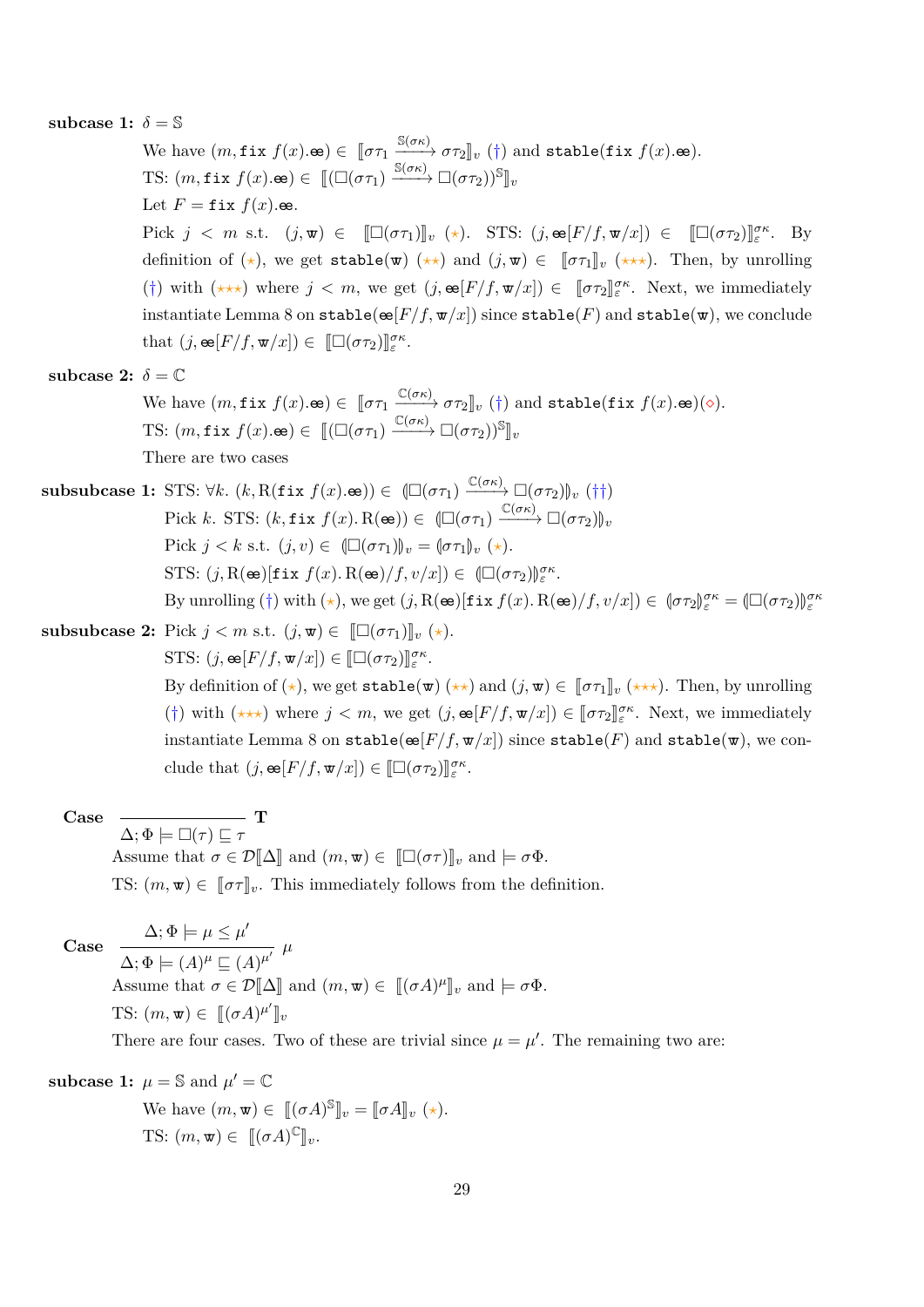Since  $[\![\sigma A]\!]_v \subseteq [[(\sigma A)^{\mathbb{C}}]\!]_v$ , it follows immediately by  $(\star)$ .

**subcase 2:**  $\mu = \mathbb{C}$  and  $\mu' = \mathbb{S}$ 

This contradicts the assumption that  $\mu \leq \mu'$  since  $\mathbb{C} \nleq \mathbb{S}$ 

### **Proof of statement (3):**

$$
\text{Case} \quad \frac{\Delta; \Phi \models \tau_1' \sqsubseteq \tau_1 \quad \Delta; \Phi \models \tau_2 \sqsubseteq \tau_2' \quad \Delta; \Phi \models \kappa \leq \kappa'}{\Delta; \Phi \models^{\mathbf{A}} \tau_1 \xrightarrow{\delta(\kappa)} \tau_2 \sqsubseteq \tau_1' \xrightarrow{\delta(\kappa')} \tau_2'} \rightarrow 2
$$

Assume that  $\sigma \in \mathcal{D}[\![\Delta]\!]$  and  $\models \sigma \Phi$  and  $(m, \text{fix } f(x) \cdot e \delta) \in (\![\sigma \tau_1 \xrightarrow{\delta(\sigma \kappa)} \sigma \tau_2]\!]_v$ There are two cases.

#### **subcase 1:**  $\delta = \mathbb{S}$

This is trivial since any function  $f$ **ix**  $f(x)$ *.*  $e \in \left[ \sigma \tau_1^{\prime} \right]$  $\xrightarrow{\mathbb{S}(\sigma\kappa')} \sigma\tau_2'\mathbb{U}_v.$ 

## subcase 2:  $\delta = \mathbb{C}$

We have  $(m, \texttt{fix } f(x) \cdot e) \in \left(\sigma \tau_1 \xrightarrow{\mathbb{C}(\sigma \kappa)} \sigma \tau_2\right)_v (\star \star)$ TS:  $(m, \texttt{fix } f(x) \text{.} e) \in \sqrt{ \sigma \tau'_1}$  $\frac{\mathbb{C}(\sigma \kappa')}{\rightarrow} \sigma \tau_2'$ <sub>*v*</sub> Let  $F = \text{fix } f(x) \cdot e$ . Pick  $j < m$  s.t.  $(j, v) \in \left[ \sigma \tau_1' \right]_v (\dagger)$ . STS:  $(j, e[F/f, v/x]) \in \left[ \sigma \tau_2' \right]$ *σκ*<sup>0</sup> *ε* . By IH 4 on (†) and the premise  $\Delta; \Phi \models \tau'_1 \sqsubseteq \tau_1$ , we get  $(j, v) \in (\sigma \tau_1)_v$ . By unrolling  $(\star \star)$ , we get  $(j, e[F/f, v/x]) \in (\sigma \tau_2)_{\varepsilon}^{\sigma \kappa}$  (††). We conclude by IH 6 on (††) using  $\Delta; \Phi \models \tau_2 \sqsubseteq \tau_2'$  and  $\Delta; \Phi \models \kappa \leq \kappa'.$ 

Case 
$$
\frac{t::S, \Delta; \Phi \models \tau \sqsubseteq \tau' \qquad t::S, \Delta; \Phi \models \kappa \leq \kappa'}{\Delta; \Phi \models^{\mathbf{A}} \forall t \stackrel{\delta(\kappa)}{::} S. \ \tau \sqsubseteq \forall t \stackrel{\delta(\kappa')}{::} S. \ \tau'}
$$
  
Assume that  $\sigma \in \mathcal{D}[\![\Delta]\!]$  and  $(m, \Lambda, e) \in (\forall t \stackrel{\delta(\sigma \kappa)}{::} S. \ \sigma \tau)_v$  and  $\models \sigma \Phi$ .  
TS:  $(m, \Lambda, e) \in (\forall t \stackrel{\delta(\sigma \kappa')}{::} S. \ \sigma \tau')_v$ .

We case analyze *δ*.

subcase 1:  $\delta = \mathbb{S}$ 

This is trivial since any  $(m, \Lambda, e) \in (\forall t \stackrel{\mathbb{S}(\sigma\kappa')}{\dots} S, \sigma\tau')_v$ .

subcase 2:  $\delta = \mathbb{C}$ 

We have  $(m, \Lambda, e) \in (\forall t \infty^{C(\sigma \kappa)} : S. \ \sigma \tau)_v \ (\diamond)$ TS:  $(m, \Lambda, e) \in (\forall t \in {\mathbb{C}} \times \sigma \kappa') S. \ \sigma \tau' \mathbb{C} \sigma$ Assume that  $\vdash I :: S (\star)$ . STS: $(m, e) \in {\sigma\tau'}\{I/t\}$  $\int_{\varepsilon}^{\sigma\kappa'}\{I/t\}$  (†). By unrolling  $(\diamond)$  with *k* and  $(\star)$ , we get:  $(m, e) \in \left\{\sigma \tau\{I/t\}\right\}_{\varepsilon}^{\sigma \kappa \{I/t\}} \left(\star \star\right).$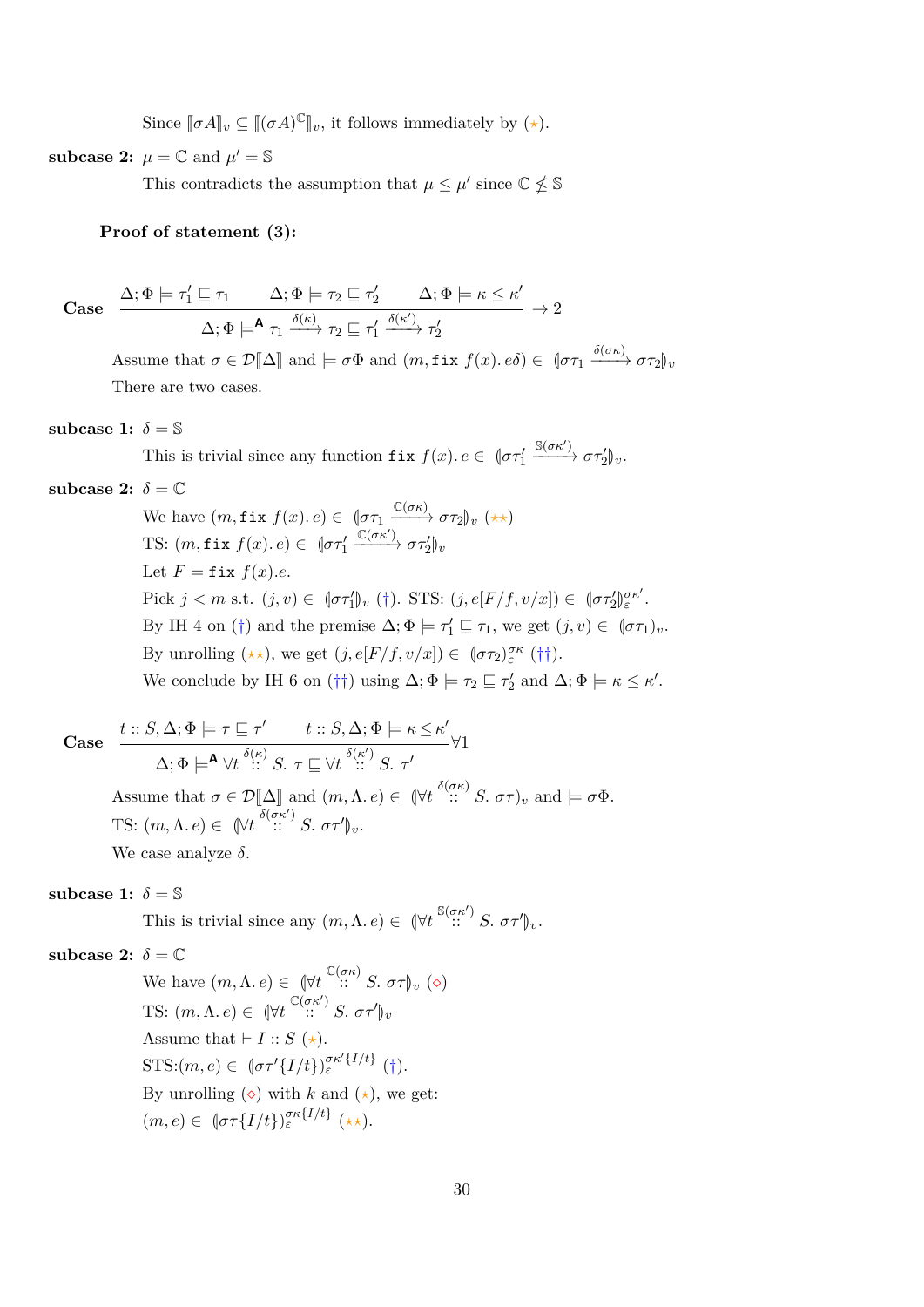By instantiating IH 6 with  $\sigma[t \mapsto I] \in \mathcal{D}[t :: S, \Delta]$  and  $(\star \star)$ , we get:  $(m, e) \in \mathbb{Q}[\sigma[t \mapsto I]\tau'$ M  $\sigma_{\varepsilon}^{[t \mapsto I] \kappa'}$  which is same as (†).

#### **Proof of statement (4):**

 $\Delta; \Phi \models \mu \leq \mu'$ 

**Case**

 $\Delta; \Phi \models (A)^{\mu} \sqsubseteq (A)^{\mu'}$   $\mu'$ Assume that  $\sigma \in \mathcal{D}[\![\Delta]\!]$  and  $(m, v) \in [(\sigma A)^\mu]_v = [\sigma A]_v (\star)$  and  $\models \sigma \Phi$ . TS:  $(m, v) \in ((\sigma A)^{\mu'}|_v = (\sigma A)_v$ .

Since unary relations don't take the mode into account, we immediately conclude by  $(\star)$ .

Case 
$$
\frac{\Delta; \Phi \models n = n' \quad \Delta; \Phi \models \alpha \leq \alpha' \leq n \quad \Delta; \Phi \models \tau \sqsubseteq \tau'}{\Delta; \Phi \models \text{list } [n]^{\alpha} \tau \sqsubseteq \text{list } [n']^{\alpha'} \tau'}
$$
Assume that  $\sigma \in \mathcal{D}[\Delta]$  and  $(m, v) \in (\text{list } [\sigma n]^{\sigma \alpha} \tau)_v$  and  $\models \sigma \Phi$ .  
TS:  $(m, v) \in (\text{list } [\sigma n']^{\sigma \alpha'} \tau')_v$ .

From Assumption [12](#page-30-0) applied to the first premise,  $\sigma n = \sigma n'$ . Therefore,

STS:  $(m, v) \in (\text{list } [\sigma n]^{\sigma \alpha'} \tau')_v.$ 

Note that the unary relation doesn't take the  $\alpha/\alpha'$  into account. Therefore, it suffices to prove the following more general statement.

For all  $v', l$ , if  $(m, v') \in [\![\texttt{list}[l] \!-\ \sigma \tau]\!]_v$ , then  $(m, v') \in [\![\texttt{list}[l] \!-\ \sigma \tau']\!]_v$ .

We establish this statement by subinduction on  $v'$ .

# $\textbf{subcase 1: } v' = \texttt{nil}$

The conclusion  $(m, \texttt{nil}) \in [\![\texttt{list}[l] \!] \; \sigma \tau^\prime]\!]_v$  follows immediately by definition.

# **subcase 2:**  $v' = \text{cons}(v_1, v_2)$

By assumption,  $(m, \text{cons}(v_1, v_2)) \in [\![\text{list } [l] - \sigma \tau]\!]_v$ . Therefore,  $l = l' + 1$  for some *l'* and  $(m, v_1) \in (\sigma \tau)_v (\dagger)$  and  $(m, v_2) \in (\text{list}[l'] - \sigma \tau)_v (\dagger \dagger).$ TS:  $(m, \text{cons}(v_1, v_2)) \in [\![\texttt{list}\,[l'+1] - \sigma \tau']\!]_v.$ By IH 4 on  $\Delta; \Phi \models \tau \sqsubseteq \tau'$  with (†), we get  $(m, v_1) \in [\sigma \tau']_v$ . By the sub-IH on  $(\dagger \dagger)$ , we get  $(m, v_2) \in (\text{list } [l'] - \sigma \tau')_v$ . Combining, we get  $(m, \text{cons}(v_1, v_2)) \in (\text{list}[l'+1] - \sigma \tau')_v$ .

 $\Box$ 

We assume that the constraint judgment  $\Delta; \Phi \models C$  satisfies some standard properties.

#### <span id="page-30-0"></span>**Assumption 12 (Constraint conditions)**

The following hold.

- 1. [Subst1] If  $\Delta$ ,  $i :: S$ ;  $\Phi \models C$  and  $\Delta \vdash I :: S$ , then  $\Delta$ ;  $\Phi[I/i] \models C[I/i]$ .
- 2. [Subst2] If  $\Delta$ ;  $\Phi \models C$  and  $\Delta$ ;  $\Phi \land C \models C'$ , then  $\Delta$ ;  $\Phi \models C'$ .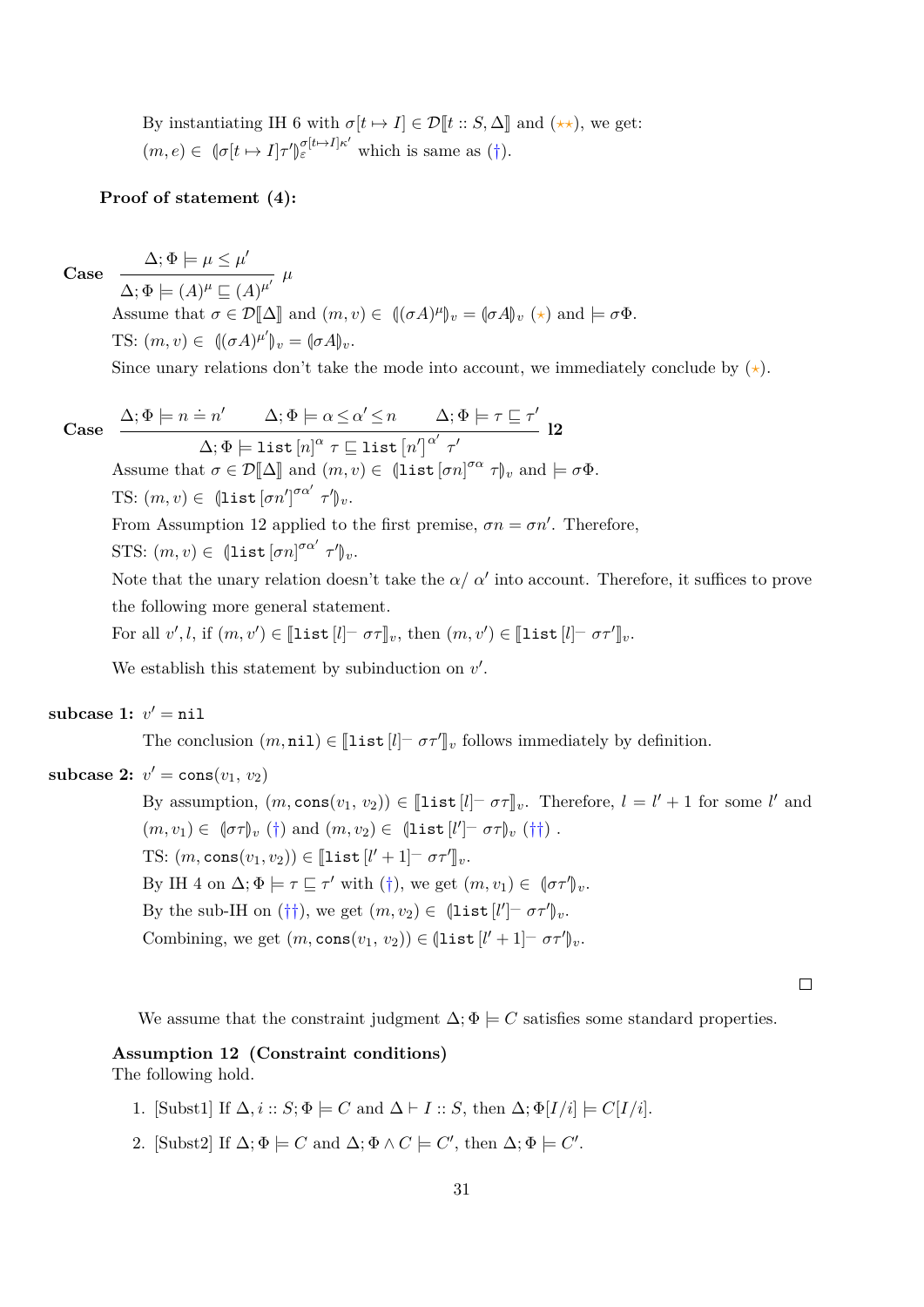- 3. [Neg]  $\Delta; \Phi \models \neg C$  iff  $\Delta; \Phi \not\models C$ .
- 4. [Corr1] If  $\models n_1 \leq n_2$ , then  $n_1 \leq n_2$ .
- 5. [Corr2] If  $\models I \doteq I'$ , then  $I = I'$ .

<span id="page-31-0"></span>**Assumption 13 (Constraint Well-formedness)** If  $\Psi$ ;  $\Delta$ ;  $\Phi \models C$  then  $\Delta \vdash C$  wf

#### <span id="page-31-1"></span>**Lemma 14 (Well-formedness)**

If  $\Psi$ ;  $\Delta$ ;  $\Phi$ ;  $\Gamma \vdash_{\epsilon} e : \tau \mid \kappa$  and  $\Delta$ ;  $\Phi \vdash \Gamma$  wf and  $FV(\Gamma) \subseteq \Delta$ , then  $\Phi$ ;  $\Delta \vdash \tau$  wf and  $FV(\kappa, \tau) \subseteq \Delta$ .

*Proof.* The proof is by induction on typing derivation of *e*.

<span id="page-31-2"></span>**Lemma 15 (Subtyping well-formedness)** If  $\Delta; \Phi \models \tau \sqsubseteq \tau'$  and  $\Delta; \Phi \vdash \tau$  wf and  $FV(\tau) \subseteq \Delta$ , then  $\Phi; \Delta \vdash \tau'$  wf and  $FV(\tau') \subseteq \Delta$ .

*Proof.* The proof is by induction on subtyping derivation.

 $\Box$ 

 $\Box$ 

<span id="page-31-3"></span>**Lemma 16 (Forced type well-formedness)** If  $\Delta; \Phi \vdash \tau$  wf and  $\mu = \mathbb{S} \vee \mathbb{C}$ , then  $\Phi; \Delta \vdash \tau^{\downarrow \mu}$  wf

*Proof.* The proof is by induction on well-formedness judgment.

 $\Box$ 

Our fundamental theorem relies on the assumption that the semantic interpretation of every primitive function lies in the interpretation of the function's type. This is explained below.

<span id="page-31-4"></span>**Assumption 17 (Soundness of primitive functions (binary))** Suppose  $\zeta : B_1 \cdots B_2 \stackrel{\kappa}{\to} B$  and  $(m, \mathbf{w}_i) \in [[(B_i)^{\mu_i}]]_v$ , then

$$
\bullet \ \widehat{\zeta}(\mathcal{L}(\mathbf{w}_1)\cdots \mathcal{L}(\mathbf{w}_n))=(f_r,v_r)
$$

$$
\bullet \ \widehat{\zeta}(\mathrm{R}(\mathbf{w}_1)\cdots\mathrm{R}(\mathbf{w}_n))=(f'_r,v'_r)
$$

- $(m, \text{merge}(v_r, v'_r)) \in [[B]^{\mu}]_v$  where  $\mu_1 \sqcup \cdots \sqcup \mu_n = \mu$
- $\bullet$   $f'_r \leq \kappa$

We define  $\text{merge}(\cdot, \cdot)$  as follows: if  $v_r = v'_r$ , then  $\text{merge}(v_r, v'_r) = \ulcorner v_r \urcorner$  else  $\text{merge}(v_r, v'_r) = \urcorner v_r$  $new(v_r, v'_r)$ .

<span id="page-31-5"></span>**Assumption 18 (Soundness of primitive functions (unary))** Suppose  $\zeta : B_1 \cdots B_2 \stackrel{\kappa}{\to} B$  and  $(m, v_i) \in ((B_i)^{\mu_i}]_v$ , then

•  $\zeta(v_1 \cdots v_n) = (f_r, v_r)$ 

$$
\bullet \ (m,v_r) \in (\![(B)^{\mu}]\!)_v
$$

•  $f_r \leq \kappa$ 

## <span id="page-31-6"></span>**Theorem 19 (Fundamental theorem for abstract semantics)**

Assume that  $\Delta; \Phi; \Gamma \vdash_{\epsilon} e : \tau \mid \kappa \text{ and } \sigma \in \mathcal{D}[\![\Delta]\!]$  and  $\Delta; \Phi \vdash \Gamma$  wf and  $FV(\tau, \kappa) \subseteq \Delta$ ,

- 1. If  $\epsilon = \mathbb{S}$  and  $(m, \theta) \in \mathcal{G}[\![\sigma\Gamma]\!]$  and  $\models \sigma\Phi$ , then  $(m, \theta \ulcorner e \urcorner) \in [\![\sigma\tau]\!]_{\varepsilon}^{\sigma\kappa}$ .
- 2. If  $\epsilon = \mathbb{C}$  and  $(k, \mathcal{U}) \in \mathcal{G}(\sigma \Gamma)$  and  $\models \sigma \Phi$  where, then  $(k, \mathcal{U}(e)) \in (\sigma \tau)_{\varepsilon}^{\sigma \kappa}$ .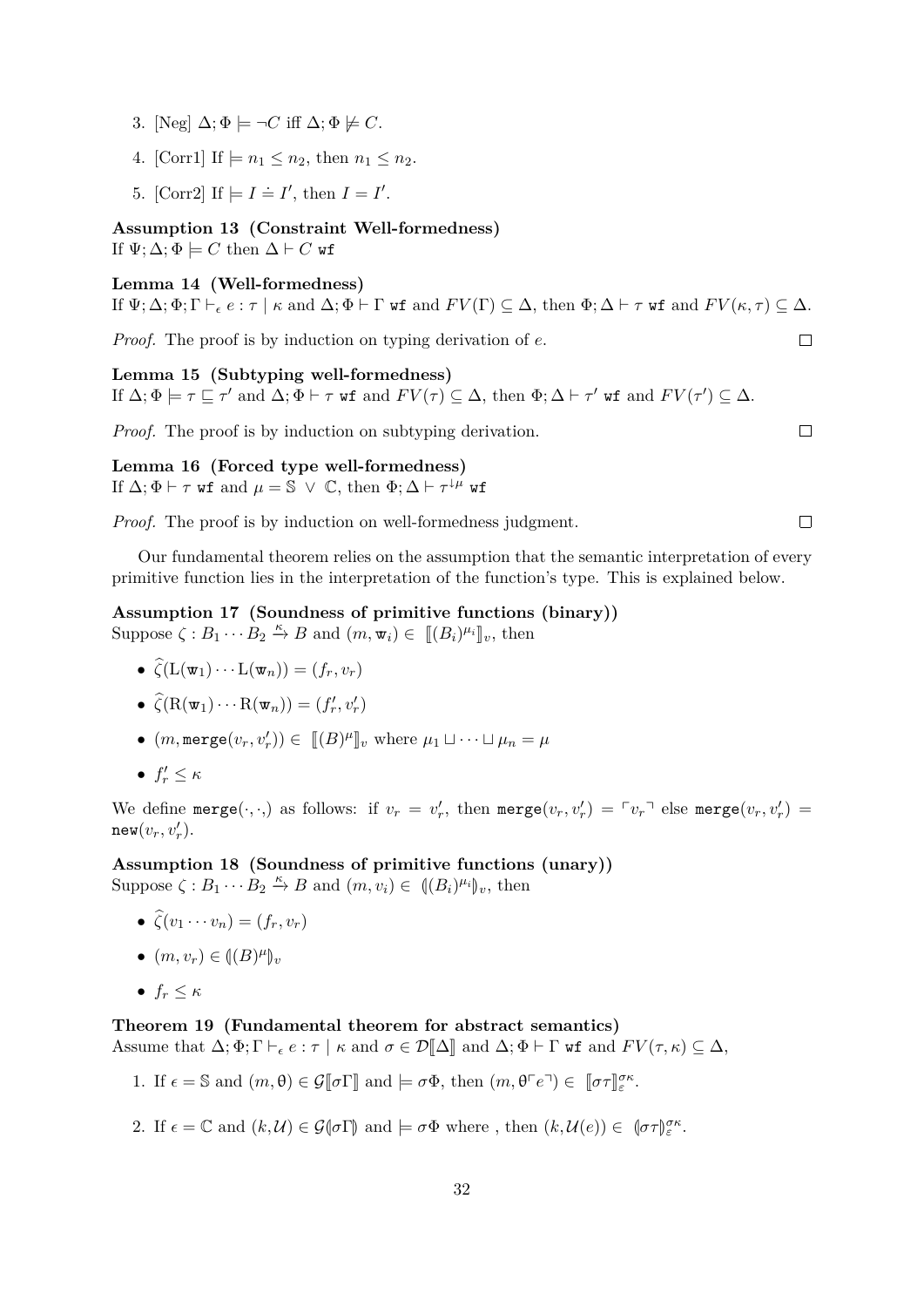3. If  $\epsilon = \mathbb{C}$  and  $(m, \theta) \in \mathcal{G}[\![\sigma\Gamma]\!]$  and  $\models \sigma\Phi$ , then  $(m, \theta \ulcorner e \urcorner) \in [\![\sigma\tau]\!]_{\varepsilon}^{\sigma\kappa}$ .

*Proof.* All three statements are proved by induction on *e*'s typing with a sub-induction on step indices for recursive functions.We show select cases of the proofs. In the proof of (1), the numbers 1–5 represent the corresponding clauses in the definition of  $[\![\tau]\!]_{\varepsilon}^{\kappa}$ .

### **Proof of statement (1):**

In all subcases except values, variables and primitive functions, we show the proofs where we apply the non-trivial change propagation rule that applies whenever  $\neg$ **stable**( $\theta \ulcorner e \urcorner$ ). We don't present the case where  $\text{stable}(\theta^{\top}e^{\top})$ , since it is very easy to establish using the only applicable rule **r-nochange**.

In the remainder of the rules, unless otherwise stated, we assume that  $\sigma \in \mathcal{D}[\Delta]$ .

Case 
$$
\frac{}{\Delta;\Phi;\Gamma,x:\tau\vdash_{\mathbb{S}}x:\tau\mid 0} \quad \text{var}
$$

Assume that  $(m, \theta) \in \mathcal{G}[\![\sigma\Gamma, x : \sigma\tau]\!]$  and  $\models \sigma\Phi$ . TS:  $(m, \theta^{\top}x^{\top}) \in [\![\sigma\tau]\!]_{{\varepsilon}}^0$ . By Value Lemma (Lemma [5\)](#page-20-0), STS:  $(m, \theta(x)) \in [\![\sigma \tau]\!]_v$ . This follows from the definition of  $(m, \theta) \in \mathcal{G}[\![\sigma\Gamma, x : \sigma\tau]\!]$ .

Case 
$$
\frac{1}{\Delta; \Phi; \Gamma \vdash_{\mathbb{S}} r : (real)^{\mathbb{S}} \mid 0}
$$
 real

Assume that  $(m, \theta) \in \mathcal{G}[\![\sigma]\!]$  and  $\models \sigma \Phi$ .

TS:  $(m, \theta^{\lceil} r^{\lceil}) \in \mathbb{I}$  ${tcpreal}$ <sup> $0$ </sup><sub> $\varepsilon$ </sub>.  $\text{Since } \ulcorner \mathbf{r} \urcorner = \texttt{keep}(\mathbf{r}) \quad \text{STS:}(m,\texttt{keep}(\mathbf{r})) \in \; \llbracket (\texttt{real})^\mathbb{S} \rrbracket^0_\varepsilon$ لا<br>س By Value Lemma (Lemma [5\)](#page-20-0), STS:  $(m, \text{keep}(\mathbf{r})) \in [[(\text{real})^{\mathbb{S}}]_{v}.$ This follows from the definition of  $[\![(\mathtt{real})^\mathbb{S}]\!]_v$  and noting that  $\mathtt{stable}(\mathtt{keep}(\mathtt{r})).$ 

**Case**

 $\Delta; \Phi \vdash \tau$  wf  $\Delta; \Phi; \Gamma \vdash_{\mathbb{S}} \mathtt{nil} : (\mathtt{list}\left[0\right]^{0} \, \tau)^{\mathbb{S}} \, \mid \, 0$ **nil**

Assume that  $(m, \theta) \in \mathcal{G}[\![\sigma]\!]$  and  $\models \sigma \Phi$ . TS:  $(m, \theta^{\sqcap} \texttt{nil}^{\sqcap}) \in [[(\texttt{list}[0]^0(\sigma\tau))^{\mathbb{S}}]]_{\varepsilon}^0$ . Since  $\lceil \text{nil} \rceil = \text{nil}$ , by the Value Lemma (Lemma [5\)](#page-20-0), STS:  $(m, \texttt{nil}) \in [[(\texttt{list}[0]^0 (\sigma \tau))^S]]_v.$ This follows immediately from the definition.

Case 
$$
\frac{\Delta; \Phi; \Gamma \vdash_{\mathbb{S}} e_1 : \Box(\tau) \mid \kappa_1 \qquad \Delta; \Phi; \Gamma \vdash_{\mathbb{S}} e_2 : (\text{list } [n]^{\alpha} \tau)^{\mathbb{S}} \mid \kappa_2}{\Delta; \Phi; \Gamma \vdash_{\mathbb{S}} \text{cons}(e_1, e_2) : (\text{list } [n+1]^{\alpha} \tau)^{\mathbb{S}} \mid \kappa_1 + \kappa_2}
$$
cons1

Assume that  $(m, \theta) \in \mathcal{G}[\![\sigma]\!]$  and  $\models \sigma \Phi$ . TS:  $(m, \theta^{\Gamma} \text{cons}(e_1, e_2)^{\top}) \in [[(\text{list} [\sigma n + 1]^{\sigma \alpha} \ \tau)^{\mathbb{S}}]$ l<br>I *σ*(*κ*1+*κ*2) *<sup>ε</sup>* .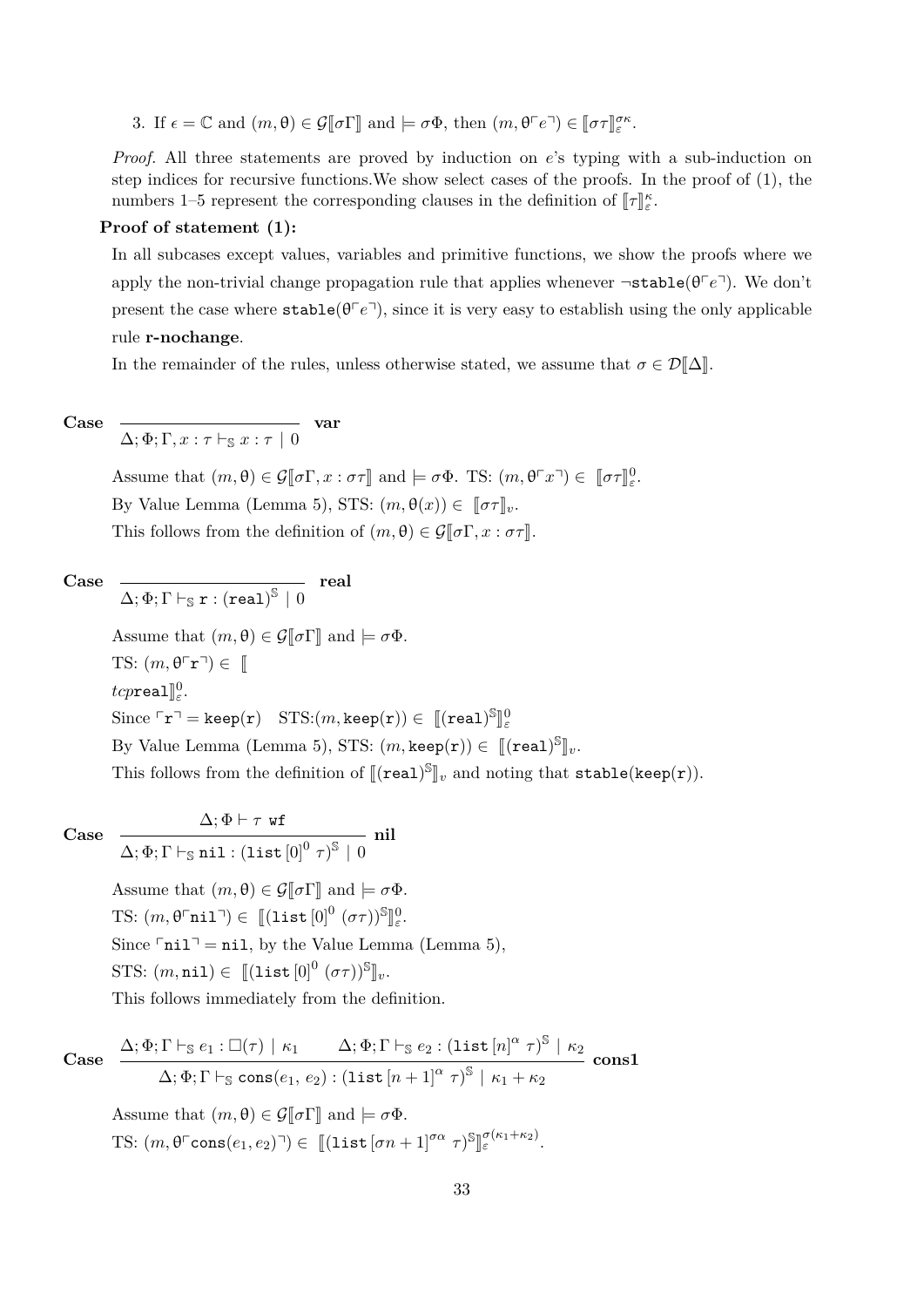Following the definition of  $\llbracket \cdot \rrbracket_{\varepsilon}$ , assume that:

 $L(\theta^{\top}e_1^{\top}) \Downarrow T_1, f_1 (\star)$   $L(\theta^{\top}e_2^{\top}) \Downarrow T_2, f_2 (\dagger)$   $v_i = V(T_i)$  $\cosh(L(\theta^{\top}e_1^{\top}), L(\theta^{\top}e_2^{\top})) \Downarrow \langle \cos(v_1, v_2), \cos(T_1, T_2) \rangle, f_1 + f_2 + c_{cons}(\theta^{\top}e_2^{\top})$ **cons** where  $f = f_1 + f_2 + c_{cons}$  ()  $< m$ By IH on  $e_1$ , we get  $(m, \theta \ulcorner e_1 \urcorner) \in [\Box(\sigma \tau)]_{\varepsilon}^{K_1}$ . Unrolling its definition using premise (\*) with  $f_1 < m$ , we get

- a)  $\langle T_1, \theta \ulcorner e_1 \urcorner \rangle \curvearrowright \mathbf{w}'_1, T'_1, c'_1$
- b)  $R(\theta \ulcorner e_1 \urcorner) \Downarrow T_1', f_1'$
- c)  $v_1 = \mathcal{L}(\mathbf{w}'_1) \land \mathbf{V}(T'_1) = v'_1 = \mathcal{R}(\mathbf{w}'_1)$
- d)  $c'_1 \leq \sigma \kappa_1$
- e)  $(m f_1, \mathbf{w}'_1) \in [\![\Box(\sigma \tau)]\!]_v$

By IH on  $e_2$ , we get  $(m, \theta \ulcorner e_2 \urcorner) \in [[\text{list} [\sigma n]^{\sigma \alpha} \tau)^{\mathbb{S}}]$ l<br>I *σκ*<sup>2</sup> *ε* . Unrolling its definition using premise  $(\dagger)$  with  $f_2 < m$ , we get

f)  $\langle T_2, \theta \lceil e_2 \rceil \rangle \curvearrowright \mathbf{w}'_2, T'_2, c'_2$ g)  $R(\theta \ulcorner e_2 \urcorner) \Downarrow T_2', f_2'$ h)  $v_2 = \mathcal{L}(\mathbf{w}'_2) \land \mathbf{V}(T'_2) = v'_2 = \mathcal{R}(\mathbf{w}'_2)$ i)  $c'_2 \leq \sigma \kappa_2$  $j)$   $(m - f_2, \mathbf{w}'_2) \in [[(\texttt{list}[\sigma n]^{\sigma \alpha} \ \tau)^{\mathbb{S}}]_v$ 

Then,

1. Using a) and f)  
\n
$$
\langle T_1, \theta^{\top}e_1 \rangle \sim \mathbf{w}'_1, T'_1, c'_1 \quad \langle T_2, \theta^{\top}e_2 \rangle \sim \mathbf{w}'_2, T'_2, c'_2 \quad \mathbf{V}(T'_i) = v'_i
$$
\n
$$
\langle \langle \_, \cos(T_1, T_2) \rangle, \theta^{\top} \cos(\epsilon_1, \epsilon_2) \rangle \sim \cos(\mathbf{w}'_1, \mathbf{w}'_2), \langle \cos(\mathbf{v}'_1, \mathbf{v}'_2) \rangle, \cos(\mathbf{r}'_1, T'_2) \rangle, c'_1 + c'_2
$$
\n2. Using b), g), c) and h)  
\n
$$
\mathbf{R}(\theta^{\top}e_1 \gamma) \downarrow T'_1, f'_1 \quad \mathbf{R}(\theta^{\top}e_2 \gamma) \downarrow T'_2, f'_2 \quad \mathbf{V}(T'_i) = v'_i
$$
\n
$$
\cos(R(\theta^{\top}e_1 \gamma), L(\theta^{\top}e_2 \gamma)) \downarrow \langle \cos(\mathbf{v}'_1, \mathbf{v}'_2) \rangle, \cos(\mathbf{r}'_1, T'_2) \rangle, f'_1 + f'_2 + c_{cons}(\mathbf{r}'_2)
$$
\n3. Using c) and h),  $\cos(\mathbf{v}_1, \mathbf{v}_2) = \mathbf{L}(\cos(\mathbf{w}'_1, \mathbf{w}'_2)) \land \cos(\mathbf{v}'_1, \mathbf{v}'_2) = \mathbf{R}(\cos(\mathbf{w}'_1, \mathbf{w}'_2))$   
\n4. By using d) and i),  $c'_1 + c'_2 \leq \sigma(\kappa_1 + \kappa'_2)$   
\n5. By downward closure (Lemma 3) on e) and j) using  $m - f \leq m - f_1$  and  $m - f \leq m - f_2$ , we get  
\n
$$
(m - f, \mathbf{w}'_1) \in [\Box(\sigma \tau)]_v
$$
\n
$$
(m - f, \mathbf{w}'_2) \in [[\text{list } [\sigma n]^{\sigma \alpha} \tau)^{\mathbb{S}}]_v
$$
\n
$$
\therefore (m - f, \cos(\mathbf{w}'_1, \mathbf{w}'_2)) \in [[\text{list } [\sigma n +
$$

34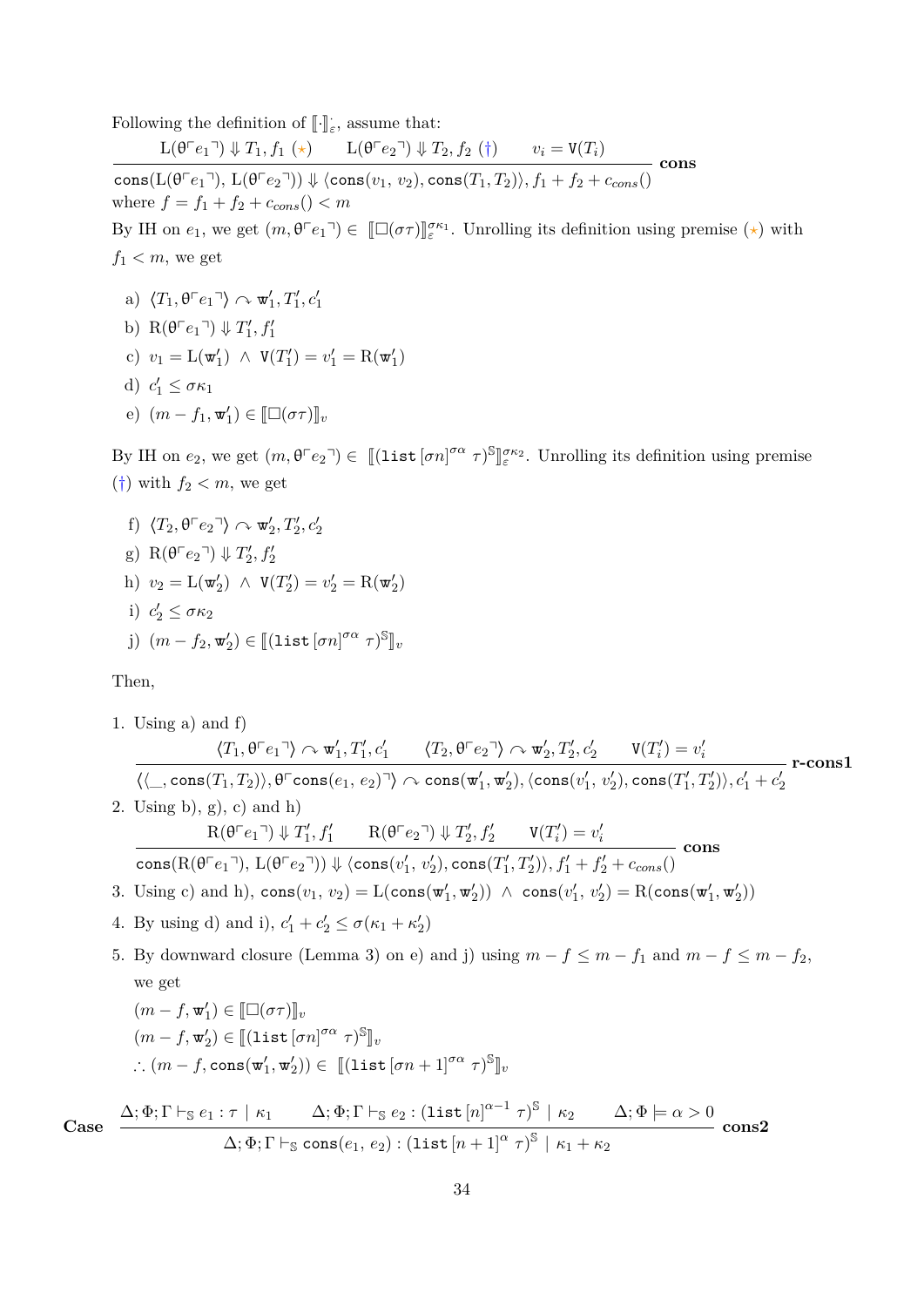Assume that  $(m, \theta) \in \mathcal{G}[\![\sigma]\!]$  and  $\models \sigma \Phi$ .  $\text{TS: } (m, \theta^{\text{T}} \text{cons}(e_1, e_2)^{\text{T}}) \in [[(\text{list } [\sigma n + 1]^{\sigma \alpha} \ \tau)^{\text{S}}]$ l<br>I *σ*(*κ*1+*κ*2) *<sup>ε</sup>* . Following the definition of  $\llbracket \cdot \rrbracket_{\varepsilon}$ , assume that:  $L(\theta^{\top}e_1^{\top}) \Downarrow T_1, f_1 (\star)$   $L(\theta^{\top}e_2^{\top}) \Downarrow T_2, f_2 (\dagger)$   $v_i = V(T_i)$ 

 $\cosh(L(\theta^{\top}e_1^{\top}), L(\theta^{\top}e_2^{\top})) \Downarrow \langle \cos(v_1, v_2), \cos(T_1, T_2) \rangle f_1 + f_2 + c_{cons}(),$ **cons** where  $f = f_1 + f_2 + c_{cons}$  ()  $< m$ 

By IH on  $e_1$ , we get  $(m, \theta^{\Gamma}e_1)^{\tilde{\sigma}} \in [\![\sigma \tau]\!]_{\varepsilon}^{\sigma \kappa_1}$ . Unrolling its definition using premise  $(\star)$  with  $f_1 \leq f \leq m$ , we get

a)  $\langle T_1, \theta \ulcorner e_1 \urcorner \rangle \curvearrowright \mathbf{w}'_1, T'_1, c'_1$ b)  $R(\theta \ulcorner e_1 \urcorner) \Downarrow T_1', f_1'$ c)  $v_1 = \mathcal{L}(\mathbf{w}'_1) \land \mathbf{V}(T'_1) = v'_1 = \mathcal{R}(\mathbf{w}'_1)$ d)  $c'_1 \leq \sigma \kappa_1$ e)  $(m - f_1, \mathbf{w}'_1) \in [\![\sigma \tau]\!]_v$ 

By IH on  $e_2$ , we get  $(m, \theta \ulcorner e_2 \urcorner) \in [[\text{list} [\sigma n]^{\sigma \alpha} \tau)^{\mathbb{S}}]$ l<br>I *σκ*<sup>2</sup> *ε* . Unrolling its definition using premise (†) with  $f_2 \leq f < m$ , we get

f) 
$$
\langle T_2, \theta^{\top} e_2 \rangle \sim \mathbf{w}'_2, T'_2, c'_2
$$
  
\ng)  $\mathbf{R}(\theta^{\top} e_2 \gamma) \Downarrow T'_2, f'_2$   
\nh)  $v_2 = \mathbf{L}(\mathbf{w}'_2) \wedge \mathbf{V}(T'_2) = v'_2 = \mathbf{R}(\mathbf{w}'_2)$   
\ni)  $c'_2 \leq \sigma \kappa_2$   
\nj)  $(m - f_2, \mathbf{w}'_2) \in [[\text{list } [\sigma n]^{\sigma \alpha - 1} \tau)^{\mathbb{S}}]_v$ 

Then,

we get

1. Using a), f), c) and h)  $\langle T_1, \theta^{\sqsubset} e_1 \urcorner \rangle \curvearrowright \mathbf{w}'_1, T'_1, c'_1$   $\langle T_2, \theta^{\sqsubset} e_2 \urcorner \rangle \curvearrowright \mathbf{w}'_2, T'_2, c'_2$   $\mathbf{V}(T'_i) = v'_i$  $\langle \langle \_,\mathop{\mathrm{cons}}(T_1,T_2)\rangle, \theta^\vdash{\mathrm{cons}}(e_1,\,e_2)^\lnot\rangle\,\sim\,\mathop{\mathrm{cons}}(\mathtt{w}_1',\mathtt{w}_2'), \langle \mathop{\mathrm{cons}}(v_1',\,v_2'),\mathop{\mathrm{cons}}(T_1',T_2')\rangle, c_1'+c_2'$ **r-cons1** 2. Using b) and g)  $R(\theta \cap e_1) \Downarrow T'_1, f'_1$   $R(\theta \cap e_2) \Downarrow T'_2, f'_2$   $V(T'_i) = v'_i$  $\text{cons}(\text{R}(\theta^{\top}e_1^{-\!\top\!}),\text{L}(\theta^{\top}e_2^{-\!\top\!}))\Downarrow \langle \text{cons}(v_1',\,v_2'), \text{cons}(T_1',T_2')\rangle , f_1' + f_2' + c_{cons}()$ **cons** 3. Using c) and h),  $\text{cons}(v_1, v_2) = \text{L}(\text{cons}(\mathbf{w}'_1, \mathbf{w}'_2)) \land \text{cons}(v'_1, v'_2) = \text{R}(\text{cons}(\mathbf{w}'_1, \mathbf{w}'_2))$ 4. By using d) and i),  $c'_1 + c'_2 \le \sigma(\kappa_1 + \kappa'_2)$ 5. By downward closure (Lemma [3\)](#page-19-0) on e) and j) using  $m - f \leq m - f_1$  and  $m - f \leq m - f_2$ ,

$$
(m - f, \mathbf{w}'_1) \in [\![\sigma \tau]\!]_v
$$
  
\n
$$
(m - f, \mathbf{w}'_2) \in [\![(\mathtt{list}[\sigma n]^{\sigma \alpha - 1} \ \tau)^{\mathbb{S}}]\!]_v
$$
  
\n
$$
\therefore (m - f, \cos(\mathbf{w}'_1, \mathbf{w}'_2)) \in [\![(\mathtt{list}[\sigma n + 1]^{\sigma \alpha} \ \tau)^{\mathbb{S}}]\!]_v
$$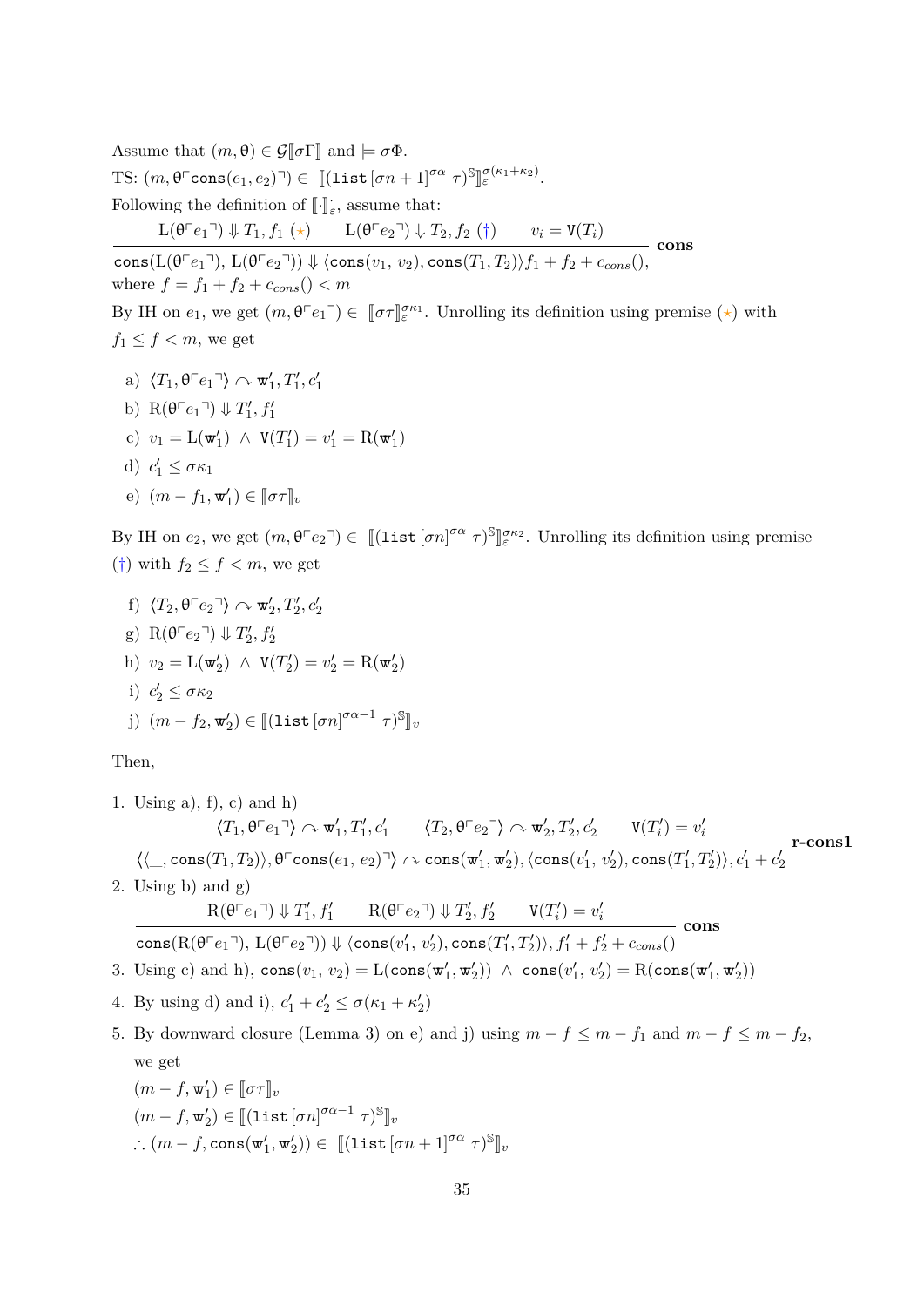Case 
$$
\frac{\Delta; \Phi; \Gamma \vdash_{\mathbb{S}} e_1 : \tau \mid \kappa_1 \qquad \Delta; \Phi; \Gamma \vdash_{\mathbb{S}} e_2 : (\text{list } [n]^{\alpha-1} \tau)^{\mathbb{C}} \mid \kappa_2 \qquad \Delta; \Phi \models \alpha > 0}{\Delta; \Phi; \Gamma \vdash_{\mathbb{S}} \text{cons}(e_1, e_2) : (\text{list } [n+1]^{\alpha} \tau)^{\mathbb{C}} \mid \kappa_1 + \kappa_2} \text{cons2}
$$

Assume that  $(m, \theta) \in \mathcal{G}[\![\sigma]\!]$  and  $\models \sigma \Phi$ .  $\text{TS: } (m, \theta^{\text{T}} \text{cons}(e_1, e_2)^{\text{T}}) \in [[(\text{list } [\sigma n + 1]^{\sigma \alpha} \ \tau)^{\mathbb{C}}]$ l<br>I *σ*(*κ*1+*κ*2) *<sup>ε</sup>* . Following the definition of  $\llbracket \cdot \rrbracket_{\varepsilon}$ , assume that:  $L(\theta^{\top}e_1^{\top}) \Downarrow T_1, f_1 (\star)$   $L(\theta^{\top}e_2^{\top}) \Downarrow T_2, f_2 (\dagger)$   $v_i = V(T_i)$ **cons**

 $\cosh(L(\theta^{\top}e_1^{\top}), L(\theta^{\top}e_2^{\top})) \Downarrow \langle \cos(v_1, v_2), \cos(T_1, T_2) \rangle, f_1 + f_2 + c_{cons}(\theta^{\top}e_2^{\top})$ where  $f = f_1 + f_2 + c_{cons}$  ()  $< m$ By IH on  $e_1$ , we get  $(m, \theta^{\lceil} e_1)^{\dagger} \in [\![\sigma \tau]\!]_{\varepsilon}^{\sigma \kappa_1}$ . Unrolling its definition using premise  $(\star)$  with  $f_1 \leq f \leq m$ , we get

a)  $\langle T_1, \theta \ulcorner e_1 \urcorner \rangle \curvearrowright \mathbf{w}'_1, T'_1, c'_1$ b)  $R(\theta \ulcorner e_1 \urcorner) \Downarrow T_1', f_1'$ c)  $v_1 = L(\mathbf{w}'_1) \land V(T'_1) = v'_1 = R(\mathbf{w}'_1)$ d)  $c'_1 \leq \sigma \kappa_1$ e)  $(m - f_1, \mathbf{w}'_1) \in [\![\sigma \tau]\!]_v$ 

By IH on  $e_2$ , we get  $(m, \theta^{\top} e_2^{\top}) \in [[\text{list}[\sigma n]^{\sigma \alpha - 1} \tau)^{\mathbb{C}}]$ l<br>I *σκ*<sup>2</sup> *ε* . Unrolling its definition using premise  $(\dagger)$  with  $f_2 \leq f \leq m$ , we get

f)  $\langle T_2, \theta \lceil e_2 \rceil \rangle \curvearrowright \mathbf{w}'_2, T'_2, c'_2$ g)  $R(\theta \ulcorner e_2 \urcorner) \Downarrow T_2', f_2'$ h)  $v_2 = L(\mathbf{w}'_2) \land V(T'_2) = v'_2 = R(\mathbf{w}'_2)$ i)  $c'_2 \leq \sigma \kappa_2$  $j)$   $(m - f_2, \mathbf{w}'_2) \in [[(\texttt{list}[\sigma n]^{\sigma \alpha - 1} \ \tau)^{\mathbb{C}}]_v$ 

Then, there are two cases for j)

 $\textbf{subcase 1: } \mathbf{w}'_2 = \textbf{new}(v_2, v'_2) \text{ s.t. } (m - f_2, \textbf{new}(v_2, v'_2)) \in [(\textbf{list} [\sigma n]^{\sigma \alpha - 1} \ \tau)^{\mathbb{C}}]_v$ Then we can conclude with:

- 1. Using a), f), c) and h)  $\langle T_1,\theta^\top e_1{}^\neg \rangle \curvearrowright \mathbf{w}'_1, T'_1, c'_1 \qquad \langle T_2,\theta^\top e_2{}^\neg \rangle \curvearrowright \mathtt{new}(v_2,v'_2), ct'_2, c'_2 \qquad \mathtt{V}(T'_i) = v'_i$  $\langle \langle \text{cons}(v_1, v_2), \text{cons}(T_1, T_2) \rangle, \theta^{\Gamma} \text{cons}(e_1, e_2)^{\Gamma} \rangle \curvearrowright \text{new}(\text{cons}(v_1, v_2), \text{cons}(v_2, v_2^{\prime}))$  $\langle \text{cons}(v_1', v_2'), \text{cons}(T_1', T_2')\rangle, c_1' + c_2'$ **r-cons2**
- 2. Using b) and g)  $R(\theta \cap e_1) \Downarrow T'_1, f'_1$   $R(\theta \cap e_2) \Downarrow T'_2, f'_2$   $V(T'_i) = v'_i$  $\cos(R(\theta^\top e_1^\top), \mathcal{L}(\theta^\top e_2^\top)) \Downarrow \langle \cos(v'_1, v'_2), \cos(T'_1, T'_2) \rangle, f'_1 + f'_2 + c_{cons}()$ **cons**
- $\text{3. Using c) and h}, \text{cons}(v_1, v_2) = \text{L}(\text{new}(\text{cons}(\text{L}(\textbf{w}'_1), v_2), \text{cons}(\text{R}(\textbf{w}'_1), v'_2))) \wedge \text{cons}(v'_1, v'_2) =$  $\text{R}(\mathop{\mathtt{new}}(\mathop{\mathtt{cons}}(\text{L}(\mathtt{w}_1'), \, v_2), \mathop{\mathtt{cons}}(\text{R}(\mathtt{w}_1'), \, v_2')))$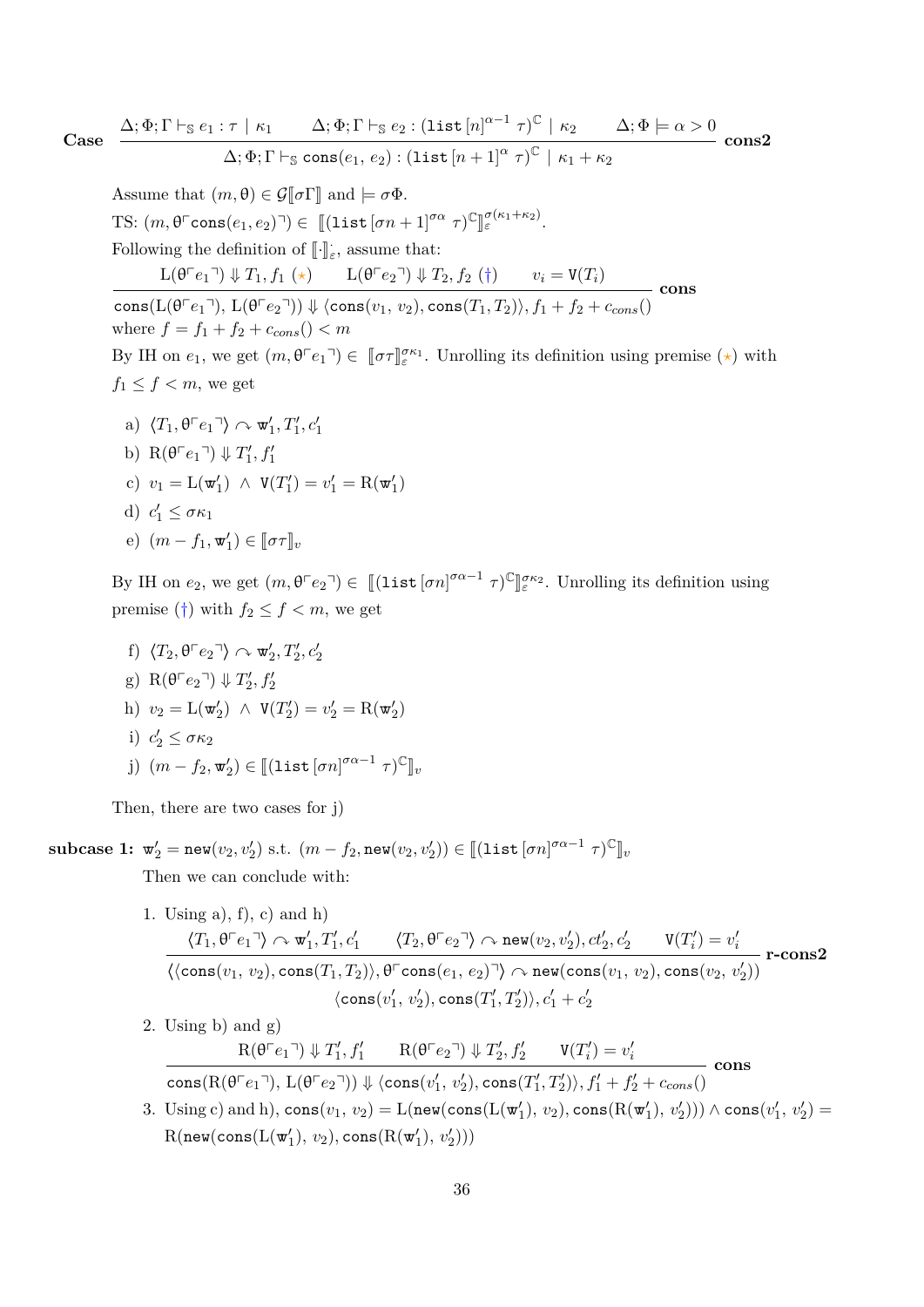- 4. By using d) and i),  $c'_1 + c'_2 \le \sigma(\kappa_1 + \kappa'_2)$
- 5. By downward closure (Lemma [3\)](#page-19-0) on e) and j) using  $m f \leq m f_1$  and  $m f \leq m f_2$ , we get
	- $(m f, \mathbf{w}'_1) \in [\![\sigma \tau]\!]_v$  $(m - f, \texttt{new}(v_2, v'_2)) \in [[\texttt{list}[\sigma n]^{\sigma \alpha - 1} \ \tau)^{\mathbb C}]]_v$ ∴  $(m - f, \text{new}(\text{cons}(\text{L}(\textbf{w}'_1), v_2), \text{cons}(\text{R}(\textbf{w}'_1), v'_2))) \in$  [[list  $[\sigma n + 1]^{\sigma \alpha} \tau)^{\mathbb{C}}]_v$

 $\textbf{subcase 2: } (m - f_2, \mathbf{w}'_2) \in [\![\texttt{list}[ \sigma n ]]^{\sigma \alpha - 1} \; \tau ]\!]_v \subseteq [\![\texttt{(list}[ \sigma n ]]^{\sigma \alpha - 1} \; \tau)^{\mathbb{C}}]\!]_v$ Then we can conclude with

- 1. Using a),  $f$ ,  $c$ ) and h)  $\langle T_1,\theta^\top e_1 \urcorner \rangle \curvearrowright \mathbf{w}'_1, T'_1, c'_1$   $\langle T_2,\theta^\top e_2 \urcorner \rangle \curvearrowright \mathbf{w}'_2, T'_2, c'_2$   $\mathbf{w}'_2 \neq \mathbf{new}(\_,\_)$  $\langle \langle \_\_ , \text{cons}(T_1, T_2) \rangle, \theta^{\Box} \text{cons}(e_1, e_2) \exists \rangle \curvearrowright$  $\text{cons}(\mathbf{w}'_1, \mathbf{w}'_2), \langle \text{cons}(v'_1, v'_2), \text{cons}(T'_1, T'_2) \rangle, c'_1 + c'_2$ **r-cons1**
- 2. Using b) and g)

$$
\mathrm{R}(\theta^{\top}e_1{}^{\top}) \Downarrow T_1', f_1' \qquad \mathrm{R}(\theta^{\top}e_2{}^{\top}) \Downarrow T_2', f_2'
$$

 $\text{cons}(\text{R}(\theta^{\top}e_1^{-\!\top\!}),\text{L}(\theta^{\top}e_2^{-\!\top\!}))\Downarrow \langle \text{cons}(v_1',\,v_2'), \text{cons}(T_1',T_2')\rangle , f_1' + f_2' + c_{cons}()$ **cons**

- 3. Using c) and h),  $\text{cons}(v_1, v_2) = \text{L}(\text{cons}(\textbf{w}'_1, \textbf{w}'_2)) \land \text{cons}(v'_1, v'_2) = \text{R}(\text{cons}(\textbf{w}'_1, \textbf{w}'_2))$
- 4. By using d) and i),  $c'_1 + c'_2 \le \sigma(\kappa_1 + \kappa'_2)$

5. By downward closure (Lemma [3\)](#page-19-0) on e) and j) using  $m - f \le m - f_1$  and  $m - f \le m - f_2$ , we get

$$
(m - f, \mathbf{w}'_1) \in [\![\sigma \tau]\!]_v
$$
  
\n
$$
(m - f, \mathbf{w}'_2) \in [\![\mathbf{list}[\sigma n]^{\sigma \alpha - 1} \tau]\!]_v
$$
  
\n
$$
\therefore (m - f, \mathbf{cons}(\mathbf{w}'_1, \mathbf{w}'_2)) \in [\![\mathbf{list}[\sigma n + 1]^{\sigma \alpha} \tau]\!]_v \subseteq [\![(\mathbf{list}[\sigma n + 1]^{\sigma \alpha} \tau)^{\mathbb{C}}]\!]_v
$$
  
\n
$$
\Delta; \Phi; \Gamma \vdash_{\mathbb{S}} e : (\mathbf{list}[\![n]\!]^\alpha \tau)^{\mathbb{S}} \mid \kappa_e \qquad \Delta; \Phi \land n \doteq 0 \land \alpha \doteq 0; \Gamma \vdash_{\mathbb{S}} e_1 : \tau' \mid \kappa'
$$
  
\n
$$
i :: \iota, \Delta; \Phi \land n \doteq i + 1 \land \alpha \leq i; h : \Box(\tau), tl : (\mathbf{list}[\![i]\!]^\alpha \tau)^{\mathbb{S}}, \Gamma \vdash_{\mathbb{S}} e_2 : \tau' \mid \kappa'
$$

 $i::\iota,\beta::\iota,\Delta; \Phi \wedge n \doteq i+1 \wedge \beta \leq i \wedge \alpha \doteq \beta+1;h:\tau,tl:(\mathtt{list}\left[i\right]^\beta \tau)^{\mathbb{S}},\Gamma \vdash_{\mathbb{S}} e_2:\tau' \,\mid\, \kappa'$  $\kappa = \kappa_e + \kappa'$ 

$$
Case -
$$

$$
\overbrace{\Delta;\Phi;\Gamma \vdash_{\mathbb{S}} \text{caseL} \hspace{0.1cm} e \hspace{0.1cm} \text{of nil} \hspace{0.1cm} \rightarrow \hspace{0.1cm} e_{1} \hspace{0.1cm} | \hspace{0.1cm} \text{cons}(h,tl) \hspace{0.1cm} \rightarrow \hspace{0.1cm} e_{2}: \tau' \hspace{0.1cm} | \hspace{0.1cm} \kappa} \hspace{2.2cm} \text{caseL}}
$$

Assume that  $(m, \theta) \in \mathcal{G}[\![\sigma]\!]$  and  $\models \sigma \Phi$  and  $\Delta; \Phi \vdash \Gamma$  wf. TS:  $(m, \theta^{\top}(\text{case}_L e \text{ of } \text{nil} \rightarrow e_1 \mid \text{cons}(h, tl) \rightarrow e_2)^{\top}) \in [\![\sigma \tau']\!]$ *σκ ε* . Urolling the definition of  $\llbracket \cdot \rrbracket_{\varepsilon}$ , we have two cases:

# **subcase 1:** Assume that

$$
\frac{\mathcal{L}(\theta^{\Gamma}e^{\gamma}) \Downarrow T, f_e(\star) \qquad \text{nil} = \text{V}(T) \qquad \mathcal{L}(\theta^{\Gamma}e_1^{\gamma}) \Downarrow T_1, f_1(\star\star) \qquad v_1 = \text{V}(T_1)}{\mathcal{L}(\theta^{\Gamma}e_1e_2 \text{ of nil } \to e_1 \mid \text{cons}(h, tl) \to e_2^{\gamma}) \Downarrow}
$$
\n
$$
\langle v_1, \text{case}_{\text{nil}}(T, T_1) \rangle, f + f_1 + c_{\text{case}} \mathcal{L}(\mathbb{C}, \_)
$$
\nwhere  $f = f_e + f_1 + c_{\text{case}} \mathcal{L}(\mathbb{C}, \_) < m$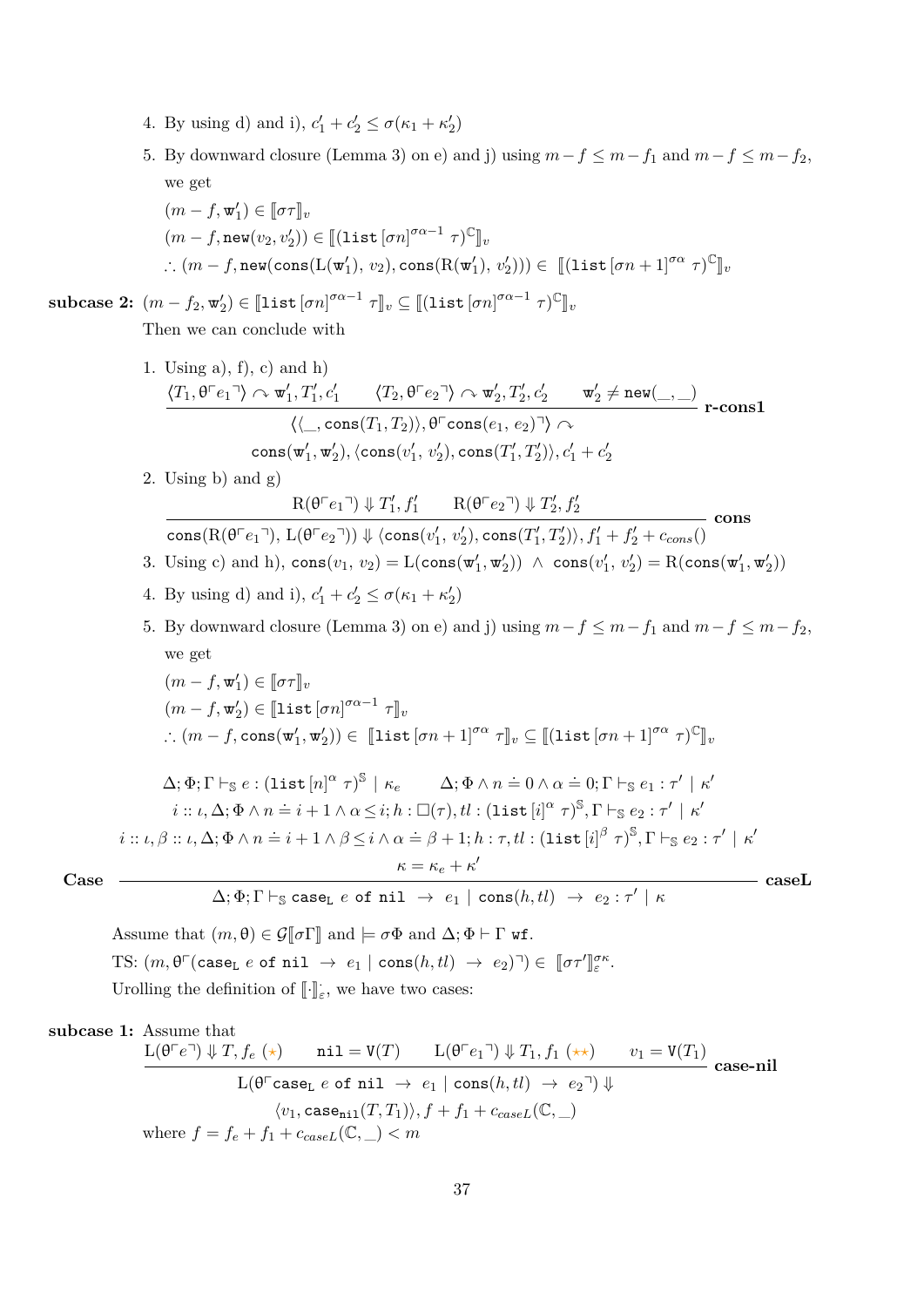By IH 1 on *e*,  $(m, \theta^{\top}e^{\top}) \in [[(\text{list } [\sigma n]^{\sigma \alpha} \ \tau)^{\mathbb{S}}]$ لا<br>ل *σκe ε* Unrolling the definition using the premise  $(\star)$  with  $f_e \leq f \leq m$  we get

- a)  $\langle T, \theta \ulcorner e \urcorner \rangle \curvearrowright \mathbf{w}', T', c'$
- b)  $R(\theta \ulcorner e \urcorner) \Downarrow T', f'$ c)  $\text{nil} = \text{L}(\mathbf{w}') \land \text{V}(T') = v' = \text{R}(\mathbf{w}') \text{ (this forces } v' = \text{nil})$
- d)  $c' \leq \sigma \kappa_e$

e) 
$$
(m - f_e, \mathbf{w}') \in [[(\text{list} [\sigma n]^{\sigma \alpha} \ \tau)^{\mathbb{S}}]_v
$$

Note that c) forces  $\mathbf{w}' = \texttt{nil}$  and then e) forces  $\sigma n \doteq 0$  and  $\sigma \alpha \doteq 0$ .

Hence, by IH 1 on  $e_1$ , we get  $(m, \theta \ulcorner e_1 \urcorner) \in [\![\sigma \tau' ]\!]$  $e^{\sigma \kappa'}$ . Unrolling this with the premise marked  $(\star \star)$  and definition  $f_1 \leq f < m$ , we get

f)  $\langle T_1, \theta \ulcorner e_1 \urcorner \rangle \curvearrowright \mathbf{w}'_1, T'_1, c'_1$ g)  $R(\theta \ulcorner e_1 \urcorner) \Downarrow T_1', f_1'$ h)  $v_1 = \mathcal{L}(\mathbf{w}'_1) \land \mathbf{V}(v'_1) = v'_1 = \mathcal{R}(\mathbf{w}'_1)$ i)  $c'_1 \leq \sigma \kappa'$ j)  $(m - f_1, \mathbf{w}'_1) \in [\![\sigma \tau']\!]_v$ 

Then, we can show

1. By a) and  $f$  $\langle T, \theta \ulcorner e \urcorner \rangle \curvearrowright \text{nil}, T', c' \qquad \langle T_1, \theta \ulcorner e_1 \urcorner \rangle \curvearrowright \text{w}'_1, T'_1, c'_1 \qquad v'_1 = \text{V}(T'_1)$  $\langle \langle \_\_\,, \text{case}_{\texttt{nil}}(T, T_1) \rangle, \theta^{\text{-}} \text{case}_{\texttt{L}} e \text{ of nil } \rightarrow e_1 \mid \text{cons}(h, tl) \rightarrow e_2 \urcorner \rangle \curvearrowright$  $\langle v_1',\langle v_1',\texttt{case}_{\texttt{nil}}(T',T'_1)\rangle, c'+c'_1\rangle$ **r-case-nil** 2. By b), c) and g)  $R(\theta \ulcorner e \urcorner) \Downarrow T', f'$   $V(T') = \texttt{nil}$   $R(\theta \ulcorner e_1 \urcorner) \Downarrow T_1', f_1'$   $v_1' = V(T_1')$  $R(\theta^{\top} \text{case}_{L} \ e \text{ of } \text{nil} \rightarrow e_{1} \ | \ \text{cons}(h, tl) \rightarrow e_{2} \ ) \ \psi$  $\langle v_1', \texttt{case}_{\texttt{nil}}(T', T'_1)\rangle f' + f_1' + c_{caseL}(\mathbb{C},\_\_)$ **case-nil** 3. is immediate from h) 4. By d) and i),  $c' + c'_1 \leq \sigma(\kappa + \kappa')$ 5. By downward-closure (Lemma [3\)](#page-19-0) on j) using  $m - f_e - f_1 - c_{caseL}(\mathbb{C}, \_) \leq m - f_1$ , we get  $(m - f_e - f_1 - c_{caseL}(\mathbb{C}, \_), \mathbf{w}'_1) \equiv (m - f, \mathbf{w}'_1) \in [\![\sigma \tau']\!]_v$ **subcase 2:**  $L(\theta^{\top}e^{\top}) \Downarrow \text{cons}(v_h, v_{tl}), Tf(\star)$   $L(\theta^{\top}e_2^{\top})[v_h/h, v_{tl}/tl] \Downarrow v_2, T_2f_2(\star \star)$  $\mathcal{L}(\theta^{\Gamma} \texttt{caseL} \ e \texttt{ of } \texttt{nil} \ \rightarrow \ e_1 \ | \ \texttt{cons}(h, tl) \ \rightarrow \ e_2 \ \bar{\ } ) \Downarrow$  $\langle v_2, \text{case}_\text{cons}(T, T_2) \rangle f + f_1 + c_{caseL}(\mathbb{C}, \ \ )$ **case-cons** where  $j = f + f_2 + c_{caseL}(\mathbb{C}, \_) < m$ By IH 1 on *e*,  $(m, \theta \ulcorner e \urcorner) \in [[(\text{list } [\sigma n]^{\sigma \alpha} \tau)^{\mathbb{S}}$ l<br>I *σκ ε* . Unrolling the definition with  $(\star)$  and the definition  $f < m$ , we get a)  $\langle T, \theta \ulcorner e \urcorner \rangle \curvearrowright \mathbf{w}', T', c'$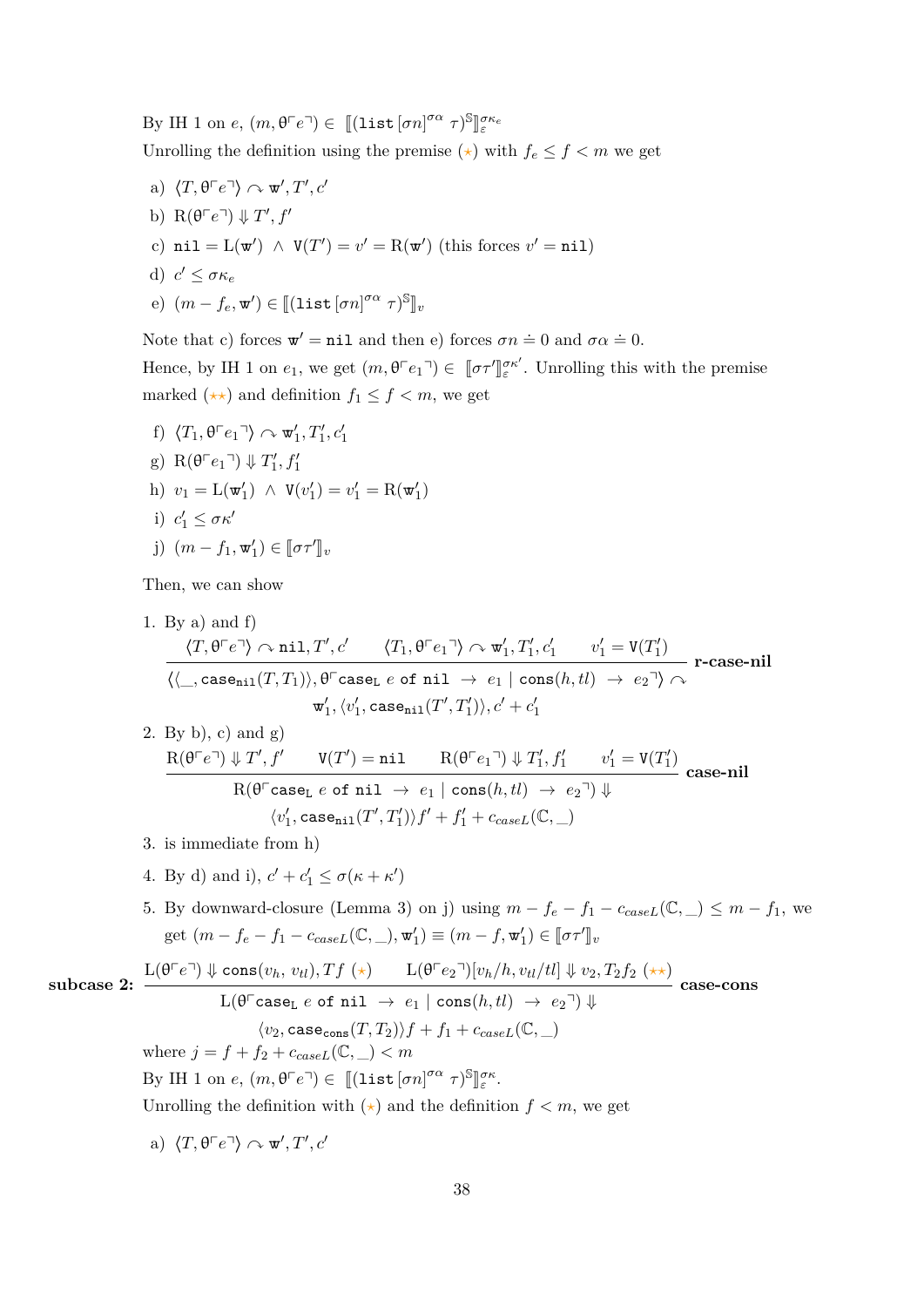c)  $\text{cons}(v_h, v_{tl}) = \text{L}(\mathbf{w}') \ \wedge \ v' = \text{R}(\mathbf{w}')$ d)  $c' \leq \sigma \kappa_e$ e)  $(m - f, \mathbf{w}') \in [(\text{list } [\sigma n]^{\sigma \alpha} \ \tau)^{\mathbb{S}}]_{v}$ If  $\sigma n = 0$  then  $\mathbf{w}' = \texttt{nil}$ . However, this is impossible as it contradicts c). If  $\sigma n = I + 1$  then  $\mathbf{w}' = \text{cons}(\mathbf{w}'_h, \mathbf{w}'_{tl})$  for some  $\mathbf{w}'_h$  and  $\mathbf{w}'_{tl}$ . By c),  $v_h = \text{L}(\mathbf{w}'_h)$  and  $v_{tl} = \mathcal{L}(\mathbf{w}'_{tl})$ . Let  $v'_h = \mathcal{R}(\mathbf{w}'_h)$  and  $v'_{tl} = \mathcal{R}(\mathbf{w}'_{tl})$ . Now,  $(m - f, \text{cons}(\mathbf{w}'_h, \mathbf{w}'_t)) \in [[\text{list } [I + 1]^{\sigma \alpha} \ \sigma \tau)^{\mathbb{S}}]_v$  may hold in one of two ways: **case 1.**  $(m - f, \mathbf{w}'_h) \in [\Box(\sigma\tau)]_v$  and  $(m - f, \mathbf{w}'_t) \in [[\text{list}[I]^{\sigma\alpha} \ \sigma\tau)^{\mathbb{S}}]_v$ **case 2.**  $(m - f, \mathbf{w}'_h) \in [\![\sigma \tau]\!]_v$  and  $(m - f, \mathbf{w}'_t) \in [[(\text{list }[I]^{\sigma \alpha - 1} \sigma \tau)]^{\mathbb{S}}]_v$ 

We analyze these cases separately:

b)  $R(\theta \ulcorner e \urcorner) \Downarrow v', T'f'$ 

**case 1.** 
$$
(m - f, \mathbf{w}'_h) \in [\![\Box(\sigma \tau)]\!]_v
$$
 and  $(m - f, \mathbf{w}'_t) \in [\![\text{(list }[I]^{\sigma \alpha} \sigma \tau)^{\mathbb{S}}]\!]_v$   
By IH 1 on  $e_2$  (the third premise of the typing rule) using

- $\sigma[i \mapsto I] \in \mathcal{D}[i :: \iota, \Delta]$  and  $\sigma[i \mapsto I] \in \mathcal{S}$  since  $i \notin FV(\epsilon)$ .
- $\bullet \models \sigma[i \mapsto I](\Phi \wedge n \doteq i + 1 \wedge \alpha \leq i)$  since  $\sigma n = I + 1$  by e) and  $\sigma \alpha \leq I$  by Lemma [10.](#page-22-0)
- $\bullet$   $(m f, \theta[h \mapsto \mathbf{w}'_h, tl \mapsto \mathbf{w}'_{tl}]) \in \mathcal{G}[\![\sigma[i \mapsto I](\Gamma, h : \Box(\tau), tl : (\text{list}[i]^{\alpha} \tau)^{\mathbb{S}})]],$  which holds because
	- $*(m-f, \theta) \in \mathcal{G}[\![\sigma[n] \rightarrow I]\!] \equiv \mathcal{G}[\![\sigma\Gamma]\!]$  by Lemma [3](#page-19-0) using  $(m, \theta) \in \mathcal{G}[\![\Gamma]\!]$  and  $m-f \leq m$ , and noting that  $i \notin FV(\Gamma)$
	- $*(m f, \mathbf{w}'_h) \in \Box(\sigma[i \mapsto I]\tau)\rrbracket_v$  by the assumption of e) and noting that  $i \notin FV(\tau)$
	- $*(m-f, \mathbf{w}'_{tl}) \in [[(\text{list}[I]^{(\sigma[i\rightarrow I])\alpha} (\sigma[i \rightarrow I])\tau)^{\mathbb{S}}]_v$  by the assumption of e) and noting that  $i \notin FV(\tau, \alpha)$

Then, we get  $(m, \theta[\mathbf{w}'_h/h, \mathbf{w}'_{tl}/tl]^{\mathsf{T}} e_2) \in [\![\sigma \tau']\!]$  $\int_{\varepsilon}^{\sigma \kappa'}$ , by noting that  $i, \notin FV(\tau', \kappa')$ .

Unrolling this definition with the premise marked  $(\star \star)$  and the definition  $f_2 < m - f$ , we get

- f)  $\langle T_2, \theta \lceil e_2 \lceil \mathbf{w}'_h/h, \mathbf{w}'_{tl}/tl \rceil \rangle \sim \mathbf{w}'_2, T'_2, c'_2$
- g)  $R(\theta \ulcorner e_2 \urcorner [\mathbf{w}'_h/h, \mathbf{w}'_{tl}/tl]) \Downarrow T'_2, f'_2 \text{ or, alternatively, } R(\theta \ulcorner e_2 \urcorner)[v'_h/h, v'_{tl}/tl] \Downarrow T'_2, f'_2 \text{ since}$ by e)  $R(\mathbf{w}'_h) = v'_h$  and  $R(\mathbf{w}'_{tl}) = v'_{tl}$
- h)  $v_2 = L(\mathbf{w}'_2) \land V(T'_2) = v'_2 = R(\mathbf{w}'_2)$
- i)  $c'_2 \leq \sigma \kappa'$
- j)  $(m f f_2, \mathbf{w}'_2) \in [\![\sigma \tau']\!]_v$

1. By a), e) and f)

$$
\langle T,\theta^\top e^\top\rangle \curvearrowright \mathop{\mathrm{cons}}(\mathbf{w}'_h,\mathbf{w}'_{tl}), T',c'\\\dfrac{\langle T_2,\theta^\top e_2^\top[\mathbf{w}'_h/h,\mathbf{w}'_{tl}/tl]\rangle \curvearrowright \mathbf{w}'_2,T'_2,c'_2} {\langle\langle\_,\mathop{\mathrm{case}}_{\mathrm{cons}}(T,T_1)\rangle,\theta^\top \mathop{\mathrm{case}}_{\mathrm{L}}} \, e \text{ of nil } \to \, e_1 \mid \mathop{\mathrm{cons}}(h,tl) \, \to \, e_2^\top\rangle \curvearrowright \\\qquad \qquad \mathbf{w}'_2,\langle v'_2,\mathop{\mathrm{case}}_{\mathrm{cons}}(T',T'_2)\rangle,c'+c'_2
$$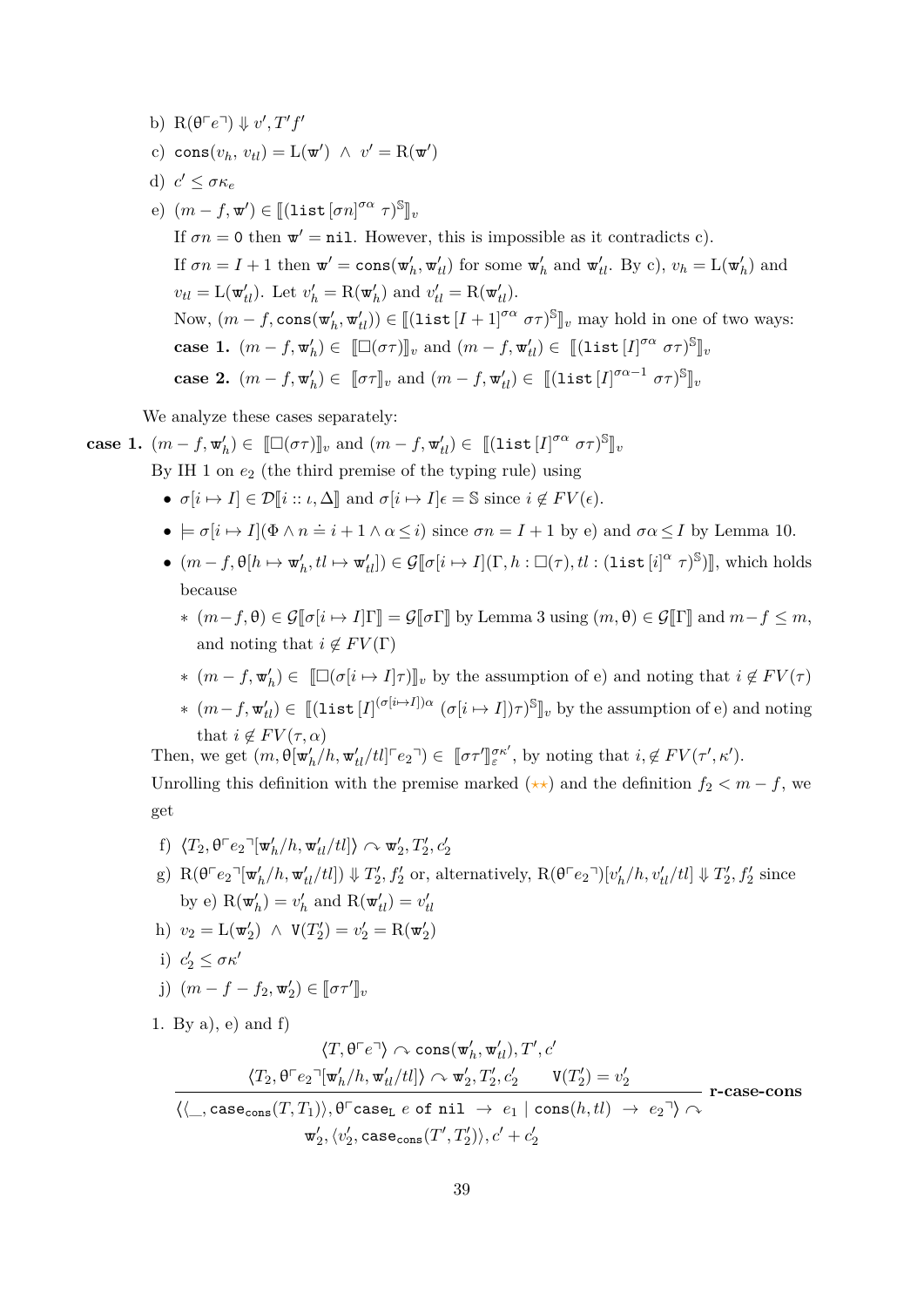2. By b) and g)

$$
\mathrm{R}(\theta^{\top}e^{\top}) \Downarrow T', f'
$$
\n
$$
\frac{\mathrm{V}(T') = \cos(v_h', v_{tl}') \qquad \mathrm{R}(\theta^{\top}e_2^{\top})[v_h'/h, v_{tl}'/tl] \Downarrow T_2', f_2' \qquad \mathrm{V}(T_2') = v_2'}{\mathrm{R}(\theta^{\top} \mathrm{case}_L \ e \ \mathrm{of} \ \mathrm{nil} \ \rightarrow \ e_1 \ | \ \mathrm{cons}(h, tl) \ \rightarrow \ e_2^{\top}) \Downarrow} \qquad \mathrm{case\text{-}cons}
$$
\n
$$
\langle v_2', \mathrm{case}_\mathrm{cons}(T', T_2')\rangle, f' + f_2' + c_{caseL}(\mathbb{C}, \_)
$$

- 3. is immediate from h)
- 4. By d) and i)  $c' + c'_2 \le \sigma(\kappa + \kappa')$
- 5. By downward-closure (Lemma [3\)](#page-19-0) on j) using  $m f f_2 c_{caseL}(\mathbb{C}, \_) \leq m f f_2$ ,  $\mathbf{w} \in \text{get} \ (m - f - f_2 - c_{caseL}(\mathbb{C}, \_), \mathbf{w}'_2) \equiv (m - f, \mathbf{w}'_2) \in [\![\sigma \tau']\!]_v$

**case 2.**  $(m - f, \mathbf{w}'_h) \in [\![\sigma \tau]\!]_v$  and  $(m - f, \mathbf{w}'_t) \in [[(\text{list }[I]^{\sigma \alpha - 1} \sigma \tau)]^{\mathbb{S}}]_v$ 

By IH 1 on  $e_2$  (the fourth premise of the typing rule) using

- $\sigma[i \mapsto I, \beta \mapsto \alpha 1] \in \mathcal{D}[i :: \iota, \beta :: \iota, \Delta]$
- $\bullet \models \sigma[i \mapsto I, \beta \mapsto \alpha 1](\Phi \wedge n \doteq i + 1 \wedge \alpha \doteq \beta + 1 \wedge \beta \leq i)$  since  $n = I + 1$  by e) and  $\sigma \alpha \leq I+1$  by Lemma [9.](#page-22-1)
- $\bullet$   $(m f, \theta[h \mapsto \mathbf{w}_h', tl \mapsto \mathbf{w}_{tl}']) \in \mathcal{G}[\![\sigma[i \mapsto I, \beta \mapsto \alpha 1](\Gamma, h : \tau, tl : (\mathtt{list}[i]^{\beta} \ \tau)^{\mathbb{S}})]],$ which holds because
	- $*(m f, \theta) \in \mathcal{G}[\![\sigma[n] \mapsto I, \beta \mapsto \alpha 1]\!] \Gamma[\!] = \mathcal{G}[\![\sigma \Gamma]\!]$  by Lemma [3](#page-19-0) using  $(m, \theta) \in \mathcal{G}[\![\Gamma]\!]$ and  $m - f \leq m$ , and noting that  $i, \beta \notin FV(\Gamma)$
	- $*(m f, \mathbf{w}'_h)$  ∈  $[\![\sigma[i \mapsto I, \beta \mapsto \alpha 1]\!]_v$  by the assumption of e) and noting that  $i, \beta \notin FV(\tau)$
	- $*(m f, \mathbf{w}'_{tl}) \in [[\text{list}[I]^{(\sigma[i \mapsto I, \beta \mapsto \alpha 1])\alpha 1} (\sigma[i \mapsto I, \beta \mapsto \alpha 1])\tau)^{\mathbb{S}}]_{v}$  by the assumption of e) and noting that  $i, \beta \notin FV(\tau, \alpha)$

Then, we get  $(m, \theta[\mathbf{w}_h'/h, \mathbf{w}_t'/t \mathbf{d}]^T e_2) \in [\![ \sigma \tau' ]\!]$  $\int_{\varepsilon}^{\sigma \kappa^{\lambda}}$ , by noting that  $i, \beta \notin FV(\tau^{\prime}, \kappa^{\prime}).$ Unrolling its definition the premise marked and the definition  $j_2 = f_2 < m - f$ , we get

$$
\text{f) } \langle T_2, \theta^\top e_2{}^\neg [\text{w}'_h/h, \text{w}'_{tl}/tl] \rangle \curvearrowright \text{w}'_2, T'_2, c'_2
$$

- g)  $R(\theta \ulcorner e_2 \urcorner [\mathbf{w}'_h/h, \mathbf{w}'_{tl}/tl]) \Downarrow T'_2, f'_2 \text{ or, alternatively, } R(\theta \ulcorner e_2 \urcorner)[v'_h/h, v'_{tl}/tl] \Downarrow T'_2, f'_2 \text{ since}$  $R(\mathbf{w}'_h) = v'_h$  and  $R(\mathbf{w}'_{tl}) = v'_{tl}$  by e)
- h)  $v_2 = L(\mathbf{w}'_2) \land V(T'_2) = v'_2 = R(\mathbf{w}'_2)$
- i)  $c'_2 \leq \sigma \kappa'$

j) 
$$
(m - f - f_2, \mathbf{w}'_2) \in [\![\sigma \tau']\!]_v
$$

1. By a), e) and f)

$$
\langle T, \theta^{\top}e^{\top} \rangle \curvearrowright T', c'
$$
\n
$$
\frac{\mathsf{V}(T') = \cos(\mathsf{w}'_h, \mathsf{w}'_{tl}) \qquad \langle T_2, \theta^{\top}e_2^{\top}[\mathsf{w}'_h/h, \mathsf{w}'_{tl}/tl] \rangle \curvearrowright \mathsf{w}'_2, T'_2, c'_2 \qquad \mathsf{V}(T'_2) = v'_2}{\langle \langle \_, \text{case}_\text{cons}(T, T_1) \rangle, \theta^{\top} \text{case}_L e \text{ of nil } \to e_1 \mid \text{cons}(h, tl) \to e_2^{\top} \rangle \curvearrowright \qquad \mathsf{r-case}_\text{cons}(T', T'_2) \rangle, c' + c'_2}
$$

2. By b) and g)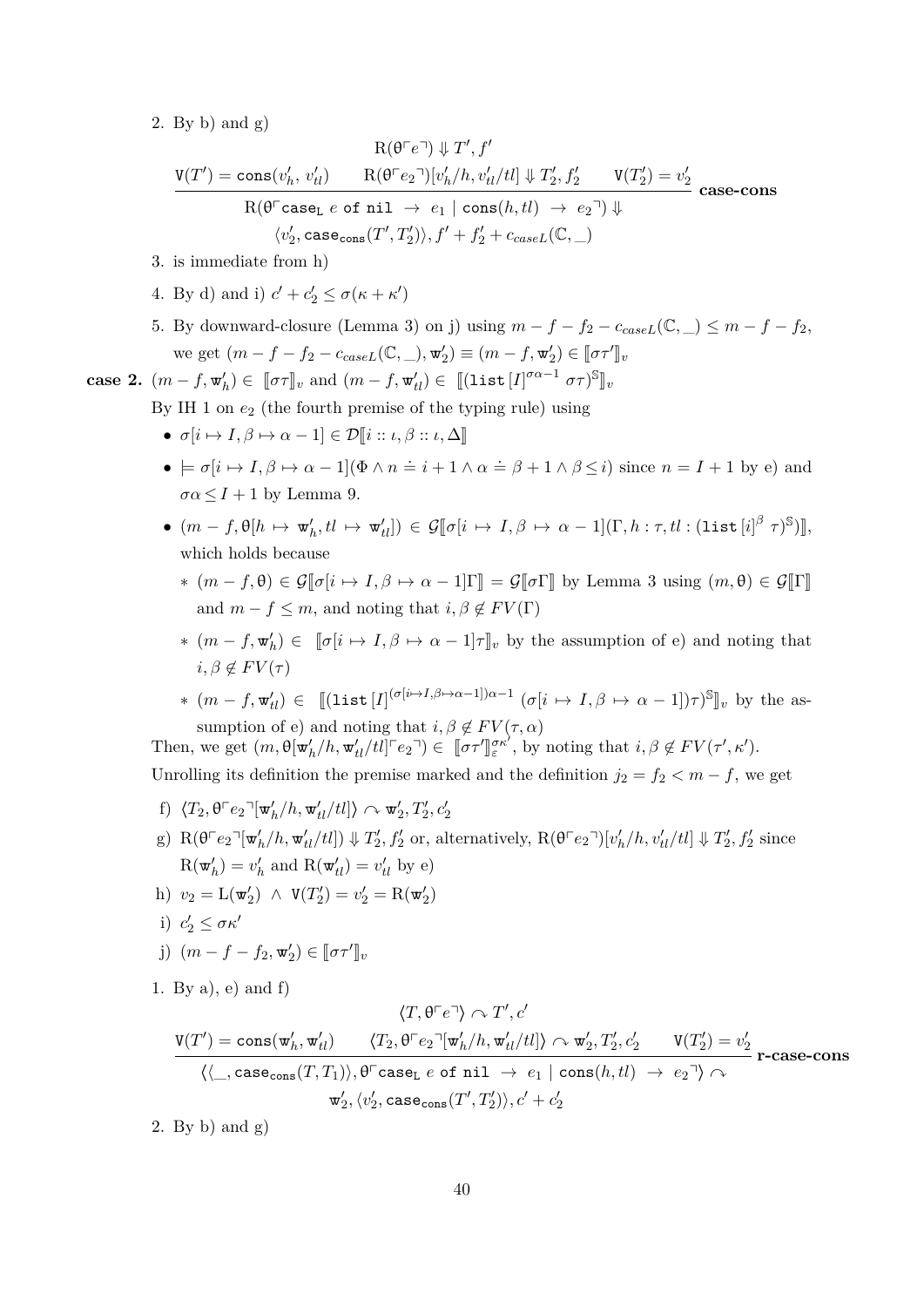$$
\mathrm{R}(\theta^{\top}e^{\top}) \Downarrow T', f'
$$
\n
$$
\frac{\mathrm{V}(T') = \mathrm{cons}(v_h', v_{tl}') \qquad \mathrm{R}(\theta^{\top}e_2^{\top})[v_h'/h, v_{tl}'/tl] \Downarrow v_2', T_2'f_2' \qquad \mathrm{V}(T_2') = v_2'}{\mathrm{R}(\theta^{\top}\mathrm{case_L}\ e\ \mathrm{of}\ \mathrm{nil}\ \to\ e_1\ |\ \mathrm{cons}(h, tl)\ \to\ e_2^{\top}) \Downarrow}
$$
\n
$$
\langle v_2', \mathrm{case_{cons}}(T', T_2')\rangle, f' + f_2' + c_{case}(\mathbb{C}, \_)
$$

- 3. follows immediately from h)
- 4. By d) and i)  $c' + c'_2 \le \sigma(\kappa + \kappa')$
- 5. By downward-closure (Lemma [3\)](#page-19-0) on j) using  $m f f_2 c_{caseL}(\mathbb{C}, \_) \leq m f f_2$ , we get  $(m - f - f_2 - c_{caseL}(\mathbb{C}, \_)\mathbf{w}'_2) \in [\![\sigma \tau']\!]_v$

**Case**  $\Delta; \Phi; \Gamma \vdash_{\mathbb{S}} e : \tau_1 \mid \kappa$ 

 $\Delta; \Phi; \Gamma \vdash_{\mathbb{S}} \texttt{inl} \,\, e : \left( \tau_1 + \tau_2 \right)^{\mathbb{S}} \,\,|\,\, \kappa$ **inl** Assume that  $(m, \theta) \in \mathcal{G}[\![\sigma]\!]$  and  $\models \sigma \Phi$ . TS:  $(m, \theta^{\top} \text{inl } e^{\top}) \in [(\sigma \tau_1 + \sigma \tau_2)^{\mathbb{S}}]$ l<br>I *κ ε* . Following the definition of  $\llbracket \cdot \rrbracket_{\varepsilon}$ , assume that  $L(\theta \ulcorner e \urcorner) \Downarrow T, f \left( \star \right) \qquad \mathsf{V}(T) = v$  $L(\theta \text{ in } e^{-1}) \Downarrow \langle \text{inl } v, \text{in } T \rangle, f + c_{inl}()$ **inl** where  $f + c_{inl}$ ()  $< m$ By IH on  $e, (m, \theta \ulcorner e \urcorner) \in [\![\sigma \tau_1]\!]_{\varepsilon}^{\sigma \kappa}$ .

Unrolling this, using the premise marked  $\star$  with the definition  $f < m$ , we get

a)  $\langle T, \theta \ulcorner e \urcorner \rangle \curvearrowright \mathbf{w}', T', c'$ b)  $R(\theta \ulcorner e \urcorner) \Downarrow T', f'$ c)  $v = L(\mathbf{w}') \land V(T') = v' = R(\mathbf{w}')$ d)  $c' \leq \sigma \kappa$ e)  $(m - f, \mathbf{w}') \in [\![\sigma \tau_1]\!]_v$ 

Now, we can show:

1. By a),  
\n
$$
\langle T, \theta^{\top}e^{\top} \rangle \curvearrowright \mathbf{w}, T', c' \qquad V(T') = v'
$$
\n
$$
\langle \langle \_, \text{inl } T \rangle, \theta^{\top} \text{inl } e^{\top} \rangle \curvearrowright \text{inl } \mathbf{w}, \langle \text{inl } v', \text{inl } T' \rangle, c'
$$
\n2. By b),  
\n
$$
R(\theta^{\top}e^{\top}) \Downarrow T', f' \qquad V(T') = v'
$$
\n
$$
\overline{R(\theta^{\top} \text{inl } e^{\top})} \Downarrow \langle \text{inl } v', \text{inl } T' \rangle, f' + c_{inl}()
$$
\n3. By c), inl  $v = L(\text{inl } \mathbf{w}') \wedge \text{inl } v' = R(\text{inl } \mathbf{w}')$   
\n4. By d)

5. TS:  $(m - f - c_{inl}(), \text{inl } \mathbf{w}') \in [[(\sigma \tau_1 + \sigma \tau_2)^S]]_v.$ By unrolling the definition, STS:  $(m - f - c_{inl}(), \mathbf{w}') \in [\![\sigma \tau_1]\!]_v$ . This follows by Lemma [3](#page-19-0) using e) and  $m - f - c_{inl}$ ()  $\leq m - f$ .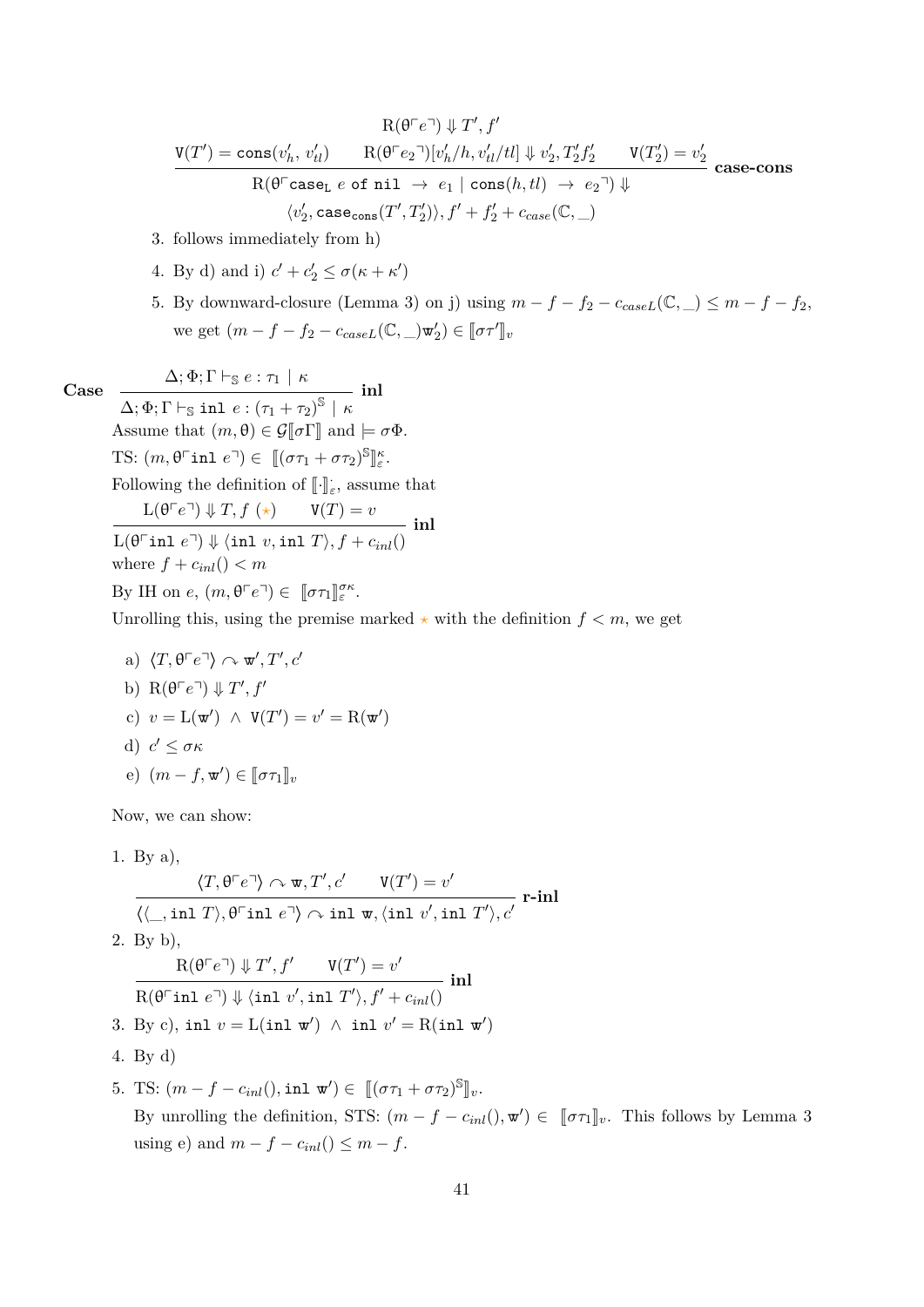**Case**

$$
\frac{\Delta; \Phi; f: (\tau_1 \xrightarrow{\delta(\kappa)} \tau_2)^{\mathbb{S}}, x: \tau_1, \Gamma \vdash_{\delta} e: \tau_2 \mid \kappa}{\Delta; \Phi; \Gamma \vdash_{\mathbb{S}} \text{fix } f(x). e: (\tau_1 \xrightarrow{\delta(\kappa)} \tau_2)^{\mathbb{S}} \mid 0} \quad \text{fix1}
$$

Assume that  $(m, \theta) \in \mathcal{G}[\![\sigma]\!]$  and  $\models \sigma \Phi$ . TS:  $(m, \theta^{\top}$ **f** ix  $f(x) \cdot e^{\top}) \in [[(\sigma \tau_1 \xrightarrow{\delta(\sigma \kappa)} \sigma \tau_2)^{\mathbb{S}}]_{\varepsilon}^0$ . STS:  $(m, \theta^{\top}$ **f** ix  $f(x)$ *.*  $e^{\top}) \in [(\sigma \tau_1 \xrightarrow{\delta(\sigma \kappa)} \sigma \tau_2)^{\mathbb{S}}]_v$  by Lemma [5.](#page-20-0) Let  $F = \theta^{\top}$ **f** ix  $f(x)$ *.*  $e^{\top}$ . There are two cases.

subcase 1:  $\delta = \mathbb{S}$ 

We prove the more general statement

 $\forall k \leq m$ .  $(k, \theta^{\top}$ **f** ix  $f(x), e^{\top}) \in [(\sigma \tau_1 \xrightarrow{\mathbb{S}(\sigma \kappa)} \sigma \tau_2)^{\mathbb{S}}]_v$  by subinduction on *k*.

**subsubcase 1:**  $k = 0$  is vacuous from the definition  $\llbracket \cdot \rrbracket_v$  at the function type.

# **subsubcase 2:**  $k+1 \leq m$

Assume, by the sub-IH, that  $(k, F) \in [(\sigma \tau_1 \xrightarrow{\mathbb{S}(\sigma \kappa)} \sigma \tau_2)^{\mathbb{S}}]_v (\star)$ STS:  $(k+1, F) \in [(\sigma \tau_1 \xrightarrow{\mathbb{S}(\sigma \kappa)} \sigma \tau_2)^{\mathbb{S}}]_v$ Following the definition, pick  $j < k + 1$ . Assume that  $(j, \mathbf{w}) \in [\![\sigma \tau_1]\!]_v$ . Then, STS:  $(j, \theta \ulcorner e \urcorner [F/f, \mathbf{w}/x]) \in [\![\sigma \tau_2]\!]_{{\varepsilon}}^{{\sigma}{\kappa}} (\star \star).$ Instantiate the IH 1 on the premise of the typing rule using:  $(j, \theta[f \mapsto F, x \mapsto \mathbf{w}]) \in \mathcal{G}[\![\sigma(\Gamma, x : \tau_1, f : (\tau_1 \xrightarrow{\mathbb{S}(\sigma\kappa)} \tau_2)^{\mathbb{S}})]],$  which holds because: ∗ (*j*,  $\theta$ ) ∈  $\mathcal{G}$ [ $\sigma$ Γ] by Lemma [3](#page-19-0) using (*m*,  $\theta$ ) ∈  $\mathcal{G}$ [Γ] and *j* ≤ *m*,  $*(i, \mathbf{w}) \in ∏στ_1 ∥<sub>v</sub>$  $*(j, F) \in [[(\sigma \tau_1 \xrightarrow{\mathbb{S}(\kappa)} \sigma \tau_2)^\mathbb{S}]_v$  by Lemma [3](#page-19-0) on  $(\star)$  and  $j \leq k$ 

We immediately get  $(j, \theta[f \mapsto F, x \mapsto \mathbf{w}]^{\tau} e^{\tau}) \in [\![\sigma \tau_2]\!]_{\varepsilon}^{\sigma \kappa}$ , which is same as  $(\star \star)$ .

## subcase 2:  $\delta = \mathbb{C}$

Remember that  $F = \theta^{\top}$ **f** ix  $f(x)$ *.*  $e^{\top}$ *.* 

- **STS 1:**  $\forall k. (k, L(F)) \in (\sigma \tau_1 \xrightarrow{\mathbb{C}(\sigma \kappa)} \sigma \tau_2)_v \land (k, R(F)) \in (\sigma \tau_1 \xrightarrow{\mathbb{C}(\sigma \kappa)} \sigma \tau_2)_v.$ Proof proceeds by sub-induction on *k*.
	- i. **case**  $k = 0$  is vacuous from the definition of  $\lbrack \cdot \rbrack_v$  at the function type with *C* body.
	- ii. **case**  $k+1$

Assume by sub-IH that  $(k, L(F)) \in [\sigma \tau_1 \xrightarrow{\mathbb{C}(\sigma \kappa)} \sigma \tau_2]_v(\dagger)$  and  $(k, R(F)) \in [\sigma \tau_1 \xrightarrow{\mathbb{C}(\sigma \kappa)} \sigma \tau_2]_v(\dagger \dagger)$  hold. STS:  $(k+1, L(F)) \in [\sigma \tau_1 \xrightarrow{\mathbb{C}(\sigma \kappa)} \sigma \tau_2]_v$  and  $(k+1, R(F)) \in [\sigma \tau_1 \xrightarrow{\mathbb{C}(\sigma \kappa)} \sigma \tau_2]_v$ Pick  $j < k+1$  s.t.  $(j, v) \in \left[\sigma \tau_1\right]_v(\dagger + \dagger)$ . Then, STS1:  $(j, L(\theta \cap e^{-\tau})[L(F)/f, v/x]) \in (\sigma \tau_2)_{\varepsilon}^{\sigma \kappa}(\spadesuit)$  $STS2: (j, R(\theta \cap e^{\top})[R(F)/f, v/x]) \in (\sigma \tau_2)_{\varepsilon}^{\sigma \kappa}(\spadesuit \spadesuit)$ We first show the first one.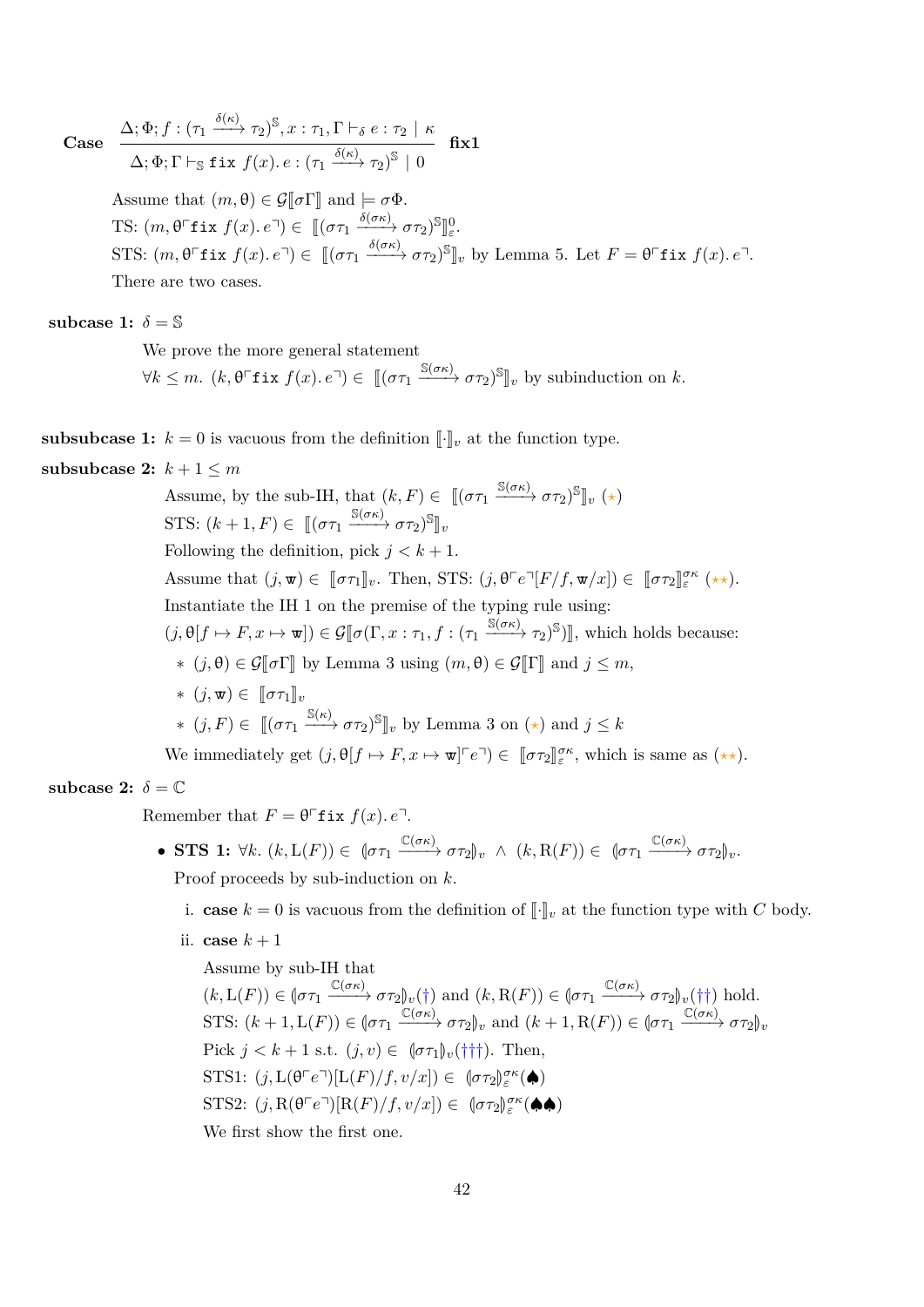Instantiate the IH 2 on the premise of the typing rule using  $\delta = \mathbb{C}$  and  $(j, L(\theta) \cap e^{\mathbb{I}}[f \mapsto$  $L(F), x \mapsto v$ ])  $\in \mathcal{G}(\sigma \Gamma, x : \sigma \tau_1, f : (\sigma \tau_1 \xrightarrow{\mathbb{C}(\sigma \kappa)} \sigma \tau_2)$ <sup>S</sup> $\|$ , which holds because:  $*(i, L(\theta)) \in \mathcal{G}(\sigma \Gamma)$  by instantiating Lemma [2](#page-17-0) with *j* using  $(m, \theta) \in \mathcal{G}(\sigma \Gamma)$ ,  $*(j, v) ∈ [στ<sub>1</sub>]<sub>v</sub> by (<sup>†</sup>†<sup>†</sup>)$ ∗  $(j, L(F)) \in [(στ₁ \xrightarrow{C(σκ)} στ₂)$ <sup>S</sup><sup>n</sup><sub>*v*</sub> by Lemma [3](#page-19-0) on (†) using  $j ≤ k$ We immediately get  $(j, L(\theta)[f \mapsto L(F), x \mapsto v]L(Fe^{\tau})) \in (\sigma \tau_2)_{\varepsilon}^{\sigma \kappa}$ , which is same as  $($ Instantiate the IH 2 on the premise of the typing rule using  $\delta = \mathbb{C}$  and  $(j, R(\theta) \in \mathbb{C}$   $|f \mapsto$  $R(F), x \mapsto v$ ])  $\in \mathcal{G}(\sigma \Gamma, x : \sigma \tau_1, f : (\sigma \tau_1 \xrightarrow{\mathbb{C}(\sigma \kappa)} \sigma \tau_2)^\mathbb{S}$ , which holds because: ∗ (*i*, R(θ)) ∈  $G$ ( $\sigma$ Γ) by instantiating Lemma [2](#page-17-0) with *j* using  $(m, θ) ∈ G$ [ $\sigma$ Γ],  $*(j, v) ∈ [στ<sub>1</sub>]<sub>v</sub> by (†††)$ ∗  $(j, R(F)) \in [[(\sigma \tau_1 \xrightarrow{\mathbb{C}(\sigma \kappa)} \sigma \tau_2)^{\mathbb{S}}]_v$  by Lemma [3](#page-19-0) on (††) using  $j \leq k$ 

We immediately get  $(j, R(\theta)[f \mapsto R(F), x \mapsto v]R(Fe^{\tau})) \in (\sigma \tau_2)_{\varepsilon}^{\sigma \kappa}$ , which is same  $\text{as } (\spadesuit \spadesuit).$ 

• STS 2: 
$$
\forall j < m
$$
.  $\forall \mathbf{w}$ .  $(j, \mathbf{w}) \in [\![\sigma \tau_1]\!]_v \Rightarrow (j, \ulcorner e \urcorner [F/f][\mathbf{w}/x]) \in [\![\sigma \tau_2]\!]_e^{\sigma \kappa}$   
Proof by sub-induction on m.

- i. **case**  $m = 0$  is vacuous since there exists no positive  $j < 0$ .
- ii. **case**  $m = m' + 1$

STS:  $\forall j < m' + 1$ .  $\forall \mathbf{w}$ *.*  $(j, \mathbf{w}) \in [\![\sigma \tau_1]\!]_v \Rightarrow (j, \theta \ulcorner e \urcorner [F/f][\![\mathbf{w}/x]\!]) \in [\![\sigma \tau_2]\!]_{{\varepsilon}}^{{\sigma} \kappa}$ . There are two possible cases.

 $- i < m'$ 

Then, by sub-IH, we know that  $\forall j < m'$ .  $\forall \mathbf{w}$ .  $(j, \mathbf{w}) \in [\![\sigma \tau_1]\!]_v \Rightarrow (j, \theta \ulcorner e \urcorner [F/f][\mathbf{w}/x]) \in$  $[\![\tau_2]\!]_{\varepsilon}^{\sigma\kappa}$ . Since  $j < m' < m' + 1$ , we can immediately conclude.

 $- i = m'$ 

Since  $j = m' < m' + 1$ , we assume that  $(m', \mathbf{w}) \in [\![\sigma \tau_1]\!]_v(\diamond).$ STS:  $(m', \theta \ulcorner e \urcorner [F/f][\mathbf{w}/x]) \in [\![\sigma \tau_2]\!]^{\sigma \kappa} (\infty)$ 

By IH 3 on the premise of the typing rule using  $(m', \theta \ulcorner e \urcorner [f \mapsto F, x \mapsto \mathbf{w}]) \in$  $\mathcal{G}[\![\sigma\Gamma, x:\sigma\tau_1, f:(\sigma\tau_1 \xrightarrow{\mathbb{C}(\sigma\kappa)} \sigma\tau_2)^\mathbb{S}]\!]$ , which holds because:

- ∗  $(m', θ) ∈ G[σΓ]$  by instantiating Lemma [3](#page-19-0) with  $m' < m$  and  $(m, θ) ∈ G[σΓ]$
- $*(m', \mathbf{w}) \in [\![\sigma \tau_1]\!]_v$  by  $(\diamond)$ <br> $\mathcal{L}(\sigma v)$
- $*(m', F) \in [[(\sigma \tau_1 \xrightarrow{\mathbb{C}(\sigma \kappa)} \sigma \tau_2)^\mathbb{S}]_v$  since as shown in (STS 1) above,  $\forall k. (k, F) \in [\sigma \tau_1 \xrightarrow{\mathbb{C}(\sigma \kappa)} \sigma \tau_2]$  $\sigma \tau_2$  *w* and by sub-IH,  $\forall j \leq m'$ .  $\forall \mathbf{w}$ .  $(j, \mathbf{w}) \in [\![\tau_1]\!]_v \Rightarrow (j, \theta \ulcorner e \urcorner [F/f][\![\mathbf{w}/x]\!]) \in$  $[\![\tau_2]\!]_{{\varepsilon}}^{\kappa}$ .

We immediately get  $(m', \theta[f \mapsto F, x \mapsto \mathbf{w}]^{\top} e^{\top}) \in [\![\sigma \tau_2]\!]^{\sigma \kappa}_{\varepsilon}$ , which is same as  $(\infty)$ .

**Case**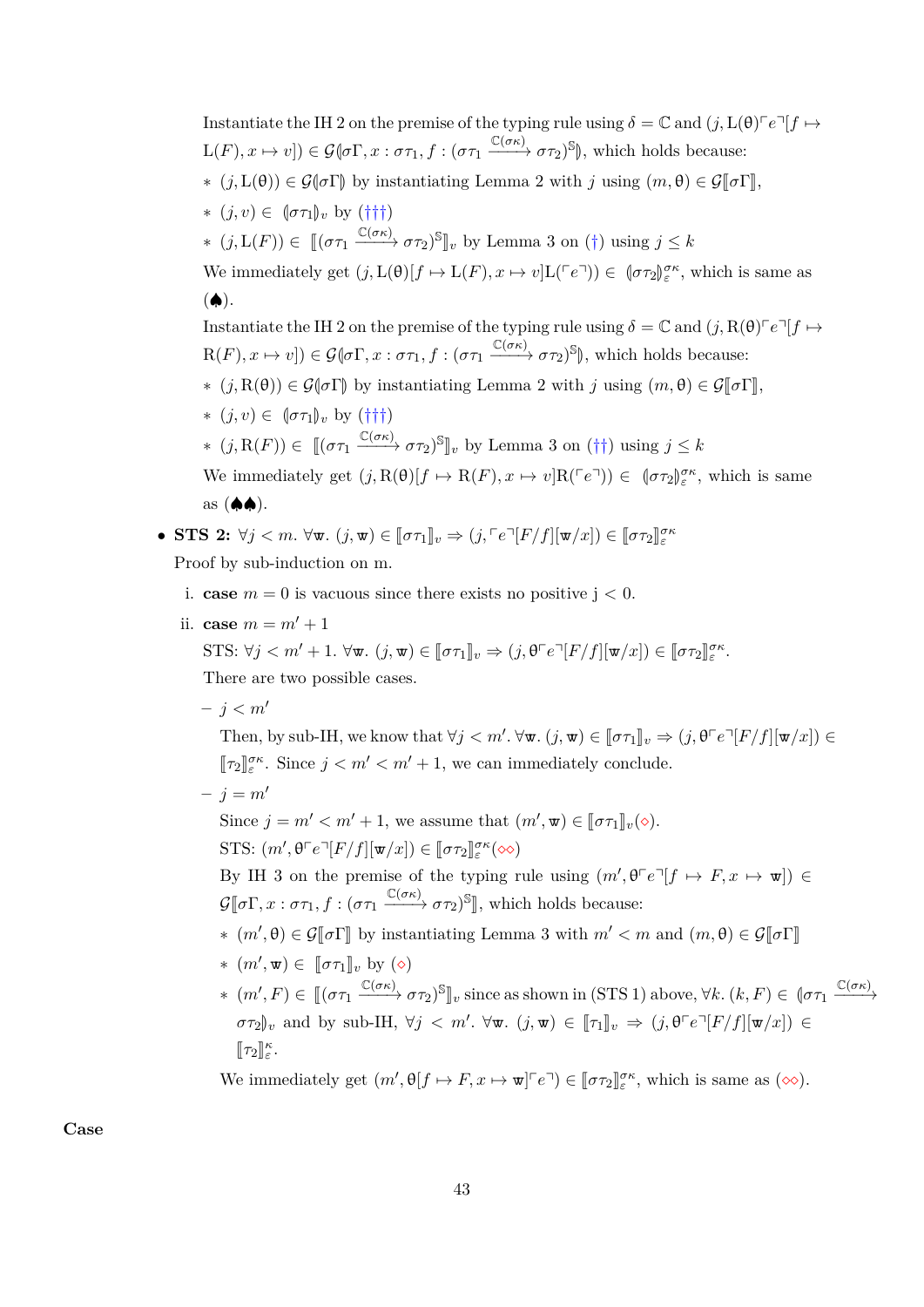$$
\Delta; \Phi; \Gamma \vdash_{\mathbb{S}} e_1 : (\tau_1 \xrightarrow{\delta(\kappa')} \tau_2)^{\mu} \mid \kappa_1 \qquad \Delta; \Phi; \Gamma \vdash_{\mathbb{S}} e_2 : \tau_1 \mid \kappa_2
$$
\n
$$
\Delta; \Phi \models \mu \trianglelefteq \tau_2 \qquad \Delta; \Phi \models (\epsilon \sqcup \mu) \leq \delta \qquad \kappa = \kappa' + \kappa_1 + \kappa_2 + (((\epsilon \sqcup \mu) \doteq \mathbb{C}) ? c_{app}(\epsilon, \mu) : 0)
$$
\n
$$
\Delta; \Phi; \Gamma \vdash_{\mathbb{S}} e_1 \ e_2 : \tau_2 \mid \kappa
$$

Assume that  $(m, \theta) \in \mathcal{G}[\![\sigma]\!]$  and  $\models \sigma \Phi$ . TS:  $(m, \theta \ulcorner e_1 \theta_2 \urcorner) \in [\![ \sigma \tau_2 ]\!]_{\varepsilon}^{\sigma \kappa}$ . Following the definition of  $\llbracket \cdot \rrbracket_{\varepsilon}$ , assume that  $L(\theta^{\top}e_1^{\top}) \Downarrow T_1, f_1 (\star)$  fix  $f(x) \cdot e = V(T_1)$  $L(\theta \cap e_2) \Downarrow T_2, f_2 (\star \star)$   $v_2 = V(T_2)$   $e[v_2/x, (\texttt{fix } f(x). e)/f] \Downarrow T_r, f_r (\star \star \star)$   $v_r = V(T_r)$  $L(\theta^{\top}e_1 \ e_2^{\top}) \Downarrow \overline{\langle v_r, \text{app}(T_1, T_2, T_r) \rangle, f_1 + f_2 + f_r + c_{amr}(\mathbb{C}, \mathbb{S})}$ **app** where  $f = f_1 + f_2 + f_r + c_{app}(\mathbb{C}, \mathbb{S}) < m$ By IH on  $e_1$ , we get  $(m, \theta \ulcorner e_1 \urcorner) \in [(\sigma \tau_1 \xrightarrow{\delta(\sigma \kappa')} \sigma \tau_2)^\mu$ l<br>I *σκ*<sup>1</sup> *ε* . Unrolling its definition using the premise marked  $(\star)$  and the definition  $f_1 < f < m$ , we get

a)  $\langle T_1, \theta \ulcorner e_1 \urcorner \rangle \curvearrowright \mathbf{w}'_1, T'_1, c'_1$ b)  $R(\theta \ulcorner e_1 \urcorner) \Downarrow T_1', f_1'$ c) fix  $f(x) \cdot e = \mathcal{L}(\mathbf{w}'_1) \; \wedge \; \mathbf{V}(T'_1) = v'_1 = \mathcal{R}(\mathbf{w}'_1)$ d)  $c'_1 \leq \sigma \kappa_1$ e)  $(m - f_1, \mathbf{w}'_1) \in [[(\sigma \tau_1 \xrightarrow{\delta(\sigma \kappa')} \sigma \tau_2)^{\mu}]]_v$ 

By IH on  $e_2$ , we get  $(m, \theta \ulcorner e_2 \urcorner) \in [\![ \sigma \tau_1 ]\!]_{\varepsilon}^{\sigma \kappa_2}$ Unrolling its definition, using the premise  $(\star \star)$  and the definition  $f_2 < f < m$ , we get

f)  $\langle T_2, \theta \lceil e_2 \rceil \rangle \curvearrowright \mathbf{w}'_2, T'_2, c'_2$ g)  $R(\theta \ulcorner e_2 \urcorner) \Downarrow T_2', f_2'$ h)  $v_2 = L(\mathbf{w}'_2) \land V(T'_2) = v'_2 = R(\mathbf{w}'_2)$ i)  $c'_2 \leq \sigma \kappa_2$  $j)$   $(m - f_2, \mathbf{w}'_2) \in [\![\sigma \tau_1]\!]_v$ 

There are three cases for e).

### **subcase 1:**  $\mu = \mathbb{S}$  and  $\delta = \mathbb{S}$

By e), we have  $(m - f_1, \texttt{fix } f(x) \cdot \texttt{e}) \in [[(\sigma \tau_1 \xrightarrow{\mathbb{S}(\sigma \kappa')} \sigma \tau_2)^{\mathbb{S}}]_v$  (†) for some  $\texttt{e}$ , such that by c),  $v'_1 = \texttt{fix } f(x)$ . *e*' for some  $e' = R(\texttt{e}e)$ . Next, we unroll (†) with  $(m - f_1 - f_2 - c_{app}(\mathbb{C}, \mathbb{S}), \mathbf{w}'_2) \in [\![\sigma \tau_1]\!]_v$  (downward-closure with Lemma [3](#page-19-0) on j) since  $m - f_1 - f_2 - c_{app}(\mathbb{C}, \mathbb{S}) < m - f_2$ ) using  $m - f_1 - f_2 - c_{app}(\mathbb{C}, \mathbb{S}) < m - f_1$ , we get  $(m - f_1 - f_2 - c_{app}(\mathbb{C}, \mathbb{S}), \mathbf{e}[(\texttt{fix } f(x), \mathbf{e})/f, \mathbf{w}'_2/x] ) \in [\![\sigma \tau_2]\!]_v.$ Unrolling its definition with the premise  $(\star \star \star)$ , noting that  $L(\mathbf{e}[(\texttt{fix } f(x), \mathbf{e})/f, \mathbf{w}'_2/x]) = e[v_2/x, (\texttt{fix } f(x), e)/f]$  from c) and h), and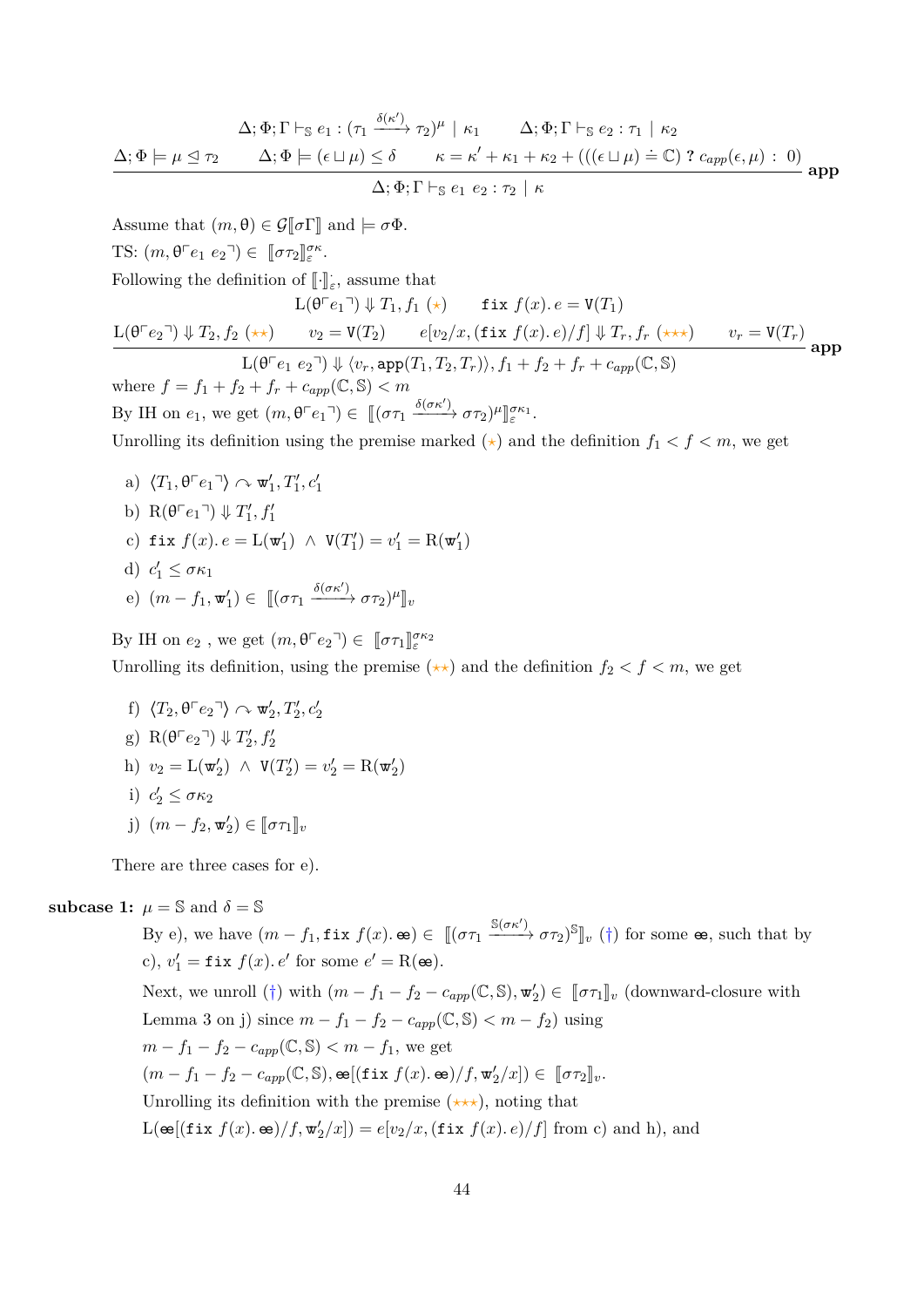$$
f_r < m - f_1 - f_2 - f_r - c_{app}(\mathbb{C}, \mathbb{S}) \text{ since } j < m, \text{ we get}
$$
\n
$$
k) \langle T_r, \mathbf{e} \left[ (\text{fix } f(x), \mathbf{e}) / f, \mathbf{w}_2' / x \right] \rangle \sim \mathbf{w}_r', T_r', c_r'
$$
\n
$$
l) \mathbf{R}(\mathbf{e} \left[ (\text{fix } f(x), \mathbf{e}) / f, \mathbf{w}_2' / x \right] = e' \left[ (\text{fix } f(x), e') / f, v_2' / x \right] \Downarrow T_r', f_r'
$$
\n
$$
m) \quad v_r = \mathbf{L}(\mathbf{w}_r') \land \mathbf{V}(T_r') = v_r' = \mathbf{R}(\mathbf{w}_r')
$$
\n
$$
n) \quad c_r' \leq \sigma \kappa'
$$
\n
$$
o) \quad (m - f_1 - f_2 - f_r - c_{app}(\mathbb{C}, \mathbb{S}), \mathbf{w}_r') \in [\sigma \tau_2]_v
$$
\n
$$
1. \text{ By a), f) \text{ and } k)
$$
\n
$$
T_r' = \mathbf{C}[\mathbf{L} \mathbf{L} \mathbf{L} \mathbf{L} \mathbf{L} \mathbf{L} \mathbf{L} \mathbf{L} \mathbf{L} \mathbf{L} \mathbf{L} \mathbf{L} \mathbf{L} \mathbf{L} \mathbf{L} \mathbf{L} \mathbf{L} \mathbf{L} \mathbf{L} \mathbf{L} \mathbf{L} \mathbf{L} \mathbf{L} \mathbf{L} \mathbf{L} \mathbf{L} \mathbf{L} \mathbf{L} \mathbf{L} \mathbf{L} \mathbf{L} \mathbf{L} \mathbf{L} \mathbf{L} \mathbf{L} \mathbf{L} \mathbf{L} \mathbf{L} \mathbf{L} \mathbf{L} \mathbf{L} \mathbf{L} \mathbf{L} \mathbf{L} \mathbf{L} \mathbf{L} \mathbf{L} \mathbf{L} \mathbf{L} \mathbf{L} \mathbf{L} \mathbf{L} \mathbf{L} \mathbf{L} \mathbf{L} \mathbf{L} \mathbf{L} \mathbf{L} \
$$

$$
\langle T_1, \theta^{\top}e_1 \cdot \rangle \sim \text{fix } f(x) \cdot \text{se}, T_1', c_1'
$$
\n
$$
\frac{\langle T_2, \theta^{\top}e_2 \cdot \rangle \sim \text{w}_2', T_2', c_2' \quad \langle T_r, \text{ee}[(\text{fix } f(x) \cdot \text{ee})/f, \text{w}_2'/x] \rangle \sim \text{w}_r', T_r', c_r' \quad v_r' = V(T_r')
$$
\n
$$
\langle \langle \_, \text{app}(T_1, T_2, T_r) \rangle, \theta^{\top}e_1 \ e_2 \cdot \rangle \sim \text{w}_r', \langle v_r', \text{app}(T_1', T_2', T_r') \rangle, c_1' + c_2' + c_r'
$$
\n
$$
\text{r-app1}
$$

2. By b), g) and l)

$$
\begin{array}{cc} \mathrm{R}(\theta^{\top}e_1^{-})\Downarrow T_1', f_1' & \text{fix } f(x).\, e'= \mathrm{V}(T_1')\\ \ & \mathrm{R}(\theta^{\top}e_2^{-})\Downarrow T_2', f_2' & v_2' = \mathrm{V}(T_2') & e'[(\texttt{fix } f(x).\, e')/f, v_2'/x]\Downarrow T_r', f_r' & v_r' = \mathrm{V}(T_r')\\ \ & \mathrm{R}(\theta^{\top}e_1 \ e_2^{-})\Downarrow \langle v_r', \mathtt{app}(T_1', T_2', T_r')\rangle, f_1' + f_2' + f_r' + c_{app}(\mathbb{C}, \mathbb{S}) \end{array} \textbf{app}
$$

- 3. follows immediately from m)
- 4. By d), i), n)  $c_1 + c_2 + c_r \le \sigma(\kappa_1 + \kappa_2 + \kappa')$
- 5. Since  $j = f_1 + f_2 + f_r + c_{app}(\mathbb{C}, \mathbb{S})$ , by o), we get  $(m j, \mathbf{w}'_r) \in [\![\sigma \tau_2]\!]_v$ , noting that  $m - j = m - f_1 - f_2 - f_r - c_{amp}(\mathbb{C}, \mathbb{S}).$

Then, we conclude this subcase by showing

### **subcase 2:**  $\mu = \mathbb{S}$  and  $\delta = \mathbb{C}$

The proof of this case is similar to the case where  $\mu = \epsilon = \mathbb{S}$ , but we will show it for clarity. By e), we know that  $(m - f_1, \texttt{fix } f(x), \texttt{\textcircled{e}}) \in [[(\sigma \tau_1 \xrightarrow{\mathbb{C}(\sigma \kappa')}\sigma \tau_2)^{\mathbb{S}}]_v(\dagger).$ By j), we know that  $(m - f_2, \mathbf{w}'_2) \in [\![\sigma \tau_1]\!]_v(\dagger\dagger).$ Unrolling **the second part of** (†) with  $(m - f_1 - f_2 - c_{app}(\mathbb{C}, \mathbb{S}), \mathbf{w}'_2) \in [\![\sigma \tau_1]\!]_v$  (obtained by Lemma [3](#page-19-0) on (††) using  $m - f_1 - f_2 - c_{app}(\mathbb{C}, \mathbb{S}) < m - f_2$ ), we get  $(m - f_1 - f_2 - c_{app}(\mathbb{C}, \mathbb{S}), \mathbf{e}[(\texttt{fix } f(x), \mathbf{e})/f, \mathbf{w}'_2/x]) \in [\![\sigma \tau_2]\!]_{\varepsilon}^{\sigma \kappa'}$ . Unrolling its definition with the premise  $(*\star\star)$ , noting that  $L(\mathbf{e}[(\texttt{fix } f(x), \mathbf{e})/f, \mathbf{w}'_2/x]) = e[v_2/x, (\texttt{fix } f(x), e)/f]$  from c) and h), and  $f_r < m - f_1 - f_2 - c_{app}(\mathbb{C}, \mathbb{S})$  since  $f < m$ , we get  $p)$   $\langle T_r, \mathbf{e}$   $[(\texttt{fix } f(x), \mathbf{e})/f, \mathbf{w}'_2/x] \rangle \sim \mathbf{w}'_r, T'_r, c'_r$ q)  $R(\mathbf{e}[(\texttt{fix } f(x), \mathbf{e})/f, \mathbf{w}'_2/x] = e'[(\texttt{fix } f(x), e')/f, v'_2/x]) \Downarrow T'_r, f'_r$  $r)$   $v_r = L(\mathbf{w}'_r) \land V(T'_r) = v'_r = R(\mathbf{w}'_r)$ s)  $c'_r \leq \sigma \kappa'$  $t)$   $(m - f_1 - f_2 - f_r - c_{app}(\mathbb{C}, \mathbb{S}), \mathbf{w}_r') \in [\![\sigma \tau_2]\!]_v$ 1. By a), f) and k)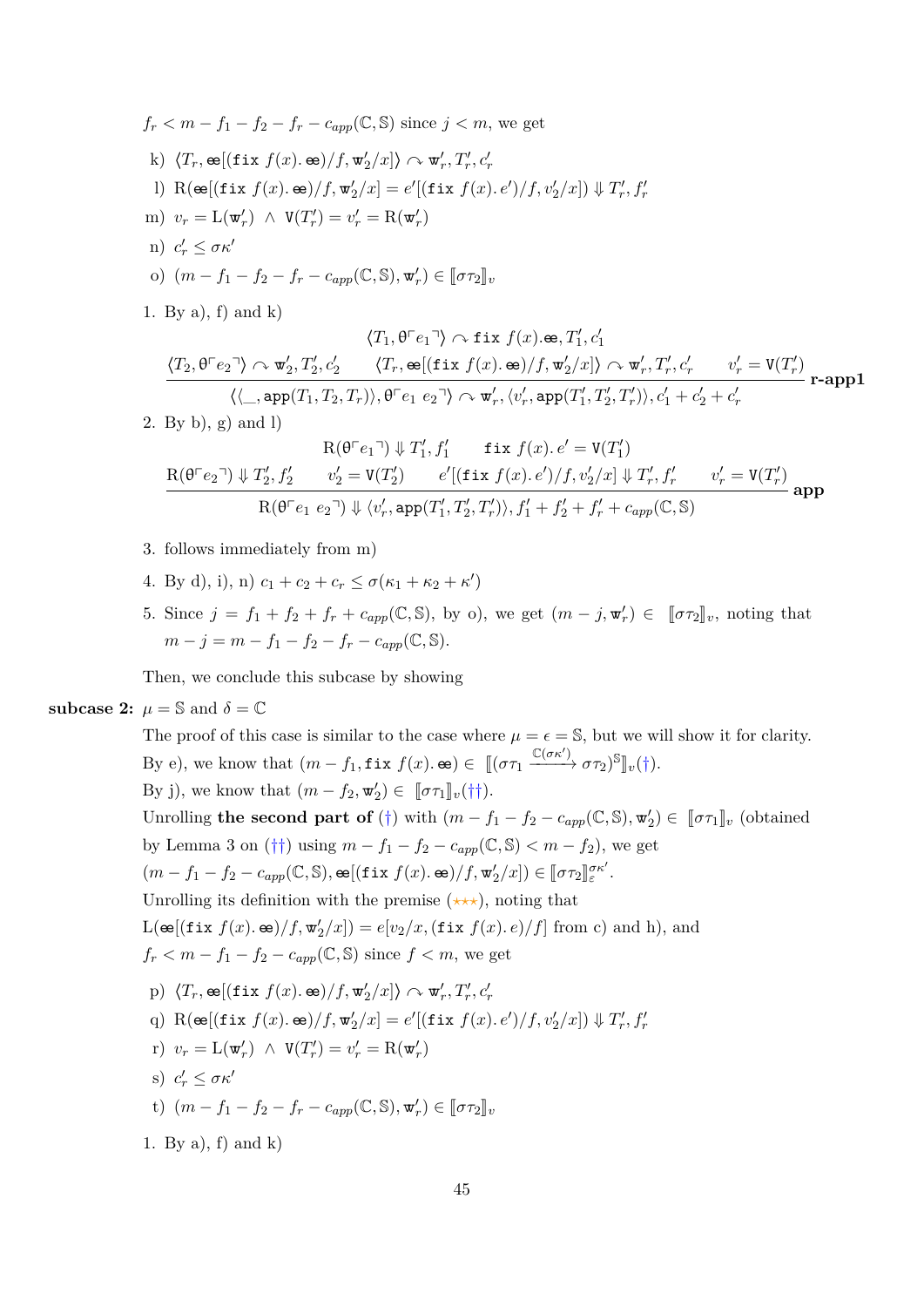$$
\langle T_1, \theta^{\top}e_1 \cdot \rangle \sim \text{fix } f(x) \cdot \text{se}, T_1', c_1'
$$
\n
$$
\frac{\langle T_2, \theta^{\top}e_2 \cdot \rangle \sim \text{w}_2', T_2', c_2' \qquad \langle T_r, \text{se}[(\text{fix } f(x) \cdot \text{se})/f, \text{w}_2'/x] \rangle \sim \text{w}_r', T_r', c_r' \qquad v_r' = \text{V}(T_r')}{\langle \langle \_, \text{app}(T_1, T_2, T_r) \rangle, \theta^{\top}e_1 \ e_2 \cdot \rangle \sim \text{w}_r', \langle v_r', \text{app}(T_1', T_2', T_r') \rangle, c_1' + c_2' + c_r'}
$$
r-app1

2. By b), g) and l)

$$
\begin{array}{cc} \mathrm{R}(\theta^{\top}e_1^{-})\Downarrow T_1', f_1' & \text{fix } f(x).\, e'= \mathrm{V}(T_1')\\ \ & \mathrm{R}(\theta^{\top}e_2^{-})\Downarrow T_2', f_2' & v_2' = \mathrm{V}(T_2') & e'[(\text{fix } f(x).\, e')/f, v_2'/x]\Downarrow T_r', f_r' & v_r' = \mathrm{V}(T_r')\\ \ & \mathrm{R}(\theta^{\top}e_1 \ e_2^{-})\Downarrow \langle v_r', \mathtt{app}(T_1', T_2', T_r')\rangle, f_1' + f_2' + f_r' + c_{app}(\mathbb{C}, \mathbb{S}) \end{array} \text{app}
$$

- 3. follows immediately from m)
- 4. By d), i), n)  $c_1 + c_2 + c_r \le \sigma(\kappa_1 + \kappa_2 + \kappa')$
- 5. Since  $f = f_1 + f_2 + f_r + c_{app}(\mathbb{C}, \mathbb{S})$ , by o), we get  $(m f, \mathbf{w}_r') \in [\![\sigma \tau_2]\!]_v$ , noting that  $m - f = m - f_1 - f_2 - f_r - c_{amp}(\mathbb{C}, \mathbb{S}).$

**subcase 3:**  $\mu = \mathbb{C}$  and  $\delta = \mathbb{C}$ 

By e), we have  $(m - f_1, \mathbf{w}'_1) \in [[(\sigma \tau_1 \xrightarrow{\mathbb{C}(\sigma \kappa')} \sigma \tau_2)^{\mathbb{C}}]_v$ . There are two cases.

 $\bullet$   $(m - f_1, \text{new}(\texttt{fix } f(x), e, \texttt{fix } f(x), e')) \in [[(\sigma \tau_1 \xrightarrow{\mathbb{C}(\sigma \kappa')} \sigma \tau_2)^{\mathbb{C}}]_v$ By unrolling the first part of the definition, we have  $\forall k. \ (k, \texttt{fix } f(x) \cdot e) \in \texttt{for} \texttt{for} \texttt{for} \texttt{for} \texttt{for} \texttt{for} \texttt{for} \texttt{for} \texttt{for} \texttt{for} \texttt{for} \texttt{for} \texttt{for} \texttt{for} \texttt{for} \texttt{for} \texttt{for} \texttt{for} \texttt{for} \texttt{for} \texttt{for} \texttt{for} \texttt{for} \texttt{for} \texttt{for} \texttt{for} \texttt{for} \texttt{for} \texttt{for} \texttt{for} \texttt{for} \texttt{for} \texttt{for$  $\sigma \tau_2$ <sub>*v*</sub> ( $\infty$ ). By Lemma [2](#page-17-0) on  $(m - f_2, \mathbf{w}'_2) \in [\![\sigma \tau_1]\!]_v$  obtained by j), we get  $\forall t. \ (t, \mathcal{L}(\mathbf{w}'_2)) \in (\sigma \tau_1)_{v} (\dagger) \ \wedge \ (t, \mathcal{R}(\mathbf{w}'_2)) \in (\sigma \tau_1)_{v} (\dagger).$ Next, we instantiate ( $\infty$ ) with step index  $\sigma \kappa' + 2$ , and ( $\dagger \dagger$ ) with step index  $\sigma \kappa' + 2$  to get the cost  $f'_r$  as follows: Unroll  $(\sigma \kappa' + 2, \texttt{fix } f(x), e') \in (\sigma \tau_1 \xrightarrow{\mathbb{C}(\sigma \kappa')} \sigma \tau_2)_v$  with  $(\sigma \kappa' + 1, R(\mathbf{w}'_2)) \in (\sigma \tau_1)_v$  since  $\sigma \kappa' + 1 < \sigma \kappa' + 2$ , to get  $(\sigma \kappa' + 1, e'[\textbf{fix } f(x), e'/f, R(\mathbf{w}'_2)/x]) \in [\sigma \tau_2]_{\varepsilon}^{\sigma \kappa'}.$ Next, we unroll the definition of  $(\cdot)_{\varepsilon}$  using  $\sigma \kappa' < \sigma \kappa' + 1$  to obtain:  $e'$ **[fix**  $f(x) \cdot e'/f$ , R(**w**<sup>'</sup><sub>2</sub>)/x]  $\Downarrow T'_{r}$ ,  $f'_{r}$  ( $\spadesuit$ ) and  $v'_{r} = V(T'_{r})$ .

The statement  $(\infty)$  will be re-instantiated again to get the full proof. We proceed to the remaining statements to show:

- 1. By a), f) and  $(\spadesuit)$  $\langle T_1,\theta^\sqsubset e_1 \urcorner \rangle \curvearrowright \mathtt{new}(\_,\mathtt{fix}\; f(x).\,e'), T'_1,c'_1$  $\langle T_2,\theta^\top e_2{}^\neg \rangle \curvearrowright \mathbf{w}'_2,T'_2,c'_2 \qquad e'[\mathtt{fix}\; f(x).e'/f,\mathbf{R}(\mathbf{w}'_2)/x] \Downarrow T'_r,f'_r \qquad v'_r=\mathbf{V}(T'_r)$  $\langle \langle v_r, \text{app}(T_1, T_2, T_r) \rangle, \theta \ulcorner e_1 \ e_2 \urcorner \rangle \curvearrowright$  $\mathsf{new}(v_r, v'_r), \langle v'_r, \mathtt{app}(T'_1, T'_2, T'_r) \rangle, c'_1 + c'_2 + f'_r + c_{app}(\mathbb{S}, \mathbb{C})$ **r-app2**
- 2. By b), g) and  $(\spadesuit)$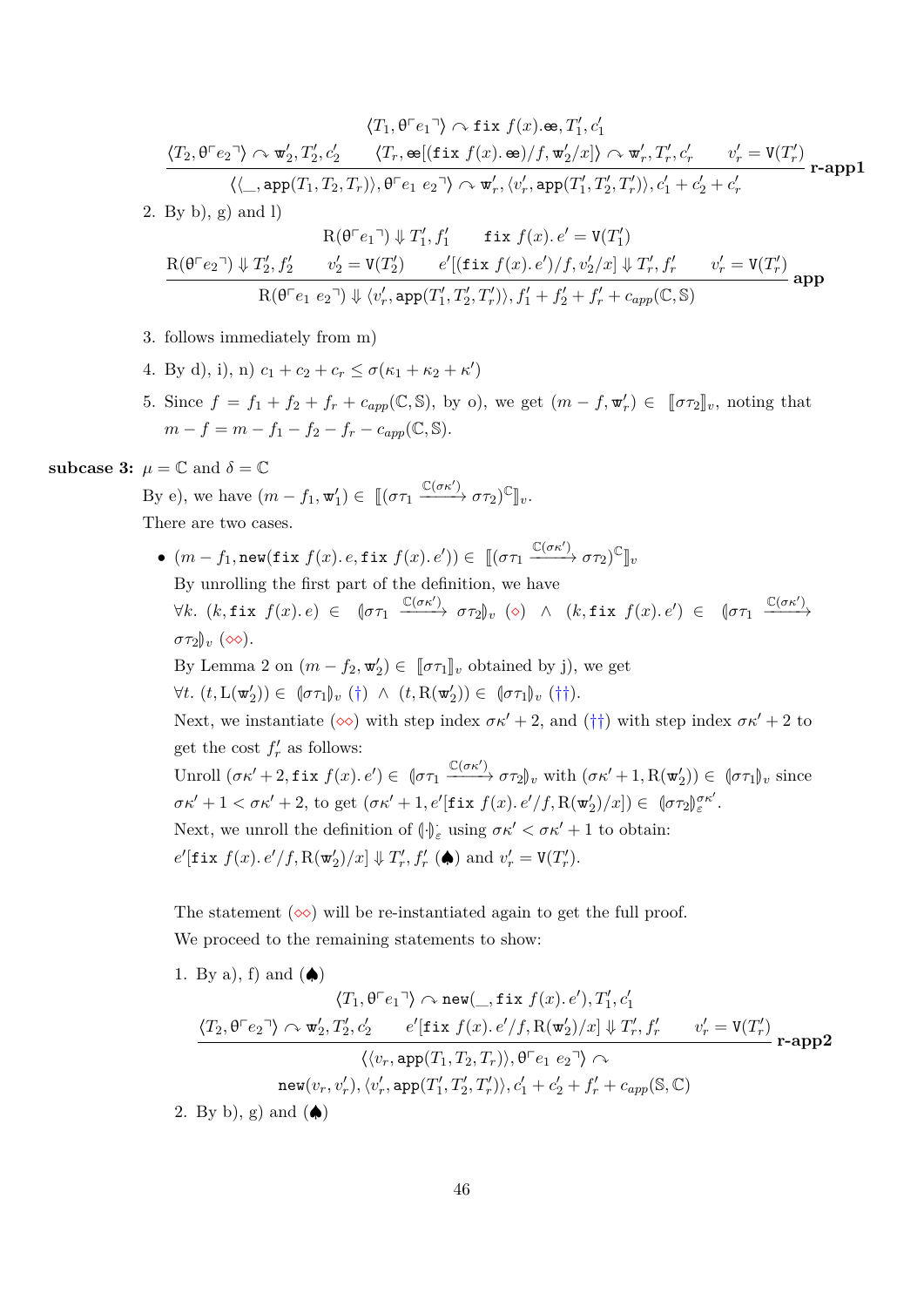$$
\begin{array}{ll}\n\mathcal{R}(\theta^{\top}e_1^{\top}) \Downarrow T_1', f_1' & \text{fix } f(x) \cdot e' = \mathcal{V}(T_1') & \mathcal{R}(\theta^{\top}e_2^{\top}) \Downarrow T_2', f_2' \\
\frac{v_2' = \mathcal{V}(T_2') & e'[(\text{fix } f(x) \cdot e')/f, v_2'/x] \Downarrow T_r', f_r' & v_r' = \mathcal{V}(T_r') \\
\hline\n\mathcal{R}(\theta^{\top}e_1 e_2^{\top}) \Downarrow \langle v_r', \text{app}(T_1', T_2', T_r')\rangle, f_1' + f_2' + f_r' + c_{app}(\mathbb{C}, \mathbb{S})\n\end{array} \text{app}
$$

3. follows immediately:  $v_r = L(\text{new}(v_r, v'_r))$  and  $v'_r = R(\text{new}(v_r, v'_r))$ 

The statements 4. and 5. will be shown below.

We first show statement 5:

 $\text{TS:}(m-j,\texttt{new}(v_r, v'_r)) \in [\![\sigma \tau_2]\!]_v.$ 

By using the premise  $\models \mathbb{C} \trianglelefteq \tau_2$  of the typing judgment,  $\tau_2 = (A)^{\mathbb{C}}$ 

STS:  $\forall k. (k, v_r) \in (\sigma \tau_2)_v \land (k, v'_r) \in (\sigma \tau_2)_v.$ 

Pick some  $\sigma \kappa'$ , then

 $\text{STS1: } (\sigma \kappa', v_r) \in \ (\sigma \tau_2)_v(\spadesuit \spadesuit).$ 

 $STS2: (\sigma \kappa', v'_r) \in (\sigma \tau_2)_v (\spadesuit \spadesuit \spadesuit).$ 

We first show the first one.

Next, we instantiate ( $\diamond$ ) with  $\sigma \kappa' + f_r + 2$  and ( $\dagger$ ) with  $\sigma \kappa' + f_r + 1$ . Then, we unroll  $(\sigma \kappa' + f_r + 2, \text{fix } f(x) \cdot e) \in (\sigma \tau_1 \xrightarrow{\mathbb{C}(\sigma \kappa')} \sigma \tau_2)_v$  with  $(\sigma \kappa' + f_r + 1, L(\mathbf{w}_2')) \in (\sigma \tau_1)_v$  since  $\sigma \kappa' + f_r + 1 < \sigma \kappa' + f_r + 2$  and we get:  $(\sigma \kappa' + f_r + 1, e[\texttt{fix } f(x), e/f, L(\mathbf{w}_2')/x]) \in [\sigma \tau_2]_{\varepsilon}^{\sigma \kappa'}.$ 

Unrolling the definition of  $\left(\cdot\right)_{\varepsilon}$  using  $\sigma \kappa' < \sigma \kappa' + f_r + 1$ , we obtain:

- u)  $e[\textbf{fix } f(x), e/f, L(\textbf{w}_2)/x] \Downarrow T_r, f_r \text{ and } v_r = V(T_r)$
- v)  $(\sigma \kappa' + 1, v_r) \in [\sigma \tau_2]_v$

w)  $f_r < \sigma \kappa'$ 

Next, we instantiate  $(\infty)$  with  $\sigma \kappa' + f'_r + 2$  and  $(\dagger \dagger)$  with  $\sigma \kappa' + f'_r + 1$ . Note that at this point, we know what  $f'_r$  is.

Then, we unroll  $(\sigma \kappa' + f'_r + 2, \text{fix } f(x) \cdot e') \in (\sigma \tau_1 \xrightarrow{\mathbb{C}(\sigma \kappa')} \sigma \tau_2)_v$  with  $(\sigma \kappa' + f'_r + 1, R(\mathbf{w}'_2)) \in (\sigma \tau_1)_v$  since  $\sigma \kappa' + f'_r + 1 < \sigma \kappa' + f'_r + 2$ , we get:  $(\sigma \kappa' + f'_r + 1, e'[\textbf{fix } f(x), e'/f, R(\mathbf{w}'_2)/x]) \in [\sigma \tau_2]_{\varepsilon}^{\sigma \kappa'}.$ 

Unrolling the definition of  $\langle \cdot \rangle_{\varepsilon}$  with  $\sigma \kappa' < \sigma \kappa' + f'_r + 1$ , we obtain:

- $\mathbf{r} = \int_{0}^{\infty} e^{t} \left[ \mathbf{f} \cdot \mathbf{x} \cdot f(x) \cdot e^{t} / f, \mathbf{R}(\mathbf{w}_2) / x \right] \sqrt{\frac{1}{r}}, \quad f'_r \text{ and } v'_r = \mathbf{V}(T'_r)$
- y)  $(\sigma \kappa' + 1, v'_r) \in (\sigma \tau_2)_v$
- z)  $f'_r < \sigma \kappa'$

Now, we can conclude the statement 5. by instantiating downward closure (Lemma [3\)](#page-19-0) on q), t) and  $\sigma \kappa' \leq k + \sigma \kappa'$  to obtain ( $\spadesuit \spadesuit$ ) and ( $\spadesuit \spadesuit \spadesuit$ ).

The statement 4. follows by d), i) and z),  $c_1 + c_2 + f_r + c_{app}(\mathbb{S}, \mathbb{C}) \le \sigma(\kappa_1 + \kappa_2 + \kappa') +$  $c_{app}(\mathbb{S}, \mathbb{C}).$ 

•  $(m - f_1, \mathbf{w}'_1) \in [\![\sigma \tau_1 \xrightarrow{\mathbb{C}(\sigma \kappa')} \sigma \tau_2]\!]_v.$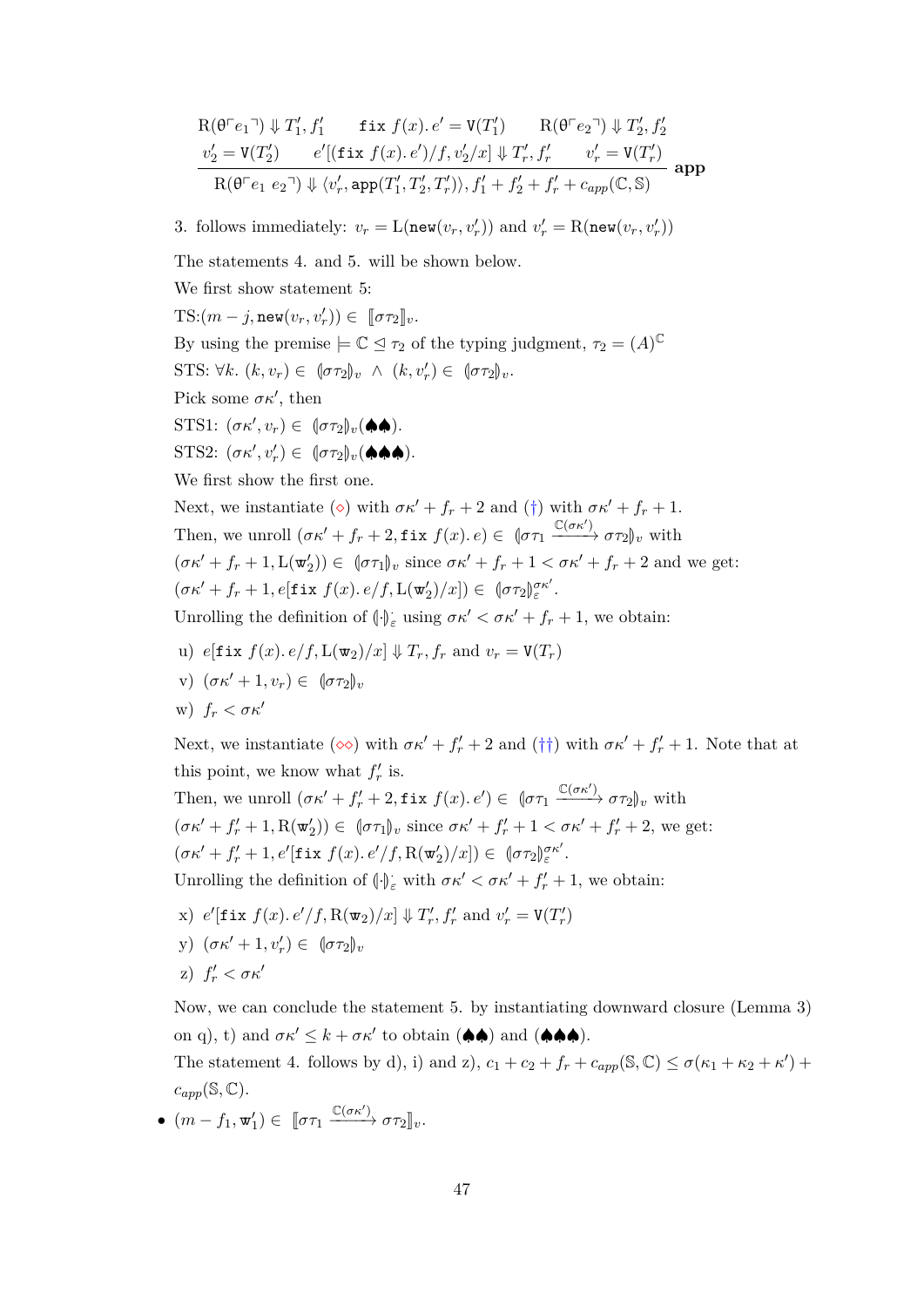Proof of this subcase is same as the proof of the subcase with  $\mu = \mathbb{S}$  and  $\delta = \mathbb{C}$ .

**Case**

 $t :: S, \Delta; \Phi; \Gamma \vdash_{\delta} e : \tau \, \mid \, \kappa$  $\Delta; \Phi ; \Gamma \vdash_{\mathbb{S}} \Lambda.\, e:(\forall t \stackrel{\delta(\kappa)}{::} S.\,\, \tau)^{\mathbb{S}} \,\,|\,\, 0$ ∀**I** Assume that  $(m, \theta) \in \mathcal{G}[\![\sigma\Gamma]\!]$  and  $\models \sigma\Phi$ . TS:  $(m, \theta^{\top} \Lambda, e^{\top}) \in [(\forall t \frac{\delta(\sigma \kappa)}{n}; S, \sigma \tau)^{\mathbb{S}}]$ l<br>I 0 *ε* . STS:  $(m, \theta \cap \Lambda \cdot e^{\eta}) \in [\forall t \stackrel{\delta(\sigma \kappa)}{\ldots} S \cdot \sigma \tau]_v$  by Lemma [5.](#page-20-0) There are two cases:

subcase 1:  $\delta = \mathbb{S}$ 

Assume that  $\vdash I :: S$ .

STS:  $(m, \theta \cap e^{\neg}) \in [\![\sigma \tau \{I/t\}]\!]^{\sigma \kappa \{I/t\}}_{\varepsilon}$ 

This follows from the IH 1 instantiated with the substitution  $\sigma[t \mapsto I] \in \mathcal{D}[t :: S, \Delta]$  where  $\sigma[t \mapsto I]\delta = \mathbb{S}$  since  $t \notin FV(\delta)$  and  $\delta = \mathbb{S}$ . Note that  $\models \sigma[t \mapsto I]\Phi$  is same as  $\models \sigma\Phi$  since  $t \notin FV(\Phi; \Gamma)$ .

subcase 2:  $\delta = \mathbb{C}$ 

• STS1: ∀*k*. (*k*, L(θ<sup>Γ</sup>Λ*. e*<sup>¬</sup>)) ∈ ((∀*t*<sup> <sup>C(σκ)</sup></sub> :: *S.* στ)<sup>S</sup>)<sub>*v*</sub> ∧ (*k*, R(θ<sup>Γ</sup>Λ*. e*<sup>¬</sup>)) ∈ ((∀*t*<sup> <sup>C(σκ</sup>)):</sup></sup> *S.*  $\sigma\tau$ <sup>S</sup> $\psi$ 

Pick some k and assume that  $\vdash I :: S$ , then

$$
\text{STS1: } (k, \mathcal{L}(\theta^\top e^\top)) \in (\![ \sigma \tau[I/t ]\!] )^{\sigma \kappa[I/t]}_{\varepsilon} (\diamond)
$$

STS2: 
$$
(k, \mathcal{R}(\mathbf{\theta} \ulcorner e \urcorner)) \in (\sigma \tau[I/t])_{\varepsilon}^{\sigma \kappa[I/t]} (\infty).
$$

We first show the first one.

By IH 2 on the premise of the typing rule, instantiated with

$$
- \sigma[t \mapsto I] \in \mathcal{D}[t :: S, \Delta]
$$

 $-(k, L(\theta)) \in \mathcal{G}(\Gamma)$  obtained by instantiating Lemma [2](#page-17-0) on  $(m, \theta) \in \mathcal{G}(\Gamma)$  with k. We get  $(k, L(\theta)(e)) \in \left( \sigma[t \mapsto I] \tau \right)_{\varepsilon}^{\sigma[t \mapsto I] \kappa}$  which is same as  $(\diamond)$  since  $L(\ulcorner e \urcorner) = e$ 

By IH 2 on the premise of the typing rule, instantiated with

$$
- \sigma[t \mapsto I] \in \mathcal{D}[t :: S, \Delta]
$$

.

 $-(k, R(\theta)) \in \mathcal{G}(\Gamma)$  obtained by instantiating Lemma [2](#page-17-0) on  $(m, \theta) \in \mathcal{G}(\Gamma)$  with k. We get  $(k, R(\theta)(e)) \in [\![\sigma[\![t \mapsto I]\!] \tau \rrbracket_{\varepsilon}^{\sigma[\![t \mapsto I]\!] \kappa}$  which is same as  $(\infty)$  since  $R(\ulcorner e \urcorner) = e$ 

• STS2:  $\forall I. \vdash I :: S \Rightarrow (m, \theta \ulcorner \Lambda. e \urcorner) \in [\![\tau [I/t]]]_{\varepsilon}^{\kappa [I/t]}$ Assume that  $\vdash I :: S$ , then STS:  $(m, \mathbf{e}) \in [\![\tau[I/t]]_{\varepsilon}^{\kappa[I/t]}.$ This follows from the IH 3 instantiated with the substitution  $\sigma[t \mapsto I] \in \mathcal{D}[t :: S, \Delta]$ .

48

$$
\Delta; \Phi; \Gamma \vdash_{\mathbb{S}} e : (\forall t \stackrel{\delta(\kappa')}{::} S. \tau)^{\mu} \mid \kappa_e \qquad \Delta \vdash I :: S \qquad \Delta; \Phi \models \mu \trianglelefteq \tau \{ I/t \}
$$
\n
$$
\Delta; \Phi \models (\epsilon \sqcup \mu) \leq \delta \qquad \kappa = \kappa_e + \kappa' \{ I/t \} + (( (\epsilon \sqcup \mu) \doteq \mathbb{C}) ? c_{iApp}(\epsilon, \mu) : 0 )
$$
\n
$$
\Delta; \Phi; \Gamma \vdash_{\mathbb{S}} e[] : \tau \{ I/t \} \mid \kappa
$$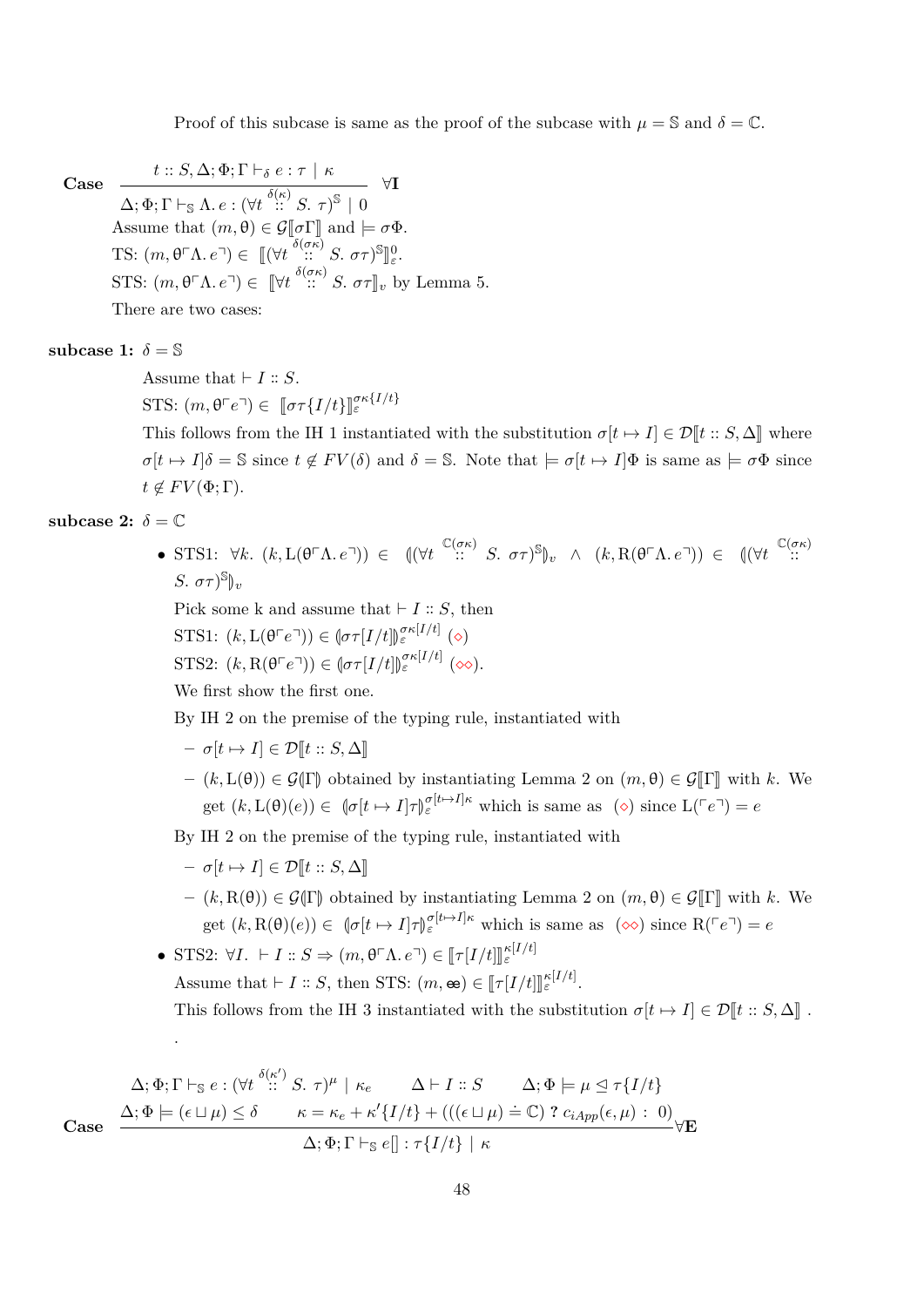Assume that  $(m, \theta) \in \mathcal{G}[\![\sigma]\!]$  and  $\models \sigma \Phi$ . TS:  $(m, \theta^{\top}e[]\tau) \in [\![\sigma\tau\{\sigma I/t\}]\!]^{\sigma\kappa}_{\varepsilon}$ Following the definition of  $\llbracket \cdot \rrbracket_{\varepsilon}$ , assume that  $L(\theta^{\top}e^{\top}) \Downarrow T, f_e(\star)$   $\Lambda. e' = V(T)$   $e' \Downarrow T_r, f_r(\star \star)$   $v_r = V(T_r)$  $L(\theta^\top e[\]^\top) \Downarrow \langle v_r, \texttt{iApp}(T, T_r) \rangle, f_e + f_r + c_{iApp}(\mathbb{C}, \_)$ **iApp** where  $f = f_e + f_r + c_{iApp}(\mathbb{C}, \_) < m$ By IH on *e*,  $(m, \theta^{\top}e^{\top}) \in [(\forall t \stackrel{\delta(\sigma\kappa')}{::} S. \sigma\tau)^{\mu}]_{\varepsilon}^{\sigma\kappa_e}$ . l<br>I

Unrolling this, using the premise marked  $\star$  with the definition  $f_e < f < m$ , we get

a) 
$$
\langle T, \theta^{\top}e^{\top} \rangle \sim \mathbf{w}', T', c'
$$
  
\nb)  $\mathbf{R}(\theta^{\top}e^{\top}) \Downarrow T', f'$   
\nc)  $\Lambda \cdot e' = \mathbf{L}(\mathbf{w}') \wedge \mathbf{V}(T') = v' = \mathbf{R}(\mathbf{w}')$   
\nd)  $c' \leq \sigma \kappa_e$   
\ne)  $(m - f_e, \mathbf{w}') \in [(\forall t \frac{\delta(\sigma \kappa')}{\cdots} S, \sigma \tau)^{\mu}]_v$ 

By Lemma  $1, \vdash \sigma I :: S$  $1, \vdash \sigma I :: S$  (†).

There are 3 cases for e).

### **subcase 1:**  $\delta = \mathbb{S}$  and  $\mu = \mathbb{S}$

Then we have,  $(m - f_e, \Lambda \cdot \mathbf{e}) \in [(\forall t \stackrel{\mathbb{S}(\sigma \kappa')}{\cdots} S, \sigma \tau)^{\mathbb{S}}]_v (\diamond)$  for some  $\mathbf{e}$ . Unrolling ( $\diamond$ ) with  $\vdash \sigma I :: S(\dagger)$ , we get  $(m - f_e, \mathbf{e}) \in [\sigma \tau {\sigma I / t}]_{\varepsilon}^{\sigma \kappa' {\sigma I / t}}$ . Unrolling this with the premise marked  $(\star \star)$  and defining  $f_r < m - f_e$ , we get

- f)  $\langle T_r, \mathbf{e} \rangle \curvearrowright \mathbf{w}'_r, T'_r, c'_r$ g)  $R(\mathbf{e}) \Downarrow T'_r, f'_r$ h)  $v_r = \mathcal{L}(\mathbf{w}'_r) \land \mathbf{V}(T'_r) = v'_r = \mathcal{R}(\mathbf{w}'_r)$ i)  $c'_r \leq \sigma \kappa' \{\sigma I/t\}$ j)  $(m - f_e - f_r, \mathbf{w}_r) \in [\![\sigma \tau \{\sigma I/t\}]\!]_v$ 1. By a) and  $f$  $\langle T, \theta \ulcorner e \urcorner \rangle \curvearrowright \Lambda \cdot \mathbf{e} \mathbf{e}, T', c' \qquad \langle T_r, \mathbf{e} \mathbf{e} \rangle \curvearrowright \mathbf{w}'_r, T'_r, c'_r \qquad \mathbf{V}(T'_r) = v'_r$  $\langle \langle \_\_, \mathtt{iApp}(T, T_r) \rangle, \theta^\sqsubset \oplus \left[ \left. \rule{0.3cm}{.0cm} \right]^\gamma \rangle \curvearrowright \mathtt{w}'_r, \langle v'_r, \mathtt{iApp}(T', T'_r) \rangle, c' + c'_r$ **r-App1**
- 2. By b) and  $g$ )  $R(\theta \cap e^{\square}) \Downarrow \Lambda$ *, e''*,  $T'f'$   $e'' \Downarrow T'_r, f'_r$   $V(T'_r) = v'_r$  $R(\theta^\top e[\]^\top) \Downarrow \langle v'_r, \texttt{iApp}(T', T'_r) \rangle, f' + f'_r + c_{iApp}(\mathbb{C}, \_)$ **iApp** 3. follows immediately from h)
- 4. By d) and i),  $c' + c'_r \leq \sigma \kappa + \sigma \kappa' \{ \sigma I/t \}$
- 5. By Lemma [3](#page-19-0) using j)

**subcase 2:**  $\delta = \mathbb{C}$  and  $\mu = \mathbb{S}$ 

The proof of this case is very similar to the above case, we will show it for clarity.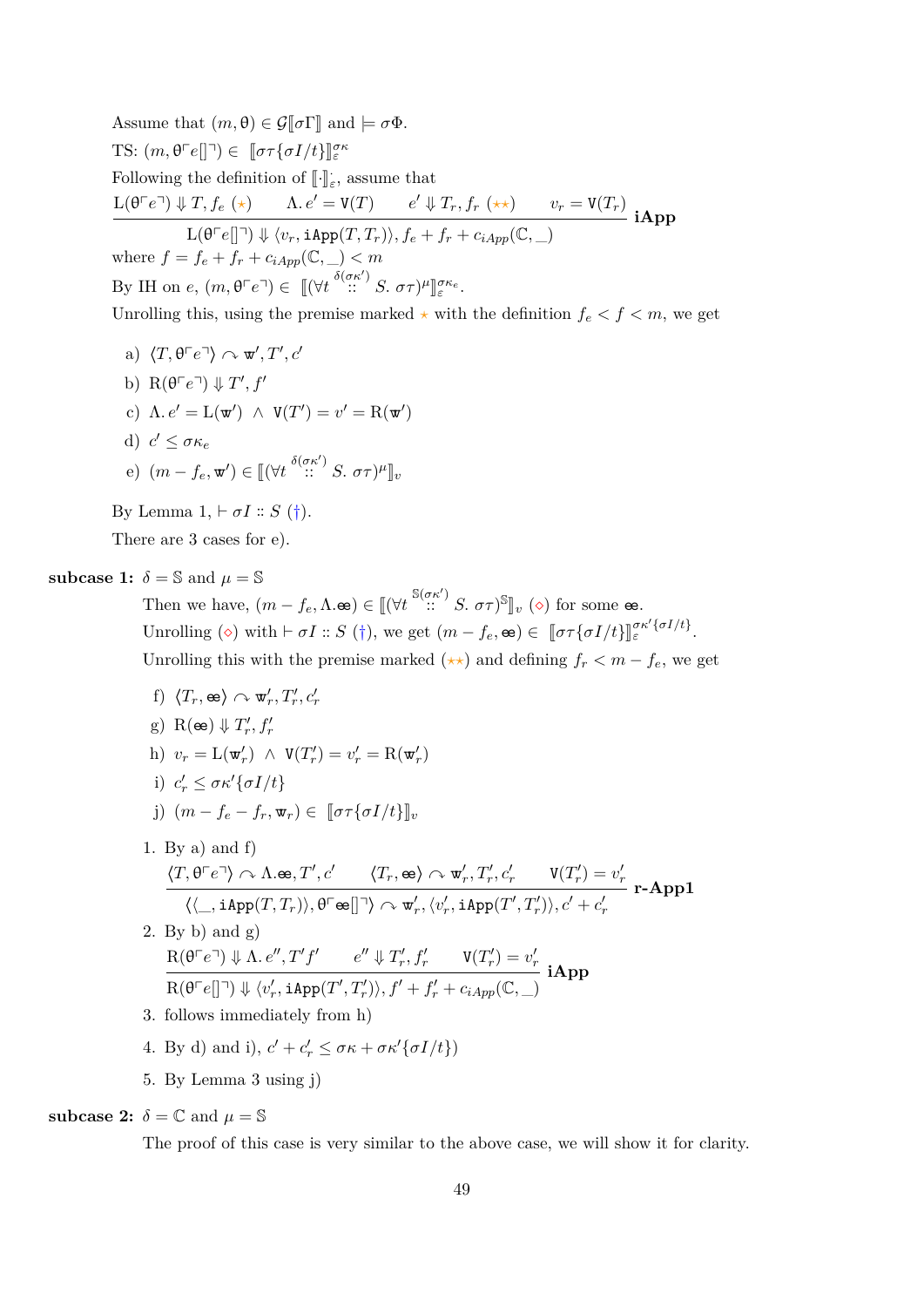Then we have,  $(m - f_e, \Lambda \cdot \mathbf{e}) \in [ (\forall t \stackrel{\mathbb{C}(\sigma \kappa')}{\cdots} S. \sigma \tau)^{\mathbb{S}} ]_v (\diamond)$  for some  $\mathbf{e}$ . Unrolling **second part of** ( $\diamond$ ) with  $\vdash \sigma I :: S(\dagger)$ , we get  $(m - f_e, \mathbf{e}) \in [\sigma \tau \{\sigma I/t\}]_{\varepsilon}^{\sigma \kappa' \{\sigma I/t\}}$ . Unrolling this with the premise marked  $(\star \star)$  and defining  $f_r < m - f_e$ , we get

- $\langle T_r, \mathbf{e} \rangle \curvearrowright \mathbf{w}'_r, T'_r, c'_r$ l) R( $\mathbf{e}$ )  $\Downarrow$   $T'_r, f'_r$  $v_r = \mathcal{L}(\mathbf{w}_r') \land \mathbf{V}(T_r') = v_r' = \mathcal{R}(\mathbf{w}_r')$ *n*)  $c'_r$  ≤ *σκ*<sup> $′$ </sup>{*σI/t*} o)  $(m - f_e - f_r, \mathbf{w}_r) \in [\![\sigma \tau \{\sigma I/t\}]\!]_v$ 1. By a) and f)  $\langle T, \theta \ulcorner e \urcorner \rangle \curvearrowright \Lambda \cdot \mathbf{e} \mathbf{e}, T', c' \qquad \langle T_r, \mathbf{e} \mathbf{e} \rangle \curvearrowright \mathbf{w}'_r, T'_r, c'_r \qquad \mathbf{V}(T'_r) = v'_r$  $\langle \langle \_\_, \mathtt{iApp}(T, T_r) \rangle, \theta^\sqsubset \oplus \left[ \left. \rule{0.3cm}{.0cm} \right]^\gamma \rangle \curvearrowright \mathtt{w}'_r, \langle v'_r, \mathtt{iApp}(T', T'_r) \rangle, c' + c'_r$ **r-App1** 2. By b) and  $g$ )  $R(\theta \cap e^{\square}) \Downarrow \Lambda$ *, e''*,  $T'f'$   $e'' \Downarrow T'_r, f'_r$   $V(T'_r) = v'_r$  $R(\theta^\top e[\]^\top) \Downarrow \langle v'_r, \texttt{iApp}(T', T'_r) \rangle, f' + f'_r + c_{iApp}(\mathbb{C}, \_)$ **iApp** 3. follows immediately from h) 4. By d) and i),  $c' + c'_r \leq \sigma \kappa + \sigma \kappa' \{ \sigma I/t \}$ 5. By Lemma [3](#page-19-0) using j) **subcase 3:**  $\delta = \mathbb{C}$  and  $\mu = \mathbb{C}$ Then by e) we have,  $(m - f_e, \mathbf{w}') \in [[(\forall t \stackrel{\mathbb{C}(\sigma \kappa')}{\cdots} S, \sigma \tau)^{\mathbb{C}}]_v$ . There are two cases. •  $(m - f, \text{new}(\Lambda, e, \Lambda, e'')) \in [[(\forall t \stackrel{\mathbb{C}(\sigma \kappa')}{\cdots} S, \sigma \tau)^{\mathbb{C}}]_{v}.$ By unrolling the definition, we have  $\forall k. (k, \Lambda, e) \in (\forall t \stackrel{\mathbb{C}(\sigma \kappa')}{\cdots} S. \sigma \tau)_{v} (\diamond) \land (k, \Lambda, e'') \in (\forall t \stackrel{\mathbb{C}(\sigma \kappa')}{\cdots} S. \sigma \tau)_{v} (\diamond\diamond).$ We first unroll  $(\infty)$ . Assume that  $k = \sigma \kappa' + 1$ . Then, we have  $(\sigma \kappa' + 1, \Lambda, e'') \in (\forall t \in (\sigma \kappa') S, \sigma \tau)_{v}$ . Unrolling this with  $\vdash \sigma I :: S(\dagger)$ , we get  $(\sigma \kappa' + 1, e'') \in [\sigma \tau {\sigma I/t}]_{\varepsilon}^{\sigma \kappa' {\sigma I/t}}$  ( $\spadesuit$ ). By unrolling the definition of  $(\spadesuit)$  using  $\sigma \kappa' < \sigma \kappa' + 1$ , we get  $e'' \Downarrow T'_r, f'_r \; (\dagger \dagger) \text{ and } v'_r = V(T'_r).$ The statement  $(\infty)$  will be unrolled again to get the full proof. Then, we can show: 1. By a) and  $(\dagger\dagger)$  $\langle T, \theta^\sqsubset e^\sqsupset \rangle \curvearrowright \mathtt{new}(\_, \Lambda, e''), T', c' \qquad e'' \Downarrow T'_r, f'_r \qquad v'_r = \mathtt{V}(T'_r)$  $\langle \langle v_r, \mathtt{iApp}(T,T_r)\rangle , \theta^\top \mathtt{\infty}[]^\neg \rangle \curvearrowright \mathtt{new}(v_r, v'_r), \langle v'_r, \mathtt{iApp}(T', T'_r)\rangle, c' + f'_r + c_{iApp}(\mathbb{S}, \mathbb{C})$ **r-App2**
	- 2. By b) and  $(\dagger\dagger)$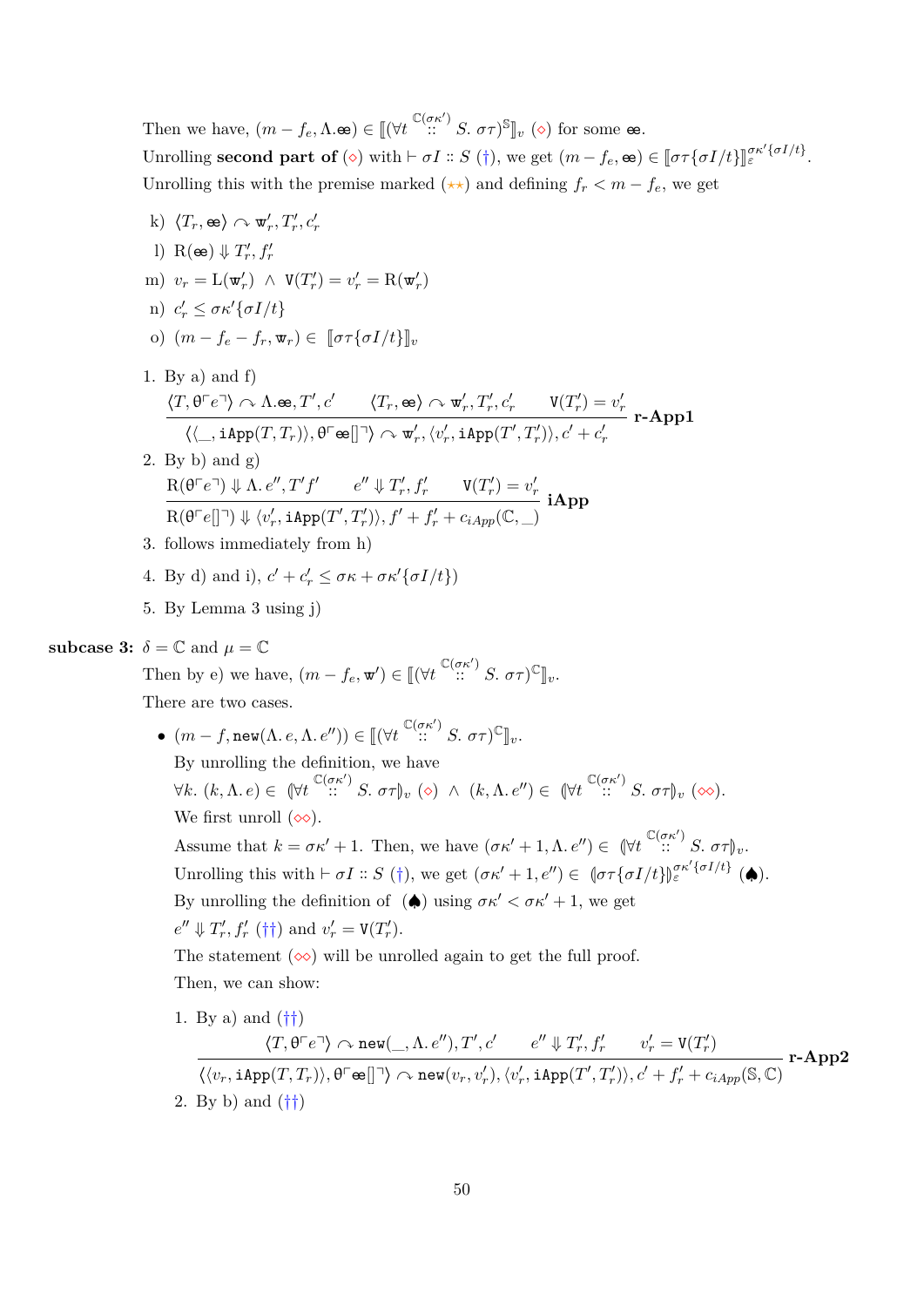$R(\theta \cap e^{\top}) \Downarrow T', f' \qquad \Lambda \cdot e'' = V(T') \qquad e'' \Downarrow T'_r, f'_r \qquad v'_r = V(T'_r)$  $R(\theta^\top e[\]^\top) \Downarrow \langle v'_r, \texttt{iApp}(T', T'_r) \rangle, f' + f'_r + c_{iApp}(\mathbb{C}, \_)$ **App**

3. follows immediately:  $v_r = L(\text{new}(v_r, v'_r))$  and  $v'_r = R(\text{new}(v_r, v'_r))$ 

The statements 4. and 5. will be shown below.

We first show statement 5.

TS:  $(m - f_e - f_r - c_{iApp}(\mathbb{C}, \_), \text{new}(v_r, v'_r)) \in [\![\sigma \tau \{\sigma I/t\}]\!]_v$  where by the premise  $\models \mathbb{C} \leq \tau$  of the typing judgment,  $\sigma \tau \{ \sigma I/t \} = (A)^{\mathbb{C}}$  for some type *A*.

Then,

TS:  $\forall k. (k, v'_r) \in (A)_{v} \land (k, v'_r) \in (A)_{v}.$ 

Pick some *k*, then STS:  $(k, v'_r) \in (A)v(\dagger\dagger\dagger).$ 

Next, we instantiate ( $\diamond$ ) with  $\sigma \kappa' + f'_r + 1$  and get:

 $(\sigma \kappa' + f'_r + 1, \Lambda, e'') \in (\forall t \stackrel{\mathbb{C}(\sigma \kappa')}{\cdots} S, \sigma \tau)_v.$ 

Unrolling with (†), we get :  $(\sigma \kappa' + f'_r + 1, e'') \in [\sigma \tau {\sigma I / t}]_{\varepsilon}^{\sigma \kappa'}.$ 

Unrolling the definition of  $\langle \cdot \rangle_{\varepsilon}$  with  $\sigma \kappa' < \sigma \kappa' + f'_r + 1$ , we obtain:

- $p) \, e'' \Downarrow T'_r, f'_r$
- q)  $(\sigma \kappa' + 1, v'_r) \in (A_v)$
- *r*)  $f'_r < \sigma \kappa'$

Now, we can conclude the statement 5. by instantiating downward closure (Lemma [3\)](#page-19-0) on l) and  $\sigma \kappa' \leq k + \sigma \kappa'$  to obtain ( $\dagger \dagger \dagger$ ).

The statement 4. follows by d) and m),  $c' + f'_r + c_{iApp}(\mathbb{S}, \mathbb{C}) \le \sigma(\kappa_e + \kappa') + c_{iApp}(\mathbb{S}, \mathbb{C})$ .  $\bullet$   $(m - f, \Lambda \cdot \mathbf{e}) \in [\forall t \stackrel{\mathbb{C}(\sigma \kappa')}{\dots} S, \sigma \tau]_v$ 

Proof of this subcase is similar to the proof of the subcase with  $\delta = \mathbb{C}$  and  $\mu = \mathbb{S}$ .

$$
\Delta; \Phi; \Gamma \vdash_{\mathbb{S}} e : (\tau_1 + \tau_2)^{\mu} \mid \kappa_e \qquad \Delta; \Phi; \Gamma, x : \tau_1 \vdash_{\epsilon \sqcup \mu} e_1 : \tau \mid \kappa'
$$
\n
$$
\mathbf{e} \quad \frac{\Delta; \Phi; \Gamma, y : \tau_2 \vdash_{\epsilon \sqcup \mu} e_2 : \tau \mid \kappa' \qquad \models \mu \trianglelefteq \tau \qquad \kappa = \kappa_e + \kappa' + ((\mu \doteq \mathbb{C}) ? c_{case}(\mathbb{S}, \mu) : 0)}{\Delta \Phi \Gamma \vdash \mathbf{e} \qquad \qquad \Delta \vdash \mathbf{e} \qquad \qquad \Delta \vdash \mathbf{e} \qquad \qquad \Delta \vdash \mathbf{e} \qquad \qquad \Delta \vdash \mathbf{e} \qquad \qquad \Delta \vdash \mathbf{e} \qquad \qquad \Delta \vdash \mathbf{e} \qquad \qquad \Delta \vdash \mathbf{e} \qquad \qquad \Delta \vdash \mathbf{e} \qquad \qquad \Delta \vdash \mathbf{e} \qquad \qquad \Delta \vdash \mathbf{e} \qquad \qquad \Delta \vdash \mathbf{e} \qquad \qquad \Delta \vdash \mathbf{e} \qquad \qquad \Delta \vdash \mathbf{e} \qquad \qquad \Delta \vdash \mathbf{e} \qquad \qquad \Delta \vdash \mathbf{e} \qquad \qquad \Delta \vdash \mathbf{e} \qquad \qquad \Delta \vdash \mathbf{e} \qquad \qquad \Delta \vdash \mathbf{e} \qquad \qquad \Delta \vdash \mathbf{e} \qquad \qquad \Delta \vdash \mathbf{e} \qquad \qquad \Delta \vdash \mathbf{e} \qquad \qquad \Delta \vdash \mathbf{e} \qquad \qquad \Delta \vdash \mathbf{e} \qquad \qquad \Delta \vdash \mathbf{e} \qquad \qquad \Delta \vdash \mathbf{e} \qquad \qquad \Delta \vdash \mathbf{e} \qquad \qquad \Delta \vdash \mathbf{e} \qquad \qquad \Delta \vdash \mathbf{e} \qquad \qquad \Delta \vdash \mathbf{e} \qquad \qquad \Delta \vdash \mathbf{e} \qquad \qquad \Delta \vdash \mathbf{e} \qquad \qquad \Delta \vdash \mathbf{e} \
$$

**Case**

 $\Delta; \Phi; \Gamma \vdash_{\mathbb{S}} \text{case}(e, x.e_1, y.e_2) : \tau \vdash \kappa$ 

Assume that  $(m, \theta) \in \mathcal{G}[\![\sigma]\!]$  and  $\models \sigma \Phi$ .

TS:  $(m, \theta^{\Gamma} \text{case}(e, x.e_1, y.e_2)^{\top}) \in [\![ \sigma \tau ]\!]_{\varepsilon}^{\sigma \kappa}$ 

Following the definition of  $[\![\cdot]\!]_{\varepsilon}$ , there are two cases. We will only show the case where guard evaluates to inl *v*, the other case is symmetric.

Assume that:  
\n
$$
L(\theta^{\Gamma}e^{\Gamma}) \Downarrow T, f_e(\star) \quad \text{in} \quad v = V(T) \quad L(\theta^{\Gamma}e_1^{\Gamma})[v/x] \Downarrow T_r, f_r(\star\star) \quad v_r = V(T_r)
$$
\n
$$
L(\theta^{\Gamma}e^{\Gamma})[\theta^{\Gamma}e^{\Gamma}] \Downarrow \langle v_r, \text{case}_\text{in1}(T, T_r) \rangle, f_e + f_r + c_{case}(\mathbb{C}, \_)
$$
\nwhere  $f = f_e + f_r + c_{case}(\mathbb{C}, \_) < m$ 

By IH on  $e, (m, \theta \ulcorner e \urcorner) \in [(\sigma \tau_1 + \sigma \tau_2)^\mu$ l<br>I *σκe ε* .

Unrolling this, using the premise marked  $\star$  with the definition  $f_e < f < m$ , we get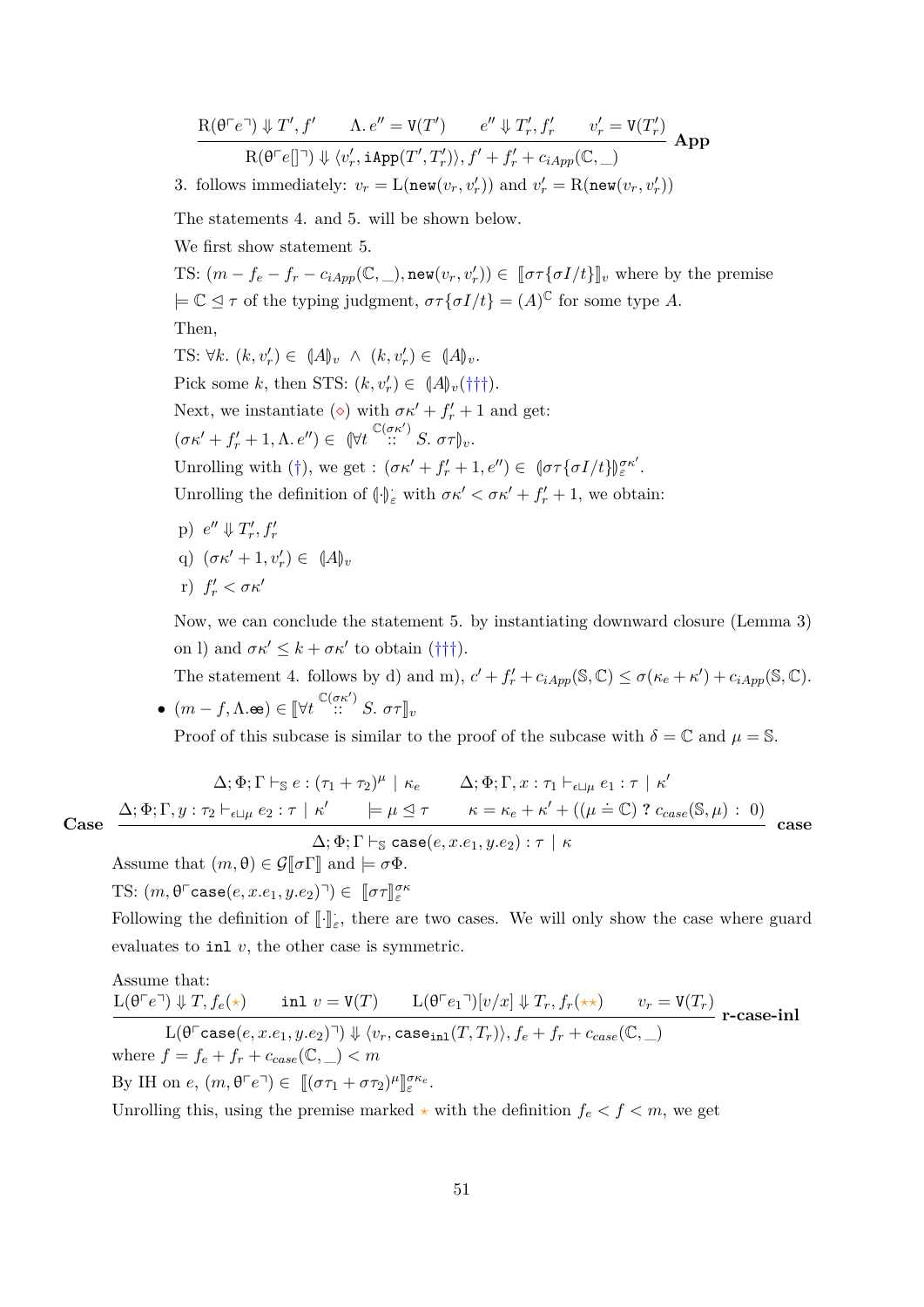a) 
$$
\langle T, \theta^\top e^\top \rangle \sim \mathbf{w}', T', c'
$$
  
b)  $\mathbf{R}(\theta^\top e^\top) \Downarrow T', f'$   
c) **inl**  $v = \mathbf{L}(\mathbf{w}') \wedge \mathbf{V}(T') = v' = \mathbf{R}(\mathbf{w}')$   
d)  $c' \leq \sigma \kappa_e$   
e)  $(m - f_e, \mathbf{w}') \in [\![(\sigma \tau_1 + \sigma \tau_2)^{\mu}]\!]_v$ 

There are two cases for e).

#### **subcase 1:**  $\mu = \mathbb{S}$

Then, we have  $(m - f_e, \text{inl } \mathbf{w}) \in [\![\sigma \tau_1 + \sigma \tau_2]\!]_v$  and  $v' = \text{inl } v''$  for some  $v''$ .

By unrolling the definition, we get  $(m - f_e, \mathbf{w}) \in [\![\sigma \tau_1]\!]_v$  ( $\diamond$ ). Next, we instantiate the IH 1 on the premise  $\Delta; \Phi; \Gamma, x : \tau_1 \vdash_{\epsilon \sqcup \mu} e_1 : \tau \mid \kappa'$  using  $\epsilon \sqcup \mu = \mathbb{S}$  and  $(m - f_e, \theta[x \mapsto \mathbf{w}]) \in$  $\mathcal{G}[\![\sigma\Gamma, x:\sigma\tau_1]\!]$ , which holds because

\* 
$$
(m - f_e, \theta) \in \mathcal{G}[\![\sigma\Gamma]\!]
$$
 by Lemma 3 using  $(m, \theta) \in \mathcal{G}[\![\sigma\Gamma]\!]$  and  $m - f_e \leq m$ ,

$$
\ast
$$
 by  $e$ 

We get,  $(m - f_e, \theta[x \mapsto \mathbf{w}]^{\top} e_1^{\top}) \in [\![\sigma \tau]\!]_{\varepsilon}^{\sigma \kappa'}(\infty)$ . Then, by unrolling  $(\infty)$  with  $(\star \star)$  where  $L(\theta[x \mapsto \mathbf{w}^{\dagger}]^c e_1^{\dagger}) = L(\theta^{\dagger} e_1^{\dagger} [v/x])$  (by c),  $v = L(\mathbf{w})$  and  $f_r < m - f_e$ , we get

- f)  $\langle T_1, \theta[x \mapsto \mathbf{w}] \cap e \rangle \sim \mathbf{w}'_r, T'_r, c'_r$
- g)  $R(\theta[x \mapsto \mathbf{w}]^{\top}e^{\top}) = R(\theta^{\top}e_1^{\top}[v''/x]) \Downarrow T'_r, f'_r$
- h)  $v_r = \mathcal{L}(\mathbf{w}') \land \mathbf{V}(T'_r) = v'_r = \mathcal{R}(\mathbf{w}')$ i)  $c' \leq \sigma \kappa'$

j) 
$$
(m - f_e - f_r, \mathbf{w}'_r) \in [\![\sigma \tau]\!]_v
$$

Then, we conclude this subcase by showing

- 1. By a), f) and h)  $\langle T_1, \theta^{\sqsubset} e^{\sqcap} \rangle \curvearrowright \text{inl} \ \ \text{w}, T', c' \qquad \langle T_r, \theta^{\sqsubset} e_1^{\sqcap} [\textbf{w}/x] \rangle \curvearrowright \textbf{w}'_r, T'_r, c'_r$  $\langle \langle \_, \texttt{case}_\texttt{inl}(T,T_r) \rangle, \theta^\top \texttt{case}(e,x.e_1,y.e_2)^\top \rangle \curvearrowright \texttt{w}'_r, \langle v'_r, \texttt{case}_\texttt{inl}(T',T'_r) \rangle, c' + c'_r$ **r-case-inl1** 2. By b), g) and h)  $R(\theta \cap e^{\top}) \Downarrow T', f'$  inl  $v'' = V(T')$   $R(\theta \cap e_1) [v''/x] \Downarrow T'_r, f'_r$   $v'_r = V(T'_r)$  $R(\theta^{\Gamma} \text{case}(e, x.e_1, y.e_2)^{\top}) \Downarrow \langle v'_r, \text{case}_\text{inl}(T', T'_r) \rangle, f' + f'_r + c_{case}(\mathbb{C}, \_)$ **r-case-inl**
- 3. follows immediately from h)
- 4. By d) and i) and noting that  $\mu = \mathbb{S}$ ,  $c' + c'_r \leq \sigma(\kappa_e + \kappa')$
- 5. Since  $j = f + f_r + c_{case}(\mathbb{C}, \_)$ , we get  $(m f, \mathbf{w}'_r) \in [\![\sigma \tau]\!]_v$  by downward closure (Lemma [3\)](#page-19-0) on j) and  $m - f_e - f_r - c_{case}(\mathbb{C}, \_) \leq m - f_e - f_r$ .

**subcase 2:**  $\mu = \mathbb{C}$ 

Then, we have  $(m - f_e, \mathbf{w}') \in [[(\sigma \tau_1 + \sigma \tau_2)^{\mathbb{C}}]_v$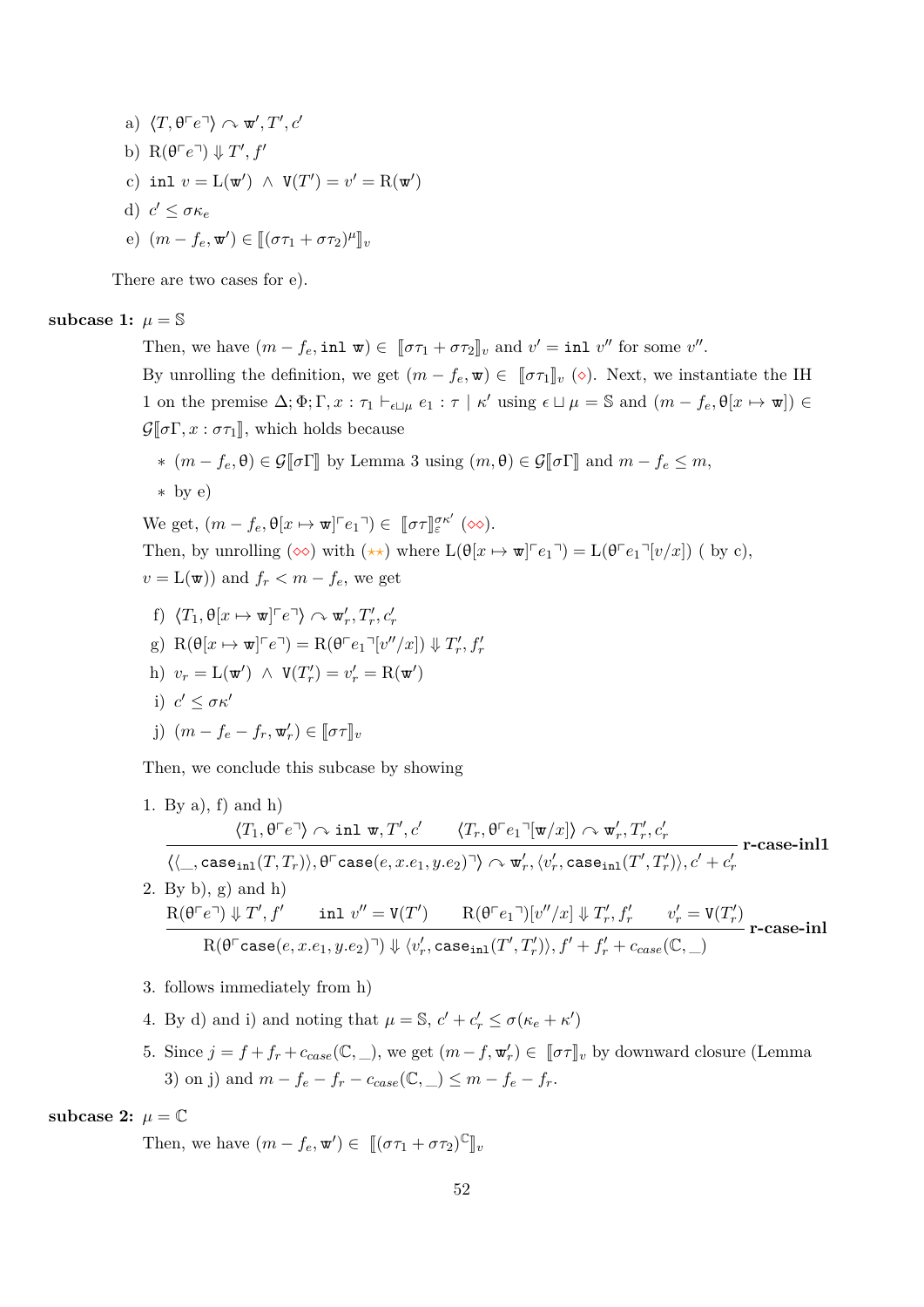There are three cases.

- **subsubcase 1:**  $\mathbf{w}' = \text{new}(\text{inl } v, \text{inr } v'')$  s.t.  $\forall k$ .  $(k, \text{inr } v) \in (\sigma\tau_1 + \sigma\tau_2)_v$  and  $(k, \text{inr } v'') \in (\sigma\tau_1 + \sigma\tau_2)_v$ . By unrolling their definition, we have  $\forall k$ .  $(k, v) \in (\sigma \tau_2)_v$  ( $\diamond$ ) and  $(k, v'') \in (\sigma \tau_2)_v$  ( $\spadesuit$ ). First we instantiate the IH 2 on the premise  $\Delta; \Phi; \Gamma, y : \tau_2 \vdash_{\epsilon \sqcup \mu} e_2 : \tau \mid \kappa' \ (\infty)$  using  $\epsilon \sqcup \mu = \mathbb{C}$  and  $(\sigma \kappa' + 1, R(\theta)[y \mapsto v'']) \in \mathcal{G}(\sigma \Gamma, y : \sigma \tau_2)$ , which holds because
	- $\ast (\sigma \kappa' + 1, R(\theta)) \in \mathcal{G}(\Gamma)$  by instantiating ∀*k*.(*k*, R( $\theta$ )) ∈  $\mathcal{G}(\Gamma)$  (obtained by Lemma [2](#page-17-0) on  $(m, \theta) \in \mathcal{G}[\![\Gamma]\!]$  with  $\sigma \kappa' + 1$ .
	- $\ast (\sigma \kappa' + 1, v'') \in (\sigma \tau_2)_v$  obtained by instantiating (◇) with  $\sigma \kappa' + 1$

Then, we get  $(\sigma \kappa' + 1, R(\theta)[y \mapsto v'']e_2) \in [\sigma \tau]_{\varepsilon}^{\sigma \kappa'}.$ 

By unrolling the definition of  $\langle \cdot \rangle_{\varepsilon}$  using  $\sigma \kappa' < \sigma \kappa' + 1$ , we get  $R(\theta)[y \mapsto v'']e_2 \Downarrow T'_r, f'_r$ and  $v'_r = V(T'_r)$  (††).

The statement  $(\infty)$  will be re-instantiated with IH2 again to get the full proof.

We proceed to the remaining statements to show:

1. By a) and  $(\dagger\dagger)$ ,

$$
\frac{\langle T, \theta^\top e^\top \rangle \curvearrowright \text{new}( \text{inl } v, \text{inr } v''), T', c' \qquad \text{R}(\theta^\top e_2^\top)[v''/y] \Downarrow T'_r, f'_r \qquad v'_r = \text{V}(T'_r)}{\langle \langle v_r, \text{case}_{\text{inl}}(T, T_r) \rangle, \theta^\top \text{case}(e, x.e_1, y.e_2)^\top \rangle \curvearrowright \qquad \text{new}(v_r, v'_r), \langle v'_r, \text{case}_{\text{inr}}(T', T'_r) \rangle, c' + f'_r + c_{case}(\mathbb{S}, \mathbb{C})}
$$

2. By b) and (†)

$$
\frac{\mathrm R(\theta\ulcorner e\urcorner)\Downarrow\mathrm{inr}\;v'',T'f'\quad \mathrm R(\theta\ulcorner e_2\urcorner)[v''/y]\Downarrow v'_r,T'_rf'_r}{\mathrm R(\theta\ulcorner \mathrm{case}(e,x.e_1,y.e_2)\urcorner)\Downarrow\langle v'_r,\mathrm{case}_{\mathrm{inl}}(T',T'_r)\rangle,f'+f'_r+c_{case}(\mathbb C,\_)}\text{r-inr}
$$
3. follows immediately: 
$$
v_r=\mathrm L(\mathrm{new}(v_r,v'_r))\text{ and }v'_r=\mathrm R(\mathrm{new}(v_r,v'_r))
$$

The statements 4. and 5. will be shown below.

We first show statement 5.

TS:  $(m - f_e - f_r - c_{case}(\mathbb{S}, \mathbb{C}), \text{new}(v_r, v'_r)) \in [\![\sigma \tau]\!]_v.$ 

By using the premise  $\models \mathbb{C} \trianglelefteq \tau$  of the typing judgment, we know that  $\tau = (A)^{\mathbb{C}}$ ,

- STS:  $\forall k. (k, v_r) \in (\sigma \tau)_v$  and  $(k, v'_r) \in (\sigma \tau)_v$ .
- Pick  $\sigma \kappa'$  as *k*, then
- STS1:  $(\sigma \kappa', v_r) \in (\sigma \tau)_v$
- STS2:  $(\sigma \kappa', v'_r) \in (\sigma \tau)_v$ .

For the first, we instantiate the IH 2 on the premise ( $\diamond$ ) with step index  $\sigma \kappa' + f_r + 1$  to obtain  $(\sigma \kappa' + f_r + 1, L(\theta)[y \mapsto v]e_2) \in [\sigma \tau]_{\varepsilon}^{\sigma \kappa'}.$ 

By unrolling the definition of  $\langle \cdot \rangle_{\varepsilon}$  using  $\sigma \kappa' < \sigma \kappa' + f_r + 1$ , we get:  $(\sigma \kappa' + 1, v_r) \in (\sigma \tau)_{\nu}$ . By instantiating downward closure (Lemma [3\)](#page-19-0) with  $\sigma \kappa' \leq \sigma \kappa' + 1$ , we get  $(\sigma \kappa', v_r) \in (\sigma \tau)_v$ .

Next, we re-instantiate the IH 2 on the premise  $(\infty)$  with step index  $\sigma \kappa' + f'_r + 1$  to obtain  $(\sigma \kappa' + f'_r + 1, R(\theta)[y \mapsto v'']e_2) \in [\sigma \tau]_{\varepsilon}^{\sigma \kappa'}.$ By unrolling the definition of  $\left(\frac{1}{c}\right)_{\varepsilon}$  with  $\sigma \kappa' < \sigma \kappa' + f'_r + 1$ , we get: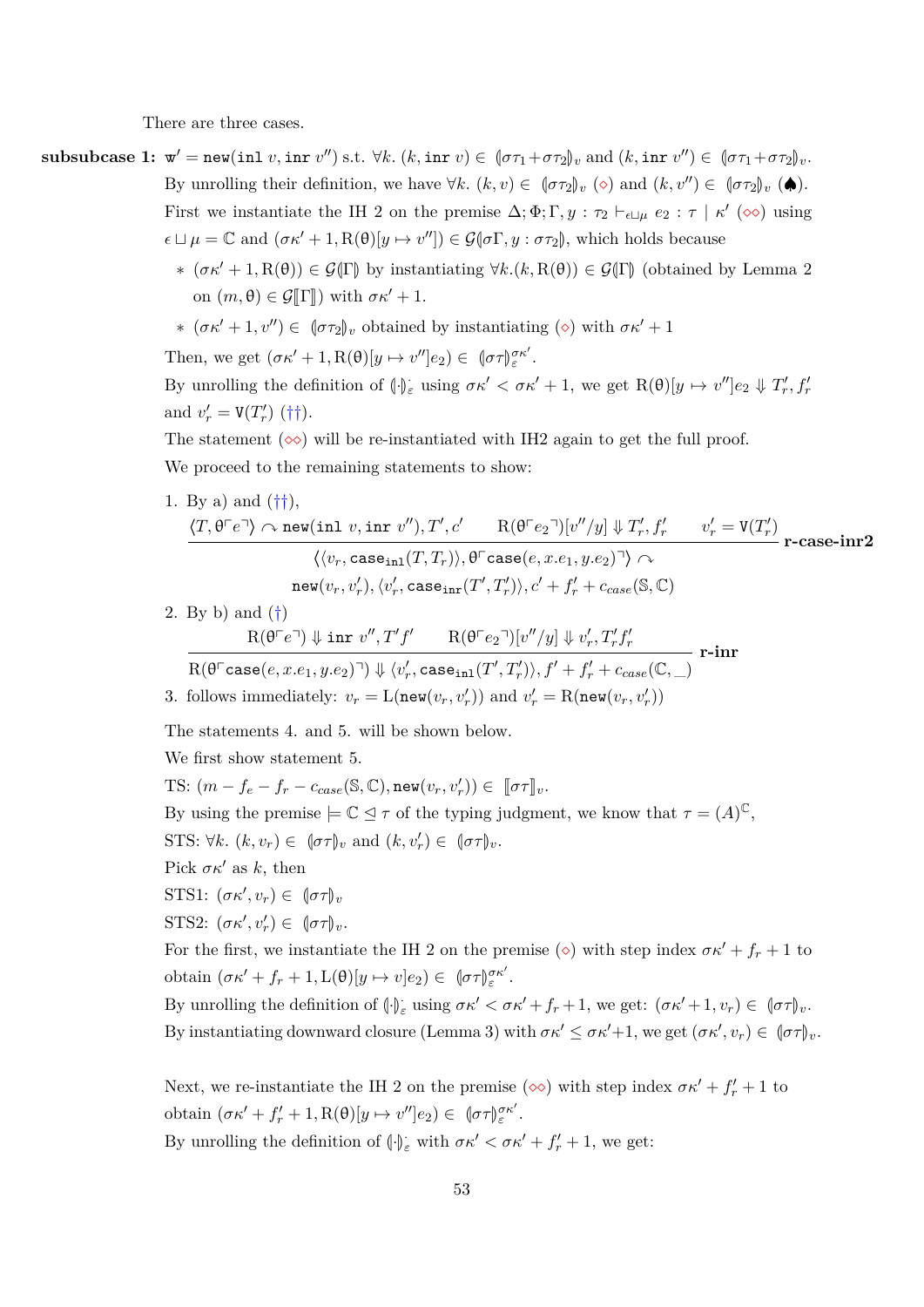k)  $f'_r \leq \sigma \kappa'$ l)  $(\sigma \kappa' + 1, v'_r) \in (\sigma \tau)_v$ 

Hence we conclude the statement 5. by instantiating downward closure (Lemma [3\)](#page-19-0) on l) using  $\sigma \kappa' \leq \sigma \kappa' + 1$ .

The statement 4. follows by d) and k),  $c' + f'_r + c_{case}(\mathbb{S}, \mathbb{C}) \leq \sigma \kappa_e + \sigma \kappa' + c_{case}(\mathbb{S}, \mathbb{C})$ 

**subsubcases 2:** 
$$
(m - f_e, \text{inl } \mathbf{w}) \in [\![\sigma \tau_1 + \sigma \tau_2]\!]_v
$$
 and  $v' = \text{inl } v''$  for some  $v''$ .

By unrolling the definition, we get  $(m - f_e, \mathbf{w}) \in [\![\sigma \tau_1]\!]_v$  ( $\diamond$ ). Next, we instantiate the IH 3 on the premise  $\Delta; \Phi; \Gamma, x : \tau_1 \vdash_{\epsilon \sqcup \mu} e_1 : \tau \mid \kappa'$  using  $\epsilon \sqcup \mu = \mathbb{C}$  and  $(m - f_e, \theta[x \mapsto \epsilon']$  $\mathbf{w}$ )  $\in \mathcal{G}[\![\sigma\Gamma, x:\sigma\tau_1]\!]$ , which holds because

∗  $(m - f_e, θ) ∈ G[σΓ]$  by Lemma [3](#page-19-0) using  $(m, θ) ∈ G[σΓ]$  and  $m - f_e ≤ m$ , ∗ by  $($ 

we have  $(m - f_e, \theta[x \mapsto \mathbf{w}]^{\tau} e_1^{\tau}) \in [\![\sigma \tau]\!]_{\varepsilon}^{\sigma \kappa'}(\infty)$ .

The rest of the proof follows the structure of the subcase where  $\mu = \mathbb{S}$ .

# $\textbf{subsubcase 3: } \mathbf{w}' = \texttt{new}(\texttt{inl } v, \texttt{inl } v'')$

The proof of this case is symmetric to the case where we have  $\mathbf{w}' = \text{new}(i \text{nl } v, i \text{nr } v'')$ .

**Case**  $\Delta; \Phi; \Gamma \vdash_{\mathbb{S}} e : \tau\{I/t\} \mid \kappa \qquad \Delta \vdash I :: S$  $\Delta; \Phi; \Gamma \vdash_{\mathbb{S}} \texttt{pack}\ e: (\exists t{::}S.\ \tau)^{\mathbb{S}} \mid \kappa$ ∃**I** Assume that  $(m, \theta) \in \mathcal{G}[\![\sigma]\!]$  and  $\models \sigma \Phi$ . TS:  $(m, \theta^{\top} \text{pack } e^{\top}) \in [[\exists t::S. \ \sigma\tau)^{\mathbb{S}}]$ l<br>I *σκ ε* .

Following the definition of  $\lbrack\! \lbrack\cdot\lbrack\! \rbrack_{\varepsilon},$  assume that

 $L(\theta \ulcorner e \urcorner) \Downarrow T, f_e(\star) \qquad v = V(T)$  $L(\theta^{\top}$ pack  $e^{\top}) \Downarrow \langle$ pack  $v,$  pack  $T \rangle, f_e + c_{pack}()$ **pack**

where  $f = f_e + c_{pack}$  ()  $< m$ .

By Lemma  $1, \vdash \sigma I :: S$  $1, \vdash \sigma I :: S$  (†). By IH 1 on the first premise, we get  $(m, \theta \ulcorner e \urcorner) \in [\![\sigma \tau \{\sigma I/t\}]_{\varepsilon}^{\sigma \kappa'}$ . By unfolding its definition using  $(\star)$  with the definition  $f_e \leq f < m$ , we get

a)  $\langle T, \theta \ulcorner e \urcorner \rangle \curvearrowright \mathbf{w}', T', c'$ b)  $R(\theta \ulcorner e \urcorner) \Downarrow T', f'$ c)  $v = L(\mathbf{w}') \land V(T') = v' = R(\mathbf{w}')$ d)  $c' \leq \sigma \kappa$  $(e)$   $(m - f_e, \mathbf{w}') \in [\![\sigma \tau \{\sigma I/t\}]\!]_v$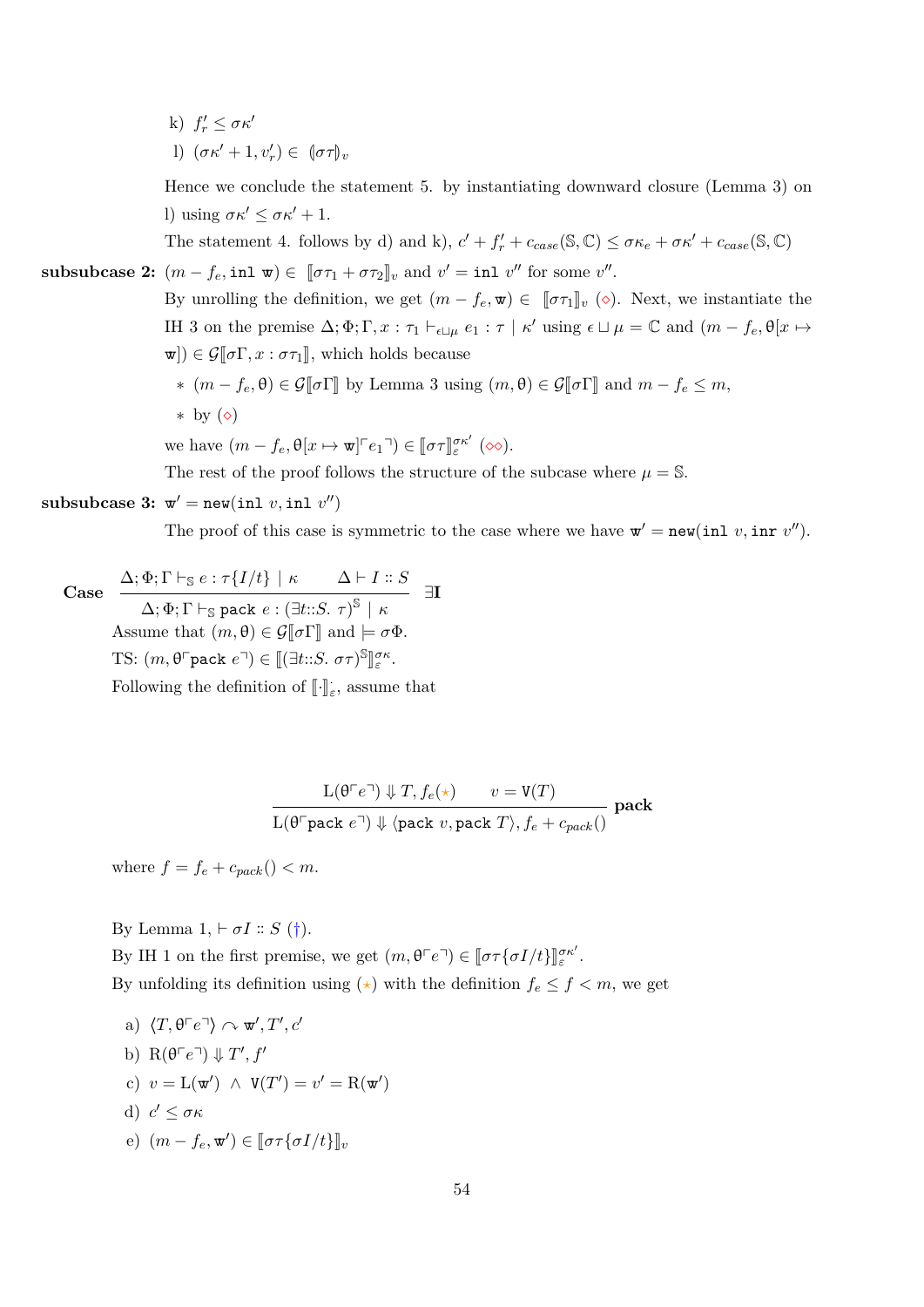Then, we can conclude as follows:

1. By a)  $\langle T, \theta \ulcorner e \urcorner \rangle \curvearrowright \mathbf{w}', T', c'$   $\qquad \mathbf{V}(T') = v'$  $\langle \langle \_\ , \text{pack } T \rangle, \theta \ulcorner \text{pack } e \urcorner \rangle \curvearrowright \text{pack } \text{w}', \langle \text{pack } v', \text{pack } T' \rangle, c'$ **r-pack** 2. By b)  $R(\theta \ulcorner e \urcorner) \Downarrow T', f' \qquad V(T') = v'$  $R(\theta \cap \text{pack } e^{\square}) \Downarrow \langle \text{pack } v', \text{pack } T' \rangle, f' + c_{pack}()$ **pack** 3. By c), we can conclude that pack  $v = L(\text{pack } w') \land \text{pack } v' = R(\text{pack } w')$ 4. follows by d) 5. TS:  $(m - f - c_{pack}(), \text{pack } \mathbf{w}') \in [[(\exists t::S. \ \sigma \tau)^{\mathbb{S}}]_{v}.$ We know (†). RTS:  $(m - f - c_{pack}(), \mathbf{w}') \in [\![\sigma \tau \{\sigma I/t\}]\!]_v$ . This follows by applying Lemma [3](#page-19-0)  $\text{to } e$ ) using  $m - f - c_{pack}$  ()  $\leq m - f$ . **Case**  $\Delta; \Phi; \Gamma \vdash_{\mathbb{S}} e : (\exists t : S. \ \tau)^{\mu} \mid \kappa_e \quad t :: S, \Delta; \Phi; x : \tau, \Gamma \vdash_{\mu} e' : \tau' \mid \kappa'$  $\models \mu \leq \tau'$   $t \notin FV(\Phi; \Gamma, \tau', \kappa')$   $\kappa = \kappa_e + \kappa' + (((\epsilon \sqcup \mu) \doteq \mathbb{C})$ ?  $c_{unpack}(\epsilon, \mu) : 0)$  $\Delta; \Phi; \Gamma \vdash_{\mathbb{S}} \mathtt{unpack}\ e\ \mathtt{as}\ x\ \mathtt{in}\ e' : \tau'\mid \kappa$ ∃**E** Assume that  $(m, \theta) \in \mathcal{G}[\![\sigma\Gamma]\!]$  and  $\models \sigma\Phi$ .

TS:  $(m, \theta^{\text{T}}$ unpack *e* as  $x \text{ in } e' \mu^{\text{T}}) \in [\![ \tau' ]\!]$ l<br>I *σκ ε* . Following the definition of  $\llbracket \cdot \rrbracket_{\varepsilon}$ , assume that  $L(\theta^\top e^\top) \Downarrow T, f_e(\star)$   $V(T) = \text{pack } v$   $L(\theta^\top e'^\top [v/x]) \Downarrow T_r, f_r(\star \star)$   $V(T_r) = v_r$  $L(\theta^{\Box}$ unpack  $e$  as  $x$  in  $e^{\prime\Box}) \Downarrow \langle v_r,$ unpack $(T, x, T_r) \rangle, f_e + f_r + c_{unpack}(\mathbb{C}, \mathbb{S})$ **unpack**

where  $f = f_e + f_r + c_{unpack}(\mathbb{C}, \mathbb{S}) < m$  By IH 1 on the first premise, we get  $(m, \theta \ulcorner e \urcorner) \in [[\exists t :: S. \ \sigma \tau)^\mu$ l<br>I *σκe ε* .

By unfolding its definition using  $(\star)$  with the definition  $f_e \leq f < m$ , we get

a)  $\langle T, \theta \ulcorner e \urcorner \rangle \curvearrowright \mathbf{w}', T', c'$ b)  $R(\theta \ulcorner e \urcorner) \Downarrow T', f'$ c)  $v = L(\mathbf{w}') \land V(T') = v' = R(\mathbf{w}')$ d)  $c' \leq \sigma \kappa$  $(e)$   $(m - f_e, \mathbf{w}') \in [[\exists t::S. \ \sigma\tau)^{\mu}]_v$ 

There are two cases:

### **subcase 1:**  $\mu = \mathbb{S}$

We have  $(m - f_e, \texttt{pack} \mathbf{w}'') \in [[(\exists t::S. \sigma \tau)^{\mathbb{S}}]_v$ . By unrolling its definition, we get  $\vdash I :: S(\dagger)$  and  $(m - f_e, \mathbf{w}'') \in [\![\sigma \tau\{I/t\}]\!]_v(\dagger\dagger).$ By IH 1 on the second premise using

•  $\sigma[t \mapsto I] \in \mathcal{D}[t : : S, \Delta]$  using  $(\dagger)$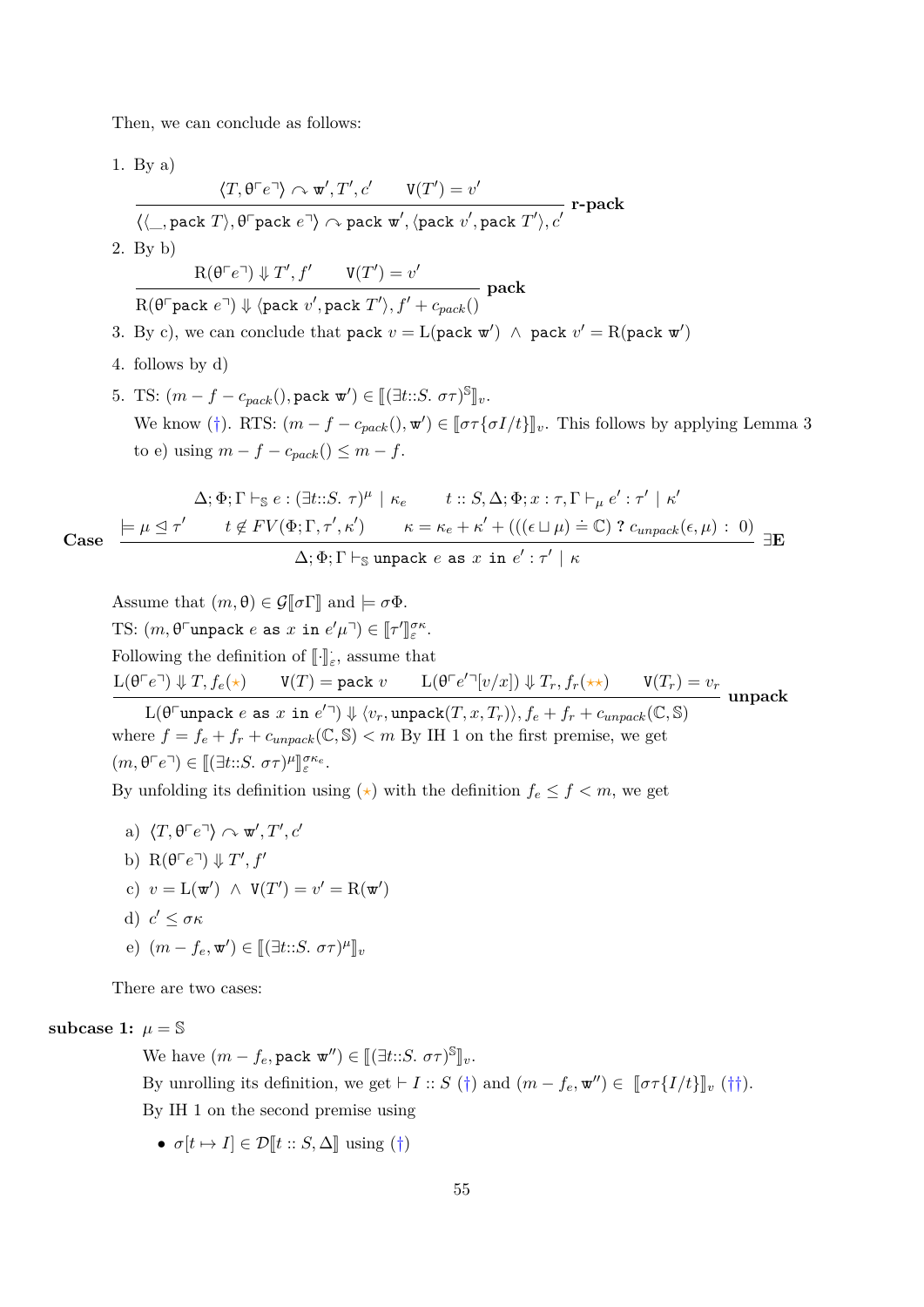- $(m f_e, \theta[x \mapsto \mathbf{w}^{\prime\prime}])$ *,*  $\in \mathcal{G}[\![\sigma[t \mapsto I](\Gamma, x : \tau)]\!]$ *,* which holds because  $*(m - f_e, \theta) \in \mathcal{G}[\![\sigma[t \mapsto I]\!] \equiv \mathcal{G}[\![\sigma\Gamma]\!]$  by Lemma [3](#page-19-0) using  $(m, \theta) \in \mathcal{G}[\![\Gamma]\!]$  and  $m - f_e \leq$ *m*, and noting that  $t \notin FV(\Gamma)$ 
	- $*(m f_e, \mathbf{w}'') \in [\![\sigma[t \mapsto I]\!] \tau \rrbracket_v$  by  $(\dagger \dagger)$

we get  $(m - f_e, \theta[x \mapsto \mathbf{w}^{\prime\prime}] \in e^{r \cdot \mathbf{a}}) \in [\![\sigma[t \mapsto I]\!] \infty$ ll.<br>L  $\int_{\varepsilon}^{\sigma[t\mapsto I]\kappa'}$  =  $\llbracket \sigma\tau' \rrbracket$  $e^{\sigma \kappa'} = \text{since}$  $t \notin FV(\Phi; \Gamma, \tau', \kappa').$ 

By unrolling its definition using  $(\star\star)$  with  $f_r < m - f_e$ , we get

f)  $\langle T_r, \theta[x \mapsto \mathbf{w}''] \, \negthinspace \ulcorner \, e' \, \urcorner \rangle \curvearrowright \mathbf{w}'_r, T'_r, c'_r$ g)  $R([x \mapsto \mathbf{w}''] \ulcorner e' \urcorner) \Downarrow T'_r, f'_r$ h)  $v_r = \mathcal{L}(\mathbf{w}'_r) \land \mathbf{V}(T'_r) = v'_r = \mathcal{R}(\mathbf{w}'_r)$ i)  $c' \leq \sigma \kappa'$ j)  $(m - f_e - f_r, \mathbf{w}'_r) \in [\![\sigma \tau']\!]_v$ 

We can conclude

1. By a) and f)  
\n
$$
\frac{\langle T, \theta^\Gamma e^\neg \rangle \curvearrowright \text{pack } \mathbf{w}'', T', c' \qquad \langle T_r, \theta^\Gamma e'^\neg[\mathbf{w}''/x] \rangle \curvearrowright \mathbf{w}'_r, T'_r, c'_r \qquad \mathbf{V}(T'_r) = v'_r}{\langle \langle \_, \text{unpack}(T, x, T_r) \rangle, \theta^\Gamma \text{unpack } e \text{ as } x \text{ in } e'^\neg \rangle \curvearrowright \mathbf{w}'_r,}
$$
\n
$$
\langle v'_r, \text{unpack}(T', x, T'_r) \rangle, c' + c'_r
$$

2. By b) and  $g$ )  $\mathrm{R}(\theta\ulcorner e\urcorner)\Downarrow T',f'(\star) \qquad \mathrm{V}(T')=\texttt{pack}\,\, v'' \qquad \mathrm{R}(\theta\ulcorner e'\urcorner[v''/x])\Downarrow T'_r, f'_r(\star\star) \qquad \mathrm{V}(T'_r)=v'_r$  $R(\theta^{\Box}$ unpack  $e$  as  $x$  in  $e'\mu^{\Box}) \Downarrow v_r, \langle v_r, \text{unpack}(T', x, T'_r) \rangle f' + f'_r + c_{unpack}(\mathbb{C}, \mathbb{S})$ **unpack**

- 3. follows by h)
- 4. By d) and c), we get  $c' + c'_r \leq \sigma(\kappa + \kappa')$
- 5. By Lemma [3](#page-19-0) on j), we get  $(m f_e, \mathbf{w}'_r) \in [\![\sigma \tau']\!]_v$

**subcase 2:**  $\mu = \mathbb{C}$ 

We have  $(m - f_e, \mathbf{w}') \in [[(\exists t::S. \ \sigma\tau)^{\mathbb{C}}]_v$ . There are two cases for  $\mathbf{w}'$ 

•  $\mathbf{w}' = \texttt{pack} \ \mathbf{w}'' \text{ s.t. } (m - f_e, \texttt{pack} \ \mathbf{w}'') \in [[(\exists t::S. \ \sigma \tau)^{\mathbb{C}}]_v.$ 

By unrolling its definition, we get  $\vdash I :: S(\dagger)$  and  $(m - f_e, \mathbf{w}') \in [\![\sigma \tau\{I/t\}]\!]_v(\dagger\dagger)$ . By IH 1 on the second premise using

 $-\sigma[t \mapsto I] \in \mathcal{D}[t : S, \Delta]$  using (†)

$$
-(m - f_e, \theta[x \mapsto \mathbf{w}']) \in \mathcal{G}[\![\sigma[t \mapsto I](\Gamma, x : \tau)]\!],
$$
 which holds because  
\n
$$
*(m - f_e, \theta) \in \mathcal{G}[\![\sigma[t \mapsto I]\Gamma]\!] = \mathcal{G}[\![\sigma\Gamma]\!]
$$
 by Lemma 3 using  $(m, \theta) \in \mathcal{G}[\![\Gamma]\!]$  and  
\n $m - f_e \leq m$ , and noting that  $t \notin FV(\Gamma)$   
\n
$$
*(m - f_e, \mathbf{w}') \in [\![\sigma[t \mapsto I]\tau]\!]_v
$$
 by  $(\dagger \dagger)$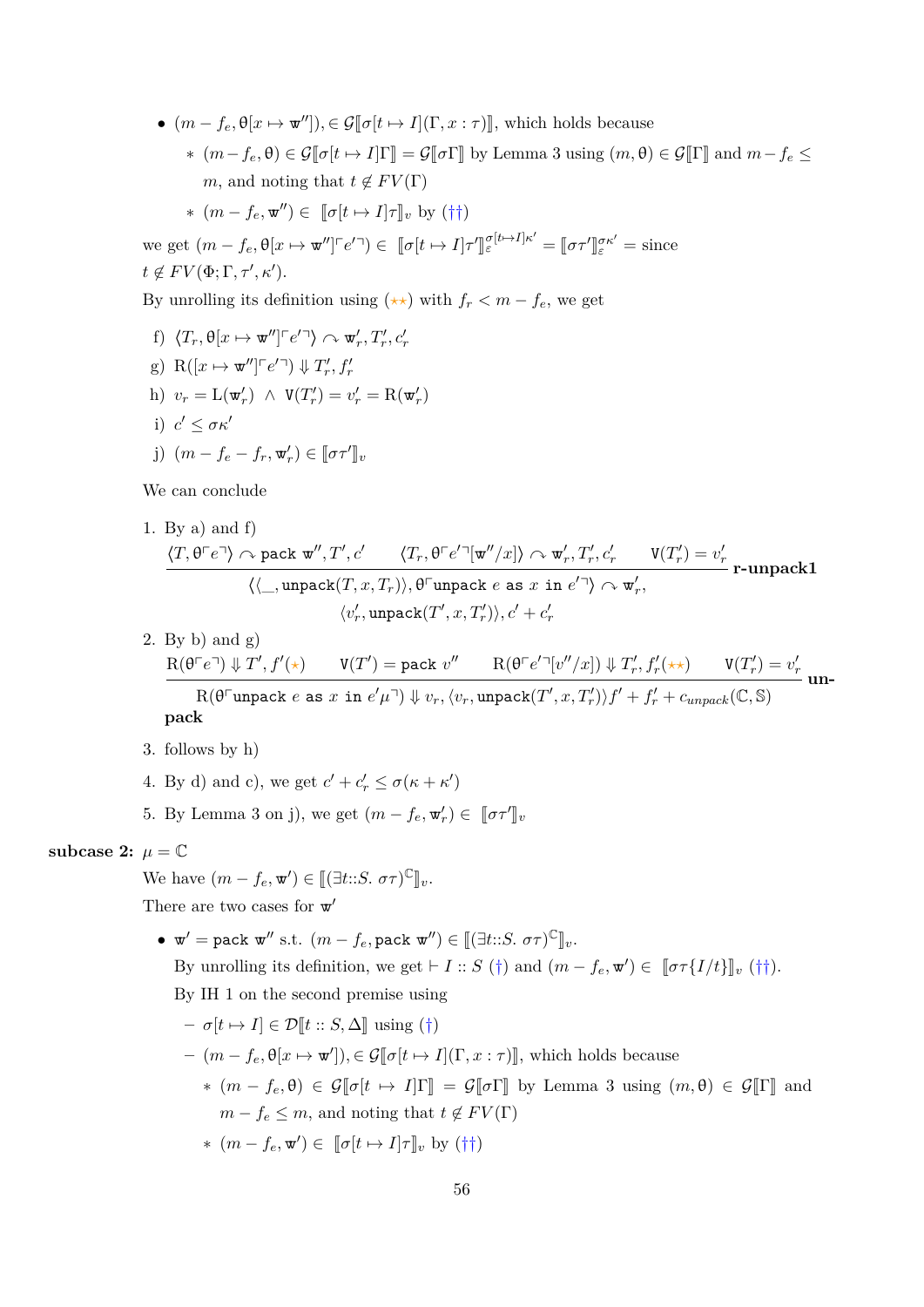we get  $(m - f_e, \theta[x \mapsto \mathbf{w}'] \ulcorner e' \urcorner) \in [\![\sigma[t \mapsto I]\!] \tau'$ l<br>I  $\int_{\varepsilon}^{\sigma[t\mapsto I]\kappa'}$  =  $\llbracket \sigma\tau' \rrbracket$  $e^{\sigma \kappa'} = \text{since}$  $t \notin FV(\Phi; \Gamma, \tau', \kappa').$ By unrolling its definition using  $(\star \star)$  with  $f_r < m - f_e$ , we get k)  $\langle T_r, \theta[x \mapsto \mathbf{w}'] \rceil e^{r} \rangle \sim \mathbf{w}'_r, T'_r, c'_r$ l)  $R([x \mapsto \mathbf{w}'] \ulcorner e' \urcorner) \Downarrow T'_r, f'_r$  $v_r = L(\mathbf{w}'_r) \land V(T'_r) = v'_r = R(\mathbf{w}'_r)$  $n)$  *c'* ≤ *σκ' o*)  $(m - f_e - f_r, w'_r) \in [\sigma \tau']_v$ 

We can conclude

1. By a) and f)  
\n
$$
\frac{\langle T, \theta^{\Gamma} e^{\Gamma} \rangle \curvearrowright \text{pack } \mathbf{w}', T', c' \qquad \langle T_r, \theta^{\Gamma} e'^{\Gamma} [\mathbf{w}'/x] \rangle \curvearrowright \mathbf{w}'_r, T'_r, c'_r \qquad \mathbf{V}(T'_r) = v'_r}{\langle \langle \_, \text{unpack}(T, x, T_r) \rangle, \theta^{\Gamma} \text{unpack } e \text{ as } x \text{ in } e'^{\Gamma} \rangle \curvearrowright \mathbf{w}'_r,}
$$
\n
$$
\langle v'_r, \text{unpack}(T', x, T'_r) \rangle, c' + c'_r
$$

- 2. By b) and g)  $R(\theta^{\top}e^{\top}) \Downarrow$  pack  $v, Tf(\star)$   $R(\theta^{\top}e'^{\top}[v/x]) \Downarrow v_r, T_rf_r(\star \star)$  $R(\theta^{\Box}$ unpack  $e$  as  $x$  in  $e'\mu^{\Box}) \Downarrow v_r$ , unpack $(T, x, T_r)v_r f + f_r + 1$ **unpack**
- 3. follows by h)
- 4. By d) and c), we get  $c' + c'_r \leq \sigma(\kappa + \kappa')$
- 5. By Lemma [3](#page-19-0) on j), we get  $(m j, \mathbf{w}'_r) \in [\![\sigma \tau']\!]_v$

$$
\bullet \ \mathbf{w}' = \mathtt{new}(\_, \mathtt{pack}\ v')
$$

This proof case is also similar to the rules like case*,* app etc.

**Case**  $\Delta; \Phi \models C$   $\Delta; \Phi \wedge C; \Gamma \vdash_{\mathbb{S}} e : \tau \mid \kappa$  $(\Delta; \Phi; \Gamma \vdash_{\mathbb{S}} e : (C \& \tau)^{\mathbb{S}} \mid \kappa)$ **c-andI** Assume that  $(m, \theta) \in \mathcal{G}[\![\sigma]\!]$  and  $\models \sigma \Phi$ . TS:  $(m, \theta \ulcorner e \urcorner) \in [(\sigma C \& \sigma \tau)^{\mathbb{S}}$ ll<br>. *σκ ε* . Following the definition of  $\lbrack\! \lbrack\cdot\lbrack\! \rbrack_{\varepsilon},$  assume that  $L(\theta \ulcorner e \urcorner) \Downarrow T$ ,  $f(\star)$  and  $f < m$  $\Phi \models \sigma C$  (†). By main assumption  $\models \sigma \Phi$  and using the premise  $\Delta; \Phi \models C$ , combined with Assumption [12,](#page-30-0) we obtain  $\models \sigma(\Phi \wedge C)$  (†). By IH 1 on the second premise using (†), we get  $(m, \theta \ulcorner e \urcorner) \in [\![\sigma \tau]\!]_{\varepsilon}^{\sigma \kappa}$ .

By unfolding its definition using  $(\star)$  and  $f < m$ , we get

- a)  $\langle T, \theta \ulcorner e \urcorner \rangle \curvearrowright \mathbf{w}', T', c'$ b)  $R(\theta \ulcorner e \urcorner) \Downarrow V(T') = v', T'f'$
- c)  $v = \mathcal{L}(\mathbf{w}') \land v' = \mathcal{R}(\mathbf{w}')$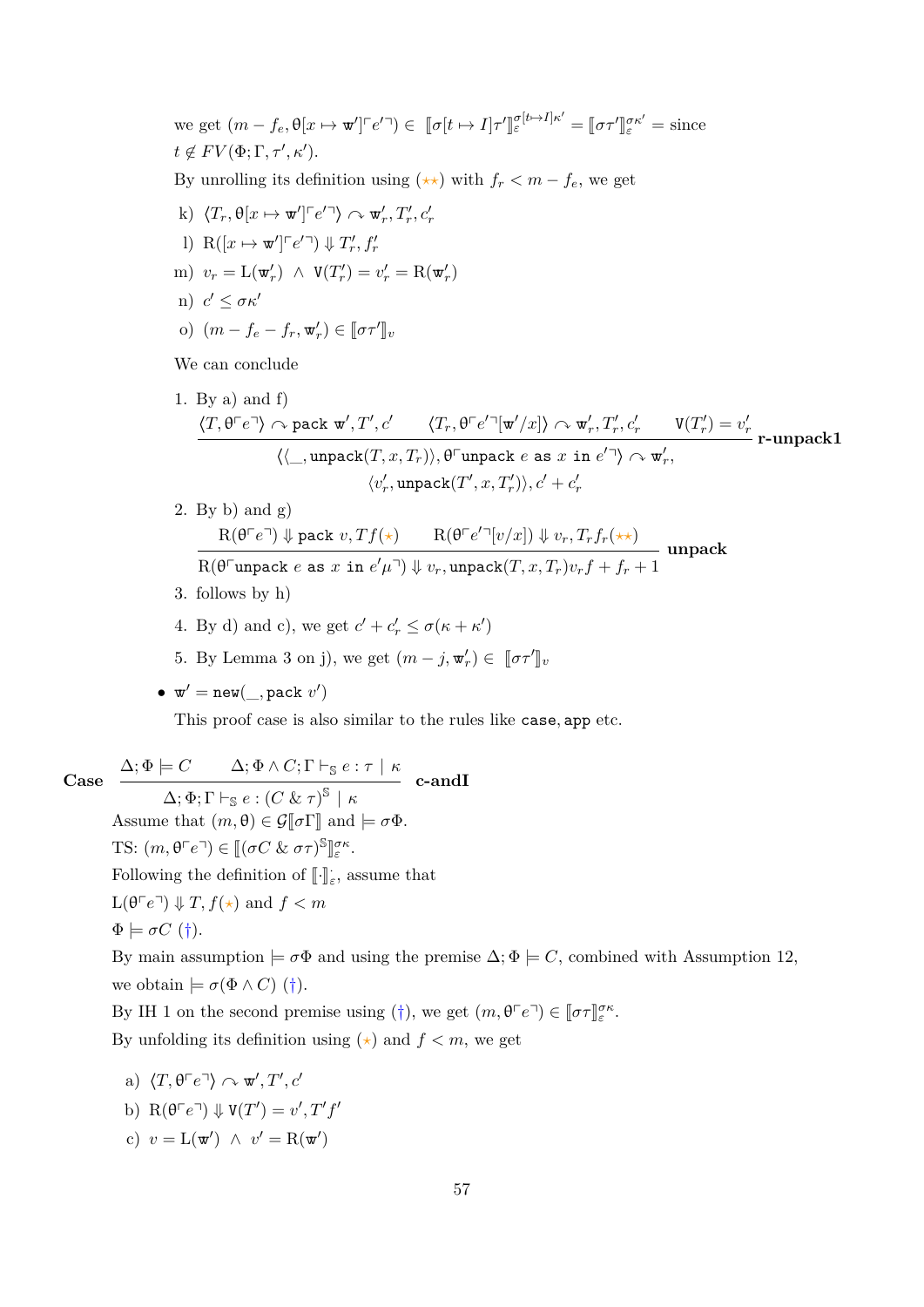d)  $c' \leq \sigma \kappa$ e)  $(m - f, \mathbf{w}') \in [\![\sigma \tau]\!]_v$ 

Then, we can conclude as follows:

- 1. follows immediately from a)
- 2. follows immediately from b)
- 3. follows immediately from c)
- 4. follows immediately from d)
- 5. TS:  $(m f, \mathbf{w}') \in [[(C \& \tau)^{\mathbb{S}}]_{v}.$ This follows by  $\models \sigma C$  (obtained by (†)), and e).

Case 
$$
\frac{\Delta; \Phi; \Gamma \vdash_{\mathbb{S}} e : \tau \mid \kappa' \qquad \forall x \in \Gamma \quad \Delta; \Phi \land C \models \Gamma(x) \sqsubseteq \Box(\Gamma(x)) \qquad \Delta; \Phi \land \neg C \models \kappa' \leq \kappa}{\Delta; \Phi; \Gamma \vdash_{\mathbb{S}} e : \tau \mid \kappa} \ \text{r-split}
$$

Assume that  $(m, \theta) \in \mathcal{G}[\![\sigma\Gamma]\!]$  and  $\models \sigma\Phi$ . TS:  $(m, \theta \ulcorner e \urcorner) \in [\![\sigma \tau]\!]_{\varepsilon}^{\sigma \kappa}$ .

Instead, we first show soundness of the following more general rule **split** and then derive **r-split** rule using **nochange** and **split** rules.

$$
\frac{\Delta; \Phi \wedge C; \Gamma \vdash_{\mathbb{S}} e : \tau \mid \kappa \qquad \Delta; \Phi \wedge \neg C; \Gamma \vdash_{\mathbb{S}} e : \tau \mid \kappa}{\Delta; \Phi; \Gamma \vdash_{\mathbb{S}} e : \tau \mid \kappa} \text{ split}
$$

There are two cases:

#### subcase 1:  $\models \sigma \Phi \wedge C$

Follows immediately by IH on the first premise.

#### **subcase 2:**  $\models \sigma \Phi \land \neg C$

Follows immediately by IH on the second premise.

Next, we derive the **r-split** rule: assuming  $(\star)$ ,  $(\diamond)$  and  $(\dagger)$ , we obtain  $\Gamma \vdash_{\mathbb{S}} e : \tau \mid \kappa$ . Since the contexts  $\Delta$ ;  $\Phi$  stay same across derivations, we omit them for brevity.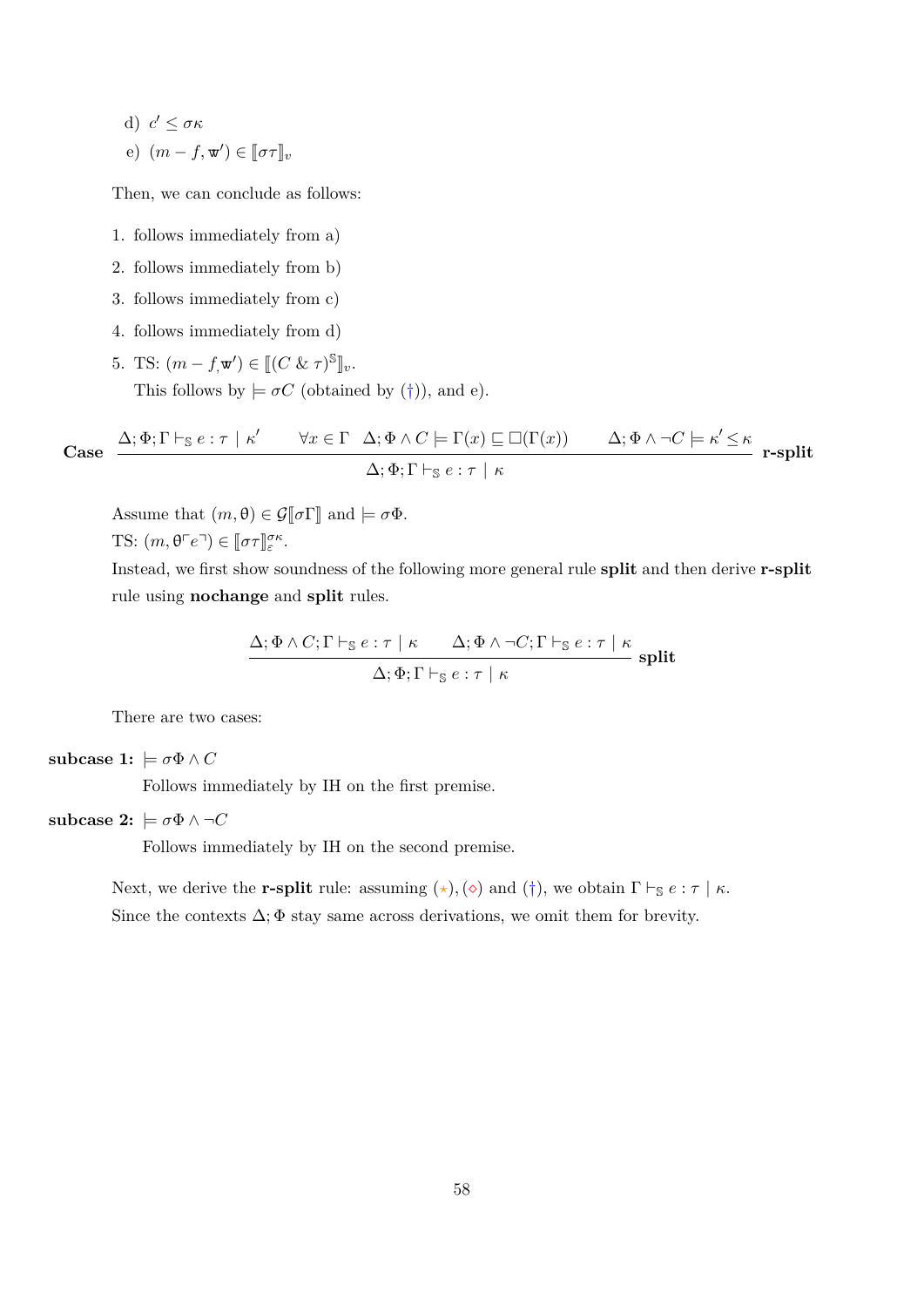| $\frac{\Gamma\vdash_{\mathbb{S}} e:\tau\mid\kappa'(\star)}{C;\Gamma\vdash_{\mathbb{S}} e:\tau\mid\kappa'}\ \text{constr-weak}\qquad\forall x\in dom(\Gamma)\ \ C\models\Gamma(x)\sqsubseteq\Box(\Gamma(x))(\diamond)$ |          |
|-----------------------------------------------------------------------------------------------------------------------------------------------------------------------------------------------------------------------|----------|
| $C; \Gamma \vdash_{\mathbb{S}} e : \Box(\tau) \mid 0$                                                                                                                                                                 | nochange |
| $C; \Gamma \vdash_{\mathbb{S}} e : \tau \mid \kappa$                                                                                                                                                                  |          |
| $\frac{\Gamma\vdash_{\mathbb{S}}e:\tau\mid\kappa'(\star)}{\neg C;\Gamma\vdash_{\mathbb{S}}e:\tau\mid\kappa'}\text{ weak}\qquad\neg C\models\kappa'\leq\kappa(\dagger)$                                                |          |
| $\neg C; \Gamma \vdash_{\mathbb{S}} e : \tau \mid \kappa$                                                                                                                                                             |          |
| $\vdash_{\mathbb{S}} e : \tau \mid \kappa$                                                                                                                                                                            | split    |

Case 
$$
\frac{\Delta; \Phi; \Gamma \vdash_{\mathbb{S}} e : \tau \mid \kappa' \qquad \forall x \in \Gamma \quad \Delta; \Phi \models \Gamma(x) \sqsubseteq \Box(\Gamma(x)) \qquad \kappa = ((\epsilon = \mathbb{S} \ ? \ 0 \ : \ \kappa'))}{\Delta; \Phi; \Gamma, \Gamma' \vdash_{\mathbb{S}} e : \Box(\tau) \mid \kappa} \quad \text{nochange}
$$

Assume that  $(m, \theta) \in \mathcal{G}[\![\sigma\Gamma, \sigma\Gamma']\!]$  and  $\models \sigma\Phi$ . Note that  $\epsilon = \mathbb{S}$ , then  $\sigma\kappa = 0$ . Let  $\theta = \theta_1 \cup \theta_2$  where  $(m, \theta_1) \in \mathcal{G}[\![\sigma\Gamma]\!]$  and  $(m, \theta_2) \in \mathcal{G}[\![\sigma\Gamma']\!]$ . TS:  $(m, \theta^{\top}e^{\top}) \in [\Box(\sigma\tau)]_{\varepsilon}^{0}$ STS:  $(m, \theta_1 \ulcorner e \urcorner) \in [\Box(\sigma \tau)]_e^0$  since *e* doesn't have any free variables from Γ'. Unrolling the definition of  $\llbracket \cdot \rrbracket_{\varepsilon}$ , assume that  $L(\theta^{\lceil} e^{\lceil} \pi) \Downarrow v, Tf \rightsquigarrow$  where  $f < m$ . By IH on premise with  $\theta_1$ , we get  $(m, \theta_1 \ulcorner e \urcorner) \in [\![\sigma \tau]\!]_{\varepsilon}^{\sigma \kappa}$ . Unrolling this definition with  $(\star)$ , we get

a)  $\langle T, \theta_1 \ulcorner e \urcorner \rangle \curvearrowright \mathbf{w}', T', c'$ b)  $R(\theta_1 \ulcorner e \urcorner) \Downarrow T', f'$ c)  $v = L(\mathbf{w}') \land V(T') = v' = R(\mathbf{w}')$ d)  $c' \leq \sigma \kappa$ e)  $(m - f, \mathbf{w}') \in [\![\sigma \tau]\!]_v$ 

Then,

- 1. follows immediately from a)
- 2. follows immediately from b)
- 3. follows immediately from c)
- 4.  $c' = 0$  as shown in 5.
- 5. TS:  $(m f, \mathbf{w}') \in [\Box(\sigma \tau)]_v$ .

Using  $e)$  and Lemma  $8$ , STS: stable $(w')$ .

From Lemma [7](#page-20-1) and the premises of the typing rule, we get  $stable(\theta_1 \in \mathbb{P})$ . Using Lemma [6](#page-20-2) and a), we get  $\texttt{stable}(\mathbf{w}')$  and  $c' = 0$ .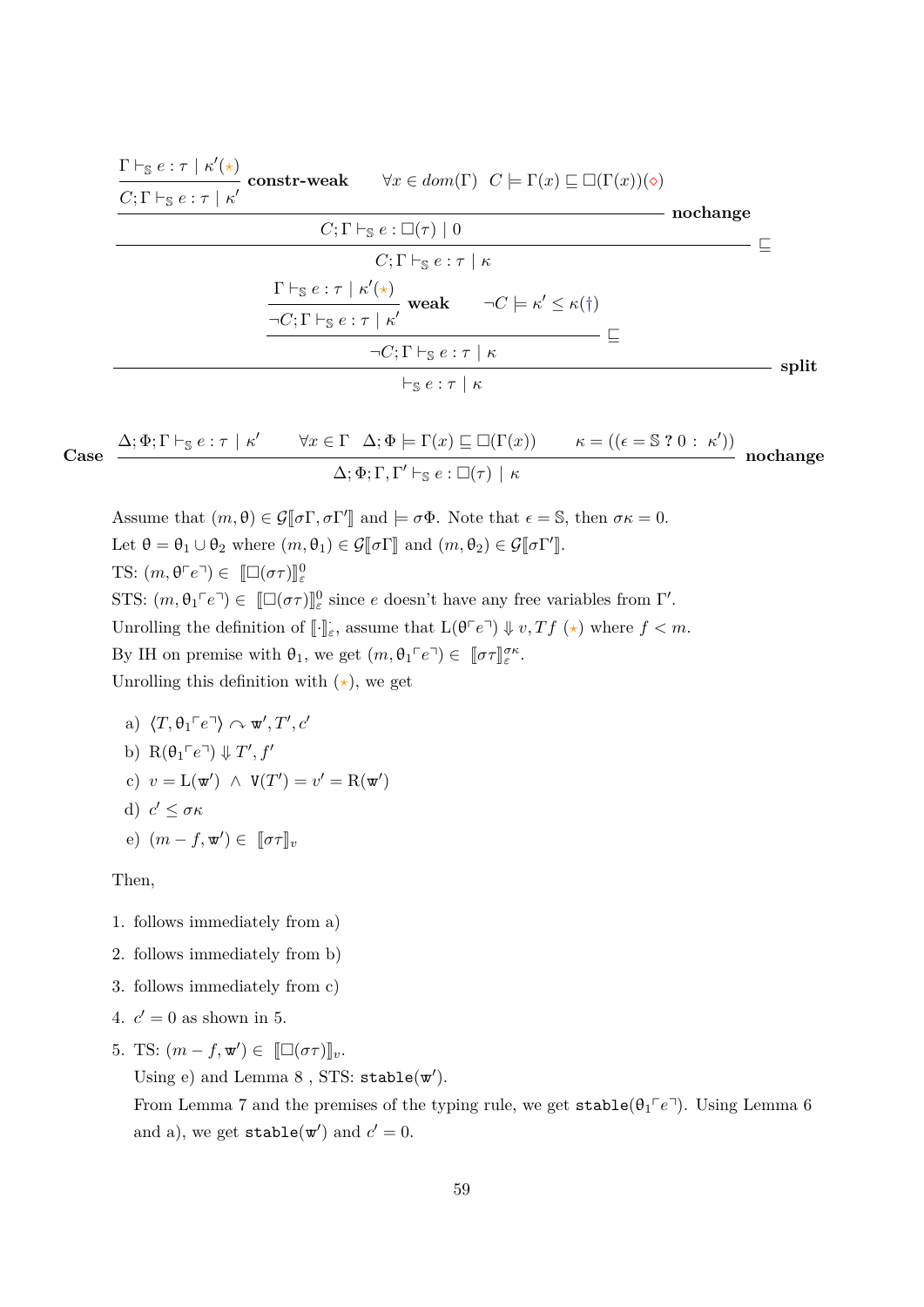**Case**  $\Upsilon(\zeta) = \zeta : (B_1 \cdots B_n) \stackrel{\kappa'}{\rightarrow} B$   $\Delta; \Phi; \Gamma \vdash_{\mathbb{S}} e : (B_i)^{\mu_i} \mid \kappa_{e_i}$  $\mu_1 \sqcup \cdots \sqcup \mu_n = \mu \qquad \kappa = (\sum^n)$ *i*=1  $\kappa_{e_i}$ ) +  $\kappa'$  +  $c_{prim}(\mathbb{S}, n, \mu_1, \cdots, \mu_n)$  $\Delta; \Phi; \Gamma \vdash_{\mathbb{S}} \zeta (e_1 \cdots e_n) : (B)^{\mu} \mid \kappa$ **primApp** Assume that  $(m, \theta) \in \mathcal{G}[\![\sigma]\!]$  and  $\models \sigma \Phi$ . TS:  $(m, \theta^{\top} \zeta \ e_1 \cdots e_n^{\top}) \in [B]_{\varepsilon}^{\sigma \kappa}$ Assume that  $L(\theta^{\top}e_i^{\top}) \Downarrow T_i, f_i \qquad v_i = V(T_i) \qquad \widehat{\zeta}(v_i \cdots v_n) = (f_r, v_r)$  $\overline{\zeta}$  L( $\theta^{\top}(e_1 \cdots e_n)$   $\exists$ )  $\Downarrow \langle v_r,$  primApp $(T_1 \cdots T_n, \zeta) \rangle$ ,  $(\sum^n_{n=1}^n \zeta)$ *i*=1  $f_i$  +  $f_r$  +  $c_{prim}(\mathbb{C}, n, \mathbb{S}, \cdots, \mathbb{S})$ **primapp** Assume  $f = (\sum_{i=1}^{n} f_i) + f_r + c_{prim}(\mathbb{C}, n, \mathbb{S}, \cdots, \mathbb{S})$   $\leq m$ By IH on  $e_i$ , we get  $(m, \theta \ulcorner e_i \urcorner) \in [[(B_i)^{\mu_i}]]_{\varepsilon}^{\sigma \kappa_{e_i}}$ . لا<br>ا Unrolling each of these with the corresponding premise  $(\star_i)$  and noting that  $f_i \leq f \leq m$ , we get

- a)  $\langle T_i, \theta \ulcorner e_i \urcorner \rangle \sim \mathbf{w}'_i, T'_i, c'_i$
- b)  $R(\theta \ulcorner e \urcorner) \Downarrow T_i', f'$
- c)  $v = L(\mathbf{w}') \land V(T'_i) = v' = R(\mathbf{w}')$
- d)  $c'_i \leq \sigma \kappa_{e_i}$
- $(e)$   $(m f_i, \mathbf{w}'_i) \in [[(B_i)^{\mu_i}]]_v$

There are two cases depending on whether  $\text{stable}(\theta^{\top}\zeta e_1 \cdots e_n^{\top})$  or not.

## $\textbf{subcase 1: stable}(\theta^{\top} \zeta \ e_1 \cdots e_n^{\top})$

1.  $\texttt{stable}(\theta^\sqcap \zeta \ e_1 \cdots e_n^\sqcap)$  $\langle \langle v_r, \text{primApp}(T, \zeta) \rangle, \theta^{\top} \zeta \ e_1 \cdots e_n^{\top} \rangle \curvearrowright \ulcorner v_r^{\top}, \langle v_r, \text{primApp}(T, \zeta) \rangle, 0$ **r-prim-s** 2. Since stable( $\theta^{\top} \zeta$   $e_1 \cdots e_n^{\top}$ ), we also have stable( $\theta^{\top} e_i^{\top}$ ). So,  $L(\theta^{\top} e_i^{\top}) = R(\theta^{\top} e_i^{\top})$ . Hence, from the evaluation judgment for  $L(\theta \subset \zeta e_i)$ , we get:  $R(\theta \cap e_i) \Downarrow T_i, f \qquad v_i = V(T_i) \qquad \widehat{\zeta}(v_i \cdots v_n) = (f_r, v_r)$  $\overline{\mathrm{R}(\theta\ulcorner\zeta\;e\urcorner)\Downarrow\langle v_r,\texttt{primApp}(T,\zeta)\rangle,(\sum^n_{\zeta\in\mathcal{C}}\mathcal{V})}$ *i*=1  $f_i$  +  $f_r$  +  $c_{prim}(\mathbb{C}, n, \mathbb{S}, \cdots, \mathbb{S})$ **primapp** 3.  $v_r = \mathcal{L}(\ulcorner v_r \urcorner) \land v_r = \mathcal{R}(\ulcorner v_r \urcorner)$  by definition of  $\ulcorner \urcorner \urcorner$ . 4.  $0 \leq (\sum_{i=1}^n f_i) + f_r + c_{prim}(\mathbb{C}, n, \mathbb{S}, \cdots, \mathbb{S}),$  trivially. 5. TS:  $(m - f, \lceil v_r \rceil) \in [[B]^{\mu}]]_v (\dagger)$ . From Assumption [17,](#page-31-0) using  $(m - f_i, \mathbf{w}'_i) \in [[(B_i)^{\mu_i}]_v$  obtained by e), we derive that  $(m - f_i, \text{merge}(v_r, v_r)) \in \llbracket (B)^{\mu} \rrbracket_v$ . Then, by instantiating Lemma [3](#page-19-0) with  $m - f \leq m - f_i$ , we get  $(\dagger)$ .

## **subcase 2:**  $\neg$ **stable**( $\theta \ulcorner \zeta e_1 \cdots e_n \urcorner$ )

From Assumption [17](#page-31-0) using  $\zeta : (B_1 \cdots B_n) \xrightarrow{\kappa'} B$  and  $(m - f_i, \mathbf{w}'_i) \in [[B]^{\mu_i}]]_v$  obtained by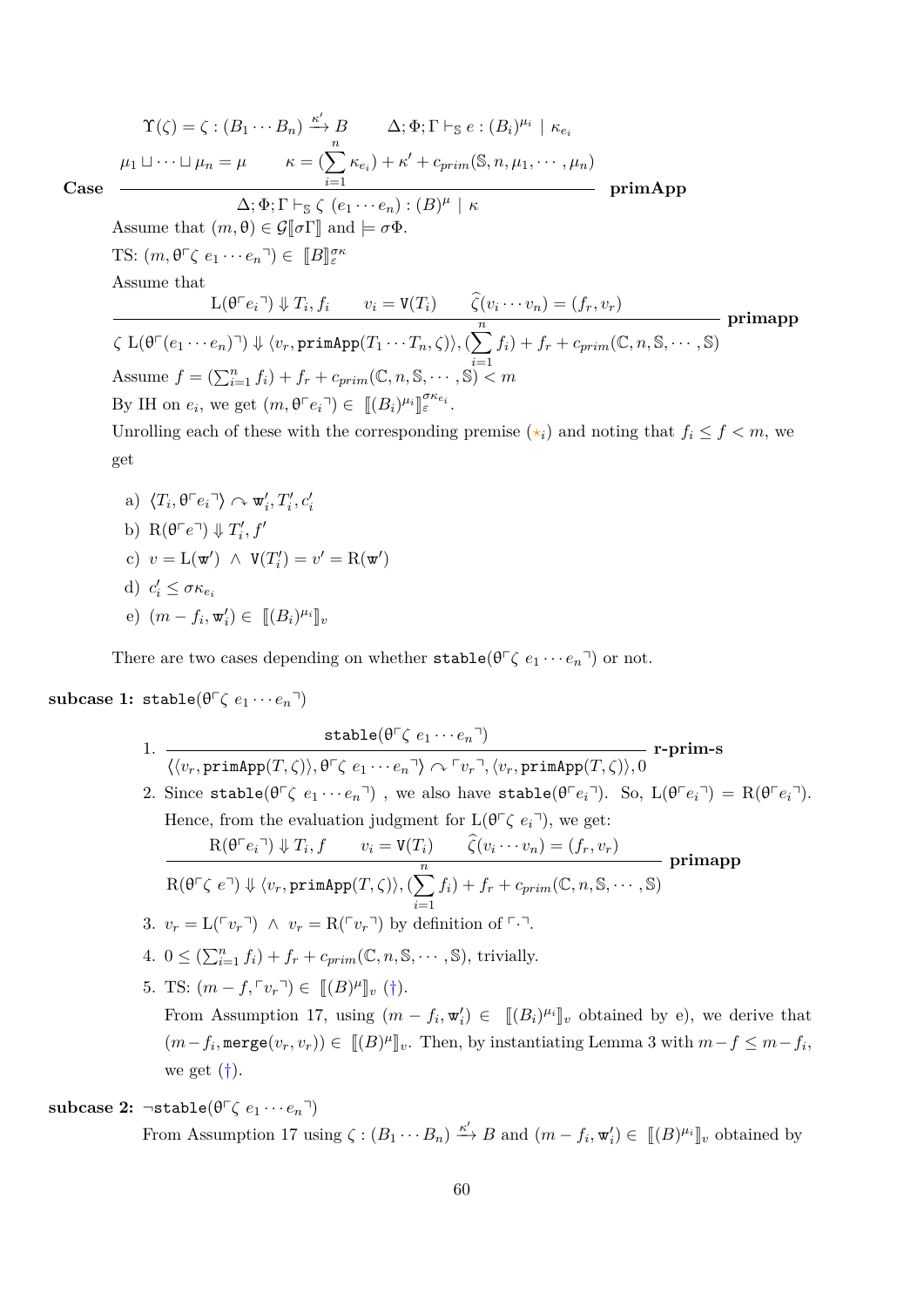e), we derive that

- f)  $\widehat{\zeta}(\mathbf{R}(\mathbf{w}')) = (f'_r, v'_r)$ g)  $(m - f_i, \text{merge}(v_r, v'_r)) \in [[B)^{\mu}]]_v$
- h)  $f'_r \leq \kappa$
- 1. By c) and f),  $\langle T_i, \theta \ulcorner e_i \urcorner \rangle \curvearrowright \mathbf{w}'_i, T'_i, c'_i \qquad v'_i = \mathbf{V}(T'_i) \qquad (f'_r, v'_r) = \hat{\zeta}(v'_i \cdots v'_n)$  $\langle \langle v_r, \text{primApp}(T, \zeta) \rangle, \theta^{\sqsubset} \zeta e^{\sqcap} \rangle \curvearrowright$  $\mathsf{merge}(v_r, v'_r), \; \langle v'_r, \mathsf{primApp}(T', \zeta) \rangle, \; (\sum^n)$  $c'_i$  +  $f'_r$  +  $c_{prim}$  (S,  $n, \mathbb{C} \cdots \mathbb{C}$ ) **r-prim**
- *i*=1 2. By using b), c) and f)  $R(\theta^{\top} e_i^{\top}) \Downarrow T'_i, f'_i \qquad v'_i = V(T'_i) \qquad \hat{\zeta}(v'_1 \cdots v'_n) = (f'_r, v'_r)$  $\overline{\mathrm{R}(\theta^{\texttt{p}}, \zeta \ e^{\texttt{q}})} \Downarrow \langle v_r', \texttt{primApp}(T', \zeta) \rangle, (\sum^{n}_{r})$  $f'_i$  +  $f'_r$  +  $c_{prim}$  ( $\mathbb{C}, n, \mathbb{S}, \cdots, \mathbb{S}$ ) **primapp**
- 3. follows immediately:  $v_r = \text{L}(\texttt{merge}(v_r, v'_r))$  and  $v'_r = \text{R}(\texttt{merge}(v_r, v'_r))$

*i*=1

- 4. From d) and h),  $(\sum_{i=1}^n c'_i) + f'_r + c_{prim}(\mathbb{S}, n, \mathbb{C} \cdots \mathbb{C}) \le \sigma \kappa_e + \kappa + c_{prim}(\mathbb{S}, n, \mu_1, \cdots, \mu_n)$ where  $\mu_1 \sqcup \cdots \sqcup \mu_n = \mathbb{C}$ . So, the LHS and RHS cost functions will have the same
- 5. From g) we get  $(m f_i, \text{merge}(v_r, v'_r)) \in [[B]^{\mu}]]_v \equiv [[B]^{\mathbb{C}}]_v.$ Then, by instantiating Lemma [3](#page-19-0) with  $m-f \leq m-f_i$ , we get  $(m-f, \text{merge}(v_r, v'_r)) \in [(B)^{\mu}]_v$ .

Case 
$$
\frac{\Delta; \Phi; \Gamma \vdash_{\mathbb{S}} e : \tau' \mid \kappa' \models \tau' \sqsubseteq \tau \qquad \kappa' \leq \kappa}{\Delta; \Phi; \Gamma \vdash_{\mathbb{S}} e : \tau \mid \kappa} \sqsubseteq
$$
  
Assume that  $(m, \theta) \in \mathcal{G}[\![\sigma\Gamma]\!]$  and  $\models \sigma\Phi$ .  
TS:  $(m, \theta^{\top}e^{\top}) \in [\![\sigma\tau]\!]_{\varepsilon}^{\sigma\kappa}$   
Following the definition of  $[\![\cdot]\!]_{\varepsilon}$ , assume that  $L(\theta^{\top}e^{\top}) \Downarrow T, f(\star)$  where  $f < m$ .

By IH on premise, we get  $(m, \theta \ulcorner e \urcorner) \in [\![ \sigma \tau' ]\!]$ *σκ*<sup>0</sup> *ε* .

Unrolling this and using the assumption marked  $(\star)$ , we get

a)  $\langle T, \theta \ulcorner e \urcorner \rangle \curvearrowright \mathbf{w}', T', c'$ b)  $R(\theta \ulcorner e \urcorner) \Downarrow T', f'$ c)  $v = L(\mathbf{w}') \land V(T') = v' = R(\mathbf{w}')$ d)  $c' \leq \sigma \kappa$ e)  $(m - j, \mathbf{w}') \in [\![\sigma \tau']\!]_v$ 

Then,

- 1. follows immediately from a)
- 2. follows immediately from b)
- 3. follows immediately from c)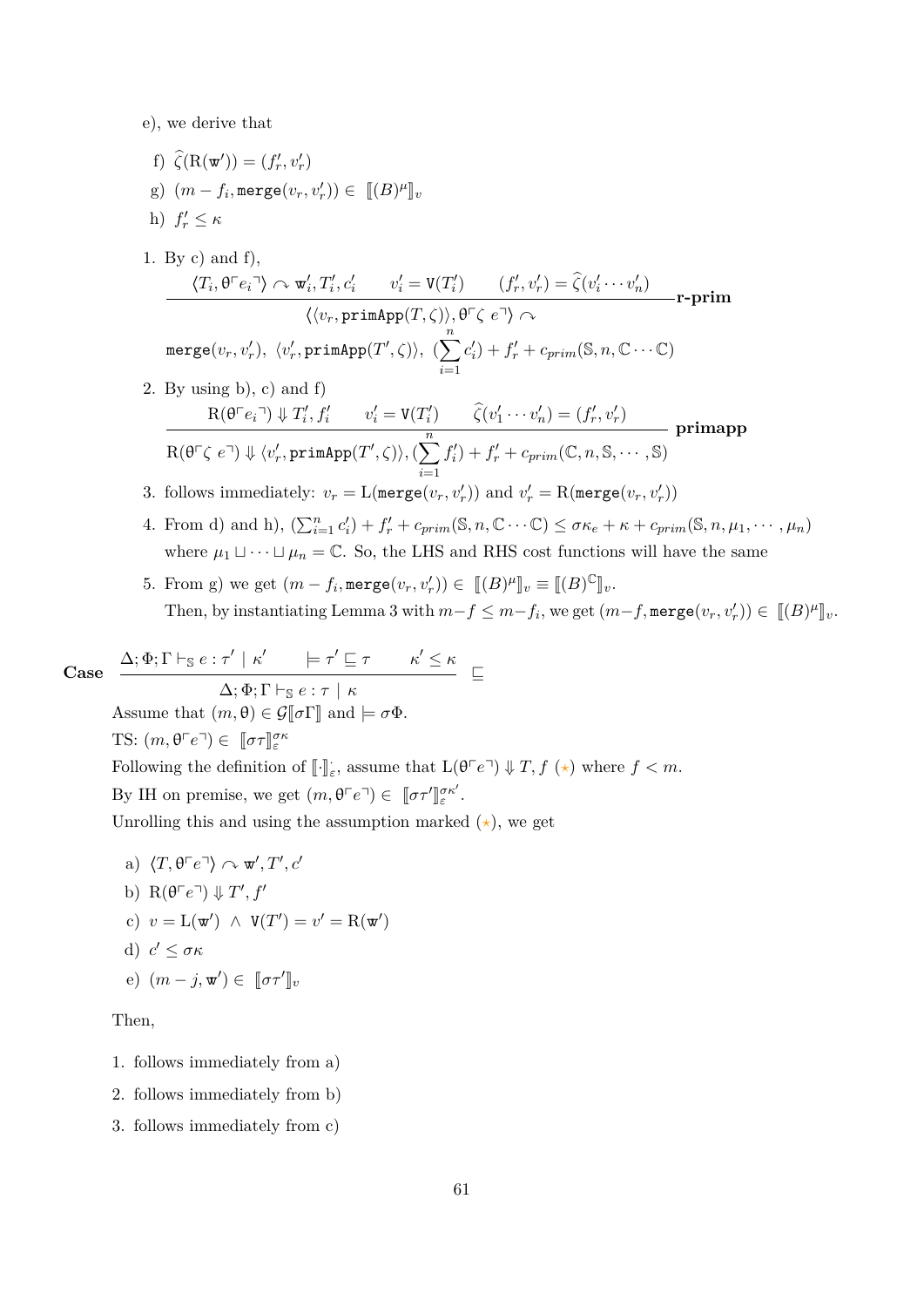- 4. Applying Assumption [12](#page-30-0) to  $\Delta; \Phi \models \kappa \leq \kappa'$  and the assumptions  $\models \sigma \Phi$  and  $\sigma \in \mathcal{D}[\![\Delta]\!]$ , we get  $\sigma \kappa \leq \sigma \kappa'$ . Therefore, using d),  $c' \leq \sigma \kappa \leq \sigma \kappa'$ .
- 5. Applying Lemma [11](#page-22-2) using  $\Delta; \Phi \models \tau \sqsubseteq \tau'$  and e), we get  $(m f, \mathbf{w}') \in [\![\sigma \tau]\!]_v \subseteq [\![\sigma \tau']\!]_v$ .

Case 
$$
\frac{\Delta; \Phi; f: \Box((\tau_1 \xrightarrow{\delta(\kappa)} \tau_2)^S), x: \tau_1, \Gamma \vdash_{\delta} e: \tau_2 \mid \kappa \qquad \forall x \in \Gamma \quad \Delta; \Phi \models \Gamma(x) \sqsubseteq \Box(\Gamma(x))}{\Delta; \Phi; \Gamma, \Gamma' \vdash_S \text{fix } f(x). e: \Box((\tau_1 \xrightarrow{\delta(\kappa)} \tau_2)^S) \mid 0} \quad \text{fix2}
$$

Assume that  $(m, \theta) \in \mathcal{G}[\![\sigma]\!]$  and  $\models \sigma \Phi$ . Let  $\theta = \theta_1 \cup \theta_2$  where  $(m, \theta_1) \in \mathcal{G}[\![\sigma\Gamma]\!]$  and  $(m, \theta_2) \in \mathcal{G}[\![\sigma\Gamma']\!]$ . TS:  $(m, \theta^{\top}$ **fix**  $f(x) \cdot e^{\top}) \in [\Box((\sigma \tau_1 \xrightarrow{\delta(\sigma \kappa)} \sigma \tau_2)^{\mathbb{S}})]_{\varepsilon}^0$ . STS:  $(m, \theta_1 \cap \textbf{fix } f(x), e^{\top}) \in [\Box((\sigma \tau_1 \xrightarrow{\delta(\sigma \kappa)} \sigma \tau_2)^{\mathbb{S}})]_v$  by Lemma [5](#page-20-0) and  $\forall z \in \Gamma', z \notin FV(e)$ . Let  $F = \theta_1 \ulcorner$  fix  $f(x)$ *.*  $e^{\eta}$ *.* 

There are two cases.

### subcase 1:  $\delta = \mathbb{S}$

We prove the more general statement  $\forall k \leq m$ .  $(k, \theta^{\top}$ **f**ix  $f(x)$ *.* $e^{\top}) \in [\Box((\sigma\tau_1 \xrightarrow{\delta(\sigma\kappa)})$  $(\sigma \tau_2)^{\mathbb{S}}$ ]<sub>*v*</sub> by subinduction on *k*.

### subsubcase 1:  $k = 0$

Unfolding the definition of  $\llbracket \cdot \rrbracket_v$  at box type, and unrolling the definition of  $\llbracket \cdot \rrbracket_v$  at the function type, we only need to show that  $\texttt{stable}(F)$ . This follows from Lemma [7](#page-20-1) and the assumption  $\forall y \in \Gamma$ .  $\Delta; \Phi \models \Gamma(y) \sqsubseteq \Box(\Gamma(y))$ .

# **subsubcase 2:**  $k + 1 \leq m$

Assume, by the sub-IH, that  $(k, F) \in [\Box(\sigma \tau_1 \xrightarrow{\mathbb{S}(\sigma \kappa)} \sigma \tau_2)]_v$ , i.e.  $(k, F) \in [\sigma \tau_1 \xrightarrow{\mathbb{S}(\sigma \kappa)}$  $\sigma \tau_2 \rrbracket_v(\star)$  and stable(*F*) ( $\star \star$ ). STS:  $(k+1, F) \in [\Box(\sigma\tau_1 \xrightarrow{\mathbb{S}(\sigma\kappa)} \sigma\tau_2)]_v$ STS:  $(k+1, F) \in [\![\sigma\tau_1 \xrightarrow{\mathbb{S}(\sigma\kappa)} \sigma\tau_2]\!]_v$  and stable(*F*). By  $(\star \star)$ , stable(*F*). Following the definition  $\lbrack \cdot \rbrack_v$ , pick  $j < k+1$ . Assume that  $(j, \mathbf{w}) \in [\![\sigma \tau_1]\!]_v$ . Then, STS:  $(j, \theta_1 \ulcorner e \urcorner [F/f, \mathbf{w}/x]) \in [\![\sigma \tau_2]\!]_{{\varepsilon}}^{{\sigma \kappa}}$  (\*\*\*). Instantiate the IH 1 on the premise of the typing rule using:  $(j, \theta_1[f \mapsto F, x \mapsto \mathbf{w}]) \in \mathcal{G}[\![\sigma(\Gamma, x : \tau_1, f : \Box(\tau_1 \xrightarrow{\mathbb{S}(\kappa)} \tau_2))]$ , which holds because: ∗  $(j, θ_1) ∈ \mathcal{G}[[\sigma \Gamma]]$  by Lemma [3](#page-19-0) using  $(m, θ_1) ∈ \mathcal{G}[[\Gamma]]$  and  $j ≤ m$ ,  $*(j, \mathbf{w}) \in ∏στ₁]_v$  $*(j, F) \in [\![\sigma \tau_1 \xrightarrow{\mathbb{S}(\sigma \kappa)} \sigma \tau_2]\!]_v$  by Lemma [3](#page-19-0) on  $(\star)$  and  $j \leq k$ We immediately get  $(j, \theta_1[f \mapsto F, x \mapsto \mathbf{w}]^{\top}e^{\top}) \in [\![\sigma\tau_2]\!]_{\varepsilon}^{\sigma\kappa}$ , which is same as  $(\star \star \star)$ .

subcase 2:  $\delta = \mathbb{C}$ 

By unrolling the definition, TS:  $(m, \theta_1 \ulcorner \textbf{fix } f(x) \ldotp e \urcorner) \in [\![\sigma \tau_1 \xrightarrow{\mathbb{C}(\kappa)} \sigma \tau_2]\!]_v$  and stable(*F*).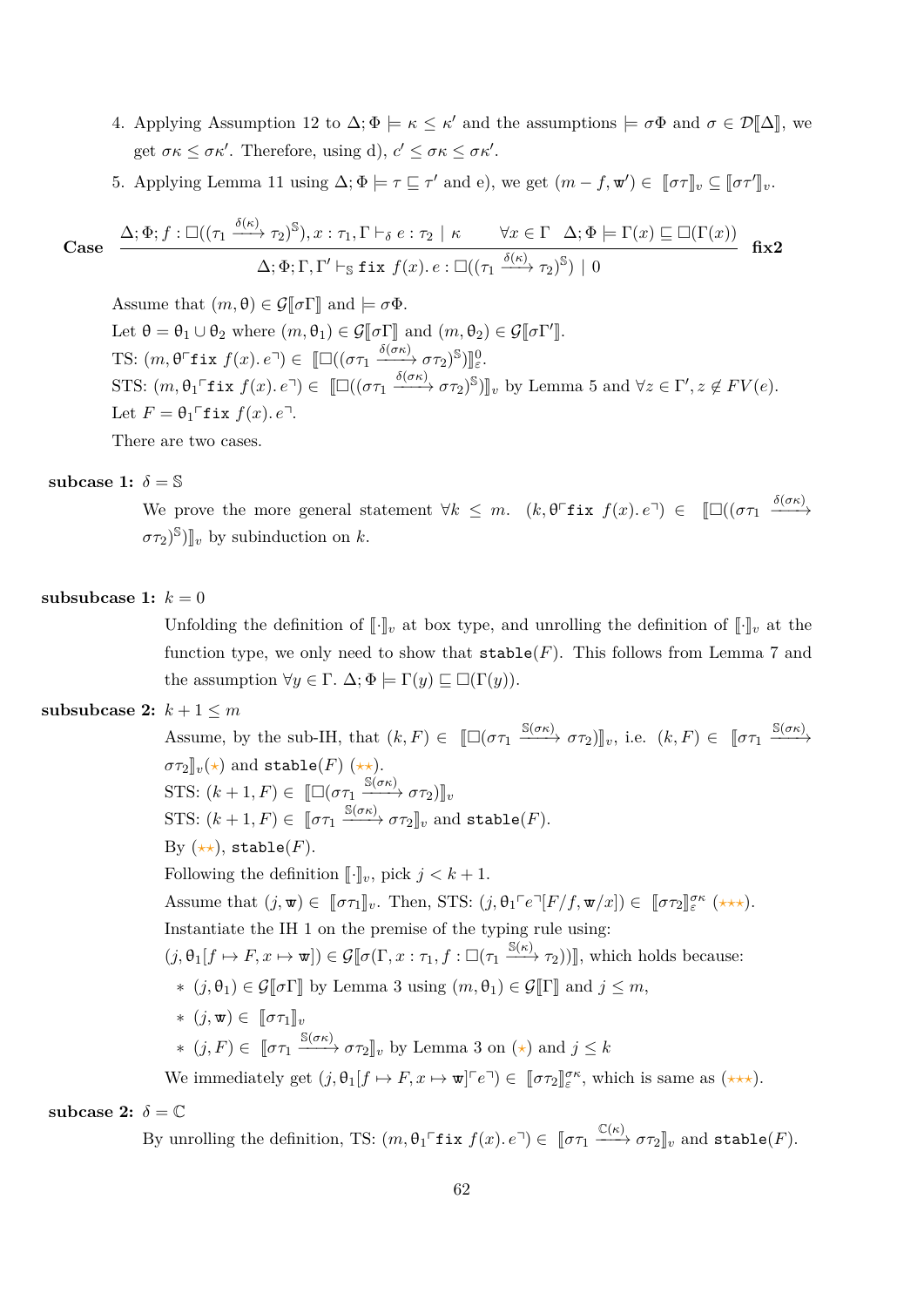• **STS1:**  $\forall k. (k, L(F)) \in (\sigma \tau_1 \xrightarrow{\mathbb{C}(\sigma \kappa)} \sigma \tau_2)_v$  and  $(k, R(F)) \in (\sigma \tau_1 \xrightarrow{\mathbb{C}(\sigma \kappa)} \sigma \tau_2)_v$  and stable(*F*).

Proof proceeds by sub-induction on *k*.

i. **case**  $k = 0$ 

Unrolling the definition of  $\llbracket \cdot \rrbracket_v$  at the function type, we only need to show that stable(*F*). This follows from Lemma [7](#page-20-1) and the assumption  $\forall y \in \Gamma$ .  $\Delta; \Phi$   $\models$  $\Gamma(y) \sqsubseteq \Box(\Gamma(y)).$ 

ii. **case**  $k+1$ 

Assume by sub-IH that  $(k, L(F)) \in (\sigma \tau_1 \xrightarrow{\mathbb{C}(\sigma \kappa)} \sigma \tau_2)_v(\dagger)$  and  $(k, R(F)) \in (\sigma \tau_1 \xrightarrow{\mathbb{C}(\sigma \kappa)} \sigma \tau_2)_v(\dagger)$  $\sigma \tau_2|v_0(t)$  and stable(*F*) ( $\dagger\dagger\dagger$ ). STS1:  $(k + 1, L(F)) \in {\sigma \tau_1} \xrightarrow{\mathbb{C}(\sigma \kappa)} {\sigma \tau_2}_{\nu}.$ STS2:  $(k + 1, R(F)) \in {\sigma \tau_1} \xrightarrow{\mathbb{C}(\sigma \kappa)} {\sigma \tau_2}_{\nu}.$ stable( $F$ ) is immediately shown by  $(\dagger\dagger\dagger)$ . We first show the first statement. Pick  $j < k+1$  s.t.  $(j, v) \in [\sigma \tau_1]_v$ . Then, STS:  $(j, L(\theta \ulcorner e \urcorner) [L(F)/f, v/x]) \in (\tau_2)_{\epsilon}^{\sigma \kappa}(\dagger \dagger \dagger)$ Instantiate the IH 2 on the premise of the typing rule using  $\delta = \mathbb{C}$  and  $(j, L(\theta_1) \cap e^{\mathbb{C}}[f \mapsto$ 

- $L(F), x \mapsto v$ ])  $\in \mathcal{G}(\Gamma, x : \tau_1, f : (\sigma \tau_1 \xrightarrow{\mathbb{C}(\sigma \kappa)} \sigma \tau_2)$ <sup>S</sup> $\|$ , which holds because:
- ∗  $(j, L(θ<sub>1</sub>)) ∈ G(σΓ)$  by instantiating Lemma [2](#page-17-0) with *j* using  $(m, θ<sub>1</sub>) ∈ G[Γ],$
- $*(i, v) ∈ ∥στ₁)_{v}$
- ∗  $(j, L(F)) \in [(στ₁ \xrightarrow{C(σκ)} στ₂)$ <sup>S</sup><sup>n</sup><sub>v</sub> by Lemma [3](#page-19-0) on (†) using  $j ≤ k$

We immediately get  $(j, L(\theta)[f \mapsto L(F), x \mapsto v]L(Fe^{\tau})) \in (\sigma \tau_2) \ell^{\sigma \kappa}$ .

Next, we show the second statement.

Pick  $j < k+1$  s.t.  $(j, v) \in (\sigma \tau_1)_v$ . Then, STS:  $(j, R(\theta \cap e^{\tau})[R(F)/f, v/x]) \in (\tau_2)_{\varepsilon}^{\sigma \kappa}(\dagger \dagger \dagger)$ Instantiate the IH 2 on the premise of the typing rule using  $\delta = \mathbb{C}$  and  $(j, R(\theta_1) \cap e^{\eta} | f \mapsto$  $R(F), x \mapsto v$ ])  $\in \mathcal{G}(\Gamma, x : \tau_1, f : (\sigma \tau_1 \xrightarrow{\mathbb{C}(\sigma \kappa)} \sigma \tau_2)$ <sup>S</sup> $\|$ , which holds because:

- $*(j, R(\theta_1)) \in \mathcal{G}(\sigma \Gamma)$  by instantiating Lemma [2](#page-17-0) with *j* using  $(m, \theta_1) \in \mathcal{G}[\Gamma]$ ,
- $*(i, v) ∈ ∥στ₁)_{v}$
- ∗  $(j, R(F)) \in [(στ₁ \xrightarrow{C(σκ)} στ₂)$ <sup>S</sup><sup>n</sup><sub>v</sub> by Lemma [3](#page-19-0) on (†) using  $j ≤ k$ We immediately get  $(j, R(\theta)[f \mapsto R(F), x \mapsto v]R(\ulcorner e \urcorner)) \in [\sigma \tau_2]_{\varepsilon}^{\sigma \kappa}.$
- **STS 2:**  $\forall j < m$ .  $\forall \mathbf{w}$ .  $(j, \mathbf{w}) \in [\![\tau_1]\!]_v \Rightarrow (j, \lceil e \rceil [F/f][\mathbf{w}/x]) \in [\![\tau_2]\!]_e^\kappa$  and  $\texttt{stable}(F)$ Proof by sub-induction on m.
	- i. **case**  $m = 0$  Since there exists no positive  $j < 0$ , we only need to show stable(*f*), which follows from Lemma [7](#page-20-1) and the assumption  $\forall y \in \Gamma$ .  $\Delta; \Phi \models \Gamma(y) \sqsubseteq \Box(\Gamma(y))$ .
	- ii. **case**  $m = m' + 1$

 $\text{STS: } \forall j < m' + 1. \ \forall \mathbf{w}. \ (j, \mathbf{w}) \in [\![\tau_1]\!]_v \Rightarrow (j, \theta^\top e^\top [F/f][\mathbf{w}/x]) \in [\![\tau_2]\!]_{{\varepsilon}}^{\kappa} \text{ and } \textsf{stable}(F).$ There are two possible cases.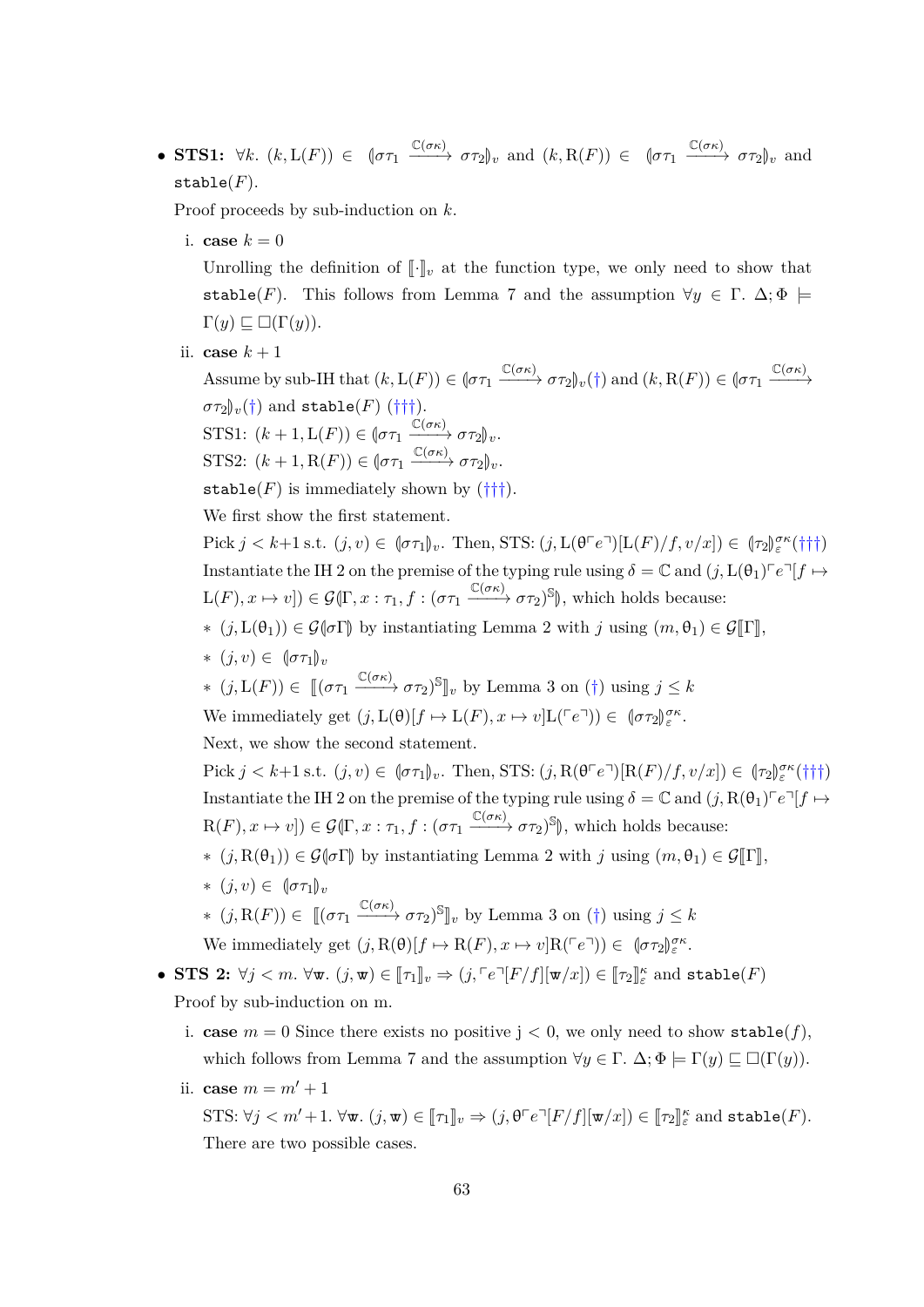$- j < m'$ Then, by sub-IH, we know that  $\forall j < m'. \forall \mathbf{w}. (j, \mathbf{w}) \in [\![\tau_1]\!]_v \Rightarrow (j, \theta \ulcorner e \urcorner [F/f][\![\mathbf{w}/x]\!]) \in$  $[\![\tau_2]\!]^{\kappa}_{\varepsilon}$  and  $\text{stable}(F)$ . Since  $j < m' < m' + 1$ , we can immediately conclude.  $- j = m'$ Since  $j = m' < m' + 1$ , we assume that  $(m', \mathbf{w}) \in [\![\tau_1]\!]_v(\diamond).$ STS:  $(m', \theta \ulcorner e \urcorner [F/f][\mathbf{w}/x]) \in [\![\tau_2]\!]^\kappa_{\varepsilon}(\infty)$ By IH 3 on the premise of the typing rule using  $(m', \theta_1 \ulcorner e \urcorner [f \mapsto F, x \mapsto \mathbf{w}]) \in$  $\mathcal{G}[\![\sigma\Gamma, x:\tau_1, f:\Box(\sigma\tau_1\xrightarrow{\mathbb{C}(\sigma\kappa)}\sigma\tau_2)]\!]$ , which holds because: ∗  $(m', θ_1) ∈ G[σΓ]$  by instantiating Lemma [3](#page-19-0) with  $m' < m$  and  $(m, θ_1) ∈ G[σΓ]$  $*(m', \mathbf{w}) \in [\![\sigma \tau_1]\!]_v$  by ⊘  $*(m', F) \in \llbracket \Box(\sigma\tau_1 \xrightarrow{\mathbb{C}(\sigma\kappa)} \sigma\tau_2) \rrbracket_v$  which is obtained as shown in (STS 1) above We immediately get  $(m', \theta_1[f \mapsto F, x \mapsto \mathbf{w}]^{\tau} e^{\tau}) \in [\![\sigma \tau_2]\!]_{\varepsilon}^{\sigma \kappa}$ , which is same as  $(\infty)$ .

### **Proof of statement (2):**

Assume that  $\sigma \in \mathcal{D}[\![\Delta]\!]$ .

**Case**

 $\Delta; \Phi; \Gamma, x : \tau \vdash_{\mathbb{C}} x : \tau \mid c_{var}()$ **var**

Assume that  $(m, \mathcal{U}) \in \mathcal{G}(\sigma \Gamma, x : \sigma \tau)$  and  $\models \sigma \Phi$ . Note that  $\epsilon = \mathbb{C}$ . TS:  $(m,\mathcal{U}(x)) \in [\sigma \tau]_{\varepsilon}^{c_{var}()}$ .

By Value Lemma (Lemma [5\)](#page-20-0) and cost weakening, STS:  $(m, \mathcal{U}(x)) \in \mathcal{U}(\sigma \tau)_{\nu}$ . This follows from the definition of  $(m, \mathcal{U}) \in \mathcal{G}(\sigma \Gamma, x : \sigma \tau)$ .

**Case**

$$
\overline{\Delta;\Phi;\Gamma\vdash_{\mathbb{C}}\mathtt{r}:(\mathtt{real})^{\mathbb{S}}\mid c_{real}()}\quad\mathbf{real}
$$

Assume that  $(m, \mathcal{U}) \in \mathcal{G}(\sigma \Gamma)$  and  $\models \sigma \Phi$ . Note that  $\epsilon = \mathbb{C}$ .  $\text{TS: } (m, \mathcal{U}(\mathbf{r})) \in \mathbb{C}(\mathbf{real})^{\mathbb{S}}$ M *creal*() *<sup>ε</sup>* . Assume that  $c_{real}$   $($   $)$   $<$   $m$ . By unrolling the definition, we can immediately show:

1. 
$$
\frac{\ }{r \Downarrow \langle r, r \rangle, c_{real}()} r
$$
  
\n2.  $(m - c_{real}(), r) \in [[(\text{real})]^S]_v$   
\n3.  $c_{real}() \leq c_{real}()$ 

**Case**  $\Delta; \Phi; \Gamma \vdash_{\mathbb{C}} \mathtt{nil} : (\mathtt{list}\left[0\right]^{0} \tau)^{\mathbb{S}} \, \mid \, c_{nil}()$ 

**nil**

Assume that  $(m, \mathcal{U}) \in \mathcal{G}(\sigma \Gamma)$  and  $\models \sigma \Phi$ . Assume that  $c_{nil}$ ()  $\lt m$ . By unrolling the definition, we can immediately show: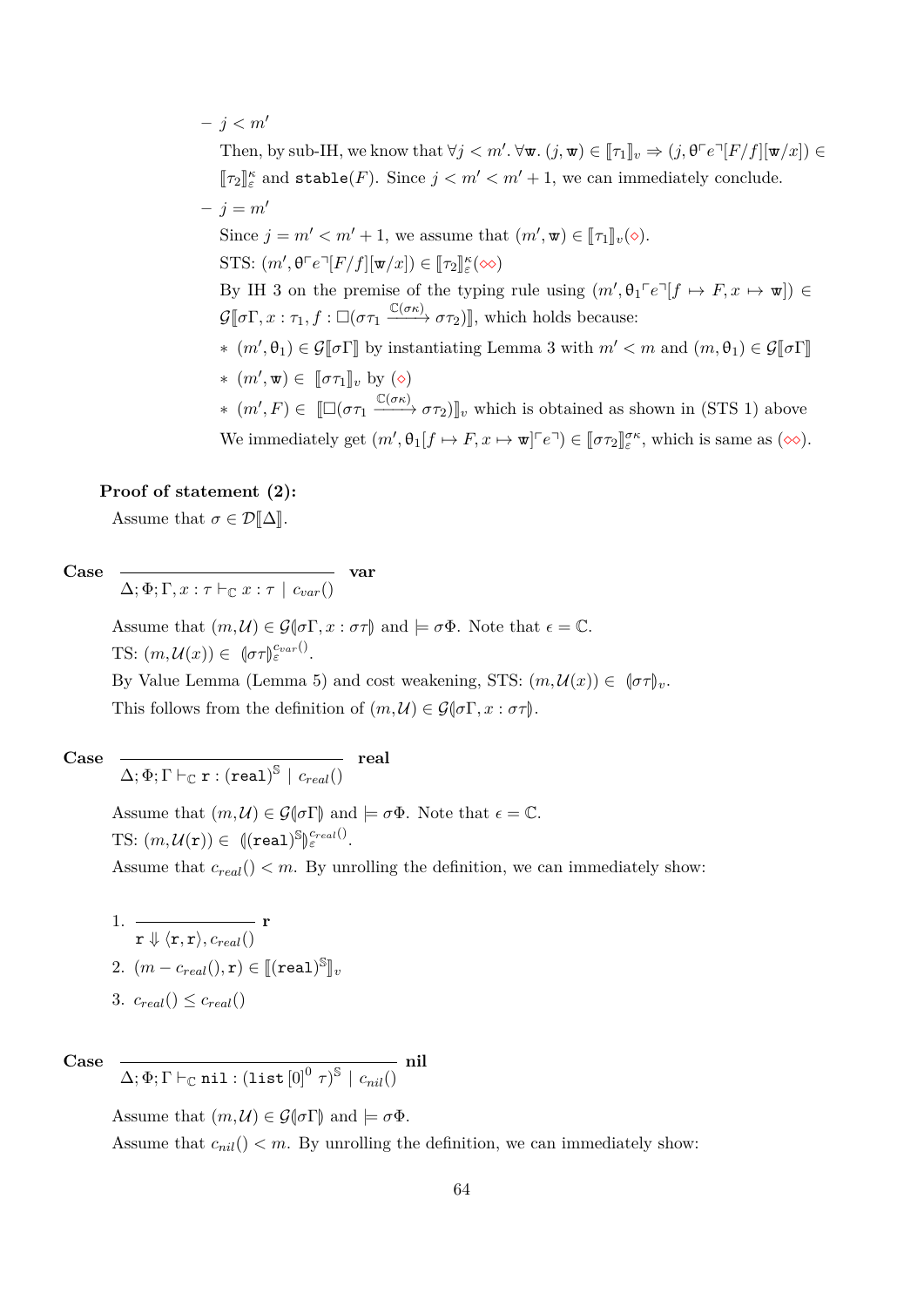1. 
$$
\frac{\text{nil } \psi \, (\text{nil}, \text{nil}), c_{nil}(\text{nil})}{\text{nil } \psi \, (\text{nil}, \text{nil}) \in [[\text{list }[0]^0 \, \sigma \tau)^{\mathbb{S}}]_v}
$$
  
2. 
$$
(k - c_{nil}(\text{nil}) \in [[\text{list }[0]^0 \, \sigma \tau)^{\mathbb{S}}]_v
$$
  
3. 
$$
c_{nil}(\text{full}) < c_{nil}(\text{full})
$$

**Case**  $\Delta; \Phi; \Gamma \vdash_{\mathbb{C}} e_1 : \Box(\tau) \,\mid\, \kappa_1 \qquad \Delta; \Phi; \Gamma \vdash_{\mathbb{C}} e_2 : (\mathtt{list}\,[n]^\alpha \;\tau)^\mu \,\mid\, \kappa_2$  $\Delta; \Phi; \Gamma \vdash_{\mathbb{C}} \text{cons}(e_1, e_2) : (\text{list } [n+1]^{\alpha} \tau)^{\mu} \mid \kappa_1 + \kappa_2 + c_{cons}()$ **cons**

Assume that  $(m, \mathcal{U}) \in \mathcal{G}(\sigma \Gamma)$  and  $\models \sigma \Phi$ . TS:  $(m, \mathcal{U}(\text{cons}(e_1, e_2))) \in ||(\text{list}[\sigma n + 1]^{\sigma \alpha} \tau)^{\mu}$ M  $\frac{\sigma(\kappa_1+\kappa_2)+c_{cons}(\kappa_1+\kappa_2)}{\varepsilon}$ . Following the definition of  $(\cdot)_{\varepsilon}$ , assume that  $\sigma(\kappa_1 + \kappa_2) + c_{cons}$   $($   $) < m$ . STS:

1.  $\mathcal{U}(\text{cons}(e_1, e_2)) \Downarrow \langle v_r, D_r \rangle, f_r$ 2.  $(m - f_r, v_r) \in ||(\text{list } [\sigma n + 1]^{\sigma \alpha} \tau)^{\mu}||_v$ 3.  $f_r \leq \sigma(\kappa_1 + \kappa_2) + c_{cons}$ ().

By IH 2 on  $e_1$ , we get  $(m, \mathcal{U}(e_1)) \in (\Box(\sigma \tau))_{\varepsilon}^{\sigma \kappa_1}$ . Unrolling its definition using  $\sigma \kappa_1 < m$ , we get

a) 
$$
\mathcal{U}(e_1) \Downarrow \langle v_1, D_1 \rangle
$$
,  $f_1$   
b)  $(m - f_1, v_1) \in (\Box(\sigma \tau))_v$   
c)  $f_1 \leq \sigma \kappa_1$ .

By IH 2 on  $e_1$ , we get  $(m, \mathcal{U}(e_2)) \in ||(\text{list } [\sigma n]^{\sigma \alpha} \tau)^{\mu}||$ M *σκ*<sup>2</sup> *ε* . Unrolling its definition using  $\sigma \kappa_2 < m$ , we get

- d)  $\mathcal{U}(e_2) \Downarrow \langle v_2, D_2 \rangle, f_2$
- $(e)$   $(m f_2, v_2) \in ||(\text{list } [\sigma n]^{\sigma \alpha} \tau)^{\mu}||_v$
- f)  $f_2 \leq \sigma \kappa_2$ .

Then, we can conclude

1. Using a) and c) and 
$$
T_i = \langle v_i, D_i \rangle
$$
  

$$
\mathcal{U}(e_1) \Downarrow T_1, f_1 \qquad \mathcal{U}(e_2) \Downarrow T_2, f_2
$$

 $U(\text{cons}(e_1, e_2)) \Downarrow \langle \text{cons}(v_1, v_2), \text{cons}(T_1, T_2) \rangle, f_1 + f_2 + c_{cons}$ 

2. Next, we apply Lemma [3](#page-19-0) to b) and e) respectively, and obtain:  $(m-(f_1+f_2+c_{cons})), v_1) \in (\tau)_v$  $\text{and } (m - (f_1 + f_2 + c_{cons}))), v_2) \in ((\text{list } [\sigma n]^{\sigma \alpha} \ \tau)^{\mu})_v \text{ since } m - (f_1 + f_2 + c_{cons}()) \leq m - f_i.$ Combining these two, we get  $(m-(f_1+f_2+c_{cons}))), \text{cons}(v_1, v_2)) \in ((\text{list } [\sigma n+1]^{\sigma \alpha} \tau)^{\mu})_v.$ 

**cons**

3. By combining c) and f), we obtain  $f_1 + f_2 + c_{cons}$  ()  $\leq \sigma \kappa_1 + \sigma \kappa_2 + c_{cons}$  ().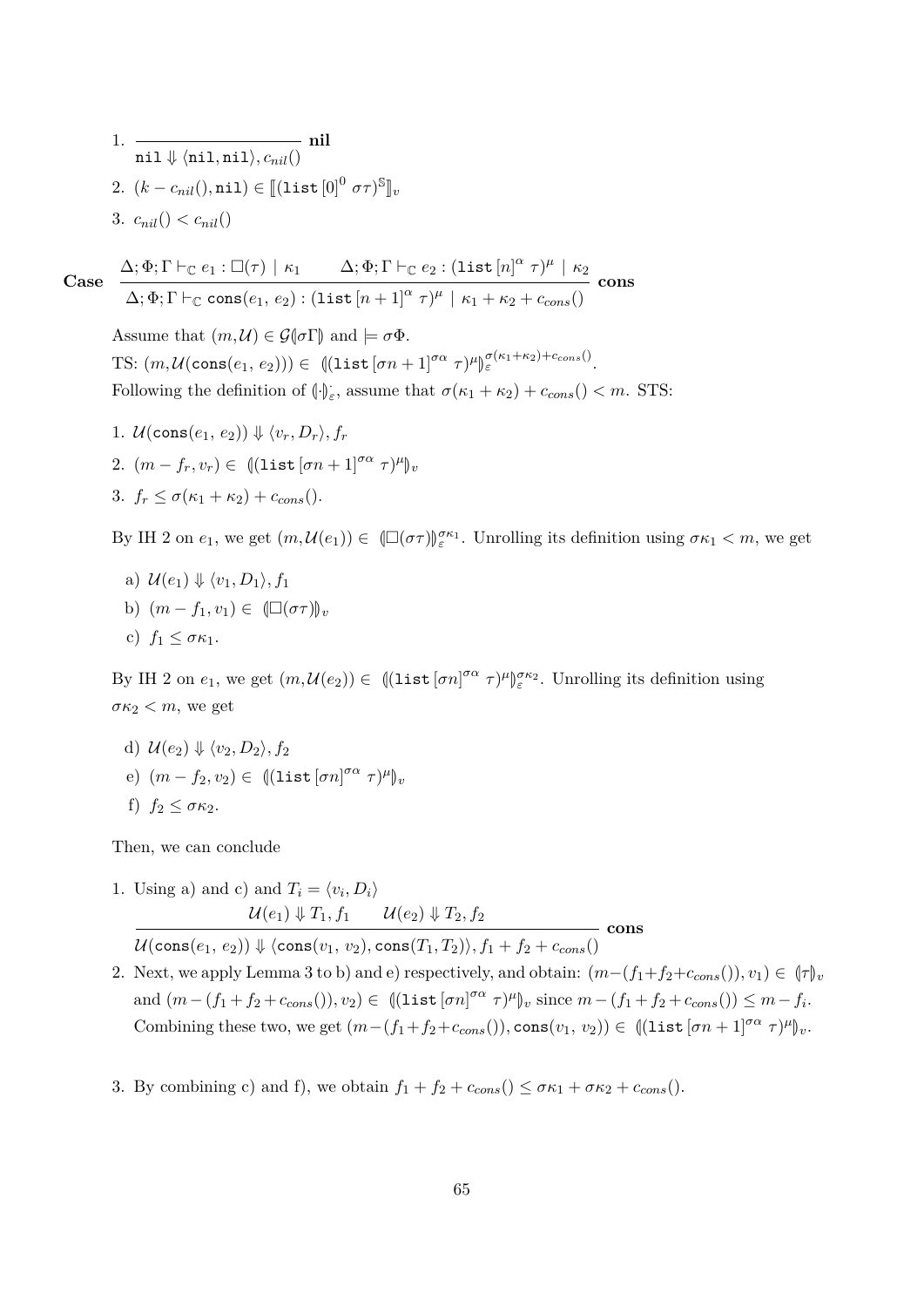Case 
$$
\frac{\Delta; \Phi; \Gamma \vdash_{\epsilon} e_1 : \tau \mid \kappa_1 \qquad \Delta; \Phi; \Gamma \vdash_{\epsilon} e_2 : (\text{list } [n]^{\alpha-1} \tau)^{\mathbb{S}} \mid \kappa_2 \qquad \Delta; \Phi \models \alpha > 0}{\Delta; \Phi; \Gamma \vdash_{\epsilon} \text{cons}(e_1, e_2) : (\text{list } [n+1]^{\alpha} \tau)^{\mathbb{S}} \mid \kappa_1 + \kappa_2 + 1}
$$
cons2

Proof of this case is very similar to the case **cons1** since the unary relation doesn't take the modes and number of allowed changes *α* into account.

$$
\Delta; \Phi; \Gamma \vdash_{\mathbb{C}} e: (\text{list } [n]^{\alpha} \tau)^{\mu} \mid \kappa_e \qquad \Delta; \Phi \wedge n \doteq 0 \wedge \alpha \doteq 0; \Gamma \vdash_{\mathbb{C}} e_1 : \tau' \mid \kappa'
$$
\n
$$
i :: \iota, \Delta; \Phi \wedge n \doteq i + 1; h : \Box(\tau), tl : \text{list } [i]^{\alpha} \tau, \Gamma \vdash_{\mathbb{C}} e_2 : \tau' \mid \kappa'
$$
\n
$$
\beta :: \iota, i :: \iota, \Delta; \Phi \wedge n \doteq i + 1 \wedge \alpha \doteq \beta + 1; h : \tau, tl : \text{list } [i]^{\beta} \tau, \Gamma \vdash_{\mathbb{C}} e_2 : \tau' \mid \kappa'
$$
\n
$$
\kappa = \kappa_e + \kappa' + c_{caseL}(\mathbb{C}, \mu)
$$
\n
$$
\Delta; \Phi; \Gamma \vdash_{\mathbb{C}} \text{case}_L e \text{ of nil } \rightarrow e_1 \mid \text{cons}(h, tl) \rightarrow e_2 : \tau' \mid \kappa
$$

**Case**

Assume that  $(m, \mathcal{U}) \in \mathcal{G}(\sigma \Gamma)$  and  $\models \sigma \Phi$ . TS:  $(m, \mathcal{U}(\text{case}_L e \text{ of nil } \rightarrow e_1 \mid \text{cons}(h, tl) \rightarrow e_2)) \in (\sigma \tau')$ *σκ ε* . Unrolling the definition of  $(\cdot)$ ; assume that  $\sigma(\kappa_e + \kappa') + c_{caseL}(\mathbb{C}, \mu) < m$ , STS:

1.  $\mathcal{U}(\text{case}_L e \text{ of nil} \rightarrow e_1 \mid \text{cons}(h, tl) \rightarrow e_2) \Downarrow \langle v_r, D_r \rangle, f_r$ 2.  $(m - f, v_r) \in (\sigma \tau')_v$ 3.  $f_r \leq \sigma(\kappa_e + \kappa') + c_{caseL}(\mathbb{C}, \mu)$ 

By IH 2 on *e* and unrolling its definition with  $\sigma \kappa_e < m$ , we get

a)  $\mathcal{U}(e) \Downarrow \langle v, D \rangle, f$ b)  $(m - f_e, v) \in (\text{list} [\sigma n]^{\sigma \alpha} \tau)_v$ c)  $f \leq \sigma \kappa_e$ 

There are two cases for a)

### **subcase 1:** We have

- d)  $\mathcal{U}(e) \Downarrow \langle \texttt{nil}, D \rangle, f$
- $(e)$   $(m f_e, \texttt{nil}) \in (\texttt{list}[0]^{\sigma \alpha} \ \sigma \tau)_v$

Then, by IH 2 on  $e_1$  using

- $\bullet \models \sigma \Phi \land \sigma n = 0 \land \sigma \alpha = 0$  obtained by combining  $\models \sigma \Phi$  with  $\models \sigma n = 0$  and  $\models \sigma \alpha = 0$ by e)
- $\bullet$   $(m,\mathcal{U}) \in \mathcal{G}(\sigma\Gamma)$

and showing that  $\sigma \kappa' < m$ , we get

- f)  $\mathcal{U}(e_1) \Downarrow \langle v_1, D_1 \rangle, f_1$
- g)  $(m f_1, v_1) \in (\sigma \tau')_v$
- h)  $f_1 \leq \sigma \kappa'$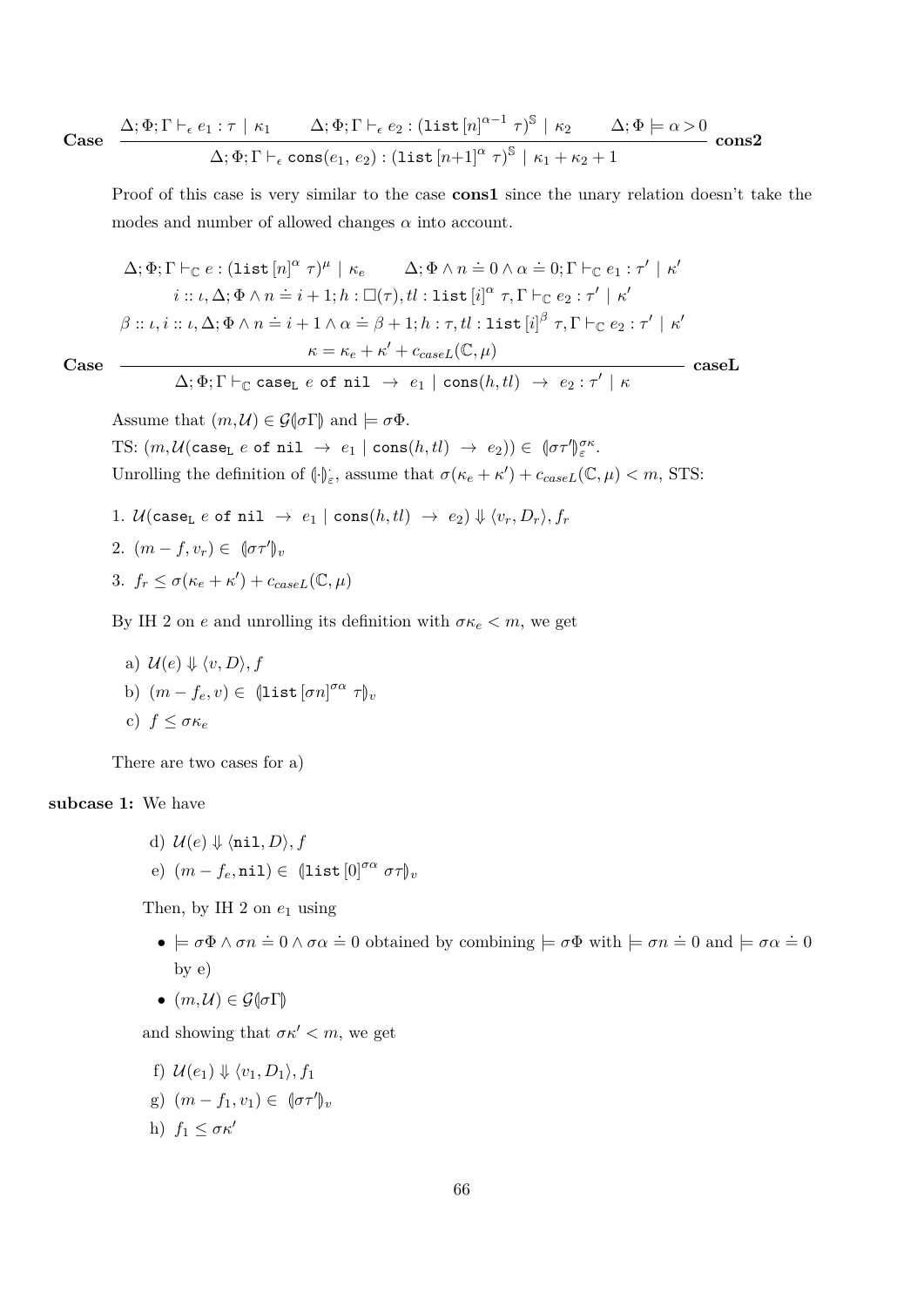Then, we can conclude by showing

- 1. By d) and f)  $\mathcal{U}(e) \Downarrow T, f \qquad \mathtt{V}(T) = \mathtt{nil} \qquad \mathcal{U}(e_1) \Downarrow T_1, f_1 \qquad \mathtt{V}(T_1) = v_1$  $\mathcal{U}(\mathtt{case_L}\; e\;\mathtt{of}\; \mathtt{nil}\; \rightarrow\; e_1 \; | \; \mathtt{cons}(h,tl)\; \rightarrow\; e_2) \Downarrow$  $\langle v_1, \text{case}_{\text{nil}}(T, T_1) \rangle, f + f_1 + c_{caseL}(\mathbb{C}, \mathbb{S})$ **case-nil**
- 2. By applying Lemma [3](#page-19-0) to g), we get  $(m (f + f_1 + c_{caseL}(\mathbb{C}, \mathbb{S}))$ ,  $v_1) \in (\sigma \tau')_v$  since  $m - (f + f_1 + c_{caseL}(\mathbb{C}, \mathbb{S})) \leq m - f_1.$
- 3. By combining c) and h), we also obtain  $f + f_1 + c_{caseL}(\mathbb{C}, \mathbb{S}) \leq \sigma \kappa_e + \sigma \kappa' + c_{caseL}(\mathbb{C}, \mu)$ .

**subcase 2:** We have

a)  $\mathcal{U}(e) \Downarrow \langle \text{cons}(v_1, v_2), \text{cons}(T_1, T_2) \rangle$ , f b)  $(m - f_e, \text{cons}(v_1, v_2)) \in (\text{list } [I + 1]^{\sigma \alpha} \sigma \tau)_v$ c)  $f \leq \sigma \kappa_e$ 

There are two cases, bu since unary relation doesn't take variations into account, we only show one of these cases:

by IH 2 on *e*<sup>2</sup> using

- $\sigma[i \mapsto I] \in \mathcal{D}[i :: \iota, \Delta]$
- $\bullet \models \sigma[i \mapsto I](\Phi \wedge n \doteq i + 1)$  obtained by combining  $\models \sigma \Phi$  with  $\models \sigma n \doteq I + 1$  by b)
- $(m f_e, \mathcal{U}[h \mapsto v_1, tl \mapsto v_2]) \in \mathcal{G}[\sigma[i \mapsto I](\Gamma, h : \tau, tl \mapsto \text{list}[i] \tau)]$  by expanding b)

and assuming that  $\sigma \kappa' < m$ , we get

d)  $\mathcal{U}(e_2)[v_1/h, v_2/tl] \Downarrow \langle v_r, D'_r \rangle, f_2$ e)  $(m - f_e - f_2, v_r) \in (\sigma \tau')_v$ f)  $f_2 < \sigma \kappa'$ 

Then, we can conclude by

- 1. By a) and  $c$ )  $\mathcal{U}(e) \Downarrow \langle \textsf{cons}(v_1, \, v_2), \textsf{cons}(T_1, T_2) \rangle, f \qquad \mathcal{U}(e_2)[v_1/h, v_2/tl] \Downarrow T_r, f_2 \qquad v_r = \mathtt{V}(T)_r$  $U(\text{case}_L e \text{ of nil} \rightarrow e_1 | \text{cons}(h, tl) \rightarrow e_2 | \text{true})$  $\langle v_r, \text{case}_\text{cons}(\text{cons}(T_1, T_2), T_r) \rangle, f + f_2 + c_{caseL}(\mathbb{C}, \mathbb{S})$ **case-cons** 2. By d) we get  $(m - f_e - f_2 - c_{caseL}(\mathbb{C}, \mathbb{S}), v_r) \in (\sigma \tau')_v$ .
- 3. By combining b) and d), we also obtain  $f_e + f_2 + c_{caseL}(\mathbb{C}, \mathbb{S}) \leq \sigma \kappa_e + \sigma \kappa' + c_{caseL}(\mathbb{C}, \mu)$ .

Case 
$$
\frac{\Delta; \Phi; \Gamma \vdash_{\mathbb{C}} e : \tau \mid \kappa \qquad \forall x \in \Gamma \quad \Delta; \Phi \models \Gamma(x) \sqsubseteq \Box(\Gamma(x))}{\Delta; \Phi; \Gamma, \Gamma' \vdash_{\mathbb{C}} e : \Box(\tau) \mid \kappa}
$$
nochange

Assume that  $(m, \mathcal{U}) \in \mathcal{G}(\sigma \Gamma, \sigma \Gamma')$  and  $\models \sigma \Phi$ .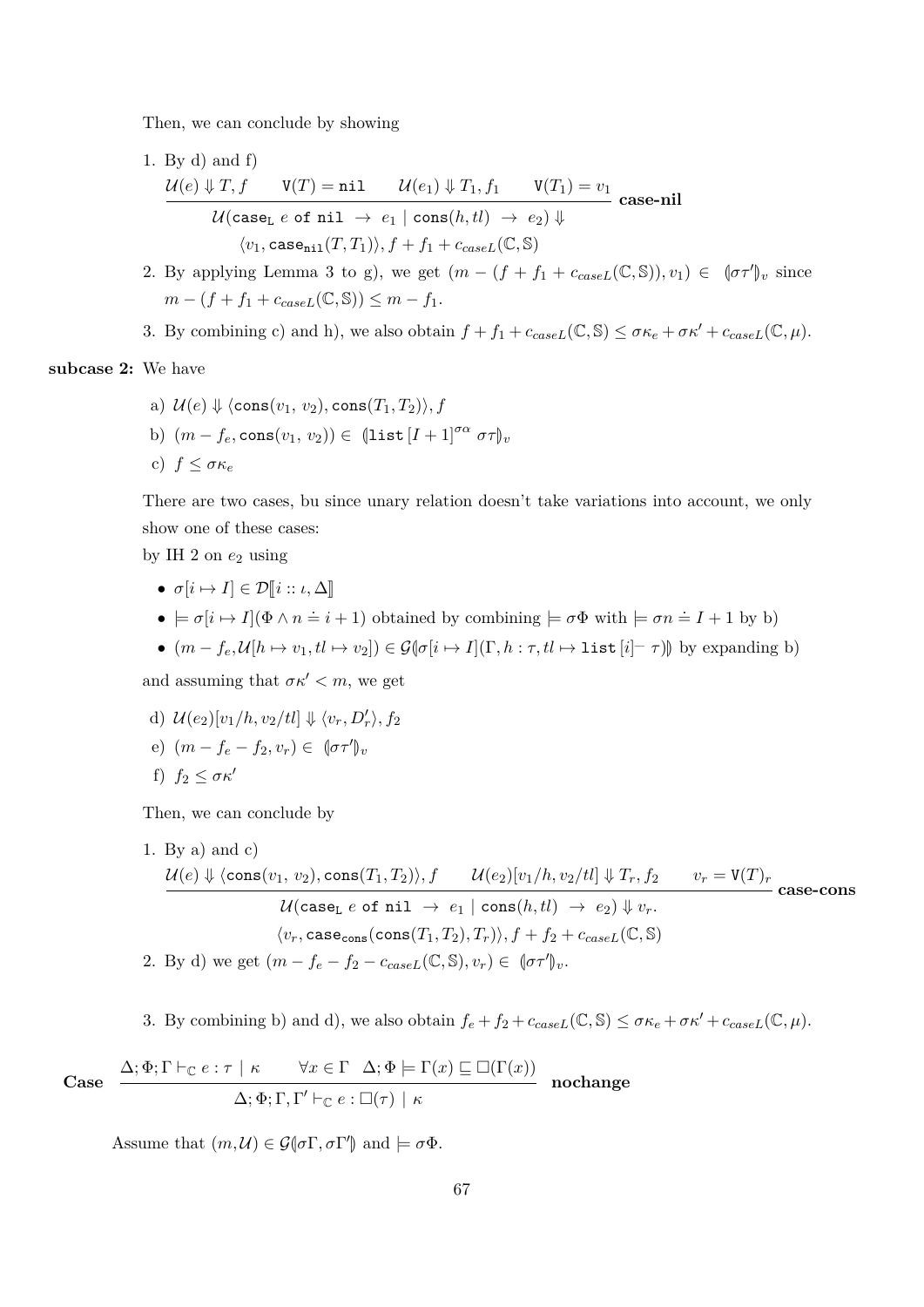Let  $\mathcal{U} = \mathcal{U}_1 \cup \mathcal{U}_2$  where  $(m, \mathcal{U}_1) \in \mathcal{G}(\sigma \Gamma)$  and  $(m, \mathcal{U}_2) \in \mathcal{G}(\sigma \Gamma')$ . TS:  $(m, \mathcal{U}e) \in (\Box(\sigma\tau))_{\varepsilon}^{\sigma\kappa}$ STS:  $(m, U_1 e) \in \Box(\sigma \tau) \mathbb{Z}^{\sigma}$  since *e* doesn't have any free variables from Γ'. Assume that *σκ < m*

By IH 2 on the premise using this assumption, we get

a) 
$$
\mathcal{U}e \Downarrow \langle v, D \rangle
$$
,  $f$   
b)  $(m - f, v) \in (\sigma \tau)_v$   
c)  $f \leq \sigma \kappa$ 

Then we can conclude

- 1. By a)
- 2. By b), we get  $(m f, v) \in (\Box(\sigma\tau))_v = (\sigma\tau)_v$
- 3. *f* ≤ *σκ*.

Case 
$$
\frac{\Delta; \Phi; f : (\tau_1 \xrightarrow{\delta(\kappa)} \tau_2)^{\mathbb{S}}, x : \tau_1, \Gamma \vdash_{\delta} e : \tau_2 \mid \kappa}{\Delta; \Phi; \Gamma \vdash_{\mathbb{C}} \text{fix } f(x) . e : (\tau_1 \xrightarrow{\delta(\kappa)} \tau_2)^{\mathbb{S}} \mid c_{fix}()} \text{fix} 1
$$

Assume that  $(m, \mathcal{U}) \in \mathcal{G}[\![\sigma]\!]$  and  $\models \sigma \Phi$ . TS:  $(m, \text{fix } f(x). \mathcal{U}e) \in ((\sigma \tau_1 \xrightarrow{\delta(\sigma \kappa)} \sigma \tau_2)^{\mathbb{S}})_{\varepsilon}^{c_{fix}()}$ . M By unrolling the definition, assume that  $c_{fix}() < m$ We can immediately show  $1^{st}$  and  $2^{nd}$ :

1. fix  $f(x)$ . Ue  $\Downarrow$  (fix  $f(x)$ . Ue, fix  $f(x)$ . Ue),  $c_{fix}$ () with fix evaluation rule 2.  $c_{fix}() < c_{fix}($  $\text{STS: } (m - c_{fix}(), \textbf{fix } f(x). \textit{Ue}) \in ((\sigma \tau_1 \xrightarrow{\delta(\sigma \kappa)} \sigma \tau_2)^\mathbb{S})_v$ 

Let 
$$
F = \text{fix } f(x)
$$
.

There are two cases.

#### subcase 1:  $\delta = \mathbb{S}$

By definition, any function is in  $((\sigma \tau_1 \xrightarrow{S(\sigma \kappa)} \sigma \tau_2)^S)_v$ .

subcase 2:  $\delta = \mathbb{C}$ 

We prove the more general statement  $\forall k \leq m - c_{fix}(\text{). } (k, \text{fix } f(x). \text{ We}) \in ((\sigma \tau_1 \xrightarrow{\mathbb{C}(\sigma \kappa)} \sigma \tau_2)^{\mathbb{C}})_v$  by subinduction on *k*.

**subsubcase 1:**  $k = 0$  is vacuous from the definition  $\left(\cdot\right)_v$  at the function type.

**subsubcase 2:**  $k + 1 \leq m - c_{fix}$ 

Assume, by the sub-IH, that  $(k, F) \in ((\sigma \tau_1 \xrightarrow{\mathbb{C}(\sigma \kappa)} \sigma \tau_2)^{\mathbb{S}})_v (\star)$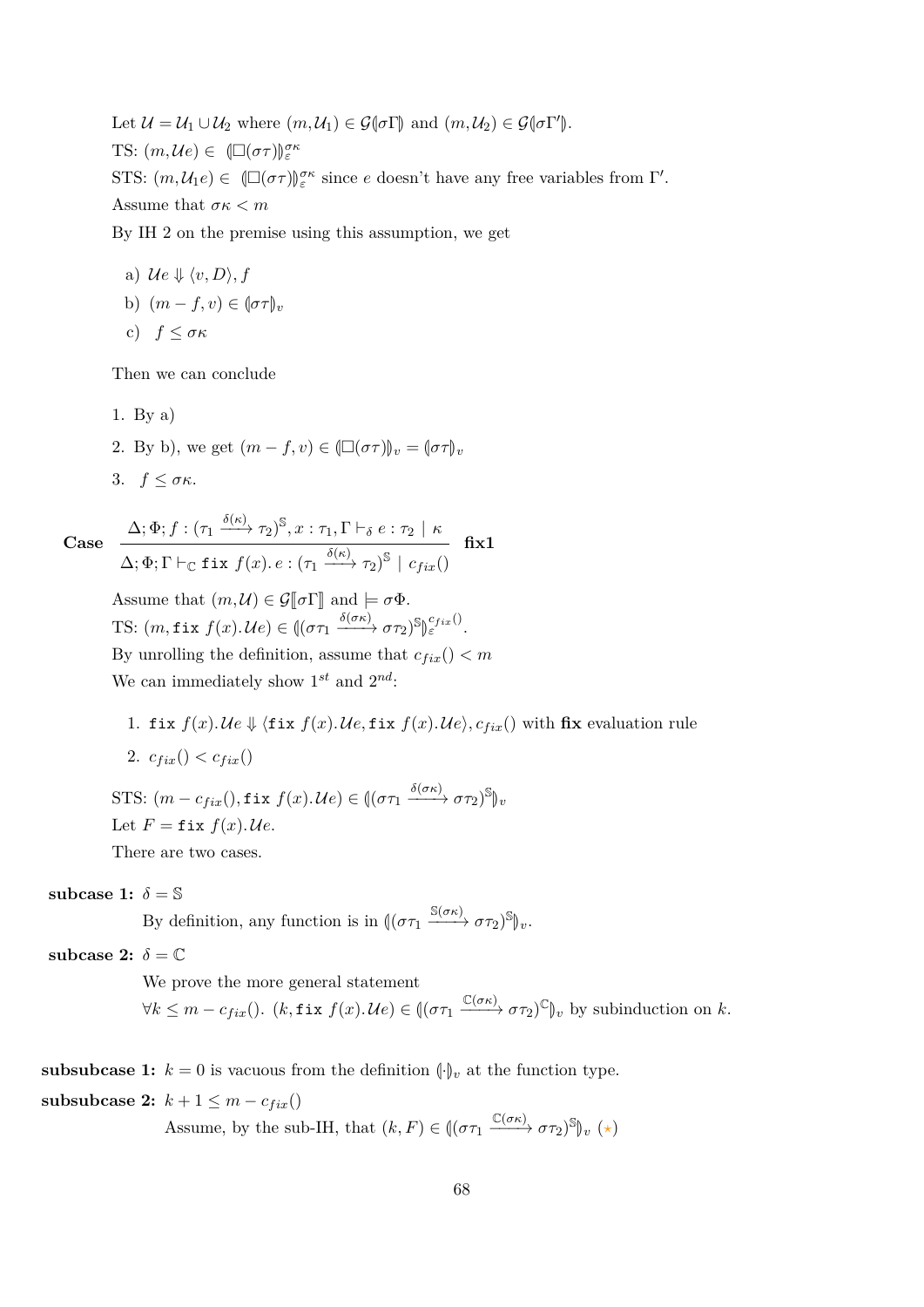STS:  $(k + 1, F) \in ((\sigma \tau_1 \xrightarrow{\mathbb{C}(\sigma \kappa)} \sigma \tau_2)^{\mathbb{S}})_v$ Following the definition, pick  $j < k + c_{fix}$ . Assume that  $(j, v) \in (\sigma \tau_1)_v$ . Then, STS:  $(j, \mathcal{U}e[F/f, \mathbf{w}/x]) \in (\sigma \tau_2)_{\varepsilon}^{\sigma \kappa}$  (\*\*). Instantiate the IH 2 on the premise of the typing rule using:  $(j,\mathcal{U}[f \mapsto F, x \mapsto \mathbf{w}]) \in \mathcal{G}(\sigma(\Gamma, x : \tau_1, f : (\tau_1 \xrightarrow{\mathbb{C}(\sigma\kappa)} \tau_2)^{\mathbb{S}}))$ , which holds because: ∗ (*j*,  $U$ ) ∈  $\mathcal{G}$ ( $\sigma$ Γ) by Lemma [3](#page-19-0) using  $(m, U) \in \mathcal{G}$ (Γ) and  $j \leq m$ ,  $*(i, v) ∈ [στ₁]_v$  $*(j, F) \in \left(\left(\sigma\tau_1 \xrightarrow{\mathbb{C}(\kappa)} \sigma\tau_2\right)^{\mathbb{S}}\right)_v$  by Lemma [3](#page-19-0) on  $(\star)$  and  $j \leq k$ We immediately get  $(j, \mathcal{U}[f \mapsto F, x \mapsto \mathbf{w}]e) \in (\sigma \tau_2)_{\varepsilon}^{\sigma \kappa}$ , which is same as  $(\star \star)$ .

**Case**  $\Delta; \Phi; \Gamma \vdash_{\mathbb{C}} e_1 : (\tau_1 \xrightarrow{\mathbb{C}(\kappa')} \tau_2)^\mu \mid \kappa_1$  $\Delta; \Phi; \Gamma \vdash_{\mathbb{C}} e_2 : \tau_1 \mid \kappa_2$   $\Delta; \Phi \models \mu \trianglelefteq \tau_2$   $\kappa = \kappa' + \kappa_1 + \kappa_2 + c_{app}(\mathbb{C}, \mu)$  $\Delta; \Phi; \Gamma \vdash_{\mathbb{C}} e_1 \ e_2 : \tau_2 \, \mid \, \kappa$ **app**

Assume that  $(m, \mathcal{U}) \in \mathcal{G}(\sigma \Gamma)$  and  $\models \sigma \Phi$ .<br>TS:  $(m, \mathcal{U}(e_1, e_2)) \in [\tau_2] \sigma^{\kappa}$ .

TS: 
$$
(m, \mathcal{U}(e_1 \ e_2)) \in (\tau_2)_{\varepsilon}^{\sigma \kappa}
$$
.

Note that in the proof of this subcase,  $\mu$ 's value doesn't matter since  $((A)^{\mu})_v = (A)_v$ . Assume that  $\sigma(\kappa' + \kappa_1 + \kappa_2) + c_{app}(\mathbb{C}, \mu) < m$ STS:

- 1.  $\mathcal{U}e_1 \mathcal{U}e_2 \Downarrow \langle v_r, D \rangle, f$
- 2.  $(m f, v_r) \in [\sigma \tau_2]_v$

3. 
$$
f \le \sigma(\kappa' + \kappa_1 + \kappa_2) + c_{app}(\mathbb{C}, \mu).
$$

By IH on  $e_1$ , we get  $(m, \mathcal{U}e_1) \in \left(\left(\sigma \tau_1 \xrightarrow{\mathbb{C}(\sigma \kappa')} \sigma \tau_2\right)^\mu\right)$ M *σκ*<sup>1</sup> *ε* . Unrolling its definition using  $\sigma \kappa_1 < m$ , we get

a)  $R(\mathcal{U}e_1) \Downarrow \langle v_1, D_1 \rangle, f_1$ b)  $(m - f_1, \texttt{fix } f(x), e) \in \left( (\sigma \tau_1 \xrightarrow{\mathbb{C}(\sigma \kappa')} \sigma \tau_2)^{\mu} \right)_v$ c)  $f_1 \leq \sigma \kappa_1$ 

By IH on  $e_2$ , we get  $(m, \mathcal{U}e_2) \in [\sigma \tau_1]_{\varepsilon}^{\sigma \kappa_2}$ . Unrolling its definition using  $\sigma \kappa_2 < m$ , we get

d) 
$$
R(\mathcal{U}e_2) \Downarrow \langle v_2, D_2 \rangle, f_2
$$
  
e)  $(m - f_2, v_2) \in (\sigma \tau_1)_v$   
f)  $f_2 \leq \sigma \kappa_2$ 

Next, we unfold the definition of b) with  $m - f_1 - f_2 - c_{app}(\mathbb{C}, \mathbb{S}) < m - f_1$  and  $(m - f_2 - f_1 - c_{app}(\mathbb{C}, \mathbb{S}), v_2) \in (\sigma \tau_1)_v$  (obtained by applying Lemma [3](#page-19-0) to e) with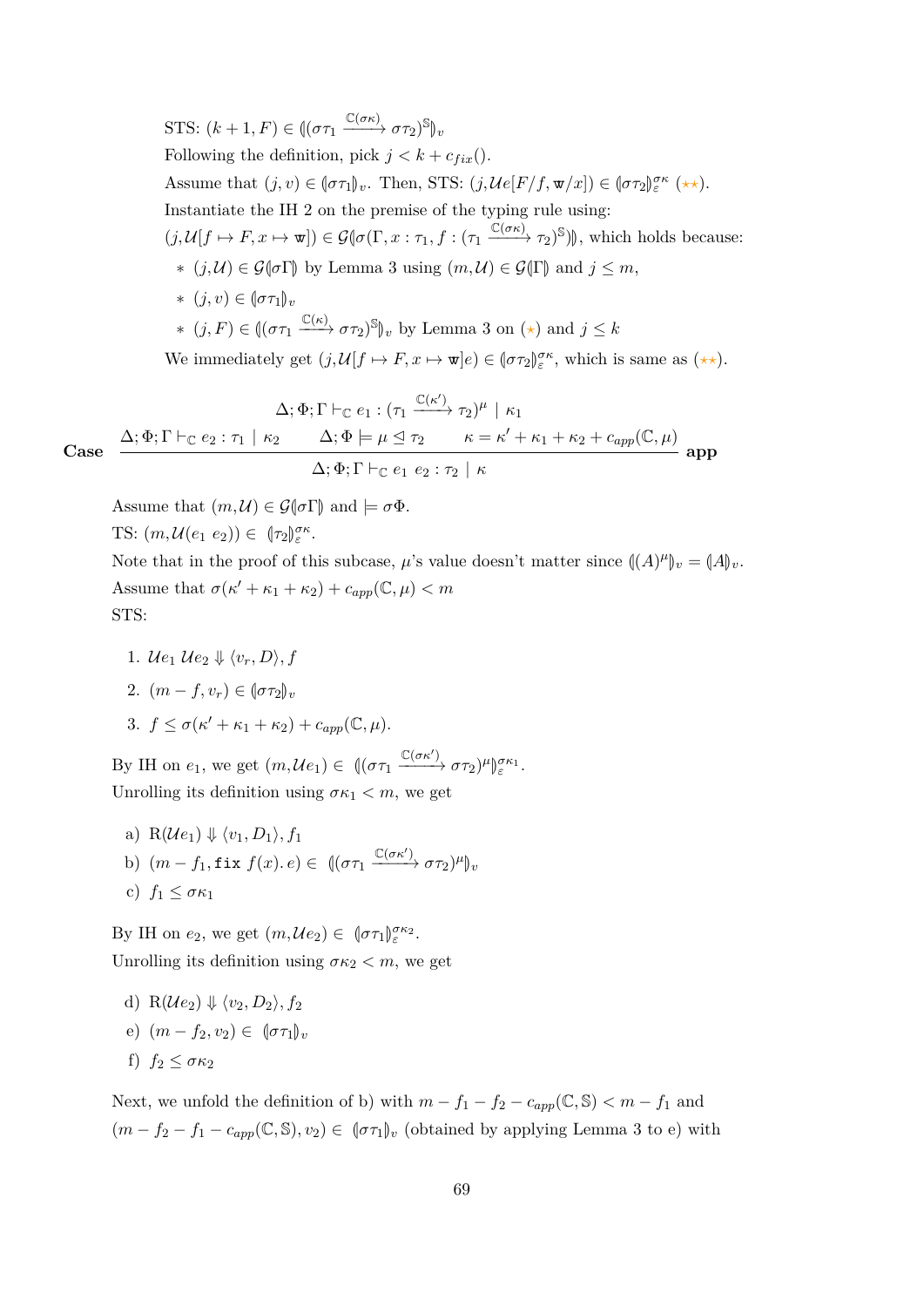*m* − *f*<sub>1</sub> − *f*<sub>2</sub> − *c*<sub>*app*</sub>( $\mathbb{C}, \mathbb{S}$ ) < *m* − *f*<sub>2</sub>), and we get  $(m - f_1 - f_2 - c_{app}(\mathbb{C}, \mathbb{S}), e[\textbf{fix } f(x), e/f, v/x]) \in \mathbb{C}[\sigma \tau_2]_v \sigma \kappa'.$ To unroll its definition, we first need to show that  $\sigma \kappa' < m - f_1 - f_2 - c_{app}(\mathbb{C}, \mathbb{S})$ . Or,  $\sigma \kappa' + f_1 + f_2 + c_{app}(\mathbb{C}, \mathbb{S}) < m$ Since  $\sigma(\kappa' + \kappa_1 + \kappa_2) + c_{app}(\mathbb{C}, \mu) < m$  (by main assumption)  $STS: \sigma \kappa' + f_1 + f_2 + c_{app}(\mathbb{C}, \mathbb{S}) < \sigma(\kappa' + \kappa_1 + \kappa_2) + c_{app}(\mathbb{C}, \mu)$  This can be obtained by c) and f),  $f_1 + f_2 \leq \sigma \kappa_1 + \sigma \kappa_2$ . Hence, we get

 $g)$   $e$ [fix  $f(x)$ *.* $e/f$ *,* $v/x$ ]  $\Downarrow \langle v_r, D_r \rangle$ *,* $f_r$ h)  $(m - f_1 - f_2 - f_r - c_{amp}(\mathbb{C}, \mathbb{S}), v_r) \in (\sigma \tau_2)_v$ i)  $f_r \leq \sigma \kappa'$ 

We can conclude the proof by

1. By a), d) and g)

$$
\mathcal{U}e_1 \Downarrow T_1, f_1 \quad \text{fix } f(x). e = \mathbf{V}(T)
$$
\n
$$
\mathcal{U}e_2 \Downarrow T_2, f_2 \qquad v_2 = \mathbf{V}(T_2) \qquad e[v_2/x, (\text{fix } f(x). e)/f] \Downarrow T_r, f_r \qquad v_r = \mathbf{V}(T_r)
$$
\n
$$
\mathcal{U}e_1 \mathcal{U}e_2 \Downarrow \langle v_r, \text{app}(T_1, T_2, T_r) \rangle, f_1 + f_2 + f_r + c_{app}(\mathbb{C}, \mathbb{S}) \qquad \text{app}
$$

- 2. By h) and noting that  $m f = m f_1 f_2 f_r c_{app}(\mathbb{C}, \mathbb{S})$ , we get  $(m f, v_r) \in (\sigma \tau_2)_v$ .
- 3. From c), f) and i),  $f_1 + f_2 + f_r + c_{app}(\mathbb{C}, \mathbb{S}) \le \sigma(\kappa_1 + \kappa_2 + \kappa') + c_{app}(\mathbb{C}, \mu)$ Note that  $c_{app}(\mathbb{C}, \mathbb{S}) \leq c_{app}(\mathbb{C}, \mu)$

$$
\Delta; \Phi; \Gamma \vdash_{\mathbb{C}} e : (\tau_1 + \tau_2)^{\mu} \mid \kappa_e \qquad \Delta; \Phi; \Gamma, x : \tau_1 \vdash_{\mathbb{C}} e_1 : \tau \mid \kappa'
$$
\nCase\n
$$
\Delta; \Phi; \Gamma, y : \tau_2 \vdash_{\mathbb{C}} e_2 : \tau \mid \kappa' \qquad \Delta; \Phi \models \mu \trianglelefteq \tau \qquad \kappa = \kappa_e + \kappa' + c_{case}(\mathbb{C}, \mu)
$$
\n
$$
\Delta; \Phi \vdash \Gamma \vdash_{\mathbb{C}} \cose(e, re_1, ye_2) : \tau \mid \kappa
$$
\ncase

$$
\Delta;\Phi;\Gamma\vdash_\mathbb{C}\texttt{case}(e,x.e_1,y.e_2):\tau\ |\ \kappa
$$

Assume that  $(m, \mathcal{U}) \in \mathcal{G}(\sigma \Gamma)$  and  $\models \sigma \Phi$ .  $\text{TS: } (m, \mathcal{U}(\texttt{case}(e, x.e_1, y.e_2))) \in (\sigma \tau)_{\varepsilon}^{\sigma \kappa}$ Following the definition of  $(\cdot)_{\varepsilon}$ , assume that  $\sigma(\kappa_e + \kappa') + c_{case}(\mathbb{C}, \mu) < m$ . STS:

1.  $\mathcal{U}(\texttt{case}(e, x.e_1, y.e_2)) \Downarrow \langle v_r, D'_r \rangle, f$ 2.  $(m - f, v_r) \in (\sigma \tau)_v$ 3. *f* ≤ *σκ*

By IH on  $e$ ,  $(m, \mathcal{U}e) \in ((\sigma \tau_1 + \sigma \tau_2)^{\mu})$ M *σκe ε* . Unrolling this using  $\sigma \kappa_e < m$ , we get

a)  $\mathcal{U}e \Downarrow \langle v_e, D_e \rangle, f_e$ b)  $(m - f_e, v_e) \in ((\sigma \tau_1 + \sigma \tau_2)^{\mu})_v$ c)  $f_e < \sigma \kappa_e$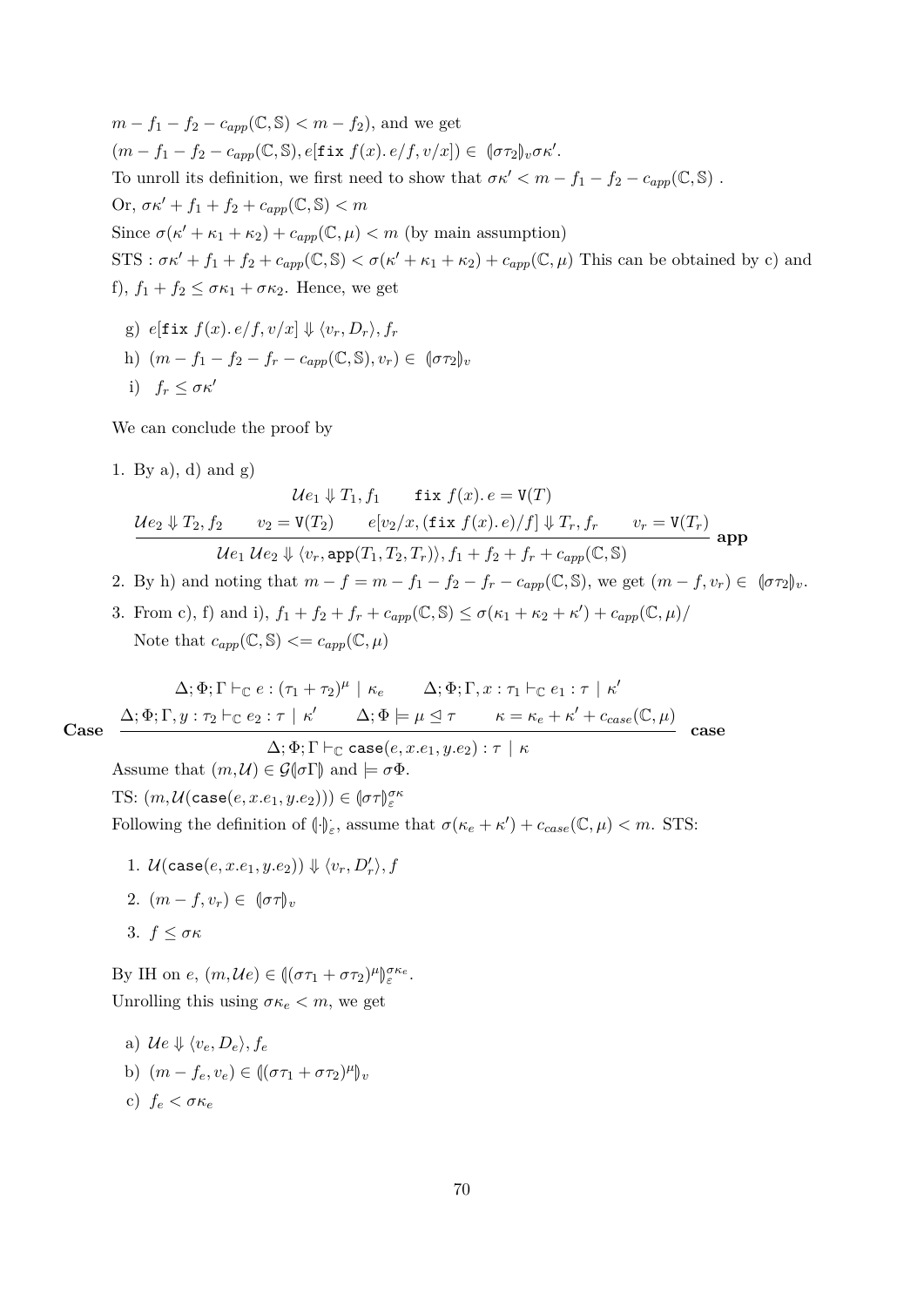There are two cases for a). We only show the first case,  $v_e = \text{inl } v$ , as the other one is similar. Then, by c), we get  $(m - f_e, v) \in (\sigma \tau_1)_v(\star)$ . By IH on  $e_1$  using  $(m - f_e, \mathcal{U}[x \mapsto v]) \in \mathcal{G}(\sigma \Gamma, x$ :  $\sigma\tau_1$ , which holds because

∗  $(m - f_e, U) \in \mathcal{G}(\sigma \Gamma)$  by Lemma [3](#page-19-0) using  $(m, U) \in \mathcal{G}(\sigma \Gamma)$  and  $m - f_e \leq m$ , ∗ by (*?*)

hence we get  $(m - f_e, \mathcal{U}[x \mapsto v]e_1) \in (\sigma \tau)_{\varepsilon}^{\sigma \kappa'}$ . To unroll its definition we need to show  $\sigma \kappa' < m - f_e$ We know that by b)  $f_e \leq \sigma \kappa'$ hence we get  $\sigma \kappa_e + f_e \leq \sigma \kappa' + \sigma \kappa_e \leq \sigma \kappa_e + \sigma \kappa_e + c_{case}(\mathbb{C}, \mathbb{S}) < m$ . Hence we can unroll and get

d)  $\mathcal{U}[x \mapsto v]e_1 \Downarrow \langle v_r, D_r \rangle, f_e$ e)  $(m - f_e - f_r, v_r) \in (\sigma \tau)_v$ f)  $f_r < \sigma \kappa'$ 

Then, we conclude by showing

- 1. By a) and d)  $\mathcal{U}e \Downarrow T_e, f_e \qquad \text{inl} \; v = \mathtt{V}(T_r) \qquad \mathcal{U}e_1[v/x] \Downarrow T_r, f_r \qquad v_r = \mathtt{V}(T_r)$  $\mathcal{U}(\mathsf{case}(e,x.e_1,y.e_2)) \Downarrow \langle v_r,\mathsf{case}_\mathtt{inl}(T_e,T_r) \rangle, f_e + f_r + c_{case}(\mathbb{C}, \mathbb{S})$ **r-case-inl**
- 2. By Lemma [3](#page-19-0) using e) and  $m f = m f_e f_r c_{case}(\mathbb{C}, \mathbb{S}) \leq m f_e f_r$ , we get  $(m - f, v_r) \in (\sigma \tau)_v$
- 3. c) and f) we get  $f_e + f_r + c_{case}(\mathbb{C}, \mathbb{S}) \leq \sigma \kappa_e + \sigma \kappa' + c_{case}(\mathbb{C}, \mu)$

$$
\Upsilon(\zeta) = \zeta : (B_1 \cdots B_n) \xrightarrow{\kappa'} B \qquad \Delta; \Phi; \Gamma \vdash_{\mathbb{C}} e : (B_i)^{\mu_i} \mid \kappa_{e_i}
$$

$$
\mu_1 \sqcup \cdots \sqcup \mu_n = \mu \qquad \kappa = (\sum_{i=1}^n \kappa_{e_i}) + \kappa' + c_{prim}(\mathbb{C}, n, \mu_1, \cdots, \mu_n)
$$

$$
\Delta; \Phi; \Gamma \vdash_{\mathbb{C}} \zeta \ (e_1 \cdots e_n) : (B)^{\mu} \mid \kappa
$$
primApp

**Case**

Assume that  $(m, \mathcal{U}) \in \mathcal{G}(\sigma \Gamma)$  and  $\models \sigma \Phi$ .

TS:  $(m, \mathcal{U}(\zeta \ (e_1 \cdots e_n))) \in (\mathcal{B})_{\varepsilon}^{\sigma \kappa}$ 

Following the definition of  $(\cdot)_{\varepsilon}$ , assume that  $(\sum_{i=1}^{n} \sigma \kappa_{e_i}) + \kappa' + c_{prim}(\mathbb{C}, n, \mu_1, \cdots, \mu_n) < m$ . STS:

- 1.  $\mathcal{U}(\zeta(e_1 \cdots e_n)) \Downarrow \langle v, D \rangle, f$ 2.  $(m - f, v) \in (\sigma \tau)_v$
- 3. *f* ≤ *σκ*

By IH on each premise  $e_i$  we get  $(m, \mathcal{U}e_i) \in ((B_i)^{\mu_i})$ M *σκei <sup>ε</sup>* . By unrolling each with  $\sigma \kappa_{e_i} < m$ , we get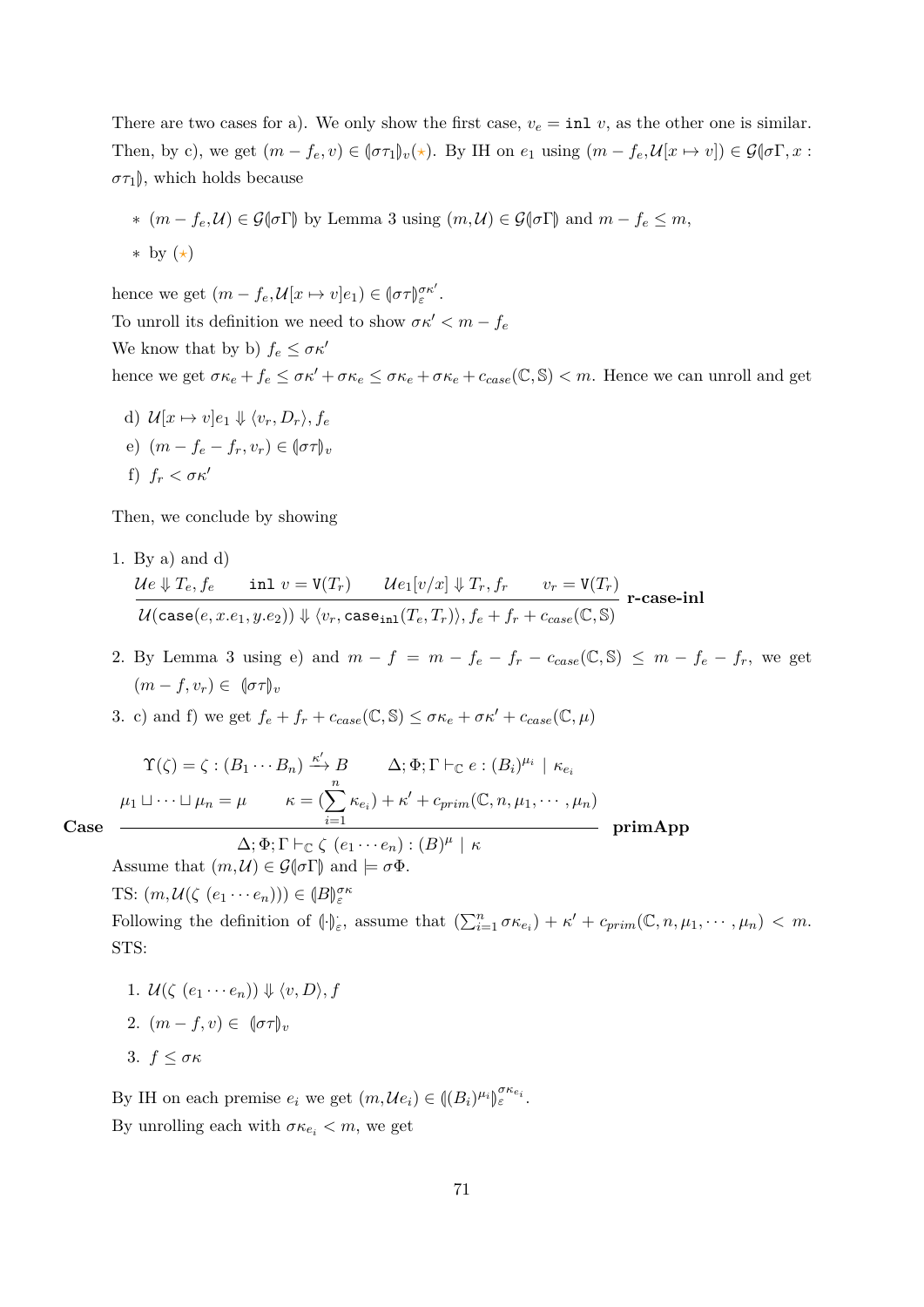a)  $\mathcal{U}e_i \Downarrow \langle v_i, D_i \rangle, f_i$ b)  $(m - f_i, v_i) \in \{(B_i)^{\mu_i}\}_v$ c)  $f_i \leq \sigma \kappa_{e_i}$ 

Then using assumption [18,](#page-31-1) we get

d)  $\hat{\zeta}(v_1 \cdots v_n) = (f_r, v_r)$ e)  $(m, v_r) \in ((B)^{\mu})_v$ f)  $f_r \leq \kappa'$ 

Now we can conclude

1. Using a) and d)

$$
\frac{\mathcal{U}e_i \Downarrow T_i, f_i \qquad v_i = \mathbf{V}(T_i) \qquad \widehat{\zeta}(v_1 \cdots v_n) = (f_r, v_r)}{\zeta (\mathcal{U}e_1 \cdots \mathcal{U}e_n) \Downarrow \langle v_r, \text{primApp}(T_1 \cdots T_n, \zeta) \rangle, (\sum_{i=1}^n f_i) + f_r + c_{prim}(\mathbb{C}, n, \mathbb{S}, \cdots, \mathbb{S})} \text{primapp}
$$

- 2. By Lemma [3](#page-19-0) using e) and  $m f = m (\sum_{i=1}^n f_i) f_r c_{prim}(\mathbb{C}, n, \mathbb{S}, \cdots, \mathbb{S}) \leq m$ , we get  $(m - f, v_r) \in (B)_{v_r}$
- 3. By c) and f)  $(\sum_{i=1}^n f_i) + f_r + c_{prim}(\mathbb{C}, n, \mathbb{S}, \cdots, \mathbb{S}) \leq (\sum_{i=1}^n \sigma \kappa_{e_i}) + \kappa' + c_{prim}(\mathbb{C}, n, \mu_1, \cdots, \mu_n)$

# **Proof of statement (3):**

Assume that  $\sigma \in \mathcal{D}[\![\Delta]\!]$ .

Case 
$$
\frac{\Delta; \Phi; f:}{\Delta \cdot \Phi \cdot \Gamma \vdash_{\sigma}}
$$

$$
\frac{\Delta; \Phi; f: (\tau_1 \xrightarrow{\delta(\kappa)} \tau_2)^{\mathbb{S}}, x: \tau_1, \Gamma \vdash_{\delta} e: \tau_2 \mid \kappa}{\Delta; \Phi; \Gamma \vdash_{\mathbb{C}} \text{fix } f(x). e: (\tau_1 \xrightarrow{\delta(\kappa)} \tau_2)^{\mathbb{S}} \mid c_{fix}()} \quad \text{fix} 1
$$

Assume that  $(m, \theta) \in \mathcal{G}[\![\sigma]\!]$  and  $\models \sigma \Phi$ . TS:  $(m, \theta^{\top}$ **f** ix  $f(x)$ *.*  $e^{\top}) \in ((\sigma \tau_1 \xrightarrow{\delta(\sigma \kappa)} \sigma \tau_2)^{\mathbb{S}})$ M *cf ix*() *<sup>ε</sup>* . By unfolding the definition using  $fix$  evaluation rule which takes  $c_{fix}$ () step,  $STS: (m - c_{fix}(), \theta^{\top}$ **f** ix  $f(x). e^{\top}) \in [(\sigma \tau_1 \xrightarrow{\delta(\sigma \kappa)} \sigma \tau_2)^{\mathbb{S}}]_v$ . Let  $F = \theta^{\top}$ **f** ix  $f(x). e^{\top}$ . There are two cases.

#### **subcase 1:**  $\delta = \mathbb{S}$

We prove the more general statement  $\forall k \leq m - c_{fix}(\text{). } (k, \theta \text{ }^{\sqsubset}$ **f** ix  $f(x)$ *.*  $e^{\sqcap}) \in [(\sigma \tau_1 \xrightarrow{\mathbb{S}(\sigma \kappa)} \sigma \tau_2)^{\mathbb{S}}]_v$  by subinduction on *k*.

**subsubcase 1:**  $k = 0$  is vacuous from the definition  $\llbracket \cdot \rrbracket_v$  at the function type.

## **subsubcase 2:**  $k + 1 \leq m - c_{fix}$

Assume, by the sub-IH, that  $(k, F) \in [(\sigma \tau_1 \xrightarrow{\mathbb{S}(\sigma \kappa)} \sigma \tau_2)^{\mathbb{S}}]_v (\star)$ STS:  $(k+1, F) \in [[(\sigma \tau_1 \xrightarrow{\mathbb{S}(\sigma \kappa)} \sigma \tau_2)^{\mathbb{S}}]_v$ Following the definition, pick  $j < k + 1$ .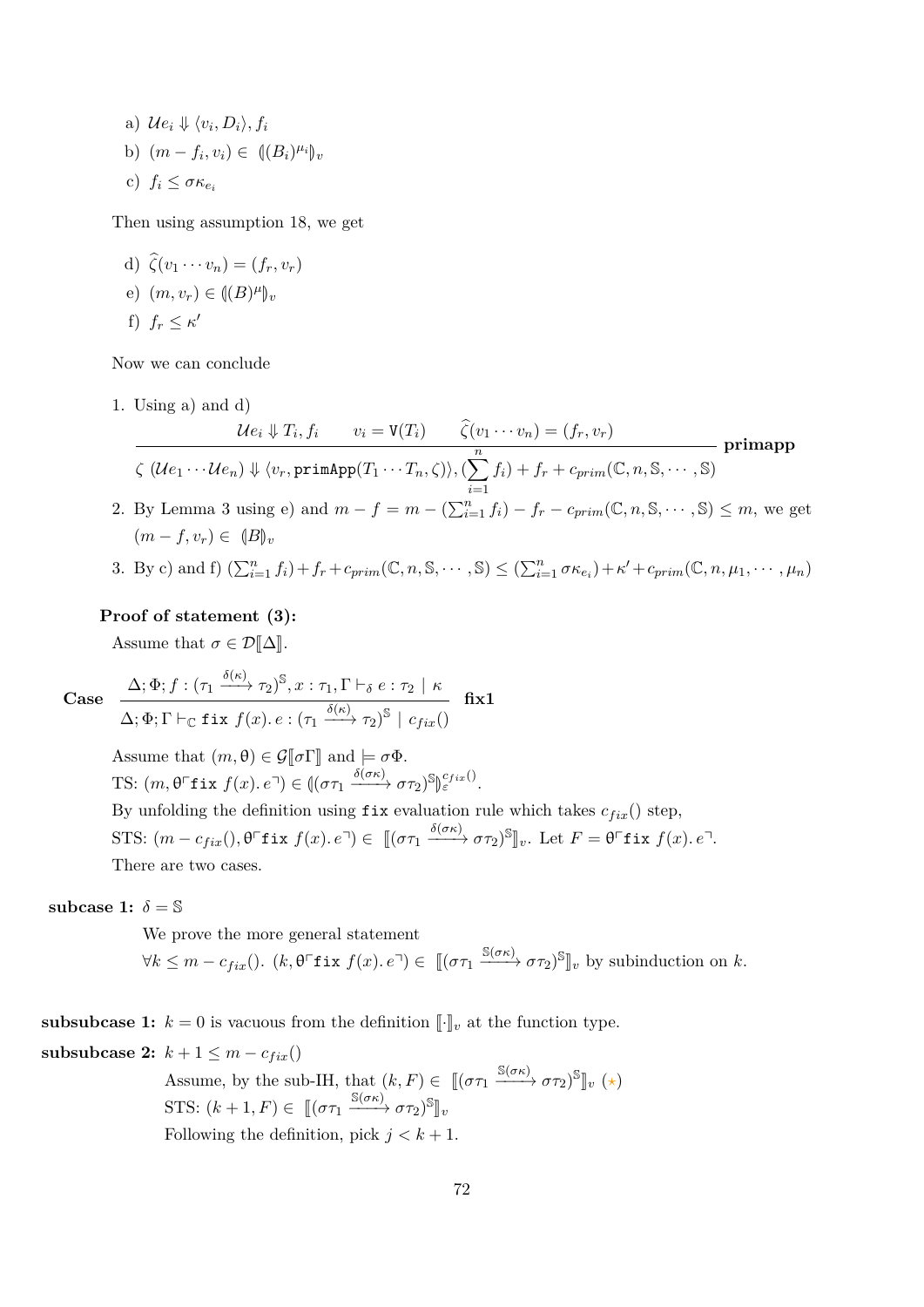Assume that  $(j, \mathbf{w}) \in [\![\sigma \tau_1]\!]_v$ . Then, STS:  $(j, \theta \ulcorner e \urcorner [F/f, \mathbf{w}/x]) \in [\![\sigma \tau_2]\!]_{{\varepsilon}}^{{\sigma}{\kappa}} (\star \star).$ Instantiate the IH 1 on the premise of the typing rule using:  $(j, \theta[f \mapsto F, x \mapsto \mathbf{w}]) \in \mathcal{G}[\![\sigma(\Gamma, x : \tau_1, f : (\tau_1 \xrightarrow{\mathbb{S}(\sigma\kappa)} \tau_2)^{\mathbb{S}})]],$  which holds because: ∗ (*j*,  $\theta$ ) ∈  $\mathcal{G}$ [ $\sigma$ Γ] by Lemma [3](#page-19-0) using (*m*,  $\theta$ ) ∈  $\mathcal{G}$ [Γ] and *j* ≤ *m*,  $*(i, \mathbf{w}) \in ∏στ_1 ∥<sub>v</sub>$  $*(j, F) \in [[(\sigma \tau_1 \xrightarrow{\mathbb{S}(\kappa)} \sigma \tau_2)^\mathbb{S}]_v$  by Lemma [3](#page-19-0) on  $(\star)$  and  $j \leq k$ We immediately get  $(j, \theta[f \mapsto F, x \mapsto \mathbf{w}]^{\tau} e^{\tau}) \in [\![\sigma \tau_2]\!]_{\varepsilon}^{\sigma \kappa}$ , which is same as  $(\star \star)$ .

subcase 2:  $\delta = \mathbb{C}$ 

Proof of this case is very similar to the one in the S typing judgment.

 $\Box$ 

#### **Theorem 20 (Fundamental theorem for bi-values and bi-expressions)** The following hold.

- 1. If  $\Delta; \Phi; \Gamma \vdash_{\epsilon} \mathbf{w} \gg \tau$  and  $\sigma \in \mathcal{D}[\![\Delta]\!]$  and  $(m, \theta) \in \mathcal{G}[\![\sigma \Gamma]\!]$  and  $\models \sigma \Phi$ , then  $(m, \theta(\mathbf{w})) \in [\![\sigma \tau]\!]_v$
- 2. If  $\Delta; \Phi; \Gamma \vdash_{\epsilon} \mathbf{w} \gg \tau$  and  $\sigma \in \mathcal{D}[\![\Delta]\!]$  and  $(k, \mathcal{U}) \in \mathcal{G}(\![\sigma \Gamma]\!]$  and  $\models \sigma \Phi$ , then  $(k, \mathcal{U}(\mathbf{L}(\mathbf{w}))) \in (\![\sigma \tau]\!]_v$ and  $(k, \mathcal{U}(\mathbf{R}(\mathbf{w}))) \in [\![\sigma \tau]\!]_v$ .
- 3. If  $\Delta; \Phi; \Gamma \vdash_{\mathbb{S}} \mathbf{e} \gg \tau \mid \kappa \text{ and } \sigma \in \mathcal{D}[\![\Delta]\!] \text{ and } (m, \theta) \in \mathcal{G}[\![\sigma \Gamma]\!] \text{ and } \models \sigma \Phi, \text{ then } (m, \theta(\mathbf{e})) \in [\![\sigma \tau]\!]_{\varepsilon}^{\sigma \kappa}.$
- 4. If  $\Delta; \Phi; \Gamma \vdash_{\mathbb{C}} \mathbf{e} \otimes \mathcal{F} \upharpoonright \kappa$  and  $\sigma \in \mathcal{D}[\![\Delta]\!]$  and  $(k, \mathcal{U}) \in \mathcal{G}(\sigma \Gamma)$  and  $\models \sigma \Phi$ , then  $(k, \mathcal{U}(\mathbf{L}(\mathbf{e})) \in (\sigma \tau) \mathcal{E}^{\sigma \kappa}$ and  $(k, \mathcal{U}(\mathbf{R}(\mathbf{e}))) \in [\sigma \tau]_{\varepsilon}^{\sigma \kappa}$ .
- 5. If  $\Delta; \Phi; \Gamma \vdash_{\mathbb{C}} \mathbf{e} \gg \tau \mid \kappa \text{ and } \sigma \in \mathcal{D}[\![\Delta]\!] \text{ and } (m, \theta) \in \mathcal{G}[\![\sigma \Gamma]\!] \text{ and } \models \sigma \Phi, \text{ then } (m, \theta(\mathbf{e})) \in [\![\sigma \tau]\!]_{\varepsilon}^{\sigma \kappa}.$

*Proof.* All the statements are proved by simultaneous induction on bi-value and bi-expression typing. We show select cases of the proofs. In these proofs, the numbers 1–5 represent the corresponding clauses in the definition of  $[\![\tau]\!]^{\kappa}_{\varepsilon}$ .

#### **Proof of statement (1):**

Assume that  $\sigma \in \mathcal{D}[\![\Delta]\!]$  and  $\models \sigma \Phi$ .

#### **Case**

 $\overline{\Delta; \Phi; \Gamma \vdash_{\epsilon} \text{keep(r)} \gg \text{(real)}^{\mathbb{S}}}$  keep-r

TS:  $(m, \theta \text{ keep}(r)) \in [[(\text{real})^{\mathbb{S}}]_v$ .

This follows from the definition of  $[\mathbf{[real)}^{\mathbb{S}}]_v$ .

**Case**  $\Delta; \Phi$ ;  $\vdash_{\mathbb{C}} \mathsf{v} : \tau \mid \kappa$   $\Delta; \Phi$ ;  $\vdash_{\mathbb{C}} \mathsf{v}' : \tau \mid \kappa'$   $\models \mathbb{C} \trianglelefteq \tau$  $\Delta; \Phi; \Gamma \vdash_{\epsilon} \texttt{new}(v, v') \gg \tau$ **new** TS:  $(m, \theta \text{ new}(v, v')) \in [\![\sigma \tau]\!]_v.$  $Since \models \mathbb{C} \trianglelefteq \tau \text{ and } \mathbf{v}, \mathbf{v}' \text{ are values, STS: } \forall k.(k, \mathbf{v}) \in (\sigma \tau)_v(\star) \land (k, \mathbf{v}') \in (\sigma \tau)_v(\star \star).$ Pick  $k$  as  $\max(\sigma \kappa, \sigma \kappa') + 1$ . We know that  $(\max(\sigma \kappa, \sigma \kappa') + 1, \emptyset) \in \mathcal{G}(\cdot)$ .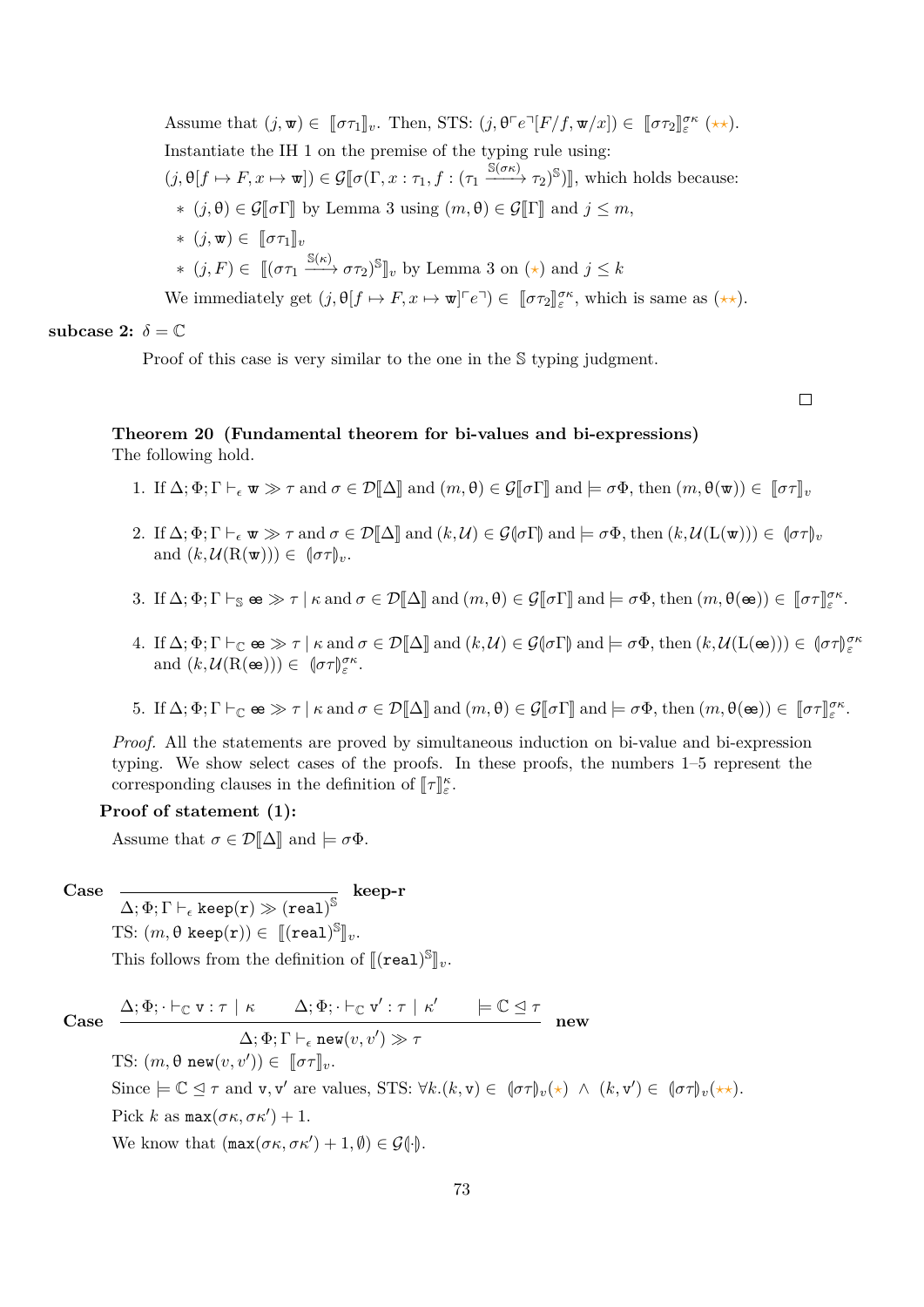By the (Fundamental) Theorem [19](#page-31-0)  $(2^{nd}$  clause) on the first premise, we get  $(\max(\sigma \kappa, \sigma \kappa') + 1, \mathbf{v}) \in (\sigma \tau)_{\varepsilon}^{\kappa}.$ 

By unfolding its definition using  $\sigma \kappa < \max(\sigma \kappa, \sigma \kappa') + 1$ , we get

- a)  $v \Downarrow \langle v, v \rangle, 0$
- b)  $(\max(\sigma \kappa, \sigma \kappa') + 1, \mathbf{v}) \in (\sigma \tau)_v$

Similarly, by Theorem [19](#page-31-0)  $(2^{nd}$  clause) on the second premise, we get  $(\max(\kappa, \kappa') + 1, \mathbf{v}') \in (\sigma \tau)_{\varepsilon}^{\kappa}.$ 

By unfolding its definition using  $\sigma \kappa' < \max(\sigma \kappa, \sigma \kappa') + 1$ , we get

- c)  $\mathbf{v}' \Downarrow \langle \mathbf{v}', \mathbf{v}' \rangle, 0$
- d)  $(\max(\sigma\kappa, \sigma\kappa') + 1, \mathbf{v}') \in (\sigma\tau)_v$

b) and d) complete the proof.

Case 
$$
\frac{\Delta; \Phi; x : \tau_1, f : (\tau_1 \xrightarrow{\delta(\kappa)} \tau_2)^S, \Gamma \vdash_{\delta} \mathbf{e} \gg \tau_2 \mid \kappa}{\Delta; \Phi; \Gamma \vdash_{\epsilon} \mathbf{fix} f(x) . \mathbf{e} \gg (\tau_1 \xrightarrow{\delta(\kappa)} \tau_2)^S} \mathbf{fix1}
$$
Assume that  $(m, \theta) \in \mathcal{G}[\![\sigma\Gamma]\!]$  and  $\models \sigma\Phi$ .  
TS:  $(m, \theta(\text{fix } f(x) . \mathbf{e})) \in [[(\sigma\tau_1 \xrightarrow{\delta(\sigma\kappa)} \sigma\tau_2)^S]_v$ .  
Let  $F = \theta(\text{fix } f(x) . \mathbf{e})$ .

There are two cases.

subcase 1:  $\delta = \mathbb{S}$ 

We prove the more general statement  $\forall k \leq m$ .  $(k, \texttt{fix } f(x), \theta(\textbf{e})) \in [[(\sigma \tau_1 \xrightarrow{\delta(\sigma \kappa)} \sigma \tau_2)^{\mathbb{S}}]_v$  by subinduction on  $k$ .

**subsubcase 1:**  $k = 0$  is vacuous from the definition  $\llbracket \cdot \rrbracket_v$  at the function type. **subsubcase 2:**  $k + 1 \leq m$ 

Assume, by the sub-IH, that  $(k, F) \in [(\sigma \tau_1 \xrightarrow{\mathbb{S}(\sigma \kappa)} \sigma \tau_2)^{\mathbb{S}}]_v (\star)$ STS:  $(k+1, F) \in [[(\sigma \tau_1 \xrightarrow{\mathbb{S}(\sigma \kappa)} \sigma \tau_2)^{\mathbb{S}}]_v$ Following the definition, pick  $j < k + 1$ . Assume that  $(j, \mathbf{w}) \in [\![\sigma \tau_1]\!]_v$ . Then, STS:  $(j, \theta(\mathbf{e})[F/f, \mathbf{w}/x]) \in [\![\sigma \tau_2]\!]_{{\varepsilon}}^{{\sigma}{\kappa}}$  (\*\*). Instantiate the IH 2 on the premise of the typing rule using  $\delta = \mathbb{S}$  and  $(j, \theta[f \mapsto F, x \mapsto \mathbf{w}]) \in \mathcal{G}[\![\sigma(\Gamma, x : \tau_1, f : (\tau_1 \xrightarrow{\delta(\kappa)} \tau_2)^{\mathbb{S}})]],$  which holds because: ∗ (*j*,  $\theta$ ) ∈  $\mathcal{G}$ [ $\sigma$ Γ] by Lemma [3](#page-19-0) using (*m*,  $\theta$ ) ∈  $\mathcal{G}$ [Γ] and *j* ≤ *m*,  $*(j, w) ∈ ∏στ₁]<sub>v</sub>$  $*(j, F) \in [[(\sigma \tau_1 \xrightarrow{\mathbb{S}(\kappa)} \sigma \tau_2)^\mathbb{S}]_v$  by Lemma [3](#page-19-0) on  $(\star)$  and  $j \leq k$ We immediately get  $(j, \theta[f \mapsto F, x \mapsto \mathbf{w}] \otimes \in [\![\sigma \tau_2]\!]_{\varepsilon}^{\sigma \kappa}$ , which is same as  $(\star \star)$ .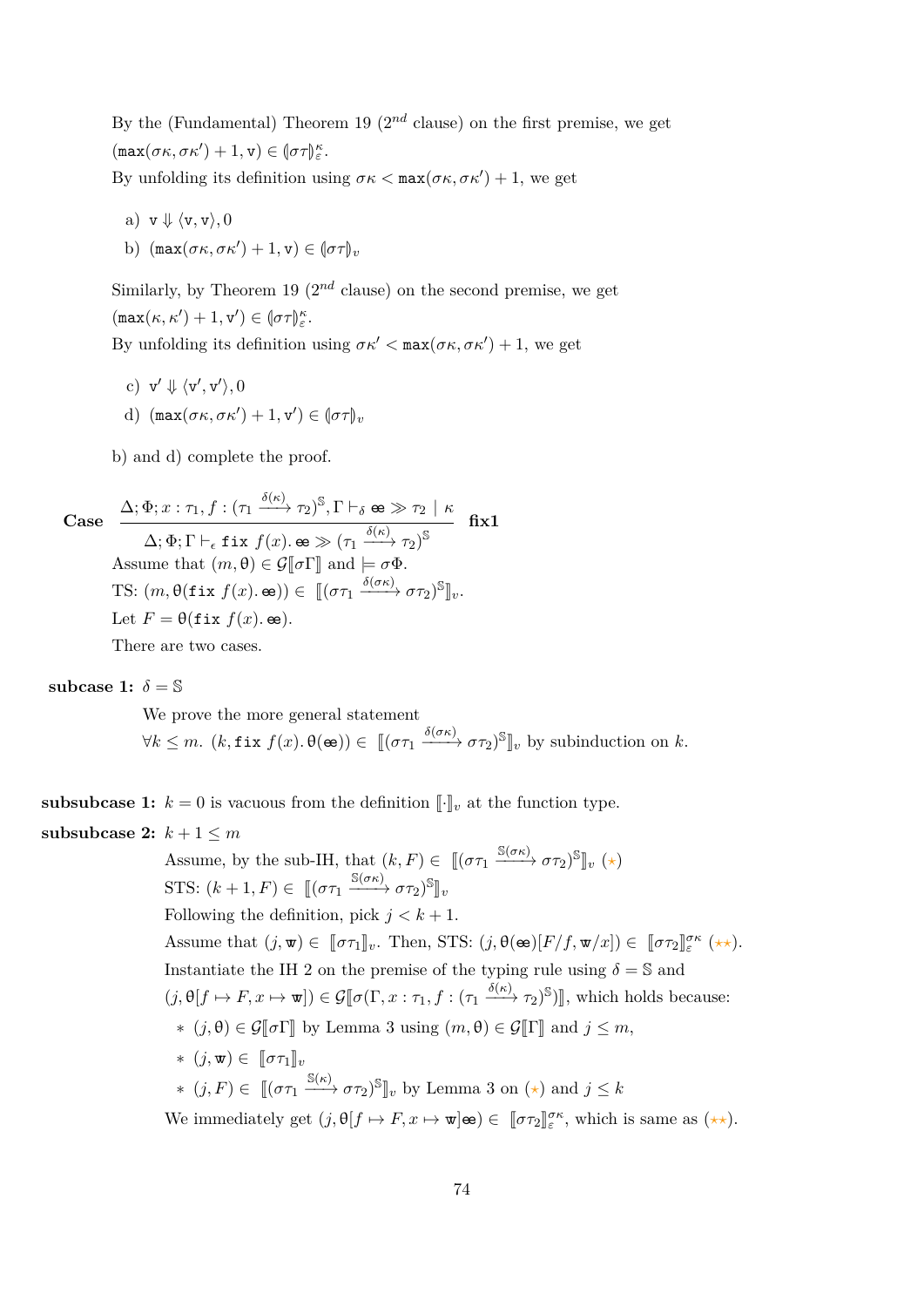subcase 2:  $\sigma \delta = \mathbb{C}$ 

There are two cases.

- $\bullet$  **STS:**  $\forall v, j < m.(j, \mathbf{w}) \in [\![\sigma \tau_1]\!]_v \Rightarrow (j, \theta \in [F/f, \mathbf{w}/x]) \in [\![\sigma \tau_2]\!]_e^{\sigma \kappa}$ Proof by sub-induction on m.
	- i. **case**  $m = 0$  is vacuous since there exists no positive  $j < 0$ .
	- ii. **case**  $m = m' + 1$

STS: 
$$
\forall j < m' + 1
$$
.  $\forall \mathbf{w}. (j, \mathbf{w}) \in [\![\sigma \tau_1]\!]_v \Rightarrow (j, \theta \mathbf{e}[F/f][\![\mathbf{w}/x]\!]) \in [\![\sigma \tau_2]\!]_{{\varepsilon}}^{{\sigma} \kappa}$ .

There are two possible cases.

 $- j < m'$ 

Then, by sub-IH, we know that  $\forall j < m'. \forall \mathbf{w}. (j, \mathbf{w}) \in [\![\sigma \tau_1]\!]_v \Rightarrow (j, \theta \mathbf{e} [F/f][\![\mathbf{w}/x]\!]) \in$  $[\![\tau_2]\!]_{\varepsilon}^{\sigma\kappa}$ . Since  $j < m' < m' + 1$ , we can immediately conclude.

 $- i = m'$ 

Since  $j = m' < m' + 1$ , we assume that  $(m', \mathbf{w}) \in [\![\sigma \tau_1]\!]_v(\diamond).$ STS:  $(m', \theta \in [F/f][\mathbf{w}/x]) \in [\![\sigma \tau_2]\!]_{\varepsilon}^{\sigma \kappa}(\infty)$ 

By IH 5 on the premise of the typing rule using  $(m', \theta \in [f \mapsto F, x \mapsto \mathbf{w}]) \in$  $\mathcal{G}[\![\sigma\Gamma, x:\sigma\tau_1, f:(\sigma\tau_1 \xrightarrow{\mathbb{C}(\sigma\kappa)} \sigma\tau_2)^\mathbb{S}]\!]$ , which holds because:

∗  $(m', \theta) \in \mathcal{G}[\![\sigma\Gamma]\!]$  by instantiating Lemma [3](#page-19-0) with  $m' < m$  and  $(m, \theta) \in \mathcal{G}[\![\sigma\Gamma]\!]$ 

$$
* \ (m', \mathbf{w}) \in \ [\![\sigma \tau_1]\!]_v \text{ by } (\diamond)
$$

 $*(m', F) \in [[(\sigma \tau_1 \xrightarrow{\mathbb{C}(\sigma \kappa)} \sigma \tau_2)^\mathbb{S}]]_v$  since as shown in (STS 1) above,  $\forall k. (k, F) \in [\sigma \tau_1 \xrightarrow{\mathbb{C}(\sigma \kappa)} \sigma \tau_2]$  $\sigma \tau_2$ )<sub>*v*</sub> and by sub-IH,  $\forall j < m'$ .  $\forall \mathbf{w}$ .  $(j, \mathbf{w}) \in [\![\tau_1]\!]_v \Rightarrow (j, \theta \mathbf{e} [F/f][\![\mathbf{w}/x]\!]) \in [\![\tau_2]\!]_s^{\kappa}$ .

We immediately get  $(m', \theta[f \mapsto F, x \mapsto \mathbf{w}] \mathbf{e}) \in [\![\sigma \tau_2]\!]_{\varepsilon}^{\sigma \kappa}$ , which is same as  $(\infty)$ .

• STS: 
$$
\forall k. (k, L(F)) \in (\sigma \tau_1 \xrightarrow{\mathbb{C}(\sigma \kappa)} \sigma \tau_2)_v
$$
 and  
 $(k, R(F)) \in (\sigma \tau_1 \xrightarrow{\mathbb{C}(\sigma \kappa)} \sigma \tau_2)_v.$ 

Proof proceeds by sub-induction on *k*.

- i. **case**  $k = 0$  is vacuous from the definition of  $\lbrack \cdot \rbrack_v$  at the function type with *C* body.
- ii. **case**  $k+1$

Assume by sub-IH that  $(k, L(F)) \in (\sigma \tau_1 \xrightarrow{\mathbb{C}(\sigma \kappa)} \sigma \tau_2)_v(\dagger) \wedge (k, R(F)) \in (\sigma \tau_1 \xrightarrow{\mathbb{C}(\sigma \kappa)}$  $\sigma \tau_2$ ,  $(\dagger \dagger)$ . STS:  $(k+1, L(F)) \in [\sigma \tau_1 \xrightarrow{\mathbb{C}(\sigma \kappa)} \sigma \tau_2]_v \land (k+1, R(F)) \in [\sigma \tau_1 \xrightarrow{\mathbb{C}(\sigma \kappa)} \sigma \tau_2]_v$ Pick  $j < k+1$  s.t.  $(j, v) \in \lbrack \sigma \tau_1 \rbrack_v$ . Then, STS1:  $(j, L(\theta \bullet)[L(F)/f, v/x]) \in (\tau_2)_{\varepsilon}^{\sigma \kappa}(\diamond)$ STS2:  $(j, R(\theta \bullet)[R(F)/f, v/x]) \in (\tau_2)_{\varepsilon}^{\sigma \kappa}(\infty)$ We first show the first one.

Instantiate the IH 4 on the premise of the typing rule using  $\delta = \mathbb{C}$  and  $(j, L(\theta) \otimes [f \mapsto$  $L(F), x \mapsto v$ ])  $\in \mathcal{G}(\Gamma, x : \tau_1, f : (\sigma \tau_1 \xrightarrow{\mathbb{C}(\sigma \kappa)} \sigma \tau_2)$ <sup>S</sup> $\|$ , which holds because:

- $*(j, L(θ)) ∈ G(σΓ)$  by instantiating Lemma [2](#page-17-0) with *j* using  $(m, θ) ∈ G[Γ],$
- $*(j, v) ∈ ∥στ₁)_{v}$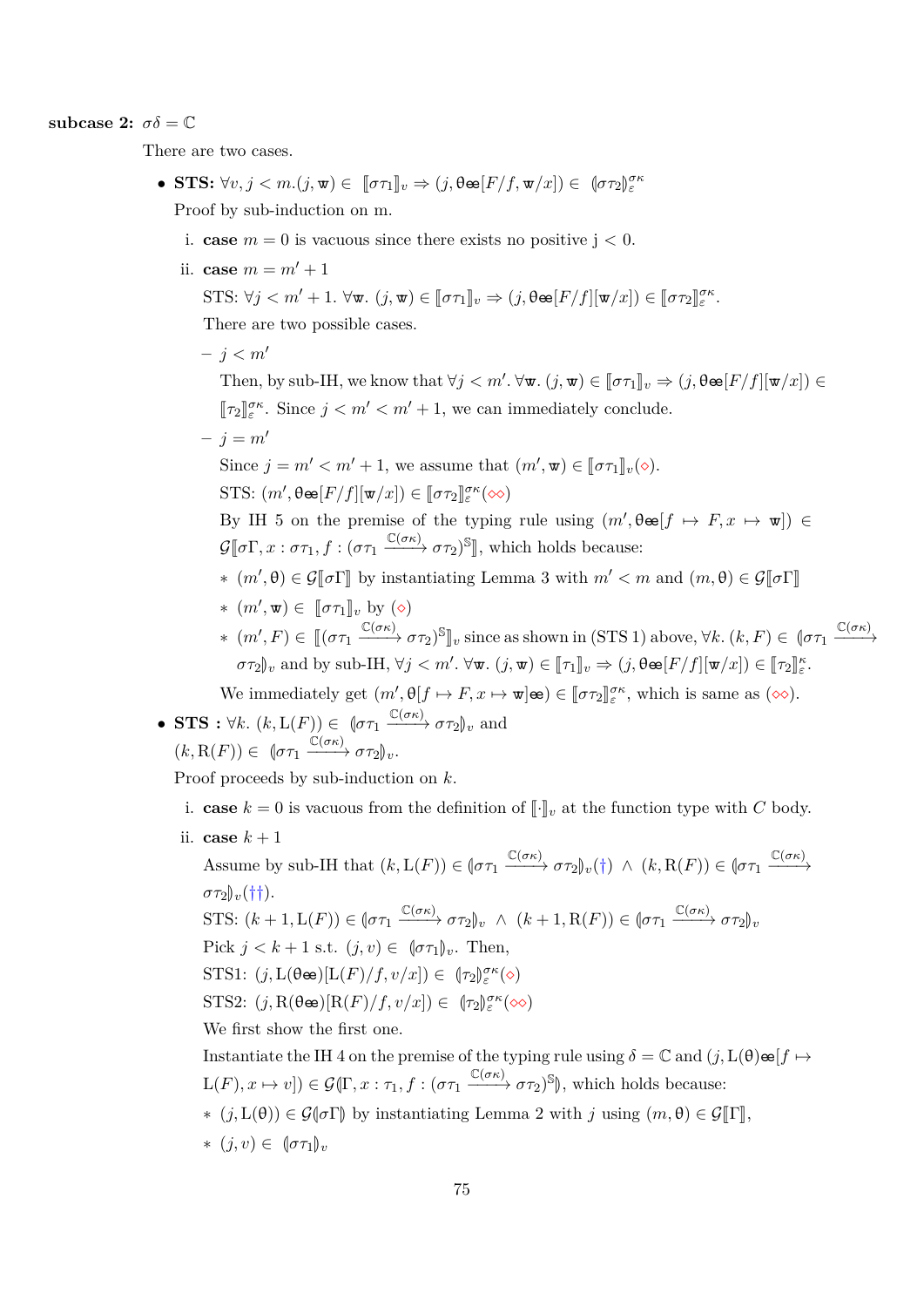∗  $(j, L(F)) \in [(στ₁ \xrightarrow{C(σκ)} στ₂)$ <sup>S</sup><sup>n</sup><sub>v</sub> by Lemma [3](#page-19-0) on (†) using  $j ≤ k$ We immediately get  $(j, L(\theta)[f \mapsto L(F), x \mapsto v]R(\mathbf{e}) \in (\sigma \tau_2)_{\varepsilon}^{\sigma \kappa}$ , which is same as  $(\diamond).$ Instantiate the IH 4 on the premise of the typing rule using  $\delta = \mathbb{C}$  and  $(j, R(\theta) \infty | f \mapsto$ 

 $R(F), x \mapsto v$ ])  $\in \mathcal{G}(\Gamma, x : \tau_1, f : (\sigma \tau_1 \xrightarrow{\mathbb{C}(\sigma \kappa)} \sigma \tau_2)$ <sup>S</sup> $\|$ , which holds because:  $*(i, R(\theta)) \in \mathcal{G}[\sigma\Gamma]$  by instantiating Lemma [2](#page-17-0) with *j* using  $(m, \theta) \in \mathcal{G}[\Gamma],$ 

 $*(j, v) ∈  ${\lbrace \sigma \tau_1 \rbrace}_v$$ ∗  $(j, R(F)) \in [[(\sigma \tau_1 \xrightarrow{\mathbb{C}(\sigma \kappa)} \sigma \tau_2)^{\mathbb{S}}]_v$  by Lemma [3](#page-19-0) on (††) using  $j \leq k$ We immediately get  $(j, R(\theta)[f \mapsto R(F), x \mapsto v]R(\mathbf{e}) \in (\sigma \tau_2)_{\varepsilon}^{\sigma \kappa}$ , which is same as  $(\infty)$ .

$$
\text{Case} \quad \frac{\Delta; \Phi; \Gamma \vdash_{\epsilon} \mathbf{w} \gg \tau \quad \forall z \in \Gamma. \ \Delta; \Phi \models \Gamma(z) \sqsubseteq \Box(\Gamma(z)) \quad \text{stable}(\mathbf{w})}{\Delta; \Phi; \Gamma, \Gamma' \vdash_{\epsilon} \mathbf{w} \gg \Box(\tau)} \ \ \text{nochange}
$$

Assume that  $\sigma \in \mathcal{D}[\![\Delta]\!]$  and  $(m, \theta) \in \mathcal{G}[\![\sigma\Gamma, \sigma\Gamma']\!]$  and  $\models \sigma\Phi$ . Let  $\theta = \theta_1 \cup \theta_2$  where  $(m, \theta_1) \in \mathcal{G}[\![\sigma\Gamma]\!]$  and  $(m, \theta_2) \in \mathcal{G}[\![\sigma\Gamma']\!]$ . TS:  $(m, \theta(\mathbf{w})) \in [\Box(\sigma\tau)]_v$ . STS:  $(m, \theta_1(\mathbf{w})) \in [\![\sigma \tau]\!]_v$  and  $\text{stable}(\theta_1(\mathbf{w}))$ , since w doesn't have any free variables from  $\Gamma'$ . By Lemma [7](#page-20-0) on stable(w) and  $\forall z \in \Gamma$ .  $\Delta; \Phi \models \Gamma(z) \sqsubseteq \Box(\Gamma(z))$ , we get stable( $\theta_1(w)$ ). By IH on **w**, we get  $(m, \theta_1(\mathbf{w})) \in [\![\sigma \tau]\!]_v$ .

**Case**

 $\Delta; \Phi; \Gamma \vdash_{\epsilon} \mathbf{w} \gg \tau$   $\Delta; \Phi \models \tau \sqsubseteq \tau'$  $\frac{1}{\Delta; \Phi; \Gamma \vdash_{\epsilon} \mathbf{w} \gg \tau'}$ Assume that  $\sigma \in \mathcal{D}[\![\Delta]\!]$  and  $(m, \theta) \in \mathcal{G}[\![\sigma\Gamma]\!]$  and  $\models \sigma\Phi$ . TS:  $(m, \theta \mathbf{w}) \in [\![\sigma \tau']\!]_v$ . By IH on the premise,  $(m, \theta(\mathbf{w})) \in [\![\sigma \tau]\!]_v$ . By Lemma [11](#page-22-0)  $(m, \theta(\mathbf{w})) \in [\![\sigma \tau']\!]_v$ .

**Proof of statement (2):**

Assume that  $\sigma \in \mathcal{D}[\![\Delta]\!]$ .

**Case**

 $\overline{\Delta; \Phi; \Gamma \vdash_{\epsilon} \text{keep}(r) \gg \text{(real)}^{\mathbb{S}}} \;\; \text{keep-r}$ Assume that  $(m, \mathcal{U}) \in \mathcal{G}(\sigma \Gamma)$  and  $\models \sigma \Phi$ . TS1:  $(m, U \ L(\text{keep}(r))) \in \ {((\text{real})^S|_v}.$ TS2:  $(m, U \ R(\text{keep}(r))) \in \ ((\text{real})^{\mathbb{S}})_{v}.$ These follow from the definition of  $(\mathbf{real})^{\mathbb{S}}|_v$ .

Case 
$$
\frac{\Delta; \Phi; \vdash_{\mathbb{C}} \mathbf{v} : \tau \mid \kappa \Delta; \Phi; \vdash_{\mathbb{C}} \mathbf{v}' : \tau \mid \kappa' \Delta; \Phi \models \mathbb{C} \trianglelefteq \tau}{\Delta; \Phi; \Gamma \vdash_{\epsilon} \text{new}(v, v') \gg \tau}
$$
new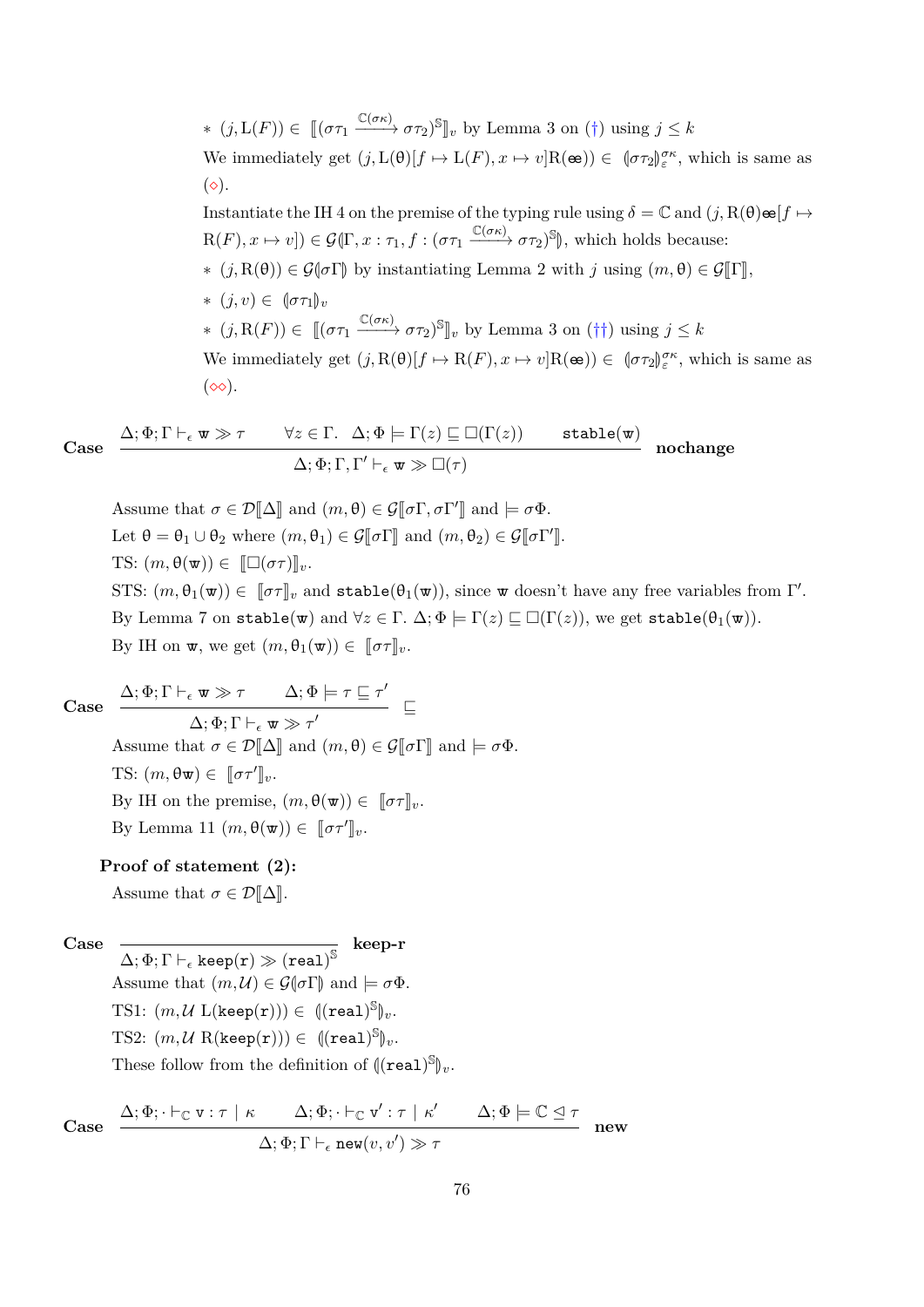Assume that  $(m, \mathcal{U}) \in \mathcal{G}(\sigma \Gamma)$  and  $\models \sigma \Phi$ . TS:  $(m, \mathcal{U} \mathsf{L}(\mathbf{new}(v, v'))) \in (\sigma \tau)_v$  and  $(m, \mathcal{U} \mathsf{R}(\mathbf{new}(v, v'))) \in (\sigma \tau)_v$ . STS1:  $(m, v) \in (\sigma \tau)_v(\star)$ . STS2:  $(m, v') \in (\sigma \tau)_v(\diamond).$ By (Fundamental) Theorem [19](#page-31-0) on the first and second premises with  $(m + \max(\sigma \kappa, \sigma \kappa') + 1, \emptyset) \in \mathcal{G}(\cdot)$ , we get  $(m + \max(\sigma \kappa, \sigma \kappa') + 1, v) \in [\sigma \tau]_{\varepsilon}^{\sigma \kappa} \text{ and } (m + \max(\sigma \kappa, \sigma \kappa') + 1, v') \in [\sigma \tau]_{\varepsilon}^{\sigma \kappa'}.$ Since  $\sigma \kappa < m + \max(\sigma \kappa, \sigma \kappa') + 1$ , we get

- a)  $v \Downarrow \langle v, v \rangle, 0$ b)  $(m + \max(\sigma \kappa, \sigma \kappa') + 1 - 0, v) \in (\sigma \tau)_v$
- c) 0 ≤ *σκ*

Since  $\sigma \kappa' < m + \max(\sigma \kappa, \sigma \kappa') + 1$ .

d) 
$$
v' \Downarrow \langle v', v' \rangle, 0
$$
  
e)  $(m + \max(\sigma \kappa, \sigma \kappa') + 1 - 0, v') \in (\sigma \tau)_v$   
f)  $0 \leq \sigma \kappa'$ 

(\*) and ( $\diamond$ ) follow by Lemma [3](#page-19-0) on b) and e) with  $m \leq m + \max(\sigma \kappa, \sigma \kappa') + 1$ .

**Case**

$$
\Delta; \Phi; x : \tau_1, f : (\tau_1 \xrightarrow{\delta(\kappa)} \tau_2)^{\mathbb{S}}, \Gamma \vdash_{\delta} \mathbf{e} \gg \tau_2 \mid \kappa
$$
\n
$$
\Delta; \Phi; \Gamma \vdash_{\epsilon} \mathbf{fix} f(x) . \mathbf{e} \gg (\tau_1 \xrightarrow{\delta(\kappa)} \tau_2)^{\mathbb{S}}
$$
\nAssume that  $(m, \mathcal{U}) \in \mathcal{G}(\sigma \Gamma)$  and  $\models \sigma \Phi$ .\nTS:  $(m, \mathcal{U}(\mathbf{R}(\mathtt{fix} f(x) . \mathbf{e})) \in ((\sigma \tau_1 \xrightarrow{\delta(\sigma \kappa)} \sigma \tau_2)^{\mathbb{S}})_v$ .\nSTS:  $(m, \mathcal{U}(\mathbf{R}(\mathtt{fix} f(x) . \mathbf{e}))) \in (\sigma \tau_1 \xrightarrow{\delta(\sigma \kappa)} \sigma \tau_2)_v$ .\nLet  $F = \mathcal{U}(\mathbf{R}(\mathtt{fix} f(x) . \mathbf{e}))$ .\nThere are two cases.

**subcase 1:**  $\delta = \mathbb{S}$ 

By definition, any function is in  $(\sigma \tau_1 \xrightarrow{S(\kappa)} \sigma \tau_2)_v$ 

subcase 2:  $\sigma \delta = \mathbb{C}$ 

We show the more general statement  $\forall k. (k, F) \in (\sigma \tau_1 \xrightarrow{\mathbb{C}(\sigma \kappa)} \sigma \tau_2)_v$ . Proof proceeds by sub-induction on *k*.

- i. **case**  $k = 0$  is vacuous from the definition of  $\llbracket \cdot \rrbracket_v$  at the function type with *C* body.
- ii. **case**  $k+1$

Assume by sub-IH that 
$$
(k, F) \in (\sigma \tau_1 \xrightarrow{\mathbb{C}(\sigma \kappa)} \sigma \tau_2)_v(\dagger)
$$
.  
\nSTS:  $(k + 1, F) \in (\sigma \tau_1 \xrightarrow{\mathbb{C}(\sigma \kappa)} \sigma \tau_2)_v$   
\nPick  $j < k + 1$  s.t.  $(j, v) \in (\sigma \tau_1)_v$ . Then, STS:  $(j, \mathcal{U}(\mathbf{R}(\mathbf{e}))[F/f, v/x]) \in (\tau_2)_{\varepsilon}^{\sigma \kappa}(\dagger \dagger)$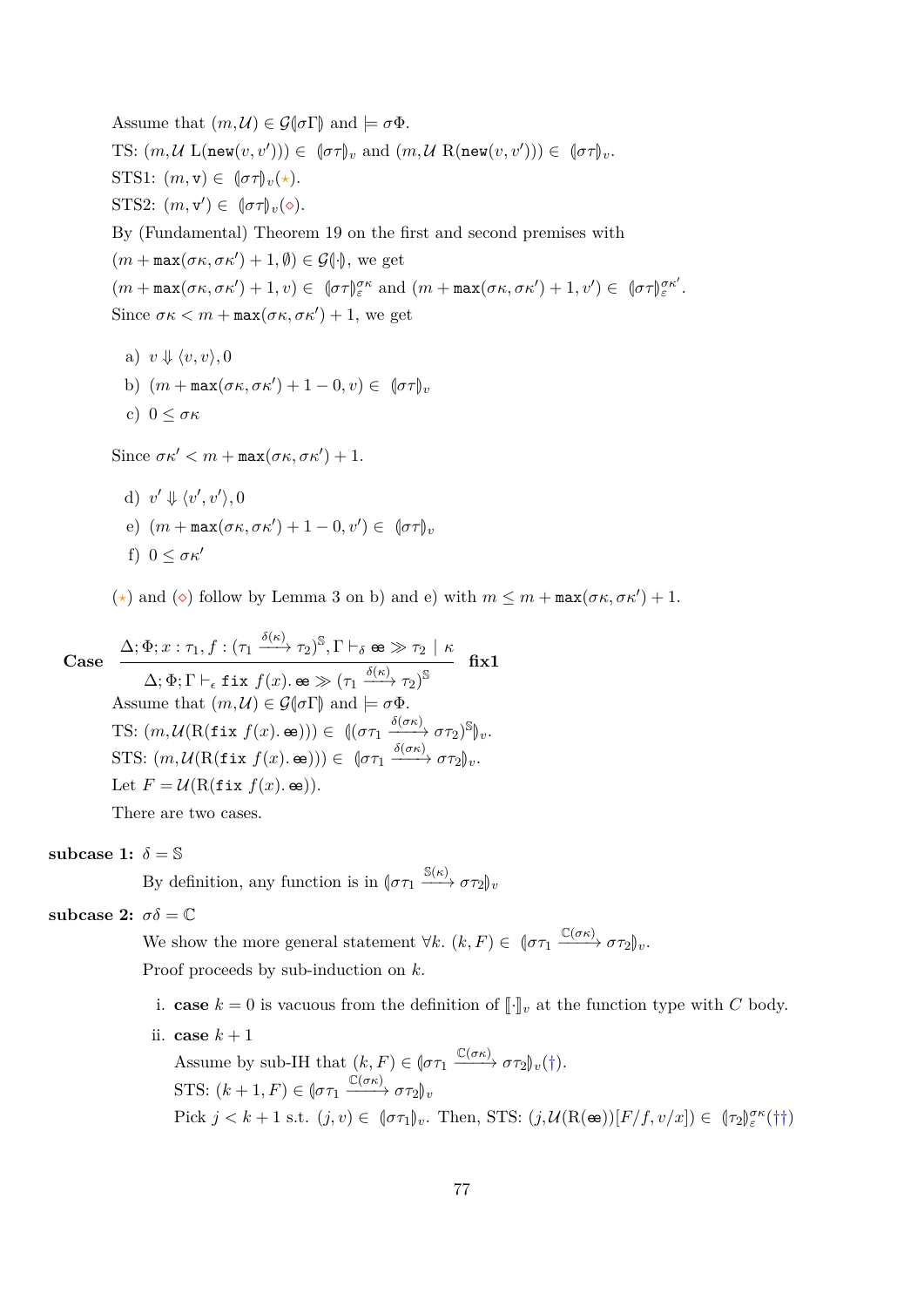Instantiate the IH 4 on the premise of the typing rule using  $\delta = \mathbb{C}$  and  $(j, \mathcal{U}(\mathbf{R}(\mathbf{e}))[f \mapsto$  $(F, x \mapsto v]) \in \mathcal{G}(\Gamma, x : \tau_1, f : (\sigma \tau_1 \xrightarrow{\mathbb{C}(\sigma \kappa)} \sigma \tau_2)^\mathbb{S}),$  which holds because:  $*(j, U) ∈ G(σΓ)$  by Lemma [3](#page-19-0) on  $(m, θ) ∈ G[Γ]$  using  $j ≤ k$ ,  $*(j, v) ∈  ${\lbrace \sigma \tau_1 \rbrace}_v$$  $*(j, F) \in [[(\sigma \tau_1 \xrightarrow{\mathbb{C}(\sigma \kappa)} \sigma \tau_2)^\mathbb{S}]_v$  by Lemma [3](#page-19-0) on (†) using  $j \leq k$ 

We immediately get  $(j, \mathcal{U}[f \mapsto F, x \mapsto v]R(\mathbf{e}) \in (\sigma \tau_2)_{\varepsilon}^{\sigma \kappa}$ , which is same as (††).

**Case**  $\Delta; \Phi; \Gamma \vdash_{\epsilon} \mathbf{w} \gg \tau$   $\Delta; \Phi \models \tau \sqsubseteq \tau'$  $\Delta; \Phi; \Gamma \vdash_{\epsilon} \mathbf{w} \gg \tau'$ Assume that  $\sigma \in \mathcal{D}[\![\Delta]\!]$  and  $(m,\mathcal{U}) \in \mathcal{G}[\![\sigma]\!]$  and  $\models \sigma \Phi$ .

TS:  $(m, \mathcal{U}(\mathbf{R}(\mathbf{w}))) \in \mathcal{L}(\sigma \tau')_v$ . By IH 2 on the premise,  $(m, \mathcal{U}(\mathbf{R}(\mathbf{w}))) \in [\![\sigma \tau]\!]_v$ . By Lemma [11](#page-22-0)  $(m, \mathcal{U}(\mathbf{R}(\mathbf{w}))) \in \phi(\sigma \tau')_v$ .

#### **Proof of statement 3:**

There is only one case:

**Case**

 $\Delta; \Phi; \Gamma \vdash_{\mathbb{S}} \mathbf{w}_i \gg \tau_i$   $\Delta; \Phi; \overline{x_i : \tau_i}, \Gamma \vdash_{\mathbb{S}} e : \tau \mid \kappa$  $\Delta; \Phi; \Gamma \vdash_{\mathbb{S}}^{\kappa} \ulcorner e \urcorner [\overline{\mathbf{w}_i}/x_i] \gg \tau$ **exp** Assume that  $\sigma \in \mathcal{D}[\![\Delta]\!]$  and  $(m, \theta) \in \mathcal{G}[\![\sigma]\!]$  and  $\models \sigma \Phi$ . TS:  $(m, \theta \ulcorner e \urcorner [\overline{\theta(\mathbf{w}_i)/x_i}]) \in [\![\sigma \tau]\!]^{\sigma \kappa}_{\varepsilon} (*)$ . By IH(1) on premise  $\Delta; \Phi; \Gamma \vdash_{\mathbb{S}} \mathbf{w}_i \gg \tau_i$ , we get  $(m, \theta(\mathbf{w}_i)) \in [\![\sigma \tau_i]\!]_v$ . By (Fundamental) Theorem [19.](#page-31-0) on premise  $\Delta; \Phi; \overline{x_i : \tau_i}, \Gamma \vdash_{\mathbb{S}} e : \tau \mid \kappa$  using

 $\sigma \in \mathcal{D}[\![\Delta]\!],$  $(m, \theta[x_i \mapsto \theta(\mathbf{w}_i)]) \in \mathcal{G}[\![x_i : \sigma \tau_i, \sigma \Gamma]\!]$  (since  $(m, \theta(\mathbf{w}_i)) \in [\![\sigma \tau_i]\!]_v$  and  $(m, \theta) \in \mathcal{G}[\![\sigma \Gamma]\!]$ ) and  $\models \sigma\Phi$ .

we get  $(m, \theta[x_i \mapsto \theta(\mathbf{w}_i)]\mathbf{\omega}) \in [\![\sigma \tau]\!]_{\varepsilon}^{\sigma \kappa}$  which is the same as  $(*)$ .

#### **Proof of statement 4:**

There is only one case:

**Case**

 $\Delta; \Phi; \Gamma \vdash_{\mathbb{C}} \mathbf{w}_{i} \gg \tau_{i}$   $\Delta; \Phi; \overline{x_{i} : \tau_{i}}, \Gamma \vdash_{\mathbb{C}} e : \tau \mid \kappa$  $\Delta; \Phi; \Gamma \vdash_{\mathbb{C}}^{\kappa} \ulcorner e \urcorner [\overline{\mathbf{w}_i}/x_i] \gg \tau$ **exp** Assume that  $\sigma \in \mathcal{D}[\Delta]$  and  $(m,\mathcal{U}) \in \mathcal{G}[\sigma]$  and  $\models \sigma \Phi$ . TS1:  $(m, U L({\ulcorner} e \urcorner)[\overline{U(L(\mathbf{w}_i))/x_i}]) \in [\sigma \tau]_{\varepsilon}^{\sigma \kappa} (\star).$ TS2:  $(m, U\mathcal{R}(\ulcorner e \urcorner))[\overline{U(\mathcal{R}(\mathbf{w}_i))/x_i}]) \in [\sigma \tau]_\varepsilon^{\sigma \kappa} (\star \star).$ We first show the first statement. By IH(1) on premise  $\Delta; \Phi; \Gamma \vdash_{\mathbb{C}} \mathbf{w}_i \gg \tau_i$ , we get  $(m, \mathcal{U}(\mathbf{L}(\mathbf{w}_i))) \in [\sigma \tau_i]_v$ . By (Fundamental) Theorem [19.](#page-31-0) on premise  $\Delta; \Phi; \overline{x_i : \tau_i}, \Gamma \vdash_{\mathbb{C}} e : \tau \mid \kappa$  using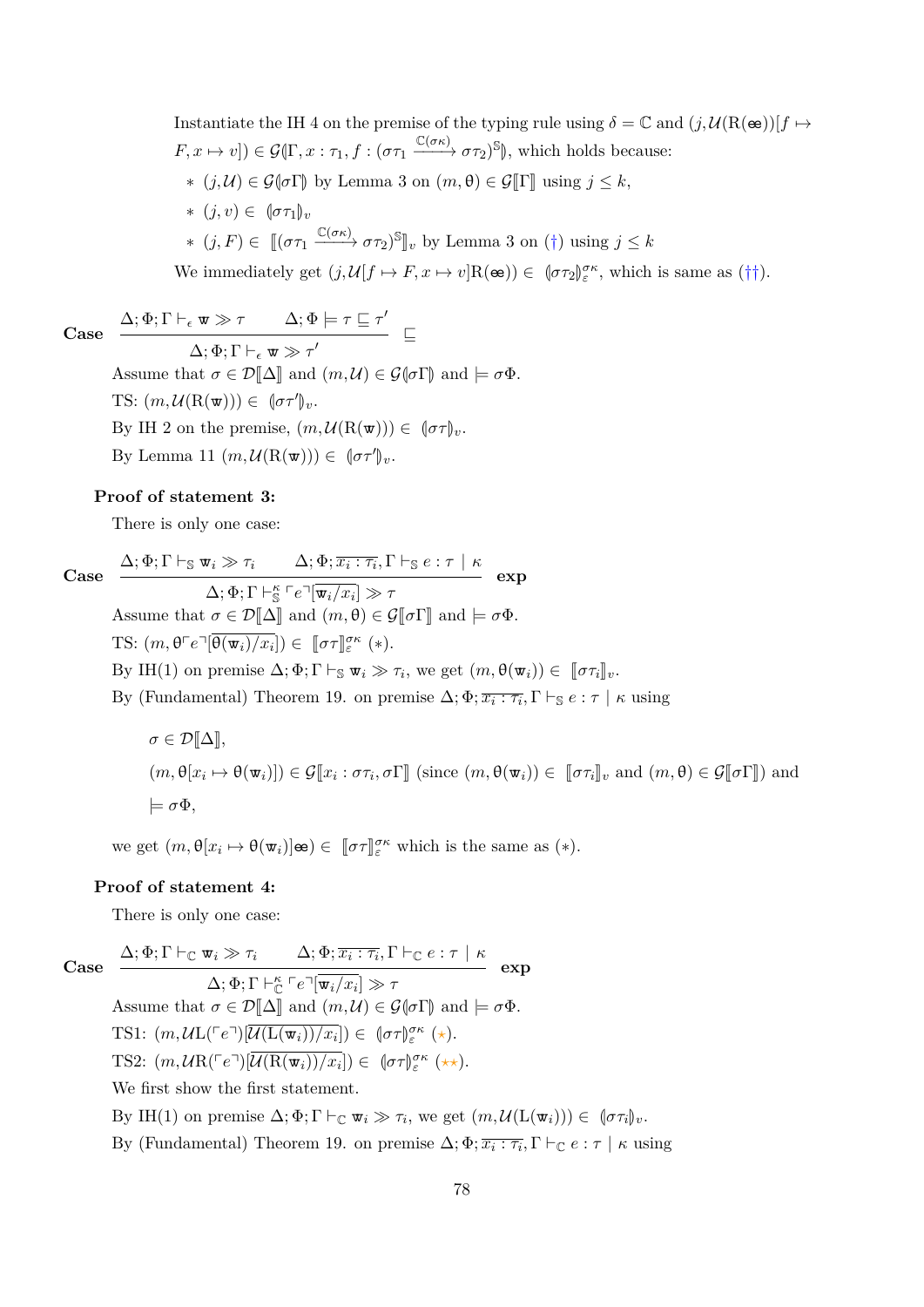$$
\sigma \in \mathcal{D}[\![\Delta]\!],
$$
  
\n
$$
(m, \theta[x_i \mapsto \mathcal{U}(\mathcal{L}(\mathbf{w}_i))]) \in \mathcal{G}[x_i : \sigma \tau_i, \sigma \Gamma]
$$
 (since  $(m, \mathcal{U}(\mathcal{L}(\mathbf{w}_i))) \in (\sigma \tau_i)_v$  and  $(m, \mathcal{U}) \in \mathcal{G}(\sigma \Gamma)$ )  
\nand  
\n
$$
\models \sigma \Phi,
$$

we get  $(m, \mathcal{U}[x_i \mapsto \mathcal{U}(\mathcal{L}(\mathbf{w}_i))]e) \in (\sigma \tau) \mathcal{E}^{\sigma \kappa}$  which is the same as  $(\star)$ .

By IH(1) on premise  $\Delta; \Phi; \Gamma \vdash_{\mathbb{C}} \mathbf{w}_i \gg \tau_i$ , we get  $(m, \mathcal{U}(\mathbf{R}(\mathbf{w}_i))) \in (\sigma \tau_i)_{\mathbf{v}}$ . By (Fundamental) Theorem [19.](#page-31-0) on premise  $\Delta; \Phi; \overline{x_i : \tau_i}, \Gamma \vdash_{\mathbb{C}} e : \tau \mid \kappa$  using

$$
\sigma \in \mathcal{D}[\![\Delta]\!],
$$
  
\n $(m, \theta[x_i \mapsto \mathcal{U}(\mathcal{R}(\mathbf{w}_i))]) \in \mathcal{G}[x_i : \sigma\tau_i, \sigma\Gamma]$  (since  $(m, \mathcal{U}(\mathcal{R}(\mathbf{w}_i))) \in (\sigma\tau_i]_v$  and  $(m, \mathcal{U}) \in \mathcal{G}(\![\sigma\Gamma]\!])$  and  
\n $\models \sigma\Phi$ ,

we get  $(m, \mathcal{U}[x_i \mapsto \mathcal{U}(\mathbf{R}(\mathbf{w}_i))]e) \in (\sigma \tau)_{\varepsilon}^{\sigma \kappa}$  which is the same as  $(\star \star)$ .

#### **Proof of statement 4:**

There is only one case:

Case 
$$
\frac{\Delta; \Phi; \Gamma \vdash_{\mathbb{C}} \mathbf{w}_{i} \gg \tau_{i} \qquad \Delta; \Phi; \overline{x_{i} : \tau_{i}}, \Gamma \vdash_{\mathbb{C}} e : \tau \mid \kappa}{\Delta; \Phi; \Gamma \vdash_{\mathbb{C}}^{\kappa} e^{-} [\overline{\mathbf{w}_{i}/x_{i}}] \gg \tau} \qquad \text{exp}
$$
Assume that  $\sigma \in \mathcal{D}[\![\Delta]\!]$  and  $(m, \mathcal{U}) \in \mathcal{G}[\![\sigma\Gamma]\!]$  and  $\models \sigma\Phi$ .  
TS1:  $(m, \mathcal{U} \mathbf{L}(\ulcorner e \urcorner) [\overline{\mathcal{U}(\mathbf{L}(\mathbf{w}_{i}))}/x_{i}]) \in (\![\sigma\tau]\!]_{\varepsilon}^{\sigma\kappa} (\star).$   
TS2:  $(m, \mathcal{U} \mathbf{R}(\ulcorner e \urcorner) [\overline{\mathcal{U}(\mathbf{R}(\mathbf{w}_{i}))}/x_{i}]) \in (\![\sigma\tau]\!]_{\varepsilon}^{\sigma\kappa} (\star\star).$ 

We first show the first statement.

By IH(1) on premise  $\Delta; \Phi; \Gamma \vdash_{\mathbb{C}} \mathbf{w}_i \gg \tau_i$ , we get  $(m, \mathcal{U}(\mathbf{L}(\mathbf{w}_i))) \in [\sigma \tau_i]_v$ .

By (Fundamental) Theorem [19.](#page-31-0) on premise  $\Delta; \Phi; \overline{x_i : \tau_i}, \Gamma \vdash_{\mathbb{C}} e : \tau \mid \kappa$  using

$$
\sigma \in \mathcal{D}[\![\Delta]\!],
$$
  
\n $(m, \theta[x_i \mapsto \mathcal{U}(\mathcal{L}(\mathbf{w}_i))]) \in \mathcal{G}(x_i : \sigma \tau_i, \sigma \Gamma)$  (since  $(m, \mathcal{U}(\mathcal{L}(\mathbf{w}_i))) \in (\sigma \tau_i)_v$  and  $(m, \mathcal{U}) \in \mathcal{G}(\sigma \Gamma)$ )  
\nand  
\n $\models \sigma \Phi$ ,

we get  $(m, \mathcal{U}[x_i \mapsto \mathcal{U}(\mathcal{L}(\mathbf{w}_i))]e) \in (\sigma \tau)_{\varepsilon}^{\sigma \kappa}$  which is the same as  $(\star)$ .

By IH(1) on premise  $\Delta; \Phi; \Gamma \vdash_{\mathbb{C}} \mathbf{w}_i \gg \tau_i$ , we get  $(m, \mathcal{U}(\mathbf{R}(\mathbf{w}_i))) \in (\sigma \tau_i)_{\mathbf{v}}$ .

By (Fundamental) Theorem [19.](#page-31-0) on premise  $\Delta; \Phi; \overline{x_i : \tau_i}, \Gamma \vdash_{\mathbb{C}} e : \tau \mid \kappa$  using

$$
\sigma \in \mathcal{D}[\![\Delta]\!],
$$
  
\n $(m, \theta[x_i \mapsto \mathcal{U}(\mathcal{R}(\mathbf{w}_i))]) \in \mathcal{G}[x_i : \sigma\tau_i, \sigma\Gamma]$  (since  $(m, \mathcal{U}(\mathcal{R}(\mathbf{w}_i))) \in (\sigma\tau_i]_v$  and  $(m, \mathcal{U}) \in \mathcal{G}(\![\sigma\Gamma]\!])$  and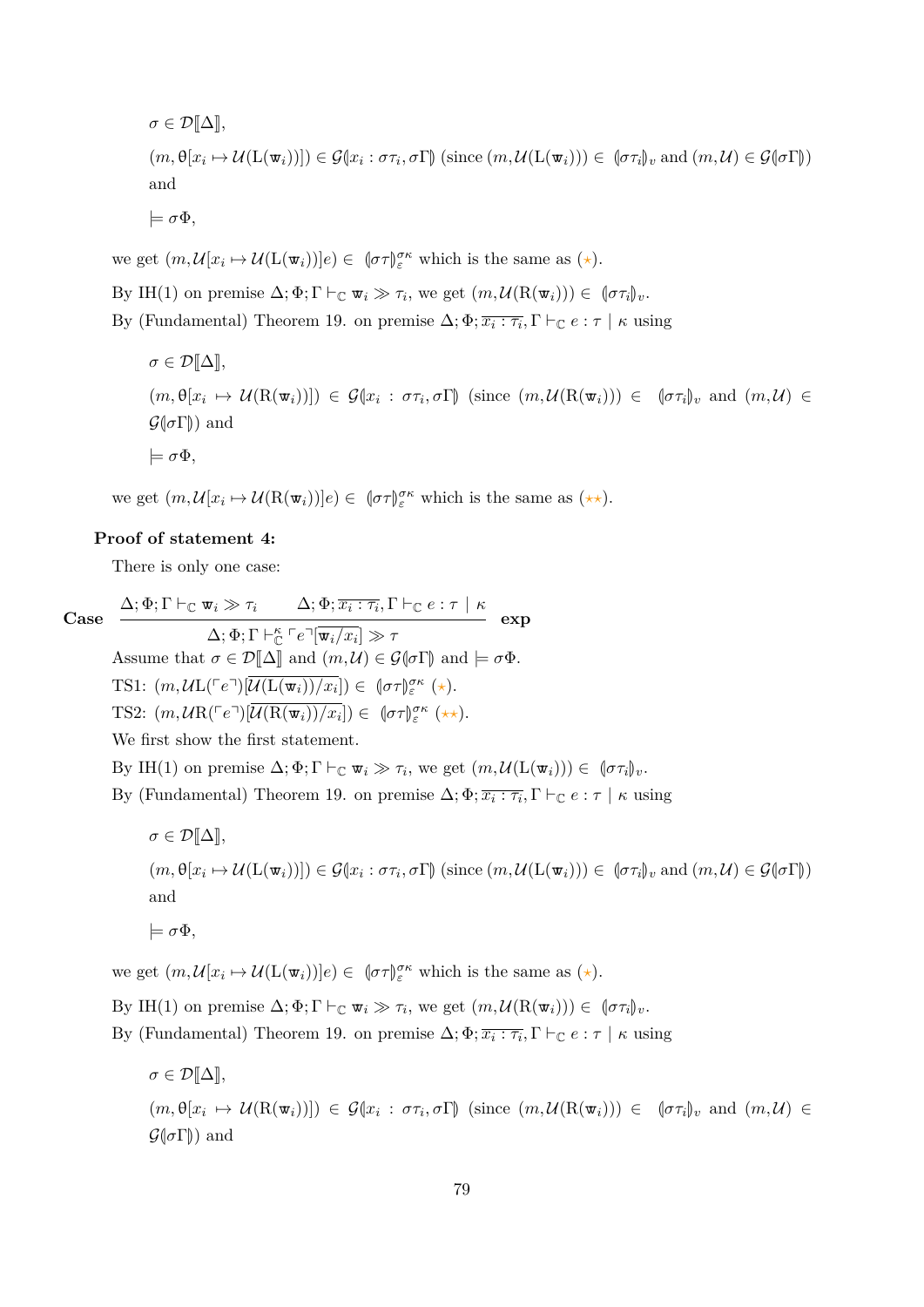$\models \sigma\Phi,$ 

we get  $(m, \mathcal{U}[x_i \mapsto \mathcal{U}(\mathbf{R}(\mathbf{w}_i))]e) \in (\sigma \tau)_{\varepsilon}^{\sigma \kappa}$  which is the same as  $(\star \star)$ .

#### **Proof of statement 5:**

There is only one case:

**Case**  $\Delta; \Phi; \Gamma \vdash_{\mathbb{C}} \mathbf{w}_{i} \gg \tau_{i}$   $\Delta; \Phi; \overline{x_{i} : \tau_{i}}, \Gamma \vdash_{\mathbb{C}} e : \tau \mid \kappa$  $\Delta; \Phi; \Gamma \vdash^{\kappa}_{\mathbb{C}} \ulcorner e \urcorner [\overline{\mathbf{w}_i}/x_i] \gg \tau$ **exp** Assume that  $\sigma \in \mathcal{D}[\![\Delta]\!]$  and  $(m, \theta) \in \mathcal{G}[\![\sigma\Gamma]\!]$  and  $\models \sigma\Phi$ . TS:  $(m, \theta \ulcorner e \urcorner [\overline{\theta(\mathbf{w}_i)/x_i}]) \in [\![\sigma \tau]\!]^{\sigma \kappa}_{\varepsilon} (*)$ . By IH(1) on premise  $\Delta; \Phi; \Gamma \vdash_{\mathbb{C}} \mathbf{w}_i \gg \tau_i$ , we get  $(m, \theta(\mathbf{w}_i)) \in [\![\sigma \tau_i]\!]_v$ . By (Fundamental) Theorem [19.](#page-31-0) on premise  $\Delta; \Phi; \overline{x_i : \tau_i}, \Gamma \vdash_{\mathbb{C}} e : \tau \mid \kappa$  using

$$
\sigma \in \mathcal{D}[\![\Delta]\!],
$$
  
 $(m, \theta[x_i \mapsto \theta(\mathbf{w}_i)]) \in \mathcal{G}[\![x_i : \sigma \tau_i, \sigma \Gamma]\!]$  (since  $(m, \theta(\mathbf{w}_i)) \in [\![\sigma \tau_i]\!]_v$  and  $(m, \theta) \in \mathcal{G}[\![\sigma \Gamma]\!])$  and  
 $\models \sigma \Phi$ ,

we get  $(m, \theta[x_i \mapsto \theta(\mathbf{w}_i)]\mathbf{\omega}) \in [\![\sigma \tau]\!]_{\varepsilon}^{\sigma \kappa}$  which is the same as  $(*)$ .

 $\Box$ 

### **Corollary 21 (Type soundness for from-scratch execution)** Suppose that

```
x: \tau \vdash_{\mathbb{C}} e: \tau' \mid \kappa\vdash_{\mathbb{C}} v : \tau | –
```
Then the following hold for some  $v'$ ,  $D$  and  $f$ :

1: 
$$
e[v/x] \Downarrow \langle v', D \rangle, f
$$
  
2:  $f \leq \kappa$ .

*Proof.* Immediate from the fundamental theorem (Theorem [45\)](#page-106-0) statement (2), choosing any step index *m* greater than *f*.  $\Box$ 

**Corollary 22 (Type soundness for change propagation)** Suppose:

$$
x : \tau \vdash_{\mathbb{S}} e : \tau' \mid \kappa
$$
  
\n
$$
\vdash_{\mathbb{S}} \mathbf{w} \gg \tau
$$
  
\n
$$
e[L(\mathbf{w})/x] \Downarrow T, f
$$

Then, there exist  $T'$ ,  $c$  and  $\mathbf{w}'$  such that

1:  $\langle T, \lceil e \rceil \mathbf{w}/x \rceil \rangle \curvearrowright \mathbf{w}', T', c'$ 2:  $e[\mathbf{R}(\mathbf{w})/x] \Downarrow T'$ ,  $f'$  and  $\mathbf{V}(T') = \mathbf{R}(\mathbf{w}')$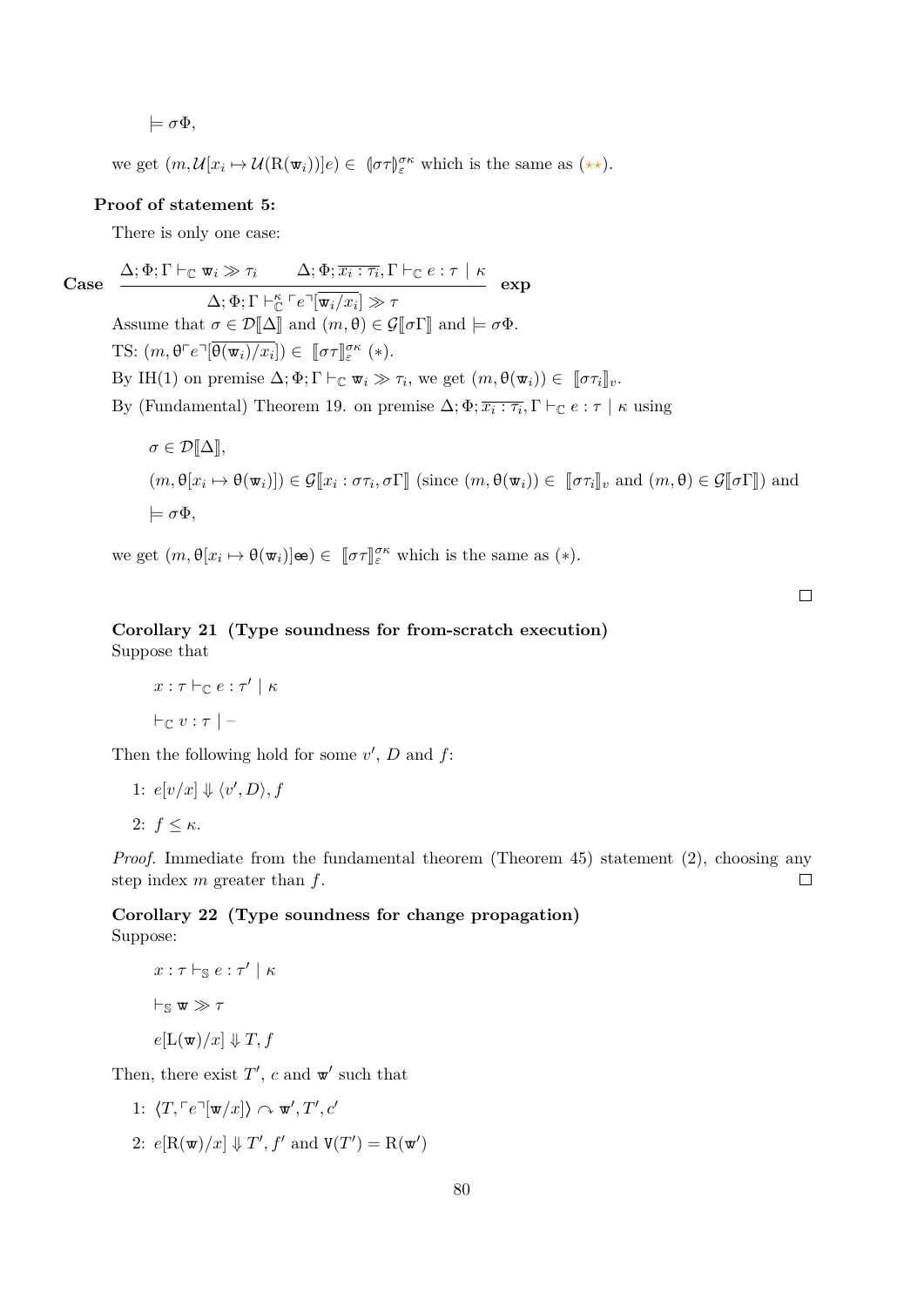3:  $c' \leq \kappa$ 

*Proof.* Immediate from the fundamental theorem (Theorem [45\)](#page-106-0) statement (1), choosing any step index *m* greater than *f*.  $\Box$ 

Types  $\tau ::=$  real | int | unit  $|\tau_1 + \tau_2| |\tau_1 \times \tau_2|$  reflist  $\tau | \tau_1 \to \tau_2 |$  ref  $\tau$ 

Figure 23: Target Types

```
Target expressions e, f ::= x | r | () | \perp| (e1, e2) | fst e | snd e
                                        | 0 | succ e | case<sub>N</sub> e of 0 \rightarrow e_1 | succ(x) \rightarrow e_2| inl e | inr e | case(e, x.y, e1.e2)
                                        |\text{nil}| \text{cons}(e_1, e_2) | (\text{case}_L e \text{ of } [] \rightarrow e_1 | \text{cons}(h, tl) \rightarrow e_2)|\text{fix } f(x) \cdot e| e_1 e_2 | \text{let } x = e_1 \text{ in } e_2 | \zeta e| l | ref e | !e
                                        | read(e1, x. e2)
```
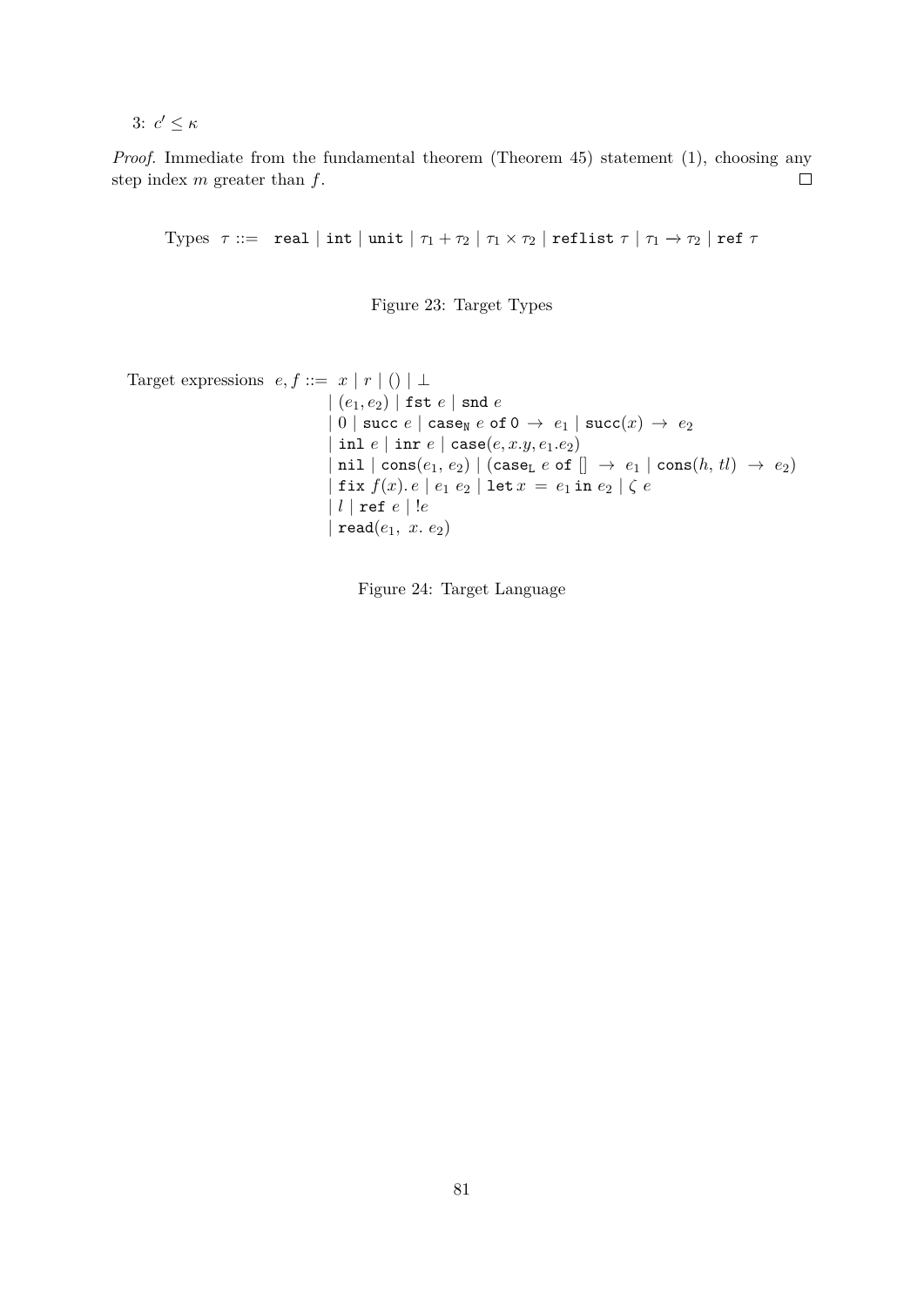## *e*,  $\sigma$ *,*  $t_1 \Downarrow_{L,\beta}^r v$ *,*  $\sigma'$ *,*  $t_2$ *, c*

$$
e_1, \sigma, t_1 \Downarrow^{\mathbb{B}}_{L,\beta} l, \sigma', t_2, c_1
$$
\n
$$
l_n = \text{freesh}_L(\sigma') \qquad \sigma'(l) = (v', \vec{e}) \qquad e_2[v'/x], \sigma'[l_n \mapsto \Box], t_2 + 1 \Downarrow^{\mathbb{C}(l_n)}_{L,\beta} v, \sigma'', t_3, c_2
$$
\n
$$
\text{read}(e_1, x, e_2), \sigma, t_1 \Downarrow^{\mathbb{S}}_{L,\beta} l_n, \sigma''[l \mapsto (v', (l_n, \lambda x, e_2, t_2, t_3) :: \vec{e}), l_n \mapsto (v, \Box]), t_3 + 1, c_1 + c_2 + 1
$$
\n
$$
\text{read}(e_1, x, e_2), \sigma, t_1 \Downarrow^{\mathbb{C}(l_n)}_{L,\beta} v, \sigma''[l \mapsto (v', (l_n, \lambda x, e_2, t_2, t_3) :: \vec{e})], t_3 + 1, c_1 + c_2 + 1
$$
\n
$$
\text{read}(e_1, x, e_2), \sigma, t_1 \Downarrow^{\mathbb{C}(l_n)}_{L,\beta} v, \sigma''[l \mapsto (v', (l_n, \lambda x, e_2, t_2, t_3) :: \vec{e})], t_3 + 1, c_1 + c_2 + 1
$$
\n
$$
e_1, \sigma, t_1 \Downarrow^{\mathbb{S}}_{L,\beta} v', \sigma'', t_3, c_2 \qquad e[e/f][v'/x], \sigma'', t_3 \Downarrow^{\mathbb{F}}_{L,\beta} v, \sigma''', t_4, c_3
$$
\n
$$
e_1 e_2, \sigma, t_1 \Downarrow^{\mathbb{C}}_{L,\beta} v, \sigma'', t_4, c_1 + c_2 + c_3 + 1
$$
\n
$$
\text{den}(e_1, e_2), \sigma, t_1 \Downarrow^{\mathbb{F}}_{L,\beta} v, \sigma'', t_4, c_1 + c_2 + c_3 + 1
$$
\n
$$
\text{den}(e_1, e_2), \sigma, t_1 \Downarrow^{\mathbb{F}}_{L,\beta} v, \sigma'', t_2, c_1 \qquad e_2, \sigma', t_2 \Downarrow^{\mathbb{F}}_{L,\beta}
$$

### Figure 25: Subset of the evaluation semantics

$$
\begin{array}{rcl}\n\|(A)^{\mu}\| & = & \mathbf{ref} \ \|A\|_A \\
\|\Box(\tau)\| & = & \|\tau\| \\
\exists i::S. \ \tau\| & = & \|\tau\| \\
\|C \supset \tau\| & = & \|\tau\| \\
\|C \& \tau\| & = & \|\tau\| \\
\|\mathbf{C} \& \tau\| & = & \|\tau\| \\
\|\mathbf{int}\|_A & = & \mathbf{int} \\
\|\tau_1 + \tau_2\|_A & = & \|\tau_1\| + \|\tau_2\| \\
\|\tau_1 \times \tau_2\|_A & = & \|\tau_1\| \times \|\tau_2\| \\
\|\mathbf{list}\left[n\right]^\alpha \tau\|_A & = & \mathbf{reflist}\left\|\tau\right\| + \|\tau\| \\
\|\tau_1 \xrightarrow{\delta(\kappa)} \tau_2\|_A & = & \|\tau_1\| \to \|\tau_2\| \\
\|\forall i \xrightarrow{\delta(\kappa)} S. \ \tau\|_A & = & \mathbf{unit} \to \|\tau\| \\
\|\mathbf{unit}\|_A & = & \mathbf{unit} \end{array}
$$

Figure 26: Translation of types

### **Definition 1 (Partial application)**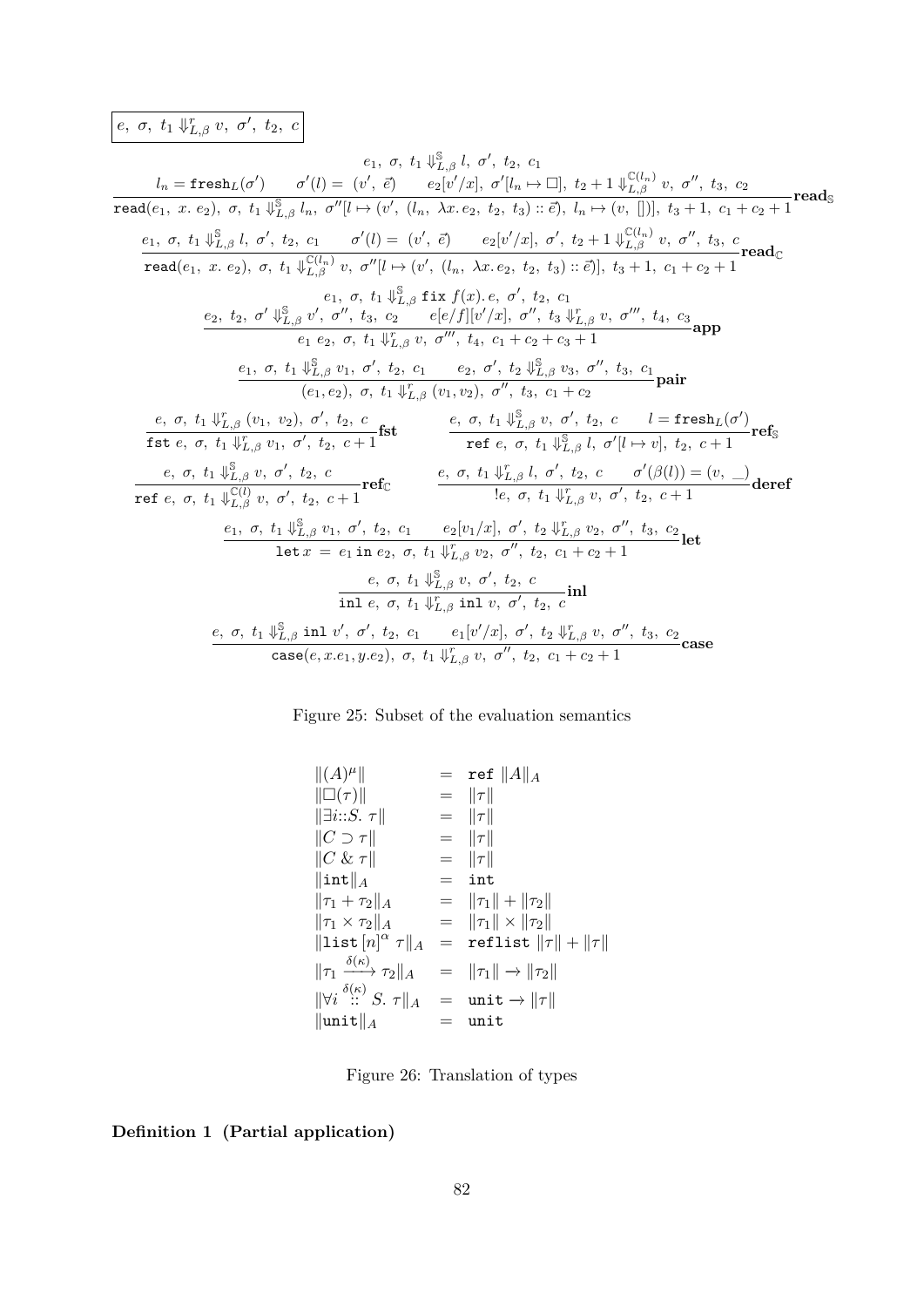# $\boxed{\Delta; \Phi; \Gamma \vdash_{\epsilon} e : \tau \mid \kappa \hookrightarrow^{\ulcorner} e \urcorner}$

∆; Φ; Γ*, x* : *τ* `<sup>S</sup> *x* : *τ* | 0 *,*→ *x* **var**<sup>S</sup> ∆; Φ; Γ*, x* : *<sup>τ</sup>* `<sup>C</sup> *<sup>x</sup>* : *<sup>τ</sup>* <sup>|</sup> *<sup>c</sup>var*() *,*<sup>→</sup> read(*x, x. x*) **var**C ∆; Φ ` Γ wf *κ* = ( *.*<sup>=</sup> <sup>C</sup> ? *<sup>c</sup>real*() : 0) ∆; Φ; Γ ` *r* : (real) S | *κ ,*→ ref *r* **real** ∆; Φ; Γ ` *e*<sup>1</sup> : *τ*<sup>1</sup> | *κ*<sup>1</sup> *,*→ p*e*1q ∆; Φ; Γ ` *e*<sup>2</sup> : *τ*<sup>2</sup> | *κ*<sup>2</sup> *,*→ p*e*2q *κ* = *κ*<sup>1</sup> + *κ*<sup>2</sup> + ( *.*<sup>=</sup> <sup>C</sup> ? *<sup>c</sup>pair*() : 0) ∆; Φ; Γ ` (*e*1*, e*2) : (*τ*<sup>1</sup> × *τ*2) S | *κ ,*→ ref (p*e*1q*,* p*e*2q) **pair** ∆; Φ; Γ ` *e* : (*τ*<sup>1</sup> × *τ*2) S | *κ* 0 *,*→ p*e*q *κ* = *κ* <sup>0</sup> + *cf st*(*,* S) ∆; Φ; Γ ` fst *e* : *τ*<sup>1</sup> | *κ ,*→ fst !p*e*q **fst**S ∆; Φ; Γ ` *e* : (*τ*<sup>1</sup> × *τ*2) S | *κ* 0 *,*→ p*e*q *κ* = *κ* <sup>0</sup> + *csnd*(*,* S) ∆; Φ; Γ ` snd *e* : *τ*<sup>2</sup> | *κ ,*→ snd !p*e*q **snd**S ∆; Φ; Γ ` *e* : (*τ*<sup>1</sup> × *τ*2) C | *κ* 0 *,*→ p*e*q *κ* = *κ* <sup>0</sup> + *cf st*(*,* C) |= C E *τ*<sup>1</sup> ∆; Φ; Γ ` fst *e* : *τ*<sup>1</sup> | *κ ,*→ read(p*e*q*, x.* fst *x*) **fst**C ∆; Φ; Γ ` *e* : (*τ*<sup>1</sup> × *τ*2) C | *κ* 0 *,*→ p*e*q *κ* = *κ* <sup>0</sup> + *csnd*(*,* C) |= C E *τ*<sup>2</sup> ∆; Φ; Γ ` snd *e* : *τ*<sup>2</sup> | *κ ,*→ read(p*e*q*, x.* snd *x*) **snd**<sup>C</sup> ∆; Φ; Γ*, f* : (*τ*<sup>1</sup> *δ*(*κ* 0 ) −−−→ *τ*2) S *, x* : *τ*<sup>1</sup> `*<sup>δ</sup> e* : *τ*<sup>2</sup> | *κ* 0 *,*→ p*e*q *κ* = ( = C ? *cf ix*() : 0) ∆; Φ; Γ ` fix *f*(*x*)*. e* : (*τ*<sup>1</sup> *δ*(*κ* 0 ) −−−→ *τ*2) S | *κ ,*→ ref (fix *f*(*x*)*.* p*e*q) **fix1** ∆; Φ; Γ ` *e*<sup>1</sup> : (*τ*<sup>1</sup> *δ*(*κ* 0 ) −−−→ *τ*2) S | *κ*<sup>1</sup> *,*→ p*e*1q ∆; Φ; Γ ` *e*<sup>2</sup> : *τ*<sup>1</sup> | *κ*<sup>2</sup> *,*→ p*e*2q ≤ *δ κ* = *κ* <sup>0</sup> + *κ*<sup>1</sup> + *κ*<sup>2</sup> + *capp*(*,* S) ∆; Φ; Γ ` *e*<sup>1</sup> *e*<sup>2</sup> : *τ*<sup>2</sup> | *κ ,*→ !p*e*1q p*e*2q **app**<sup>S</sup> ∆; Φ; Γ ` *e*<sup>1</sup> : (*τ*<sup>1</sup> C(*κ* 0 ) −−−→ *τ*2) C | *κ*<sup>1</sup> *,*→ p*e*1q ∆; Φ; Γ ` *e*<sup>2</sup> : *τ*<sup>1</sup> | *κ*<sup>2</sup> *,*→ p*e*2q |= C E *τ*<sup>2</sup> *κ* = *κ* <sup>0</sup> + *κ*<sup>1</sup> + *κ*<sup>2</sup> + *capp*(*,* C) ∆; Φ; Γ ` *e*<sup>1</sup> *e*<sup>2</sup> : *τ*<sup>2</sup> | *κ ,*→ let *f* = p*e*1q in let *x* = p*e*2q in read(*f, f. f x*) **app**<sup>C</sup> ∆; Φ; Γ ` *e* : *τ*<sup>1</sup> | *κ* 0 *,*→ p*e*q *κ* = *κ* <sup>0</sup> + ( *.*<sup>=</sup> <sup>C</sup> ? *<sup>c</sup>inl*() : 0) ∆; Φ; Γ ` inl *e* : (*τ*<sup>1</sup> + *τ*2) S | *κ ,*→ ref (inl p*e*q) **inl** ∆; Φ; Γ ` *e* : *τ*<sup>2</sup> | *κ ,*→ p*e*q *κ* = *κ* <sup>0</sup> + ( *.*<sup>=</sup> <sup>C</sup> ? *<sup>c</sup>inr*() : 0) ∆; Φ; Γ ` inr *e* : (*τ*<sup>1</sup> + *τ*2) S | *κ ,*→ ref (inr p*e*q) **inr** ∆; Φ; Γ ` *e* : (*τ*<sup>1</sup> + *τ*2) S | *κ<sup>e</sup> ,*→ p*e*q ∆; Φ; Γ*, x* : *τ*<sup>1</sup> ` *e*<sup>1</sup> : *τ* | *κ* 0 *,*→ p*e*1q ∆; Φ; Γ*, y* : *τ*<sup>2</sup> ` *e*<sup>2</sup> : *τ* | *κ* 0 *,*→ p*e*2q *κ* = *κ<sup>e</sup>* + *κ* <sup>0</sup> + *ccase*(*,* S) ∆; Φ; Γ ` case(*e, x.e*1*, y.e*2) : *τ* | *κ ,*→ case(!p*e*q*, x.*p*e*1q*, y.*p*e*2q) **case**<sup>S</sup> ∆; Φ; Γ ` *e* : (*τ*<sup>1</sup> + *τ*2) C | *κ<sup>e</sup> ,*→ p*e*q ∆; Φ; Γ*, x* : *τ*<sup>1</sup> `<sup>C</sup> *e*<sup>1</sup> : *τ* | *κ* 0 *,*→ p*e*1q ∆; Φ; Γ*, y* : *τ*<sup>2</sup> `<sup>C</sup> *e*<sup>2</sup> : *τ* | *κ* 0 *,*→ p*e*2q |= C E *τ κ* = *κ<sup>e</sup>* + *κ* <sup>0</sup> + *ccase*(*,* C) ∆; Φ; Γ ` case(*e, x.e*1*, y.e*2) : *<sup>τ</sup>* <sup>|</sup> *κ ,*<sup>→</sup> read(p*e*q*, w.* case(*w, x.e*1*, y.e*2)) **case**<sup>C</sup> *κ* = ( = C ? *czero*() : 0) ∆; Φ; Γ ` 0 : (nat[0])<sup>S</sup> | *κ ,*→ ref 0 **zero** ∆; Φ; Γ ` *e* : (nat[*n*])<sup>S</sup> | *κ* 0 *,*→ p*e*q *κ* = *κ* <sup>0</sup> + ( = C ? *csucc*() : 0) ∆; Φ; Γ ` succ *e* : (nat[*n* + 1])<sup>S</sup> | *κ ,*→ ref (succ p*e*q) **succ** ∆; Φ; Γ ` *e* : (nat[*n*])<sup>S</sup> | *κ<sup>e</sup> ,*→ p*e*q ∆; Φ ∧ *n .*= 0; Γ ` *<sup>e</sup>*<sup>1</sup> : (nat[*n*])<sup>S</sup> | *κ* 0 *,*→ p*e*1q ∆*, i* :: *ι*; Φ ∧ *n .*<sup>=</sup> *<sup>i</sup>* + 1; Γ*, x* : nat[*i*] ` *<sup>e</sup>*<sup>1</sup> : (nat[*n*])<sup>S</sup> | *κ* 0 *,*→ p*e*q *κ* = *κ<sup>e</sup>* + *κ* <sup>0</sup> + ( = C ? *ccaseN* () : 0) ∆; Φ; Γ ` case<sup>N</sup> *e* of 0 → *e*<sup>1</sup> | succ(*x*) → *e*<sup>2</sup> : *τ* | *κ ,*→ case<sup>N</sup> !p*e*q of 0 → p*e*1q | succ(*x*) → p*e*2q **caseN** 83

Figure 27: Translation rules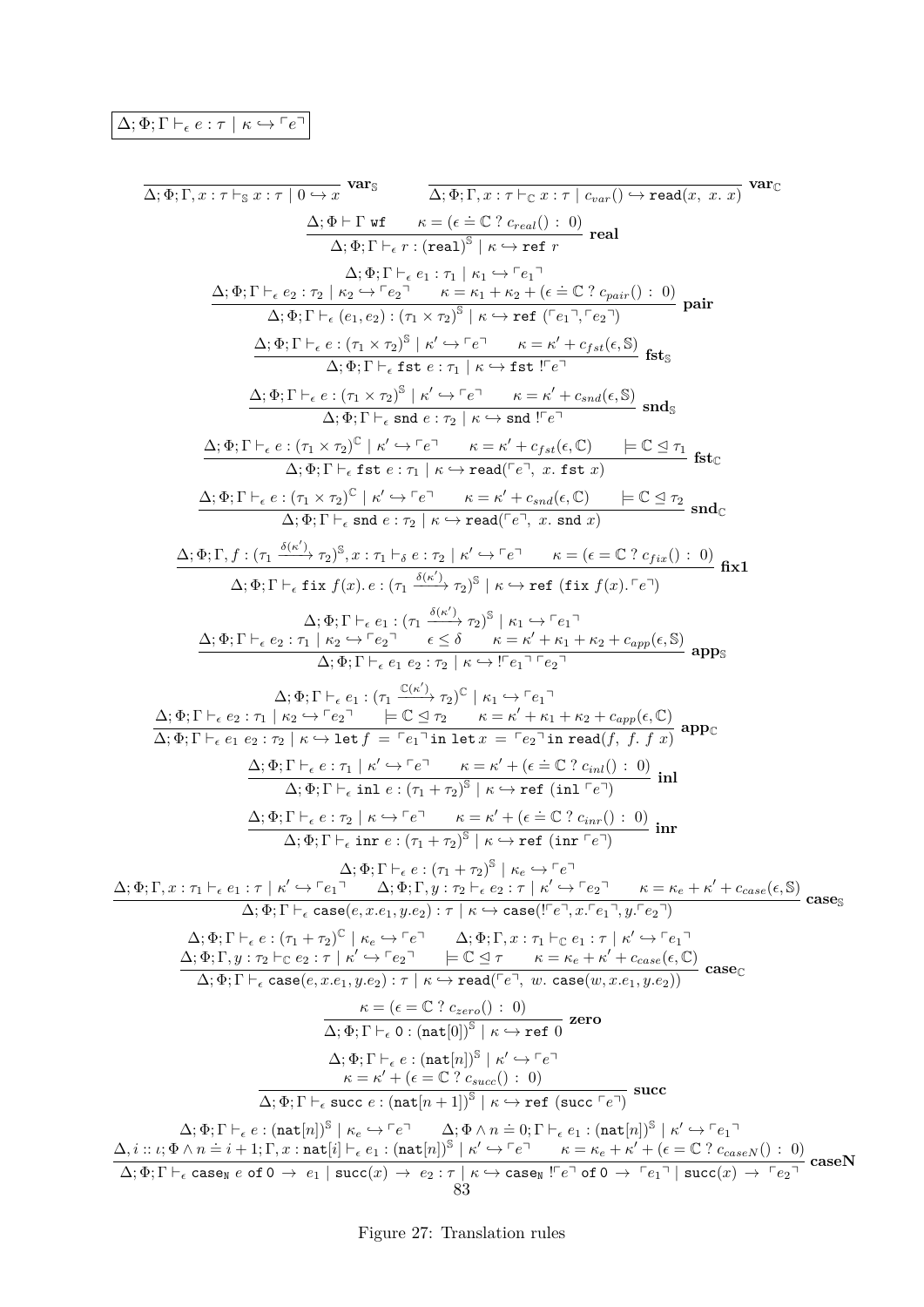# $\boxed{\Delta; \Phi; \Gamma \vdash_{\epsilon} e : \tau \mid \kappa}$  expression *e* has type  $\tau$  with dynamic stability  $\kappa$ . The context  $\Upsilon$

carrying types of primitive functions is omitted from all rules.

$$
\Upsilon(\zeta) = \zeta : (B_1...B_n) \xrightarrow{\kappa'} B \t A; \Phi; \Gamma \vdash_{\epsilon} c_i : (B_i)^{\mu_i} | \kappa_{\epsilon_i} \leftrightarrow^{\epsilon} c_i \rightharpoonup
$$
\n
$$
\mu_1 \sqcup \cdots \sqcup \mu_n = S \t \kappa = (\sum_{i=1}^{n} \kappa_{\epsilon_i}) + (\epsilon = C ? \kappa' : 0) + c_{prime}(e, n, \mu_1,..., \mu_n)
$$
\n
$$
\frac{\Delta_1 \Phi; \Gamma \vdash_{\epsilon} \epsilon_1 ... \epsilon_n : (B)^S | \kappa \leftrightarrow \text{ref } \zeta | \Gamma e_1 \rightharpoonup ... \Gamma e_n \rightharpoonup \text{primApps}
$$
\n
$$
\Upsilon(\zeta) = \zeta : (B_1...B_n) \xrightarrow{\kappa'} B \t A; \Phi; \Gamma \vdash_{\epsilon} c_i : (B_i)^{\mu_i} | \kappa_{\epsilon_i} \leftrightarrow^{\epsilon} e_i \rightharpoonup \text{lim } \mu_1 \sqcup ... \sqcup \mu_n = C
$$
\n
$$
\vec{x} = \{ x_i | \mu_i = \mathbb{C} \} \t x'_i = (\mu_i = \mathbb{C} ? x_i : \exists x_i) \t \kappa = \frac{C}{\epsilon_i} \t x_{\epsilon_i} \rightharpoonup + \kappa' + c_{prime}(e, n, \mu_1,..., \mu_n)
$$
\n
$$
\Delta_1 \Phi; \Gamma \vdash_{\epsilon} \epsilon_1 ... \epsilon_n : (B)^C | \kappa \leftrightarrow \text{let } x_i = \frac{r}{\epsilon_i} \rightharpoonup \text{lim } \text{rad}(\vec{x}, \vec{x}, \zeta | \vec{x}_1... \vec{x}_n) \rightharpoonup \text{primAppc}
$$
\n
$$
\Delta_1 \Phi; \Gamma \vdash_{\epsilon} \Delta \epsilon_1 : \nabla \{U \mid U \mid \vec{x}_1 \leftrightarrow^{\epsilon} \text{let } \Delta \} \text{tr}(\Delta \epsilon_1 \vec{x}_1 ... \vec{x}_n) \rightharpoonup \text{primAppc}
$$
\n
$$
\Delta_1 \Phi; \Gamma \vdash_{\epsilon} \Delta \epsilon_1 : \nabla \{U \mid U \mid \kappa \leftrightarrow^{\epsilon} \text{let } \Delta \} \text{tr}(\Delta \epsilon_1 \vec{x}_1 ... \vec{x}_n) \
$$

Figure 28: Translation rules, part 2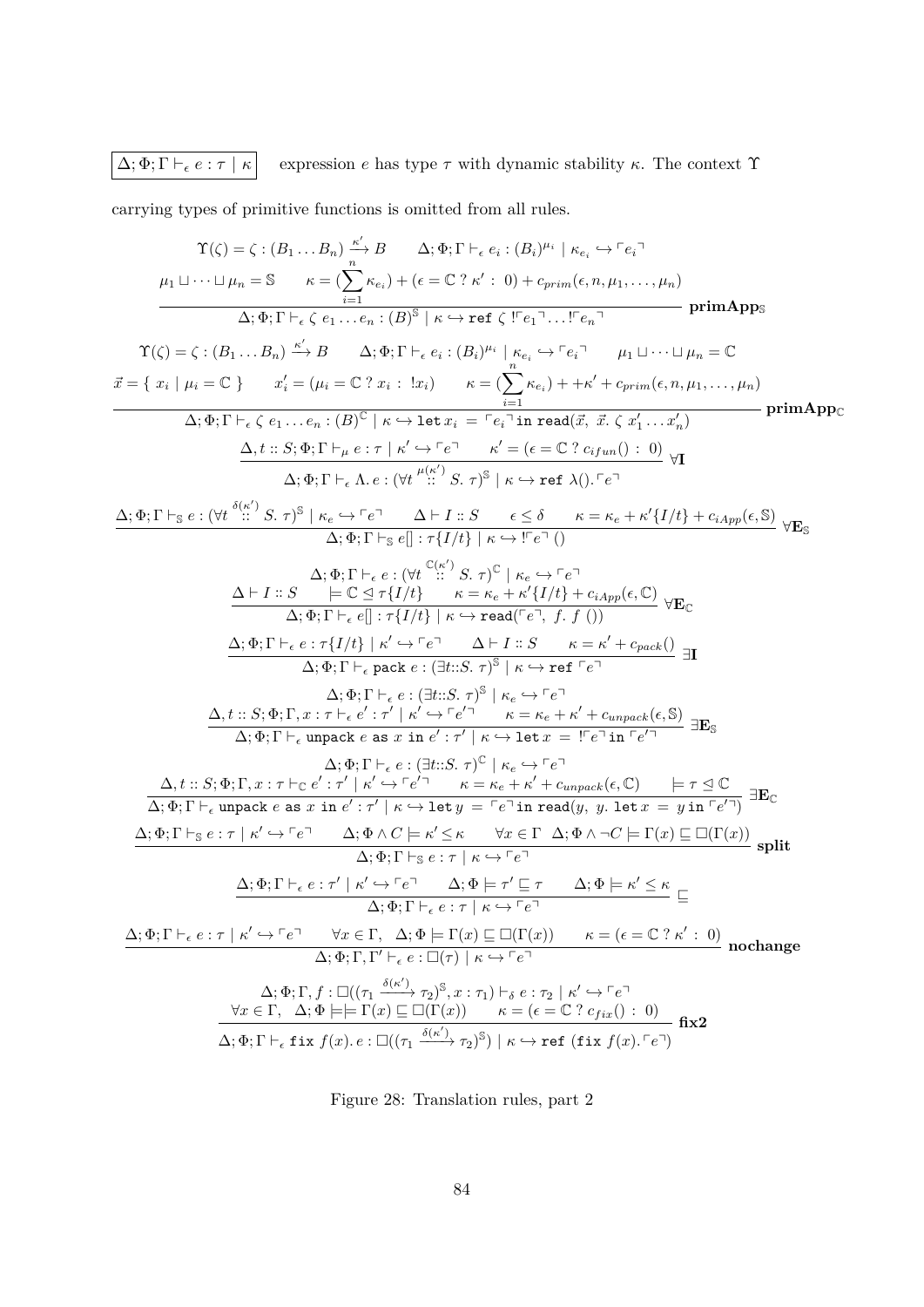$$
\Delta_1 \Phi_1 \Gamma_1, \epsilon_1 : \tau_1 \vdash_{\epsilon} e_1 : \tau_1 \vdash_{\epsilon} e_1
$$
\n
$$
\Delta_1 \Phi_1 \Gamma_1, \text{ let } x = e_1 \text{ in } e_2 \cdot \tau_2 \vdash_{\epsilon} e_1 \cdot \text{let } e_1
$$
\n
$$
\pi_1 \Phi_1 \Gamma_1, \text{ let } x = e_1 \text{ in } e_2 \cdot \tau_2 \vdash_{\epsilon} e_1 \cdot \text{let } x = e_1 \text{ in } e_1 \cdot \tau_2 \vdash_{\epsilon} e_1
$$
\n
$$
\pi_2 \Phi_1 \Gamma_1 \vdash_{\epsilon} e_1 : \text{if } e_1 \text{ in } e_2 \text{ in } e_2 \text{ in } e_2 \text{ in } e_2 \text{ in } e_2 \text{ in } e_2 \text{ in } e_2 \text{ in } e_2 \text{ in } e_2 \text{ in } e_2 \text{ in } e_2 \text{ in } e_2 \text{ in } e_2 \text{ in } e_2 \text{ in } e_2 \text{ in } e_2 \text{ in } e_2 \text{ in } e_2 \text{ in } e_2 \text{ in } e_2 \text{ in } e_2 \text{ in } e_2 \text{ in } e_2 \text{ in } e_2 \text{ in } e_2 \text{ in } e_2 \text{ in } e_2 \text{ in } e_2 \text{ in } e_2 \text{ in } e_2 \text{ in } e_2 \text{ in } e_2 \text{ in } e_2 \text{ in } e_2 \text{ in } e_2 \text{ in } e_2 \text{ in } e_2 \text{ in } e_2 \text{ in } e_2 \text{ in } e_2 \text{ in } e_2 \text{ in } e_2 \text{ in } e_2 \text{ in } e_2 \text{ in } e_2 \text{ in } e_2 \text{ in } e_2 \text{ in } e_2 \text{ in } e_2 \text{ in } e_2 \text{ in } e_2 \text{ in } e_2 \text{ in } e_2 \text{ in } e_2 \text{ in } e_2 \text{ in } e_2 \text{ in } e_2 \text{ in } e_2 \text{ in } e_2 \text{ in } e_2 \text{ in } e_2 \text{ in } e_2 \text{ in } e_2 \text{ in } e_2 \
$$

Figure 29: Translation rules, part 3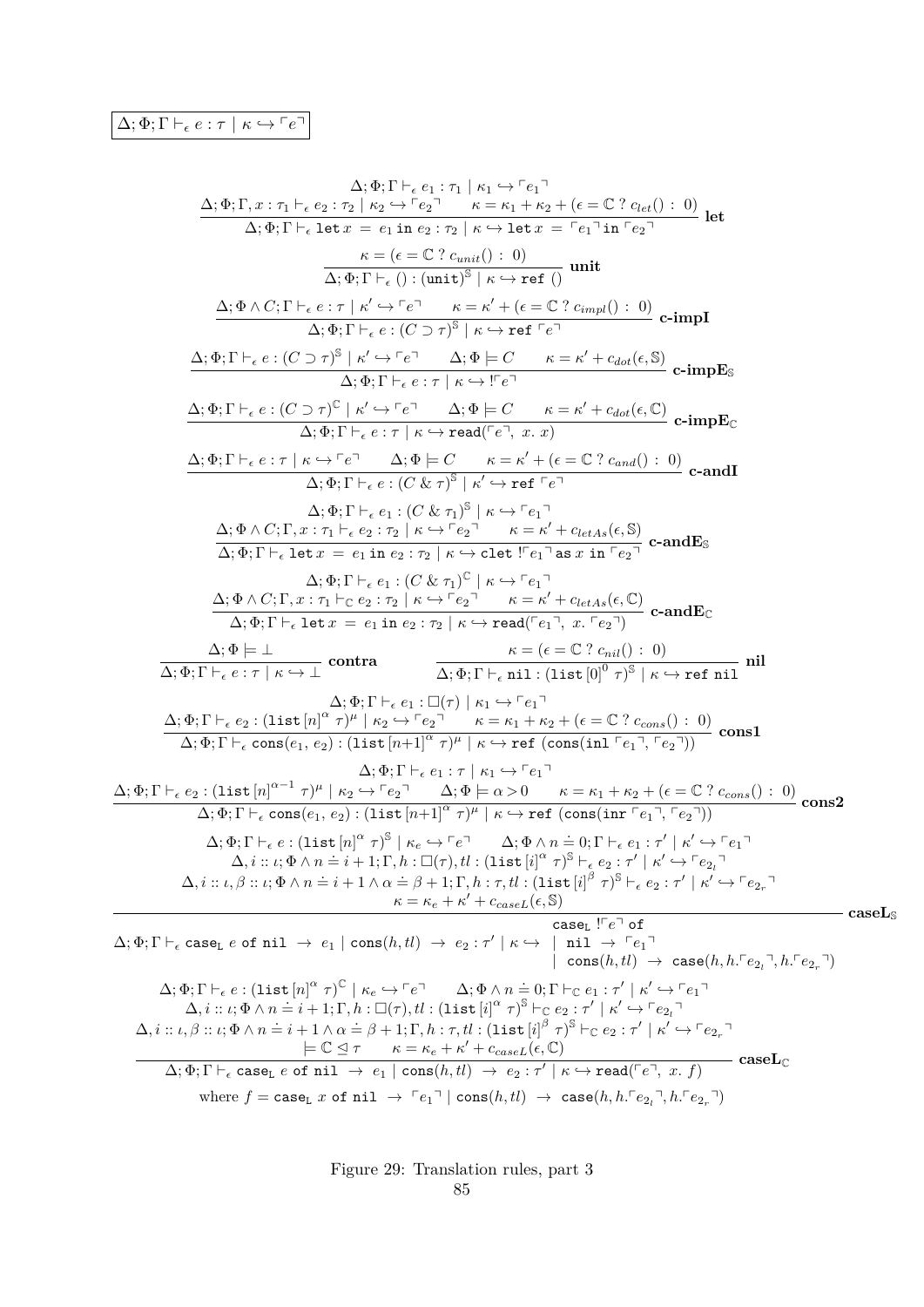Let  $\beta \subseteq S_1 \rightarrow S_2$  be a partial bijection. We define the following.

$$
\beta(x) = \begin{cases} x & \text{if } x \notin \text{dom}(\beta) \\ y & \text{if } (x, y) \in \beta \end{cases}
$$

**Definition 2 (Heap well-formedness)**

$$
\begin{array}{ccccc} \text{wf} \ \varnothing & \text{wf} \ \sigma & l \not\in \text{dom}(\sigma) & \forall \ l' \in \text{FL}(v), \ l' \in \text{dom}(\sigma) \\ & & \text{wf} \ \sigma[l \mapsto (v, \; \_)] \end{array}
$$

**Definition 3 (Heap reachability)**

$$
\frac{l_s \neq l \qquad \mathcal{R}_{\sigma}(l_s, l_d)}{\mathcal{R}_{\sigma[l \mapsto (v, \_)]}(l_s, l_d)} \qquad \qquad \frac{(l_d = l_s) \vee (\exists \ l \in FL(v), \ \mathcal{R}_{\sigma}(l, \ l_d))}{\mathcal{R}_{\sigma[l_s \mapsto (v, \_)]}(l_s, \ l_d)}
$$

 $\mathcal{R}_{\sigma}(S) = \{ l \mid \exists l' \in S. \; \mathcal{R}_{\sigma}(l', l) \}$ 

**Definition 4 (Heap extension)**

$$
\sigma_2 \sqsupseteq \sigma_1 = (\forall l \in \text{dom}(\sigma_1), l \in \text{dom}(\sigma_2)) \land (\forall l \in \text{dom}(\sigma_1), \ \sigma_1(l) = (v, \ \vec{e}) \Rightarrow \exists \vec{e'}, \ \sigma_2(l) = (v, \ \vec{e'} + \vec{e}))
$$

**Definition 5 (Heap edges)**

$$
\begin{array}{rcl} \mathsf{edges}(\varnothing) & = & \emptyset \\ \mathsf{edges}(\sigma[l \mapsto (v, (l_d, f, t_1, t_2) :: \vec{e})]) & = & (l_s, \; l_d, \; f, \; t_1, \; t_2) \cup \mathsf{edges}(\sigma[l \mapsto (v, \; \vec{e})]) \\ \mathsf{edges}(\sigma[l \mapsto (v, \;[])]) & = & \mathsf{edges}(\sigma) \end{array}
$$

**Definition 6 (Path)**

$$
\underbrace{(l_s, l_d, f, t_1, t_2) \in S \qquad l_s \in R \lor l_d \in R}_{\texttt{path}(R, S, l)} \qquad \qquad \underbrace{(l_s, l, f, t_1, t_2) \in S \qquad \texttt{path}(R, S, l_s)}_{\texttt{path}(R, S, l)}
$$

**Definition 7 (Graph definitions)**

$$
\begin{array}{rcll} \mathtt{trg}(\emptyset) & = & \emptyset \\ \mathtt{trg}(\{(l_s, l_d, f, \_, \_) \} \cup S) & = & \{l_d\} \cup \mathtt{trg}(S) \\ \mathtt{src}([]) & = & \emptyset \\ \mathtt{src}((l_s, l_d, f \_, \_) \cup S) & = & \{l_s\} \cup \mathtt{src}(S) \\ \mathtt{locs}([]) & = & \emptyset \\ \mathtt{locs}((l_s, l_d, f \_, \_) \cup S) & = & \mathtt{FL}(f) \cup \mathtt{locs}(S) \\ \mathtt{FL}([]) & = & \emptyset \\ \mathtt{FL}((l_s, l_d, f \_, \_) \cup S) & = & \mathtt{FL}(f) \cup \mathtt{FL}(S) \\ \mathtt{locs}(S) & = & \mathtt{trg}(S) \cup \mathtt{src}(S) \end{array}
$$

#### **Definition 8 (Dependency graph)**

$$
\mathcal{D}(S, R) = [(l_{1_s}, l_{1_s}, f_1, t_{1_i}, t_{1_e}), \dots, (l_{n_s}, l_{n_d}, f_n, t_{n_i}, t_{n_e})]
$$

such that  $t_{1_i} \leq \cdots \leq t_{n_e}$ , all elements are unique, and  $(l_s, l_d, f, t_1, t_2) \in D(S, R)$  if and only if  $(l_s, l_d, f, t_1, t_2) \in S$  and  $path(R, S, l_s)$  and there is no  $(l'_s, l'_d, f', t'_1, t'_2) \in S$  such that  $path(R, S, l'_s) \text{ and } t'_1 < t_1, t_2 < t'_2.$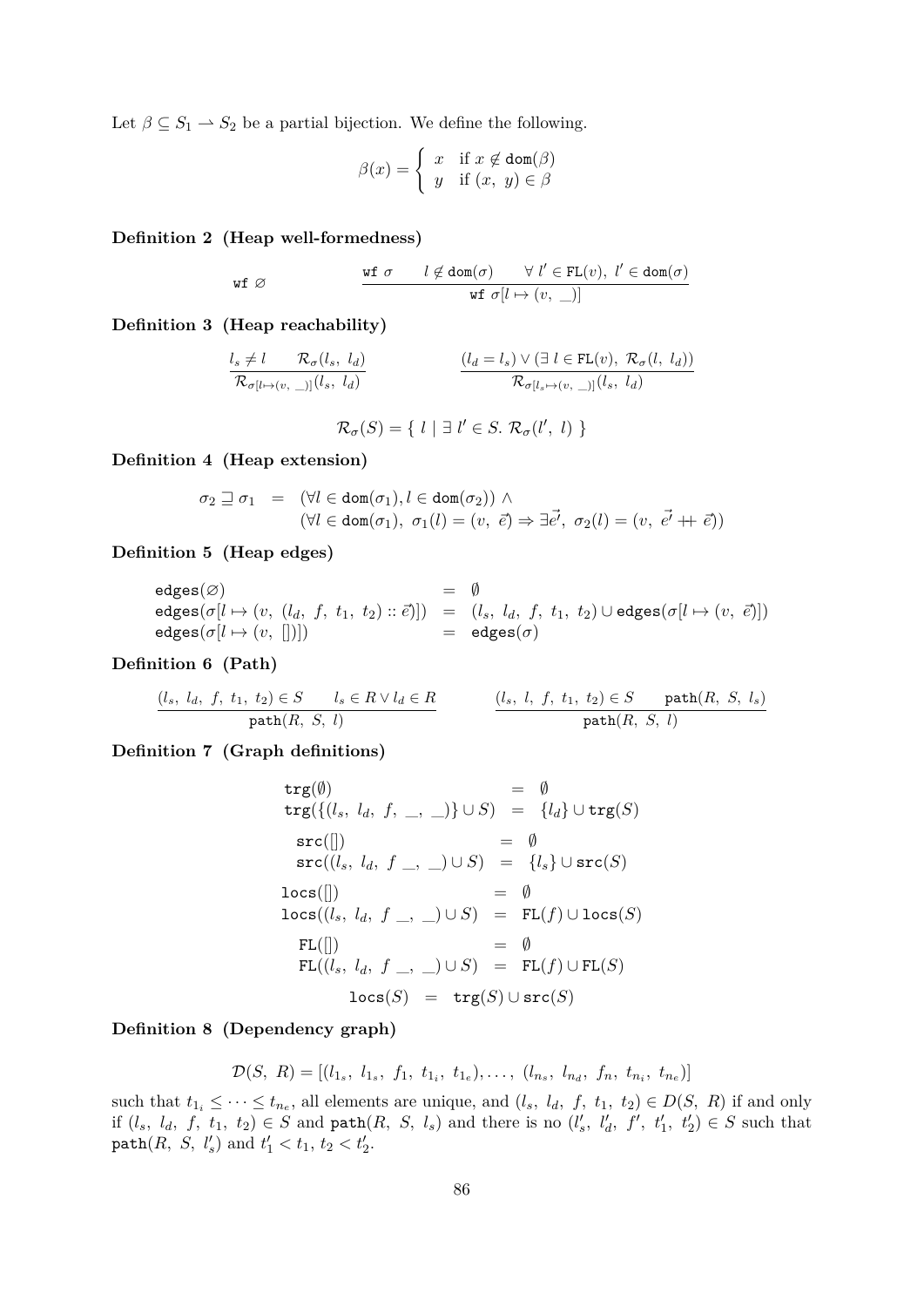**Definition 9 (Heap target reachability (shallow))**

$$
\frac{l_s \neq l \qquad \hat{\mathcal{R}}_{(\sigma,~R)}(l_s,~l_d)}{\hat{\mathcal{R}}_{(\sigma[l \mapsto (v,~\_)],~R)}(l_s,~l_d)}\\[10pt] \frac{l_d \notin \texttt{trg}(\texttt{edges}(\sigma)) ~\vee~ \neg \texttt{path}(R,~\texttt{edges}(\sigma),~l_f) \qquad (\exists~l\in \texttt{FL}(v),~\hat{\mathcal{R}}_{(\sigma,~R)}(l,~l_d))}{\hat{\mathcal{R}}_{(\sigma \mapsto l(v,~\_),~R)}(l_s,~l_d)}\\[10pt] \frac{l_d \in \texttt{trg}(\texttt{edges}(\sigma)) \qquad \texttt{path}(R,~\texttt{edges}(\sigma),~l_f)}{\hat{\mathcal{R}}_{(\sigma[l_d \mapsto (v,~\_)],~R)}(l_d,~l_d)}
$$

$$
\hat{\mathcal{R}}_{(\sigma,\ S)}(=)\{\ l \mid \exists \ l' \in S. \ \hat{\mathcal{R}}_{(\sigma,\ l')}(l,\ )\}
$$

#### **Definition 10 (Change Propagation)**

$$
\overline{[]}, \sigma_f, \sigma_c, \beta \leadsto \sigma_c, \beta, 0
$$
stop  

$$
\sigma(l_s) = (v, \_)
$$

$$
l'_n = \text{fresh}_{L_2}(\sigma_f \uplus \sigma_c) \qquad e[v/x], \sigma_f \uplus \sigma_c[l'_n \mapsto \Box], t_1 \Downarrow_{L_2, \beta}^{\mathbb{C}(l'_n)} v, \sigma_f \uplus \sigma'_f, t_2, c
$$

$$
D, \sigma_f, \sigma'_f[l'_n \mapsto (v, [])], \beta \otimes l_n \mapsto l'_n \leadsto \sigma''_f, \beta', c'
$$

$$
(l_s, l_d, f) :: D, \sigma_f, \sigma_c, \beta \leadsto \sigma''_f, \beta', c+c'+1
$$
eval

#### **Lemma 23 (Reachable set containment)**

Assume that  $\mathbf{w} \mathbf{f}$   $\sigma$ . The following hold.

- 1. If  $\mathcal{R}_{\sigma}(l, l')$  then  $l' \in \text{dom}(\sigma)$
- 2.  $\mathcal{R}_{\sigma}(S) \subset \text{dom}(\sigma)$
- 3. If  $S \subseteq \text{dom}(\sigma)$  then  $S \subseteq \mathcal{R}_{\sigma}(S)$

*Proof of (1).* By induction on  $\mathbf{w} \in \sigma$  and case analysis on the reachability derivation.  $\Box$ *Proof of (2).* It follows directly from the definition and (1).  $\Box$ **Lemma 24 (Reachability under store extension)**

Assume that  $\mathbf{w} \mathbf{f}$  *σ* and  $\mathbf{w} \mathbf{f}$  *σ*<sup>'</sup>. The following hold.

- 1. If  $\sigma' \sqsupseteq \sigma$  and  $\mathcal{R}_{\sigma}(l, l')$  then  $\mathcal{R}_{\sigma'}(l, l')$
- 2. If  $S \subseteq \sigma$  and  $\sigma' \sqsupseteq \sigma$  then  $\mathcal{R}_{\sigma'}(S) = \mathcal{R}_{\sigma'}(S)$

*Proof of (1).* By induction on **wf** 
$$
\sigma
$$
 and case analysis on the reachability derivation.  $\Box$ 

 $\Box$ 

*Proof of (2).* It follows directly from the definition and (1).

#### **Lemma 25 (Path facts)** The following hold.

- 1. If  $path(R, S, l)$  then  $path(R, S \cup S', l)$ .
- 2. If  $path(R, S, l)$  then  $path(R \cup R', S, l)$ .
- 3. If  $path(R \cup R', S, l)$  and for all  $l \in R'$ ,  $path(R, S, l)$  then  $path(R, S, l)$ .
- 4. If  $path(R, S_1 \cup S_2, l), l \in \text{trg}(S)_1$  and for all  $\text{locs}(S_1) \cap \text{trg}(S_2) = \emptyset$ , then  $path(R, S, l)$ .
- 5. If for all  $l' \in R'$ ,  $path(R, S_1, l')$ , then if  $path(R \cup R', S_2, l)$  then  $path(R, S_1 \cup S_2, l)$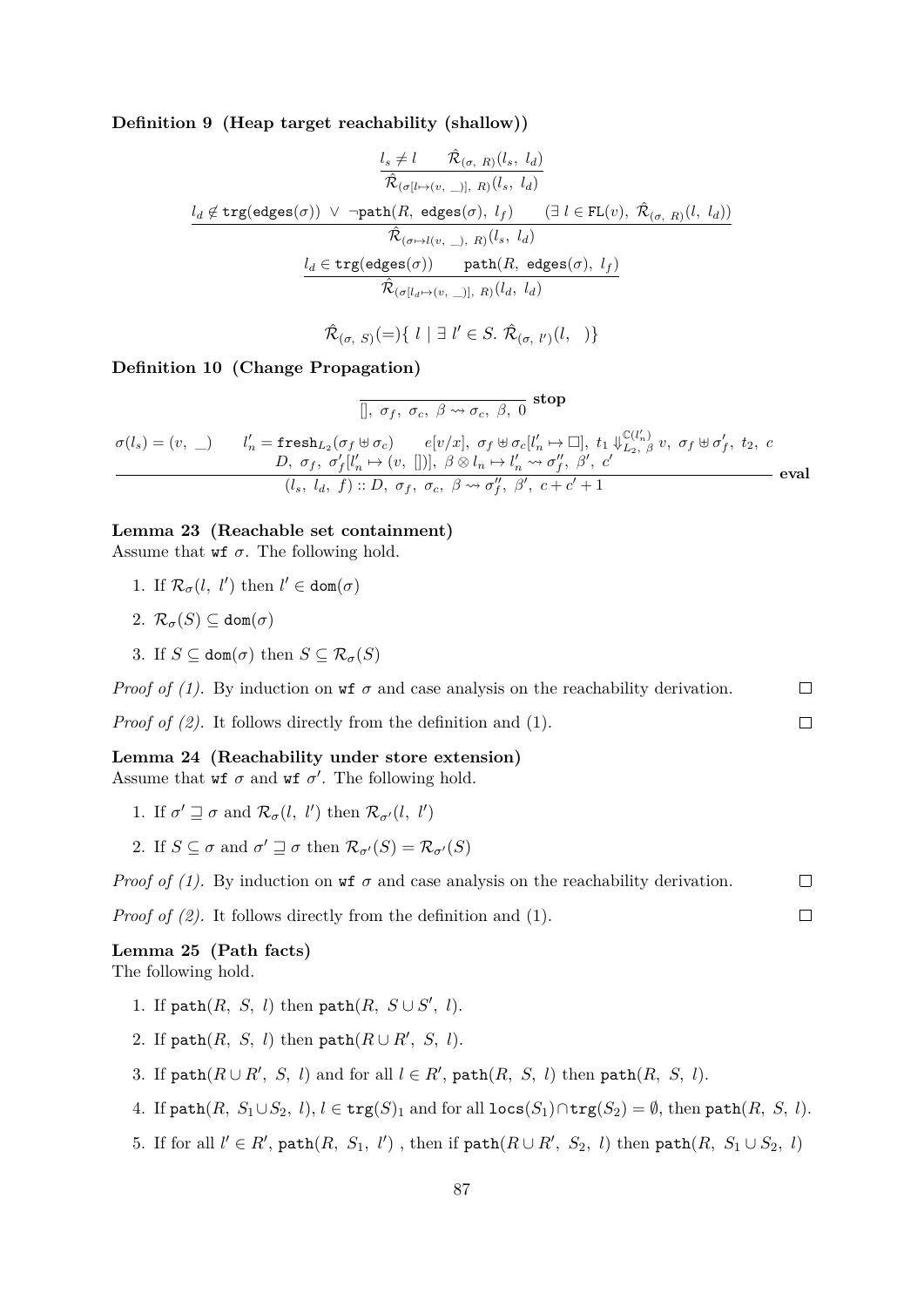$\text{World} = ((L_1 \oplus L_2) \rightarrow \text{Target Value} \times [\text{Edge}]) \times (L_1 \rightarrow L_2) \times \text{Step index}$  $V(\tau)$ ,  $V_A(\tau) \subseteq$  Source Value × Target Value × World<br> $\mathcal{L}(\tau)$ <sup>K</sup> ⊆ Source Expression × Target Expression × W  $\mathcal{E}(\tau)$ <sup>*κ*</sup>  $\subseteq$  Source Expression  $\times$  Target Expression  $\times$  World

$$
(\sigma,\beta,~j)>(\sigma',~\beta'~j')=\mathtt{wf}~\sigma~\wedge~\sigma\sqsupseteq\sigma'~\wedge~\beta=\beta'~\wedge~j
$$

$$
\mathcal{V}(\mathcal{A})^{\mu}\mathcal{V}(\mathcal{A})^{\mu}\mathcal{V}(\mathcal{A})^{\mu}\mathcal{V}(\mathcal{A})^{\mu}\mathcal{V}(\mathcal{A})^{\mu}\mathcal{V}(\mathcal{A})^{\mu}, \quad (\sigma, \beta, k)\mathcal{V}(\mathcal{A})^{\mu}\mathcal{V}(\mathcal{A})^{\mu}\mathcal{V}(\mathcal{A})^{\mu}\mathcal{V}(\mathcal{A})^{\mu}\mathcal{V}(\mathcal{A})^{\mu}\mathcal{V}(\mathcal{A})^{\mu}\mathcal{V}(\mathcal{A})^{\mu}\mathcal{V}(\mathcal{A})^{\mu}\mathcal{V}(\mathcal{A})^{\mu}\mathcal{V}(\mathcal{A})^{\mu}\mathcal{V}(\mathcal{A})^{\mu}\mathcal{V}(\mathcal{A})^{\mu}\mathcal{V}(\mathcal{A})^{\mu}\mathcal{V}(\mathcal{A})^{\mu}\mathcal{V}(\mathcal{A})^{\mu}\mathcal{V}(\mathcal{A})^{\mu}\mathcal{V}(\mathcal{A})^{\mu}\mathcal{V}(\mathcal{A})^{\mu}\mathcal{V}(\mathcal{A})^{\mu}\mathcal{V}(\mathcal{A})^{\mu}\mathcal{V}(\mathcal{A})^{\mu}\mathcal{V}(\mathcal{A})^{\mu}\mathcal{V}(\mathcal{A})^{\mu}\mathcal{V}(\mathcal{A})^{\mu}\mathcal{V}(\mathcal{A})^{\mu}\mathcal{V}(\mathcal{A})^{\mu}\mathcal{V}(\mathcal{A})^{\mu}\mathcal{V}(\mathcal{A})^{\mu}\mathcal{V}(\mathcal{A})^{\mu}\mathcal{V}(\mathcal{A})^{\mu}\mathcal{V}(\mathcal{A})^{\mu}\mathcal{V}(\mathcal{A})^{\mu}\mathcal{V}(\mathcal{A})^{\mu}\mathcal{V}(\mathcal{A})^{\mu}\mathcal{V}(\mathcal{A})^{\mu}\mathcal{V}(\mathcal{A})^{\mu}\mathcal{V}(\mathcal{A})^{\mu}\mathcal{V}(\mathcal{A})^{\mu}\mathcal{V}(\mathcal{A})^{\mu}\mathcal{V}(\mathcal{A})^{\mu}\mathcal{V}(\mathcal{A})^{\mu}\mathcal{V}(\mathcal{A})^{\mu}\mathcal{V}(\mathcal{A})^{\mu}\mathcal{V}(\mathcal{A})^{\mu
$$

$$
V_A(\text{unit}) = \{ (0, 0, W) | T \}
$$
  
\n
$$
V_A(\text{real}) = \{ (r, r, W) | T \}
$$
  
\n
$$
V_A(\text{real}) = \{ (v_{s1}, v_{s2}), (v_{t1}, v_{t2}), W) | (v_{s1}, v_{t1}, W) \in V(\tau_1) \land (v_{s2}, v_{t2}, W) \in V(\tau_2) \}
$$
  
\n
$$
V_A(\text{list } [n]^{\alpha} \tau) = \{ (\text{min}, \text{ni}, (\sigma, \beta, k)) | = n = 0 \}
$$
  
\n
$$
V_A(\text{list } [n]^{\alpha} \tau) = \{ (\cos(v_s, v_{s}s), \cos(\sin v_t, v_{st}), W) |
$$
  
\n
$$
\{ (v_s, v_t, W) \in V(\tau) \land (v_{s s}, v_{s t}, W) \in V(\text{list } [n - 1]^{\alpha} \tau) \land [n - 1]^{\alpha} \} \} \cup \{ (\cos(v_s, v_s, v_t, W) \in V(\tau_1) \land (v_{s s}, v_{s t}, W) \in V(\tau_2) \} \cup \{ (v_s, v_t, W) \in V(\tau_1) \land (v_s, v_t, W) \in V(\tau_1) \} \}
$$
  
\n
$$
V_A(\text{dist } \tau) = \{ (\text{pack } v_s, v_t, W) | \exists I S, \vdash I : S \land (v_s, v_t, W) \in V(\tau_1 | I) \}
$$
  
\n
$$
V_A(\text{C} \& \tau) = \{ (v_s, v_t, W) | = C \lor (v_s, v_t, W) \in V(\tau_1) \}
$$
  
\n
$$
V_A(\text{C} \& \tau) = \{ (v_s, v_t, W) | \in C \land (v_s, v_t, W) \in V(\tau_1) \}
$$
  
\n
$$
V_A(\text{A} \tau_1 + \tau_2) = \{ (\text{in } v_s, \text{in } W) | (v_s, v_t, W) \in V(\tau_1) \}
$$
  
\n
$$
V_A(\text{A} \tau_1 + \tau_2) = \{ (\text{in } v_s, \text{in } V) | (v_s, v_t, W) \in V(\tau_2) \}
$$
  
\n

(1). 
$$
e_s \Downarrow v_s \land
$$
  
\n(2).  $e_t, \sigma', t_1 \Downarrow^r_{L, \beta} v_t, \sigma'', t_2, c \land$   
\n(3).  $c \leq \kappa \land$   
\n(4).  $r = \mathbb{S} \Rightarrow (v_s, v_t, (\sigma'', \beta, k - c)) \in \mathcal{V}[\tau]$   
\n(5).  $\forall l_n, r = \mathbb{C}(l_n) \Rightarrow (v_s, l_n, (\sigma''[l_n \mapsto v_t], \beta, k - c)) \in \mathcal{V}(\tau])$ 

Figure 30: Unary step-indexed interpretation of types (Concrete semantics)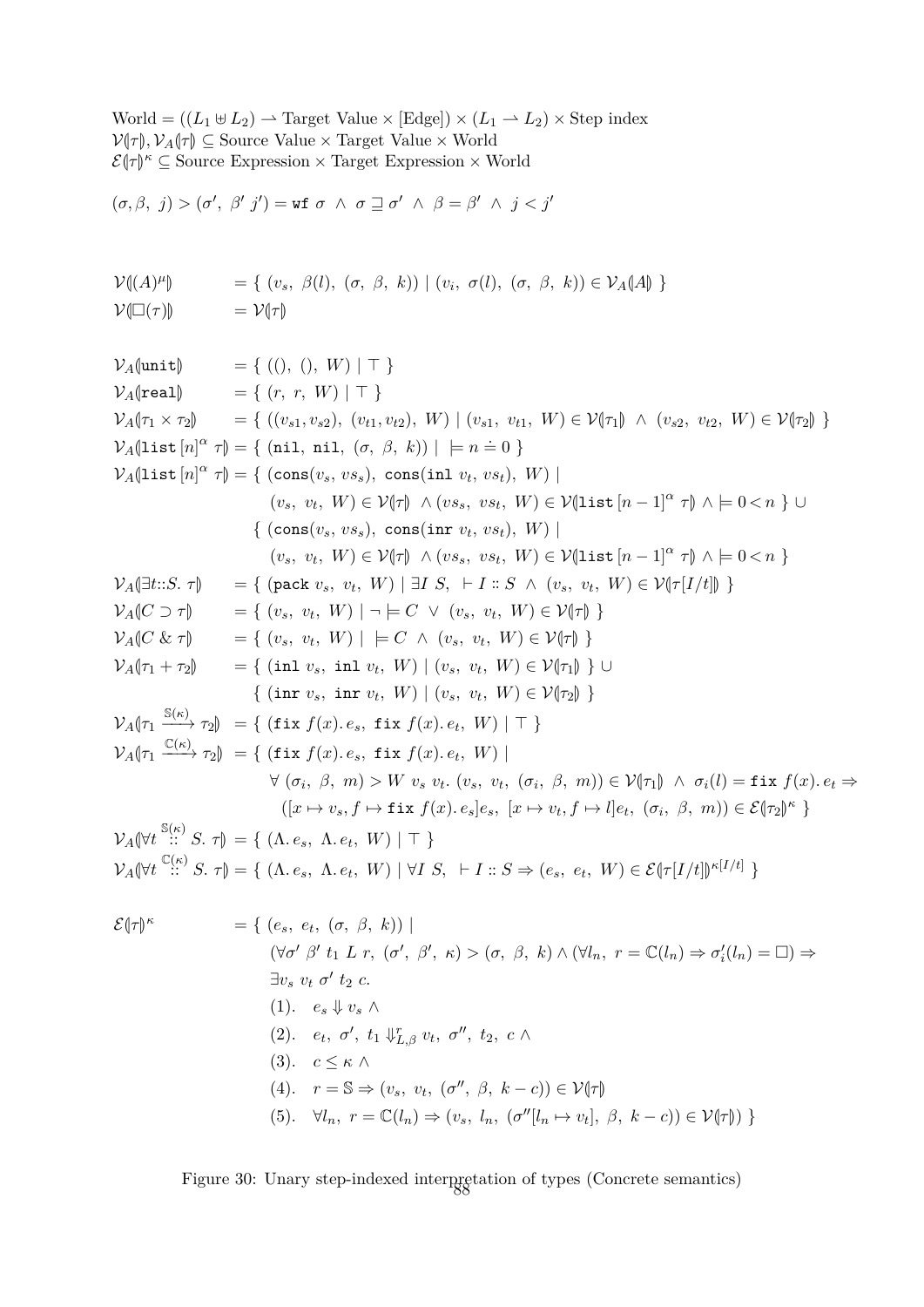World =  $(Loc_1 \rightarrow Target Value) \times (Loc_2 \rightarrow Target Value) \times (Loc_1 \rightarrow Loc_1) \times Step index \times Step index$  $V[\![\tau]\!], V_A[\![\tau]\!] \subseteq$  Source Value  $\times$  Source Value  $\times$  Target Value  $\times$  World  $\times$  Step index  $\mathcal{E}[\![\tau]\!]^{\kappa} \subseteq$  Source Expression × Source Expression × Target Expression × World × Step index  $\text{inv}(\sigma, \beta, v) = \forall l \ R, \ l \in \hat{\mathcal{R}}_{(\sigma, \beta)}(\text{FL}(v)) \Rightarrow l \in \text{trg}(\mathcal{D}(\text{edges}(\sigma), R))$  $(\sigma_i, \sigma_c, \beta) \geq (\sigma'_i, \sigma'_c, \beta') = \texttt{wt } \sigma_i \wedge \texttt{wt } \sigma_c \wedge \sigma_i \supseteq \sigma'_i \wedge \sigma_c \supseteq \sigma'_c \wedge \texttt{dom}(\beta') \subseteq \texttt{dom}(\sigma'_i) \wedge \texttt{dom}'(\beta) \setminus \texttt{dom}'(\beta') \subseteq \texttt{dom}(\sigma'_i) \wedge \texttt{dom}'(\beta') \subseteq \texttt{dom}'(\beta') \subseteq \texttt{dom}'(\beta') \subseteq \texttt{dom}'(\beta') \subseteq \texttt{dom}'(\beta') \subseteq \texttt{dom}'(\beta') \subseteq \texttt{dom}'(\beta') \subseteq \$  $\texttt{dom}(\sigma_c) \setminus \texttt{dom}(\sigma_c')$  $(\sigma_i,~\sigma_c,~\beta,~j) > (\sigma'_i,~\sigma'_c,~\beta',~j') = (\sigma_i,~\sigma_c,~\beta) \geq (\sigma'_i,~\sigma'_c,~\beta')~\wedge~j < j'$  $(\sigma_i, \sigma_c, \beta, j) \geq (\sigma_i^j, \sigma_c^j, \beta', j') = (\sigma_i, \sigma_c, \beta) \geq (\sigma_i^j, \sigma_c^j, \beta') \land j \leq j'$  $\mathcal{V}[(A)^\mathbb{S}]$  $\mathbb{J} = \{ (v_i, v_c, l, (\sigma, \sigma', \beta, k)) | l \notin \text{dom}(\beta) \land (v_i, v_c, \sigma(l), (\sigma, \sigma', \beta, k)) \in \mathcal{V}_A[\![A]\!] \}$  $\mathcal{V}[\Box(\tau)]$  = {  $(v_i, v_c, l, (\sigma_i, \sigma_c, \beta, k)) | \mathcal{R}_{\sigma_i}(\{l\}) \cap \text{dom}(\beta) = \emptyset \land (v_i, v_c, l, (\sigma_i, \sigma_c, \beta, k)) \in \mathcal{V}[\![\tau]\!]$ }  $\mathcal{V}[[(A)^{\mathbb{C}}]$  $\mathbb{E} \left[ \left( v_i, v_c, l, (\sigma, \sigma', \beta, k) \right) \right]$  $l \notin \text{dom}(\beta) \Rightarrow (v_i, v_c, \sigma(l), (\sigma, \sigma', \beta, k)) \in \mathcal{V}_A[\![A]\!] \wedge$  $l \in \text{dom}(\beta) \Rightarrow (\forall m, (v_i, l, (\sigma, \emptyset, m)) \in \mathcal{V}_A(A)) \ \wedge \ (v_c, \beta(l), (\sigma \uplus \sigma', \beta, m)) \in \mathcal{V}_A(A))$  $\mathcal{V}[[(A)]^{\mathbb{C}}$  $\mathbb{I} = \mathcal{V}(\mathfrak{A})^{\mathbb{C}}$ M  $V_A$ [|unit] = { ((), (), (),  $W$ ) | T }<br>  $V_A$ [| $\tau_1 \times \tau_2$ ] = { (( $v_{i1}, v_{i2}$ ), ( $v_{c1}, v_{c2}$ ),  $= \{ ((v_{i1}, v_{i2}), (v_{c1}, v_{c2}), (v_{t1}, v_{t2}), W) | (v_{i1}, v_{c1}, v_{t1}, W) \in \mathcal{V}[[\tau_1]] \wedge (v_{i2}, v_{c2}, v_{t2}, W) \in \mathcal{V}[[\tau_2]] \}$  $\mathcal{V}_A[\text{list } [n]^\alpha \ \tau] = \{ (\text{nil, nil, nil}, W) \mid \models n = 0 \land 0 = \alpha \}$  $V_A[\text{list } [n]^\alpha \ \tau] = \{ (\text{cons}(v_i, vs_i), \text{cons}(v_c, vs_c), \text{cons}(\text{inl } v_t, vs_t), W) \}$  $(v_i, v_c, v_t, W) \in \mathcal{V}[\Box(\tau)] \land (vs_i, vs_c, vs_t, W) \in \mathcal{V}[\text{list } [n-1]^\alpha \tau] \land \models 0 \lt n \} \cup$  $\{ (\cos(v_i, vs_i), \cos(v_c, vs_c), \cos(\text{inl} v_t, vs_t), W) \}$  $(v_i, v_c, v_t, W) \in \mathcal{V}[\![\tau]\!] \wedge (vs_i, vs_c, vs_t, W) \in \mathcal{V}[\![\texttt{list}\,[n-1]^{\alpha-1} \; \tau]\!] \wedge \models 0 \langle n \wedge 0 \langle \alpha \rangle \} \cup$  $\{ (\cos(v_i, vs_i), \cos(v_c, vs_c), \cos(\inf v_t, vs_t), W) \}$  $(v_i, v_c, v_t, W) \in \mathcal{V}[\![\tau]\!] \wedge (vs_i, vs_c, vs_t, W) \in \mathcal{V}[\![\texttt{list}\,[n-1]^{\alpha-1} \; \tau]\!] \wedge \models 0 \langle n \wedge 0 \langle \alpha \rangle$  $V_A[\exists t::S. \tau]$  = { (pack  $v_i$ , pack  $v_c$ ,  $v_t$ ,  $W$ ) |  $\exists I$ ,  $\vdash I :: S \land (v_i, v_c, v_t, W) \in \mathcal{V}[\![\tau[I/t]\!] \rbrace$ <br>  $V_A(\![C \supset \tau]\!]$  = {  $(v_i, v_c, v_t, W)$  |  $\neg \models C \lor (v_i, v_c, v_t, W) \in \mathcal{V}[\![\tau]\!] \rbrace$  $V_A(C \supset \tau)$  = {  $(v_i, v_c, v_t, W) | \neg \models C \lor (v_i, v_c, v_t, W) \in V[\![\tau]\!]$  }<br>  $V_A(C \& \tau)$  = {  $(v_i, v_c, v_t, W) | \models C \land (v_i, v_c, v_t, W) \in V[\![\tau]\!]$  }  $V_A(C \& \tau)$  = {  $(v_i, v_c, v_t, W) | \models C \land (v_i, v_c, v_t, W) \in V[\![\tau]\!]$  }<br>  $V_A[\![\text{int}]\!]$  = {  $(n, n, n, W) | \top$  }  $V_A[\![\text{int}]\!] = \{ (n, n, n, W) | \top \}$ <br>  $V_A[\![\tau_1 + \tau_2]\!] = \{ (\text{inl } v_i, \text{ inl } v_c, \text{ inl } \]$  $V = \{ (\text{inl } v_i, \text{ inl } v_c, \text{ inl } v_t, W) \mid (v_i, v_c, v_t, W) \in \mathcal{V}[\![\tau_1]\!] \}$  $\{ (\text{inr } v_i, \text{ inr } v_c, \text{ inr } v_t, W) \mid (v_i, v_c, v_t, W) \in \mathcal{V}[\![\tau_2]\!] \}$  $\mathcal{V}_A[\![\tau_1\!\!\xrightarrow{\mathbb{S}(\kappa)}\tau_2]\!] = \{ (\text{fix } f(x) \cdot e_i, \text{fix } f(x) \cdot e_c, \text{fix } f(x) \cdot e_t, W) \mid$  $\forall v_i, v_c, v_t$  l  $(\sigma_i, \sigma_c, \beta, k) > W, (v_i, v_c, v_t, (\sigma_i, \sigma_c, \beta, m)) \in \mathcal{V}[\![\tau_1]\!] \wedge \sigma_i(l) = \text{fix } f(x) \cdot e_t \Rightarrow$  $([x \mapsto v_i, f \mapsto \text{fix } f(x). e_i]e_i, [x \mapsto v_c, f \mapsto \text{fix } f(x). e_c]e_c, [x \mapsto v_t, f \mapsto l]e_t, (\sigma_i, \sigma_c, \beta, m)) \in \mathcal{E}[\![\tau_2]\!]^{\kappa}$  $\mathcal{V}_A[\![\tau_1 \xrightarrow{\mathbb{C}(\kappa)} \tau_2]\!] = \mathcal{V}_A[\![\tau_1 \xrightarrow{\mathbb{S}(\kappa)} \tau_2]\!] \cap$  $\{ (\text{fix } f(x), e_i, \text{fix } f(x), e_c, \text{fix } f(x), e_t, (\sigma_i, \sigma_c, \beta, k)) \}$  $\forall m, \text{ (fix } f(x) \text{. } e_i, \text{ fix } f(x) \text{. } e_t, \text{ ( } \sigma_i, \text{ } \emptyset, \text{ } k \text{))} \in \mathcal{V}_A(\tau_1 \xrightarrow{\mathbb{C}(\kappa)} \tau_2) \wedge \mathcal{V}_A(\tau_3 \xrightarrow{\mathbb{C}(\kappa)} \tau_4)$  $(fix f(x). e_c, fix f(x). e_t, (\sigma_i \oplus \sigma_c, \beta, m)) \in \mathcal{V}_A(r_1 \xrightarrow{\mathbb{C}(\kappa)} r_2)$  $\mathcal{V}_A[\forall t \stackrel{\mathbb{S}(\kappa)}{\sim} S. \ \tau] = \{ (\Lambda. e_i, \Lambda. e_c, \Lambda. e_t, W) \mid \forall I, \ \vdash I :: S \Rightarrow (e_i, e_c, e_t, W) \in \mathcal{E}[\![\tau[I/t]\!]^{\kappa[I/t]} \}$  $\mathcal{V}_A[\![\forall t\stackrel{\mathbb{C}(\kappa)}{\cdots} S.\ \tau]\!] = \mathcal{V}_A[\![\forall t\stackrel{\mathbb{C}(\kappa)}{\cdots} S.\ \tau]\!]$  $\mathcal{E}[\![\tau]\!]^{\kappa}$  $= \{ (e_i, e_c, e_t, (\sigma_i, \sigma_c, \beta, m)) \}$  $\forall v_i\,\,j\,\,\sigma'_i\,\,\sigma'_c\,\,\beta'\,\,\sigma_o\,\,\beta_o\,\,c'\,\,t_1\,\,r, (\sigma'_i,\,\,\sigma'_c,\,\,\beta'\!,\,j)\geq(\sigma_i,\,\,\sigma_c,\,\,\beta,\,\,m)\;\wedge\;\textrm{stamps}(\textrm{edges}(\sigma'_i))< t_1\,\,\wedge\,\, \textrm{inv}(\sigma'_i,\,\,\beta_o,\,\,e_t)$  $e_i \Downarrow v_i, j \ \wedge \ \mathcal{D}(\texttt{edges}(\sigma'_i), \ \texttt{dom}(\beta_o)), \ \sigma'_i, \ \sigma_o, \ \beta_o \leadsto \sigma'_c, \ \beta', \ c' \ \wedge$  $(\forall l_n, r = \mathbb{C}(l_n) \Rightarrow \sigma'_i(l_n) = \Box \ \land \ l_n \notin \text{dom}(\beta')) \Rightarrow$  $\exists v_c \ v_t \ (\sigma_f, \ \sigma'_f, \ \beta'') \geq (\sigma'_i, \ \sigma'_c, \ \beta') \ t_2 \ c,$ (1).  $e_c \Downarrow v_c \wedge$  $(2). \quad e_t, \; \sigma'_i, \; t_1 \Downarrow^r_{L_1, \emptyset} v_t, \; \sigma_f, \; t_2, \; \underline{\phantom{A}} \, \wedge \; (r = \mathbb{S} \Rightarrow \text{inv}(\sigma_f, \; \beta_o, \; v_t)) \; \wedge \; (r = \mathbb{C}(l) \Rightarrow \text{inv}(\sigma_f[l \mapsto v_t], \; \beta_o, \; l))$ (3)*.*  $\mathcal{D}(\text{edges}(\sigma_f), \text{ dom}(\beta_o)), \sigma_f, \sigma_o, \beta_o \leadsto \sigma'_f, \beta'', c \land$ (4).  $c - c' \leq \kappa \wedge$ (5)*.*  $r = \mathbb{S} \Rightarrow (v_i, v_c, v_t, (\sigma_f, \sigma'_f, \beta'', m - j)) \in \mathcal{V}[\![\tau]\!]$ (6).  $\forall l_n, r = \mathbb{C}(l_n) \Rightarrow (v_i, v_c, l_n, (\sigma_f[l_n \mapsto v_t], \sigma'_f, \beta'', m - j)) \in \mathcal{V}[\![\tau]\!]\}$ 

Figure 31: Binary step-indexed interpretation of types (Concrete semantics) <sup>89</sup>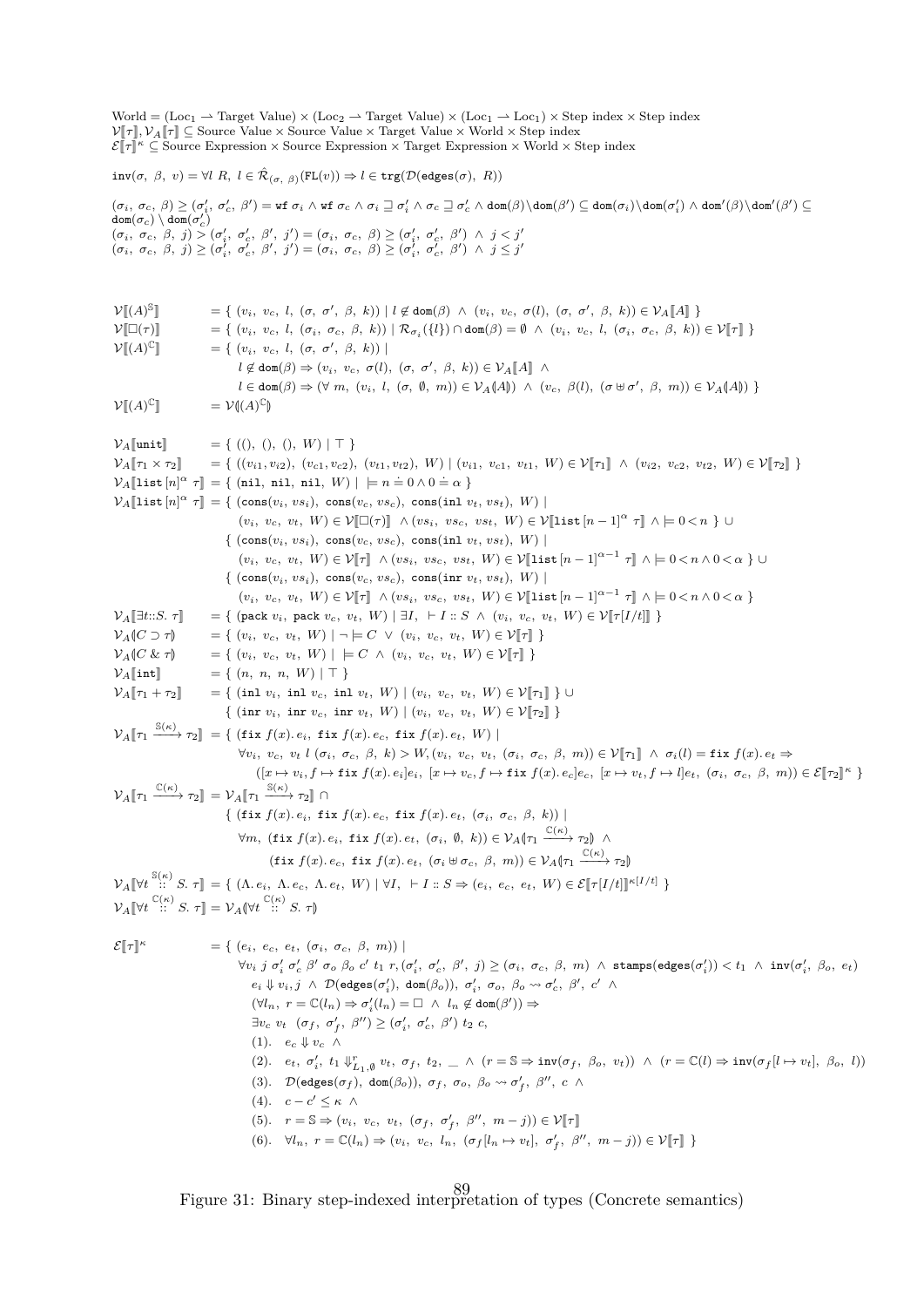*Proof.* This fact has been proved using the Coq proof assistant.

**Lemma 26 (Dependency graph union (I))** If  $\neg \text{path}(R, S_1 \cup S_2, l_d)$  and  $\text{trg}(S_2) = \{l_d\}$  then  $\mathcal{D}(S_1 \cup S_2, R) = \mathcal{D}(S_1, R)$ .

*Proof.* Since the two lists have unique elements and they are sorted it suffices to show that the two lists have exactly the same sets of elements. This fact has been proved using the Coq proof assistant.  $\Box$ 

#### **Lemma 27 (Dependency graph union (II))**

Assume that the following hold for the graphs  $S_1$ ,  $S_2$  and  $\{(l_s, l_d, f, t_i, t_e)\}$ .

- 1. path(*S*1*, R, ls*)
- 2. For all  $(l_s, l_d, f, t_1, t_2) \in S_2, t_i \le t_1 \le t_2 \le t_e$
- 3. For all  $(l_s, l_d, f, t_1, t_2) \in S_1, t_1 < t_2 < t_i < t_e$ ,
- 4. For all  $(l_s, l_d, f, t_1, t_2) \in S_1$ ,  $(l'_s, l'_d, f', t'_1, t'_2) \in S_2$ ,  $t'_1 < t'_2 < t_1 < t_2$
- 5. locs $(S_1) \cap \text{trg}(S_2) = \emptyset$

Then  $\mathcal{D}(S_1 \cup S_2 \cup \{(l_s, l_d, f, t_i, t_e)\}, R) = \mathcal{D}(S_1, R) + \{(l_s, l_d, f, t_i, t_e)\}\$ 

*Proof.* Since the lists have unique elements, they are sorted and for all  $(l_s, l_d, f, t_i, t_2) \in S_1$ ,  $(l'_s, l'_d, f', t'_1, t'_2) \in S_2$ ,  $t_1 < t_2 < t'_1 < t'_2$ , it suffices to show that the two lists have exactly the same sets of elements. This fact has been formalized using the Coq proof assistant.  $\Box$ 

<span id="page-89-1"></span>**Lemma 28 (Determinism of evaluation)** If

$$
e, \sigma, t_1 \Downarrow_{L,\beta}^r v, \sigma', t_2, c
$$

and

$$
e, \ \sigma, \ t_1 \Downarrow_{L, \beta}^r v', \ \sigma'', \ t'_2, \ c'
$$

then  $v' = v$ ,  $\sigma'' = \sigma'$ ,  $t_2 = t'_2$  and  $c' = c$ .

*Proof.* By induction on the evaluation derivation.

#### <span id="page-89-0"></span>**Lemma 29 (Evaluation invariants)**

Let  $\mathsf{wf}\ \sigma$  and

$$
e, \sigma, t_1 \Downarrow_{L,\beta}^r v, \sigma', t_2, c
$$

$$
\sigma = \sigma_1 \uplus \sigma_2
$$

$$
\sigma' = \sigma'_1 \uplus \sigma'_2
$$

then the following hold:

\n- 1. 
$$
\sigma'_1 \sqsupseteq \sigma_1
$$
 and  $\sigma'_2 \sqsupseteq \sigma_2$
\n- 2. if  $L = L_1$  then  $\sigma'_2 = \sigma_2$
\n- 3. if  $L = L_2$  then  $\sigma'_1 = \sigma_1$
\n- 4. if  $L = L_1$  then for all  $\sigma''_2 \sqsupseteq \sigma_2$ ,  $e$ ,  $\sigma_1 \uplus \sigma''_2$ ,  $t_1 \Downarrow_{L,\beta}^r v$ ,  $\sigma'_1 \uplus \sigma''_2$ ,  $t_2$ ,
\n- 5. if  $L = L_2$  then for all  $\sigma''_1 \sqsupseteq \sigma_1$ ,  $e$ ,  $\sigma''_1 \uplus \sigma_2$ ,  $t_1 \Downarrow_{L,\beta}^r v$ ,  $\sigma''_1 \uplus \sigma'_2$ ,  $t_2$ ,
\n

 $\boldsymbol{c}$ 

 $\boldsymbol{c}$ 

 $\Box$ 

 $\Box$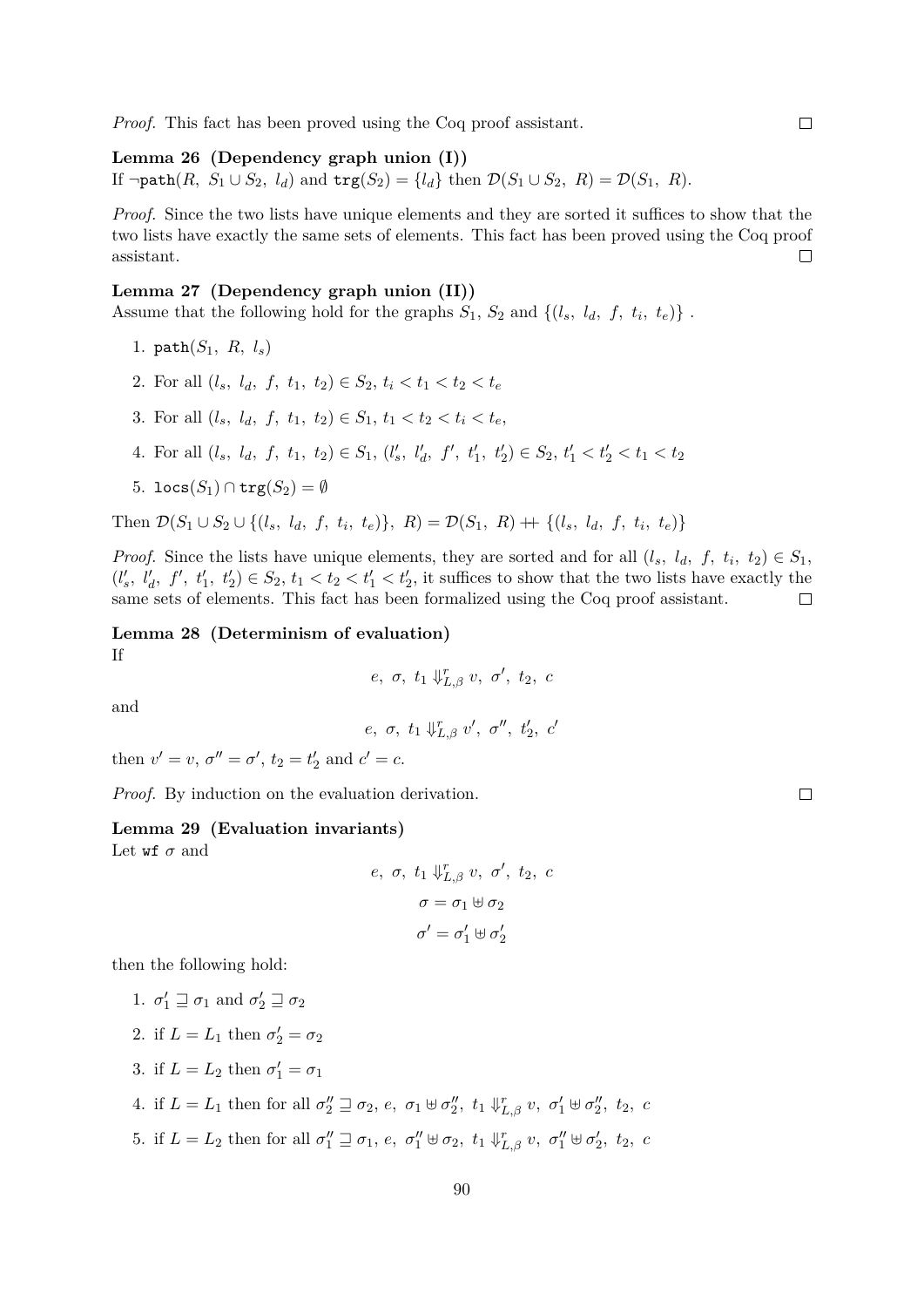- 6. if  $FL(e) \subseteq dom(\sigma)$  then wf  $\sigma'$  and  $FL(v) \subseteq dom(\sigma')$
- 7. if  $FL(e) \subseteq dom(\sigma)$  then  $\mathcal{R}_{\sigma'}(FL(v)) \subseteq \mathcal{R}_{\sigma}(FL(e)) \cup (dom(\sigma') \setminus dom(\sigma))$
- $8.$  if  $FL(e) \subseteq dom(\sigma)$  then  $trg(edges(\sigma')) \in dges(\sigma)) \subseteq (dom(\sigma'))dom(\sigma)) \cup (r = \mathbb{C}(l)$  ?  $\{l\} : \emptyset)$
- $9.$  if  $\mathtt{FL}(e) \subseteq \mathtt{dom}(\sigma)$  then  $\mathtt{src}(\mathtt{edges}(\sigma') \setminus \mathtt{edges}(\sigma)) \subseteq \mathcal{R}_\sigma(\mathtt{FL}(e)) \cup (\mathtt{dom}(\sigma') \setminus \mathtt{dom}(\sigma))$
- $10.$  if  $FL(e) \subseteq dom(\sigma)$  then  $FL(eages(\sigma') \setminus edges(\sigma)) \subseteq \mathcal{R}_{\sigma}(FL(e)) \cup (dom(\sigma') \setminus dom(\sigma))$
- 11. if  $\sigma(l) = \Box$  then  $l \notin \texttt{src}(\texttt{edges}(\sigma')) \setminus \texttt{edges}(\sigma))$
- 12.  $\sigma'(l) = \Box$  iff  $\sigma(l) = \Box$
- 13. For all  $(l_s, l_d, f, t_i, t_e) \in \text{edges}(\sigma') \setminus \text{edges}(\sigma), t_1 \leq t_i < t_e < t_2$
- 14. For all  $(l_s, l_d, f, t_1, t_2) \in edges(\sigma') \setminus edges(\sigma), (l'_s, l_d, f', t'_1, t'_2) \in edges(\sigma') \setminus edges(\sigma)$ then  $t'_1 < t_1 < t_2 < t'_2$  or  $t_1 < t'_1 < t'_2 < t_2$
- 15. For all  $(l_s, l_d, f, t_1, t_2) \in \text{edges}(\sigma') \setminus \text{edges}(\sigma), (l'_s, l'_d, f', t'_1, t'_2) \in \text{edges}(\sigma') \setminus \text{edges}(\sigma)$ then  $t'_1 \neq t_1$  and  $t_2 \neq t'_2$

 $\Box$ 

*Proof.* By induction on the evaluation derivation.

#### **Lemma 30 (Change propagation invariants)** If

$$
D, \sigma_f, \sigma_c, \beta \leadsto \sigma'_f, \beta, c
$$

then the following hold:

$$
1. \, \sigma'_f \sqsupseteq \sigma_c
$$

$$
2. \ \beta' \sqsupseteq \beta
$$

- 3. if wf  $\sigma_c$ , wf  $\sigma_f$ , and  $FL(D) \subseteq \sigma_f$  then wf  $\sigma'_f$
- 4.  $l \in \text{trg}(D)$  if and only if  $l \in \text{dom}(\beta') \setminus \text{dom}(\beta)$

*Proof.* The result follows by induction on change propagation derivation using lemma [29.](#page-89-0)  $\Box$ 

**Lemma 31 (Change propagation is deterministic)** If

$$
D, \sigma_c, \sigma_f, \beta \leadsto \sigma'_f, \beta', c
$$

and

$$
D, \sigma_c, \sigma_f, \beta \leadsto \sigma''_f, \beta'', c'
$$

then  $\sigma''_f = \sigma'_f$ ,  $\beta'' = \beta'$  and  $c = c'$ .

*Proof.* The result follows by induction on change propagation derivation using lemma 28. 
$$
\Box
$$

#### **Lemma 32 (Change propagation under store extension)** If

*D*,  $\sigma_c$ ,  $\sigma_f$ ,  $\beta \leadsto \sigma'_f$ ,  $\beta'$ , *c* 

and then for all  $\sigma''_f \sqsupseteq \sigma_f$ 

$$
D,~\sigma_c,~\sigma''_f,~\beta \leadsto \sigma'_f,~\beta',~c
$$

*Proof.* The result follows by induction on change propagation derivation using lemma [29.](#page-89-0)  $\Box$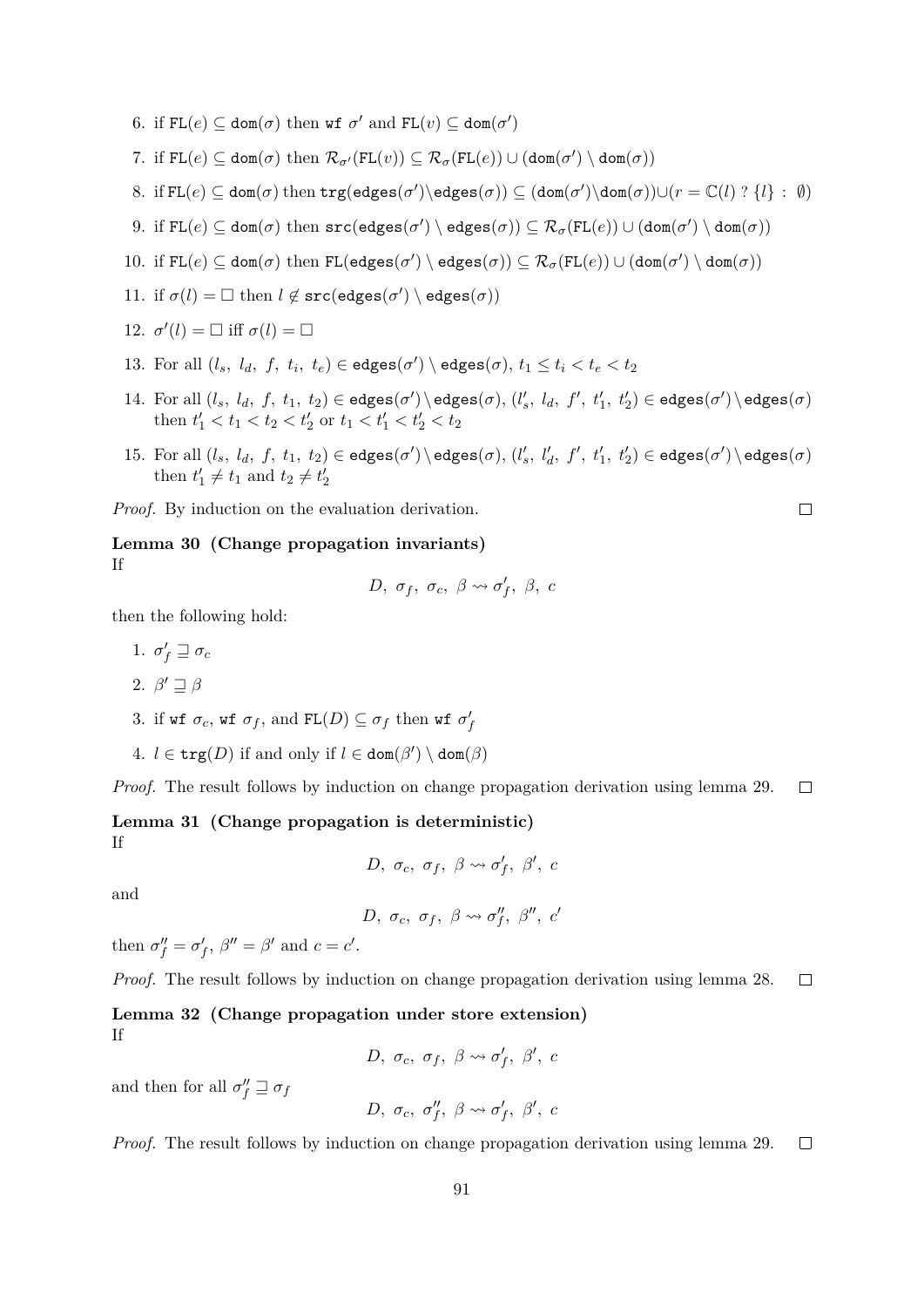# **Lemma 33 (Change propagation composition)**

If

<span id="page-91-0"></span>
$$
D_1, \sigma_c, \sigma_f, \beta \leadsto \sigma'_f, \beta', c_1
$$
  
\n
$$
D_2, \sigma'_f, \sigma_f, \beta' \leadsto \sigma''_f, \beta'', c_2
$$
 (1)

then

$$
D_1 + D_2, \sigma_c, \sigma_f, \beta \leadsto \sigma''_f, \beta'', c_1 + c_2
$$

*Proof.* The result follows by induction on the change propagation derivation of eq. 
$$
(1)
$$
.  $\Box$ 

#### **Lemma 34 (No free locations)**

Assume that

$$
\Delta; \Phi; \Gamma \vdash_{\epsilon} e : \tau \mid \kappa \hookrightarrow \ulcorner e \urcorner
$$

Then  $FL(\ulcorner e \urcorner) = \emptyset$ .

*Proof.* It follows induction on the typing derivation.

**Theorem 35 (Translation is type preserving)** If  $\Delta; \Phi; \Gamma \vdash_{\epsilon} e : \tau \mid \kappa \hookrightarrow \ulcorner e \urcorner$  then  $\Vert \Gamma \Vert \vdash \ulcorner e \urcorner : \Vert \tau \Vert \urcorner$ 

*Proof.* It follows by induction on the typing derivation.

#### <span id="page-91-1"></span>**Lemma 36 (World extension closure)**

The following hold:

- 1. If  $(v_s, v_t, W) \in V_A(A)$  and  $W' \ge W$ , then  $(v_s, v_t, W') \in V_A(A)$ .
- 2. If  $(v_s, v_t, W) \in \mathcal{V}(\tau)$  and  $W' \geq W$ , then  $(v_s, v_t, W') \in \mathcal{V}(\tau)$ .
- 3. If  $(e_s, e_t, W) \in \mathcal{E}(\tau)$ <sup>*κ*</sup> and  $W' \ge W$ , then  $(e_s, e_t, W') \in \mathcal{E}(\tau)$ <sup>*κ*</sup>.
- 4. If  $(\theta_s, \theta_t, W) \in \mathcal{G}(\Gamma)$  and  $W' \ge W$ , then  $(\theta_s, \theta_t, W') \in \mathcal{G}(\Gamma)$ .
- 5. If  $(v_i, v_c, v_t, W) \in \mathcal{V}_A[\![A]\!]$  and  $W' \geq W$ , then  $(v_i, v_c, v_t, W') \in \mathcal{V}_A[\![A]\!]$ .
- 6. If  $(v_i, v_c, v_t, W) \in \mathcal{V}[\![\tau]\!]$  and  $W' \ge W$ , then  $(v_i, v_c, v_t, W') \in \mathcal{V}[\![\tau]\!]$ .
- 7. If  $(e_i, e_c, e_t, W) \in \mathcal{E}[\![\tau]\!]^{\kappa}$  and  $W' \geq W$ , then  $(e_i, e_c, e_t, W') \in \mathcal{E}[\![\tau]\!]^{\kappa}$ .
- 8. If  $(\theta_i, \theta_c, \theta_t, W) \in \mathcal{G}[\![\Gamma]\!]$  and  $W' \geq W$ , then  $(\theta_i, \theta_c, \theta_t, W') \in \mathcal{G}[\![\Gamma]\!]$ .

*Proof.* First we prove statements (1), (2) and (3) simultaneously. Statements (1) and (2) are proved by mutual induction on *A* and  $\tau$ . Similarly, we prove statements (5), (6) and (7).

Finally, we can prove statement (4) (resp. (8)) by induction on the length of the environment and using statement  $(2)$  (resp.  $(6)$ ).  $\Box$ 

#### **Lemma 37 (Value relation projection)**

The following hold.

- 1. If  $(v_i, v_c, v_t, (\sigma_i, \sigma_c, \beta, j)) \in \mathcal{V}[\![\tau]\!]$  then  $\forall m, (v_i, v_t, (\sigma, \emptyset, j)) \in \mathcal{V}[\![\tau]\!]$  and  $\forall m, (v_c, v_t, (\sigma_i \oplus \sigma_i \land \sigma_i \oplus \sigma_i \land \sigma_i \land \sigma_i \oplus \sigma_i \land \sigma_i \land \sigma_i \land \sigma_i \oplus \sigma_i \land \sigma_i \land \sigma_i \oplus \sigma_i \land \sigma_i \oplus \sigma_i \land \sigma_i \oplus \sigma_i \land \sigma_i \oplus \sigma_i \land \sigma_i \oplus \sigma_i \$  $\sigma_c$ *, β, m*))  $\in \mathcal{V}(\tau)$
- 2. If  $(v_i, v_c, v_t, (\sigma_i, \sigma_c, \beta, j)) \in \mathcal{V}_A[\![A]\!]$  then  $\forall m$ ,  $(v_i, v_t, (\sigma, \emptyset, j)) \in \mathcal{V}_A[\![A]\!]$  and  $\forall m, (v_c, v_t, (\sigma_i \oplus \sigma_c, \beta, m)) \in \mathcal{V}_A(A)$

 $\Box$ 

 $\Box$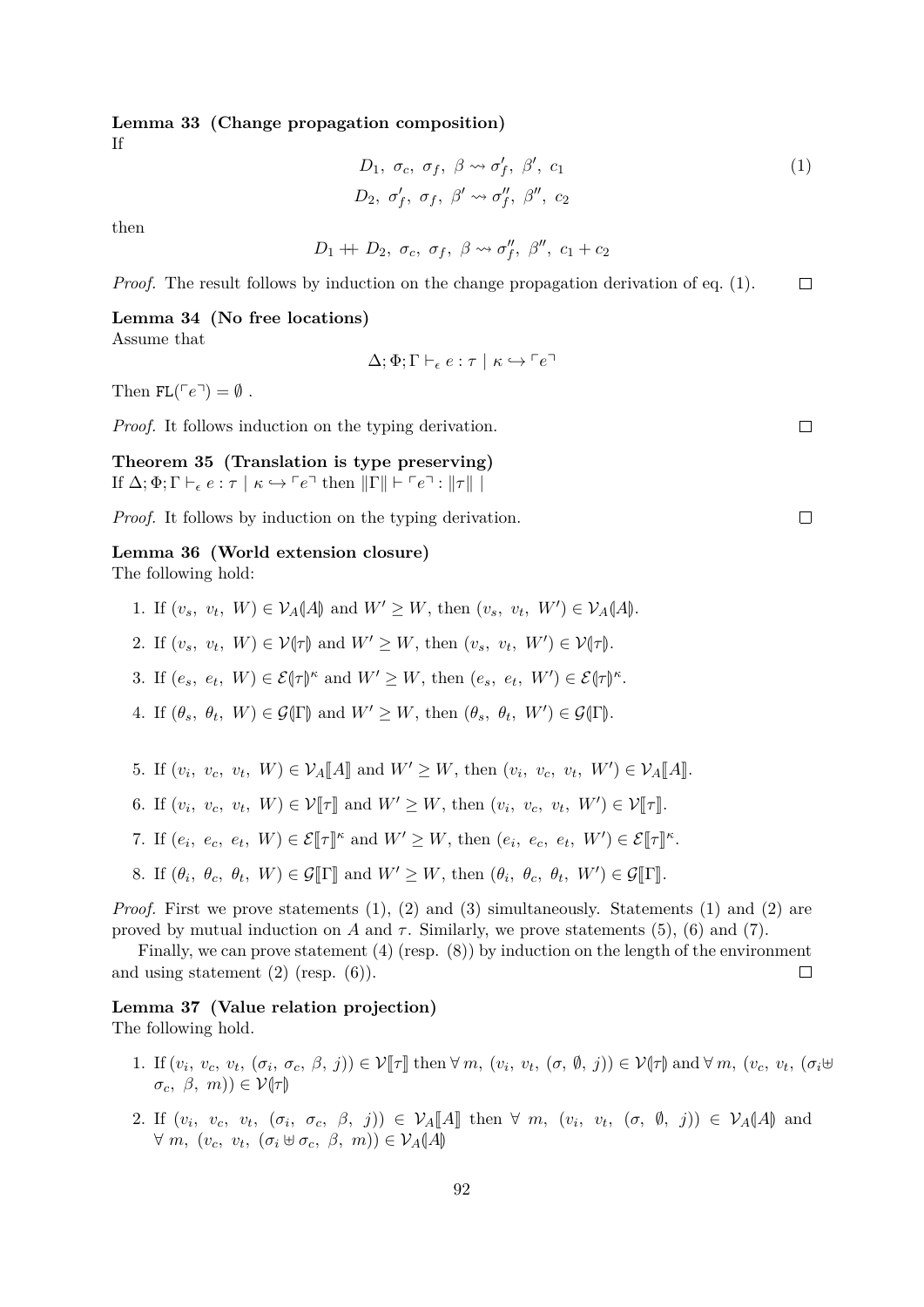$\Box$ *Proof.* We prove the two statements simultaneously by mutual induction on  $\tau$  and A.

**Lemma 38 (Value relation injection)** The following hold.

1. If

$$
\forall m, (v_i, l, (\sigma_i, \emptyset, j)) \in \mathcal{V}(\tau)
$$
  

$$
\forall m, (v_c, l, (\sigma_i \oplus \sigma_c, \beta, m)) \in \mathcal{V}(\tau)
$$

and

 $\models \mathbb{C} \triangleleft \tau$ 

then  $(v_i, v_c, l, (\sigma_i, \sigma_c, \beta, m)) \in \mathcal{V}(\tau)$ 

*Proof.* It follows by case analysis on the type *τ* and the definition of the value relation.  $\Box$ 

#### <span id="page-92-6"></span>**Lemma 39 (Stable type lemma)** The following hold.

- 1.  $(e_s, e_t, W) \in \mathcal{E}(\tau)$ <sup>*κ*</sup> if and only if  $(e_s, e_t, W) \in \mathcal{E}(\square(\tau))$ <sup>*κ*</sup>
- 2. If  $\mathcal{R}_{\sigma_i}(\{l\}) \cap \text{dom}(\beta) = \emptyset$  and  $(e_i, e_c, l, (\sigma_i, \sigma_c, \beta, m)) \in \mathcal{E}[\![\tau]\!]^{\kappa}$  then  $(e_i, e_c, l, (\sigma_i, \sigma_c, \beta, m)) \in \mathcal{E}[\![\tau]\!]$  $\mathcal{E}[\Box(\tau)]^0$

*Proof of statement 1.* The result follows easily by the definition of the expression relation. Note that  $V(\tau) = V(\square(\tau))$ .  $\Box$ 

*Proof of statement 2.* Let  $(e_i, e_c, l, (\sigma_i, \sigma_c, \beta, m)) \in \mathcal{E}[\![\tau]\!]^{\kappa}$  and  $\mathcal{R}_{\sigma_i}(\{l\}) \cap \text{dom}(\beta) = \emptyset$ . We pick arbitrary  $v_i$ ,  $j_i$ ,  $\sigma_i$ ,  $\sigma_c$ ,  $\beta$ ,  $\sigma_o$ ,  $\beta_o$ ,  $c'$ ,  $t_0$  and  $r$  such that

$$
\mathcal{D}(\text{edges}(\sigma_i), \text{ dom}(\beta_o)), \sigma_i, \sigma_o, \beta_o \leadsto \sigma_c, \beta, c'
$$
\n
$$
(\sigma_i, \sigma_c, \beta, j_i) \ge W
$$
\n
$$
\theta_i(e_1 \ e_2) \Downarrow v_i
$$
\n
$$
(2)
$$

and

$$
r = \mathbb{C}(l) \Rightarrow \sigma_i(l) = \Box \ \wedge \ l \not\in \text{dom}(\beta)
$$

We instantiate the hypothesis with *v*)*i*, *j*<sub>1</sub>,  $\sigma_i$ ,  $\sigma_c$ ,  $\beta$ , (note that  $(\sigma_i, \sigma_c, \beta, j_1) \geq W$ ),  $\sigma_o$ ,  $\beta_o$ ,  $c'$ , S,  $t_0$ , eq. [\(1\)](#page-92-0) and eq. [\(2\)](#page-92-1) and we obtain  $v_c$ ,  $v_t$ ,  $(\sigma_1, \sigma'_1, \beta_1) \geq (\sigma_i, \sigma_c, \beta)$ ,  $t_1$ ,  $c_1$  such that:

<span id="page-92-3"></span><span id="page-92-2"></span><span id="page-92-1"></span><span id="page-92-0"></span>
$$
e_c \Downarrow v_c \tag{A1}
$$

$$
e_c, \sigma_i, t_0 \Downarrow_{L,\beta}^r v_t, \sigma_1, t_1, \tag{A2}
$$

$$
(r = \mathbb{S} \Rightarrow inv(\sigma_1, \ \beta_o, \ v_t)) \ \land \ (r = \mathbb{C}(l) \Rightarrow inv(\sigma_1[l \mapsto v_t], \ \beta_o, \ l)) \tag{A3}
$$

$$
\mathcal{D}(\text{edges}(\sigma_i), \ \sigma_1)\text{dom}(\beta), \ \sigma_c, \ \sigma_1, \ \beta \leadsto \sigma'_1, \ \beta_1, \ c_1 \tag{A4}
$$

<span id="page-92-5"></span><span id="page-92-4"></span>
$$
c_1 \le \kappa \tag{A5}
$$

$$
r = \mathbb{S} \Rightarrow (v_i, v_c, v_t, (\sigma_1, \sigma'_1, \beta_1, m - j_i)) \in \mathcal{V}[\![\tau]\!]
$$
 (A6)

and

$$
r = \mathbb{C}(l) \Rightarrow (v_i, v_c, l, (\sigma_1[l \mapsto v_t], \sigma'_1, \beta_1, m - j_i)) \in \mathcal{V}[\![\tau]\!]
$$
 (A7)

Goals 1-2 result from eq. [\(A1\)](#page-92-2), eq. [\(A2\)](#page-92-3) and eq. [\(A3\)](#page-92-4). From lemma [29](#page-89-0) we derive that  $\text{locs}(\text{edges}(\sigma_1))$  $\text{edges}(\sigma_i)) \subset (\text{dom}(\sigma_1) \setminus \text{dom}(\sigma_i)) \cup \mathcal{R}_{\sigma_i}(\text{FL}(e_t)) \cup ((m = \mathbb{C}(l) \text{ ? } \{l\} \text{ : } \emptyset))$  We know that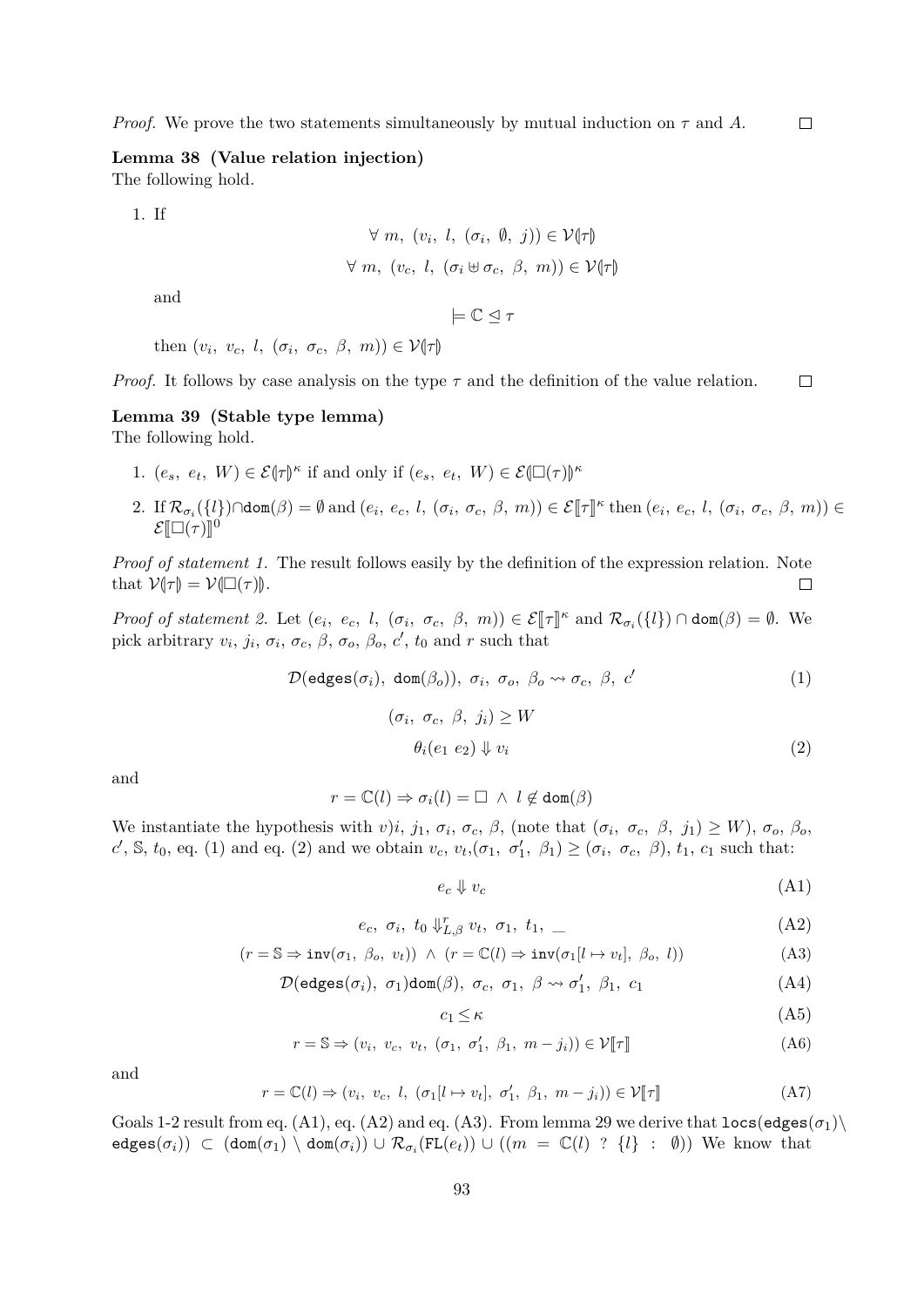$l \notin \text{dom}(\beta)$ ,  $\text{dom}(\beta) \subseteq \text{dom}(\sigma_i)$  and  $\mathcal{R}_{\sigma_i}(\text{FL}(e_t)) \cap \text{dom}(\beta) = \emptyset$ . From this we can easily derive that  $\mathcal{D}(\text{edges}(\sigma_1), \text{ dom}(\beta_o)) = \mathcal{D}(\text{edges}(\sigma_i), \text{ dom}(\beta_o)).$  Thus we derive goal 3

$$
\mathcal{D}(\text{edges}(\sigma_1), \text{ dom}(\beta_o)), \sigma_i, \sigma_o, \beta_o \rightsquigarrow \sigma_c, \beta, c'
$$
 (A3)

For goal 4 we trivially derive that  $c_i - c_i \leq 0$ . For goal 5 we assume that  $r = \mathbb{S}$ . From eq. [\(A6\)](#page-92-5) we know that

$$
(v_i, v_c, v_t, (\sigma_1, \sigma_c, \beta, m - j_i)) \in \mathcal{V}[\![\tau]\!]
$$

Using lemma lemma [29](#page-89-0) we derive that  $\mathcal{R}_{\sigma_1}(\text{FL}(v_t)) \subseteq (\sigma_1 \setminus \sigma_i) \cup \mathcal{R}_{\sigma_i}(e_t)$ . Since  $(\sigma_1 \setminus \sigma_i) \cap \text{dom}(\beta) =$  $\emptyset$  and  $\mathcal{R}_{\sigma_i}(e_t) \cap \text{dom}(\beta) = \emptyset$  we derive that  $\mathcal{R}_{\sigma_1}(\text{FL}(v_t)) \cap \text{dom}(\beta) = \emptyset$  which proves that

 $(v_i, v_c, v_t, (\sigma_1, \sigma_c, \beta, m - j_i)) \in \mathcal{V}[\Box(\tau)]$ 

For goal 6 we assume that  $r = \mathbb{C}(l)$ . As above we can derive that

$$
(v_i, v_c, l, (\sigma_1[l \mapsto v_t], \sigma'_1, \beta, m - j_i)) \in \mathcal{V}[\Box(\tau)]
$$

#### <span id="page-93-1"></span>**Lemma 40 (Value interpretation containment)**

The following hold:

- 1. If  $(v_s, v_t, W) \in \mathcal{V}_A(\mathcal{A})$  then  $(v_s, \text{ref } v_t, W) \in \mathcal{E}((\mathcal{A})^{\mu})$ M 1 .
- 2. If  $(v_i, v_c, v_t, W) \in \mathcal{V}_A[M]$  then  $(v_i, v_c, \text{ref } v_t, W) \in \mathcal{E}[(A)^{\mu}]$ l<br>I 0 .
- 3. If  $(v_s, v_t, W) \in \mathcal{V}(\tau)$  then  $(v_s, v_t, W) \in \mathcal{E}(\tau)^0$ .
- 4. If  $(v_i, v_c, v_t, W) \in \mathcal{V}[\![\tau]\!]$  then  $(v_i, v_c, v_t, W) \in \mathcal{E}[\![\tau]\!]^0$ .

 $\Box$ *Proof.* All of the statements follow easily from the definition of the expression relation.

#### **Lemma 41 (Unary interpretation unfolding)** Assume that:

$$
\forall m, (e_c, e_t, (\sigma, \beta))m \in \mathcal{E}(\tau)^{\kappa}
$$
 (A)

Then for all  $t_1$ , *r*, such that  $r = \mathbb{C}(l) \to \sigma(l) = \square$ , there exist  $v_c$ ,  $v_t$ ,  $\sigma'$ :

1.  $e_i \Downarrow v_i$ 2.  $e_c$ ,  $\sigma$ ,  $t_1 \Downarrow_{L,\beta}^r v_t$ ,  $\sigma'$ ,  $t_2$ ,  $cl$  $3. \models c \leq \kappa$ 4.  $r = \mathbb{S} \Rightarrow \forall m, (v_i, v_t, (\sigma', \beta, m)) \in \mathcal{V}(\tau)$ 5.  $r = \mathbb{C}(l) \Rightarrow \forall m, (v_i, l, (\sigma'|l \mapsto v_t], \beta, m)) \in \mathcal{V}(\tau)$ 

*Proof.* We instantiate eq. [\(A\)](#page-93-0) with step index  $\kappa + 1$  and obtain  $v_c$ ,  $\sigma'$ ,  $t_2$ ,  $c$  such that

 $e_c \Downarrow v_c$ *e<sub>c</sub>*, *σ*, *t*<sub>1</sub>  $\Downarrow_{L,\beta}^r$ *vt*, *σ*<sup>'</sup>, *t*<sub>2</sub>, *c* 

and

$$
\models c \leq \kappa
$$

<span id="page-93-0"></span>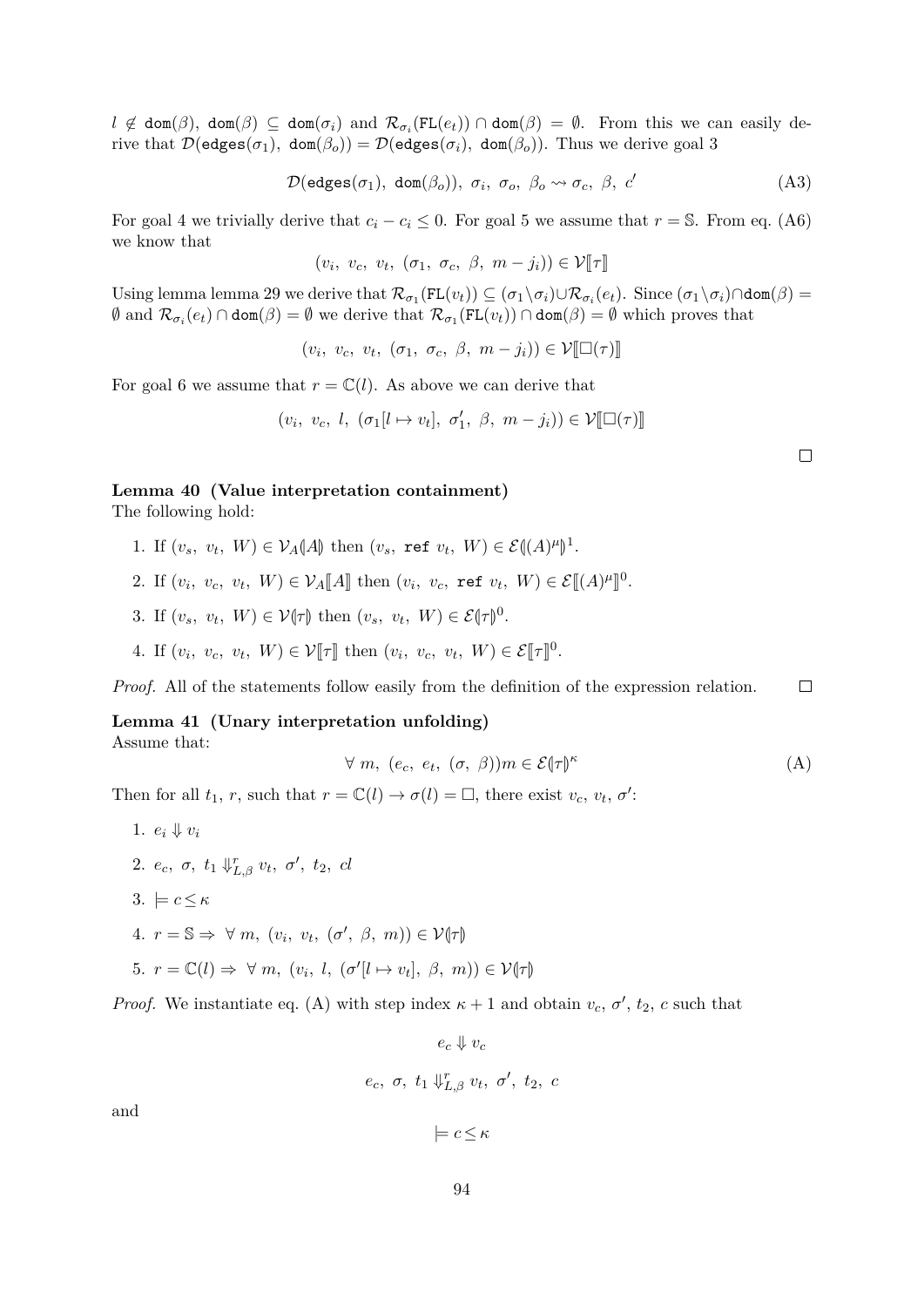Assume that  $r = S$ . We pick an arbitrary *m*. We instantiate eq. [\(A\)](#page-93-0) with  $m + \kappa + 1$ . Using the fact that the evaluation relation is deterministic in the source and  $\kappa < m + \kappa + 1$  we can obtain  $v'_t$ ,  $\sigma''$ ,  $t'_2$  and *c* such that

$$
e_c, \ \sigma, \ t_1 \Downarrow_{L,\beta}^{\mathbb{S}} v'_t, \ \sigma'', \ t'_2, \ c
$$

and

$$
(v_i, v_t, (\sigma'', \beta, m + \kappa + 1 - c)) \in \mathcal{V}(\tau)
$$

Using lemma lemma [28](#page-89-1) we can we can show that  $v'_t = v_t$  and  $\sigma'' = \sigma'$ , thus

$$
(v_i, v_t, (\sigma', \beta, m + \kappa + 1 - c)) \in \mathcal{V}(\tau)
$$

Using lemma [36](#page-91-1) and the fact that  $\mid = c \leq \kappa$  we can show that

$$
(v_i, v_t, (\sigma', m)) \in \mathcal{V}(\tau)
$$

Finally, assume that  $r = \mathbb{C}(l)$ . We pick an arbitrary *m*. We instantiate eq. [\(A\)](#page-93-0) with  $m+\kappa+1$ . Using the fact that the evaluation relation is deterministic in the source and  $\kappa < m + \kappa + 1$  we can obtain  $v'_t$ ,  $\sigma''$ ,  $t'_2$  and *c* such that

$$
e_c, \ \sigma, \ t_1 \Downarrow_{L,\beta}^{\mathbb{C}(l)} v'_t, \ \sigma'', \ t'_2, \ c
$$

and

$$
(v_i, l, (\sigma''[l \mapsto v'_t], \beta, m + \kappa + 1 - c)) \in \mathcal{V}(\tau)
$$

Using lemma lemma [28](#page-89-1) we can we can show that  $v'_t = v_t$  and  $\sigma'' = \sigma'$ , thus

$$
(v_i, l, (\sigma'[l \mapsto v_t], \beta, m + \kappa + 1 - c)) \in \mathcal{V}(\tau)
$$

Using lemma [36](#page-91-1) and the fact that  $\vert \varepsilon \vert < \kappa$  we can show that

$$
(v_i, l, (\sigma'[l \mapsto v_t], m)) \in \mathcal{V}(\tau)
$$

 $\Box$ 

# **Theorem 42 (Subtyping Soundness - Unary interpretation)**

The following hold.

- 1. If  $\Delta; \Phi \models A' \sqsubseteq A, \varphi \in \mathcal{D}[\![\Delta]\!], \models \varphi \Phi$  and  $(v_s, v_t, (\sigma_i, \beta, m)) \in \mathcal{V}_A[\varphi A']$  then  $(v_s, v_t, (\sigma_i, \beta, m)) \in \mathcal{V}(\varphi A)$
- 2. If  $\Delta; \Phi \models \tau' \sqsubseteq \tau, \varphi \in \mathcal{D}[\![\Delta]\!], \models \varphi \Phi$  and  $(v_s, v_t, (\sigma_i, \beta, m)) \in \mathcal{V}[\varphi \tau']$  then  $(v_s, v_t, (\sigma_i, \beta, m)) \in \mathcal{V}[\![v \tau' ]\!]$  $V(\varphi \tau)$
- 3. If  $\Delta; \Phi \models \tau' \sqsubseteq \tau, \varphi \in \mathcal{D}[\![\Delta]\!], \models \varphi \Phi \text{ and } (e_s, e_t, (\sigma_i, \beta, m)) \in \mathcal{E}(\varphi \tau')^{\kappa} \text{ and } \phi \kappa \leq \phi \kappa' \text{ then}$  $(e_s, e_t, (\sigma_i, \beta, m)) \in \mathcal{E}[\varphi \tau]^{\kappa'}$

*Proof.* We prove the above statements simultaneously. Statement 3 follows by the definition of the expression relation and the inductive hypothesis of statement 2. Statements 1 and 2 are proved by induction on the subtyping derivation. The cases follow easily. Note that  $\mathcal{V}(\tau) = \mathcal{V}(\square(\tau))$  and that for all  $\alpha$ ,  $\beta$ ,  $\mathcal{V}(\text{list }[n]^{\alpha} \tau) = \mathcal{V}(\text{list }[n]^{\beta} \tau).$  $\Box$ 

**Theorem 43 (Subtyping Soundness - Binary interpretation)** The following hold.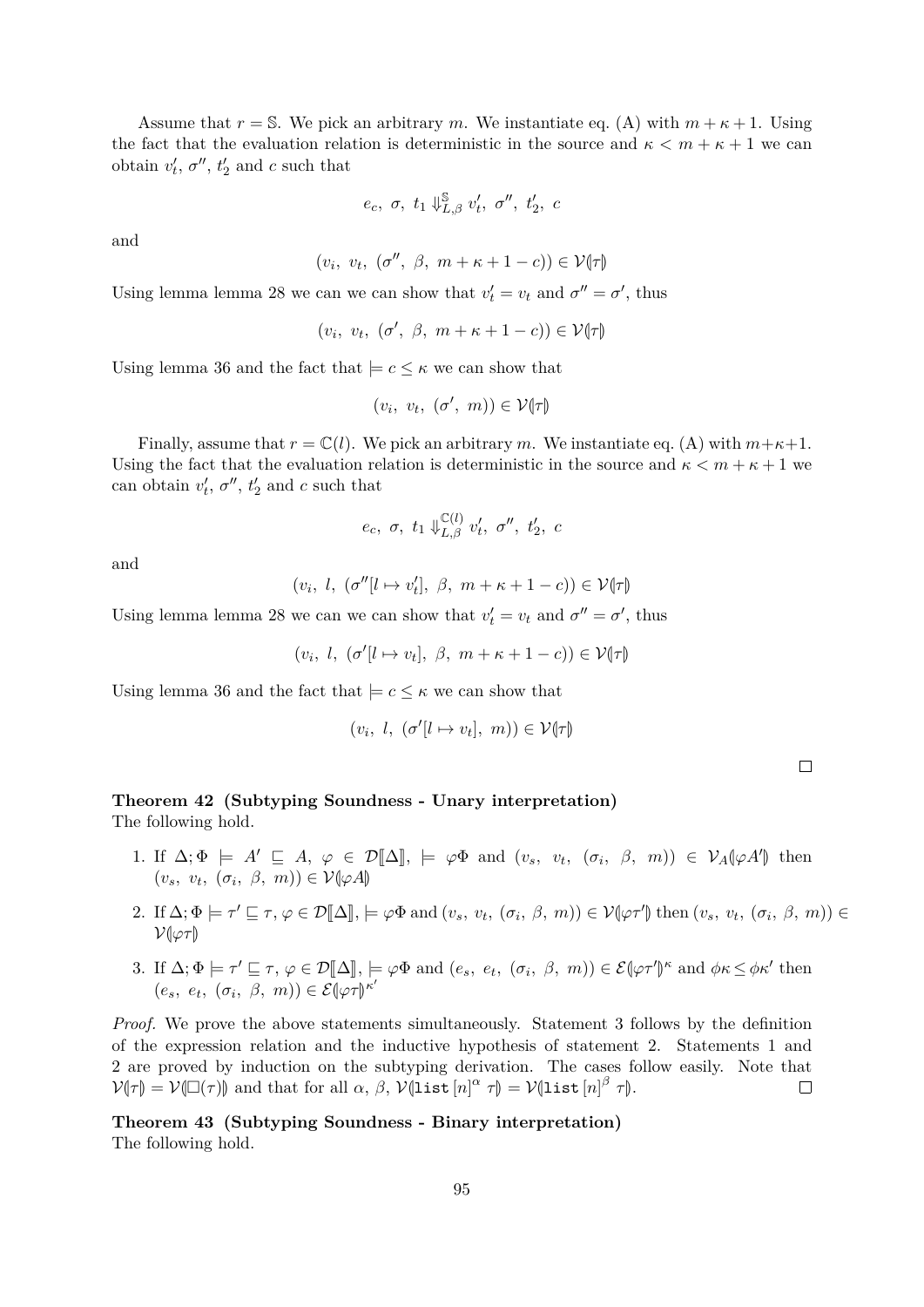- 1. If  $\Delta; \Phi \models A' \sqsubseteq A, \varphi \in \mathcal{D}[\![\Delta]\!], \models \varphi \Phi \text{ and } (v_i, v_c, v_t, (\sigma_i, \sigma_c, \beta, m)) \in \mathcal{V}_A[\![\varphi A']\!] \text{ then}$  $(v_i, v_c, v_t, (\sigma_i, \sigma_c, \beta, m)) \in \mathcal{V}_A[\![\varphi A]\!]$
- 2. If  $\Delta; \Phi \models \tau' \sqsubseteq \tau, \varphi \in \mathcal{D}[\![\Delta]\!], \models \varphi \Phi \text{ and } (v_i, v_c, v_t, (\sigma_i, \sigma_c, \beta, m)) \in \mathcal{V}[\![\varphi \tau']\!] \text{ then}$  $(v_i, v_c, v_t, (\sigma_i, \sigma_c, \beta, m)) \in \mathcal{V}[\![\varphi \tau]\!]$
- 3. If  $\Delta; \Phi \models \tau' \sqsubseteq \tau, \varphi \in \mathcal{D}[\![\Delta]\!], \models \varphi\Phi \text{ and } (e_i, e_c, e_t, (\sigma_i, \sigma_c, \beta, m)) \in \mathcal{E}[\![\varphi\tau']\!]^{\kappa} \text{ and }$  $\phi \kappa \leq \phi \kappa'$  then  $(e_i, e_c, e_t, (\sigma_i, \sigma_c, \beta, m)) \in \mathcal{E}[\![\varphi \tau]\!]^{\kappa'}$

*Proof.* We prove the above statements simultaneously.

*Proof of statement 3.* Let  $\varphi \in \mathcal{D}[\![\Delta]\!]$ ,  $\models \varphi \Phi$  and

$$
(e_i, e_c, e_t, (\sigma_i, \sigma_c, \beta, m)) \in \mathcal{E}[\varphi A]^\kappa
$$
 (A)

We pick arbitrary  $v_i$ ,  $j_i$ ,  $\sigma_i$ ,  $\sigma_c$ ,  $\beta$ ,  $\sigma_o$ ,  $\beta_o$ ,  $c'$ ,  $t_0$  and  $r$  such that

$$
\mathcal{D}(\text{edges}(\sigma_i), \text{ dom}(\beta_o)), \sigma_i, \sigma_o, \beta_o \leadsto \sigma_c, \beta, c'
$$
 (1)

$$
(\sigma_i, \sigma_c, \beta, j_i) \ge W
$$
  
\n
$$
\theta_i(e_1 \ e_2) \Downarrow v_i
$$
\n(2)

and

$$
r=\mathbb{C}(l)\Rightarrow \sigma_i(l)=\square \ \land \ l\not\in \text{dom}(\beta)
$$

We instantiate the hypothesis with *v*)*i*, *j*<sub>1</sub>,  $\sigma_i$ ,  $\sigma_c$ ,  $\beta$ , (note that  $(\sigma_i, \sigma_c, \beta, j_1) \geq W$ ),  $\sigma_o$ ,  $\beta_o$ ,  $c'$ , S,  $t_0$ , eq. [\(1\)](#page-92-0) and eq. [\(2\)](#page-95-0) and we obtain  $v_c$ ,  $v_t$ ,  $(\sigma_1, \sigma'_1, \beta_1) \geq (\sigma_i, \sigma_c, \beta)$ ,  $t_1$ ,  $c_1$  such that:

<span id="page-95-2"></span><span id="page-95-1"></span><span id="page-95-0"></span>
$$
e_c \Downarrow v_c \tag{A1}
$$

$$
e_t, \sigma_i, t_0 \Downarrow_{L,\beta}^r v_t, \sigma_1, t_1, \tag{A2}
$$

$$
\mathcal{D}(\text{edges}(\sigma_i), \ \sigma_1)\text{dom}(\beta), \ \sigma_c, \ \sigma_1, \ \beta \leadsto \sigma'_1, \ \beta_1, \ c_1 \tag{A4}
$$

$$
(r = \mathbb{S} \Rightarrow inv(\sigma_1, \ \beta_o, \ v_t)) \ \land \ (r = \mathbb{C}(l) \Rightarrow inv(\sigma_1[l \mapsto v_t], \ \beta_o, \ l)) \tag{A3}
$$

$$
\mathcal{D}(\text{edges}(\sigma_i), \ \sigma_1)\text{dom}(\beta), \ \sigma_c, \ \sigma_1, \ \beta \leadsto \sigma'_1, \ \beta_1, \ c \tag{A4}
$$

$$
c \le \varphi \kappa \tag{A5}
$$

$$
m = \mathbb{S} \Rightarrow (v_i, v_c, v_t, (\sigma_1, \sigma'_1, \beta_1, m - j_i)) \in \mathcal{V}[\varphi \tau'] \tag{A6}
$$

and

$$
m = \mathbb{C}(l) \Rightarrow (v_i, v_c, l, (\sigma_1[l \mapsto v_t], \sigma'_1, \beta_1, m - j_i)) \in \mathcal{V}[\![\varphi \tau']\!]
$$
 (A7)

Goals 1-3 follow by eq.  $(A1)$ , eq.  $(A2)$ , eq.  $(A3)$  and eq.  $(A4)$ . We can use eq.  $(A5)$  and the fact that  $\varphi \kappa \leq \varphi \kappa'$  to prove that  $c_1 \leq \varphi \kappa'$ . Finally from the induction hypothesis of statement 2 we derive that

$$
m = \mathbb{S} \Rightarrow (v_i, v_c, v_t, (\sigma_1, \sigma'_1, \beta_1, m - c)) \in \mathcal{V}[\![\varphi \tau]\!]
$$

and

$$
m = \mathbb{C}(l) \Rightarrow (v_i, v_c, l, (\sigma_1[l \mapsto v_t], \sigma'_1, \beta_1, m - c)) \in \mathcal{V}[\![\varphi \tau]\!]
$$

*Proof of statement 1.* For each of the following cases we pick  $\varphi$  such that  $\varphi \in \mathcal{D}[\![\Delta]\!]$  and  $\models \varphi \Phi$ .

<span id="page-95-5"></span><span id="page-95-4"></span><span id="page-95-3"></span> $\Box$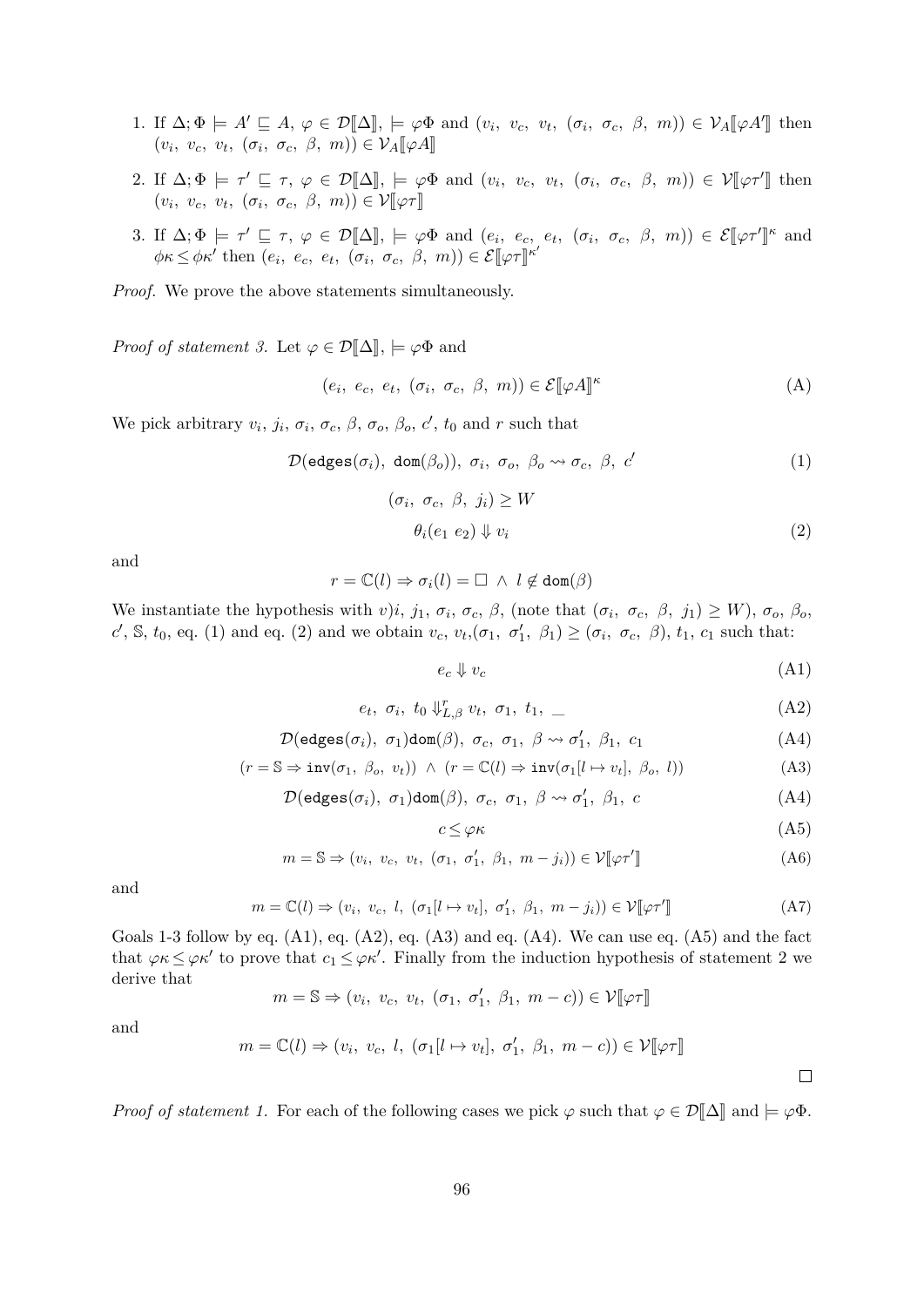**Case**

 $\Delta ;\Phi \models^\mathsf{A} (\mathtt{real})^\mathbb{S} \sqsubseteq \Box ((\mathtt{real})^\mu)$ **real**

Let

 $(r_1, r_2, l, (\sigma_i, \sigma_c, \beta, m)) \in \mathcal{V}[[(\mathtt{real})^\mathbb{S}]$ l<br>I

From the definition of the relation we derive that  $\sigma_i(l) = r, l \notin \beta$  and that  $r_1 = r_2 = r$ . We need to show that

$$
(r, r, l, (\sigma_i, \sigma_c, \beta, m)) \in \mathcal{V}[\![\Box((\mathtt{real})^{\mu})]\!]
$$

It suffices to show that

<span id="page-96-0"></span>
$$
(r, r, r, (\sigma_i, \sigma_c, \beta, m)) \in \mathcal{V}_A[\texttt{real}]
$$

which follows from the definition of the relation, and that  $\mathcal{R}_{\sigma_i}(\{l\}) \cap \text{dom}(\beta) = \emptyset$ . The latter follows from the facts that  $\mathcal{R}_{\sigma_i}(\{l\}) = \{l\}$  and  $l \notin \text{dom}(\beta)$ 

Case 
$$
\frac{}{\Delta;\Phi\models\Box((\tau_1\xrightarrow{\delta(\kappa)}\tau_2)^\mu)\sqsubseteq\left(\Box(\tau_1)\xrightarrow{\delta(\kappa)}\Box(\tau_2)\right)^\mathbb{S}}\rightarrow\Box
$$

Let

$$
(v_i, v_c, l, (\sigma_i, \sigma_c, \beta, m)) \in \mathcal{V}[\Box((\varphi \tau_1 \xrightarrow{\delta(\varphi \kappa)} \varphi \tau_2)^{\mu})]
$$
(A)

From this we derive that  $\mathcal{R}_{\sigma_i}(\{l\}) \cap \text{dom}(\beta) = \emptyset$ ,  $\sigma(l) = \text{fix } f(x)$ *.*  $e_t$   $v_i = \text{fix } f(x)$ *.*  $e_i$ ,  $v_c =$ **fix**  $f(x) \text{.} e_c$  and  $l \notin \text{dom}(\beta)$ . To show the goal we pick arbitrary  $W' = (\sigma'_i, \sigma'_c, \beta', m') >$  $(\sigma_i, \sigma_c, \beta, m)$  and  $(v'_i, v'_c, l', W') \in \mathcal{V}[\Box(\varphi \tau_1)]$ . From this we obtain that  $\mathcal{R}_{\sigma'_i}(\{l'\}) \cap \text{dom}(\beta)' =$  $\emptyset$  and  $(v'_i, v'_c, l', W') \in \mathcal{V}[\varphi \tau_1]$ . We instantiate eq. [\(A\)](#page-96-0) with  $(v'_i, v'_c, l', W') \in \mathcal{V}[\Box(\varphi \tau_1)]$  and we derive

$$
(x \mapsto v'_i, f \mapsto \text{fix } f(x). e_i]e_i, \ x \mapsto v'_c, f \mapsto \text{fix } f(x). e_c]e_c, \ [x \mapsto l', f \mapsto \text{fix } f(x). e_c]e_t, \ W' \in \mathcal{E}[\varphi \tau_2]^{\varphi \kappa}
$$

We can easily show that  $\mathcal{R}_{\sigma_i'}(FL([x \mapsto l', f \mapsto \text{fix } f(x). e_t]e_t)) \cap \text{dom}(\beta') = \emptyset$ . From lemma [39](#page-92-6) and statement 3 for  $\vert=0\leq\varphi\kappa$ , we derive that

$$
(x \mapsto v'_i, f \mapsto \text{fix } f(x). e_i]e_i, \ x \mapsto v'_c, f \mapsto \text{fix } f(x). e_c]e_c, \ [x \mapsto v'_t, f \mapsto \text{fix } f(x). e_c]e_t, \ W'
$$

$$
\in \mathcal{E}[\Box(\varphi \tau'_2)]^{\varphi \kappa}
$$

which proves the goal.

**Case**

$$
\overline{\Delta;\Phi\models\Box((\mathrm{list}\left[n\right]^{\alpha}\tau)^{\mu})\sqsubseteq\left(\mathrm{list}\left[n\right]^{\alpha}\Box(\tau)\right)^{\mathbb{S}}}\;\;\mathbb{I}\Box
$$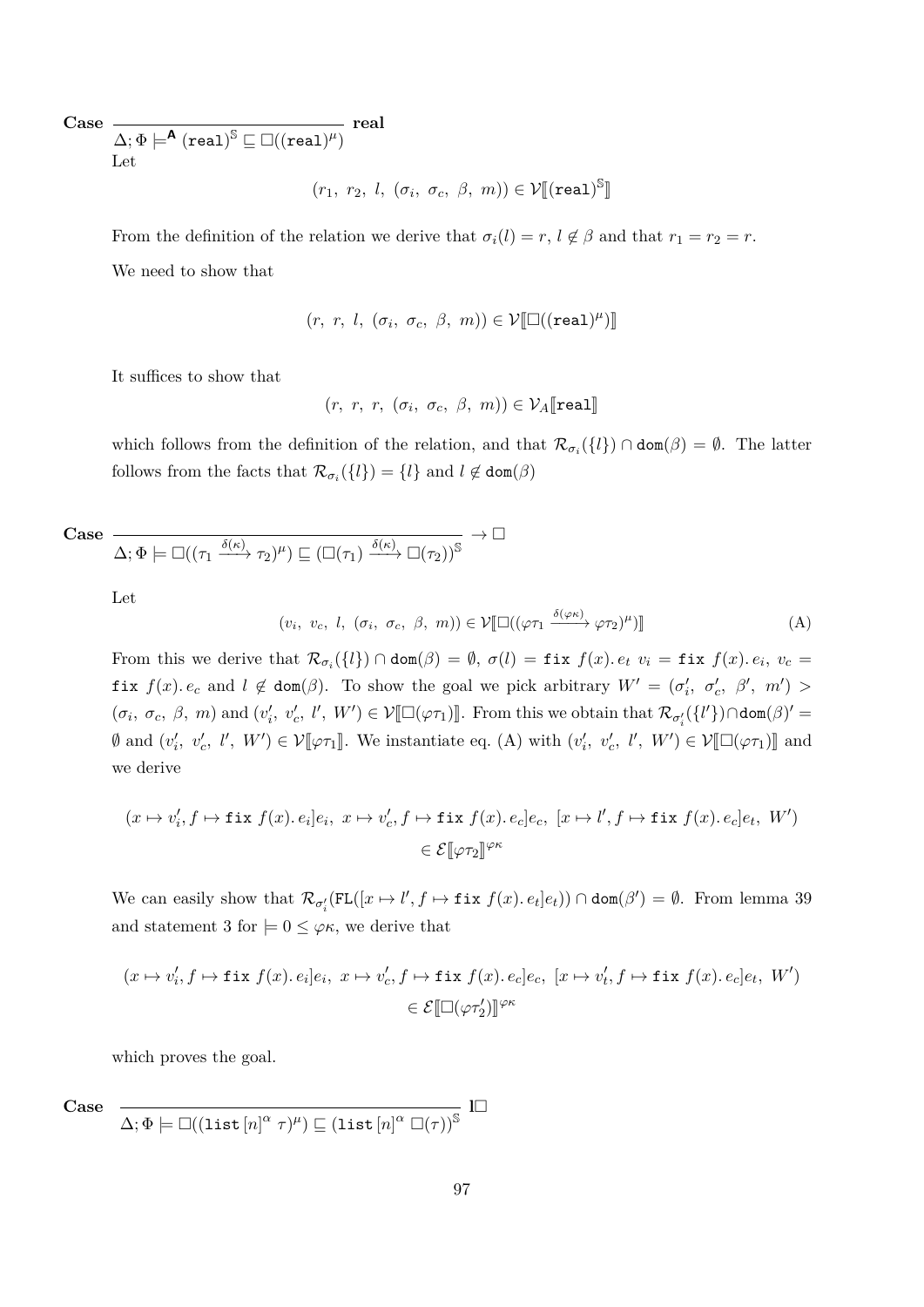We will show that for all  $\alpha$ , *n* if

$$
(v_i, v_c, l, (\sigma_i, \sigma_c, \beta, m)) \in \mathcal{V}[\Box((\mathtt{list}[n]^\alpha \tau)^\mu)]
$$

then

$$
(v_i, v_c, l, (\sigma_i, \sigma_c, \beta, m)) \in \mathcal{V}[[(\mathtt{list}[n]^\alpha \ \Box(\tau))^{\mathbb{S}}]]
$$

From the premise we derive that  $\sigma(l) = v_t$ ,  $\mathcal{R}_{\sigma_i}(\{l\}) \cap \text{dom}(\beta) = \emptyset$ ,  $l \notin \text{dom}(\beta)$  and

<span id="page-97-0"></span>
$$
(v_i, v_c, v_t, (\sigma_i, \sigma_c, \beta, m)) \in \mathcal{V}_A[\text{list}[n]^\alpha \tau] \mu \tag{A}
$$

. We proceed by subinduction on *v<sup>i</sup>* .

 $v_i = \texttt{nil}$ 

From eq. [\(A\)](#page-99-0) we derive that  $v_c = \text{nil}$ ,  $v_t = \text{nil}$  and  $\models n = 0$  and  $\models a = 0$ . From the definition of the relation we show that

(nil, nil, nil, 
$$
(\sigma_i, \sigma_c, \beta, m)) \in \mathcal{V}[\text{list}[n]^\alpha \square(\varphi \tau)]
$$

 $\bullet$   $v_i = \text{cons}(v'_i, vs_i)$ 

From eq. [\(A\)](#page-99-1) we derive that  $v_c = \cos(v'_t, vs_t), v_t = \cos(\arctan v'_t, vs_t) \text{ or } v_t = \cos(\arctan v'_t, vs_t)$ We consider the two cases separately.

 $-v_t = \text{cons}(\text{inl } v'_t, vs_t)$ From eq. [\(A\)](#page-97-0) we derive

<span id="page-97-1"></span>
$$
(v'_i, v'_c, v'_t, (\sigma_i, \sigma_c, \beta, m)) \in \mathcal{V}[\Box(\varphi \tau)] \tag{B}
$$

and

$$
(vs_i, vs_c, vs_t, (\sigma_i, \sigma_c, \beta, m)) \in \mathcal{V}[\text{list } [n-1]^\alpha \varphi \tau]
$$

$$
\models n > 0
$$

or

$$
(vs_i, vs_c, vs_t, (\sigma_i, \sigma_c, \beta, m)) \in \mathcal{V}[\text{list } [n-1]^{\alpha-1} \varphi \tau]
$$

$$
\models n > 0 \land \models a > 0
$$

In the first case we can use the sub-induction hypothesis to derive that

<span id="page-97-2"></span>
$$
(vs_i, vs_c, vs_t, (\sigma_i, \sigma_c, \beta, m)) \in \mathcal{V}[\text{list}[n-1]^\alpha \Box(\varphi \tau)] \tag{C}
$$

We can combine eq. [\(B\)](#page-97-1) and eq. [\(C\)](#page-97-2) in order to derive

 $(\text{cons}(v'_i, vs_i), \text{ cons}(v'_c, vs_c), \text{ cons}( \text{inl } v'_t, vs_t), (\sigma_i, \sigma_c, \beta, m)) \in \mathcal{V}[\![\text{list}[n]^\alpha \ \Box(\varphi \tau)]\!]$ The other case is similar.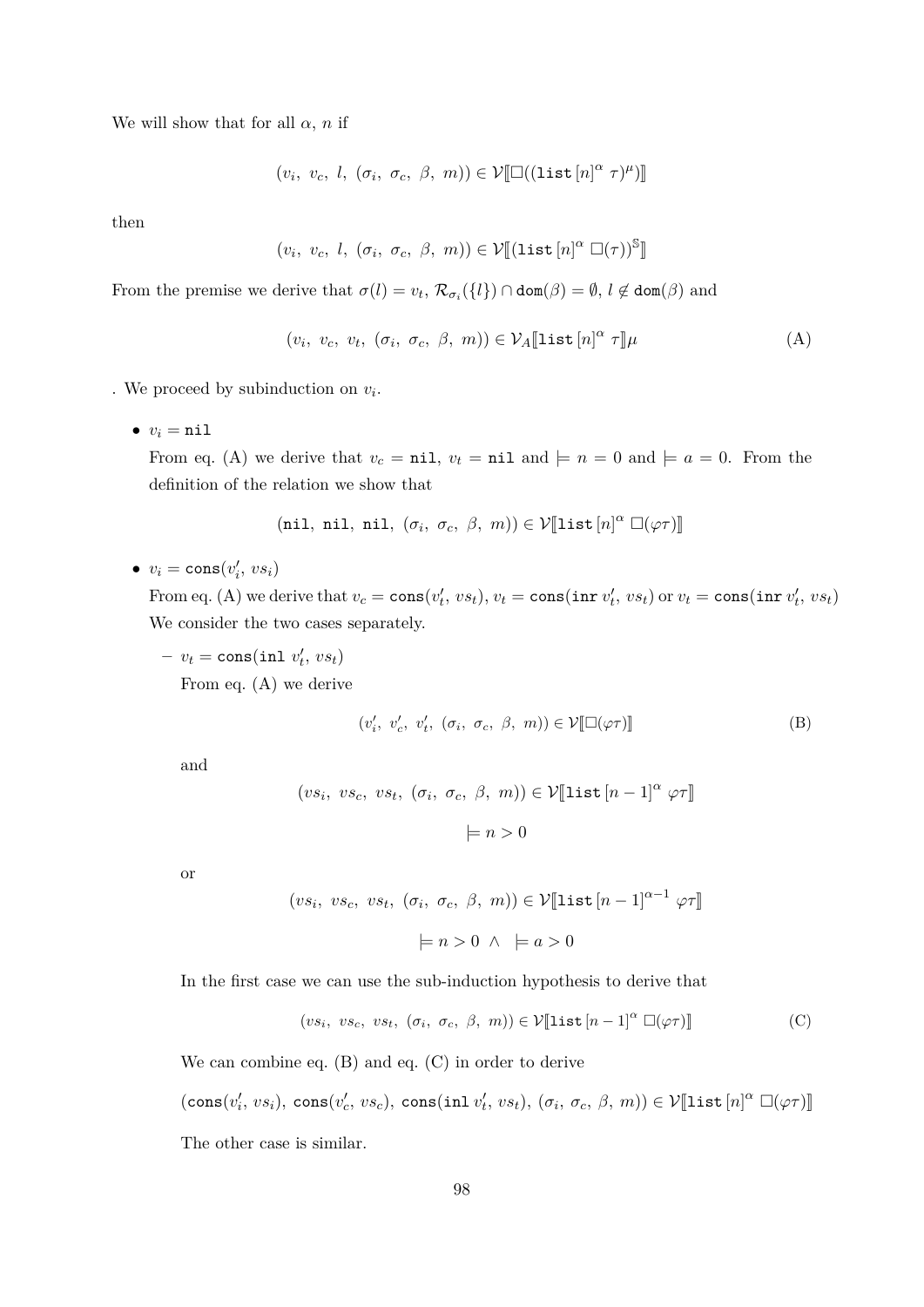$-v_t = \text{cons}(\texttt{inr} \ v'_t, \ vs_t)$ From eq. [\(A\)](#page-99-0) we derive

$$
(v'_i, v'_c, v'_t, (\sigma_i, \sigma_c, \beta, m)) \in \mathcal{V}[\![\varphi \tau]\!]
$$

and

$$
(vs_i, vs_c, vs_t, (\sigma_i, \sigma_c, \beta, m)) \in \mathcal{V}[\text{list } [n-1]^{\alpha-1} \square(\varphi\tau)]
$$

$$
\models n > 0 \land \models a > 0
$$

We can use the sub-induction hypothesis to derive that

$$
(vs_i, vs_c, vs_t, (\sigma_i, \sigma_c, \beta, m)) \in \mathcal{V}[\text{list } [n-1]^{\alpha-1} \; \Box(\varphi \tau')]
$$

Also, we can show that  $\mathcal{R}_{\sigma_i}(v'_t) \cap \text{dom}(\beta) = \emptyset$ , and thus

$$
(v'_i, v'_c, v'_t, (\sigma_i, \sigma_c, \beta, m)) \in \mathcal{V}[\Box(\varphi\tau)]
$$

We can combine the two statements above in order to derive

 $(\text{cons}(v'_i, vs_i), \text{ cons}(v'_c, vs_c), \text{ cons}( \text{inr } v'_t, vs_t), (\sigma_i, \sigma_c, \beta, m)) \in \mathcal{V}[\![\texttt{list}[n]^\alpha \ \Box(\varphi \tau)]\!]$ 

<span id="page-98-0"></span> $\Box$ 

*Proof of statement 2.* For each of the following cases we pick  $\varphi$  such that  $\varphi \in \mathcal{D}[\![\Delta]\!]$  and  $\models \varphi \Phi$ .

$$
\text{Case } \frac{\Delta; \Phi \models \tau_1' \sqsubseteq \tau_1 \qquad \Delta; \Phi \models \tau_2 \sqsubseteq \tau_2' \qquad \Delta; \Phi \models \kappa \leq \kappa'}{\Delta; \Phi \models^{\mathbf{A}} \tau_1 \xrightarrow{\delta(\kappa)} \tau_2 \sqsubseteq \tau_1' \xrightarrow{\delta(\kappa')} \tau_2'} \rightarrow 1
$$

Let

$$
(v_i, v_c, v_t, (\sigma_i, \sigma_c, \beta, m)) \in \mathcal{V}[\![\tau_1 \xrightarrow{\delta(\kappa)} \tau_2]\!]
$$
 (A)

From this we derive that  $v_i = \textbf{fix } f(x)$ *.*  $e_i$ *,*  $v_c = \textbf{fix } f(x)$ *.*  $e_c$  and  $v_t = \textbf{fix } f(x)$ *.*  $e_t$ *.* To show the goal we pick arbitrary  $W' > (\sigma_i, \sigma_c, \beta, m)$  and  $(v'_i, v'_c, v'_t, W') \in \mathcal{V}[\varphi \tau'_1]$ . From the induction hypothesis we derive that  $(v'_i, v'_c, v'_t, W) \in \mathcal{V}[\varphi \tau'_2]$ . We instantiate eq. [\(A\)](#page-98-0) with this fact and we derive

$$
(x \mapsto v_i', f \mapsto \text{fix } f(x). e_i]e_i, \ x \mapsto v_c', f \mapsto \text{fix } f(x). e_c]e_c, \ [x \mapsto v_t', f \mapsto \text{fix } f(x). e_c]e_t, \ W' \in \mathcal{E}[\varphi \tau_2]^{\varphi \kappa}
$$

From statement 3, we derive

$$
(x \mapsto v'_i, f \mapsto \text{fix } f(x). e_i]e_i, \ x \mapsto v'_c, f \mapsto \text{fix } f(x). e_c]e_c, \ [x \mapsto v'_t, f \mapsto \text{fix } f(x). e_c]e_t, \ W'
$$

$$
\in \mathcal{E}[\varphi \tau'_2]^{\varphi \kappa'}
$$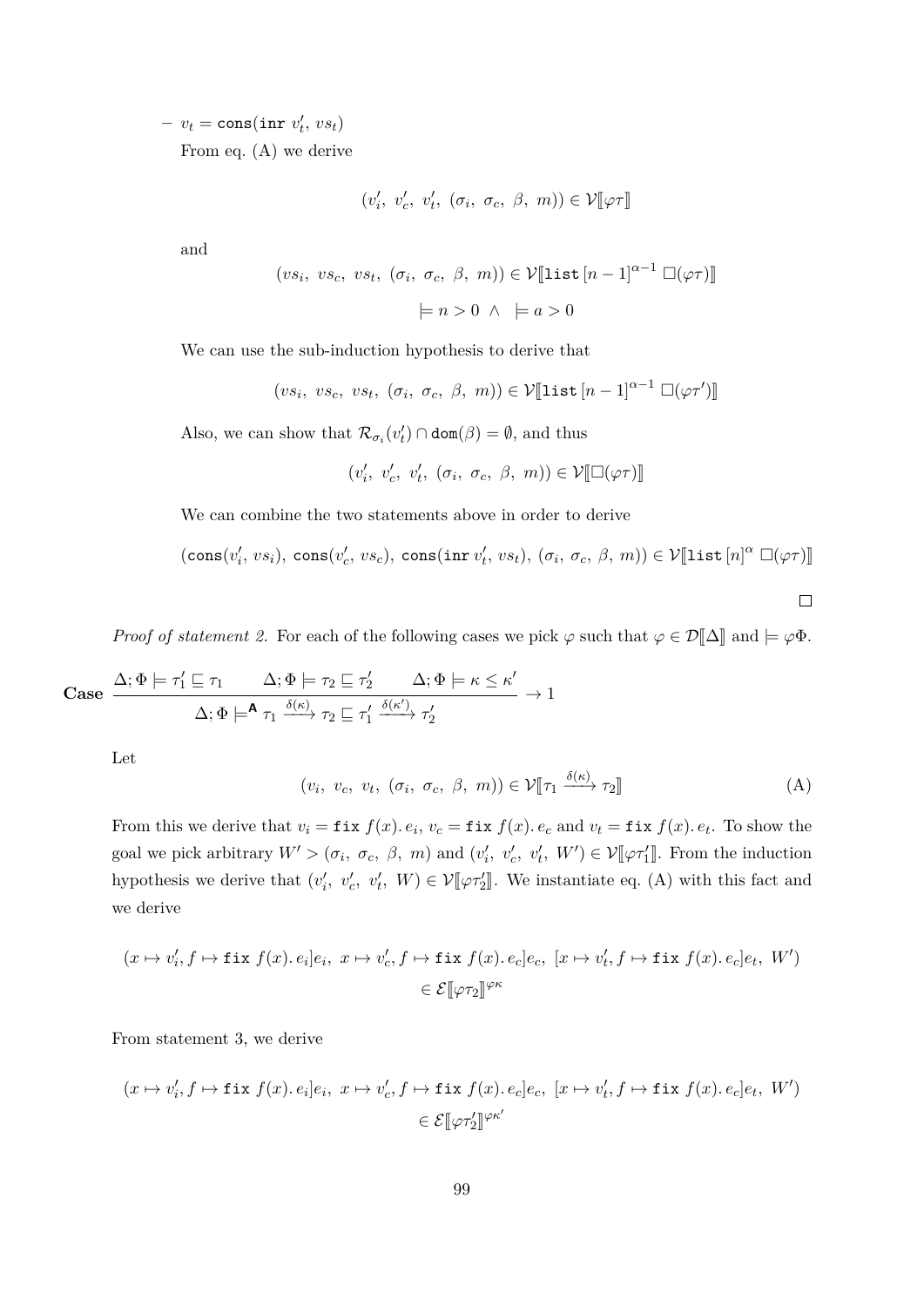**Case**

$$
\Delta; \Phi \models \alpha \doteq 0
$$
\n
$$
\Delta; \Phi \models^{\mathbf{A}} \mathrm{list}\left[n\right]^{\alpha} \tau \sqsubseteq \mathrm{list}\left[n\right]^{\alpha} \square(\tau)
$$
\n
$$
\mathbf{12*}
$$

Let

$$
(v_i, v_c, v_t, (\sigma_i, \sigma_c, \beta, m)) \in \mathcal{V}[\![\mathtt{list}[\varphi n]^{\varphi \alpha} \varphi \tau]\!]
$$
 (A)

Note that from the premise  $\models \varphi \alpha = 0$ . We will prove that for all *n*, if  $(v_i, v_c, v_t, (\sigma_i, \sigma_c, \beta, m)) \in$  $V[\text{list } [n]^{\varphi\alpha} \varphi\tau]$  then  $(v_i, v_c, v_t, (\sigma_i, \sigma_c, \beta, m)) \in V[\text{list } [n]^{\varphi\alpha} \Box(\varphi\tau)].$  We proceed by subinduction on *v<sup>i</sup>* .

 $v_i = \texttt{nil}$ 

From eq. [\(A\)](#page-99-0) we derive that  $v_c = \text{nil}$ ,  $v_t = \text{nil}$  and  $\models \varphi n = 0$ . From the definition of the relation we show that

(nil, nil, nil, 
$$
(\sigma_i, \sigma_c, \beta, m)) \in \mathcal{V}[\text{list}[n]^{\varphi\alpha} \square(\varphi\tau)]
$$

 $\bullet$   $v_i = \text{cons}(v'_i, vs_i)$ 

From eq. [\(A\)](#page-99-0) we derive that  $v_c = \cos(v'_t, vs_t)$ ,  $v_t = \cos(v''_t, vs_t)$  and, since  $\models \phi\alpha = 0$ , we also derive that  $v''_t = \text{inl } v'_t$ ,

<span id="page-99-3"></span><span id="page-99-2"></span>
$$
(v'_i, v'_c, v'_t, (\sigma_i, \sigma_c, \beta, m)) \in \mathcal{V}[\Box(\varphi \tau)] \tag{B}
$$

and

$$
(vs_i, vs_c, vs_t, (\sigma_i, \sigma_c, \beta, m)) \in \mathcal{V}[\text{list } [n-1]^{\varphi\alpha} \varphi\tau]
$$

$$
\models 0 < n
$$

From the induction hypothesis we get

<span id="page-99-0"></span>
$$
(vs_i, vs_c, vs_t, (\sigma_i, \sigma_c, \beta, m)) \in \mathcal{V}[\text{list } [n-1]^{\varphi\alpha} \; \Box(\varphi\tau)] \tag{C}
$$

We can combine eq. [\(B\)](#page-99-2) and eq. [\(C\)](#page-99-3) facts to derive that

$$
(\mathsf{cons}(v_i, vs_i), \; \mathsf{cons}(v_c, vs_c), \; \mathsf{cons}(\mathsf{inl}\; v_t, vs_t), \; (\sigma_i, \; \sigma_c, \; \beta, \; m)) \in \mathcal{V}[\![\mathsf{list}\,[n]^{\varphi\alpha} \; \Box(\varphi\tau)]\!] \tag{A}
$$

Case 
$$
\frac{\Delta; \Phi \models n = n' \quad \Delta; \Phi \models \alpha \leq \alpha' \leq n \quad \Delta; \Phi \models \tau \sqsubseteq \tau'}{\Delta; \Phi \models^{\mathbf{A}} \text{list } [n]^{\alpha} \tau \sqsubseteq \text{list } [n']^{\alpha'} \tau'}
$$
11

Let

<span id="page-99-1"></span>
$$
(v_i, v_c, v_t, (\sigma_i, \sigma_c, \beta, m)) \in \mathcal{V}[\text{list}[\varphi n]^{\varphi \alpha} \varphi \tau]
$$

Since  $\models \varphi n = \varphi n'$  we derive

$$
(v_i, v_c, v_t, (\sigma_i, \sigma_c, \beta, m)) \in \mathcal{V}[\text{list}[\varphi n']^{\varphi \alpha} \varphi \tau]]
$$
 (A)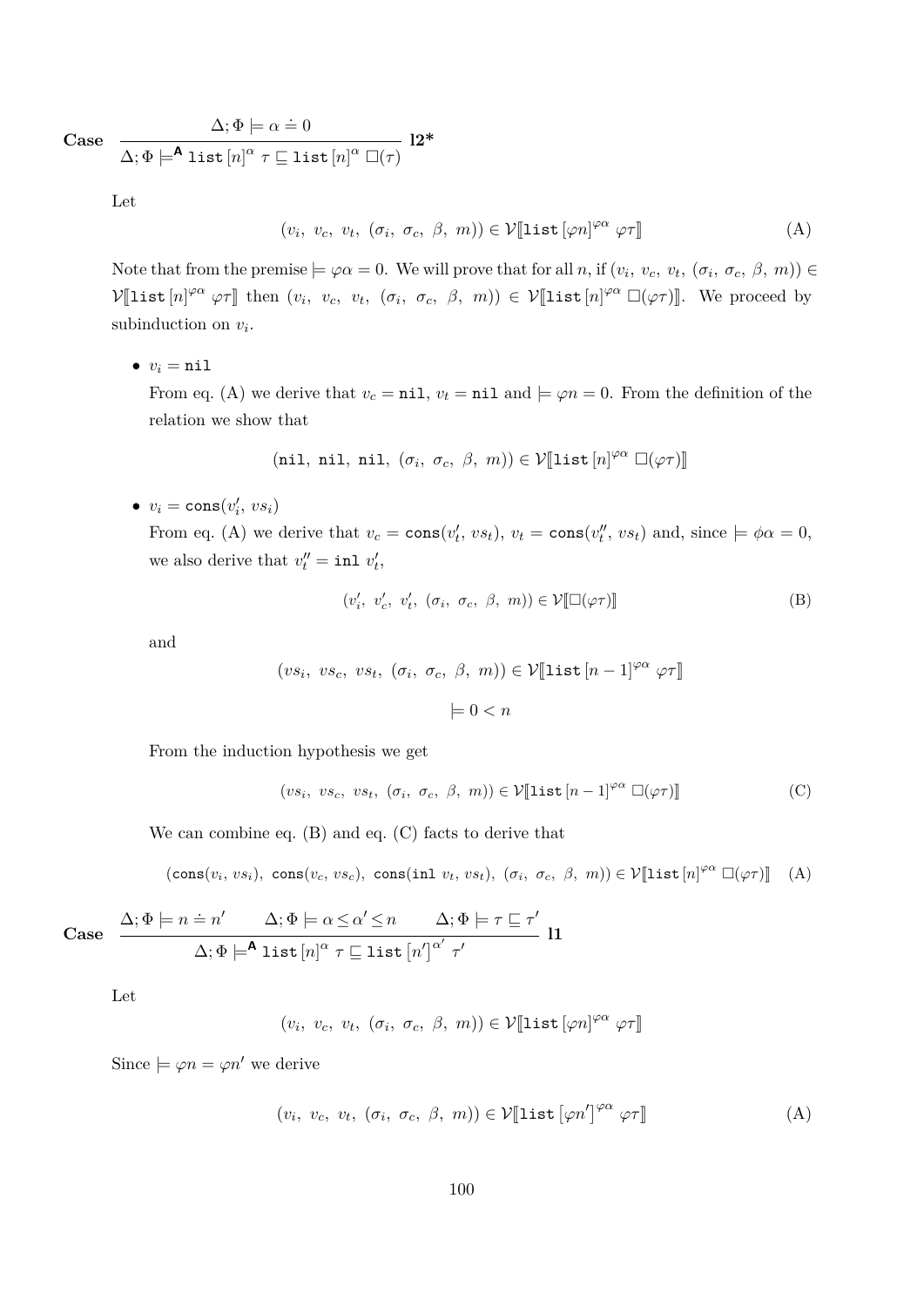We will prove that for all  $\alpha, \beta, n$  such that  $\models \alpha \leq \beta \leq n$ , if  $(v_i, v_c, v_t, (\sigma_i, \sigma_c, \beta, m)) \in$  $\mathcal{V}[\text{list}[\alpha]^n \varphi \tau]$  then  $(v_i, v_c, v_t, (\sigma_i, \sigma_c, \beta, m)) \in \mathcal{V}[\text{list}[\beta]^n \varphi \tau']$ .

We proceed by subinduction on  $v_i$ .

 $v_i = \texttt{nil}$ 

From eq. [\(A\)](#page-99-1) we derive that  $v_c = \text{nil}$ ,  $v_t = \text{nil}$  and  $\models n = 0, \models \alpha = 0$ , and since  $\models \alpha \leq \beta \leq n, \models \beta = 0$  From the definition of the relation we show that

(nil, nil, nil, 
$$
(\sigma_i, \sigma_c, \beta, m)) \in \mathcal{V}[\text{list}[n]^\beta \varphi \tau']
$$

 $v_i = \text{cons}(v'_i, vs_i)$ 

From eq. [\(A\)](#page-99-1) we derive that  $v_c = \cos(v'_t, vs_t), v_t = \cos(\arctan v'_t, vs_t) \text{ or } v_t = \cos(\arctan v'_t, vs_t)$ We consider the two cases separately.

$$
- v_t = \text{cons}( \text{inl } v'_t, v s_t)
$$
  
From eq. (A) we derive

 $(v'_i, v'_c, v'_t, (\sigma_i, \sigma_c, \beta, m)) \in \mathcal{V}[\Box(\varphi\tau)]$ 

and

$$
(vs_i, vs_c, vs_t, (\sigma_i, \sigma_c, \beta, m)) \in \mathcal{V}[\text{list } [n-1]^\alpha \Box(\varphi \tau)]
$$

$$
\models n > 0
$$

or

$$
(vs_i, vs_c, vs_t, (\sigma_i, \sigma_c, \beta, m)) \in \mathcal{V}[\text{list}[\varphi n - 1]^{\varphi \alpha - 1} \varphi \tau]
$$

$$
\models n > 0 \land \models a > 0
$$

In the first case we can use the induction hypothesis on the premise of the rule to derive that

 $(v'_i, v'_c, v'_t, (\sigma_i, \sigma_c, \beta, m)) \in \mathcal{V}[\Box(\varphi\tau')]$ 

and the sub-induction hypothesis (note that (note that  $\models \alpha - 1 \leq \beta - 1 \leq n - 1$ ) to derive that

$$
(vs_i, vs_c, vs_t, (\sigma_i, \sigma_c, \beta, m)) \in \mathcal{V}[\text{list } [n-1]^{\beta-1} \varphi \tau']
$$

We can combine the two statements above in order to derive

 $(\text{cons}(v_i, vs_i), \text{ cons}(v_c, vs_c), \text{ cons}(int v_t, vs_t), (\sigma_i, \sigma_c, \beta, m)) \in \mathcal{V}[\![\text{list}[n]^\beta \varphi \tau']\!]$ 

The other case is similar.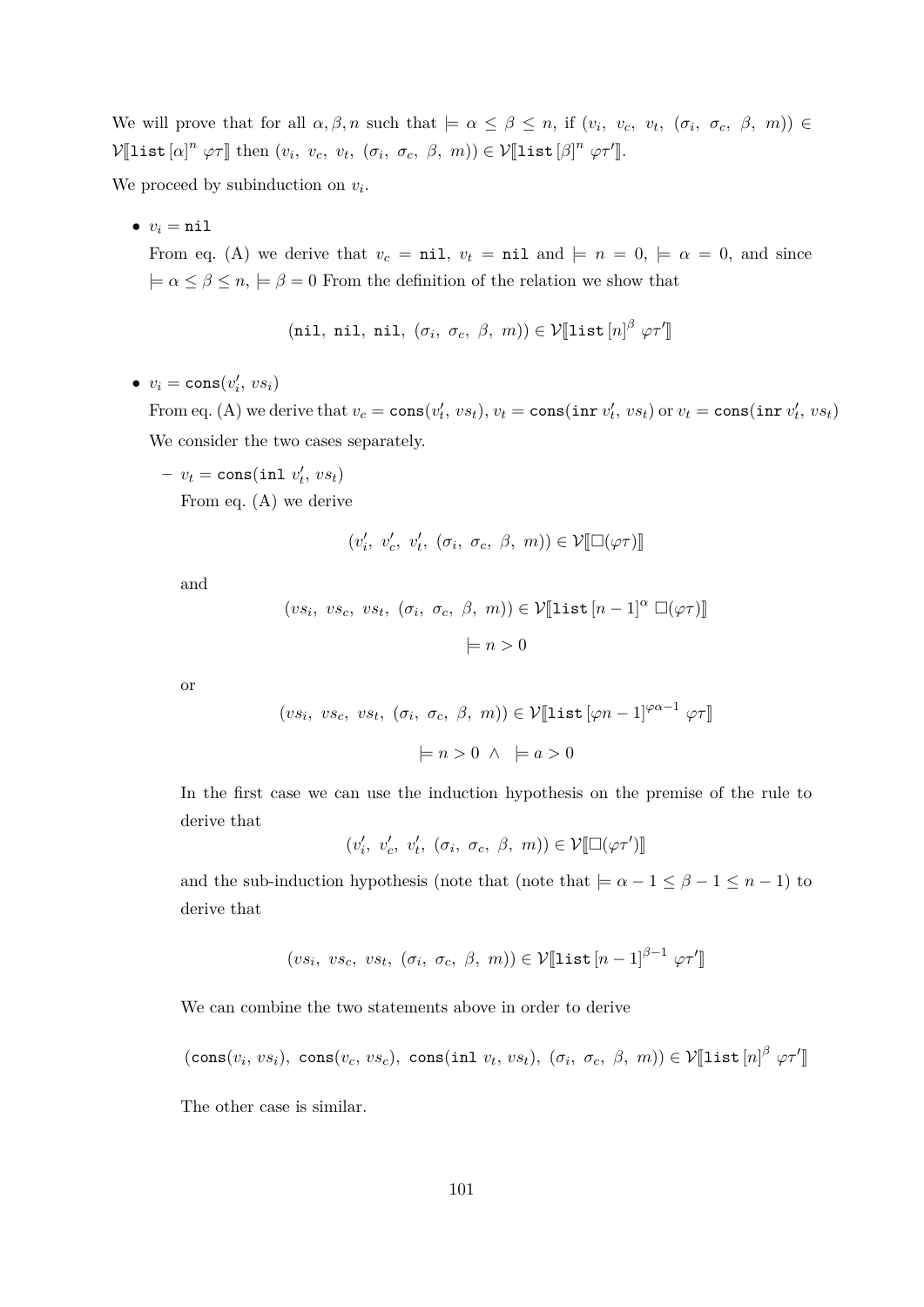$-v_t = \text{cons}(\texttt{inr} \ v'_t, \ vs_t)$ From eq. [\(A\)](#page-99-0) we derive

$$
(v'_i, v'_c, v'_t, (\sigma_i, \sigma_c, \beta, m)) \in \mathcal{V}[\![\varphi \tau]\!]
$$

and

$$
(vs_i, vs_c, vs_t, (\sigma_i, \sigma_c, \beta, m)) \in \mathcal{V}[\text{list } [n-1]^{\alpha-1} \square(\varphi\tau)]
$$

$$
\models n > 0 \land \models a > 0
$$

We can use the induction hypothesis on the premise of the rule to derive that

$$
(v'_i, v'_c, v'_t, (\sigma_i, \sigma_c, \beta, m)) \in \mathcal{V}[\![\varphi \tau']\!]
$$

and the sub-induction hypothesis to derive that (note that  $\models \alpha - 1 \leq \beta - 1 \leq n - 1$ )

$$
(vs_i, vs_c, vs_t, (\sigma_i, \sigma_c, \beta, m)) \in \mathcal{V}[\text{list } [n-1]^{\beta-1} \varphi \tau']
$$

We can combine the two statements above in order to derive

 $(\text{cons}(v_i, vs_i), \text{ cons}(v_c, vs_c), \text{ cons}(int v_t, vs_t), (\sigma_i, \sigma_c, \beta, m)) \in \mathcal{V}[\![\text{list}[n]^\beta \varphi \tau']\!]$ 

 $\Box$  $\Box$ 

#### **Theorem 44 (Fundamental theorem - Unary interpretation)**

Assume that the following hold:

$$
\Delta; \Phi; \Gamma \vdash_{\mathbb{C}} e : \tau \mid \kappa \hookrightarrow \ulcorner e \urcorner
$$
\n
$$
\varphi \in \mathcal{D}[\![\Delta]\!]
$$
\n
$$
(\theta_s, \theta_t, (\sigma, \beta, m)) \in \mathcal{G}[\![\varphi\Gamma]\!]
$$
\n
$$
\models \varphi \Phi
$$
\n
$$
\text{wf } \sigma
$$

Then

$$
(\theta_s e, \ \theta_t \ulcorner e \urcorner, \ (\sigma, \ \beta, \ m)) \in \mathcal{E}(\varphi \tau)
$$

*Proof.* We proceed by induction on the typing derivation of *e*. For each of the following cases we pick  $\varphi$ ,  $\theta_s$ ,  $\theta_t$  and  $W = (\sigma_i, \beta, m)$  such that:

- $\varphi \in \mathcal{D}[\![\Delta]\!]$
- $\bullet \models \varphi \Phi$
- $\bullet$   $(\theta_s, \theta_t, W) \in \mathcal{G}(\varphi \Gamma)$
- $\bullet$  dom $(β) ⊆ dom(σ<sub>i</sub>) ∧ dom'(β) ⊆ dom(σ<sub>c</sub>)$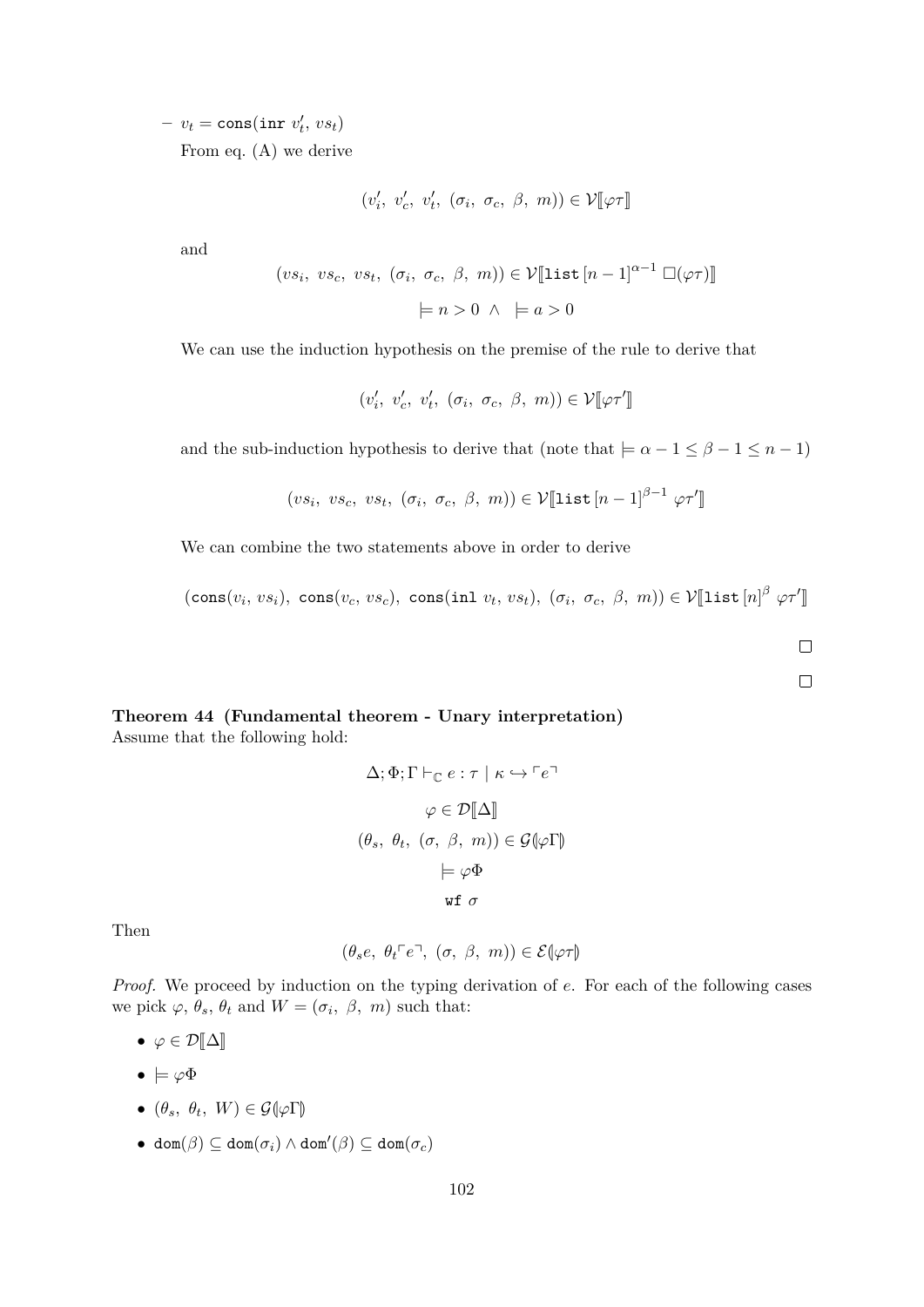• wf  $\sigma_i \wedge \text{wf } \sigma_c \wedge \text{FL}(\theta_t) \subseteq \sigma$ 

We show the most important cases bellow. The proof of introduction and elimination rules are largely similar, so we will only show few of them.

 $\Delta; \Phi ; \Gamma, x : \tau \vdash_{\mathbb{C}} x : \tau \,\mid\, c_{var}() \hookrightarrow \mathtt{read}(x,\,\,x.\,\,x)$ **var**C

We need to show

$$
(\theta_s x, \text{ read}(\theta_t x, x, x), W) \in \mathcal{E}((\varphi \tau_1 \xrightarrow{\delta(\sigma \kappa)} \varphi \tau_2)^{\mathbb{S}})^{c_{var}(x)}
$$

We pick arbitrary  $v_i$ ,  $\sigma_i$ ,  $\beta$ ,  $t_0$ ,  $l$  such that  $(\sigma_i, \beta, c_{var}()) > W$  and  $\sigma_i(l) = \Box$ . From the definition of  $\mathcal{G}(\cdot)$  we derive that  $(\theta_s x, \theta_t x, (\sigma_i, \beta, m)) \in \mathcal{G}(\varphi \tau)$ . Thus,  $\theta_t x = l_t$  and  $\sigma_i(\beta(l_t)) = (v, \vec{e})$  for some  $l_t$ ,  $v$  and  $\vec{e}$ . We can show the goals. We distinguish two cases

- $\bullet$   $r = \mathbb{S}$ 
	- 1. We can easily derive that

$$
\theta_sx\Downarrow\theta_sx
$$

2. From the definition of the evaluation relation we derive

$$
\theta_t x, \sigma_i, t_0 \Downarrow_{L,\beta}^{\mathbb{S}} l_n, \sigma_i[l_t \mapsto (v, (l, \lambda x. x, t_0, t_0 + 1) :: \vec{e})][l_n \mapsto (v, [])], t_0 + 2, 1
$$

3. It trivially follows that

 $|= 1 \leq 1$ 

4. From the definition of the relation and lemma [36](#page-91-1) (note that  $l_n \notin \text{dom}(\sigma_i)$  and  $\sigma_i[l_t \mapsto$  $(v, (l, \lambda x. x, t_0, t_0 + 1) :: \vec{e})[[l_n \mapsto (v, [])] \sqsupseteq \sigma_i)$  we can derive that

 $(\theta_s x, l_n, (\sigma_i[l_t \mapsto (v, (l, \lambda x. x, t_0, t_0 + 1) :: \vec{e})], \beta, m - 1)) \in \mathcal{V}(\varphi \tau)$ 

5. Assume that  $r = \mathbb{C}(l)$ . From the definition of the relation and lemma [36](#page-91-1) (note that  $\sigma_i[l_t \mapsto (v, (l, \lambda x. x, t_0, t_0 + 1) :: \vec{e})][l \mapsto (v, [])] \sqsupseteq \sigma_i$  we can derive that

$$
(\theta_s x, l, (\sigma_i[l_t \mapsto (v, (l, \lambda x. x, t_0, t_0 + 1) :: \vec{e})][l \mapsto (v, [])], \beta, m - 1)) \in \mathcal{V}(\varphi \tau)
$$

- $\bullet$   $r = \mathbb{C}(l)$ 
	- 1. We can easily derive that

$$
\theta_sx\Downarrow\theta_sx
$$

2. From the definition of the evaluation relation we derive

$$
\theta_t x, \sigma_i, t_0 \Downarrow_{L,\beta}^{\mathbb{C}(l)} l_n, \sigma_i[l_t \mapsto (v, (l, \lambda x. x, t_0, t_0 + 1) :: \vec{e})][l_n \mapsto (v, [])], t_0 + 2, 1
$$

3. It trivially follows that

 $|= 1 \leq 1$ 

4. From the definition of the relation and lemma [36](#page-91-1) (note that  $\sigma_i(l) = \Box$  and  $\sigma_i[l_t \mapsto$  $(v, (l, \lambda x. x, t_0, t_0 + 1) :: \vec{e})[[l \mapsto (v, [])] \sqsupseteq \sigma_i)$  we can derive that

$$
(\theta_s x, l, (\sigma_i[l_t \mapsto (v, (l, \lambda x. x, t_0, t_0 + 1) :: \vec{e})][l \mapsto (v, [])], \beta, m - 1)) \in \mathcal{V}(\varphi \tau)
$$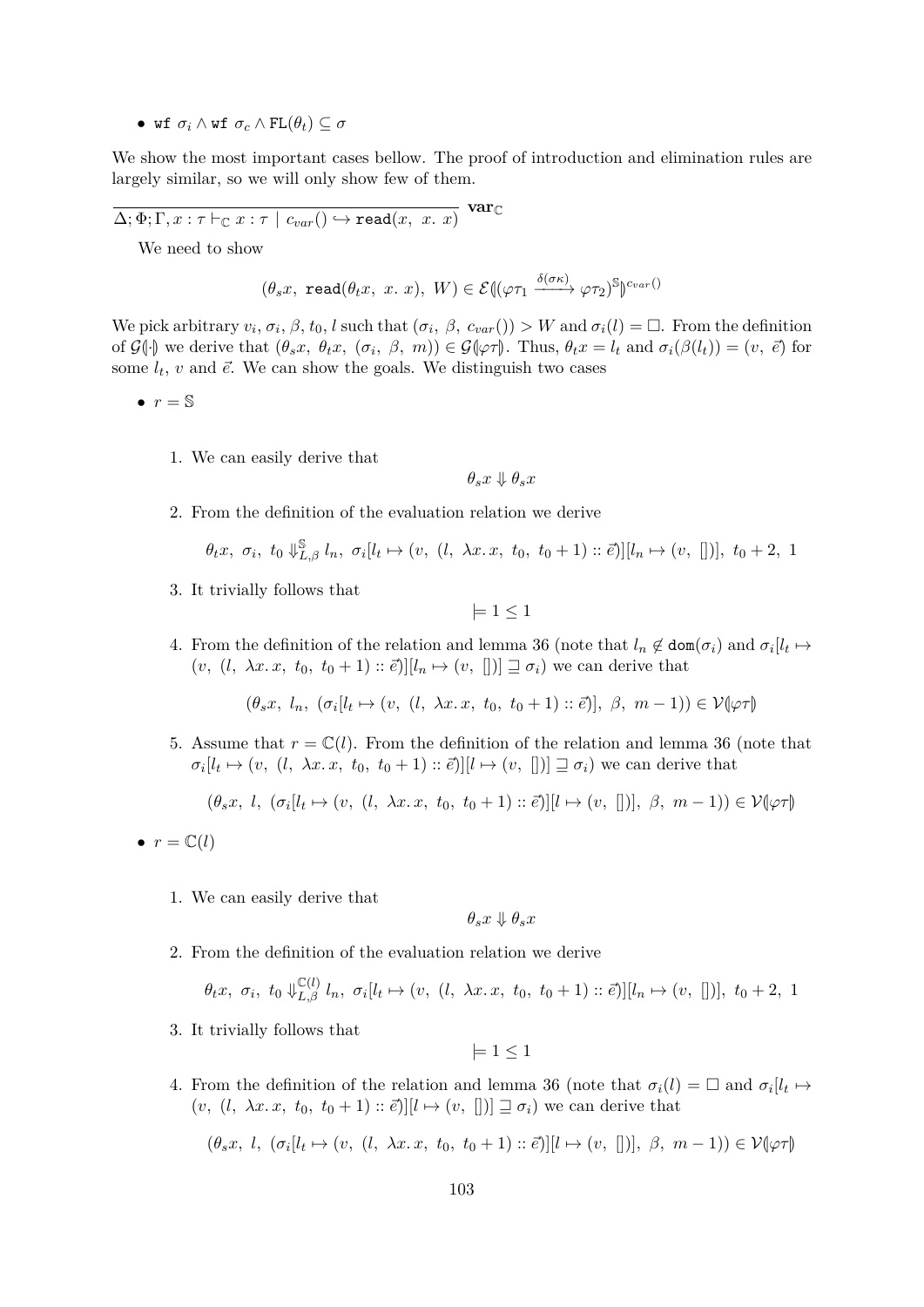$$
\Delta; \Phi; \Gamma \vdash_{\epsilon} e_1 : (\tau_1 \xrightarrow{\delta(\kappa')} \tau_2)^{\mathbb{S}} \mid \kappa_1 \hookrightarrow \ulcorner e_1 \urcorner
$$
\n
$$
\Delta; \Phi; \Gamma \vdash_{\epsilon} e_2 : \tau_1 \mid \kappa_2 \hookrightarrow \ulcorner e_2 \urcorner \qquad \epsilon \leq \delta \qquad \kappa = \kappa' + \kappa_1 + \kappa_2 + c_{app}(\epsilon, \mathbb{S})
$$
\n
$$
\Delta; \Phi; \Gamma \vdash_{\epsilon} e_1 \; e_2 : \tau_2 \mid \kappa \hookrightarrow \ulcorner e_1 \urcorner e_2 \urcorner
$$

By the induction hypothesis applied on the premises we get:

$$
(\theta_s e_1, \ \theta_t \ulcorner e_1 \urcorner, \ W) \in \mathcal{E} \left( (\varphi \tau_1 \xrightarrow{\mathbb{C}(\sigma \kappa')} \varphi \tau_2)^{\mathbb{S}} \right)^{\varphi \kappa_1} \tag{IH1}
$$

$$
(\theta_s e_2, \ \theta_t e_2, \ W) \in \mathcal{E}(\varphi \tau_1)^{\varphi \kappa_2} \tag{IH2}
$$

We pick arbitrary  $v_i$ ,  $\sigma_i$ ,  $\beta$ ,  $t_0$ ,  $r$  such that

$$
(\sigma_i, \beta, \kappa_1 + \kappa_2 + \kappa_3 + c_{app}(\mathbb{C}, \mathbb{S},)) > W
$$

and

$$
r = \mathbb{C}(l_n) \Rightarrow \sigma_i(l_n) = \square
$$

We instantiate eq. [\(IH1\)](#page-103-0) with  $\sigma_i$ ,  $\beta$ ,  $t_0$  and S and we derive (note that  $\kappa_1 < m$ )

<span id="page-103-1"></span><span id="page-103-0"></span>
$$
\theta_s e_1 \Downarrow v_{s1} \tag{A1}
$$

$$
\theta_t \ulcorner e_1 \urcorner, \ \sigma_i, \ t_0 \Downarrow_{L,\beta}^{\mathbb{S}} v_t, \ \sigma_1, \ t_1, \ c_1 \tag{A2}
$$

<span id="page-103-11"></span><span id="page-103-8"></span><span id="page-103-5"></span>
$$
\models c_1 \le \kappa_1 \tag{A3}
$$

$$
(v_{i1}, l_f, (\sigma_1, \beta, m - j_1)) \in \mathcal{V}((\varphi \tau_1 \xrightarrow{\mathbb{C}(\sigma \kappa')} \varphi \tau_2)^{\mathbb{S}})
$$

From the last statement we derive that  $v_{i1} = \textbf{fix } f(x)$ *. e<sub>i</sub>*,  $\sigma_1(\beta(l_f)) = (\textbf{fix } f(x)$ *. e<sub>t</sub>*,  $\vec{e}$ ) and

$$
(\text{fix } f(x). e_i, \text{ fix } f(x). e_t, (\sigma_1, \beta, m - c_1)) \in \mathcal{V}_A(\varphi \tau_1 \xrightarrow{\mathbb{C}(\sigma \kappa')} \varphi \tau_2) \tag{A4}
$$

We instantiate eq. [\(IH2\)](#page-103-1) with  $\sigma_1$ ,  $\beta$ ,  $t_0$  and  $\Im$  (note that  $\sigma_1 \sqsupseteq \sigma_i$  and  $\kappa_2 < m$ ) and we derive

<span id="page-103-12"></span><span id="page-103-9"></span><span id="page-103-6"></span><span id="page-103-2"></span>
$$
\theta_s e_1 \Downarrow v'_s \tag{B1}
$$

$$
\theta_t \ulcorner e_2 \urcorner, \ \sigma_1, \ t_1 \Downarrow_{L,\beta}^{\mathbb{S}} v'_t, \ \sigma_2, \ t_2, \ c_2 \tag{B2}
$$

<span id="page-103-3"></span>
$$
\models c_2 \leq \kappa_2 \tag{B3}
$$

$$
(v'_s, v'_t, (\sigma_2, \beta, m-c_2)) \in \mathcal{V}(\varphi \tau_2)
$$

Using lemma [36](#page-91-1) we can derive

$$
(v'_s, v'_t, (\sigma_2, \beta, m - c_1 - c_2 - 1)) \in \mathcal{V}(\varphi \tau_2)
$$
 (B4)

We now instantiate eq. [\(A4\)](#page-103-2) with  $(\sigma_2, \beta, m - c_1 - c_2 - 2)$  and eq. [\(B4\)](#page-103-3) and we obtain

$$
(e_s'[x/v_s'][f/\ldots], e_t'[x/v_t'][f/\ldots], (\sigma_2, \beta, m - c_1 - c_2 - 2)) \in \mathcal{E}(\varphi \tau_2)^{\varphi \kappa'} \tag{C}
$$

We instantiate eq. [\(C\)](#page-103-4) with  $\sigma_3$ ,  $\beta$ ,  $t_2$  and  $r$  (note that  $\kappa' < m - c_1 - c_2 - 2$ ) to derive that

$$
e_s'[x/v_s'][f/\ldots] \Downarrow v_s \tag{C1}
$$

$$
e'_t[x/v'_t][f/\ldots], \sigma_2, t_2 \Downarrow_{L,\beta}^r v_t, \sigma_3, t_3, c_3 \tag{C2}
$$

<span id="page-103-15"></span><span id="page-103-14"></span><span id="page-103-13"></span><span id="page-103-10"></span><span id="page-103-7"></span><span id="page-103-4"></span>
$$
\models c_3 \le \kappa' \tag{C3}
$$

$$
r = \mathbb{S} \Rightarrow (v_s, v_t, (\sigma_3, \beta, m - c_1 - c_2 - c_3 - 2)) \in \mathcal{V}(\varphi \tau_2)
$$
(C4)

$$
r = \mathbb{C}(l_n) \Rightarrow (v_s, l_n, (\sigma_3[l_n \mapsto (v_t, [])], \beta, m - c_1 - c_2 - c_3 - 2)) \in \mathcal{V}(\varphi \tau_2)
$$
 (C5)

We can now show the goals.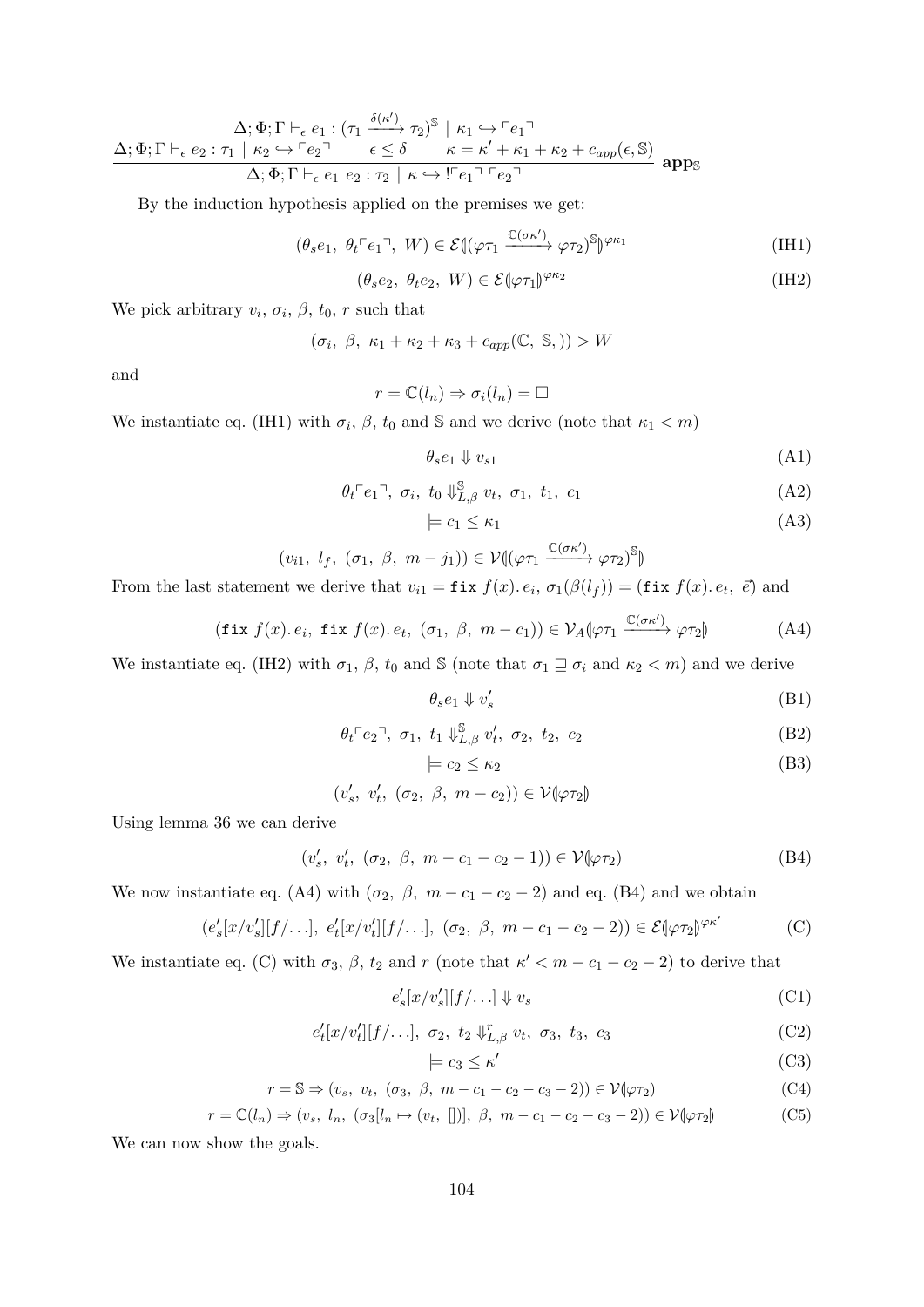1. From eq.  $(A1)$ , eq.  $(B1)$  and eq.  $(C1)$  we derive

$$
\theta_s(e_1\ e_2)\Downarrow v_s
$$

2. From eq.  $(A2)$ , eq.  $(B2)$  and eq.  $(C2)$  we derive

$$
\theta_t(\ell_1 e_2), \sigma_i, t_0 \Downarrow_{L,\beta}^r v_t, \sigma_3, t_3, c_1 + c_2 + c_3 + 2
$$

3. From eq. [\(A3\)](#page-103-11), eq. [\(B3\)](#page-103-12) and eq. [\(C3\)](#page-103-13) we derive (note that  $c_{app}(\mathbb{C}, \mathbb{S}) = 2$ )

 $\models$   $c_1 + c_2 + c_3 + 2 \leq \kappa_1 + \kappa_2 + \kappa' + c_{app}(\mathbb{C}, \mathbb{S})$ 

4. From eq. [\(C4\)](#page-103-14) it immediately follows that

 $r = \mathbb{S} \Rightarrow (v_s, v_t, (\sigma_3, \beta, m - c_1 - c_2 - c_3 - 2)) \in \mathcal{V}(\varphi \tau_2)$ 

5. It is the case that  $\sigma_3[l_n \mapsto (v_t, [])] \supseteq \sigma_3$  From eq. [\(C5\)](#page-103-15) and lemma [36](#page-91-1) it immediately follows that

$$
r = \mathbb{C}(l_n) \Rightarrow (v_s, l_n, (\sigma_3[l_n \mapsto (v_t, [])], \beta, m - c_1 - c_2 - c_3 - 2)) \in \mathcal{V}(\varphi \tau_2)
$$

 $\Delta; \Phi; \Gamma \vdash_{\epsilon} e_1 : (\tau_1 \xrightarrow{\mathbb{C}(\kappa')} \tau_2)^{\mathbb{C}} \mid \kappa_1 \hookrightarrow \ulcorner e_1 \urcorner$  $\Delta; \Phi; \Gamma \vdash_{\epsilon} e_2 : \tau_1 \mid \kappa_2 \hookrightarrow \ulcorner e_2 \urcorner \qquad \models \mathbb{C} \trianglelefteq \tau_2 \qquad \kappa = \kappa' + \kappa_1 + \kappa_2 + c_{app}(\epsilon, \mathbb{C})$  $\overline{\Delta}$ ;  $\overline{\Phi}$ ;  $\Gamma$   $\vdash$ <sub>*e*</sub>  $e_1$   $e_2$  :  $\tau_2$  |  $\kappa$   $\hookrightarrow$  let  $f = \overline{e_1}$  in let  $x = \overline{e_2}$  in read(*f, f. f x*) appc

By the induction hypothesis applied on the premises we get:

$$
(\theta_s e_1, \ \theta_t \ulcorner e_1 \urcorner, \ W) \in \mathcal{E} \left( (\varphi \tau_1 \xrightarrow{\mathbb{C}(\sigma \kappa')} \varphi \tau_2)^{\mathbb{C}} \right)^{\varphi \kappa_1} \tag{IH1}
$$

<span id="page-104-0"></span>
$$
(\theta_s e_2, \ \theta_t e_2, \ W) \in \mathcal{E}(\varphi \tau_1)^{\varphi \kappa_2} \tag{IH2}
$$

We pick arbitrary  $v_i$ ,  $\sigma_i$ ,  $\beta$ ,  $t_0$ ,  $r$  such that

$$
(\sigma_i, \beta, \kappa_1 + \kappa_2 + \kappa_3 + c_{app}(\mathbb{C}, \mathbb{S})) > W
$$

and

$$
r = \mathbb{C}(l_n) \Rightarrow \sigma_i(l_n) = \square
$$

We instantiate eq. [\(IH1\)](#page-104-0) with  $\sigma_i$ ,  $\beta$ ,  $t_0$  and S and we derive (note that  $\kappa_1 < m$ )

<span id="page-104-1"></span>
$$
\theta_s e_1 \Downarrow v_{s1} \tag{A1}
$$

$$
\theta_t \ulcorner e_1 \urcorner, \ \sigma_i, \ t_0 \Downarrow_{L,\beta}^{\mathbb{S}} v_t, \ \sigma_1, \ t_1, \ c_1 \tag{A2}
$$

<span id="page-104-6"></span><span id="page-104-5"></span><span id="page-104-3"></span>
$$
\models c_1 \le \kappa_1 \tag{A3}
$$

$$
(v_{i1}, l_f, (\sigma_1, \beta, m - j_1)) \in \mathcal{V}((\varphi \tau_1 \xrightarrow{\mathbb{C}(\sigma \kappa')} \varphi \tau_2)^{\mathbb{S}})
$$

From the last statement we derive that  $v_{i1} = \textbf{fix } f(x)$ *. e<sub>i</sub>*,  $\sigma_1(\beta(l_f)) = (\textbf{fix } f(x)$ *. e<sub>t</sub>*,  $\vec{e}$ ) and

$$
(\text{fix } f(x). e_i, \text{ fix } f(x). e_t, (\sigma_1, \beta, m - c_1)) \in \mathcal{V}_A(\varphi \tau_1 \xrightarrow{\mathbb{C}(\sigma \kappa')} \varphi \tau_2) \tag{A4}
$$

We instantiate eq. [\(IH2\)](#page-104-1) with  $\sigma_1$ ,  $\beta$ ,  $t_0$  and S (note that  $\sigma_1 \sqsupseteq \sigma_i$  and  $\kappa_2 < m$ ) and we derive

<span id="page-104-4"></span><span id="page-104-2"></span>
$$
\theta_s e_1 \Downarrow v'_s \tag{B1}
$$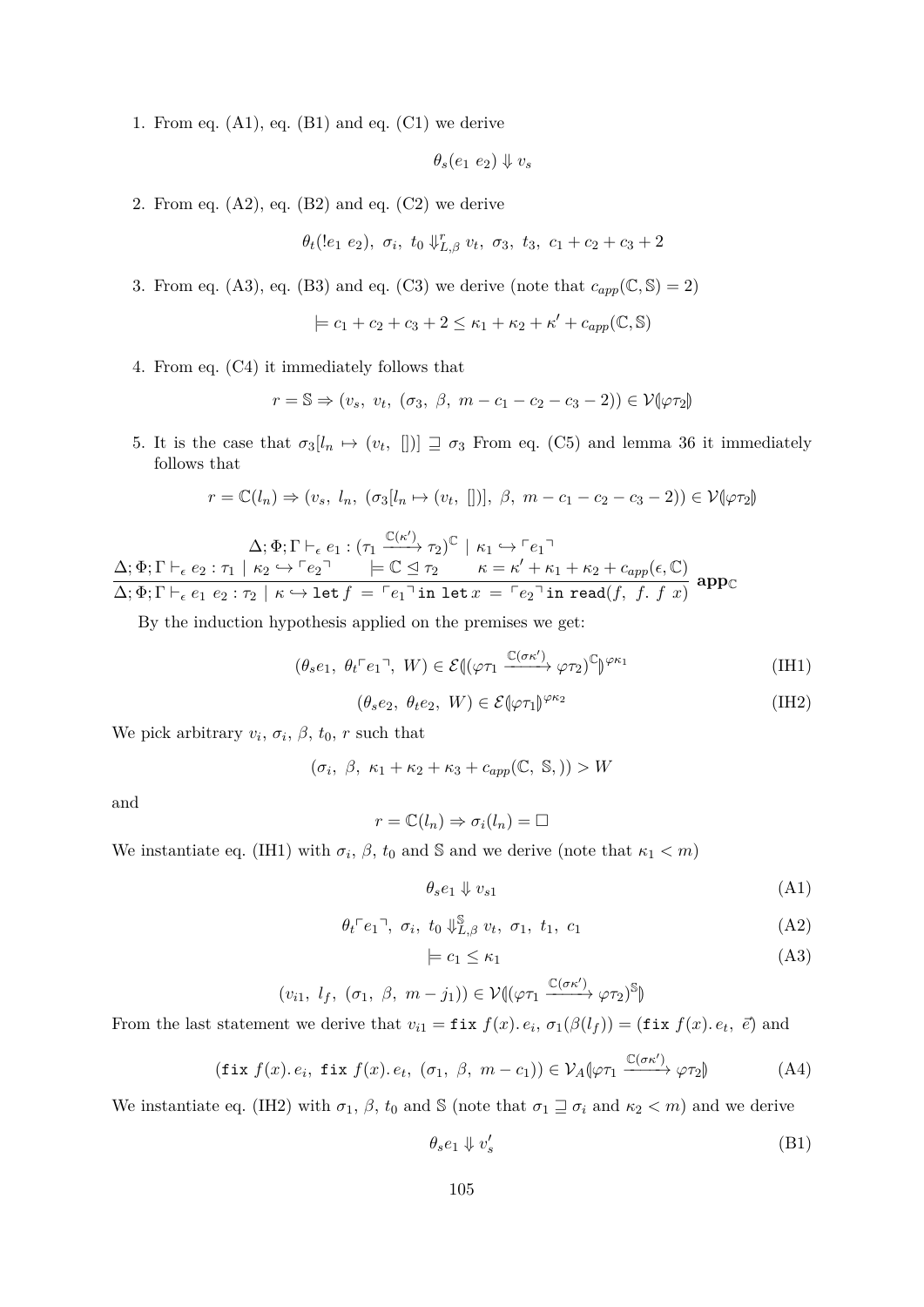$$
\theta_t \ulcorner e_2 \urcorner, \; \sigma_1, \; t_1 \Downarrow_{L,\beta}^{\mathbb{S}} v'_t, \; \sigma_2, \; t_2, \; c_2 \tag{B2}
$$

<span id="page-105-5"></span><span id="page-105-3"></span><span id="page-105-0"></span>
$$
\models c_2 \leq \kappa_2 \tag{B3}
$$

 $(v'_s, v'_t, (\sigma_2, \beta, m-c_2)) \in \mathcal{V}(\varphi \tau_2)$ 

Using lemma [36](#page-91-1) we can derive

 $(v'_s, v'_t, (\sigma_2, \beta, m - c_1 - c_2 - 4)) \in \mathcal{V}(\varphi \tau_2)$  (B4)

We now instantiate eq. [\(A4\)](#page-104-2) with  $(\sigma_2, \beta, m - c_1 - c_2 - 4)$  and eq. [\(B4\)](#page-105-0) and we obtain

$$
(e_s'[x/v_s'][f/\ldots], e_t'[x/v_t'][f/\ldots], (\sigma_2, \beta, m-c_1-c_2-4)) \in \mathcal{E}(\varphi \tau_2)^{\varphi \kappa'} \tag{C}
$$

We instantiate eq. [\(C\)](#page-105-1) with  $\sigma_3$ ,  $\beta$ ,  $t_2$  and  $r$  (note that  $\kappa' < m - c_1 - c_2 - 42$ ) to derive that

$$
e_s'[x/v_s'][f/\ldots] \Downarrow v_s \tag{C1}
$$

$$
e'_t[x/v'_t][f/\ldots], \sigma_2, t_2 \Downarrow_{L,\beta}^r v_t, \sigma_3, t_3, c_3 \tag{C2}
$$

<span id="page-105-8"></span><span id="page-105-7"></span><span id="page-105-6"></span><span id="page-105-4"></span><span id="page-105-2"></span><span id="page-105-1"></span>
$$
\models c_3 \le \kappa' \tag{C3}
$$

$$
r = \mathbb{S} \Rightarrow (v_s, v_t, (\sigma_3, \beta, m - c_1 - c_2 - c_3 - 4)) \in \mathcal{V}(\varphi \tau_2)
$$
(C4)

$$
r = \mathbb{C}(l_n) \Rightarrow (v_s, l_n, (\sigma_3[l_n \mapsto (v_t, [])], \beta, m - c_1 - c_2 - c_3 - 4)) \in \mathcal{V}(\varphi \tau_2)
$$
 (C5)

We can now show the goals. We consider two cases.

 $\bullet$   $r = \mathbb{S}$ 

1. From eq.  $(A1)$ , eq.  $(B1)$  and eq.  $(C1)$  we derive

 $\theta_s(e_1 \ e_2) \Downarrow v_s$ 

2. From eq.  $(A2)$ , eq.  $(B2)$  and eq.  $(C2)$  we derive

$$
\theta_t({\ulcorner e \urcorner}), \sigma_i, t_0 \Downarrow_{L,\beta}^S l_n, \sigma_3[l_f \mapsto \cdots][l_n \mapsto (v_t, [])], t_3, c_1 + c_2 + c_3 + 4
$$

where  $l_t \notin \text{dom}(\sigma_2)$ 

3. From eq. [\(A3\)](#page-104-6), eq. [\(B3\)](#page-105-5) and eq. [\(C3\)](#page-105-6) we derive (note that  $c_{app}(\mathbb{C}, \mathbb{C}) = 4$ )

 $\models$   $c_1 + c_2 + c_3 + 4 \leq \kappa_1 + \kappa_2 + \kappa' + c_{app}(\mathbb{C}, \mathbb{C})$ 

4. It is the case that  $l_n \notin \sigma_3$  and  $\sigma_3[l_f \mapsto \cdots][l_t \mapsto (v_t, [])] \supseteq \sigma_3$  From eq. [\(C4\)](#page-105-7) and lemma [36](#page-91-1) it immediately follows that

$$
(v_s, v_t, (\sigma_3[l_f \mapsto \cdots][l_n \mapsto (v_t, [])], \beta, m - c_1 - c_2 - c_3 - 4)) \in \mathcal{V}(\varphi \tau_2)
$$

 $\bullet$   $r = \mathbb{C}(l)$ 

1. From eq.  $(A1)$ , eq.  $(B1)$  and eq.  $(C1)$  we derive

$$
\theta_s(e_1\ e_2)\Downarrow v_s
$$

2. From eq.  $(A2)$ , eq.  $(B2)$  and eq.  $(C2)$  we derive

$$
\theta_t \in e^{\top}, \ \sigma_i, \ t_0 \Downarrow_{L,\beta}^{\mathbb{C}(l)} v_t, \ \sigma_3[l_f \mapsto \cdots], \ t_3, \ c_1 + c_2 + c_3 + 4
$$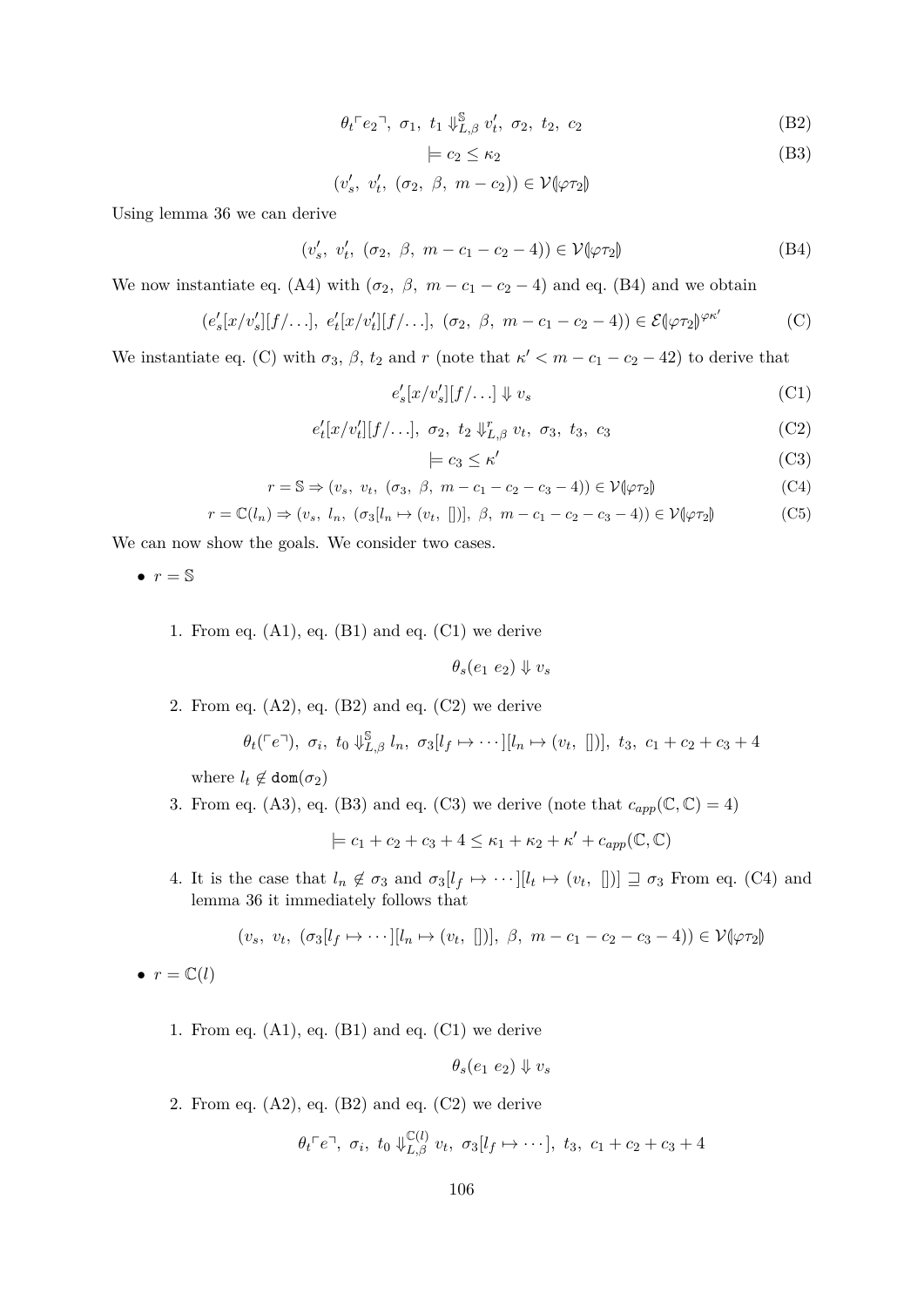3. From eq.  $(A3)$ , eq.  $(B3)$  and eq.  $(C3)$  we derive

$$
\models c_1 + c_2 + c_3 + 4 \leq \kappa_1 + \kappa_2 + \kappa' + c_{app}(\mathbb{C}, \mathbb{C})
$$

4. It is the case that  $\sigma_3[l_f \mapsto \cdots][l \mapsto (v_t, [])] \supseteq \sigma_3$  (note that  $\sigma_3(l) = \Box$ ). From eq. [\(C5\)](#page-105-8) and lemma [36](#page-91-1) it immediately follows that

$$
(v_s, l, (\sigma_3[l \mapsto (v_t, [])], \beta, m - c_1 - c_2 - c_3 - 4)) \in \mathcal{V}(\varphi \tau_2)
$$

 $\Box$ 

#### <span id="page-106-0"></span>**Theorem 45 (Fundamental theorem - Binary interpretation)**

Assume that the following hold

$$
\Delta; \Phi; \Gamma \vdash_{\epsilon} e : \tau \mid \kappa \hookrightarrow \ulcorner e \urcorner
$$
\n
$$
\varphi \in \mathcal{D}[\![\Delta]\!]
$$
\n
$$
(\theta_i, \ \theta_c, \ \theta_t, \ (\sigma_i, \ \sigma_c, \ \beta, \ m)) \in \mathcal{G}[\![\varphi \Gamma]\!]
$$
\n
$$
\models \varphi \Phi
$$
\n
$$
\text{dom}(\beta) \subseteq \text{dom}(\sigma_i) \land \text{dom}'(\beta) \subseteq \text{dom}(\sigma_c)
$$
\n
$$
\text{wf } \sigma_i \land \text{wf } \sigma_c \land \text{FL}(\theta_t) \subseteq \sigma_i
$$

Then

.

$$
(\theta_i e, \ \theta_c e, \ \theta_t \ulcorner e \urcorner, \ (\sigma_i, \ \sigma_c, \ \beta, \ m)) \in \mathcal{E}[\![\varphi \tau]\!]^{\varphi \kappa}
$$

*Proof.* We proceed by induction on the typing derivation of *e*. For each of the following cases we pick  $\varphi$ ,  $\theta_i$ ,  $\theta_c$ ,  $\theta_t$  and  $W = (\sigma_i, \sigma_c, \beta, m)$  such that:

- $\varphi \in \mathcal{D}[\![\Delta]\!]$
- |= *ϕ*Φ
- $\bullet$   $(\theta_i, \theta_c, \theta_t, W) \in \mathcal{G}[\![\varphi]\!]$
- $\bullet$  dom $(β) ⊆ dom(σ<sub>i</sub>) ∧ dom'(β) ⊆ dom(σ<sub>c</sub>)$
- wf  $\sigma_i \wedge \text{wf } \sigma_c \wedge \text{FL}(\theta_t) \subseteq \sigma$

We show the most important cases bellow. The proofs of introduction and elimination rules are largely similar, so we will only show few of them.

**Case**

 $\Delta; \Phi; \Gamma, x : \tau \vdash_{\mathbb{S}} x : \tau \mid 0 \hookrightarrow x$ **var**S

We need to show

$$
(\theta_i x, \ \theta_c x, \ \theta_t x, \ W) \in \mathcal{E}[\![\tau]\!]^0
$$

From the hypotheses and the definition of  $\mathcal{G}[\cdot]\!$  we know that

$$
(\theta_i x, \ \theta_c x, \ \theta_t x, \ W) \in \mathcal{V}[\![\tau]\!]
$$

The result follows from lemma [40.](#page-93-1)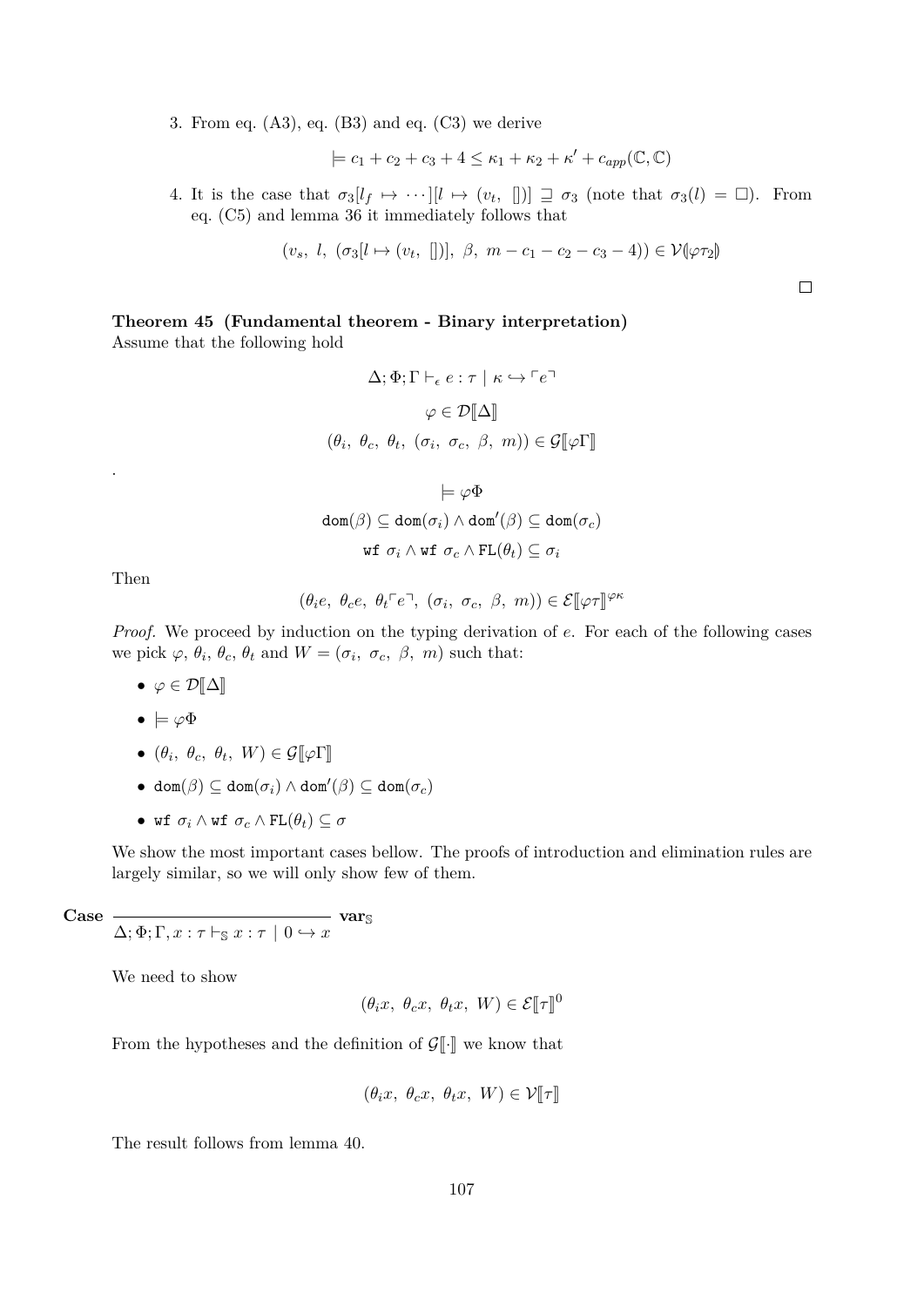**Case**

$$
\overline{\Delta;\Phi;\Gamma,x:\tau\vdash_\mathbb{C} x:\tau\mid c_{var}()\hookrightarrow \mathtt{read}(x,~x.~x)}\text{~var}_\mathbb{C}
$$

We need to show

$$
(\theta_i x, \ \theta_c x, \ \texttt{read}(\theta_t x, \ x, \ x), \ W) \in \mathcal{E}[\![\varphi \tau]\!]^{c_{var}()}
$$

We pick arbitrary  $v_i$ ,  $j_i$ ,  $\sigma_i$ ,  $\sigma_c$ ,  $\beta$ ,  $\sigma_o$ ,  $\beta_o$ ,  $c'$ ,  $t_0$  and  $r$  such that

$$
\mathcal{D}(\text{edges}(\sigma_i), \text{ dom}(\beta_o)), \sigma_i, \sigma_o, \beta_o \leadsto \sigma_c, \beta, c'
$$
\n
$$
(\sigma_i, \sigma_c, \beta, j_i) \ge W
$$
\n
$$
\theta_i(e_1 \ e_2) \Downarrow v_i
$$
\n
$$
(1)
$$

and

$$
r = \mathbb{C}(l) \Rightarrow \sigma_i(l) = \Box \ \wedge \ l \not\in \text{dom}(\beta)
$$

By inversion of the evaluation relation we derive that  $v_i = \theta_i x$  and that  $j_i = 0$ . From the hypotheses and the definition of  $\mathcal{G}[\cdot]$ , we can derive using lemma [36](#page-91-1) that

$$
(\theta_i x, \ \theta_c x, \ \theta_t x, \ (\sigma_i, \ \sigma_c, \ \beta, \ k)) \in \mathcal{V}[\![\tau]\!]
$$

From this we derive that  $\theta_t x = l$  for an  $l \in \text{dom}(\sigma_i)$ . Let  $\sigma_i(l) = (v, \bar{e})$ . We consider the following cases.

 $\bullet$  *l*  $\in$  dom( $\beta$ )

In this case we derive that  $\tau = (A)^\mathbb{C}, \sigma_c(\beta(l)) = (v', \vec{e'})$  and that

$$
(\theta_i x, v, (\sigma_i, \emptyset, k)) \in \mathcal{V}_A[\![A]\!]
$$
 (A)

$$
\forall k, \ (\theta_c x, \ v', \ (\sigma_i \oplus \sigma_c, \ \beta, \ k)) \in \mathcal{V}_A[\![A]\!] \tag{B}
$$

We consider the following cases.

 $- r = S$ 

We can show the goals

- 1.  $\theta_c x \Downarrow \theta_c x$
- 2. We can easily derive that

 $\texttt{read}(\theta_t x,~x.~x),~t_0,~\sigma_i \Downarrow^{\mathbb{S}}_L$  $\sum_{L_1, \emptyset}^{\mathbb{S}} l_n, \sigma_i[l \mapsto (v, (l_n, \lambda x. x, t_0, t_0+1) :: \vec{e})][l_n \mapsto (v, [])], t_0+2, \underline{\ }$ Furthermore, we will show that  $inv(\sigma_i[l \mapsto (v, (l_n, \lambda x.x, t_0, t_0+1) :: \vec{e})][l_n \mapsto$ (*v,* [])]*, βo, ln*)

*Proof.* Let  $l \in \hat{\mathcal{R}}_{(\sigma_i[l \mapsto \ldots][l_n \mapsto (v,[])], \text{ dom}(\beta_o))}(\text{FL}(l_n))$ . Since  $l \in \text{dom}(\beta)$ , we can also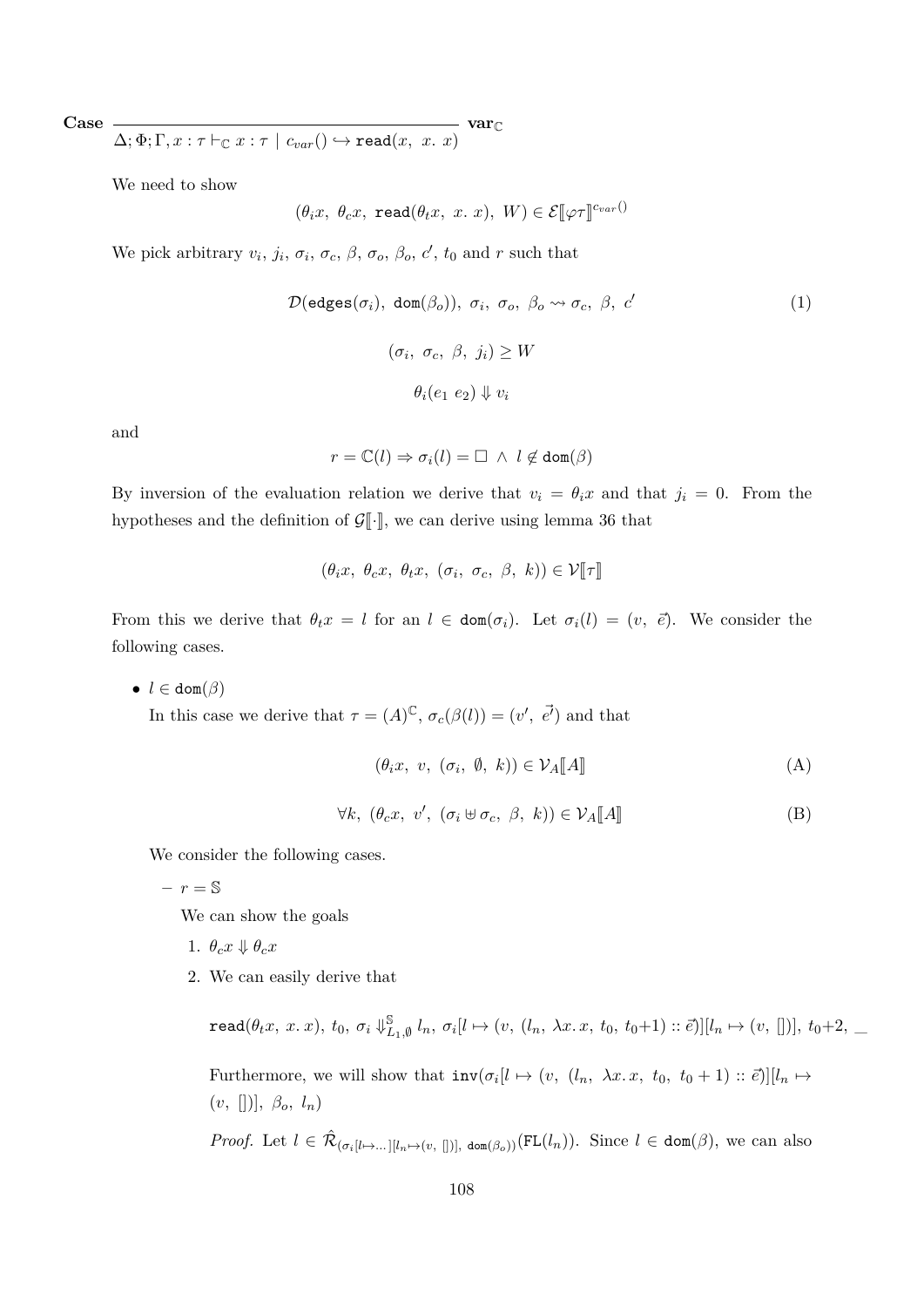show that  $path(dom(\beta_o), edges(\sigma[l \mapsto ...][l_n \mapsto (v, []))]$ ,  $l_n)$ . We can derive by the definition that  $l = l_n$ . Also, using lemma [29,](#page-89-0) we derive that there is no  $(l'_s, l'_d, f', t'_1, t'_2) \in \text{edges}(\sigma_i[l \mapsto \dots[[l_n \mapsto (v, [])])$  such that  $\texttt{path}(\texttt{dom}(\beta_o), \sigma_i[l \mapsto$  $\dots$   $[[l_n \mapsto (v, [])], l'_s)$  and  $t'_1 < t_1, t_2 < t'_2$ . We conclude that  $l_n \in \text{trg}(\mathcal{D}(\text{edges}(\sigma_i[l_f \mapsto$  $\dots$ ][ $l_n \mapsto (v, []$ ]]), dom $(\beta_o))$  $\Box$ 

3. First we will show that  $\mathcal{D}(\text{edges}(\sigma_i[t \mapsto (v, (l_n, \lambda x. x, t_0, t_0 + 1) :: \vec{e})][l_n \mapsto$  $(v, []$ )),  $\text{dom}(\beta_o)) = \mathcal{D}(\text{edges}(\sigma_i), \text{ dom}(\beta_o)) + [ (l, l_n, \lambda x. x, t_0, t_0 + 1)].$ 

*Proof.* Note that

$$
\mathcal{D}(\text{edges}(\sigma_i[l_i \to \dots][l_n \to (v, [])], \beta_o) =
$$
  

$$
\mathcal{D}(\text{edges}(\sigma_i) \cup \{(l, l_n, \lambda f. f v'_t, t_2, t_3)\}, \beta_o)
$$

We know that  $l \in \text{dom}(\beta_1)$  and consequently from lemma [30](#page-90-0) we can derive that  $l \in \mathcal{D}(\text{edges}(\sigma_i), \text{ dom}(\beta_o))$  and  $\text{path}(\text{dom}(\beta_o), \text{edges}(\sigma_i), l)$ . We can use lemma [27](#page-89-1) (all the other preconditions follow from the hypotheses) to derive the result.  $\Box$ 

Using lemma [33](#page-90-1) and eq. [\(1\)](#page-119-0) we derive

$$
\mathcal{D}(\text{edges}(\sigma_i[l_i \to \dots][l_n \to (v, [])]), \beta_o), \sigma_i[l \to \dots::\vec{e})][l_n \to (v, [])], \sigma_o, \beta_o
$$
  

$$
\leadsto
$$
  

$$
\sigma_c[l'_n \to (v', [])], \beta[l_n \to l'_n], c' + 1
$$

4. We can easily derive that

 $1 \leq c_{var}$ ()

5. Using the fact that  $\sigma_i[l \mapsto (v, (l_n, \lambda x. x, t_0, t_0+1) :: \vec{e})] \sqsupseteq \sigma_i$  and that  $l_n \notin \text{dom}(\sigma_i)$ we derive  $\sigma_i[l \mapsto (v, (l_n, \lambda x. x, t_0, t_0+1) :: \vec{e})][l_n \mapsto v] \sqsupseteq \sigma_i$ . From the definition of the relation and eq. [\(A\)](#page-109-0), eq. [\(B\)](#page-107-0) and lemma [36,](#page-91-0) we can show that

$$
(\theta_i x, \ \theta_c x, \ l_n, \ (\sigma_i[l \mapsto \dots][l_n \mapsto (v, [])], \ \sigma_c[l'_n \mapsto (v', [])], \ \beta[l_n \mapsto l'_n], \ k))
$$
  

$$
\in \mathcal{V}[\![\tau]\!]
$$

 $- r = \mathbb{C}(l_n)$ 

We can show the goals

- 1.  $\theta_c x \Downarrow \theta_c x$
- 2. We can derive that

$$
\texttt{read}(\theta_t x,~x.~x),~t_0,~\sigma_i \Downarrow_{L_1,~\emptyset}^{\mathbb{C}(l_n)} v,~\sigma_i[l \mapsto (v,~(l_n,~\lambda x.~x,~t_0,~t_0+1) :: \vec{e})],~t_0+2,~\_
$$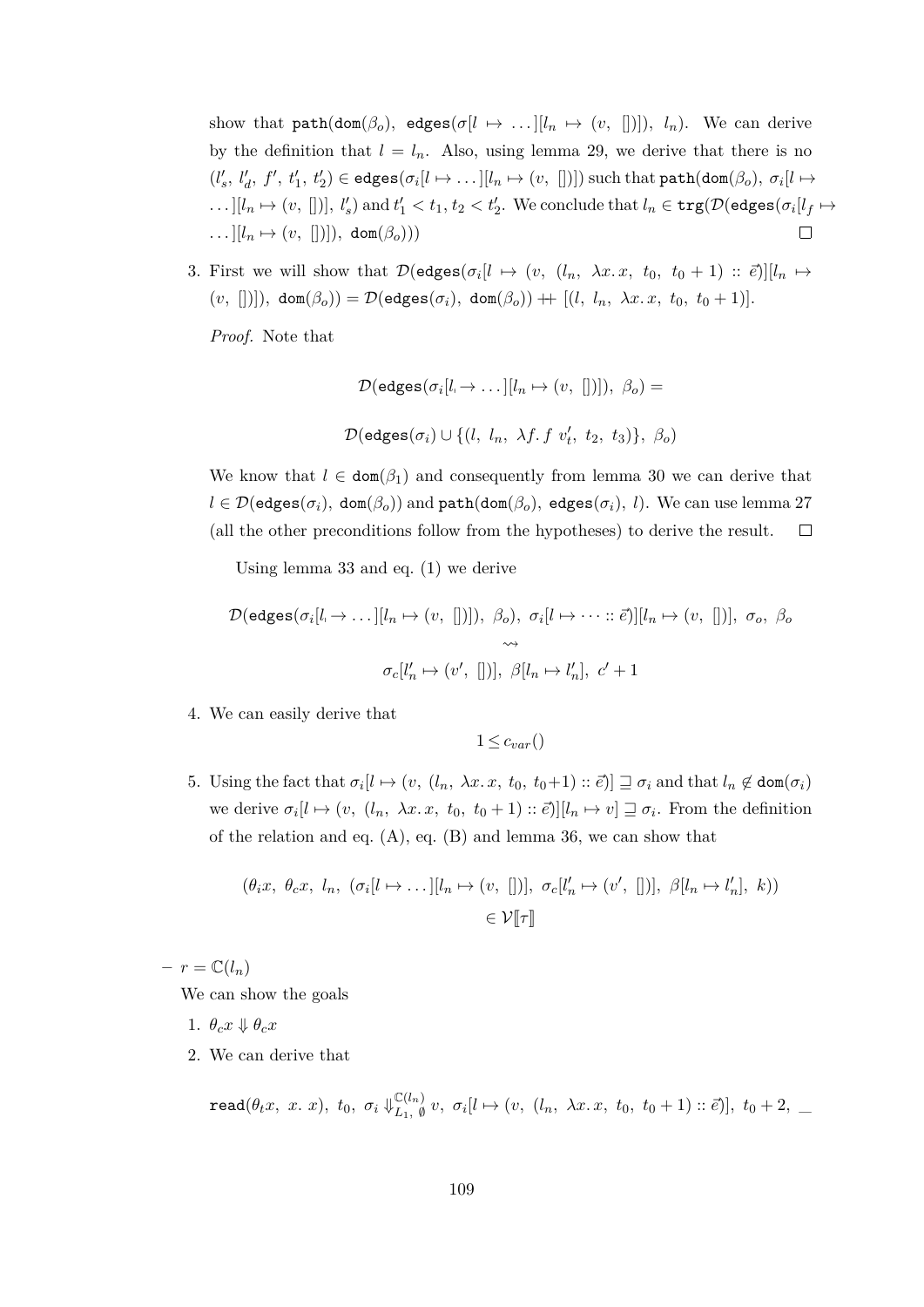Furthermore, we will show that  $inv(\sigma_i[l \mapsto (v, (l_n, \lambda x. x, t_0, t_0 + 1) :: \vec{e})][l_n \mapsto$  $(v, \Box), \beta_o, l_n)$ 

*Proof.* Let  $l \in \hat{\mathcal{R}}_{(\sigma_i[l \mapsto \ldots][l_n \mapsto (v,[])], \text{ dom}(\beta_o))}(\text{FL}(l_n))$ . Since  $l \in \text{dom}(\beta)$ , we can also show that  $path(dom(\beta_o), edges(\sigma[l \mapsto ...][l_n \mapsto (v, [])]), l_n)$ . We can derive by the definition that  $l = l_n$ . Also, using lemma [29,](#page-89-0) we derive that there is no  $(l'_s, l'_d, f', t'_1, t'_2) \in \text{edges}(\sigma_i[l \mapsto \dots[[l_n \mapsto (v, [])])$  such that  $\texttt{path}(\texttt{dom}(\beta_o), \sigma_i[l \mapsto$  $\dots$   $[[l_n \mapsto (v, [])], l'_s)$  and  $t'_1 < t_1, t_2 < t'_2$ . We conclude that  $l_n \in \text{trg}(\mathcal{D}(\text{edges}(\sigma_i[l_f \mapsto$  $\ldots$ ][ $l_n \mapsto (v, []$ ]]), dom $(\beta_o))$  $\Box$ 

3. We can show that  $\mathcal{D}(\text{edges}(\sigma_i[l \mapsto (v, (l_n, \lambda x. x, t_0, t_0+1) :: \vec{e})])$ , dom $(\beta_o))$  =  $\mathcal{D}(\texttt{edges}(\sigma_i), \texttt{dom}(\beta_o)) + [l, l_n, \lambda x. x, t_0, t_0 + 1)].$ 

*Proof.* Note that

$$
\mathcal{D}(\mathsf{edges}(\sigma_i[l_i \to \dots [[l_n \mapsto (v, [])]), \beta_o) =
$$

 $\mathcal{D}(\texttt{edges}(\sigma) \cup \{(l, l_n, \lambda f. f v'_t, t_2, t_3)\}, \beta_o)$ 

We know that  $l \in \text{dom}(\beta)$  and consequently from lemma [30](#page-90-0) we can derive that  $l \in \mathcal{D}(\texttt{edges}(\sigma_i), \texttt{dom}(\beta_o))$  and  $\texttt{path}(\texttt{dom}(\beta_o), \texttt{edges}(\sigma_i), l)$ . We can use lemma [27](#page-89-1) (all the other preconditions follow from the hypotheses) to derive the result.  $\Box$ 

Then, using eq. [\(1\)](#page-107-1), lemma [33](#page-90-1) and lemma [32](#page-90-2)

$$
\mathcal{D}(\text{edges}(\sigma_i[l_i \to \dots][l_n \mapsto (v, [])]), \beta_o), \sigma_i[l \mapsto (v, (l_n, \lambda x. x, t_0, t_0 + 1) :: \vec{e})], \sigma_o, \beta_o
$$
  

$$
\leadsto
$$
  

$$
\sigma_c[l'_n \mapsto (v', [])], \beta[l_n \mapsto l'_n], c' + 1
$$

4. We can easily derive that

<span id="page-109-0"></span>
$$
1 \leq c_{var}()
$$

5. Using the fact that  $\sigma_i[l \mapsto (v, (l_n, \lambda x. x, t_0, t_0+1) :: \vec{e})] \sqsupseteq \sigma_i$  and that  $\sigma_i(l_n) = \Box$ we derive  $\sigma_i[l \mapsto (v, (l_n, \lambda x. x, t_0, t_0+1) :: \vec{e})][l_n \mapsto v] \sqsupseteq \sigma_i$ . From the definition of the relation and eq.  $(A)$ , eq.  $(B)$  and lemma [36,](#page-91-0) we can show that

$$
(\theta_i x, \ \theta_c x, \ l_n, \ (\sigma_i[l \mapsto \dots][l_n \mapsto (v, [])], \ \sigma_c[l'_n \mapsto (v', [])], \ \beta[l_n \mapsto l'_n], \ k))
$$
  

$$
\in \mathcal{V}[\![\tau]\!]
$$

•  $l \notin \text{dom}(\beta)$ Let  $\tau = (A)^{\mu}$ . We derive that

$$
(\theta_i x, \ \theta_c x, \ v, \ (\sigma_i, \ \sigma_c, \ \beta, \ k)) \in \mathcal{V}_A[\![A]\!] \tag{A}
$$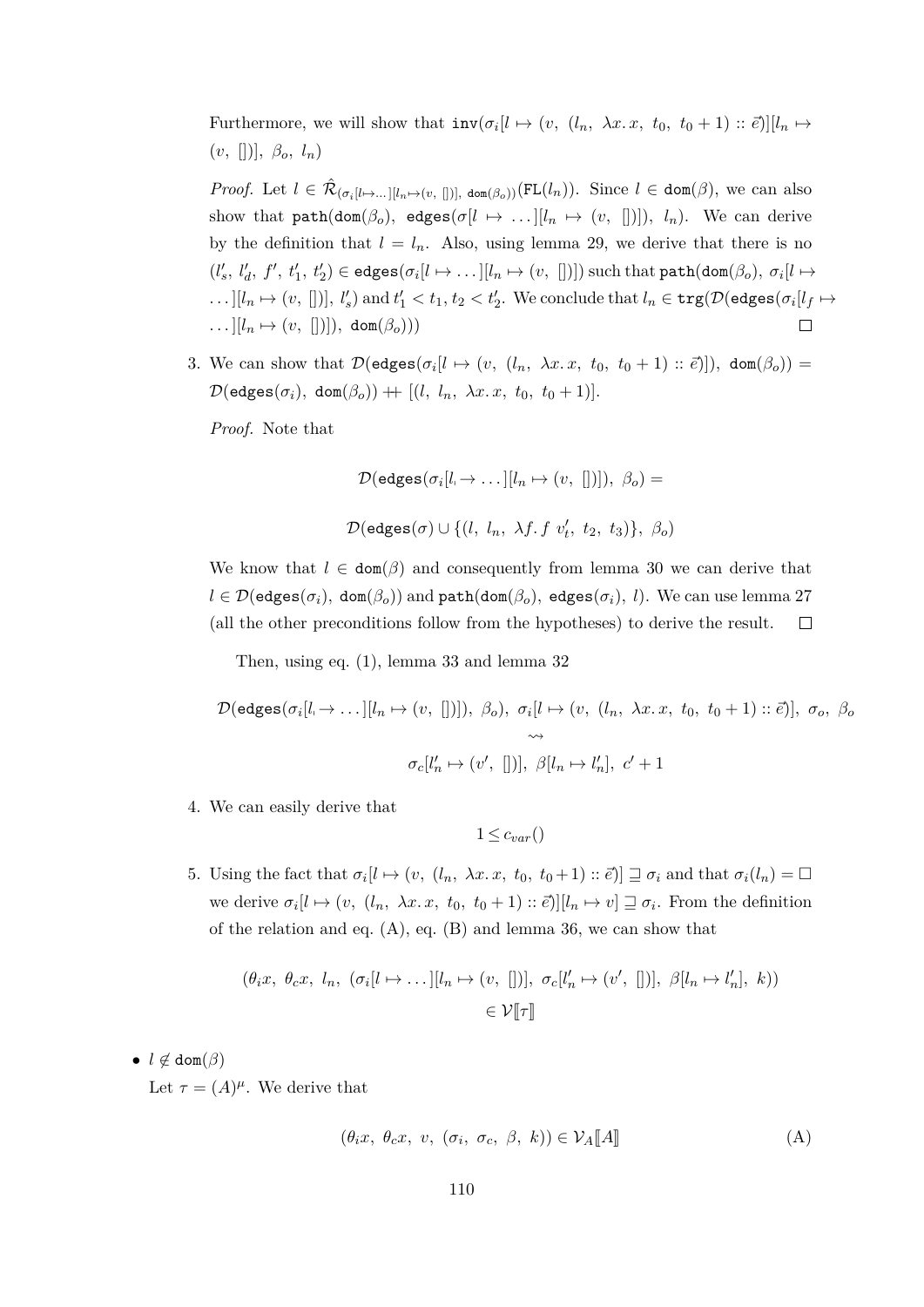We consider the following cases.

$$
-r = \mathbb{S}
$$

We can show the goals

- 1.  $\theta_c x \Downarrow \theta_c x$
- 2. We can easily derive that

 $\texttt{read}(\theta_t x,~x.~x),~t_0,~\sigma_i \Downarrow^{\mathbb{S}}_L$  $\sum_{L_1, \emptyset}^{\mathbb{S}} l_n, \sigma_i[l \mapsto (v, (l_n, \lambda x. x, t_0, t_0+1) :: \vec{e})][l_n \mapsto (v, [])], t_0+2, \underline{\ }$ 

Furthermore, we will show that  $inv(\sigma_i[l \mapsto (v, (l_n, \lambda x.x, t_0, t_0+1) :: \vec{e})][l_n \mapsto$  $(v, []), l_n, )$ 

*Proof.* Let  $l \in \hat{\mathcal{R}}_{(\sigma_i[l \mapsto \dots][l_n \mapsto (v,[])], \text{ dom}(\beta_o))}(\text{FL}(l_n))$ . Since  $l \notin \text{dom}(\beta)$  we can derive that  $\neg path(dom(\beta_o), edges(\sigma[l \rightarrow ...][l_n \rightarrow (v, [])]), l_n)$ . By the definition, we obtain that  $\hat{\mathcal{R}}_{(\sigma_i[l\mapsto \dots][l_n\mapsto (v, [n])]}$ , dom $(\beta_o))$  $(\text{FL}(l_n)) = \hat{\mathcal{R}}_{(\sigma_i, \text{ dom}(\beta_o))}(\theta_t x)$  and the result follows from the hypothesis that  $inv(\sigma_i, \beta_o, \theta_t x)$  $\Box$ 

3. We can show that  $\mathcal{D}(\text{edges}(\sigma_i[i \mapsto (v, (l_n, \lambda x. x, t_0, t_0+1) :: \vec{e})][l_n \mapsto v]), \text{ dom}(\beta_o)) =$  $\mathcal{D}(\texttt{edges}(\sigma_i), \texttt{dom}(\beta_o)).$ 

*Proof.*

Then from eq. [\(1\)](#page-107-1) and lemma [32](#page-90-2) we derive

$$
\mathcal{D}(\text{edges}(\sigma_i[l \mapsto \dots][l_n \mapsto v]), \ \text{dom}(\beta_o)), \ \sigma_l l \mapsto \dots][l_n \mapsto v], \ \sigma_o, \ \beta_o
$$

$$
\leadsto
$$

$$
\sigma_c, \ \beta, \ c'
$$

4. We can easily derive that

$$
c' - c' \leq c_{var}()
$$

5. Using the fact that  $\sigma_i[l \mapsto (v, (l_n, \lambda x. x, t_0, t_0+1) :: \vec{e})] \sqsupseteq \sigma_i$  and that  $l_n \notin \text{dom}(\sigma_i)$ we derive  $\sigma_i[l \mapsto (v, (l_n, \lambda x. x, t_0, t_0+1) :: \vec{e})][l_n \mapsto v] \sqsupseteq \sigma_i$ . From the definition of the relation and eq. [\(A\)](#page-109-0), lemma [36](#page-91-0) we can show that

$$
(\theta_i x, \theta_c x, l_n, (\sigma_i[l \mapsto (v, (l_n, \lambda x. x, t_0, t_0+1) :: \vec{e})][l_n \mapsto (v, [])], \sigma_c, \beta, k)) \in \mathcal{V}[\![\tau]\!]
$$

 $- r = \mathbb{C}(l_n)$ 

We can show the goals

- 1.  $\theta_c x \Downarrow \theta_c x$
- 2. We can easily derive that

 $\texttt{read}(\theta_t x,~x.~x),~t_0,~\sigma_i \Downarrow_{L_1=0}^{\mathbb{C}(l_n)}$  $\mathcal{L}_{L_1, \varnothing}^{(l_n)} v, \sigma[l \mapsto (v, (l_n, \lambda x. x, t_0, t_0+1) :: \vec{e})], t_0+2, \underline{\ }$ 

 $\Box$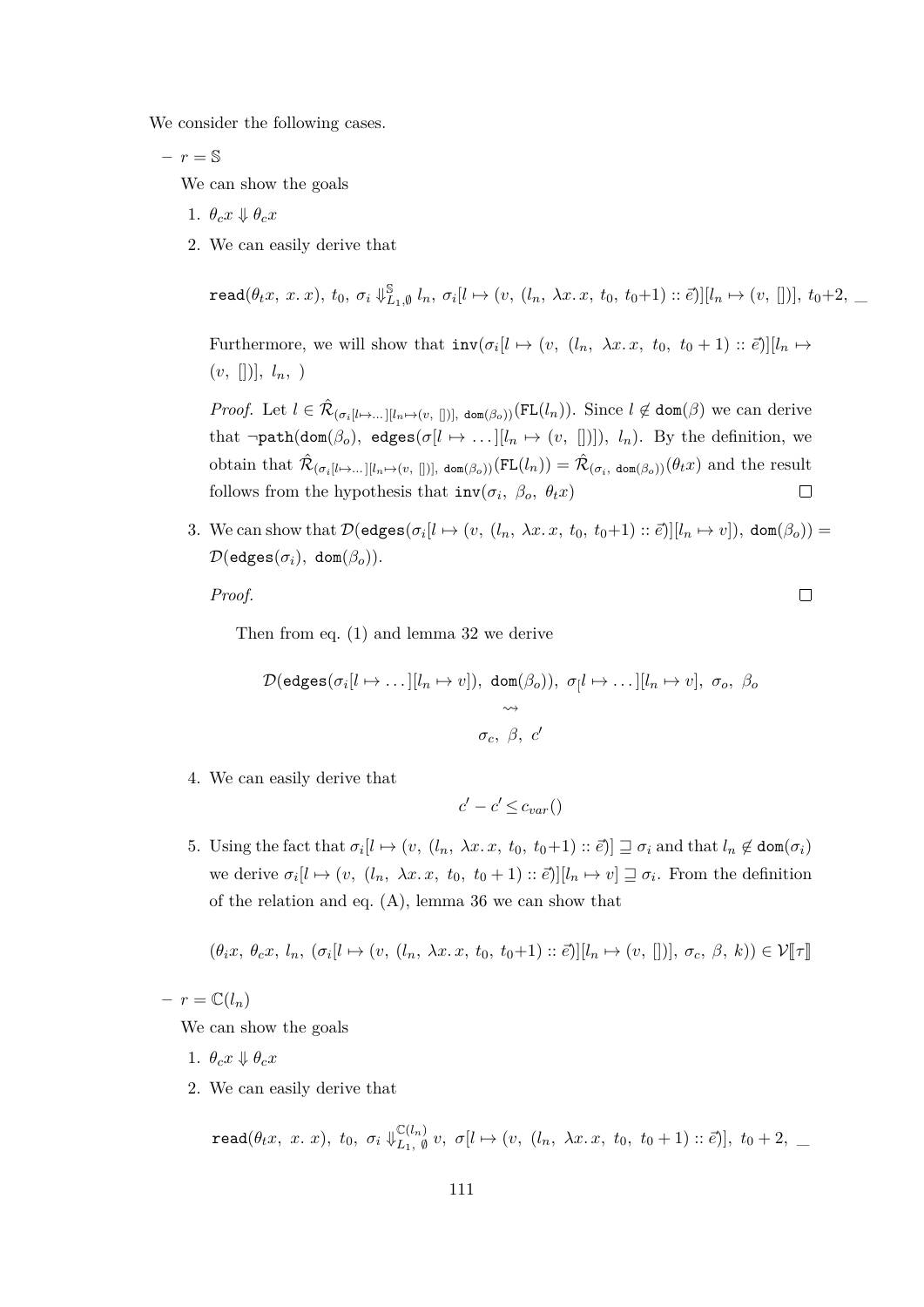*Proof.* Let  $l \in \hat{\mathcal{R}}_{(\sigma_i[l \mapsto \dots][l_n \mapsto (v,[])]}$ , dom $(\beta_0)$ )(FL $(l_n)$ ). Since  $l \notin \text{dom}(\beta)$ , we can derive that  $\neg path(dom(\beta_o), edges(\sigma[l \rightarrow ...][l_n \rightarrow (v, [])]), l_n)$ . By the definition, we obtain that  $\hat{\mathcal{R}}_{(\sigma_i[l\mapsto \dots][l_n\mapsto (v, [m])]}$ , dom $(\beta_o))$  $(\text{FL}(l_n)) = \hat{\mathcal{R}}_{(\sigma_i, \text{ dom}(\beta_o))}(\theta_t x)$  and the result  $\Box$ follows from the hypothesis that  $inv(\sigma_i, \beta_o, \theta_t x)$ 

3. We can show that  $\mathcal{D}(\text{edges}(\sigma_i[l \mapsto (v, (l_n, \lambda x. x, t_0, t_0+1) :: \vec{e})][l_n \mapsto v]), \text{ dom}(\beta_o)) =$  $\mathcal{D}(\text{edges}(\sigma_i), \text{ dom}(\beta_o)).$ 

*Proof.*

 $\Box$ 

Then from eq. [\(1\)](#page-107-1) and lemma [32](#page-90-2) we derive

$$
\mathcal{D}(\text{edges}(\sigma_i[l \mapsto \dots][l_n \mapsto v]), \text{ dom}(\beta_o)), \sigma_i[l \mapsto \dots][l_n \mapsto v], \sigma_o, \beta_o \rightsquigarrow \sigma_c, \beta, c'
$$

4. We can easily derive that

$$
c' - c' \leq c_{var}()
$$

5. Using the fact that  $\sigma_i[l \mapsto (v, (l_n, \lambda x. x, t_0, t_0+1) :: \vec{e})] \sqsupseteq \sigma_i$  and that  $\sigma_i(l_n) = \Box$ we derive  $\sigma_i[l \mapsto (v, (l_n, \lambda x. x, t_0, t_0 + 1) :: \vec{e})][l_n \mapsto v] \sqsupseteq \sigma_i$ . Also note that  $l_n \notin \text{trg}(\sigma_i[l \mapsto (v, (l_n, \lambda x. x, t_0, t_0 + 1) :: \vec{e})][l_n \mapsto (v, [])]$ ) From the definition of the relation, eq. [\(A\)](#page-109-0) and lemma [36](#page-91-0) we can show that

$$
(\theta_i x, \theta_c x, l_n, (\sigma_i[l \mapsto (v, (l_n, \lambda x. x, t_0, t_0+1) :: \vec{e})][l_n \mapsto (v, [])], \sigma_c, \beta, k)) \in \mathcal{V}[\![\tau]\!]
$$

Case 
$$
\frac{\Delta; \Phi \vdash \Gamma \text{ wt } \kappa = (\epsilon \doteq \mathbb{C} ? c_{real}( ) : 0 )}{\Delta; \Phi; \Gamma \vdash_{\epsilon} r : (real)^{\mathbb{S}} \mid \kappa \hookrightarrow \text{ref } r} \text{ real}
$$

We need to show

$$
(r, r, \text{ ref } r, W) \in \mathcal{E}[\![(\text{real})^{\mathbb{S}}]\!]^0
$$

From lemma [40](#page-93-0) it suffices to show that

<span id="page-111-0"></span>
$$
(r, r, r, W) \in \mathcal{V}[\texttt{real}]
$$

which follows from the definition of the relation.

Case 
$$
\frac{\Delta; \Phi; \Gamma \vdash_{\epsilon} e : (\tau_1 \times \tau_2)^{\mathbb{S}} \mid \kappa' \hookrightarrow \ulcorner e \urcorner \qquad \kappa = \kappa' + c_{fst}(\epsilon, \mathbb{S})}{\Delta; \Phi; \Gamma \vdash_{\epsilon} \text{fst } e : \tau_1 \mid \kappa \hookrightarrow \text{fst } !\ulcorner e \urcorner}
$$
fst

By the induction hypothesis applied on the premises we get:

$$
(\theta_i e, \ \theta_c e, \ \theta_t \ulcorner e \urcorner, \ W) \in \mathcal{E}[(\varphi \tau_1 \times \varphi \tau_2)^{\mathbb{S}}]^{\varphi \kappa'} \tag{IH}
$$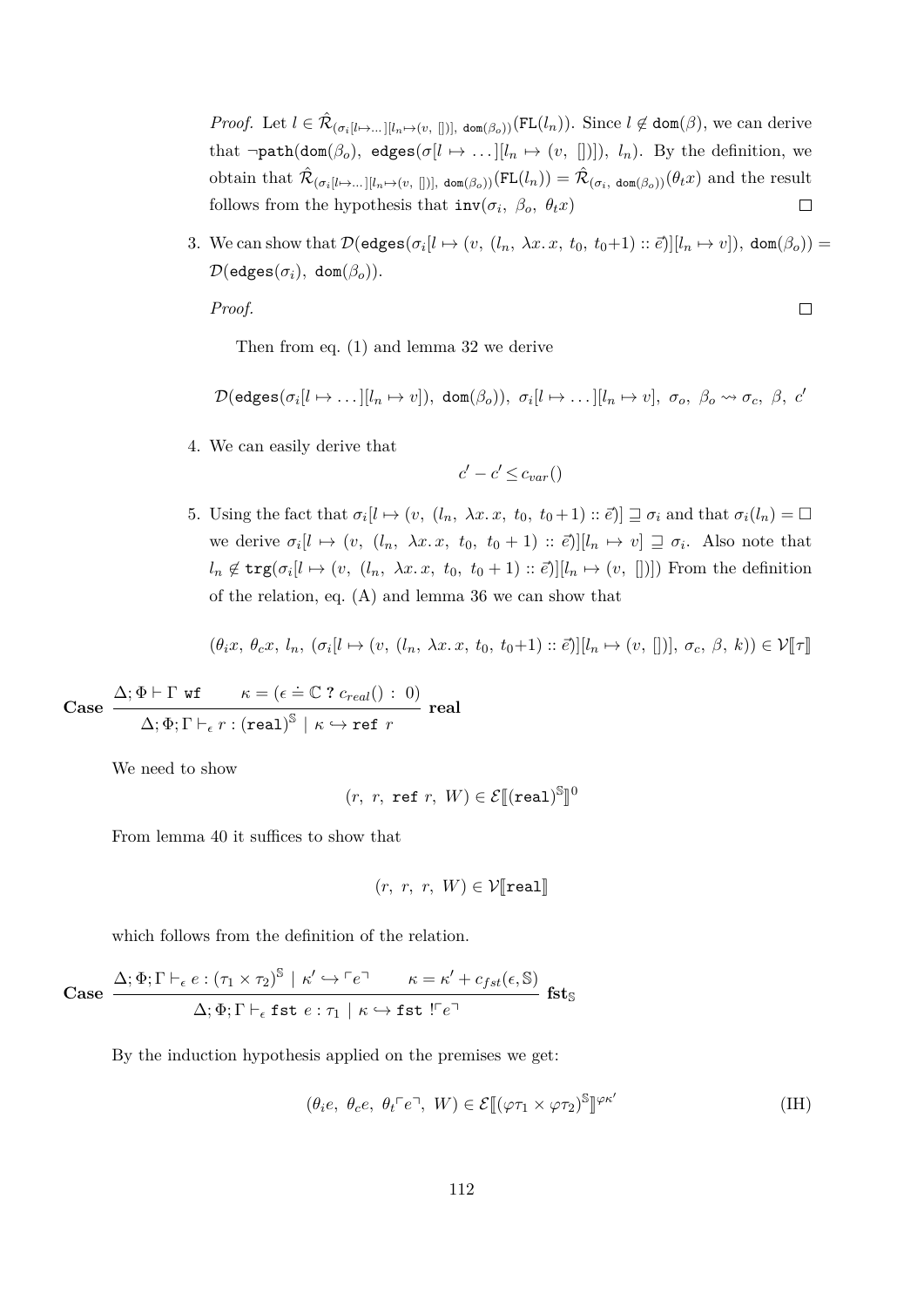We pick arbitrary  $v_i$ ,  $j_i$ ,  $\sigma_i$ ,  $\sigma_c$ ,  $\beta$ ,  $\sigma_o$ ,  $\beta_o$ ,  $c'$ ,  $t_0$  and  $r$  such that

$$
\mathcal{D}(\text{edges}(\sigma_i), \text{ dom}(\beta_o)), \sigma_i, \sigma_o, \beta_o \leadsto \sigma_c, \beta, c'
$$
\n
$$
(\sigma_i, \sigma_c, \beta, j_i) \ge W
$$
\n
$$
\theta_i(\text{fst } e) \Downarrow v_i
$$
\n
$$
(1)
$$

and

$$
r = \mathbb{C}(l) \Rightarrow \sigma_i(l) = \Box \ \land \ l \not\in \text{dom}(\beta)
$$

By inversion of the evaluation relation we derive the following:

<span id="page-112-1"></span><span id="page-112-0"></span>
$$
\theta_i e \Downarrow (v_{i1}, v_{i2}), j_1 \tag{2}
$$

and  $v_i = v_{i1}, j_i = j_1 + 1$  for some  $v_i$  and  $j_1$ . We instantiate eq. [\(IH\)](#page-111-0) with  $(v_{i1}, v_{i2}), j_1, \sigma_i, \sigma_c$ *β*, (note that  $(σ<sub>i</sub>, σ<sub>c</sub>, β, j<sub>1</sub>) \geq W$ ),  $σ<sub>o</sub>, β<sub>o</sub>, c'$ , *S*,  $t<sub>0</sub>$ , eq. [\(1\)](#page-112-0) and eq. [\(2\)](#page-112-1) and we obtain  $v<sub>c</sub>$ , *l*,  $(\sigma_1, \sigma'_1, \beta_1) \geq (\sigma_i, \sigma_c, \beta), t_1, c_1$  such that:

<span id="page-112-5"></span><span id="page-112-4"></span><span id="page-112-3"></span><span id="page-112-2"></span>
$$
\theta_c e_1 \Downarrow v_c \tag{A1}
$$

$$
\theta_t \ulcorner e_1 \urcorner, \ \sigma_i, \ t_0 \Downarrow_{L_1, \emptyset}^r l, \ \sigma_1, \ t_1, \ \_
$$
 (A2)

$$
(r = \mathbb{S} \Rightarrow inv(\sigma_1, \ \beta_o, \ v_t)) \ \land \ (r = \mathbb{C}(l) \Rightarrow inv(\sigma_1[l \mapsto v_t], \ \beta_o, \ l)) \tag{A3}
$$

$$
\mathcal{D}(\text{edges}(\sigma_1), \text{ dom}(\beta_o)), \sigma_1, \sigma_o, \beta_o \leadsto \sigma'_1, \beta_1, c_1 \tag{A4}
$$

<span id="page-112-6"></span>
$$
c_1 - c' \le \varphi \kappa_1 \tag{A5}
$$

$$
r = \mathbb{S} \Rightarrow (v_i, v_c, l, (\sigma_1, \sigma'_1, \beta_1, m - j_1)) \in \mathcal{V}[(\varphi \tau_1 \times \varphi \tau_2)^{\mathbb{S}}]
$$
  

$$
r = \mathbb{S} \Rightarrow (v_i, v_c, l, (\sigma_1, \sigma'_1, \beta_1, m - j_1)) \in \mathcal{V}[(\varphi \tau_1 \times \varphi \tau_2)^{\mathbb{S}}]
$$
  

$$
r = \mathbb{C}(l) \Rightarrow (v_{i1}, v_{c1}, l, (\sigma_1[l \mapsto v_t], \sigma'_1, \beta_1, m - j_1)) \in \mathcal{V}[(\varphi \tau_1 \times \varphi \tau_2)^{\mathbb{S}}]
$$

From the last statements we derive that  $v_c = (v_{c1}, v_{c2}), \sigma_1(l) = (v_{t1}, v_{t2}), l \notin \text{dom}(\beta_1)$  and

$$
(v_{i1}, v_{c1}, v_{t1}, (\sigma_1, \sigma'_1, \beta_1, m - j_1)) \in \mathcal{V}[\![\varphi \tau_1]\!]
$$
 (A6)

$$
(v_{i1}, v_{c1}, v_{t1}, (\sigma_1[l \mapsto (v_t, [])], \sigma'_1, \beta_1, m - j_1)) \in \mathcal{V}[\![\varphi \tau_1]\!]
$$
 (A7)

We can now show the goals.

1. From eq. [\(A1\)](#page-112-2) we can derive that

<span id="page-112-8"></span><span id="page-112-7"></span>
$$
\theta_c(\texttt{fst}\ e)\Downarrow v_{c1}
$$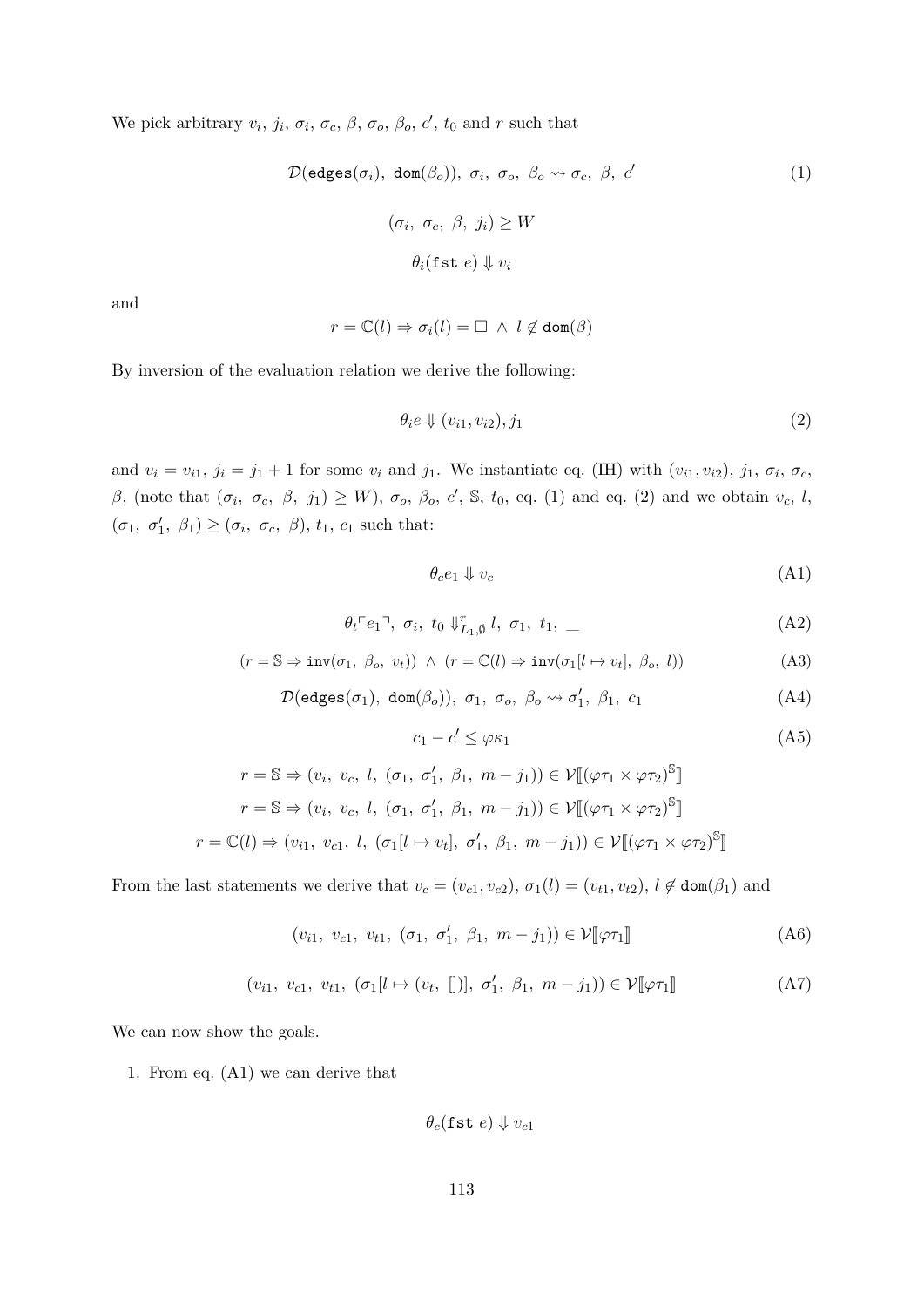2. From eq. [\(A2\)](#page-112-3) we can derive that

$$
\theta_t \ulcorner e \urcorner, \ \sigma_i, \ t_0 \Downarrow_{L_1, \emptyset}^r v_{t1}, \ \sigma_1, \ t_1, \ \_
$$

Assume  $r = \mathbb{S}$ . Since  $l \notin \text{dom}(\beta_1)$  we can show that  $\neg \text{path}(\text{dom}(\beta_o), \sigma_1, l)$  and  $\hat{\mathcal{R}}_{(\sigma_1, \beta_o)}(\text{FL}(l)) =$  $\hat{\mathcal{R}}_{(\sigma, \beta)}(FL(v))$ . From eq. [\(A3\)](#page-112-4) we obtain  $inv(\sigma_1, \beta_o, v_{t1})$  Assume  $r = \mathbb{C}(l)$ . Since  $l \notin \text{dom}(\beta_1)$  we can show that  $\neg \text{path}(\text{dom}(\beta_o), \sigma_1, l)$  and  $\hat{\mathcal{R}}_{(\sigma_1[l \mapsto (v_t, []), \beta_o)}(\text{FL}(l)) =$  $\hat{\mathcal{R}}_{(\sigma_1[l \mapsto (v_t, [])], \beta)}(FL(v))$ . From eq. [\(A3\)](#page-112-4) we obtain  $inv(\sigma_1[l \mapsto (v_t, [])], \beta_o, v_{t1})$ .

3. From eq. [\(A4\)](#page-112-5) we derive

$$
\mathcal{D}(\mathsf{edges}(\sigma_3),\;\beta_o),\;\sigma_3,\;\sigma_o,\;\beta_o\leadsto\sigma_3',\;\beta_3,\;c_3
$$

4. From eq. [\(A5\)](#page-112-6) we can derive that

$$
c_1 - c' \leq \varphi \kappa'
$$

5. Assume that  $r = S$ . From eq. [\(A6\)](#page-112-7) we derive that

$$
(v_{i1}, v_{c1}, v_{t1}, (\sigma_1, \sigma'_1, \beta_1, m-j_i)) \in \mathcal{V}[\varphi \tau_1]
$$

6. Assume that  $r = \mathbb{C}(l)$ . From eq. [\(A7\)](#page-112-8) we derive that

$$
(v_{i1}, v_{c1}, l, (\sigma_1[l \mapsto (v_t, [])], \sigma'_1, \beta_1, m - j_i)) \in \mathcal{V}[\varphi \tau_1]
$$

**fix1**

**Case**  $\Delta; \Phi; \Gamma, f: (\tau_1 \xrightarrow{\delta(\kappa')} \tau_2)^{\mathbb{S}}, x: \tau_1 \vdash_{\delta} e: \tau_2 \mid \kappa' \hookrightarrow \ulcorner e\urcorner \qquad \kappa = (\epsilon = \mathbb{C} \; ? \; c_{fix}() : 0)$  $\Delta; \Phi; \Gamma \vdash_{\epsilon} \mathtt{fix}~ f(x) .~e : (\tau_1 \xrightarrow{\delta(\kappa')} \tau_2)^{\mathbb{S}} \mid \kappa \hookrightarrow \mathtt{ref}~ (\mathtt{fix}~ f(x) . \ulcorner e \urcorner)$ 

We need to show

$$
(\theta_i(\texttt{fix } f(x), e), \ \theta_c(\texttt{fix } f(x), e), \ \texttt{ref } \theta_t(\texttt{fix } f(x), \lceil e \rceil), \ W) \in \mathcal{E}[(\varphi \tau_1 \xrightarrow{\delta(\sigma \kappa)} \varphi \tau_2)^{\mathbb{S}}]^0
$$

From lemma [40](#page-93-0) it suffices to show that

$$
(\theta_i(\texttt{fix } f(x), e), \ \theta_c(\texttt{fix } f(x), e), \ \theta_t(\texttt{fix } f(x), \ulcorner e \urcorner), \ W) \in \mathcal{V}_A[\![\varphi \tau_1 \xrightarrow{\delta(\sigma \kappa)} \varphi \tau_2]\!]
$$

We will first show that

$$
\forall k \geq m, \ (\theta_i(\texttt{fix } f(x), e), \ \theta_c(\texttt{fix } f(x), e), \ \theta_t(\texttt{fix } f(x), \lceil e \rceil), \ (\sigma_i, \ \sigma_c, \ \beta, \ k)) \in \mathcal{V}_A[\![\varphi \tau_1 \xrightarrow{\mathbb{S}(\varphi(\kappa))} \varphi \tau_2]\!]
$$

We proceed by induction on k.

•  $k = 0$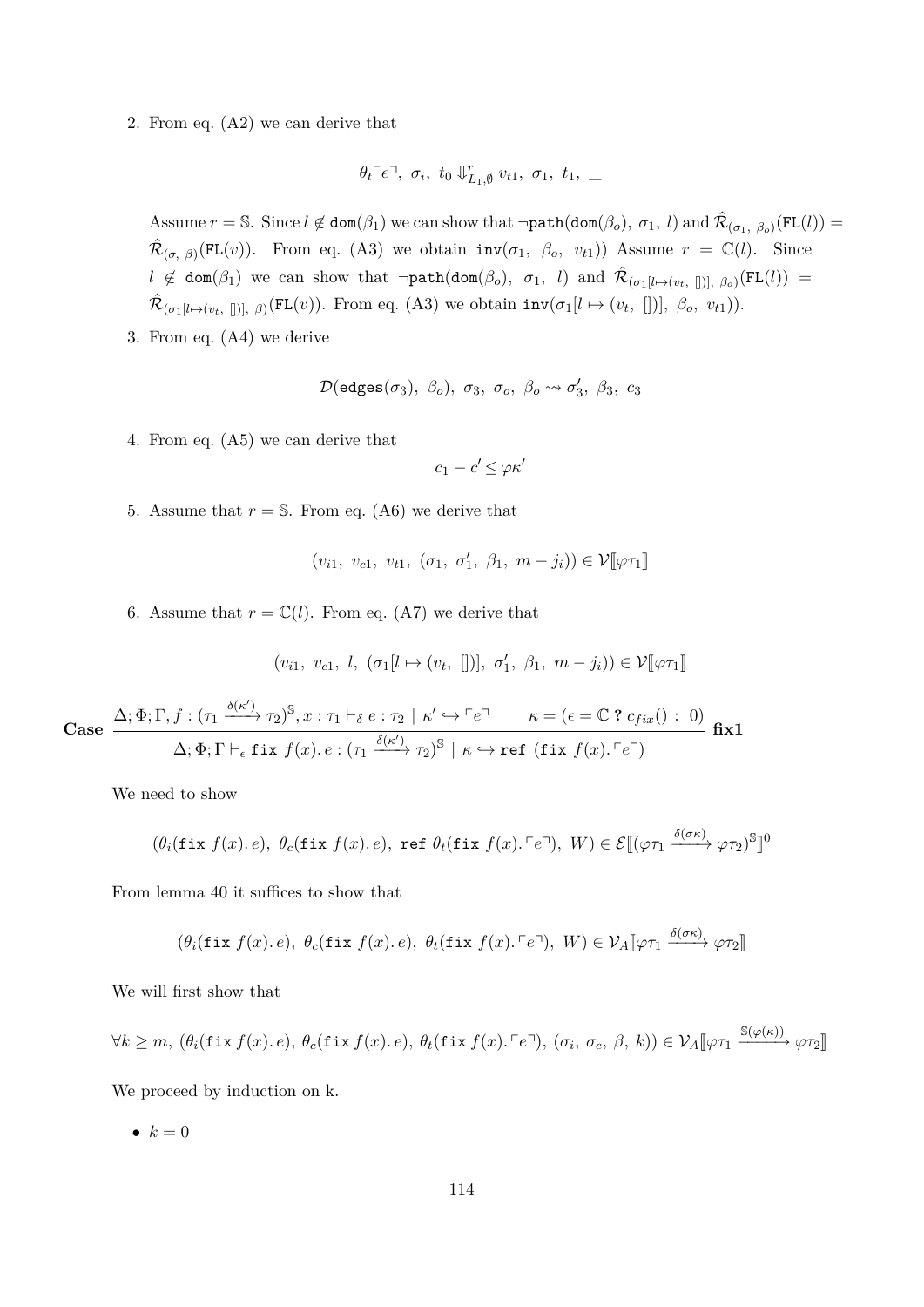This is vacuous from the definition of  $\mathcal{V}[\![\cdot]\!]$ 

•  $k = k' + 1$ 

From the induction hypothesis we know

$$
(\theta_i(\texttt{fix } f(x), e), \ \theta_c(\texttt{fix } f(x), e), \ \theta_t(\texttt{fix } f(x), \ulcorner e \urcorner), \ (\sigma_i, \ \sigma_c, \ \beta, \ k')) \in \mathcal{V}_A[\![\varphi \tau_1 \xrightarrow{\mathbb{S}(\varphi(\kappa))} \varphi \tau_2]\!]
$$
\n(IH)

We pick arbitrary  $W' > (\sigma_i, \sigma_c, \beta, k)$  and  $v_i, v_c, v_t$  *l* such that  $(v_i, v_c, v_t, W') \in \mathcal{V}[[\tau_1]]$ and  $\sigma_i(l) = \text{fix } f(e) \cdot \theta_t \in \mathbb{R}^n$ . We can easily derive using lemma [36](#page-91-0) and the definition of the relation that

$$
(\theta_i[x \mapsto v_i, f \mapsto \text{fix } f(x), \theta_i e], \ \theta_c[x \mapsto v_c, f \mapsto \text{fix } f(x), \theta_c e], \ \theta_t[x \mapsto v_t, f \mapsto l], \ W')
$$

$$
\in \mathcal{G}[\![\varphi\Gamma, f : (\varphi\tau_1 \xrightarrow{\mathbb{S}(\varphi\kappa)} \varphi\tau_2)^{\mathbb{S}}, x : \tau_1]\!]
$$

We instantiate the outer induction hypothesis with the above and we derive

$$
(\theta_i[x \mapsto v_i, f \mapsto \dots]e, \ \theta_c[x \mapsto v_c, f \mapsto \dots]e, \ \theta_t[x \mapsto v_t, f \mapsto \dots] \ulcorner e \urcorner, \ W')
$$

$$
\in \mathcal{E}[\varphi \tau_2]^{ \varphi \kappa}
$$

which proves the goal.

If  $\delta = \mathbb{C}$  we also have to show that

<span id="page-114-1"></span><span id="page-114-0"></span>
$$
(\theta_i(\texttt{fix } f(x), e), \ \theta_t(\texttt{fix } f(x), \ulcorner e \urcorner), \ (\sigma_i, \ \emptyset, \ m)) \in \mathcal{V}_A[\varphi \tau_1 \xrightarrow{\mathbb{C}(\varphi(\kappa))} \varphi \tau_2] \tag{1}
$$

$$
\forall k, (\theta_c(\texttt{fix } f(x), e), \theta_t(\texttt{fix } f(x), \ulcorner e \urcorner), (\sigma_i \uplus \sigma_c, \beta, k)) \in \mathcal{V}_A(\varphi \tau_1 \xrightarrow{\mathbb{C}(\varphi(\kappa))} \varphi \tau_2) \tag{2}
$$

To show eq. [\(1\)](#page-114-0) we will show

$$
\forall k \geq m, \ (\theta_i(\texttt{fix } f(x). e), \ \theta_t(\texttt{fix } f(x). \ulcorner e \urcorner), \ (\sigma_i, \ \emptyset, \ k)) \in \mathcal{V}_A[\varphi \tau_1 \xrightarrow{\mathbb{C}(\varphi(\kappa))} \varphi \tau_2]
$$

We proceed by induction on k.

•  $k=0$ 

This case is vacuously true by the definition of  $V(\cdot)$ 

•  $k = k' + 1$ 

From the induction hypothesis we know

$$
(\theta_i(\texttt{fix } f(x), e), \ \theta_y(\texttt{fix } f(x), \ulcorner e \urcorner), \ (\sigma_i, \ \emptyset, \ k')) \in \mathcal{V}_A(\varphi \tau_1 \xrightarrow{\mathbb{C}(\varphi(\kappa))} \varphi \tau_2) \tag{IH}
$$

We pick arbitrary  $W' > (\sigma_i, \emptyset, k')$  and  $v_i, v_t$  l, such that  $(v_i, v_t, W') \in \mathcal{V}(\tau_1)$  and  $\sigma(l) = \text{fix } f(x)$ .  $\theta_t^{\dagger} e^{\dagger}$ . We can easily derive using the definition of the relation lemma [36](#page-91-0)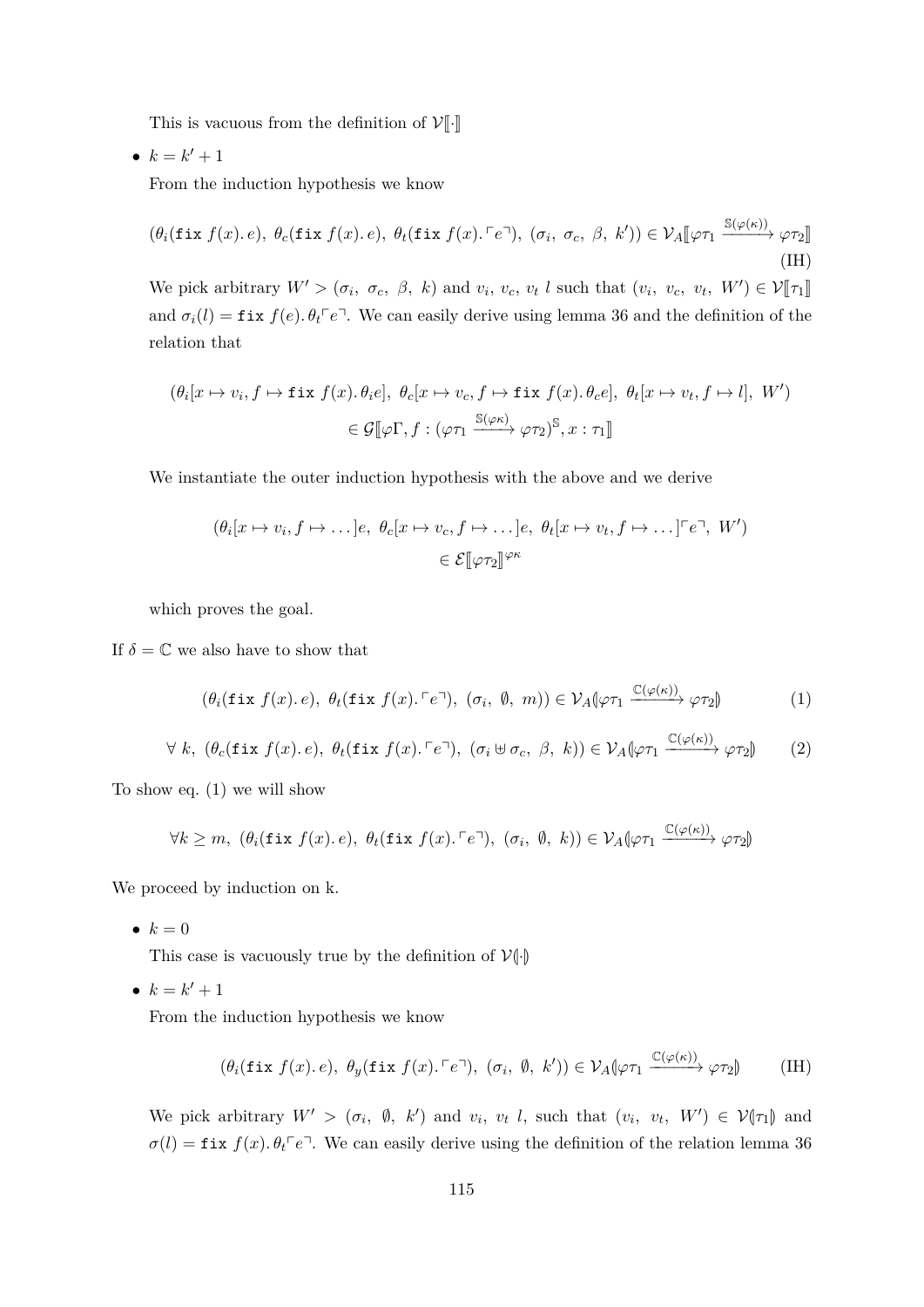that

$$
(\theta_i[x \mapsto v_i, f \mapsto \text{fix } f(x). \theta_i e], \ \theta_t[x \mapsto v_t, f \mapsto l], \ W')
$$

$$
\in \mathcal{G}(\varphi \Gamma, f : (\varphi \tau_1 \xrightarrow{\mathbb{C}(\varphi \kappa)} \varphi \tau_2)^{\mathbb{S}}, x : \tau_1)
$$

We instantiate theorem [44](#page-101-0) with the above and we derive

$$
(\theta_i[x \mapsto v_i, f \mapsto \text{fix } f(x). \theta_i e]e, \ \theta_t[x \mapsto v_t, f \mapsto \text{fix } f(x). \ I]^{\ulcorner} e^{\urcorner}, \ W') \in \mathcal{E}(\varphi \tau_2)^{\varphi \kappa}
$$

which proves the goal.

To show eq.  $(2)$  we pick arbitrary  $k$ , and we show

$$
\forall k' \geq k, \ (\theta_c(\texttt{fix } f(x), e), \ \theta_t(\texttt{fix } f(x), \ulcorner e \urcorner), \ (\sigma_i \uplus \sigma_c, \ \beta, \ k')) \in \mathcal{V}_A[\varphi \tau_1 \xrightarrow{\mathbb{C}(\varphi(\kappa))} \varphi \tau_2]
$$

following the same procedure as above.

$$
\Delta; \Phi; \Gamma, f: \Box((\tau_1 \xrightarrow{\delta(\kappa')} \tau_2)^{\mathbb{S}}, x: \tau_1) \vdash_{\delta} e: \tau_2 \mid \kappa' \hookrightarrow \ulcorner e \urcorner
$$
\n
$$
\text{Case} \quad \frac{\forall x \in \Gamma, \quad \Delta; \Phi \models \vdash \Gamma(x) \sqsubseteq \Box(\Gamma(x)) \qquad \kappa = (\epsilon = \mathbb{C} \ ? \ c_{fix}() : \ 0)}{\Delta; \Phi; \Gamma \vdash_{\epsilon} \text{fix } f(x). \ e: \Box((\tau_1 \xrightarrow{\delta(\kappa')} \tau_2)^{\mathbb{S}}) \mid \kappa \hookrightarrow \text{ref } (\text{fix } f(x). \ulcorner e \urcorner)}
$$
\n
$$
\text{fix2}
$$

We need to show

$$
(\theta_i(\texttt{fix } f(x), e), \ \theta_c(\texttt{fix } f(x), e), \ \texttt{ref } \theta_t(\texttt{fix } f(x). \ulcorner e \urcorner), \ W) \in \mathcal{E}[\Box((\varphi \tau_1 \xrightarrow{\delta(\sigma \kappa)} \varphi \tau_2)^S)]^0
$$

We will first show that if

$$
(\theta_i(\texttt{fix } f(x), e), \ \theta_c(\texttt{fix } f(x), e), \ \theta_t(\texttt{fix } f(x), \ulcorner e \urcorner), \ W) \in \mathcal{V}_A[\![\varphi \tau_1 \xrightarrow{\delta(\sigma \kappa)} \varphi \tau_2]\!]
$$

then for all  $(\sigma_i, \sigma_c, \beta, k) \geq W$ , *l* such that  $\sigma_i(l) = \text{fix } f(x)$ .  $\ulcorner e \urcorner$ 

$$
(\theta_i(\texttt{fix } f(x), e), \ \theta_c(\texttt{fix } f(x), e), \ l, (\sigma_i, \ \sigma_c, \ \beta, \ k)) \in \mathcal{V}_A[\Box((\varphi \tau_1 \xrightarrow{\delta(\sigma \kappa)} \varphi \tau_2)^{\mathbb{S}})]
$$

*Proof.* Let  $W' = (\sigma_i, \sigma_c, \beta, k)$ . We know that  $(\theta_i, \theta_c, \theta_t, W) \in \mathcal{G}[\![\phi]\!]$  Using theorem [43](#page-94-0) and lemma [36](#page-91-0) we can derive that

<span id="page-115-0"></span>
$$
(\theta_i, \ \theta_c, \ \theta_t, \ W') \in \mathcal{G}[\Box(\phi \Gamma)] \tag{1}
$$

From lemma [39,](#page-92-0) it suffices to show that  $\mathcal{R}_{\sigma_i}(\text{FL}(\theta_t(\text{fix } f(x), \lceil e^{\sigma_i}))) \cap \text{dom}(\beta) = \emptyset$ . From lemma [34](#page-91-1) we derive that  $FL(fix f(x), \lceil e^{\eta} \rceil) = \emptyset$ . Consequently,  $FL(\theta_t(fix f(x), \lceil e^{\eta} \rceil) = FL(\theta_t)$ . From eq. [\(1\)](#page-115-0) and the definition of the relations we can derive that  $FL(\theta_t) \cap dom(\beta) = \emptyset$  that proves  $\Box$ the goal.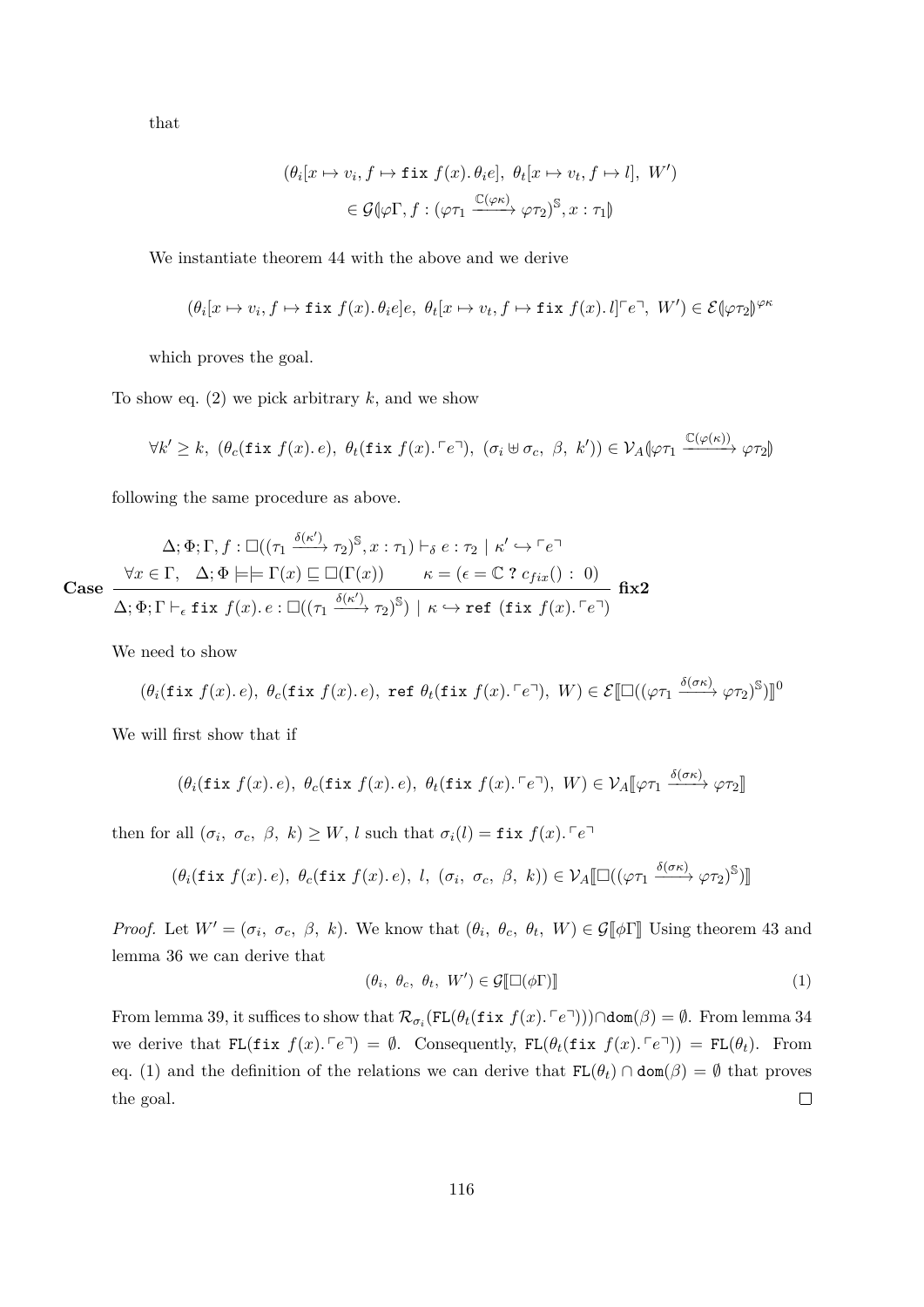Using the above fact we can prove that

$$
(\theta_i(\texttt{fix } f(x), e), \ \theta_c(\texttt{fix } f(x), e), \ \theta_t(\texttt{fix } f(x), \ulcorner e \urcorner), \ W) \in \mathcal{V}_A[\![\varphi \tau_1 \xrightarrow{\delta(\sigma \kappa)} \varphi \tau_2]\!]
$$

The proof is similar to the **fix1** case. From this, the fact we proved above, and lemma [40](#page-93-0) we can derive

$$
(\theta_i(\text{fix } f(x), e), \theta_c(\text{fix } f(x), e), \text{ref } \theta_t(\text{fix } f(x), \lceil e \rceil), W) \in \mathcal{E}[\Box((\varphi \tau_1 \xrightarrow{\delta(\sigma \kappa)} \varphi \tau_2)^{\mathbb{S}})]^0 \tag{2}
$$
\n
$$
\Delta; \Phi; \Gamma \vdash_{\epsilon} e_1 : (\tau_1 \xrightarrow{\delta(\kappa')} \tau_2)^{\mathbb{S}} \mid \kappa_1 \hookrightarrow \lceil e_1 \rceil
$$
\n
$$
\text{Case } \frac{\Delta; \Phi; \Gamma \vdash_{\epsilon} e_2 : \tau_1 \mid \kappa_2 \hookrightarrow \lceil e_2 \rceil \qquad \epsilon \leq \delta \qquad \kappa = \kappa' + \kappa_1 + \kappa_2 + c_{app}(\epsilon, \mathbb{S})}{\Delta; \Phi; \Gamma \vdash_{\epsilon} e_1 e_2 : \tau_2 \mid \kappa \hookrightarrow \lceil e_1 \rceil \lceil e_2 \rceil} \text{apps}
$$

By the induction hypothesis applied on the premises we get:

$$
(\theta_i e_1, \ \theta_c e_1, \ \theta_t \ulcorner e_1 \urcorner, \ W) \in \mathcal{E}[(\varphi \tau_1 \xrightarrow{\delta(\sigma \kappa')} \varphi \tau_2)^{\mathbb{S}}]^{ \varphi \kappa_1}
$$
 (IH1)

$$
(\theta_i e_2, \ \theta_c e_2, \ \theta_t \ulcorner e_2 \urcorner, \ W) \in \mathcal{E}[\![\varphi \tau_1]\!]^{\varphi \kappa_2} \tag{IH2}
$$

We pick arbitrary  $v_i$ ,  $j_i$ ,  $\sigma_i$ ,  $\sigma_c$ ,  $\beta$ ,  $\sigma_o$ ,  $\beta_o$ ,  $c'$ ,  $t_0$  and  $r$  such that

$$
\mathcal{D}(\text{edges}(\sigma_i), \text{ dom}(\beta_o)), \sigma_i, \sigma_o, \beta_o \leadsto \sigma_c, \beta, c'
$$
 (1)

<span id="page-116-3"></span><span id="page-116-1"></span><span id="page-116-0"></span>
$$
(\sigma_i, \sigma_c, \beta, j_i) \ge W
$$

$$
\theta_i(e_1 \ e_2) \Downarrow v_i
$$

and

$$
r = \mathbb{C}(l) \Rightarrow \sigma_i(l) = \Box \ \land \ l \not\in \text{dom}(\beta)
$$

By inversion of the evaluation relation we derive the following:

$$
\theta_i e_1 \Downarrow \text{fix } f(x). e_i, j_1 \tag{2}
$$

<span id="page-116-5"></span><span id="page-116-4"></span><span id="page-116-2"></span>
$$
\theta_i e_2 \Downarrow v_i', j_2 \tag{3}
$$

$$
e_i[x/v_i'][f/\mathtt{fix}\;f(x).e_i] \Downarrow v_i, j_3 \tag{4}
$$

and  $j_i = j_1 + j_2 + j_3$  for some  $e_i$ ,  $v'_i$ ,  $j_1$ ,  $j_2$  and  $j_3$  We instantiate eq. [\(IH1\)](#page-116-0) with fix  $f(x)$ .  $e_i$ ,  $j_1$ ,  $\sigma_i$ ,  $\sigma_c$ ,  $\beta$ , (note that  $(\sigma_i, \sigma_c, \beta, j_1) \geq W$ ),  $\sigma_o$ ,  $\beta_o$ ,  $c'$ ,  $\mathbb{S}$ ,  $t_0$ , eq. [\(1\)](#page-116-1) and eq. [\(2\)](#page-116-2) and we obtain  $v_{c1}, l_f, (\sigma_1, \sigma'_1, \beta_1) \geq (\sigma_i, \sigma_c, \beta), t_1, c_1$  such that:

<span id="page-116-7"></span><span id="page-116-6"></span>
$$
\theta_c e_1 \Downarrow v_{c1} \tag{A1}
$$

$$
\theta_t \ulcorner e_1 \urcorner, \ \sigma_i, \ t_0 \Downarrow_{L_1, \emptyset}^{\mathbb{S}} l_f, \ \sigma_1, \ t_1, \ \_
$$
 (A2)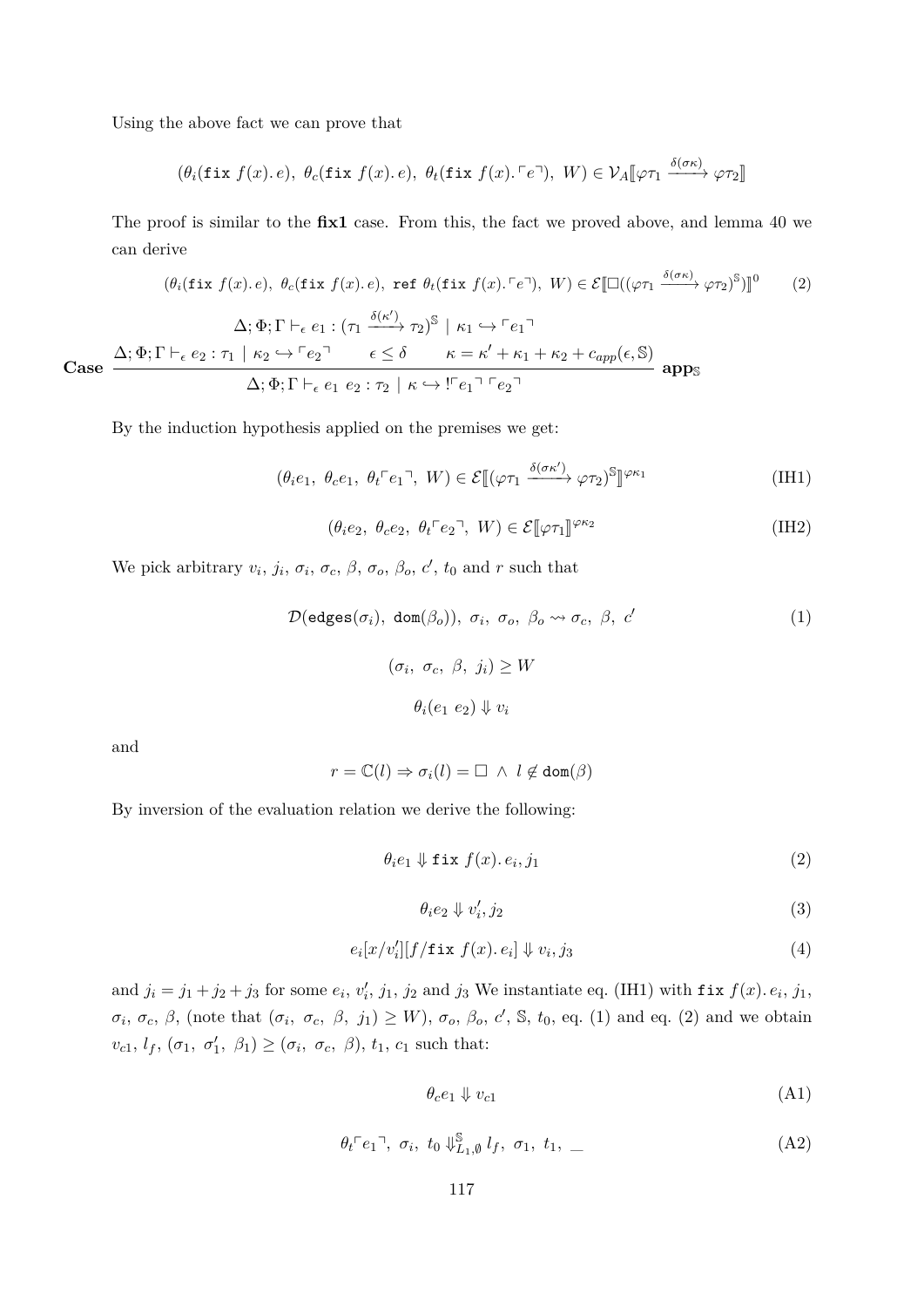$inv(\sigma_1, \beta_o, l_f)$  (A3)

$$
\mathcal{D}(\text{edges}(\sigma_1), \text{ dom}(\beta_o)), \sigma_1, \sigma_o, \beta_o \leadsto \sigma'_1, \beta_1, c_1 \tag{A4}
$$

<span id="page-117-8"></span><span id="page-117-0"></span>
$$
c_1 - c' \le \varphi \kappa_1 \tag{A5}
$$

and

$$
(\text{fix } f(x). e_i, v_{c1}, l_f, (\sigma_1, \sigma'_1, \beta_1, m - j_1)) \in \mathcal{V}[(\varphi \tau_1 \xrightarrow{\delta(\sigma \kappa')} \varphi \tau_2)^{\mathbb{S}}]
$$

From the last statement we obtain that  $l_f \notin \text{trg}(\text{edges}(\sigma_1)), \sigma(l_f) = \text{fix } f(x)$ *.*  $e_t, v_c =$ fix  $f(x)$ *. e<sub>c</sub>* and

$$
(\text{fix } f(x), e_i, \text{ fix } f(x), e_c, \text{ fix } f(x), e_t, (\sigma_1, \sigma'_1, \beta_1, m - j_1)) \in \mathcal{V}[(\varphi \tau_1 \xrightarrow{\delta(\sigma \kappa')} \varphi \tau_2)^{\mathbb{S}}] (A6)
$$

We now instantiate eq. [\(IH2\)](#page-116-3) with  $v'_i$ ,  $j_2$ ,  $\sigma_1$ ,  $\sigma'_1$ ,  $\beta_1$ , (note that  $(\sigma_1, \sigma'_1, \beta_1, j_2) \ge W$ ),  $\sigma_o$ ,  $\beta_o$ ,  $c_1$  *t*<sub>1</sub>, S eq. [\(A4\)](#page-117-0) and eq. [\(3\)](#page-116-4) and we obtain  $v'_c$ ,  $v'_t$ ,  $(\sigma_2, \sigma'_2, \beta_2) \geq (\sigma_1, \sigma_1, \beta_1)$ , *t*<sub>2</sub>, *c*<sub>2</sub> such that:

<span id="page-117-7"></span><span id="page-117-5"></span><span id="page-117-4"></span><span id="page-117-1"></span>
$$
\theta_c e_2 \Downarrow v_c' \tag{B1}
$$

$$
\theta_t \ulcorner e_2 \urcorner, \ \sigma_1, \ t_1 \Downarrow_{L_1, \emptyset}^{\mathbb{S}} v'_t, \ \sigma_2, \ t_2, \ \ldots \tag{B2}
$$

$$
inv(\sigma_2, \ \beta_o, \ v'_t) \tag{B3}
$$

$$
\mathcal{D}(\text{edges}(\sigma_2), \text{ dom}(\beta_o)), \sigma_2, \sigma_o, \beta_o \leadsto \sigma'_2, \beta_2, c_2 \tag{B4}
$$

<span id="page-117-9"></span><span id="page-117-2"></span>
$$
c_2 - c_1 \le \varphi \kappa_2 \tag{B5}
$$

and

$$
(v'_i, v'_c, v'_t, (\sigma_2, \sigma'_2, \beta_2, m - j_2)) \in \mathcal{V}[\varphi \tau_1]
$$

We apply lemma [36](#page-91-0) at the last statement and we obtain

$$
(v'_i, v'_c, v'_t, (\sigma_2, \sigma'_2, \beta_2, m - j_1 - j_2 - 1)) \in \mathcal{V}[\![\varphi \tau_1]\!]
$$
 (B6)

We instantiate eq. [\(A6\)](#page-117-1) with  $\sigma_2$ ,  $\sigma_2'$ ,  $\beta_2$ ,  $m - j_1 - j_2 - 1$  (note that  $(\sigma_2, \sigma_2', \beta_2, m - j_1 - j_2 - 1)$ )  $(\sigma_1, \sigma'_1, \beta_1, m - j_1)$  by lemma [29](#page-89-0) and lemma [30\)](#page-90-0), and eq. [\(B6\)](#page-117-2) and we derive

$$
(e'_i[x/v'_i][f/\ldots], e'_c[x/v'_c][f/\ldots], e'_t[x/v'_t][f/\ldots], (\sigma_2, \sigma'_2, \beta_2, m-j_1-j_2-1)) \in \mathcal{E}[\varphi \tau_2]^{\varphi \kappa'} (C)
$$

We now instantiate eq. [\(C\)](#page-117-3) with  $v_i$ ,  $j_3$ ,  $\sigma_2$ ,  $\sigma'_2$ ,  $\beta_2$ ,  $\sigma_o$ ,  $\beta_o$ ,  $c_2$ ,  $t_2$ ,  $r$  (note that  $r = \mathbb{C}(l) \Rightarrow \sigma_2(l)$  $\Box$  from lemma [29\)](#page-89-0), eq. [\(B4\)](#page-117-4) and eq. [\(4\)](#page-116-5) and we obtain  $v_c$ ,  $v$ ,  $(\sigma_3, \sigma'_3, \beta_3) \geq (\sigma_2, \sigma'_2, \beta_2)$ ,  $t_3$ , *c*3, such that:

<span id="page-117-6"></span><span id="page-117-3"></span>
$$
e_c'[x/v_c'][f/\ldots] \Downarrow v_c \tag{C1}
$$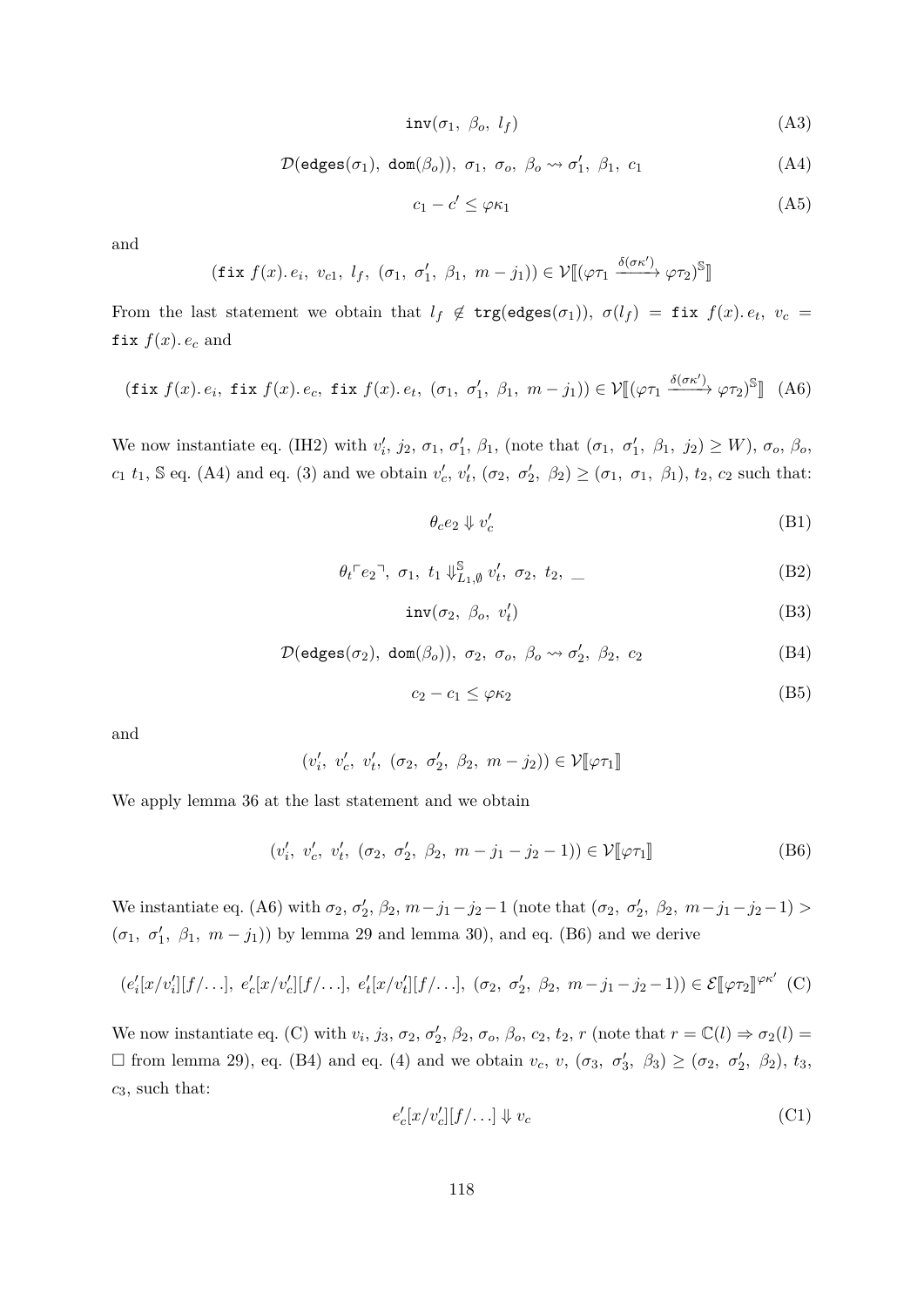$$
e'_t[x/v'_t][f/\ldots], \sigma_2, t_2 \Downarrow_{L_1,\emptyset}^r v_t, \sigma_3, t_3, \ldots \tag{C2}
$$

$$
(r = \mathbb{S} \Rightarrow inv(\sigma_3, \ \beta_o, \ v_t)) \ \land \ (r = \mathbb{C}(l) \Rightarrow inv(\sigma_3[l \mapsto v_t], \ \beta_o, \ l)) \tag{C3}
$$

 $\mathcal{D}(\text{edges}(\sigma_3), \ \beta_o), \ \sigma_3, \ \sigma_o, \ \beta_o \leadsto \sigma'_3, \ \beta_3, \ c_3$  (C4)

<span id="page-118-5"></span><span id="page-118-4"></span><span id="page-118-3"></span><span id="page-118-2"></span><span id="page-118-1"></span><span id="page-118-0"></span>
$$
c_3 \le \varphi \kappa' \tag{C5}
$$

$$
r = \mathbb{S} \Rightarrow (v_i, v_c, v_t, (\sigma_3, \sigma'_3, \beta_3, m - j_i)) \in \mathcal{V}[\![\varphi \tau_1]\!]
$$
 (C6)

$$
r = \mathbb{C}(l) \Rightarrow (v_i, v_c, l, (\sigma_3[l \mapsto (v_t, [])], \sigma'_3, \beta_3, m - j_i)) \in \mathcal{V}[\![\varphi \tau_1]\!]
$$
 (C7)

We can now show the goals.

1. From eq.  $(A1)$ , eq.  $(B1)$  and eq.  $(C1)$  we can derive that

$$
\theta_c(e_1\ e_2)\Downarrow v_c
$$

2. From eq.  $(A2)$ , eq.  $(B2)$  and eq.  $(C2)$  we can derive that

$$
\theta_t \ulcorner e \urcorner, \sigma_i, t_0 \Downarrow_{L_1, \emptyset}^r v_t, \sigma_3, t_3, \_
$$

Furthermore, from eq. [\(C3\)](#page-118-1) we obtain

$$
(r = \mathbb{S} \Rightarrow inv(\sigma_3, \ \beta_0, \ v_t)) \ \wedge \ (r = \mathbb{C}(l) \Rightarrow inv(\sigma_3[l \mapsto v_t], \ \beta_0, \ l))
$$

3. From eq. [\(C4\)](#page-118-2) we derive

$$
\mathcal{D}(\mathsf{edges}(\sigma_3),\;\beta_o),\;\sigma_3,\;\sigma_o,\;\beta_o\leadsto\sigma_3',\;\beta_3,\;c_3
$$

4. From eq. [\(A5\)](#page-117-8), eq. [\(B5\)](#page-117-9), and eq. [\(C5\)](#page-118-3) we can derive that

 $c_3 - c' \leq \varphi(\kappa_1 + \kappa_2 + \kappa' + (\epsilon = \mathbb{C} ? 2 : 0))$ 

5. Assume that  $r = S$ . From eq. [\(C6\)](#page-118-4) we derive that

$$
(v_i, v_c, v_t, (\sigma_3, \sigma'_3, \beta_3, m - j_i)) \in \mathcal{V}[\![\varphi \tau_2]\!]
$$

6. Assume that  $r = \mathbb{C}(l)$ . From eq. [\(C7\)](#page-118-5) we derive that

$$
(v_i, v_c, l, (\sigma_3[l \mapsto (v_t, [])], \sigma'_3, \beta_3, m - j_i)) \in \mathcal{V}[\varphi \tau_2]
$$

**Case**  $\Delta; \Phi; \Gamma \vdash_{\epsilon} e_1 : (\tau_1 \xrightarrow{\mathbb{C}(\kappa')} \tau_2)^{\mathbb{C}} \mid \kappa_1 \hookrightarrow \ulcorner e_1 \urcorner$  $\Delta; \Phi; \Gamma \vdash_{\epsilon} e_2 : \tau_1 \mid \kappa_2 \hookrightarrow \ulcorner e_2 \urcorner \qquad \models \mathbb{C} \trianglelefteq \tau_2 \qquad \kappa = \kappa' + \kappa_1 + \kappa_2 + c_{app}(\epsilon, \mathbb{C})$  $\Delta; \Phi; \Gamma \vdash_{\epsilon} e_1 \ e_2 : \tau_2 \ | \ \kappa \hookrightarrow \texttt{let} \ f \ = \ {}^{\sqsubset}e_1{}^{\sqcap}$  in let  $x \ = \ {}^{\sqsubset}e_2{}^{\sqcap}$  in read $(f, \ f, \ f \ x)$ **app**C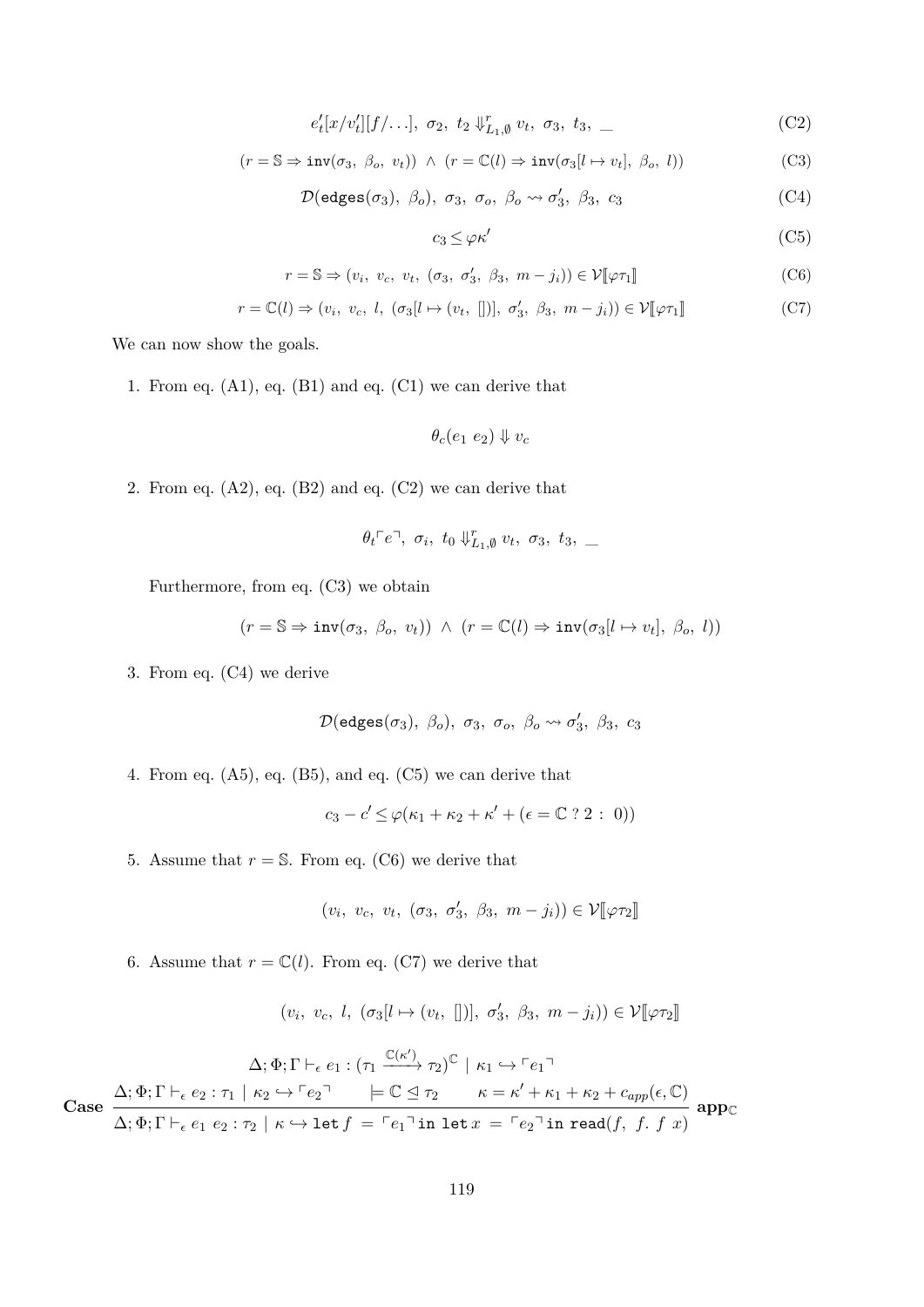By the induction hypothesis applied on the premises we get:

$$
(\theta_i e_1, \ \theta_c e_1, \ \theta_t \ulcorner e_1 \urcorner, \ W) \in \mathcal{E}[(\varphi \tau_1 \xrightarrow{\mathbb{C}(\sigma \kappa')} \varphi \tau_2)^{\mathbb{C}}]^{ \varphi \kappa_1}
$$
 (IH1)

<span id="page-119-3"></span><span id="page-119-1"></span><span id="page-119-0"></span>
$$
(\theta_i e_2, \ \theta_c e_2, \ \theta_t \ulcorner e_2 \urcorner, \ W) \in \mathcal{E}[\![\varphi \tau_1]\!]^{\varphi \kappa_2} \tag{IH2}
$$

We pick arbitrary  $v_i$ ,  $j_i$ ,  $\sigma_i$ ,  $\sigma_c$ ,  $\beta$ ,  $\sigma_o$ ,  $\beta_o$ ,  $c'$ ,  $t_0$  and  $r$  such that

$$
\mathcal{D}(\text{edges}(\sigma_i), \text{ dom}(\beta_o)), \sigma_i, \sigma_o, \beta_o \leadsto \sigma_c, \beta, c'
$$
\n
$$
(\sigma_i, \sigma_c, \beta, j_i) \ge W
$$
\n
$$
\theta_i(e_1 \ e_2) \Downarrow v_i
$$
\n
$$
(1)
$$

and

$$
r = \mathbb{C}(l) \Rightarrow \sigma_i(l) = \Box \ \wedge \ l \not\in \text{dom}(\beta)
$$

By inversion of the evaluation relation we derive the following:

$$
\theta_i e_1 \Downarrow \text{fix } f(x). e_i, j_1 \tag{2}
$$

<span id="page-119-7"></span><span id="page-119-5"></span><span id="page-119-2"></span>
$$
\theta_i e_2 \Downarrow v_i', j_2 \tag{3}
$$

$$
e_i[x/v_i'][f/\mathtt{fix}\;f(x).\;e_i] \Downarrow v_i,j_3 \tag{4}
$$

and  $j_i = j_1 + j_2 + j_3$  for some  $e_i$ ,  $v'_i$ ,  $j_1$ ,  $j_2$  and  $j_3$  We instantiate eq. [\(IH1\)](#page-119-1) with fix  $f(x)$ .  $e_i$ ,  $j_1$ ,  $\sigma_i$ ,  $\sigma_c$ ,  $\beta$ , (note that  $(\sigma_i, \sigma_c, \beta, j_1) \geq W$ ),  $\sigma_o$ ,  $\beta_o$ ,  $c'$ ,  $\mathbb{S}$ ,  $t_0$ , eq. [\(1\)](#page-119-0) and eq. [\(2\)](#page-119-2) and we obtain  $v_{c1}, l_f, (\sigma_1, \sigma'_1, \beta_1) \geq (\sigma_i, \sigma_c, \beta), t_1, c_1$  such that:

<span id="page-119-9"></span><span id="page-119-8"></span><span id="page-119-4"></span>
$$
\theta_c e_1 \Downarrow v_{c1} \tag{A1}
$$

$$
\theta_t \ulcorner e_1 \urcorner, \ \sigma_i, \ t_0 \Downarrow^{\mathbb{S}}_{L_1, \emptyset} l_f, \ \sigma_1, \ t_1, \ \_
$$
 (A2)

$$
inv(\sigma_1, \beta_o, l_f) \tag{A3}
$$

$$
\mathcal{D}(\text{edges}(\sigma_1), \text{ dom}(\beta_o)), \sigma_1, \sigma_o, \beta_o \leadsto \sigma'_1, \beta_1, c_1 \tag{A4}
$$

<span id="page-119-10"></span><span id="page-119-6"></span>
$$
c_1 - c' \le \varphi \kappa_1 \tag{A5}
$$

and

$$
(\text{fix } f(x). e_i, v_{c1}, l_f, (\sigma_1, \sigma'_1, \beta_1, m - j_1)) \in \mathcal{V}[(\varphi \tau_1 \xrightarrow{\mathbb{C}(\sigma \kappa')} \varphi \tau_2)^{\mathbb{C}}] \tag{A6}
$$

We now instantiate eq. [\(IH2\)](#page-119-3) with  $v'_i$ ,  $j_2$ ,  $\sigma_1$ ,  $\sigma'_1$ ,  $\beta_1$ , (note that  $(\sigma_1, \sigma'_1, \beta_1, j_2) \ge W$ ),  $\sigma_o$ ,  $\beta_o$ ,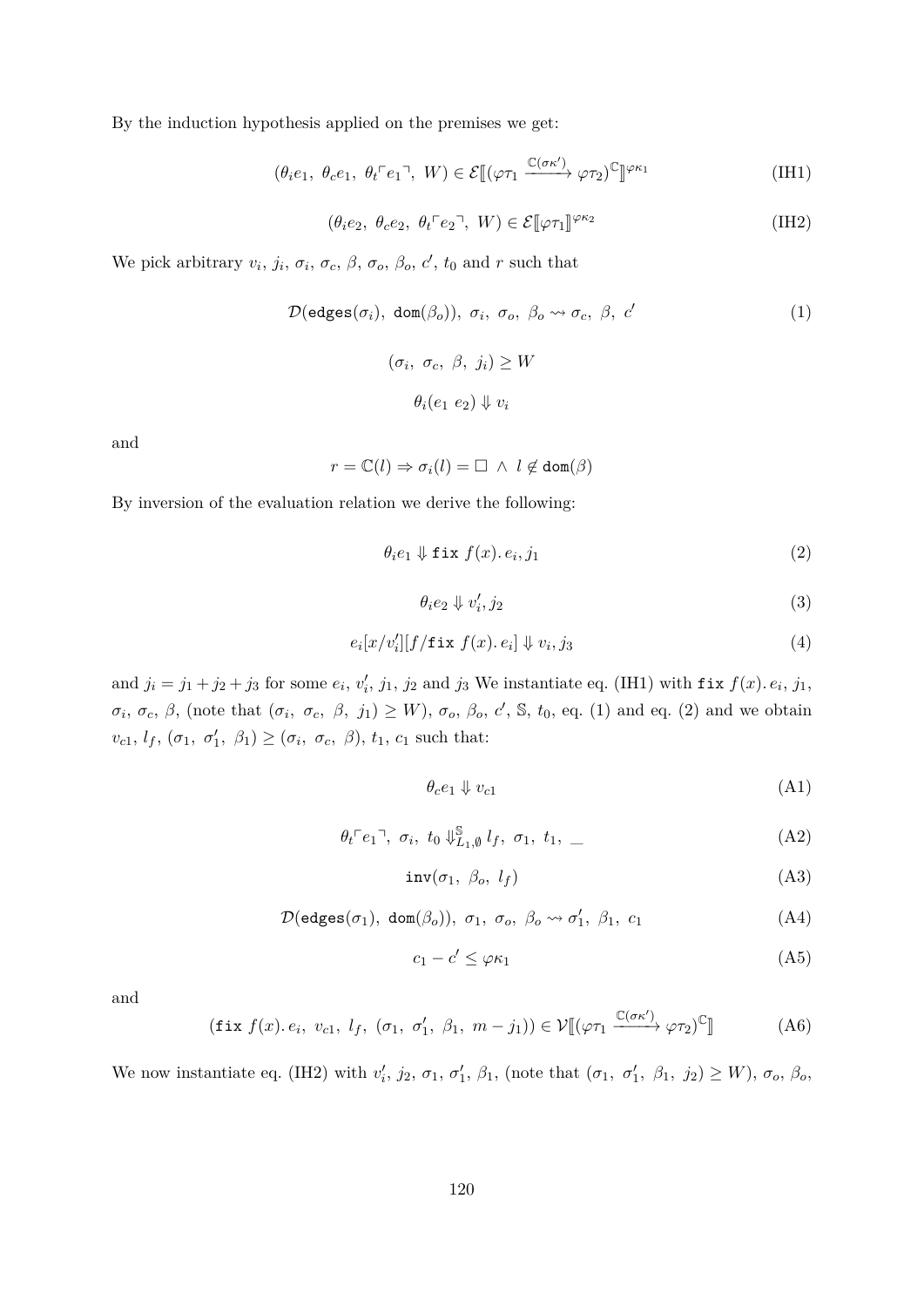$c_1$  *t*<sub>1</sub>, S eq. [\(A4\)](#page-119-4) and eq. [\(3\)](#page-119-5) and we obtain  $v'_c$ ,  $v'_t$ ,  $(\sigma_2, \sigma'_2, \beta_2) \geq (\sigma_1, \sigma_1, \beta_1)$ , *t*<sub>2</sub>, *c*<sub>2</sub> such that:

<span id="page-120-4"></span><span id="page-120-3"></span><span id="page-120-2"></span>
$$
\theta_c e_2 \Downarrow v_c' \tag{B1}
$$

$$
\theta_t \ulcorner e_2 \urcorner, \ \sigma_1, \ t_1 \Downarrow_{L_1, \emptyset}^{\mathbb{S}} v'_t, \ \sigma_2, \ t_2, \ \_
$$
 (B2)

$$
inv(\sigma_2, \ \beta_o, \ v'_t) \tag{B3}
$$

$$
\mathcal{D}(\text{edges}(\sigma_2), \text{ dom}(\beta_o)), \sigma_2, \sigma_o, \beta_o \leadsto \sigma'_2, \beta_2, c_2
$$
 (B4)

<span id="page-120-7"></span><span id="page-120-6"></span><span id="page-120-5"></span><span id="page-120-1"></span>
$$
c_2 - c_1 \le \varphi \kappa_2 \tag{B5}
$$

and

$$
(v'_i, v'_c, v'_t, (\sigma_2, \sigma'_2, \beta_2, m - j_2)) \in \mathcal{V}[\varphi \tau_1]
$$

We apply lemma [36](#page-91-0) and lemma [37](#page-91-2) at the last statement and we obtain

$$
(v'_i, v'_c, v'_t, (\sigma_2, \sigma'_2, \beta_2, m - j_1 - j_2 - 1)) \in \mathcal{V}[\![\varphi \tau_1]\!]
$$
 (B6.1)

$$
\forall m, (v'_i, v'_t, (\sigma_2, \emptyset, m)) \in \mathcal{V}(\varphi \tau_1)
$$
 (B6.2)

<span id="page-120-0"></span>
$$
\forall m, (v_c', v_t', (\sigma_2 \oplus \sigma_2', \beta_2, m)) \in \mathcal{V}(\varphi \tau_1)
$$
 (B6.3)

We distinguish two cases.

•  $l_f \notin \text{dom}(\beta_1)$ 

From eq. [\(A6\)](#page-119-6) we derive that  $\sigma_1(l_f) = (\textbf{fix } f(x), e_t, \vec{e})$  and  $v'_c = \textbf{fix } f(x), e_c$ , for some  $e_c$ ,  $\vec{e}$ , and  $e_t$ , and

$$
(\text{fix } f(x). e_i, \text{ fix } f(x). e_c, \text{ fix } f(x). e_t, (\sigma_1, \sigma'_1, \beta_1, m - c_1)) \in \mathcal{V}_A[\varphi \tau_1 \xrightarrow{\mathbb{S}(\sigma \kappa')} \varphi \tau_2]]
$$
\n(A6.1)

We instantiate eq. [\(A6.1\)](#page-120-0) with  $\sigma_2$ ,  $\sigma_2'$ ,  $\beta_2$ ,  $m - j_1 - j_2 - 1$  (note that  $(\sigma_2, \sigma_2', \beta_2, m - j_1 - j_2)$  $j_2 - 1$  > ( $\sigma_1$ ,  $\sigma'_1$ ,  $\beta_1$ ,  $m - j_1$ ) by lemma [29\)](#page-89-0), and eq. [\(B6.1\)](#page-120-1) and we derive

$$
(e'_i[x/v'_i][f/\ldots], e'_c[x/v'_c][f/\ldots], e'_t[x/v'_t][f/\ldots], (\sigma_2, \sigma'_2, \beta_2, m-j_1-j_2-1)) \in \mathcal{E}[\varphi\tau_2]^{\varphi\kappa'}(C)
$$

We consider two cases.

 $-r = S$ Let  $l_n = \texttt{fresh}_{L_1}(\sigma_2)$ . We instantiate eq. [\(C\)](#page-124-0) with  $v_i, j_3, \sigma_2[l_n \mapsto \Box], \sigma'_2, \beta_2$ , (note that  $\sigma_2[l_n \mapsto \Box] \sqsupseteq \sigma_2$  and  $j_3 < m - j_1 - j_2 - 1$  and  $l_n \notin \text{dom}(\beta_2)$  since  $\text{dom}(\beta_2) \subseteq \text{dom}(\sigma_2)$ )  $\sigma$ <sub>*o*</sub>,  $\beta$ <sub>*o*</sub>,  $c_2$ ,  $t_2 + 1$ ,  $\mathbb{C}(l_n)$  eq. [\(B4\)](#page-120-2) and eq. [\(4\)](#page-119-7) and we obtain  $v_c$ ,  $v$ ,  $(\sigma_3, \sigma'_3, \beta_3) \geq$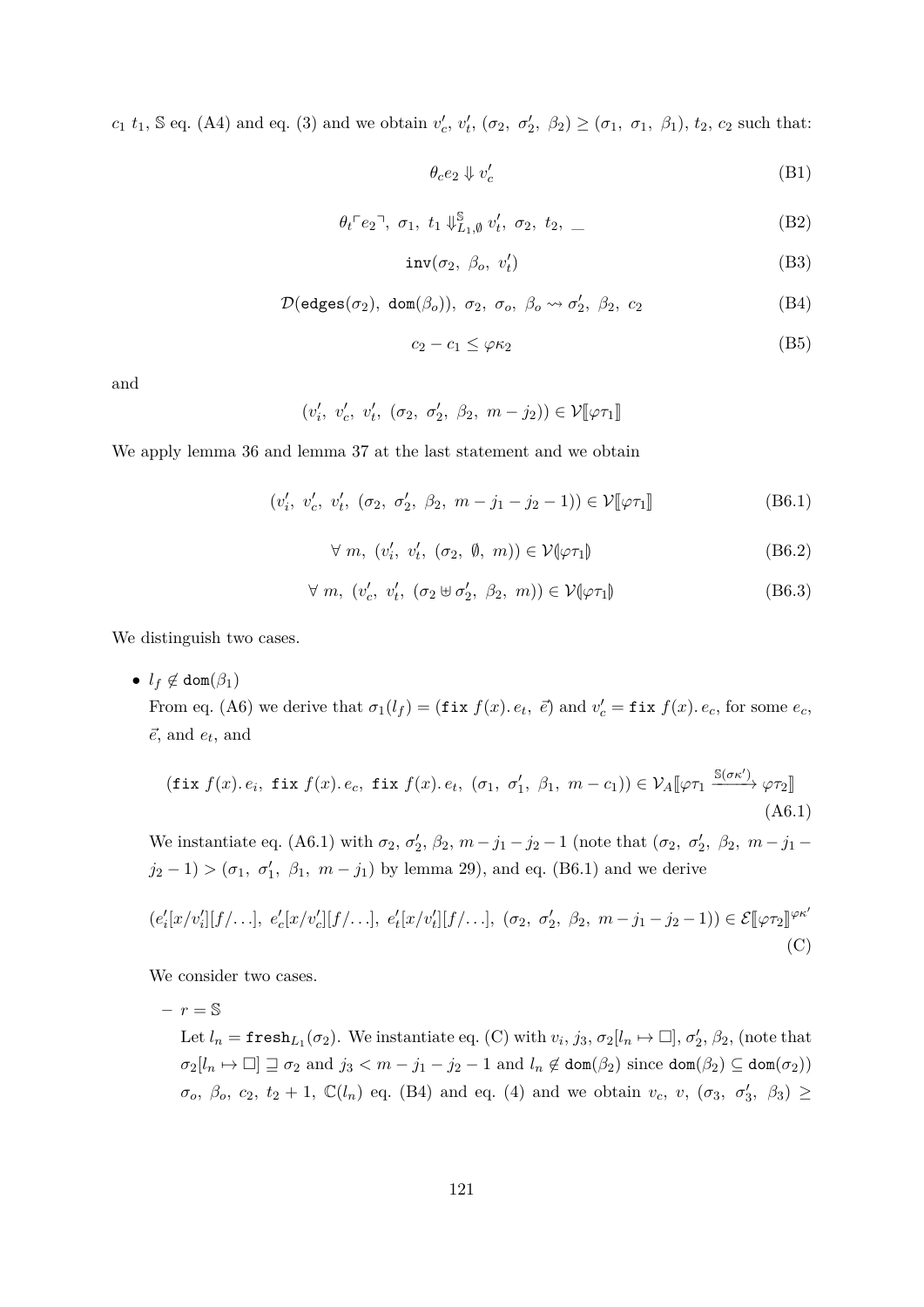$(\sigma_2[l_n \mapsto \Box], \sigma'_2, \beta_2), t_3, c_3$ , such that:

<span id="page-121-0"></span>
$$
e_c[x/v_c'][f/\ldots] \Downarrow v_c \tag{C1}
$$

 $e'_{t}[x/v'_{t}][f/\ldots], \sigma_{2}[l_{n} \mapsto \Box], t_{2}+1 \Downarrow_{L,\beta}^{\mathbb{C}(l_{n})} v, \sigma_{3}, t_{3}, \underline{\ }$ 

and consequently

$$
(\text{fix } f(x). e_t) \ v'_t, \ \sigma_2[l_n \mapsto \Box], \ t_2 + 1 \Downarrow_{L,\beta}^{\mathbb{C}(l_n)} v, \ \sigma_3, \ t_3, \ \_
$$
 (C2)

$$
inv(\sigma_3[l_n \mapsto (v, [])], \ \beta_o, \ l_n)
$$
 (C3)

$$
\mathcal{D}(\text{edges}(\sigma_3), \beta_o), \sigma_3, \sigma_o, \beta_o \rightsquigarrow \sigma'_3, \beta_3, c_3
$$
 (C4)

<span id="page-121-5"></span><span id="page-121-4"></span><span id="page-121-3"></span><span id="page-121-2"></span><span id="page-121-1"></span>
$$
c_3 - c_2 \le \varphi \kappa' \tag{C5}
$$

$$
(v_i, v_c, l_n, (\sigma_3[l_n \mapsto (v, [])], \sigma'_3, \beta_3, m - j_i)) \in \mathcal{V}[\varphi \tau_1]
$$
 (C6)

We can now show the goals.

1. From eq. [\(A1\)](#page-119-8), eq. [\(B1\)](#page-120-3) and eq. [\(C1\)](#page-121-0) we can derive that

$$
\theta_c(e_1\ e_2)\Downarrow v_c
$$

2. From eq.  $(A2)$ , eq.  $(B2)$  and eq.  $(C2)$  we can derive that

$$
\theta_t \ulcorner e \urcorner, \sigma_i, t_0 \Downarrow^{\mathbb{S}}_{L_1, \emptyset} l_n, \sigma_3[l_f \mapsto (\text{fix } f(x). e_t, (l_n, \lambda f. f v'_t, t_2, t_3) :: \vec{e})][l_n \mapsto (v, [])], t_4+1, \dots
$$

We will show that  $\neg \texttt{path}(\texttt{dom}(\beta_o), \ \sigma_3[l_f \mapsto \dots][l_n \mapsto (v, [])], \ l_f)$ .

*Proof.* Assume that  $path(dom(\beta_o), \sigma_3[l_f \mapsto ...][l_n \mapsto (v, [])]$ ,  $l_f$ ). Then from lemma [25](#page-86-0) we derive that  $path(dom(\beta_o), \sigma_1, l_f)$ . It is the case that  $\hat{\mathcal{R}}_{(\sigma_1, dom(\beta_o))}(l_f)$ and using  $inv(\sigma_1, l_f, \sigma)$  we derive that  $l_f \in \mathcal{D}(edges(\sigma_1), dom(\beta_o)).$  Using lemma [30](#page-90-0) we derive that  $l_f \in \text{dom}(\beta_1)$  which is contradictory.  $\Box$ 

We will also show that  $\mathcal{D}(\text{edges}(\sigma_3[l_f \mapsto (\texttt{fix } f(x). e_t, (l_n, \lambda f. f v'_t, t_2, t_3))$ :  $[\vec{e}]$ ][ $l_n \mapsto (v, []$ ]])*,*  $\beta_o$ ) =  $\mathcal{D}$ (edges( $\sigma_3$ )*,*  $\beta_o$ )

*Proof.* Since  $l_f \notin \text{dom}(\beta_1)$  we derive that  $l_f \notin \text{dom}(\beta_0)$ . If  $l_f \notin \text{trg}(\sigma_3[l_f \mapsto$ *...*][ $l_n$  → (*v*, [])]) ∪ dom( $\beta_o$ ) the result follows by the definition of dependency graph. Assume that  $l_f \in \text{trg}(\sigma_3[l_f \mapsto \dots][l_n \mapsto (v, [])]$ ). Using lemma [29](#page-89-0) we derive that  $l_f \in \text{trg}(\sigma_1)$  Since  $\neg \text{path}(\text{dom}(\beta_o), \sigma_3[l_f \mapsto \dots][l_n \mapsto (v, [])], l_f)$  the result follows from lemma [26.](#page-89-2)  $\Box$ 

Now, we can show that  $inv(\sigma_3[l_f \mapsto (\textbf{fix } f(x), e_t, (l_n, \lambda f.f \ v'_t, t_2, t_3))$ :  $\vec{e}$ )][ $l_n \mapsto (v, [])$ ],  $\beta_o, l_n$ )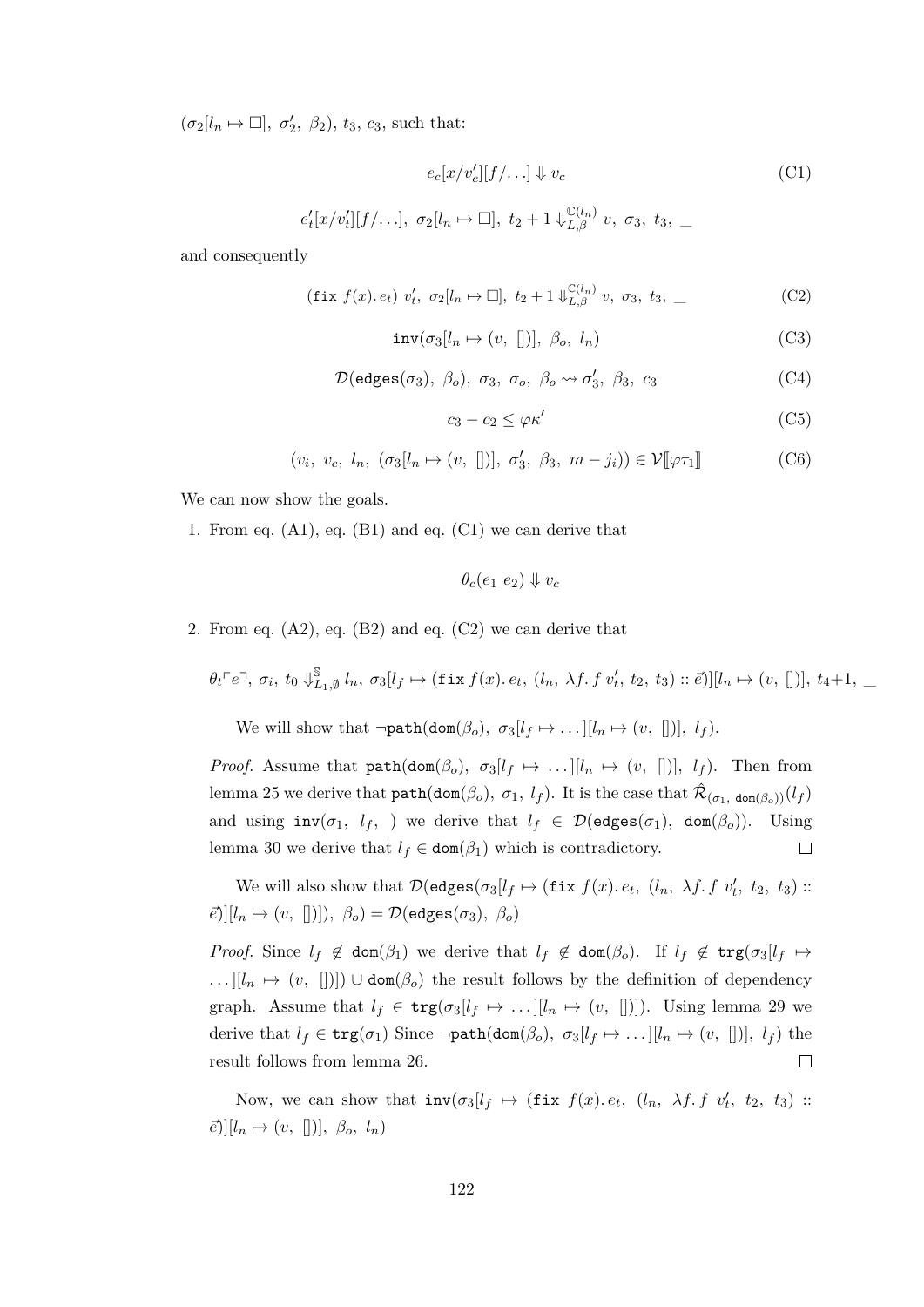*Proof.* We can easily show that  $\hat{\mathcal{R}}_{(\sigma_3[l_f\mapsto\ldots][l_n\mapsto(v,[])], \text{ dom}(\beta_o))}(\text{FL}(l_n)) = \hat{\mathcal{R}}_{(\sigma_3, \text{ dom}(\beta_o))}(\text{FL}(l_n)).$ Since  $\mathcal{D}(\text{edges}(\sigma_3[l_f \mapsto \dots][l_n \mapsto (v, []))), \ \beta_o) = \mathcal{D}(\text{edges}(\sigma_3), \ \beta_o)$  the result follows from eq. [\(C3\)](#page-121-2)  $\Box$ 

3. From the facts we proved above and using eq. [\(C4\)](#page-121-3) we conclude that

$$
\mathcal{D}(\text{edges}(\sigma_3[l_f \mapsto \dots][l_n \mapsto (v, [])]), \beta_o), \sigma_3[l_f \mapsto \dots][l_n \mapsto (v, [])], \sigma_o, \beta_o
$$
  

$$
\leadsto
$$
  

$$
\sigma'_3, \beta_3, c_3
$$

4. From eq. [\(A5\)](#page-119-10), eq. [\(B5\)](#page-120-5), and eq. [\(C5\)](#page-121-4) we can derive that

$$
c_3 - c' \le \varphi(\kappa_1 + \kappa_2 + \kappa' + c_{app}(\epsilon, \mathbb{S}))
$$

5. Using the fact that  $\sigma_3[l_f \mapsto (\texttt{fix } f(x), e_t, (l_n, \lambda f, f \, v'_t, t_2, t_3) :: \vec{e})] \sqsupseteq \sigma_3$  we derive  $\sigma_3[l_f \mapsto (\texttt{fix } f(x) \ldotp e_t, (l_n, \lambda f \ldotp f \ldotp v'_t, t_2, t_3) :: \vec{e})][l_n \mapsto (v, [])] \sqsupseteq \sigma_3[l_n \mapsto (v, [])].$ From eq. [\(C6\)](#page-121-5) and lemma [36](#page-91-0) we derive that

$$
(v_i, v_c, l_n, (\sigma_3[l_f \mapsto \dots][l_n \mapsto (v, [])], \sigma'_3, \beta_3, m - j_i))
$$
  

$$
\in \mathcal{V}[\![\varphi \tau_2]\!]
$$

 $- r = \mathbb{C}(l_n)$ 

We instantiate eq. [\(C\)](#page-124-0) with  $v_i$ ,  $j_3$ ,  $\sigma_2$ ,  $\sigma'_2$ ,  $\beta_2$ , (note that  $j_3 < m-j_1-j_2-1$ ,  $\sigma_2(l_n) = \Box$ and  $l_n \notin \text{dom}(\beta_2)$  using the initial hypothesis and lemma [29,](#page-89-0) lemma [30\)](#page-90-0)  $\sigma_o$ ,  $\beta_o$ ,  $c_2$ ,  $t_2 + 1$ ,  $\mathbb{C}(l_n)$  eq. [\(B4\)](#page-120-2) and eq. [\(4\)](#page-119-7) and we obtain  $v_c$ ,  $v$ ,  $(\sigma_3, \sigma'_3, \beta_3) \geq (\sigma_2, \sigma'_2, \beta_2)$ ,  $t_3$ , *c*3, such that:

<span id="page-122-0"></span>
$$
e_c'[x/v_c'][f/\ldots] \Downarrow v_c \tag{C1}
$$

$$
e'_t[x/v'_t][f/\ldots], \sigma_2, t_2+1 \Downarrow_{L_1, \emptyset}^{\mathbb{C}(l_n)} v, \sigma_3, t_3, \_
$$
 (C2)

$$
inv(\sigma_3[l_n \mapsto (v, [])], \ \beta_o, \ l_n)
$$
 (C3)

$$
\mathcal{D}(\text{edges}(\sigma_3), \beta_0), \sigma_3, \sigma_0, \beta_0 \rightsquigarrow \sigma'_3, \beta_3, c_3
$$
 (C4)

<span id="page-122-3"></span><span id="page-122-2"></span><span id="page-122-1"></span>
$$
c_3 - c_2 \le \varphi \kappa' \tag{C5}
$$

$$
(v_i, v_c, l_n, (\sigma_3[l_n \mapsto (v, [])], \sigma'_3, \beta_3, m - j_i)) \in \mathcal{V}[\mathcal{V} \mathcal{T}_1] \tag{C6}
$$

We can now show the goals.

1. From eq.  $(A1)$ , eq.  $(B1)$  and eq.  $(C1)$  we can derive that

$$
\theta_c(e_1\ e_2)\Downarrow v_c
$$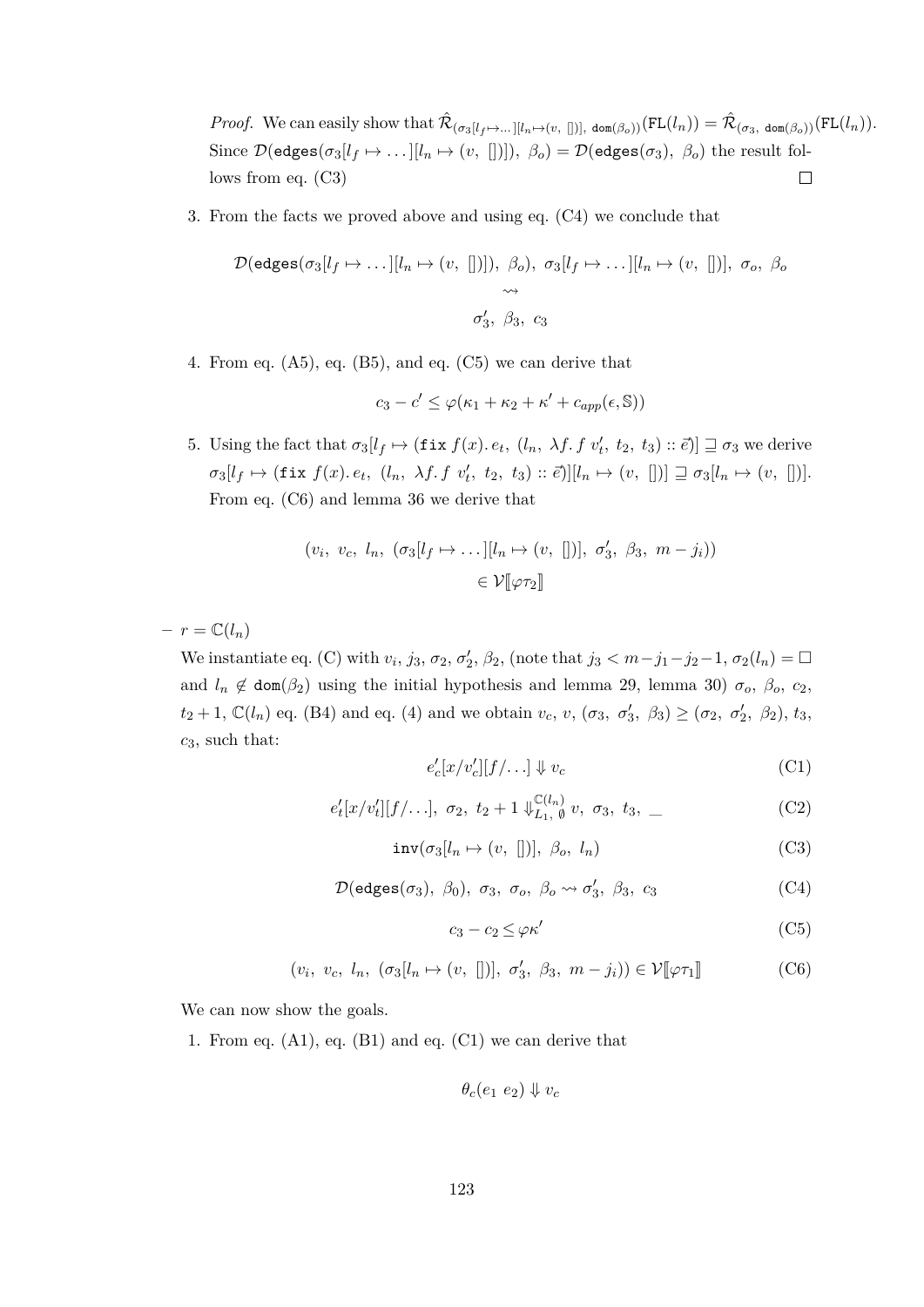2. From eq.  $(A2)$ , eq.  $(B2)$  and eq.  $(C2)$  we can derive that

$$
\theta_t^{\top}e^{-}, \sigma_i, t_0 \Downarrow_{L_1, \emptyset}^{\mathbb{C}(l_n)} v, \sigma_3[l_f \mapsto (\text{fix } f(x). e_t, (l_n, \lambda f. f v'_t, t_2, t_3), (e))], t_3+1, \_
$$

We will show that  $\neg \texttt{path}(\texttt{dom}(\beta_o), \sigma_3[l_f \mapsto \dots], l_f)$ .

*Proof.* Assume that  $path(dom(\beta_o), \sigma_3[l_f \rightarrow ...], l_f)$ . Then from lemma [25](#page-86-0) we derive that  $path(dom(\beta_o), \sigma_1, l_f)$ . It is the case that  $\hat{\mathcal{R}}_{(\sigma_1, dom(\beta_o))}(l_f)$  and using  $inv(\sigma_1, l_f, )$  we derive that  $l_f \in \mathcal{D}(edges(\sigma_1), dom(\beta_o))$ . Using lemma [30](#page-90-0) we derive that  $l_f \in \text{dom}(\beta_1)$  which is contradictory.  $\Box$ 

We will also show that  $\mathcal{D}(\text{edges}(\sigma_3[l_f \mapsto (\texttt{fix } f(x). e_t, (l_n, \lambda f. f v'_t, t_2, t_3))$ :  $\vec{e}$ )])*,*  $\beta_o$ ) =  $\mathcal{D}(\text{edges}(\sigma_3), \beta_o)$ 

*Proof.* Since  $l_f \notin \text{dom}(\beta_1)$  we derive that  $l_f \notin \text{dom}(\beta_0)$ . If  $l_f \notin \text{trg}(\sigma_3[l_f \mapsto$ *. . .* ]) ∪ dom(*βo*) the result follows by the definition of dependency graph. Assume that  $l_f \in \text{trg}(\sigma_3[l_f \mapsto \dots])$ . Using lemma [29](#page-89-0) we derive that  $l_f \in \text{trg}(\sigma_1)$  Since  $\neg \texttt{path}(\texttt{dom}(\beta_o), \sigma_3[l_f \mapsto \dots], l_f)$  the result follows from lemma [26.](#page-89-2)  $\Box$ 

Now, we can show that  $inv(\sigma_3[l_f \mapsto (\textbf{fix } f(x), e_t, (l_n, \lambda f.f \ v'_t, t_2, t_3))$ :  $\mathcal{E}[\|u_n \mapsto (v, \|)$ ],  $\beta_o, l_n$ 

*Proof.* We ca show that  $\hat{\mathcal{R}}_{(\sigma_3[l_f \mapsto \dots]][l_n \mapsto (v,[])]}$ ,  $\text{dom}(\beta_o))(\text{FL}(v)) = \hat{\mathcal{R}}_{(\sigma_3, \text{ dom}(\beta_o))}(\text{FL}(v))$ and since  $\mathcal{D}(\text{edges}(\sigma_3[l_f \mapsto \dots [[l_n \mapsto (v, [])]), \beta_o) = \mathcal{D}(\text{edges}(\sigma_3), \beta_o)$  the result follows from eq. [\(C3\)](#page-122-2)  $\Box$ 

3. From the facts we proved above and eq. [\(C4\)](#page-122-3) we conclude that

$$
\mathcal{D}(\text{edges}(\sigma_3[l_f \mapsto \dots]), \ \beta_o), \ \sigma_3[l_f \mapsto \dots][l_n \mapsto (v, [])], \ \sigma_o, \ \beta_o
$$
  

$$
\leadsto
$$
  

$$
\sigma'_3, \ \beta_3, \ c_3
$$

4. Using the fact that  $\sigma_3[l_f \mapsto (\texttt{fix } f(x) \cdot e_t, (l_n, \lambda f \cdot f \ v'_t, t_2, t_3), (e))] \sqsupseteq \sigma_3$  we derive  $\sigma_3[l_f \mapsto (\texttt{fix } f(x) \cdot e_t, (l_n, \lambda f \cdot f \ v'_t, t_2, t_3), \vec(e))] [l_n \mapsto (v, [])] \sqsupseteq \sigma_3[l_n \mapsto (v, [])].$ From eq. [\(C6\)](#page-121-5) and lemma [36](#page-91-0) we derive that

$$
(v_i, v_c, l_n, (\sigma_3[l_f \mapsto (\dots)][l_n \mapsto (v, [])], \sigma'_3, \beta_3, m - j_i))
$$
  

$$
\in \mathcal{V}[\![\varphi \tau_2]\!]
$$

 $\bullet$  *l<sub>f</sub>*  $\in$  dom( $\beta_1$ )

From eq. [\(A6\)](#page-119-6) we derive that  $\sigma_1(l) = (\textbf{fix } f(x), e_{t1}, \vec{e}), \sigma'_1(\beta_1(l)) = (\textbf{fix } f(x), e_{t2}, \vec{e})$  and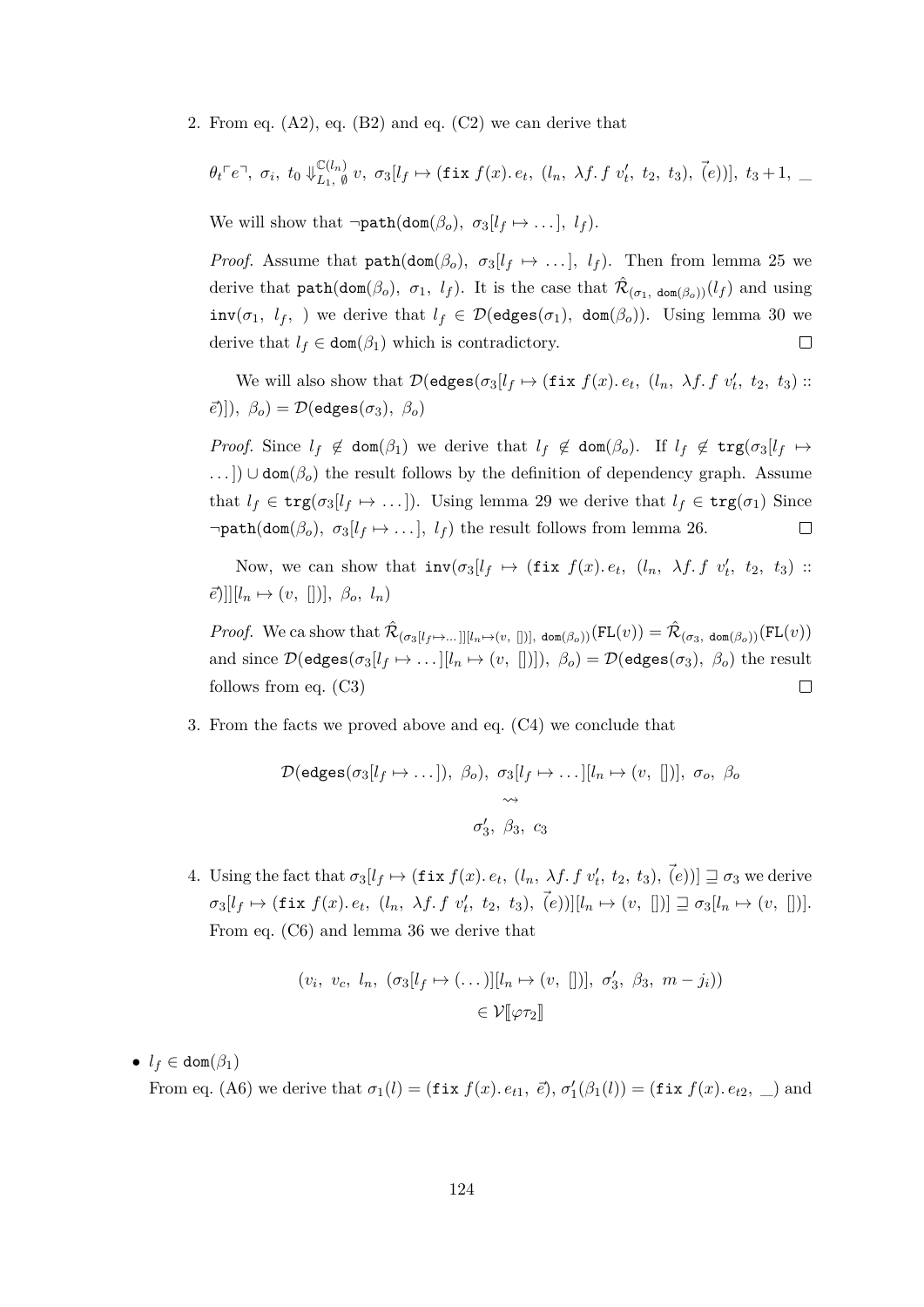$v'_c = \texttt{fix } f(x)$ *. e<sub>c</sub>*, for some *e<sub>c</sub>*, *e<sub>t1</sub>* and *e<sub>t2</sub>*, and

$$
\forall m, (\text{fix } f(x). e_i, \text{fix } f(x). e_{t1}, (\sigma_1, \emptyset, m)) \in \mathcal{V}(\varphi \tau_1 \xrightarrow{\mathbb{C}(\sigma \kappa')} \varphi \tau_2) \tag{A5.2}
$$

and

<span id="page-124-2"></span><span id="page-124-1"></span>
$$
\forall m, (\text{fix } f(x). e_c, \text{fix } f(x). e_{t2}, (\sigma_1 \uplus \sigma'_1, \beta_1, m)) \in \mathcal{V}(\varphi \tau_1)
$$
 (A5.3)

We can pick an arbitrary *m* and instantiate eq.  $(A5.2)$  with  $m + 1$  and then eq.  $(B6.2)$ (note that  $\sigma_2 \sqsupseteq \sigma_1$ ,  $m < m + 1$ ) in order to derive

$$
\forall m, (e_i[x/v_i'][f/\texttt{fix } f(x). e_i], e_{t1}[x/v_t'][f/\texttt{fix } f(x). e_{t1}], (\sigma_2, \emptyset, m)) \in \mathcal{E}(\varphi \tau_2)^{\varphi \kappa'} \quad (C)
$$

We can pick an arbitrary *m* and instantiate eq. [\(A5.3\)](#page-124-2) with  $m + 1$  and then eq. [\(B6.3\)](#page-120-7) (note that  $(\sigma_2 \oplus \sigma'_2, \ \beta_2, \ m) > (\sigma_1 \oplus \sigma'_1, \ \beta_1, \ m+1)$ ) in order to derive

$$
\forall m, (e_c'[x/v_c'][f/\texttt{fix } f(x), e_c'], e_{t2}'[x/v_t'][f/\texttt{fix } f(x), e_{t2}'], (\sigma_2' \uplus \sigma_2, \beta_2, m)) \in \mathcal{E}(\varphi \tau_2)^{\varphi \kappa'}
$$

Let 
$$
l'_n = \mathbf{fresh}_L(\sigma'_2)
$$
. Using lemma 36 and the above equation we derive  
\n $\forall m, (e'_c[x/v'_c][f/\mathbf{fix}\ f(x), e'_c], e'_{t2}[x/v'_t][f/\mathbf{fix}\ f(x), e'_{t2}], (\sigma_2 \oplus \sigma'_2[l'_n \mapsto \Box], \beta_2, m)) \in \mathcal{E}(\varphi \tau_2)^{\varphi \kappa'}$  (D)

We now instantiate lemma [41](#page-93-1) with eq. [\(D\)](#page-124-3) and we derive that

<span id="page-124-3"></span><span id="page-124-0"></span>
$$
e_c[x/v_c'][f/\text{fix }f(x). e_c] \Downarrow v_c \tag{D1}
$$

$$
e'_{t2}[x/v'_t][f/\text{fix } f(x), e'_{t2}], \sigma_2 \uplus \sigma'_2[l'_n \mapsto \Box], \quad \downarrow_{L_2, \beta_2}^{\mathbb{C}(l'_n)} l_2, \sigma_2 \uplus \sigma'_3, \quad \ldots, \quad c_3
$$

and consequently using lemma [29](#page-89-0)

$$
(f \ v'_t)[f/\text{fix } f(x) \cdot e'_{t2}], \ \sigma_3 \ \ \text{and} \ \ \sigma'_2[l'_n \mapsto \Box], \ \ \text{if} \ \ \mathbb{C}^{(l'_n)}_{L_2, \ \beta_2} \ v_2, \ \ \sigma_3 \ \ \text{if} \ \ \sigma'_3, \ \ \text{if} \ \ c_3 + 1 \tag{D2}
$$

We also derive

<span id="page-124-8"></span><span id="page-124-7"></span><span id="page-124-6"></span><span id="page-124-5"></span><span id="page-124-4"></span>
$$
c'_3 \le \varphi \kappa' \tag{D3}
$$

and

$$
\forall m, (v_c, l'_n, (\sigma_3 \oplus \sigma'_3[l'_n \mapsto v_2], \beta_2, m)) \in \mathcal{V}(\varphi \tau_2)
$$
 (D4)

We consider the following cases.

 $- r = S$ 

Let 
$$
l_n = \text{fresh}_L(\sigma_2)
$$
. Using lemma 36 and eq. (C) we can derive that  
\n $\forall m, (e_i[x/v'_i][f/\text{fix } f(x).e_i], e_{t1}[x/v'_i][f/\text{fix } f(x).e_{t1}], (\sigma_2[l_n \mapsto \Box], \emptyset, m)) \in \mathcal{E}(\varphi \tau_2)$  (C.1)

We now instantiate lemma [41](#page-93-1) with eq. [\(C.1\)](#page-124-4) and we derive that

$$
e'_{t1}[x/v'_t][f/\mathtt{fix}~f(x).~e'_t]e_{t1},~ \sigma_2[l_n \mapsto \square],~ t_2+1 \Downarrow_{L_1,~\emptyset}^{\mathbb{C}(l_n)} v_1,~ \sigma_3,~ t_3,~\_
$$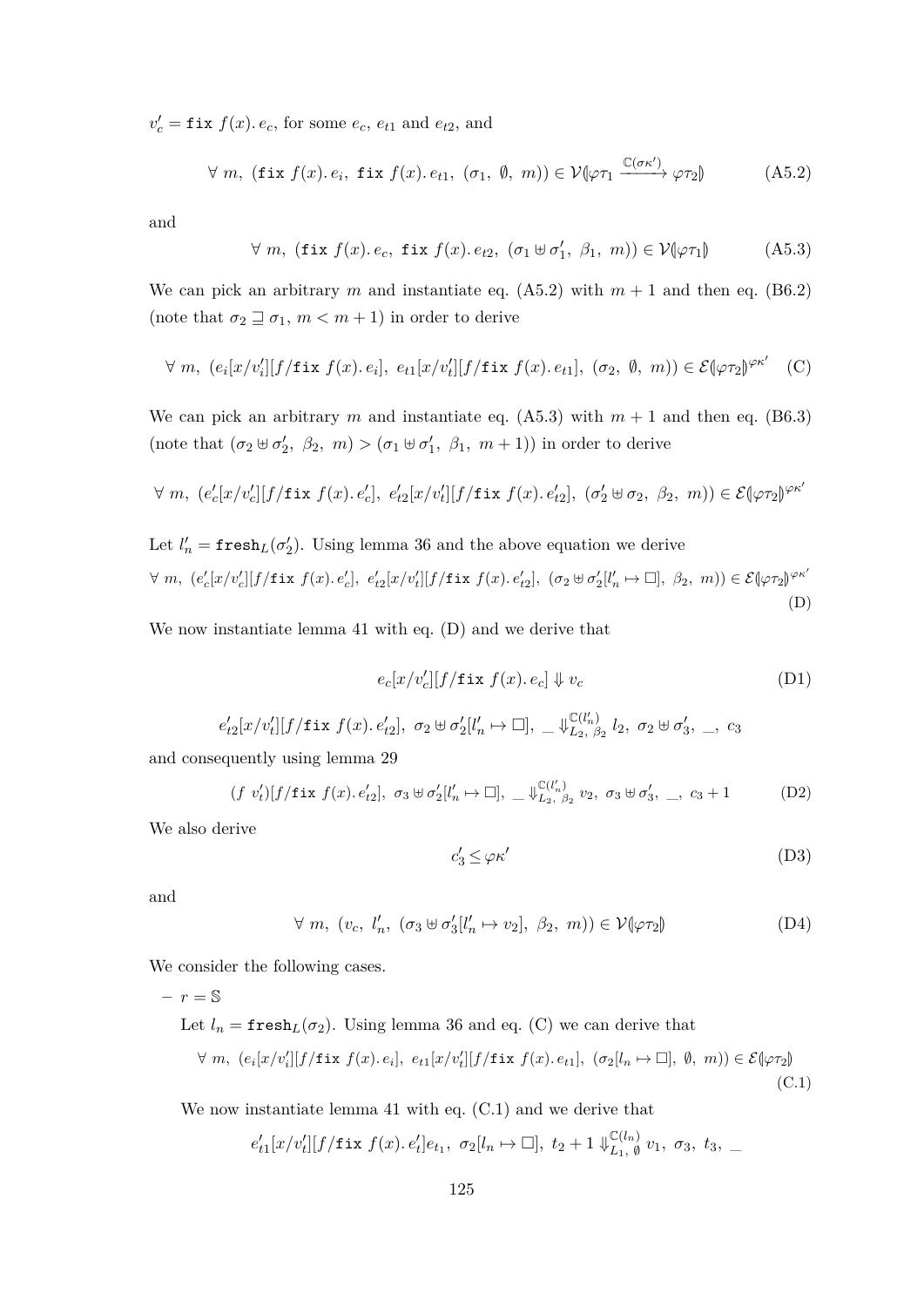and consequently

$$
(f \ v'_t)[f/\text{fix } f(x). e'_{t1}], \ \sigma_2[l_n \mapsto \Box], \ t_2 + 1 \Downarrow_{L_1, \emptyset}^{\mathbb{C}(l_n)} v_1, \ \sigma_3, \ t_3, \_
$$
 (C1)

We also derive using the fact that the evaluation relation in the source is deterministic

$$
\forall m, (v_i, l_n, (\sigma_3[l_n \mapsto (v_1, [])], \emptyset, m)) \in \mathcal{V}(\varphi \tau_2)
$$
 (C2)

We can now show the goals.

1. From eq. [\(A1\)](#page-119-8), eq. [\(B1\)](#page-120-3) and eq. [\(D1\)](#page-124-5) we can derive that

<span id="page-125-1"></span><span id="page-125-0"></span>
$$
\theta_c(e_1\ e_2)\Downarrow v_c
$$

2. From eq.  $(A2)$ , eq.  $(B2)$  and eq.  $(C1)$  we can derive that

$$
\theta_t \ulcorner e \urcorner, \sigma_i, t_0 \Downarrow^{\mathbb{S}}_{L_1, \emptyset} l_n, \sigma_3[l_f \mapsto (\text{fix } f(x). e_{t1}, (l_n, \lambda f. f v'_t, t_2, t_3))][l_n \mapsto v_1], t_3+1, \dots
$$

Furthermore, we will show that  $\text{inv}(\sigma_3[l_f \mapsto (\text{fix } f(x). e_{t1}, (l_n, \lambda f. f v'_t, t_2, t_3))][l_n \mapsto$ *v*1]*, βo, ln*)

*Proof.* Let  $l \in \hat{\mathcal{R}}_{(\sigma_3[l_f \mapsto \dots][l_n \mapsto (v,[])]}$ , dom $(bij_o))$  (FL $(l_n)$ ). We know that  $l_f \in \text{dom}(\beta_1)$ and consequently from lemma [30](#page-90-0) we can derive that  $l_f \in \mathcal{D}(\text{edges}(\sigma_1), \text{ dom}(\beta_o))$ or  $l_f \in \text{dom}(b_o)$ . Thus,  $\text{path}(\text{dom}(\beta), \text{edges}(\sigma_1), l_f)$ . Using lemma [25](#page-86-0) we can derive that  $path(dom(\beta_o), edges(\sigma_3[l_f \rightarrow ...][l_n \rightarrow (v, [])], l_n),$  and thus, by the definition of  $\hat{\mathcal{R}}_{(\cdot, \cdot)}(\cdot)$ , that  $l = l_n$ . Also, using lemma [29,](#page-89-0) we derive that there is no  $(l'_s, l'_d, f', t'_1, t'_2) \in \text{edges}(\sigma_3[l_f \mapsto \dots[[l_n \mapsto (v, [])])$  such that  $\texttt{path}(\texttt{dom}(\beta_o), \sigma_3[l_f \mapsto$  $\dots$   $[[l_n \mapsto (v, [])], l'_s)$  and  $t'_1 < t_1, t_2 < t'_2$ . We conclude that  $l_n \in \text{trg}(\mathcal{D}(\text{edges}(\sigma_3[l_f \mapsto$  $\ldots$   $[l_n \mapsto (v, [])]$ , dom $(\beta_o))$  $\Box$ 

3. We can use eq. [\(D2\)](#page-124-6) and the definition of change propagation to derive that

$$
[(l_f, l_n, \lambda f. f v'_t, t_2, t_3)], \sigma_3, \sigma'_2, \beta_2 \leadsto \sigma'_3[l'_n \mapsto (v_2, [])], \beta_2[l_n \mapsto l'_n], c_3 + 2
$$

We will also show that  $\mathcal{D}(\text{edges}(\sigma_3[l_f \mapsto (\text{fix } f(x). e_{t1}, (l_n, \lambda f.f \ v'_t, t_2, t_3))$ :  $\mathcal{E}[\mathcal{E}][[l_n \mapsto (v, [])]), \ \beta_o) = \mathcal{D}(\mathsf{edges}(\sigma_2), \ \beta_o) + \mathcal{E}[(l_f, l_n, \ \lambda f. \ f \ v'_t, \ t_2, \ t_3)]$ 

*Proof.* Note that

$$
\mathcal{D}(\mathsf{edges}(\sigma_3[l_f \mapsto \dots [[l_n \mapsto (v, [])]), \ \beta_o) =
$$
  

$$
\mathcal{D}(\mathsf{edges}(\sigma_2) \cup (\mathsf{edges}(\sigma_3) \setminus \mathsf{edges}(\sigma_2)) \cup (l_f, \ l_n, \ \lambda f. \ f \ v'_t, \ t_2, \ t_3), \ \beta_o)
$$

We know that  $l_f \in \text{dom}(\beta_1)$  and consequently from lemma [30](#page-90-0) we can derive that  $l_f \in \mathcal{D}(\text{edges}(\sigma_1), \text{ dom}(\beta_o))$  and  $\text{path}(\text{dom}(\beta), \text{edges}(\sigma_1), l_f)$ . We can use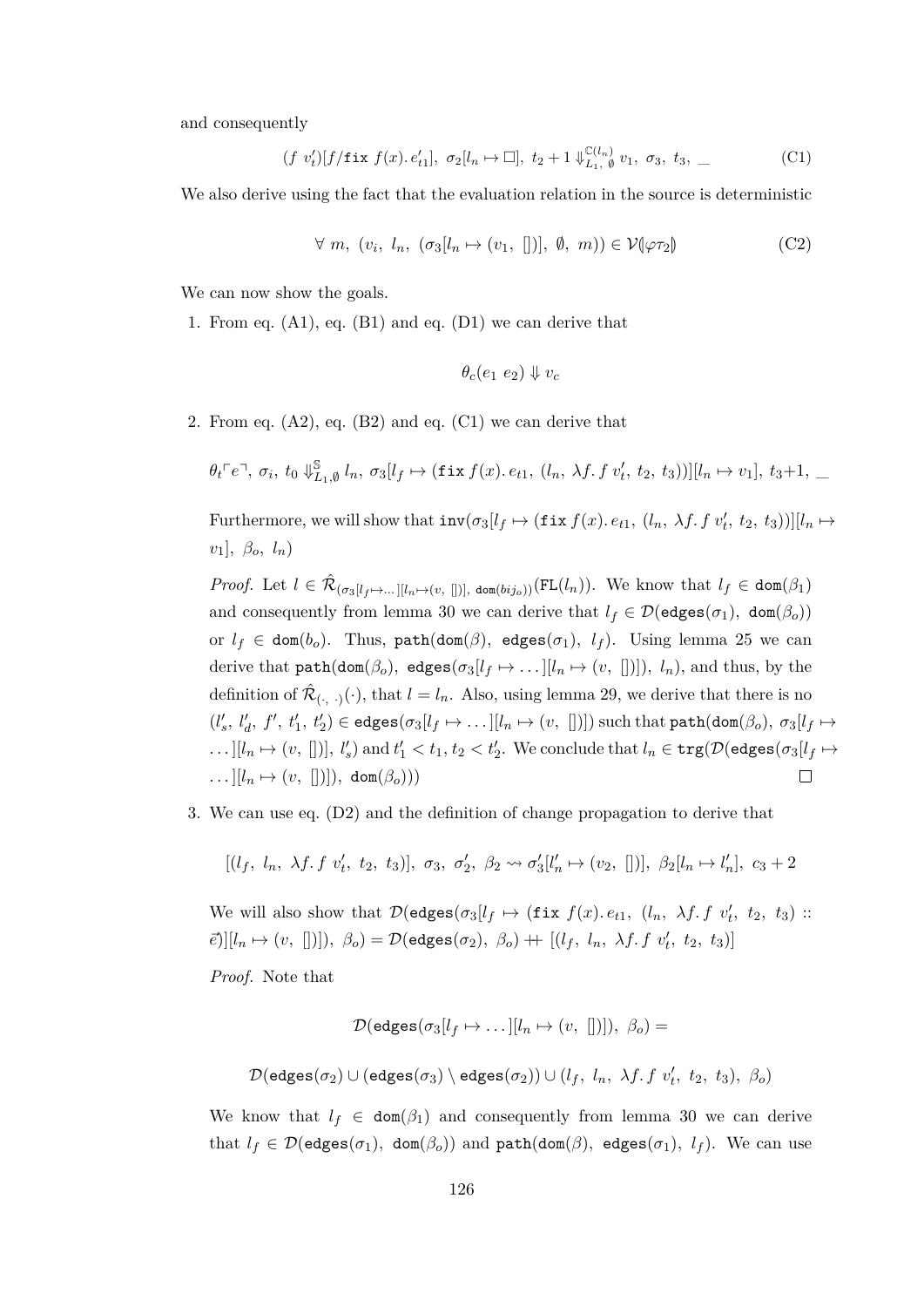lemma [27](#page-89-1) (all the other preconditions follow from lemma [29\)](#page-89-0) to derive the result.  $\Box$ 

From the above, lemma [33](#page-90-1) and lemma [32](#page-90-2) we derive

$$
\mathcal{D}(\text{edges}(\sigma_3[l_f \mapsto \dots][l_n \mapsto (v, [])]), \ \beta_o), \ \sigma_3[l_f \mapsto \dots][l_n \mapsto (v, [])], \ \sigma_o, \ \beta_o
$$

$$
\leadsto
$$

$$
\sigma_3'[l'_n \mapsto (v_2, [])], \ \beta_2[l_n \mapsto l'_n], \ c_2 + c_3 + 2
$$

4. From eq. [\(A5\)](#page-119-10), eq. [\(B5\)](#page-120-5) and eq. [\(D3\)](#page-124-7) we can derive that

$$
c_2 + c_3 + 2 - c' \le \varphi(\kappa_1 + \kappa_2 + \kappa' + c_{app}(\epsilon, \mathbb{C}))
$$

5. Using the fact that  $\sigma_3[l_f \mapsto (\texttt{fix } f(x), e_t, (l_n, \lambda f, f \, v'_t, t_2, t_3) :: \vec{e})] \sqsupseteq \sigma_3$  we derive  $\sigma_3[l_f \mapsto (\texttt{fix } f(x) \cdot e_t, (l_n, \lambda f \cdot f \cdot v'_t, t_2, t_3) :: \vec{e})][l_n \mapsto (v, [])] \sqsupseteq \sigma_3[l_n \mapsto (v, [])].$ From eq. [\(C2\)](#page-125-1), eq. [\(D4\)](#page-124-8), lemma [36](#page-91-0) and the definition of the relation we derive that

$$
(v_i, v_c, l_n, (\sigma_3[l_f \mapsto \dots][l'_n \mapsto (v_1, [])], \sigma'_3[l'_n \mapsto (v_2, [])], \beta_2[l_n \mapsto l'_n], m - j_i))
$$
  

$$
\in \mathcal{V}[\![\varphi \tau_2]\!]
$$

 $m = \mathbb{C}(l_n)$ 

We now instantiate lemma [41](#page-93-1) with eq. [\(C.1\)](#page-124-4) and we derive that

$$
e_{t1}[x/v'_t][f/\text{fix }f(x).e_{t1}]e_{t_1}, \sigma_2, t_2+1 \Downarrow_{L_1, \emptyset}^{\mathbb{C}(l_n)} v_1, \sigma_3, t_3, \_
$$

and thus, we obtain

$$
(f\ v'_t)[f/\texttt{fix } f(x).\,e_{t1}],\ \sigma_2,\ t_2+1\Downarrow_{L_1,\ \emptyset}^{\mathbb{C}(l_n)} v_1,\ \sigma_3,\ t_3,\ \_\_
$$
 (C1)

and

$$
\forall m, (v_i, l_n, (\sigma_3[l_n \mapsto v_1], \emptyset, m)) \in \mathcal{V}(\varphi \tau_2)
$$
 (C2)

We can now show the goals.

1. From eq. [\(A1\)](#page-119-8), eq. [\(B1\)](#page-120-3) and eq. [\(D1\)](#page-124-5) we can derive that

<span id="page-126-0"></span>
$$
\theta_c(e_1\ e_2)\Downarrow v_c
$$

2. From eq.  $(A2)$ , eq.  $(B2)$  and eq.  $(C1)$  we can derive that

$$
\theta_t \ulcorner e \urcorner, \; \sigma_i, \; t_0 \Downarrow_{L_1, \; \emptyset}^{\mathbb{C}(l_n)} v_1, \; \sigma_3[l_f \mapsto (\texttt{fix } f(x). e_{t1}, \; (l_n, \; \lambda f. f \; v'_t, \; t_2, \; t_3))], \; t_3 + 1, \; \_
$$

Furthermore, we will show that  $\text{inv}(\sigma_3[l_f \mapsto (\text{fix } f(x). e_{t1}, (l_n, \lambda f. f v'_t, t_2, t_3))][l_n \mapsto$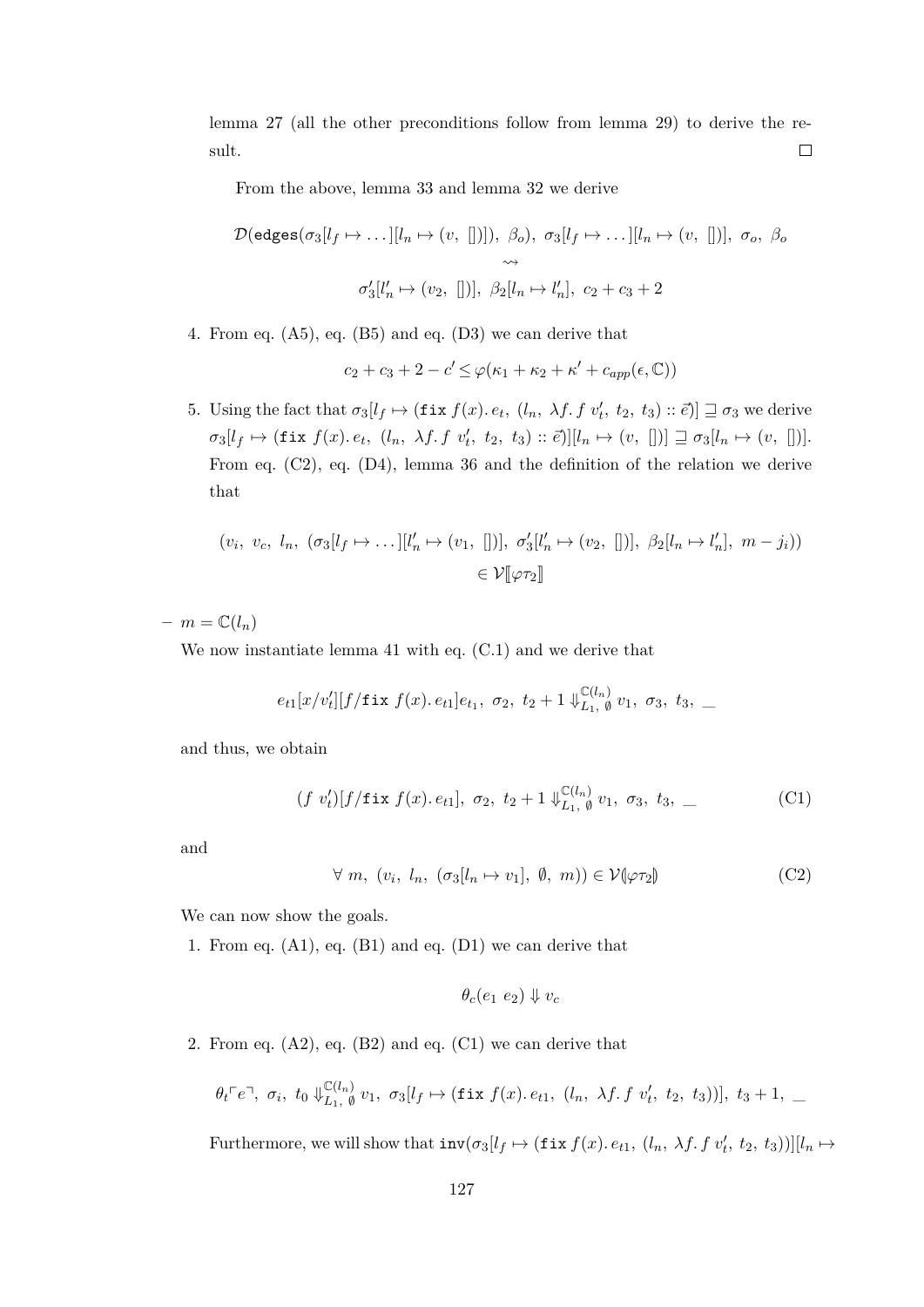$v_1$ *,*  $\beta_o$ *, l<sub>n</sub>*)

*Proof.* Let  $l \in \hat{\mathcal{R}}_{(\sigma_3[l_f \mapsto \dots][l_n \mapsto (v,[])]}$ , dom $(\beta_0)(FL(l_n))$ . We know that  $l_f \in \text{dom}(\beta_1)$ and consequently from lemma [30](#page-90-0) we can derive that  $l_f \in \mathcal{D}(\text{edges}(\sigma_1), \text{ dom}(\beta_o))$ or  $l_f \in \text{dom}(b_o)$ . Thus,  $\text{path}(\text{dom}(\beta), \text{edges}(\sigma_1), l_f)$ . Using lemma [25](#page-86-0) we can derive that  $path(dom(\beta_o), edges(\sigma_3[l_f \rightarrow ...][l_n \rightarrow (v, [])], l_n),$  and thus, by the definition of  $\hat{\mathcal{R}}_{(\cdot, \cdot)}(\cdot)$ , that  $l = l_n$ . Also, using lemma [29,](#page-89-0) we derive that there is no  $(l'_s, l'_d, f', t'_1, t'_2) \in \mathsf{edges}(\sigma_3[l_f \mapsto \dots[[l_n \mapsto (v, [])]) \text{ such that } \mathsf{path}(\mathsf{dom}(\beta_o), \sigma_3[l_f \mapsto$  $\dots$   $[[l_n \mapsto (v, [])], l'_s)$  and  $t'_1 < t_1, t_2 < t'_2$ . We conclude that  $l_n \in \texttt{trg}(\mathcal{D}(\texttt{edges}(\sigma_3[l_f \mapsto$  $\ldots$   $[l_n \mapsto (v, [])]$ , dom $(\beta_o))$  $\Box$ 

3. We can use eq. [\(D2\)](#page-124-6) and the definition of change propagation to derive that

$$
[(l_f, l_n, \lambda f. f v'_t, t_2, t_3)], \sigma_3, \sigma'_2, \beta_2 \leadsto \sigma'_3[l'_n \mapsto (v_2, [])], \beta_2[l_n \mapsto l'_n], c_3 + 2
$$

We will also show that  $\mathcal{D}(\text{edges}(\sigma_3[l_f \mapsto (\text{fix } f(x). e_{t1}, (l_n, \lambda f.f \ v'_t, t_2, t_3))$ :  $[\vec{e}]$ ]),  $\beta_o) = \mathcal{D}(\text{edges}(\sigma_2), \ \beta_o) + [(\ell_f, \ \ell_n, \ \lambda f. \ f \ v'_t, \ t_2, \ t_3)]$ 

*Proof.* Note that

$$
\mathcal{D}(\mathsf{edges}(\sigma_3[l_f \mapsto \dots [[l_n \mapsto (v, [])]), \ \beta_o) =
$$
  

$$
\mathcal{D}(\mathsf{edges}(\sigma_2) \cup (\mathsf{edges}(\sigma_3) \setminus \mathsf{edges}(\sigma_2)) \cup (l_f, \ l_n, \ \lambda f. \ f \ v'_t, \ t_2, \ t_3), \ \beta_o)
$$

We know that  $l_f \in \text{dom}(\beta_1)$  and consequently from lemma [30](#page-90-0) we can derive that  $l_f \in \mathcal{D}(\text{edges}(\sigma_1), \text{ dom}(\beta_o))$  and  $\text{path}(\text{dom}(\beta), \text{edges}(\sigma_1), l_f)$ . We can use lemma [27](#page-89-1) (all the other preconditions follow from lemma [29\)](#page-89-0) to derive the result.  $\Box$ 

From the above, lemma [33](#page-90-1) and lemma [32](#page-90-2) we derive

$$
\mathcal{D}(\text{edges}(\sigma_3[l_f \mapsto \dots]), \beta_o), \sigma_3[l_f \mapsto \dots], \sigma_o, \beta_o
$$
  

$$
\leadsto
$$
  

$$
\sigma'_3[l'_n \mapsto (v_2, [])], \beta_2[l_n \mapsto l'_n], c_2 + c_3 + 2
$$

4. From eq. [\(A5\)](#page-119-10), eq. [\(B5\)](#page-120-5) and eq. [\(D3\)](#page-124-7) we can derive that

$$
c_2 + c_3 + 2 - c' \leq \varphi(\kappa_1 + \kappa_2 + \kappa' + c_{app}(\epsilon, \mathbb{C}))
$$

5. Using the fact that  $\sigma_3[l_f \mapsto (\texttt{fix } f(x), e_t, (l_n, \lambda f, f \, v'_t, t_2, t_3) :: \vec{e})] \sqsupseteq \sigma_3$  we derive  $\sigma_3[l_f \mapsto (\texttt{fix } f(x) \cdot e_t, (l_n, \lambda f \cdot f \cdot v'_t, t_2, t_3) :: \vec{e})][l_n \mapsto (v, [])] \sqsupseteq \sigma_3[l_n \mapsto (v, [])].$ From eq. [\(C2\)](#page-125-1), eq. [\(D4\)](#page-124-8), lemma [36](#page-91-0) and the definition of the relation we derive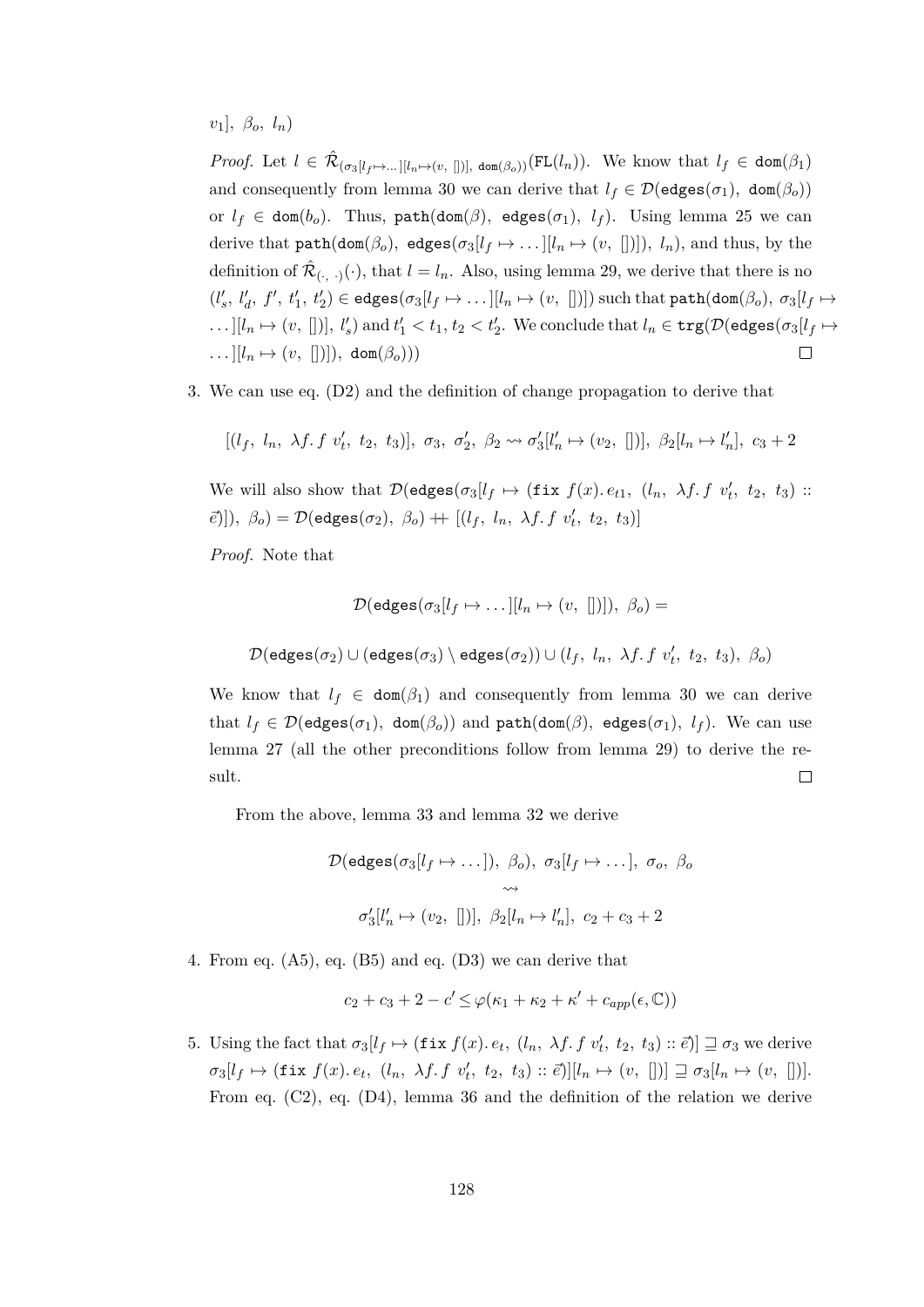that

$$
(v_i, v_c, l_n, (\sigma_3[l_f \mapsto \dots][l_n \mapsto (v_1, [])], \sigma'_3[l'_n \mapsto (v_2, [])], \beta_2[l_n \mapsto l'_n], m - j_i))
$$
  

$$
\in \mathcal{V}[\![\varphi \tau_2]\!]
$$

Case 
$$
\frac{\Delta; \Phi; \Gamma \vdash_{\epsilon} e: \tau \mid \kappa' \hookrightarrow \ulcorner e \urcorner \qquad \forall x \in \Gamma, \ \Delta; \Phi \models \Gamma(x) \sqsubseteq \Box(\Gamma(x)) \qquad \kappa = (\epsilon = \mathbb{C} ? \kappa' : 0)}{\Delta; \Phi; \Gamma, \Gamma' \vdash_{\epsilon} e: \Box(\tau) \mid \kappa \hookrightarrow \ulcorner e \urcorner}
$$
nochange

From the induction hypothesis we derive that  $(\theta_i e, \theta_c e, \theta_t e^{\sigma}, W) \in \mathcal{G}[\![\tau]\!] \kappa$ . We know that  $(\theta_i, \theta_c, \theta_t, W) \in \mathcal{G}[\![\phi]\!]$ ;  $\phi\Gamma'[\!]$  We can derive that there are valuations  $\theta'_i$ ,  $\theta'_t$  and  $\theta'_c$  such that

$$
(\theta_i', \ \theta_c', \ \theta_t', \ W) \in \mathcal{G}[\![\phi \Gamma]\!]
$$
 (2)

Using theorem [43](#page-94-0) we can also derive that (note that  $W = (\sigma_i, \sigma_c, \beta, m)$ )

$$
(\theta'_i, \ \theta'_c, \ \theta'_t, \ (\sigma_i, \ \sigma_c, \ \beta, \ m)) \in \mathcal{G}[\Box(\phi \Gamma)] \tag{3}
$$

From the above, since  $FL(\theta_t^{\prime\prime}e^{\prime}) = FL(\theta_t^{\prime\prime}e^{\prime}) = FL(\epsilon^{\prime\prime})$  we derive  $\mathcal{R}_{\sigma_i}(FL(\theta_t^{\prime\prime}e^{\prime\prime})) \cup \text{dom}(\beta) = 0$ . We can now use lemma [39](#page-92-0) to derive that  $(\theta_i e, \theta_c e, \theta_t e^{\dagger} e^{\dagger}, W) \in \mathcal{G}[\Box \tau] \cup \Box$ 

Case 
$$
\frac{\Delta; \Phi; \Gamma \vdash_{\mathbb{S}} e : \tau \mid \kappa' \hookrightarrow \ulcorner e \urcorner \qquad \Delta; \Phi \wedge C \models \kappa' \leq \kappa \qquad \forall x \in \Gamma \quad \Delta; \Phi \wedge \neg C \models \Gamma(x) \sqsubseteq \Box(\Gamma(x))}{\Delta; \Phi; \Gamma \vdash_{\mathbb{S}} e : \tau \mid \kappa \hookrightarrow \ulcorner e \urcorner}
$$
 split

We consider the following cases.

 $\bullet \models \phi C$ 

Then we can derive that  $|=\phi \kappa' \leq \phi \kappa$ . From the induction hypothesis we derive that

$$
(\theta_i e, \ \theta_c e, \ \theta_t e, \ W) \in \mathcal{E}[\![\tau]\!]^{\kappa'}
$$

From lemma theorem [43](#page-94-0) we show that

$$
(\theta_i e, \ \theta_c e, \ \theta_t e, \ W) \in \mathcal{E}[\![\tau]\!]^{\kappa}
$$

 $\bullet \not\models \phi C$ 

Using theorem [43](#page-94-0) we can derive that

$$
(\theta_i, \ \theta_c, \ \theta_t, \ W) \in \mathcal{G}[\![\Box(\phi\Gamma)]\!]
$$

We can subsequently show that  $\mathcal{R}_{\sigma_i}(\text{FL}(\theta_t \ulcorner e \urcorner)) \cap \text{dom}(\beta) = \emptyset$ , since  $\text{FL}(\theta_t \ulcorner e \urcorner) = \text{FL}(\theta_t)$ Then from lemma [39](#page-92-0) we can show that

$$
(\theta_i e, \ \theta_c e, \ \theta_t e, \ W) \in \mathcal{E}[\![\tau]\!]^0
$$